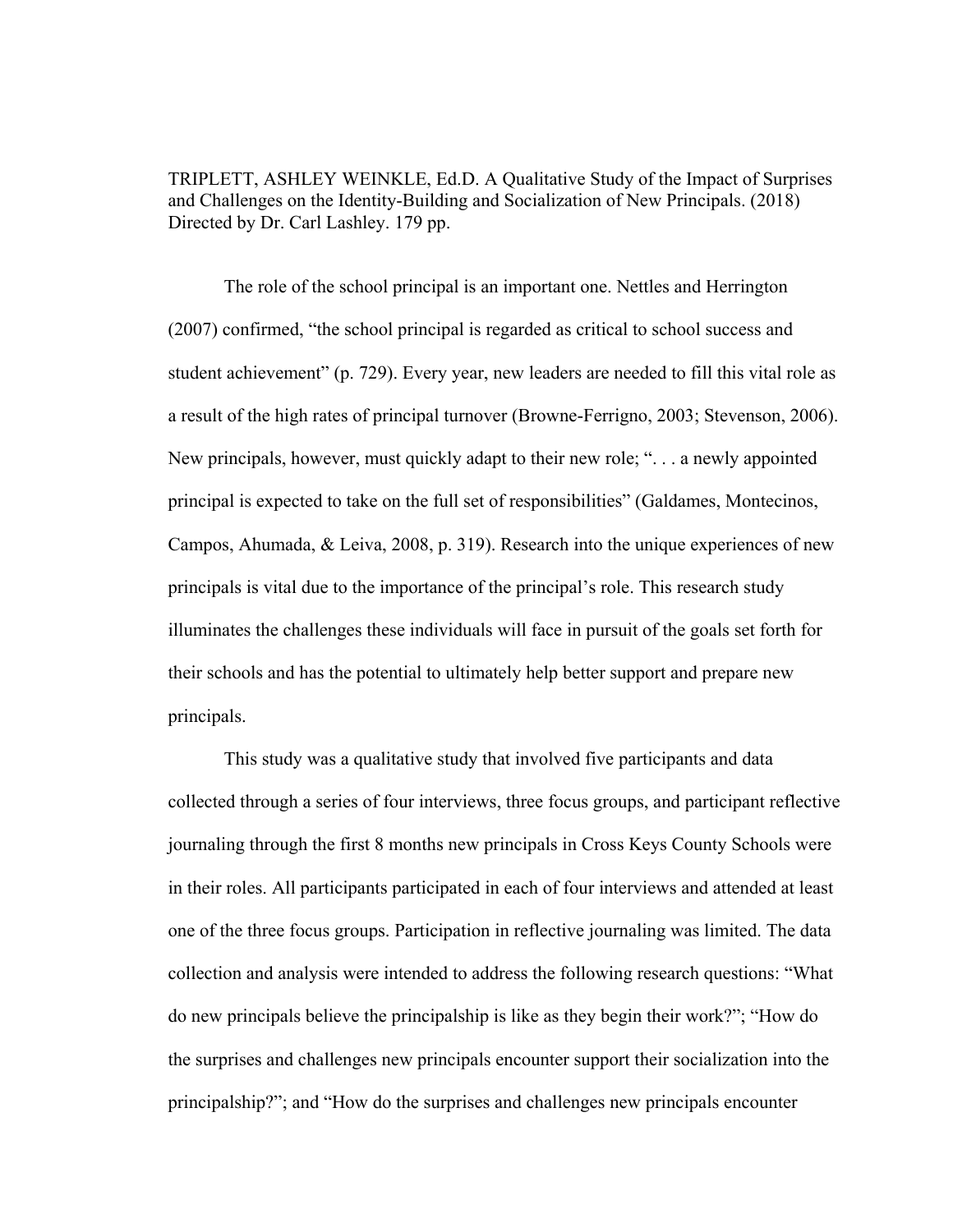influence their emergent and professional identity?" Understanding these challenges and being aware of the specific knowledge and skills principals need can help new principals to ease the transition into the role and can minimize the challenges and surprises they encounter, particularly given the high number of new principals in the local district and the potential impact on the students they serve.

The following themes emerged from the analysis of data collected and existing research. The new principals in this study clarified and realized their core values in their new role. They also developed meaningful relationships with stakeholders and this partnership enabled them to build a positive school culture. Confidence in their abilities increased over time and this confidence enabled them to leverage their power and positionality. The new principals focused on cultural leadership and struggled to focus on instructional leadership. Finally, new principals largely socialized within the school setting with families, students, and staff members as opposed to others within the organization.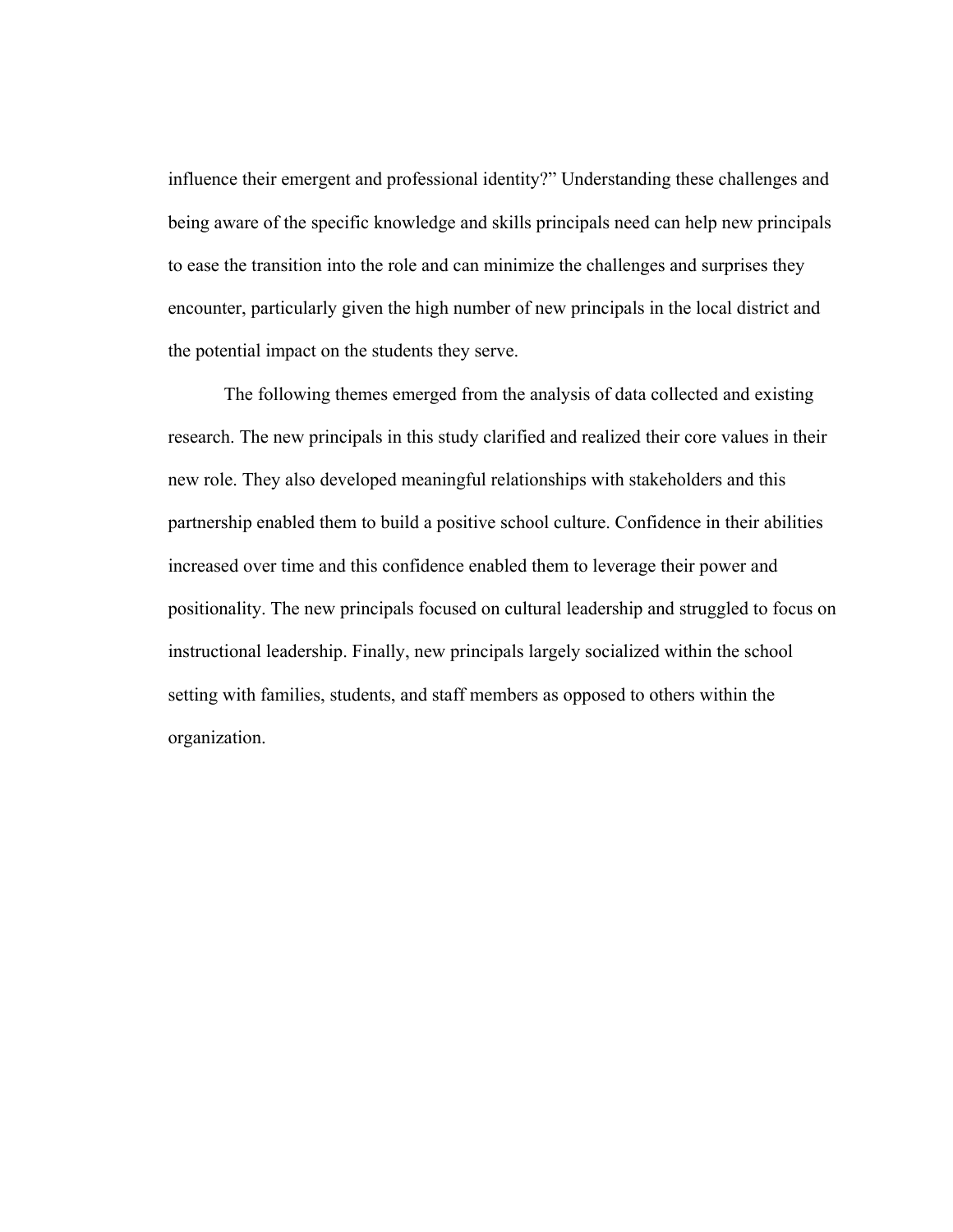# A QUALITATIVE STUDY OF THE IMPACT OF SURPRISES AND CHALLENGES ON THE IDENTITY-BUILDING AND SOCIALIZATION OF NEW PRINCIPALS

by

Ashley Weinkle Triplett

A Dissertation Submitted to the Faculty of The Graduate School at The University of North Carolina at Greensboro in Partial Fulfillment of the Requirements for the Degree Doctor of Education

> Greensboro 2018

> > Approved by

Carl Lashley Committee Chair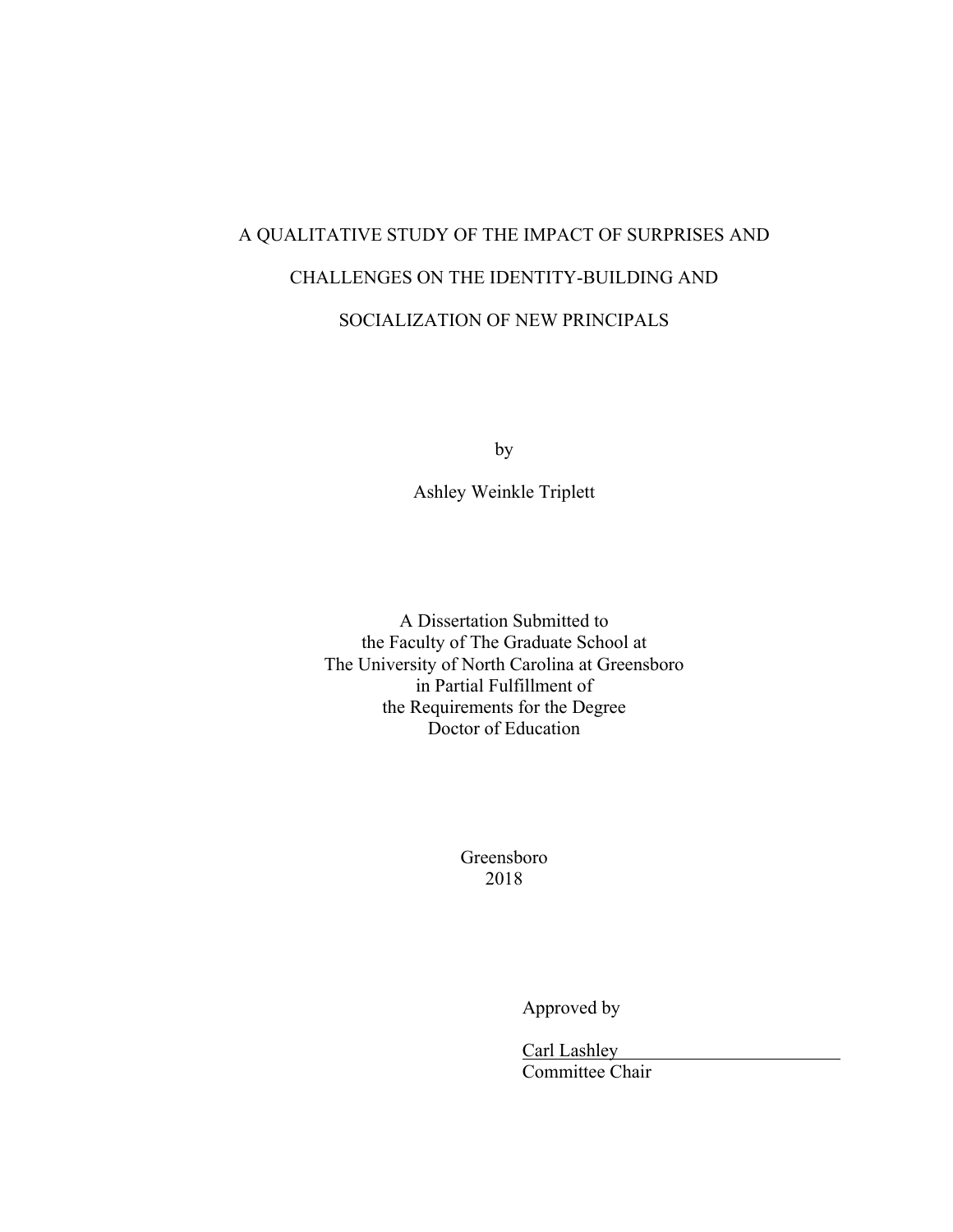© 2018 Ashley Weinkle Triplett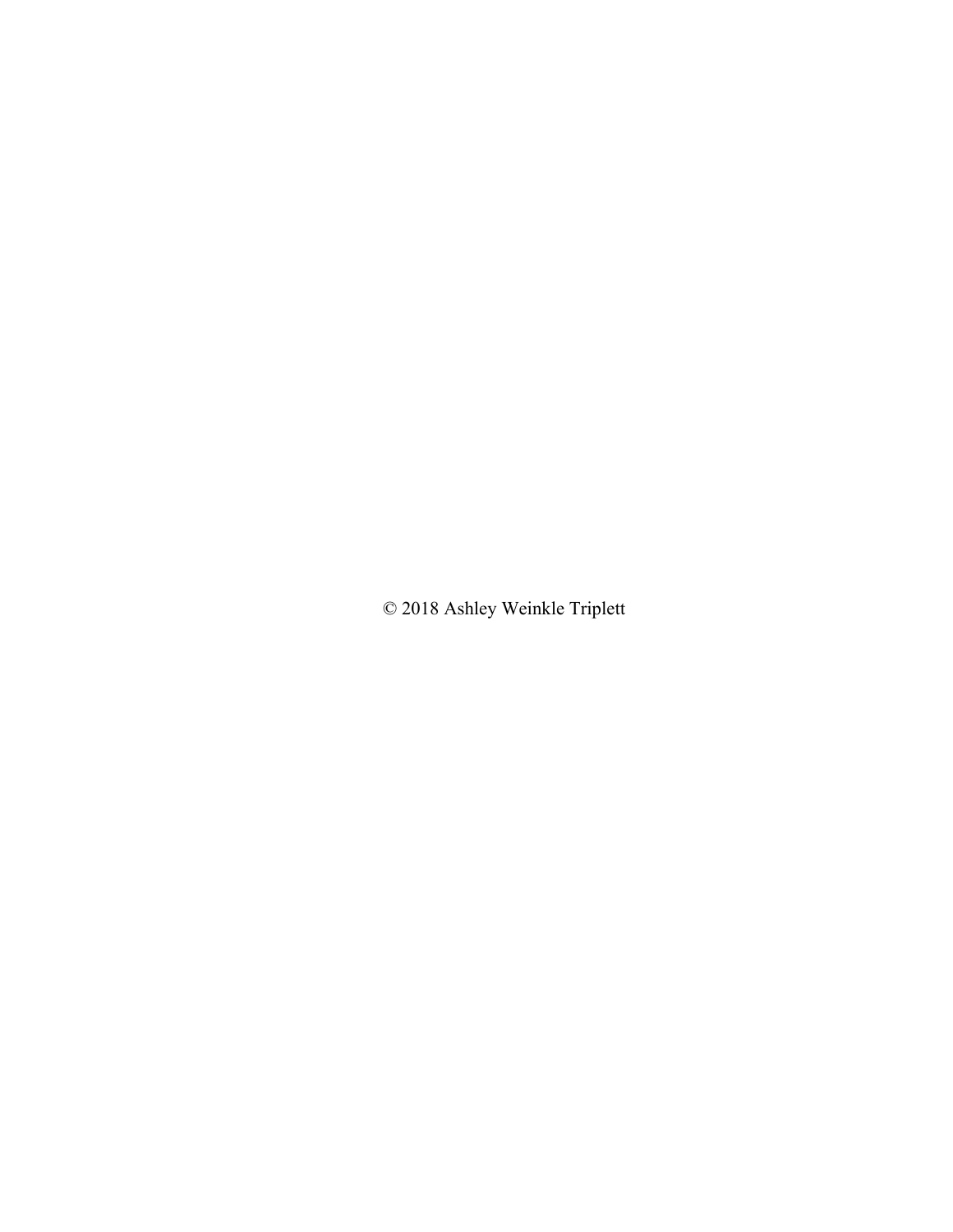This dissertation is dedicated to my loving and kind husband, Jay. Your selfless support made the completion of this work and fulfillment of my goals possible. I love you.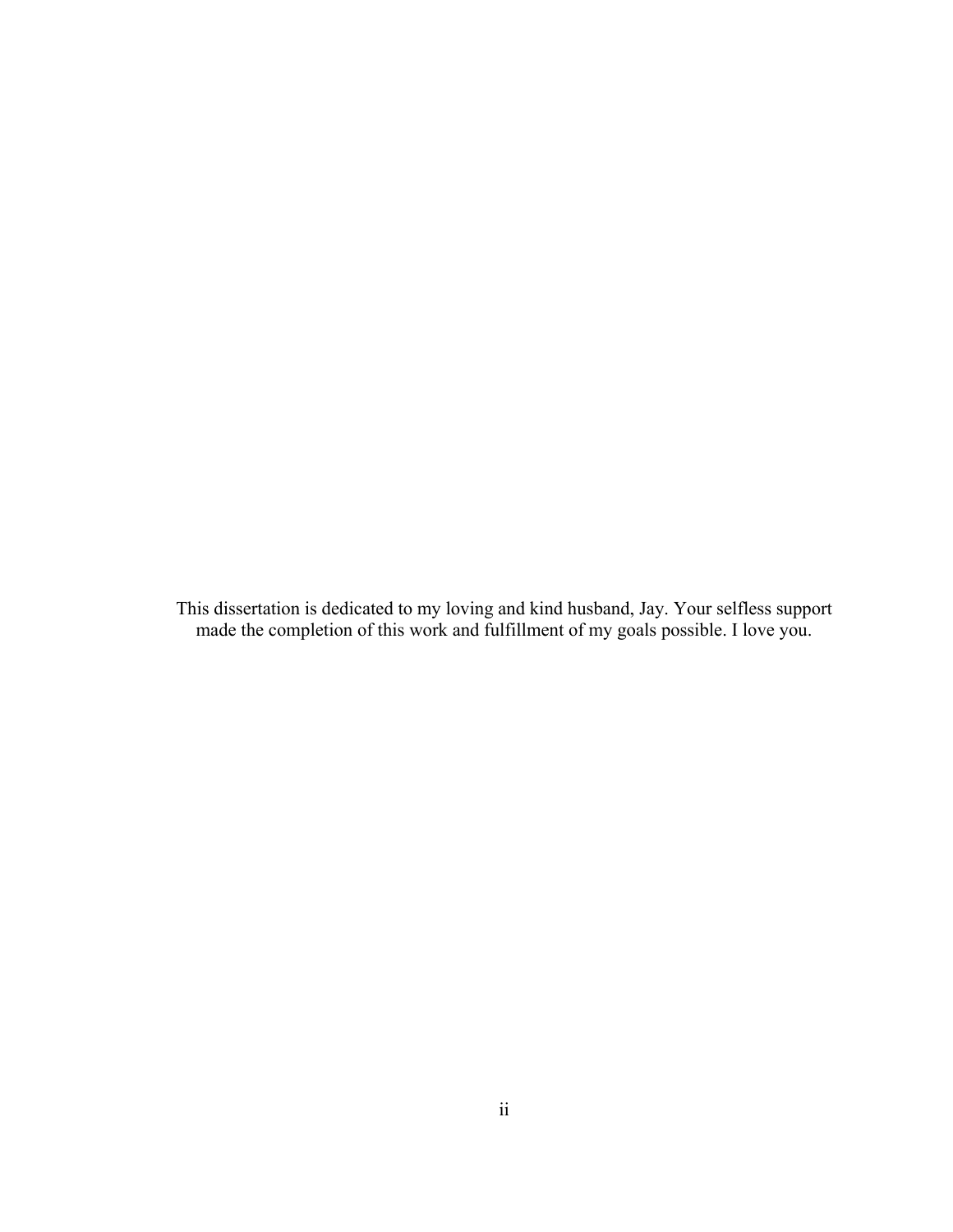# APPROVAL PAGE

 This dissertation, written by Ashley Weinkle Triplett, has been approved by the following committee of the Faculty of The Graduate School at The University of North Carolina at Greensboro.

| Committee Chair Carl Lashley     |  |
|----------------------------------|--|
| Committee Members Kathryn Hytten |  |
|                                  |  |

Craig Peck

October 15, 2018 Date of Acceptance by Committee

October 15, 2018 Date of Final Oral Examination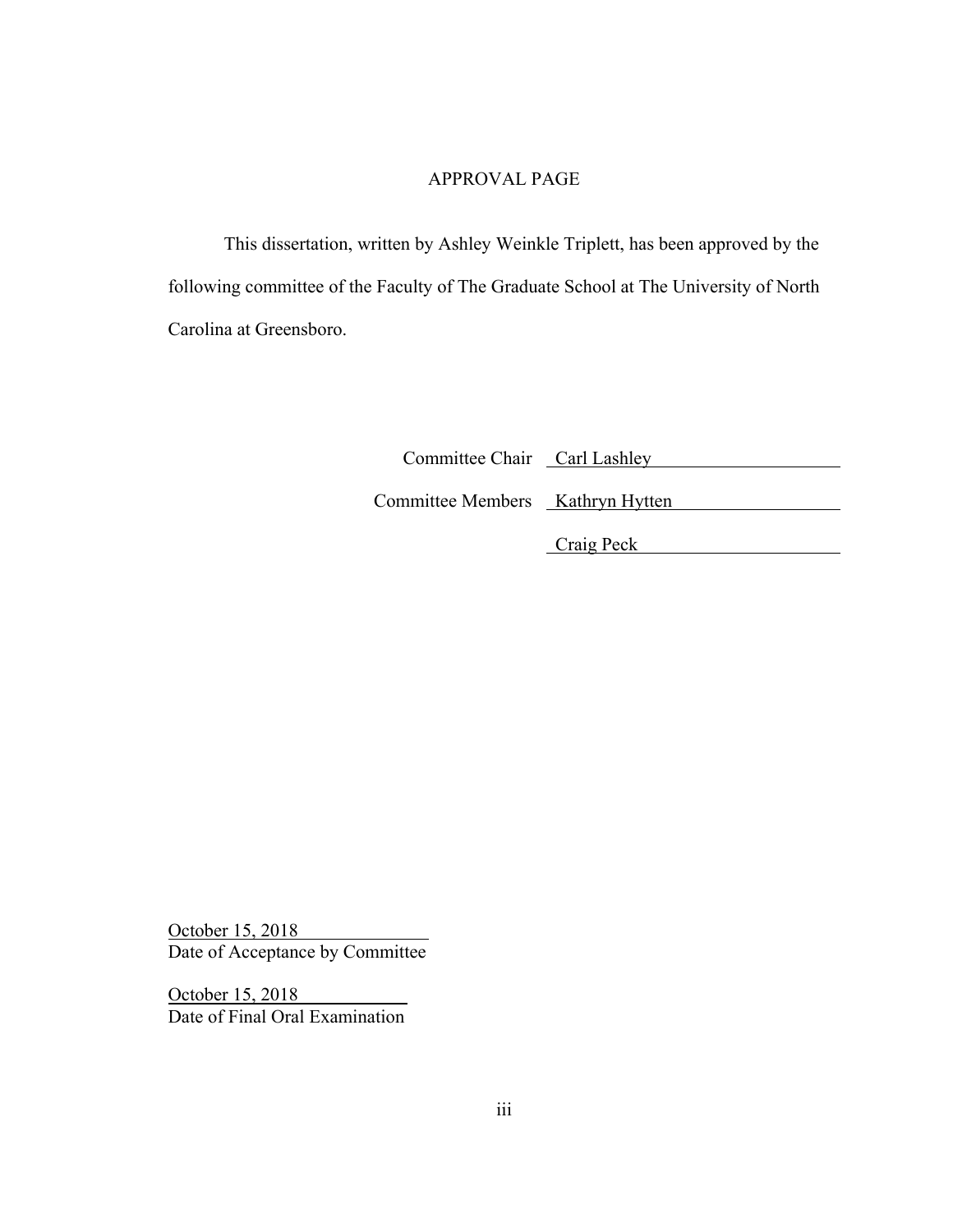#### ACKNOWLEDGMENTS

 As I reflected on the journey and experience of the past months and years, I am reminded of the support and encouragement my family, friends, and the faculty at UNCG provided me as I conducted this study and finished my doctoral degree. I was never without someone motivating me to continue my pursuit of this work; many times throughout this journey that motivating or kind word or that reminder of why I was on this journey made all of the difference in my ability to reach the finish line.

 To my committee chair, Dr. Lashley—I recall my first class with you in my undergraduate program in the Teaching Fellows program in 2003. I am so fortunate that 15 years later, I am able to finish my doctoral degree with your guidance and wisdom. I know that with every revision of my work, all six or seven revisions, my writing strengthened. My final version makes me the proudest, just like you shared it would if I took the time to make this my very best work. Thank you, not only for serving as my committee chair, but for everything you've taught me over these last 15 years. I hope we cross paths in the future and that I've made you proud. I know I am a better educator because of you.

 To Dr. Hytten and Dr. Peck—Thank you for pushing me to always think more critically about my research, this study, and my writing. The classes I took with you before embarking on this study prepared me for this challenge. Even through the final edits, I am still growing as a writer and researcher because of you. I have learned a lot through this process, and it has made me a better practitioner. Thank you.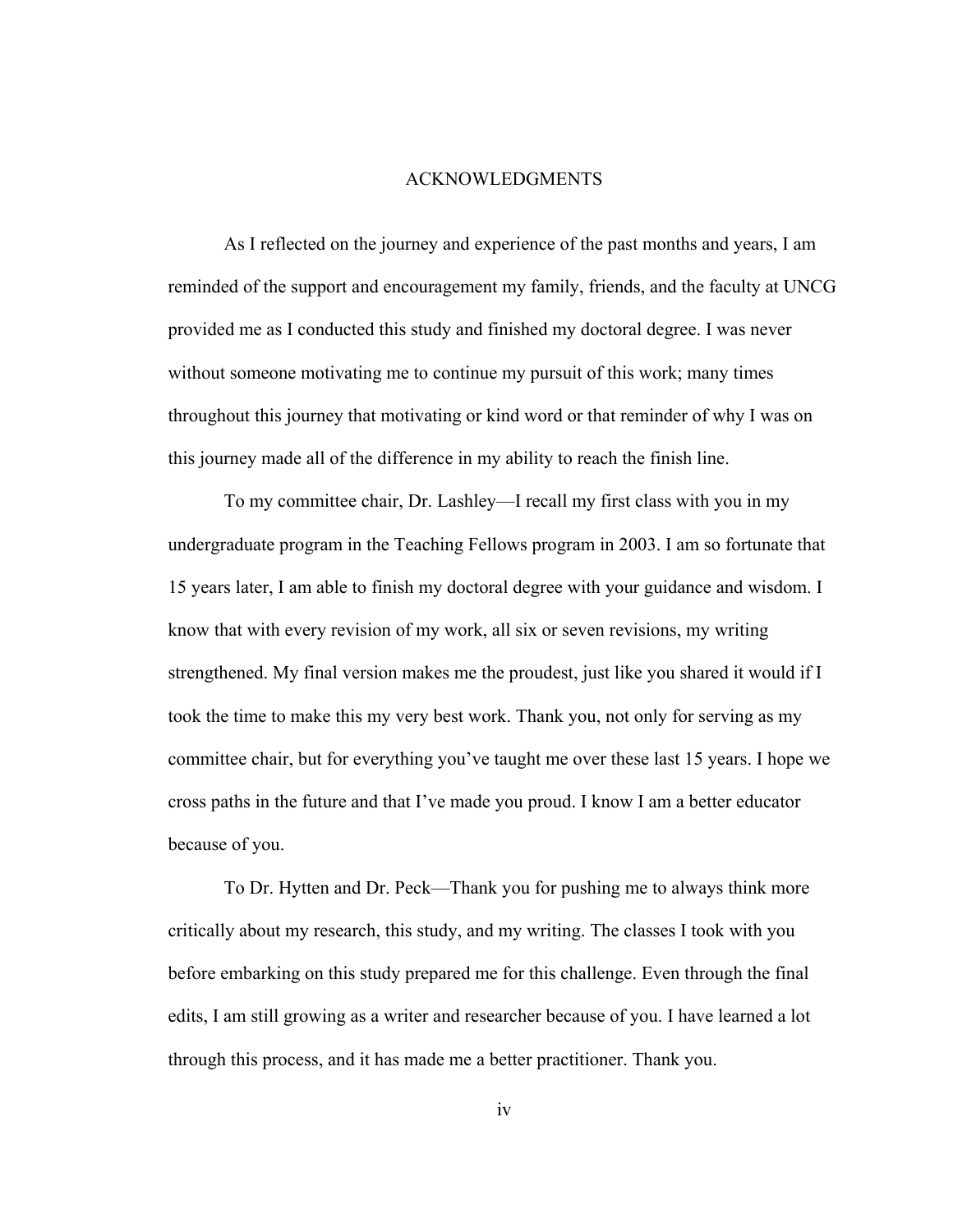Heather, Kimberly, Cameron, and Scott—Any time I needed a bit of inspiration or motivation, you were always there for me. I appreciate your frequent check-ins and inquiries as to the progress I was making. I know you will reach whatever goals you set for yourself, and I appreciate you helping me to reach mine.

 To Stanley, my sweet, orange cat—You were my most loyal supporter during the writing process. While you will never be able to read this acknowledgement and will never know how much I enjoyed you sitting with me for the hundreds of hours while I wrote, your companionship meant the world to me. We will probably never have time like this together again, and I will remember it always.

 Momma—No one held me accountable quite like you did. I knew every Sunday evening or Monday afternoon you would ask me how much I accomplished over the weekend. I would sit down to write every week just so I could report back to you honestly. I am not sure if I would have finished writing this without your predictable weekly inquiry as to my progress.

 To Daddy—I hope this work makes you proud. I chose this profession and continued to pursue this degree because of you. Your guidance and wisdom have always made being a leader less challenging, and I hope this study makes being a new school leader easier for others. I believe the positive impact you've had on me as an educator can also spread to so many others through this work.

 Jay—I could probably write an entire dissertation on just the support you've given me through this process. You have taken on so many aspects of our lives just to provide

v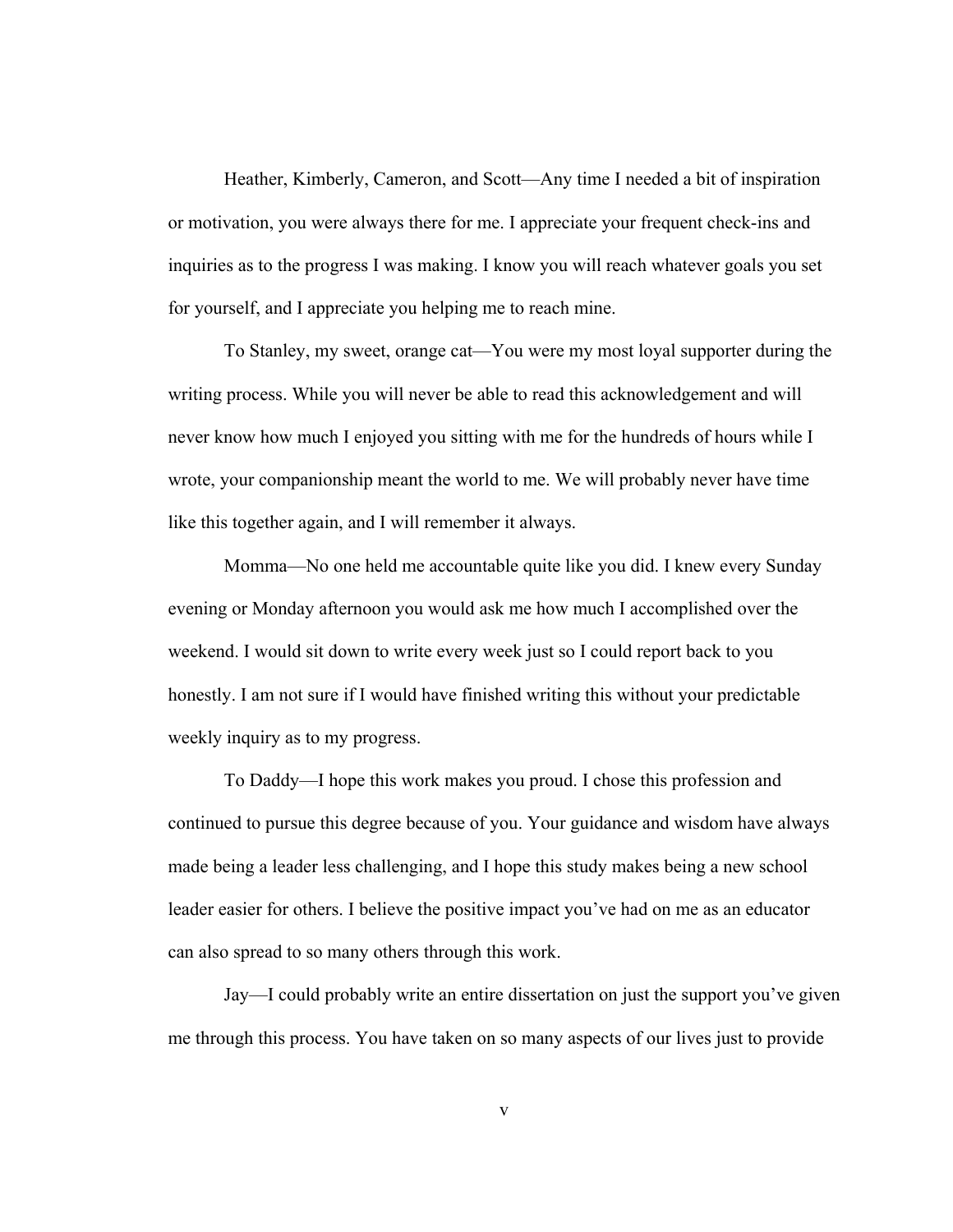the time, money, and energy needed in pursuit of my degrees and in completion of this work. Your unwavering patience and commitment to our lives while I spent so many hours writing will always leave a mark on my heart and will be one of the most memorable parts of this process. I know we've delayed other parts of our lives while I've finished this dissertation, and I am so excited for those parts of our lives to now begin.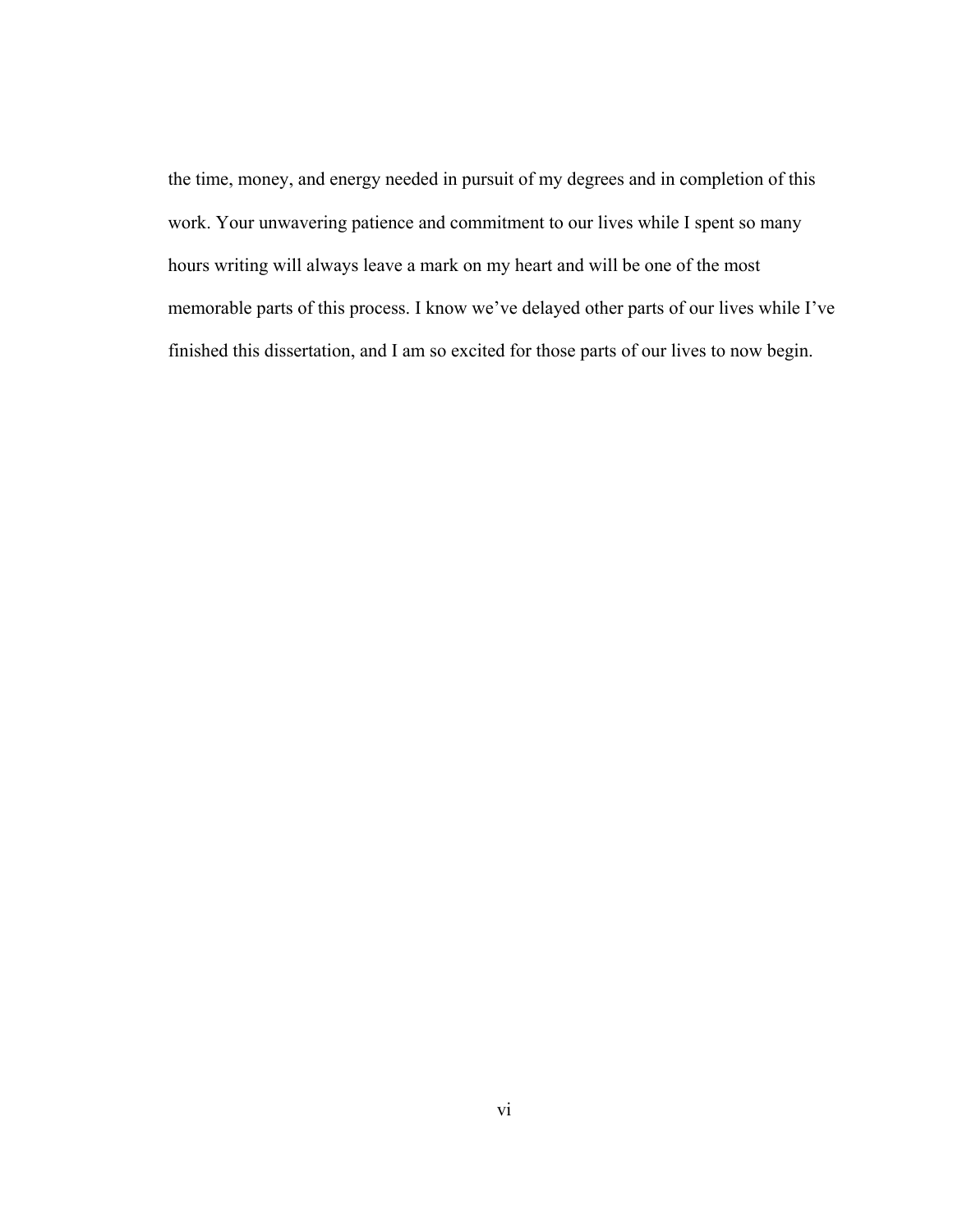# TABLE OF CONTENTS

| Page                  |
|-----------------------|
|                       |
|                       |
| <b>CHAPTER</b>        |
|                       |
|                       |
|                       |
|                       |
|                       |
|                       |
|                       |
|                       |
|                       |
|                       |
|                       |
|                       |
|                       |
|                       |
|                       |
|                       |
|                       |
| $Isolation. \dots 29$ |
|                       |
|                       |
|                       |
|                       |
|                       |
|                       |
|                       |
|                       |
|                       |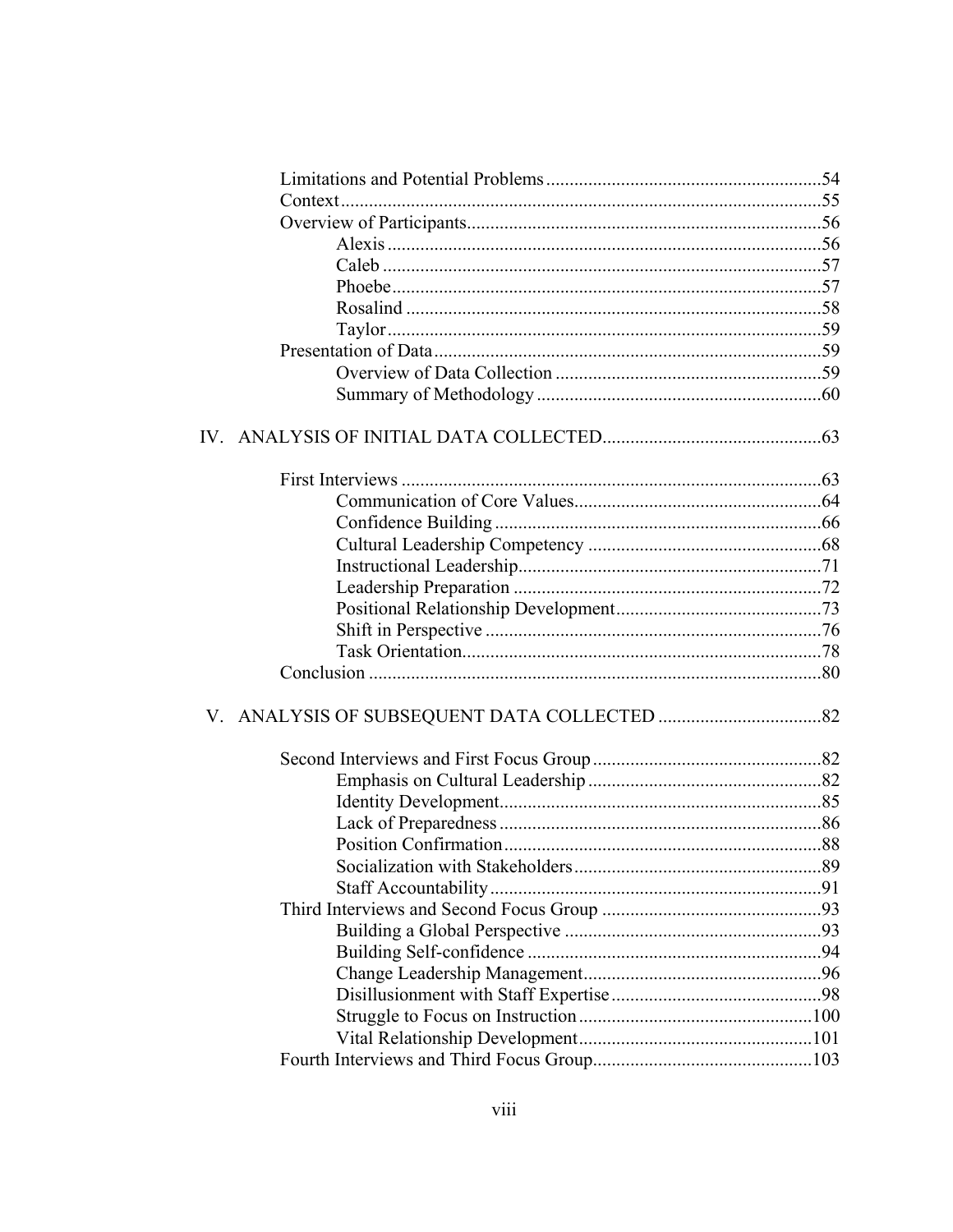| Juxtaposition of Challenges and Accomplishments 105    |  |
|--------------------------------------------------------|--|
|                                                        |  |
| Success with Families and Success for Students110      |  |
|                                                        |  |
|                                                        |  |
| VI. SUMMARY OF FINDINGS, RECOMMENDATIONS, AND          |  |
|                                                        |  |
|                                                        |  |
|                                                        |  |
|                                                        |  |
| New Principals' Beliefs about the Principalship 118    |  |
| Socialization Supported by Surprises and Challenges119 |  |
| Professional Identity Influenced by Surprises and      |  |
|                                                        |  |
|                                                        |  |
| Research Analysis, Recommendations, and Conclusion 120 |  |
|                                                        |  |
|                                                        |  |
|                                                        |  |
|                                                        |  |
|                                                        |  |
|                                                        |  |
| Recommendations for Principal Preparation Programs153  |  |
|                                                        |  |
|                                                        |  |
|                                                        |  |
|                                                        |  |
|                                                        |  |
|                                                        |  |
|                                                        |  |
|                                                        |  |
|                                                        |  |
|                                                        |  |
|                                                        |  |
|                                                        |  |
|                                                        |  |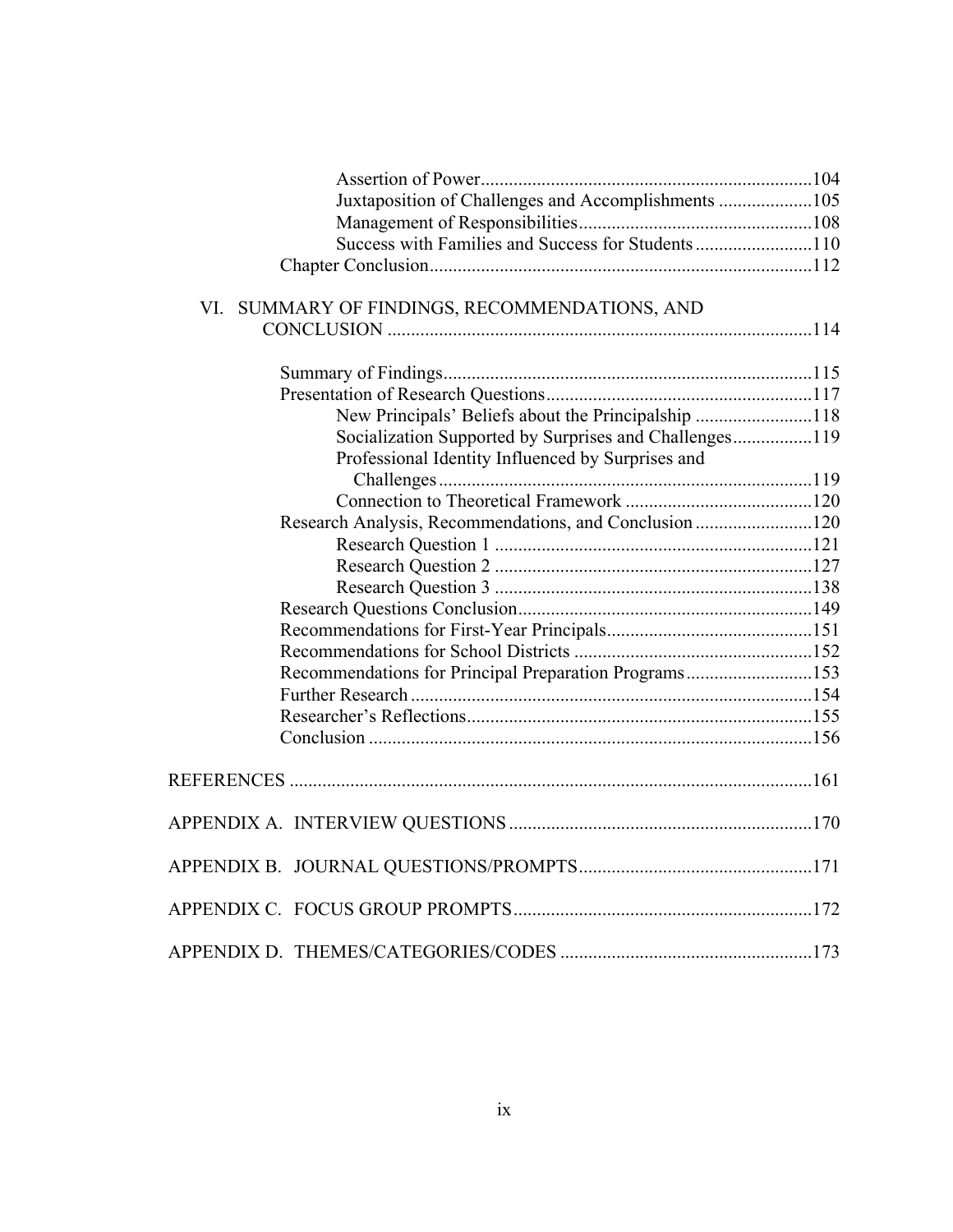# LIST OF TABLES

Page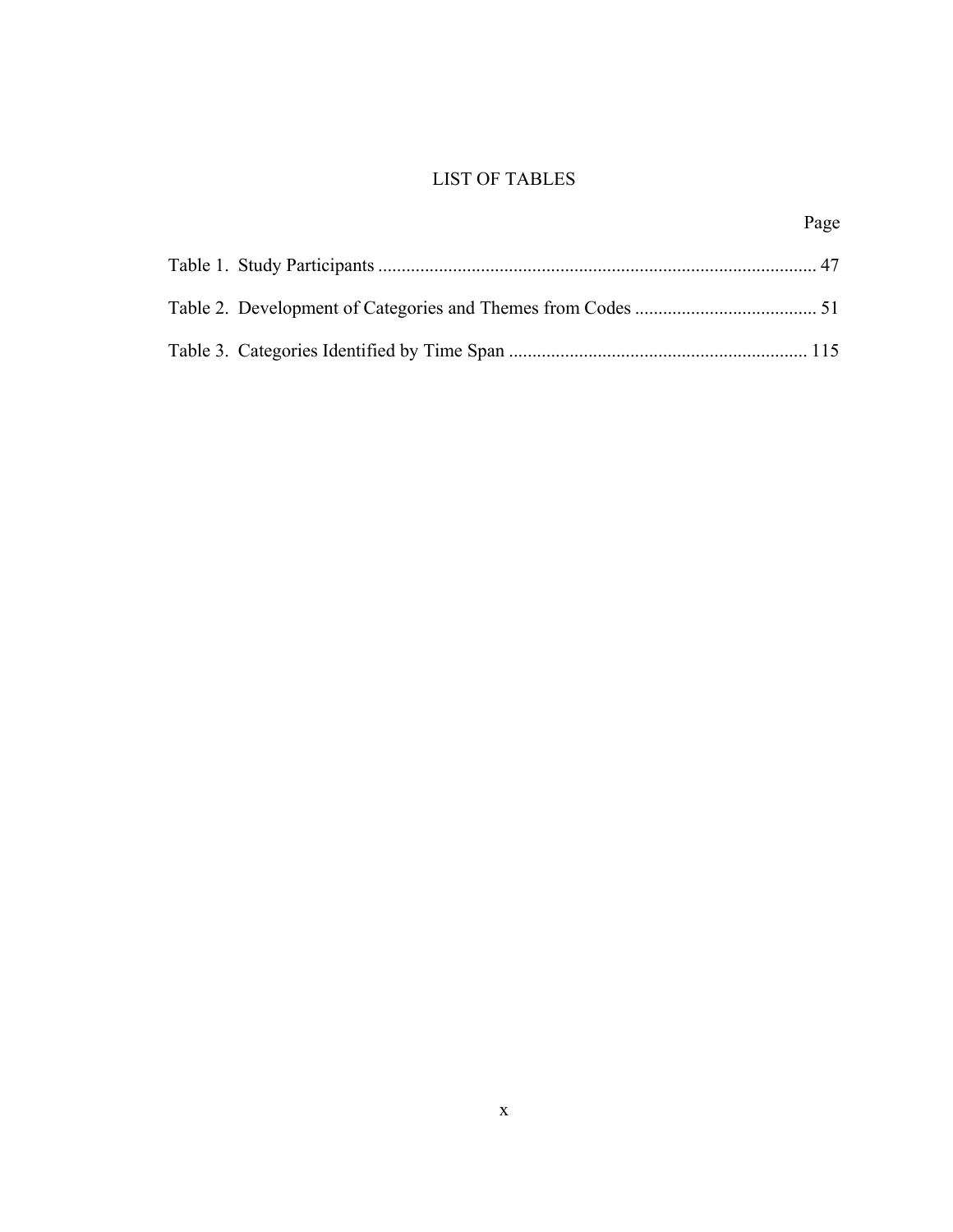# LIST OF FIGURES

Page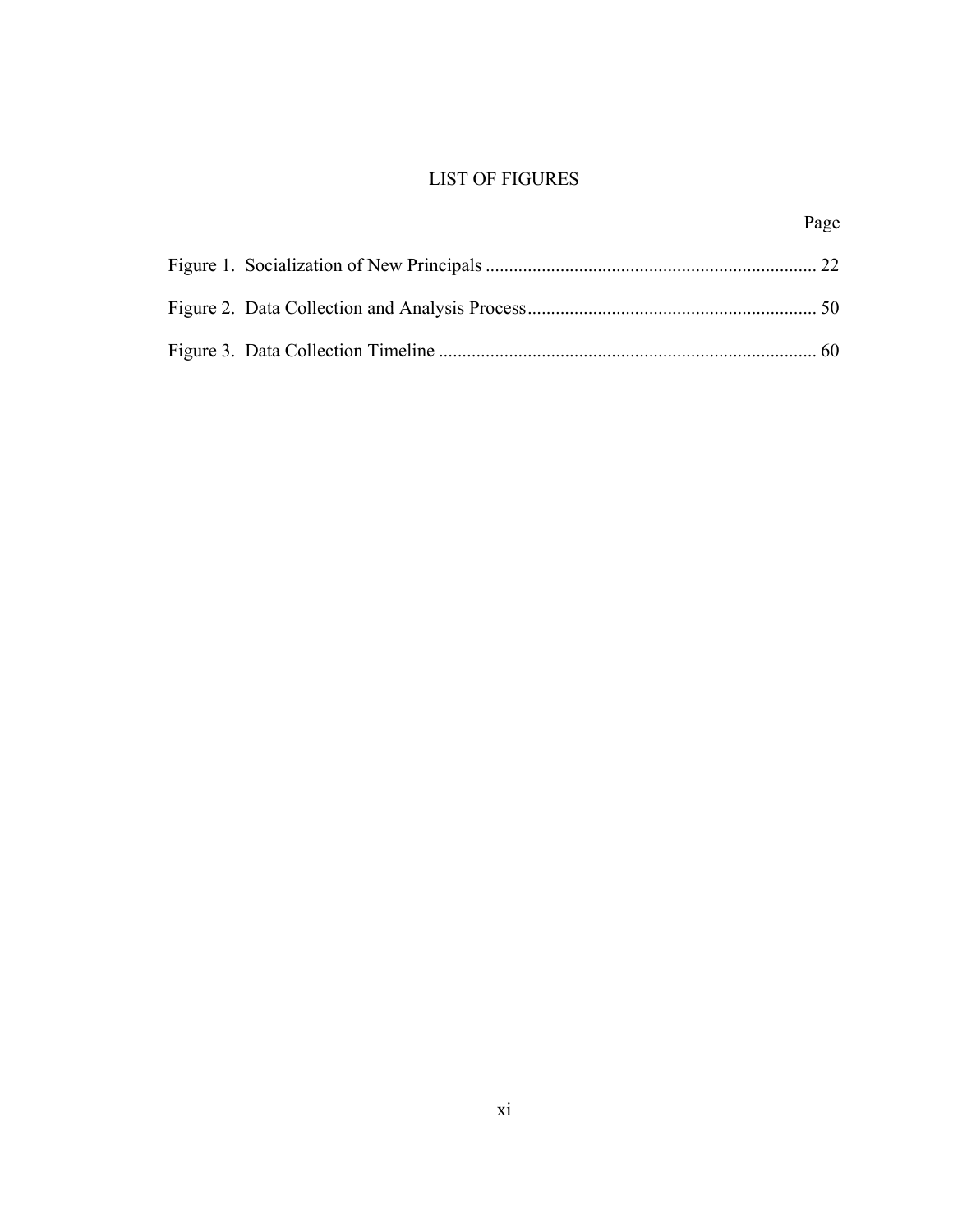# **CHAPTER I**

#### **INTRODUCTION**

The school principalship is marked by unique experiences that vary significantly from year to year. The local community, educational policy, and the current culture of the school and district influence those experiences. School principals must navigate those experiences to successfully meet the demands of this vital role. The conclusions drawn by Hallinger and Heck (1996) from a review of existing empirical research conducted between 1980 and 1995 indicated the impact of the school principal is significant as the principal influences relationships among staff, students, and families and also plays a key role in determining the school's educational outcomes. Leithwood, Harris, and Hopkins (2008) discussed the influence the principal has on school culture and academic achievement. More recently, Lee (2015) asserted that "principals are both the symbolic and functional head of the school organization" (p. 262). Nettles and Herrington (2007) confirmed, ". . . there is ample evidence in the body of research and in educational practice to confirm that the school principal is regarded as critical to school success and student achievement" (p. 729). Principals new to the role often face even greater challenges than the unique experiences principals face annually. The daunting role of the school principal and the learning curve for principals new to the role is amplified by the important impact of the building leader on student learning and academic outcomes.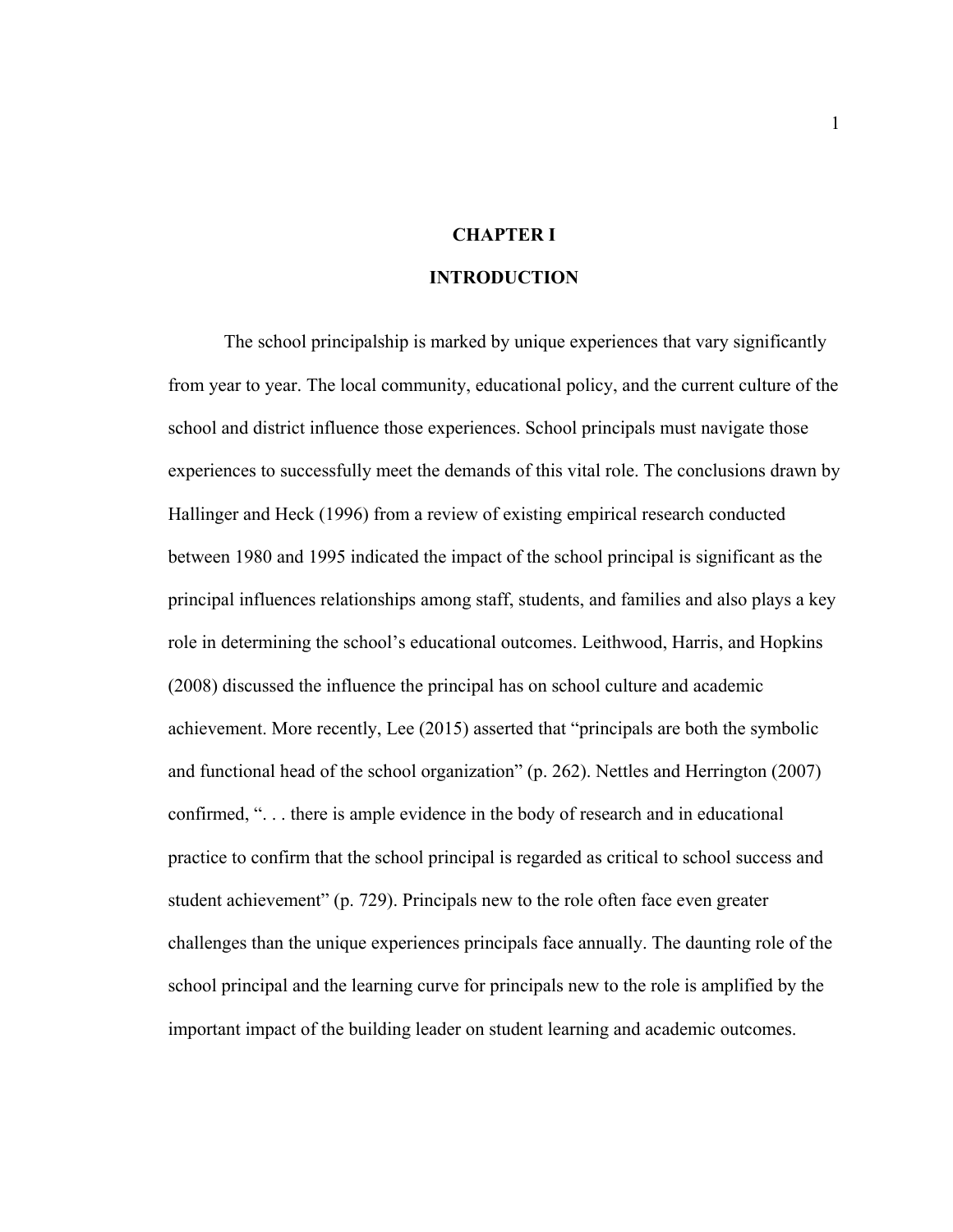The challenges new principals must overcome might not seem a significant issue if there was a relatively stable workforce of qualified, experienced school leaders. Browne-Ferrigno (2003) acknowledged that the need for new educators to enter school administration has increased due to principal turnover from retirements and the transition of former principals into other roles. Stevenson (2006) confirmed the shortage of principals in Western society. In addition, the turnover rate of new principals in particular is high. According to a published report by the School Leaders Network (2014), "Twenty five thousand (one quarter of the country's principals) leave their schools each year, leaving millions of children's lives adversely affected. Fifty percent of new principals quit during their third year in the role" (p. 1).

The unique challenges of the principalship and the struggles that come with being the school's primary and most accountable leader shape how new principals experience their first year. New principals tend to have optimistic expectations about their first year in the principalship. Gentilucci, Denti, and Guaglianone (2013) found that the "'grand hopes [of new principals] shaped their perspectives of site leadership" (p. 79). Furthermore, Bauer and Brazer (2013) confirmed, "the new principal has dreams about how to help more students succeed at a higher level and how to work harmoniously with adults to enhance instructional experiences" (p. 173). This optimistic outlook, however, is often tempered when the realities of the role set in and new principals must shift their learned prior experiences into on-the-job implementation and application. Walker and Qian (2006) asserted, "the energy needed previously to climb must be transformed quickly to balancing atop an equally tenuous surface—a spot requiring new knowledge,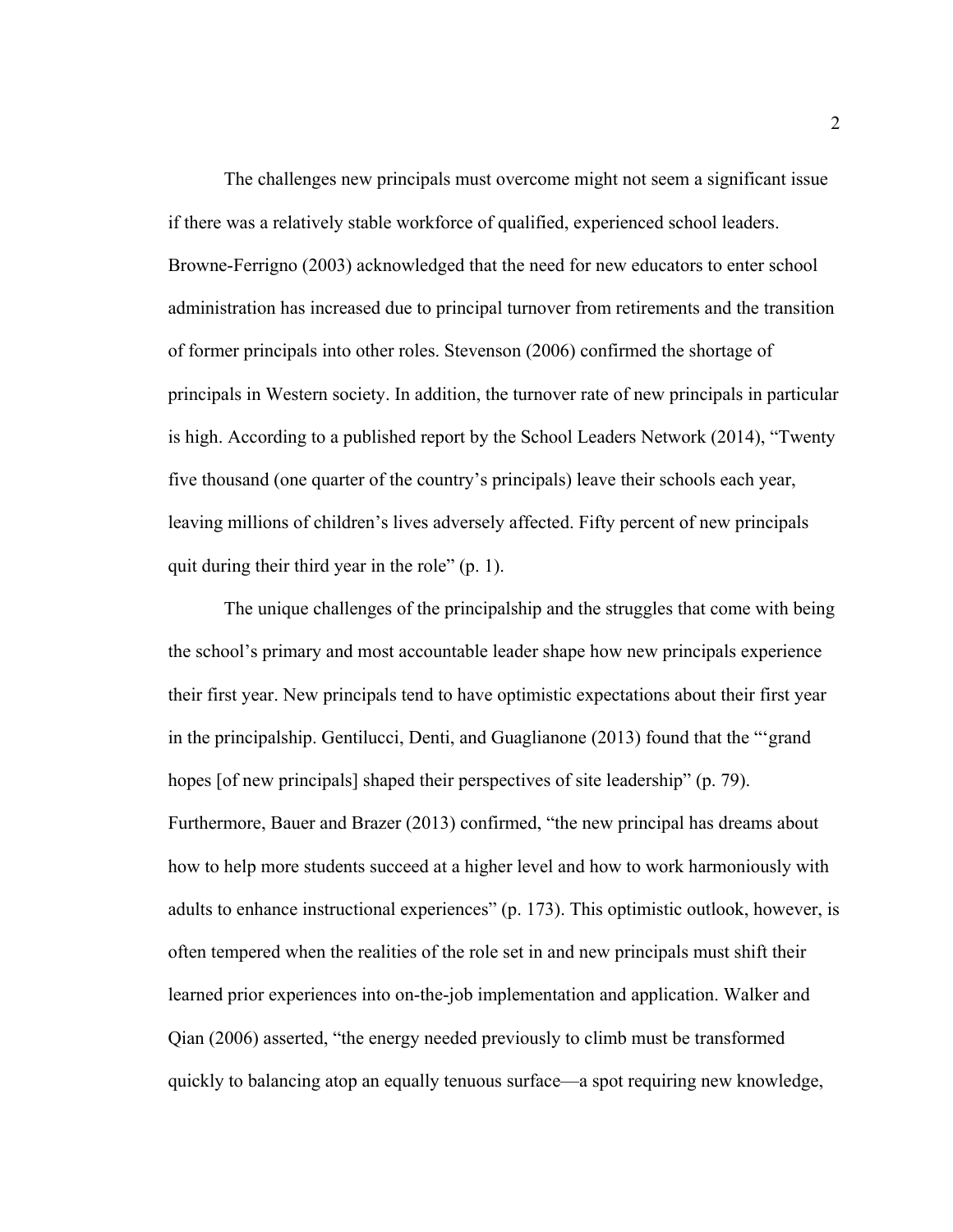skills, and understandings" (p. 297). These new energies required to be effective in the first year of the principalship makes the first year unique and often different than what new principals may have anticipated.

#### **Purpose of the Study**

Research into the unique experiences of new principals is vital due to the importance of the principal's role. This research study can illuminate the challenges these individuals will face in pursuit of the goals set forth for their schools and has the potential to ultimately help better support and prepare new principals. One of my goals in this study was to help both aspiring new principals and district leaders better understand the socialization and identity-building of new principals in order to support their transition to leadership in their first year on the job. In this study, socialization refers primarily to the definition as asserted by Crow (2006) which considers the difference between professional socialization (". . . relates to the initial preparation to take on an occupational role") (p. 311) and organizational socialization (". . . context-bound and includes the knowledge, skills, and dispositions necessary to conduct the role in a particular setting") (p. 311). By better understanding the socialization and identity-building process, district leaders may be able to create opportunities for targeted orientation and induction of new principals as well as find solutions to reducing challenges new principals face. The goals of this research were to identify the common experiences of new principals in existing literature and then to conduct a qualitative study focused on the surprises and challenges new principals face and the impact of those surprises and challenges on principal socialization and their emergent professional identity.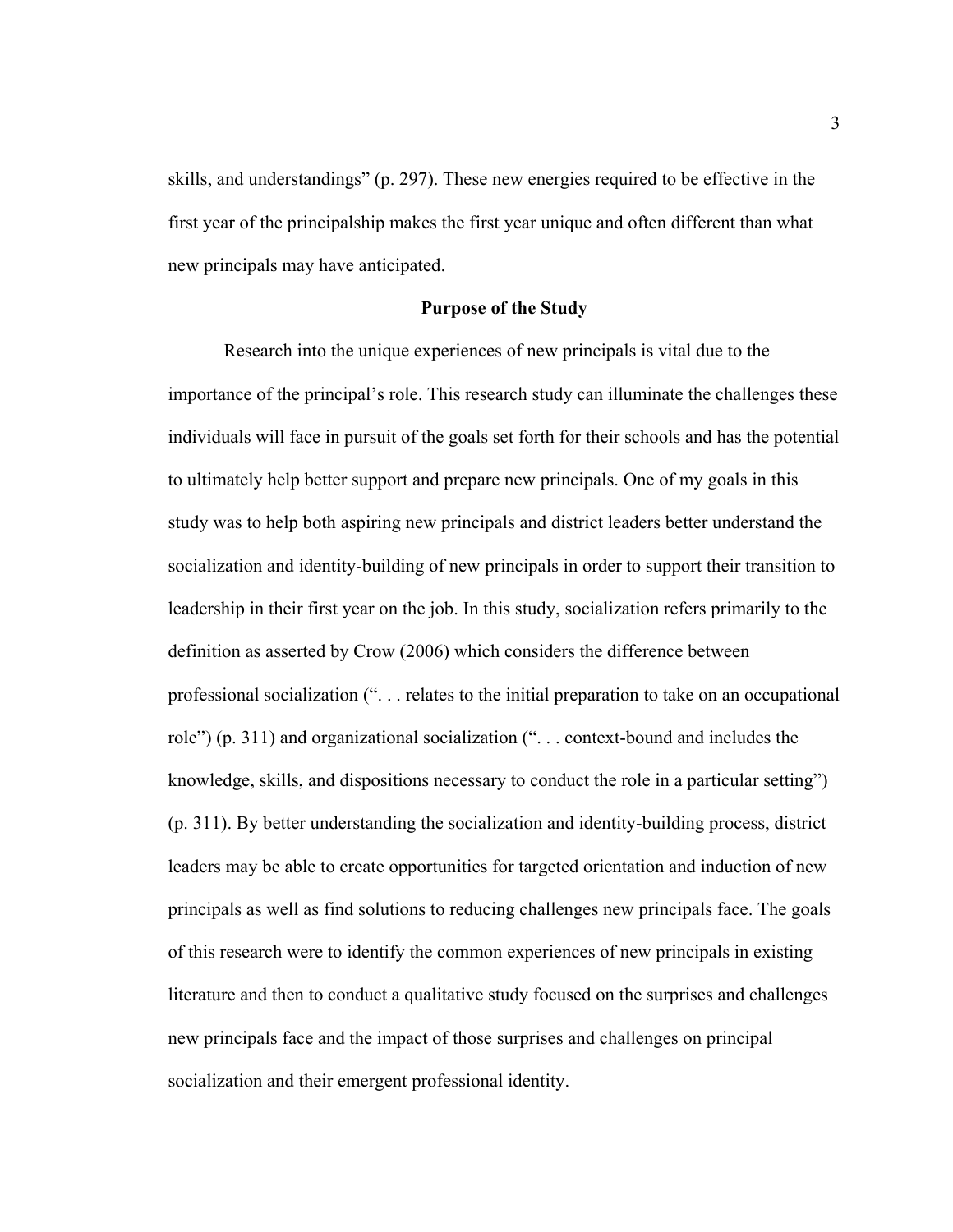These findings will be shared with the purpose of informing future new principals about those challenges and surprises and how they impact socialization and identitybuilding in the principalship. Galdames, Montecinos, Campos, Ahumada, and Leiva (2018) suggested, "From his/her first day at the school, a newly appointed principal is expected to take on the full set of responsibilities and combine learning about the school's culture with introducing changes to move the school forward" (p. 319). While new principals are expected to quickly acclimate to their role, they must be prepared to do so. As Gentilucci and colleagues (2013) suggested, the experiences new principals encounter for which they are not adequately prepared impact their ability to meet the goals they set for their leadership. Stevenson (2006) identified a "high expectation/low trust vortex" (p. 413), whereas the unrealistic expectation and accountability placed on schools, coupled with the limited resources and funding available to meet those expectations, makes the role of the principal seem almost impossible.

The skills new principals lack and the unmet intended goals suggests that additional research should be considered in this area in order to proactively address the learning curve new principals encounter. The surprises and unanticipated challenges of the first year impact the first-year principal's experiences. Understanding these challenges and being aware of the specific knowledge and skills principals need can help new principals to ease the transition into the role and can minimize the challenges and surprises they encounter, particularly given the high number of new principals in the local district and the potential impact on the students they serve.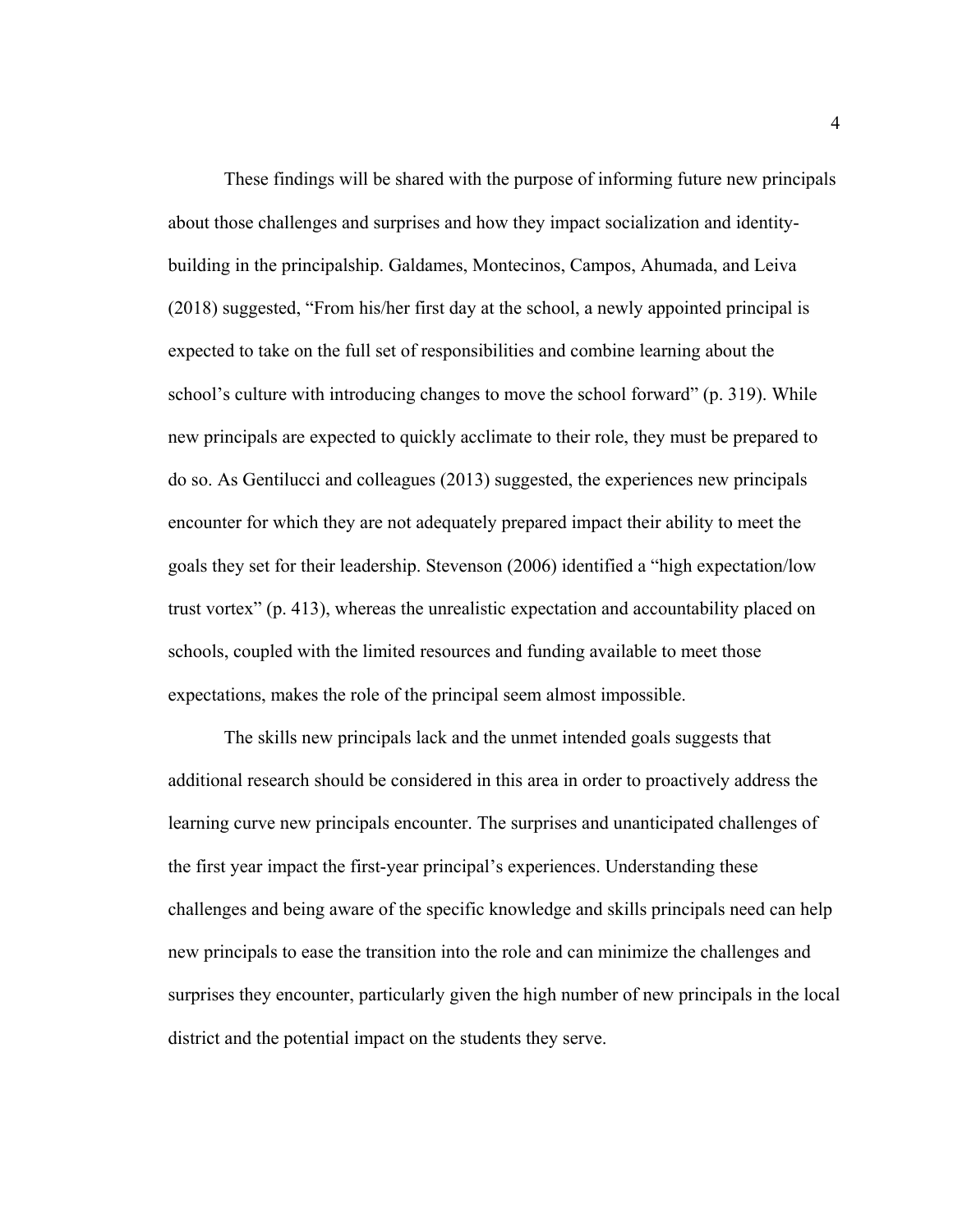#### **Research Questions**

Existing research on new principals provided insight into the unique challenges new principals face and the skills that must be acquired in the first year of their role. This study was centered around the impact of those challenges and surprises on the socialization process and process of identity-building of the principalship. The following three research questions were the focus of this qualitative study.

- 1. What do new principals believe the principalship is like as they begin their work?
- 2. How do the surprises and challenges new principals encounter support their socialization into the principalship?
- 3. How do the surprises and challenges new principals encounter influence their emergent professional identity?

#### **Study Overview**

 To answer these research questions, I designed a qualitative study that involved five participants and collected data through a series of interviews, focus groups, and participant journals. All participants were from Cross Keys County School district in their first year as a principal. The school district is located in the southeastern United States; all schools the new principals led were Title I, elementary schools. The data were collected over the first few months of the new principals' first year in their new role.

 Each of the five participants participated in four different interviews and at least one of the three focus groups. The five participants (Caleb, Alexis, Rosalind, Phoebe, and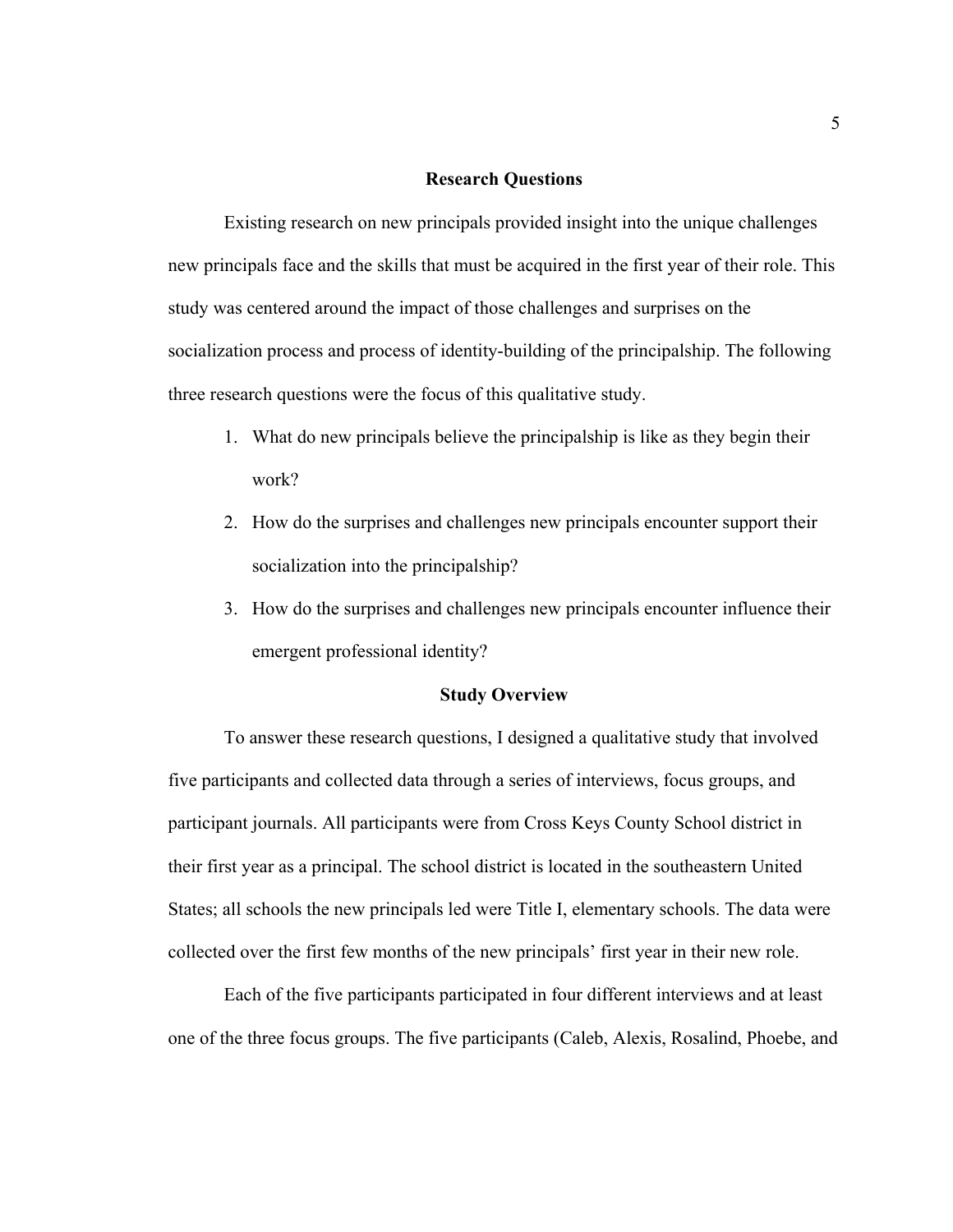Taylor) all previously served in other leadership roles at the school level and started their careers in education as a classroom teacher.

#### **Significance of Study**

The role of the principal is important and the leadership effectiveness of the principal correlates to the academic achievement of students within his or her school. Leithwood and colleagues (2008) stated, "... leadership has very significant effects on the quality of school organization and on pupil learning . . . there is not a single documented case of a school successfully turning around its pupil achievement trajectory in the absence of talented leadership" (p. 29). Hallinger and Heck (1996) asserted there are various factors, including the effectiveness of the principal, that have an impact on school achievement. Central to the "mission of schools remains that of improving student achievement and quality of educational opportunity" (Knoeppel & Rinehart, 2008, p. 502). Principal effectiveness impacts student achievement and because student achievement is the primary purpose of schools, the role of the effective principal is a critical one.

Principals already face different challenges that require a new skillset each year. West, Peck, and Reitzug (2010) analyzed the pressures of the urban principalship in a historical and narrative qualitative study; "increased school academic performance pressure," "communication technology developments," and "new urban school political power dynamics" were identified as "emerging," or new, stressors recently impacting and changing the role of the principal (p. 244). The increased emphasis worldwide on education due to competition among countries in the world has resulted in greater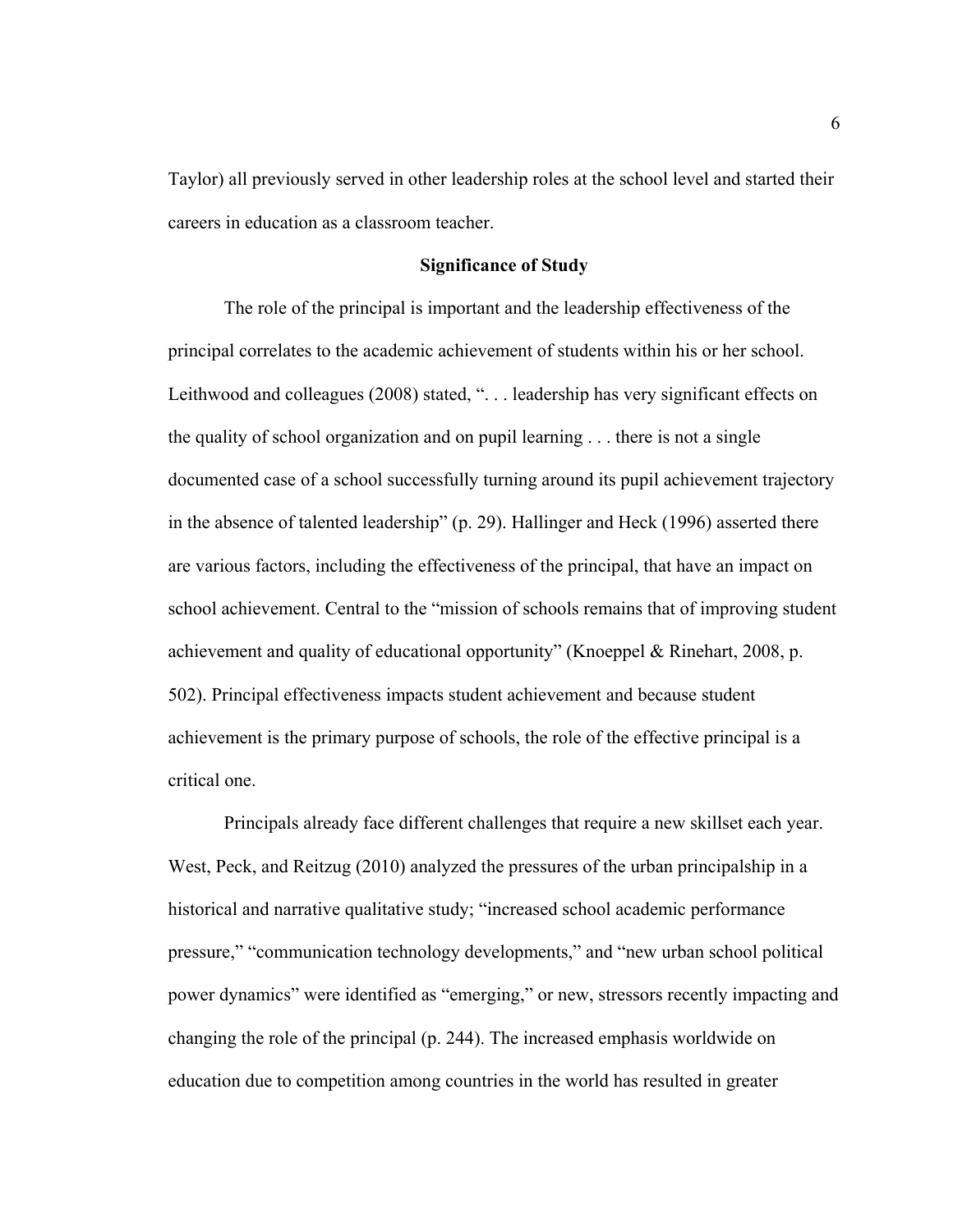expectations on systems of education (Stevenson, 2006). Stevenson (2006) also asserted there "has been a loss of confidence in traditional professions to meet societal expectations, and this has often been particularly pronounced in education" and "the consequence has been to subject schools, and particularly principals, to huge accountability pressures as leaders seek to meet the demands of both the state apparatus and the local market" (p. 412).

With the passage of No Child Left Behind in 2002 and reauthorization of the Elementary and Secondary Education Act of 1965, school and district accountability for all students' academic achievement has increased (U.S. Department of Education, 2015); certainly, due to the recent passage of the Every Student Succeeds Act in 2016, the demands and level of accountability on the school principal will change again. Spillane and Lee  $(2014)$  confirmed that as a result of "... the emergence of a high-stakes accountability policy environment . . . the demands on school principals have changed . . ." (p. 433). They further state that there is a limited body of research that examines the challenges of new principals following the era of increased accountability that occurred in the years after 2002. The impact of No Child Left Behind and the subsequent accountability is an important juncture in educational leadership; Crow (2006) stated, "The higher expectations for US principals in the area of instructional leadership, created among other things by the NCLB Act . . . have significantly changed the role of school principal in the USA" (p. 310). In general, the available research on the experiences of new principals after the era of accountability beginning only as far back as 2002 is limited (Spillane & Lee, 2014). Oplatka (2012) synthesized existing scholarship on new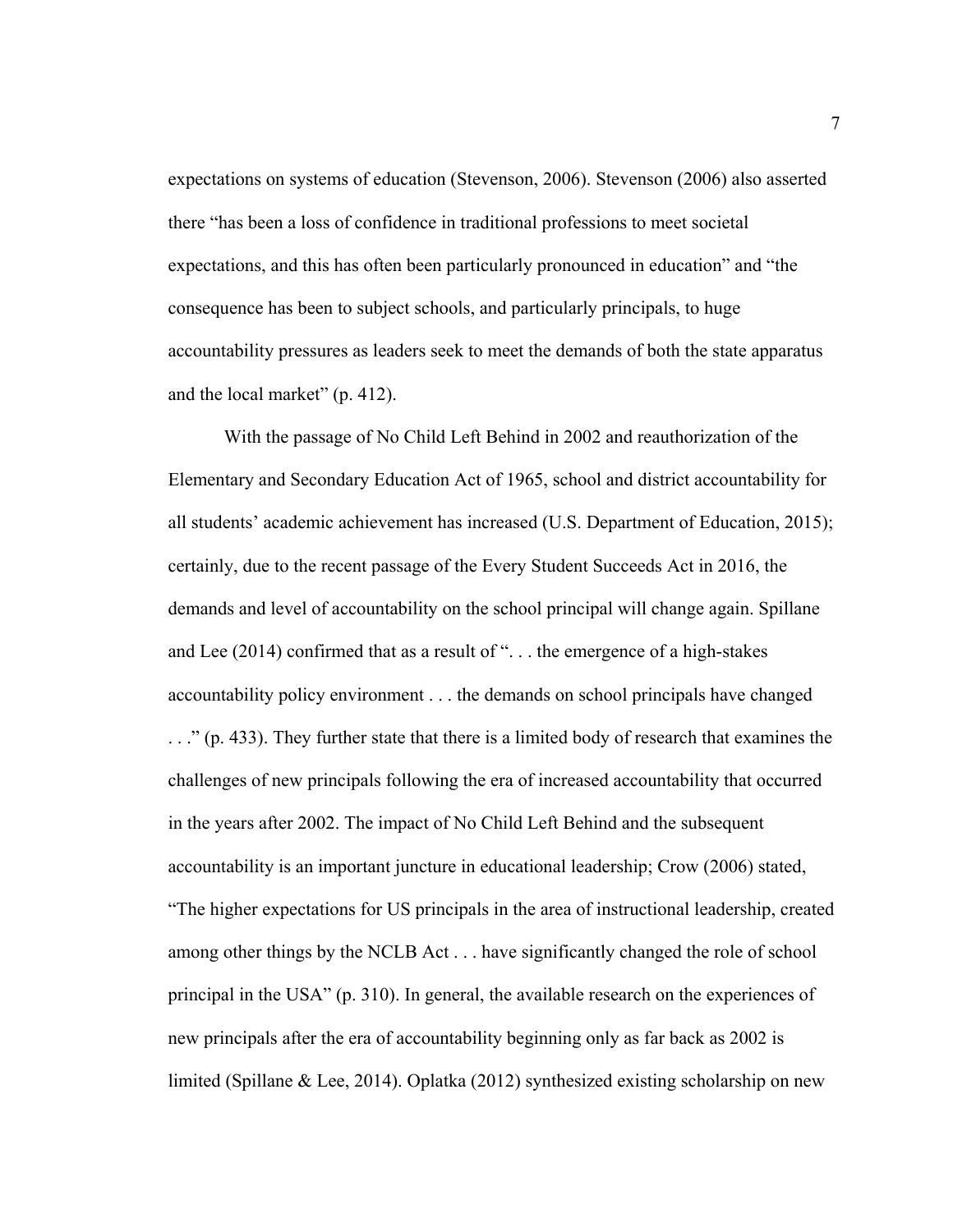principals and only identified 34 total studies published in academic journals related to the experiences of new principals from 1990 through 2011; research was conducted in the United States in only 14 of those studies and two since 2002. While the goal of the review of existing research is to consider the most recent scholarship, there is a limited amount of research related to identifying the experiences of new principals and even less since the passage of No Child Left Behind in 2002.

In an era of increased accountability and the challenge of developing a skillset needed to tackle the significant role of a new school principal, new principals face an extensive learning curve during the first year. Research that aims to better understand the challenges and surprises new principals face will inform principal preparation programs and school districts of those challenges to better orient principals to their new role. One goal of mitigating those challenges is to lessen their impact on the new principal and ultimately student outcomes. By identifying these challenges and surprises with an understanding of how they impact the socialization process and the subsequent building of their professional identity, findings can inform other new principals about those experiences allowing for a greater focus on the responsibilities of the job. While new principals will always be a part of the educational system and a part of schooling, enhancing and improving the research in this area can contribute to greater understanding of the challenges of the role and increase the possibility of positive outcomes.

### **Researcher's Motivation for this Study**

My own experience as a first-year principal coincided with the beginning of my work towards attaining my doctorate in educational leadership. As I formed the research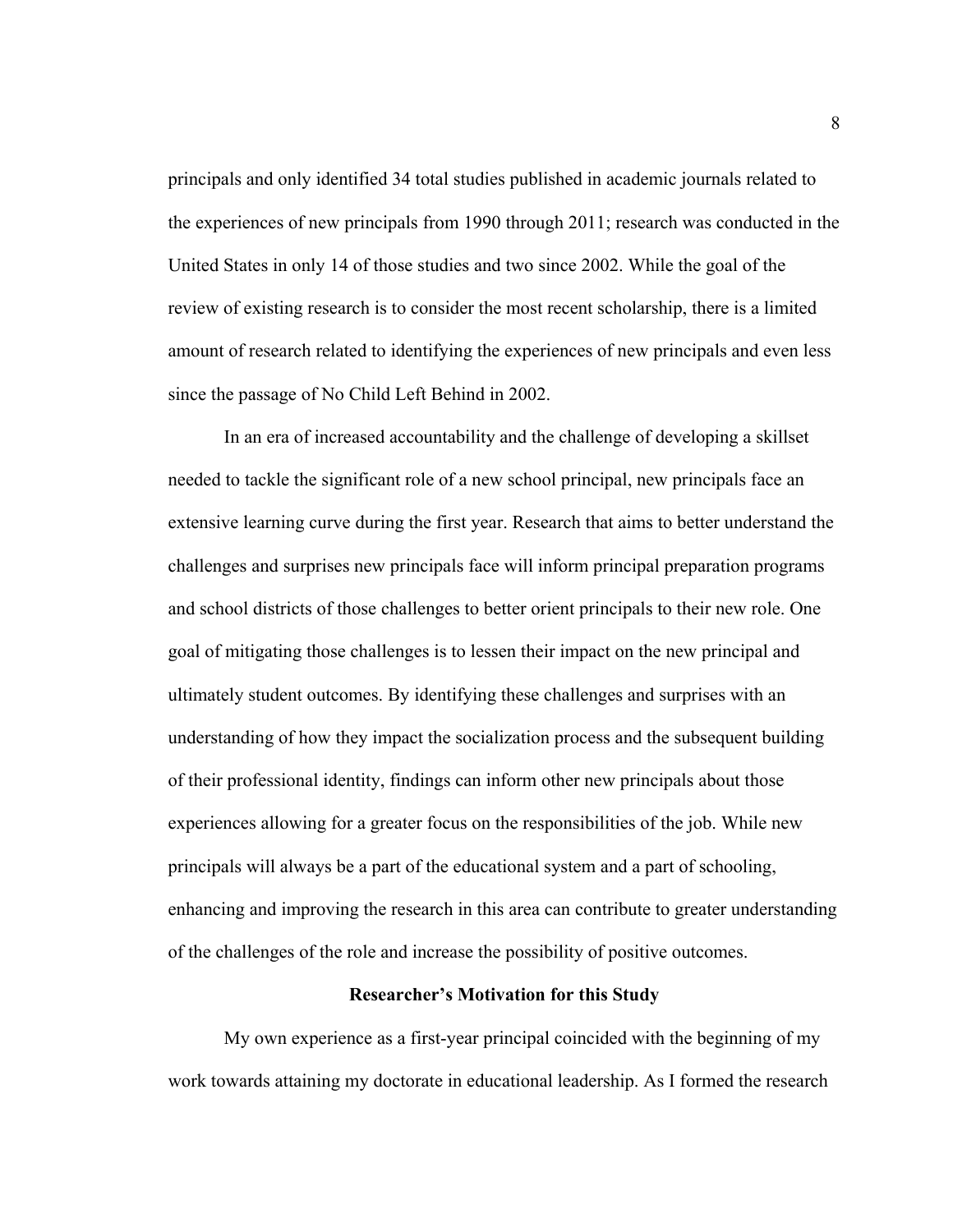that would eventually be the foundation of my literature review and study proposal, I found it difficult to separate my own experiences in the principalship from my interest into educational research. In my first year, I experienced two significant events that I realized had a profound influence on my identity-building and socialization. One of my goals is to provide the learning gleaned from this research to future new principals so they will be more aware of experiences they will encounter and more equipped to successfully navigate those experiences.

In November of my first year in the principalship, I learned late one evening from a call from the sheriff's department that a student at my school had passed unexpectedly that evening. Earlier that day, the student attended classes and boarded the bus home as usual; a few short hours later he had died. As I hung up the phone, I felt unprepared and for the first time since I assumed the role of principal very alone. While I am fortunate to lead in a district with a protocol in place to address crises such as this one and with a team of central office administrators willing to guide principals through the steps when something like this occurs, there are certain things for which I, as the building's principal, was solely responsible. No one else could call the family and share their condolences as the school's representative. That had to be me. No one else could tell the staff one of their beloved students had passed. That, too, had to be me. No one else could record the message to send via telephone to hundreds of families to share the devastating news of a loss of a student. That had to be me.

Leadership, when tragedies occur, cannot be delegated or divided. There is no leadership course to teach the principles that guide one through an event such as I had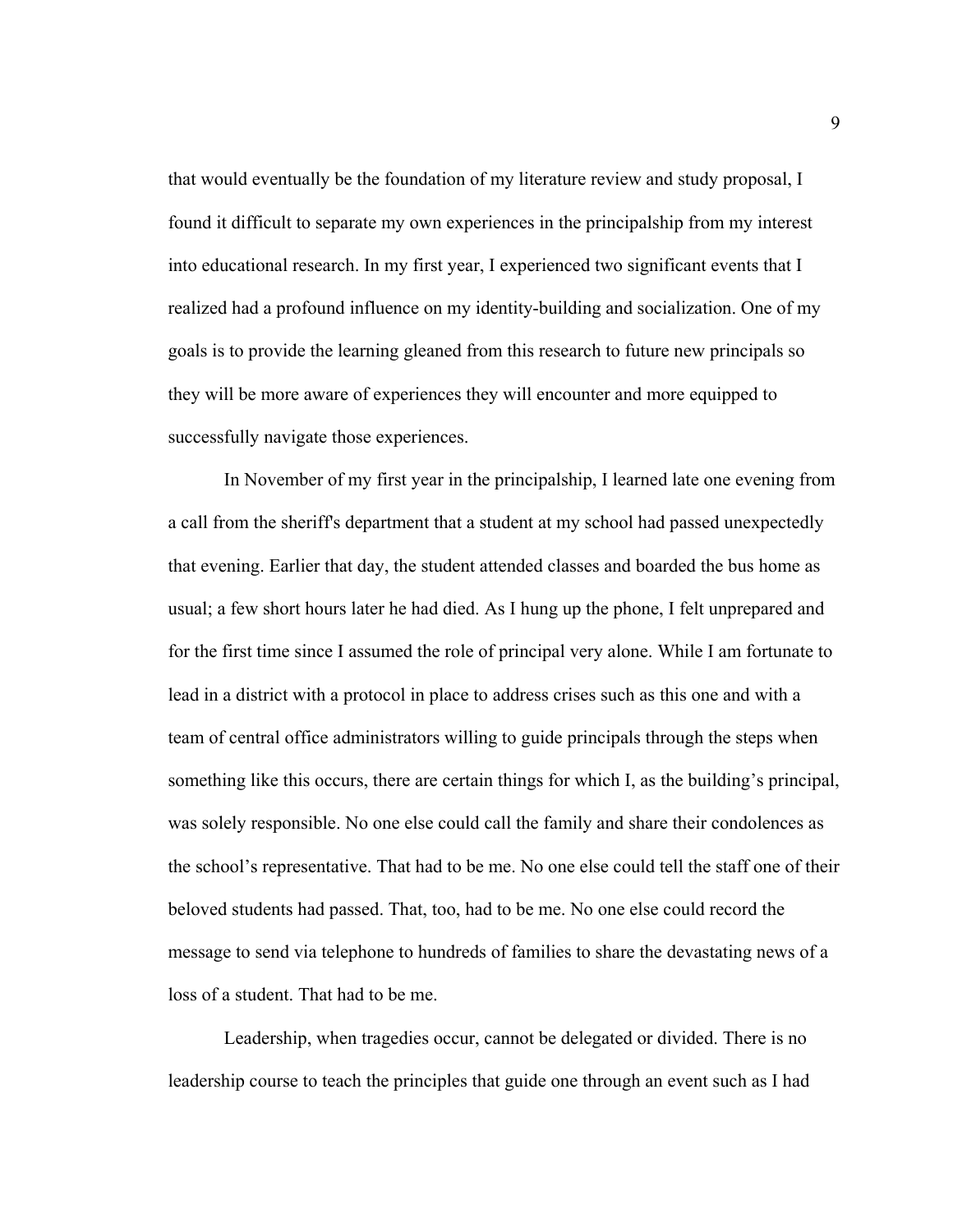experienced. I felt, by November of my first year in the principalship because of this tragedy, like a principal. As Spillane and Lee (2014) describe the feeling of "ultimate responsibility," that is exactly what I felt. I was ultimately responsible to navigate this tragedy with care and comfort; I felt ultimately responsible to avoid any missteps or blunders in working with the family and the school community in the healing process. No school leader wants this experience as part of their principalship; however, my first year of the principalship required my navigation through this experience and even with others holding a map and telling me what to do, no one could take my place.

For me, the building of that feeling of responsibility built my identity as a new principal. I assumed the identity of a principal. While I had accepted the role of principal and started to build my identity as a school principal, I believe a second event in my first year shaped others' perceptions of me as a building leader. This experience, I felt (and often still feel), shaped my identity as a school leader in the view of others. Crow (2006) described, the "notion of effective socialization typically assumes a certain degree of conformity, where the new principal is socialized to conform to a conception of the role that is accepted by the socializing agents" (p. 321). This experience asserted my leadership as a school principal in the district as I forged through previously uncharted territory. This experience also socialized me into the principalship because my actions forced others in the district and in my school to see me as a principal, one who is not only accountable for her actions but the decisions I made.

I vividly recall a member of my school's office staff coming down the hallway to my office early one morning and followed me into my office. She shared a substitute had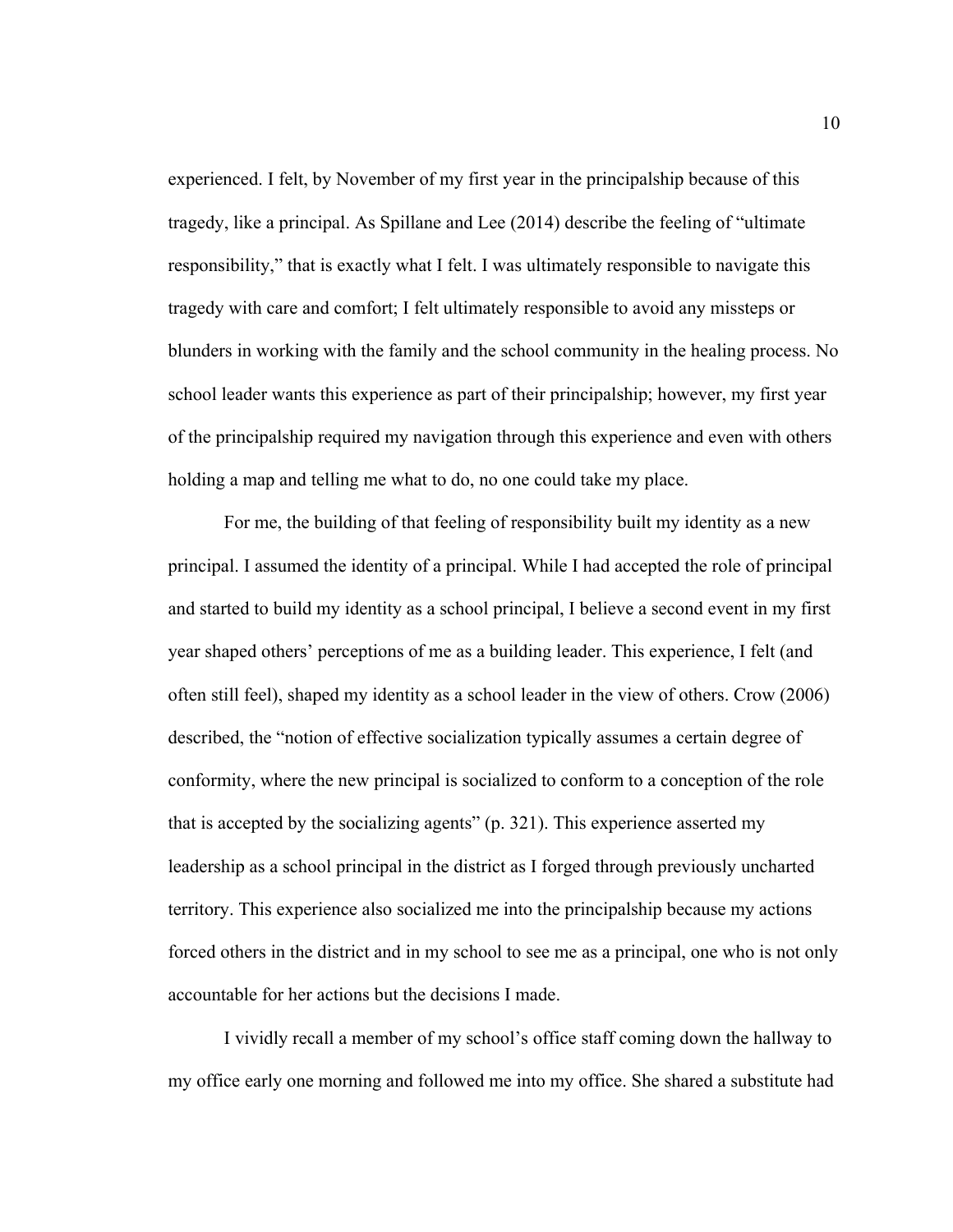arrived at school and inquired with me if I wanted to remove the substitute from the list of available substitutes at the school. The substitute, she explained to me, was transgender. I remember my reply was, a reply I would repeat again if asked the same question, "No." As the substitute stayed that day, and returned the next, I faced criticism by teachers, the office staff, and parents. Her skills as a substitute were exemplary, that was never the question or concern. The concern was that we (I) allowed a transgender substitute in our school.

As the news spread about the substitute, I found myself on the phone with the entire team of central office administrators who supported my school. They shared this was the first issue they encountered related to a transgender employee. While I could share other additional details of that conversation that might add to this discussion, I prefer instead to share here only that my decisions and actions related to this event were supported strongly by my central office administrators and our local school board. I believe this event and my actions following solidified their view of me as a school principal. Through their support, my leadership felt validated. I interpreted this validation as their validation of my role as a principal in the district.

These experiences became turning points in my identity-building and socialization as a principal. When I initially considered the research study for my dissertation, I classified these experiences as surprises and challenges with little connection to the overall impact on my leadership. I was both surprised and challenged by these events. I was surprised to experience two very significant, unanticipated events in my first year as a principal, and I was challenged to navigate through these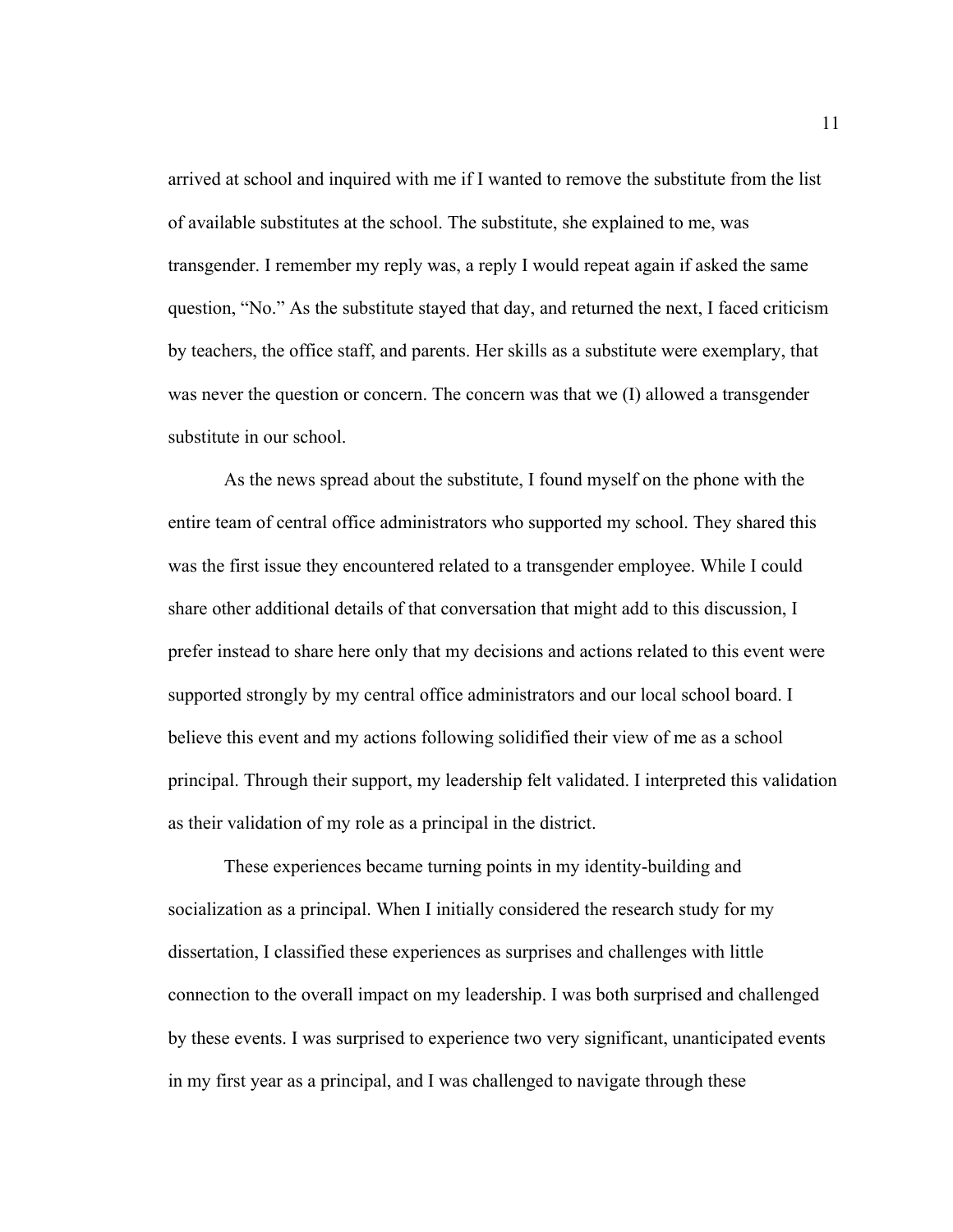successfully. The impact of those surprises and challenges were on my identity-building and socialization, not simply surprises and challenges that I faced. While the result of the entire year's experiences, the identity-building and socialization of my first year shifted significantly from these two events. I cannot remove the impact of the perceptions of my own experiences from this research; however, this context is necessary to understand and provided the motivation for my study. These experiences are uniquely mine, just like those of the new principals in my study. Just as the surprises and challenges they experienced and the decisions they made shaped them as a leader, these surprises and challenges shaped me.

## **Definitions**

The following definitions are included to assert the manner in which they are applied for the purposes of the review of literature and subsequent findings in this study.

*Formal training***—**Induction programs, college courses, or professional development an individual receives for the purposes of and designed for preparation for the principalship.

*Identity***—**As defined by Burke and Stets (2009), "An identity is the set of meanings that define who one is when one is an occupant of a particular role in society, a member of a particular group, or claims particular characteristics that identify him or her as a unique person" (p. 3).

*Interactions (formal and informal)* **—**Addressed by Greenfield (1985), organizational socialization occurs through both deliberate (formal) and unintentional (informal) context-bound experiences with the school community and colleagues.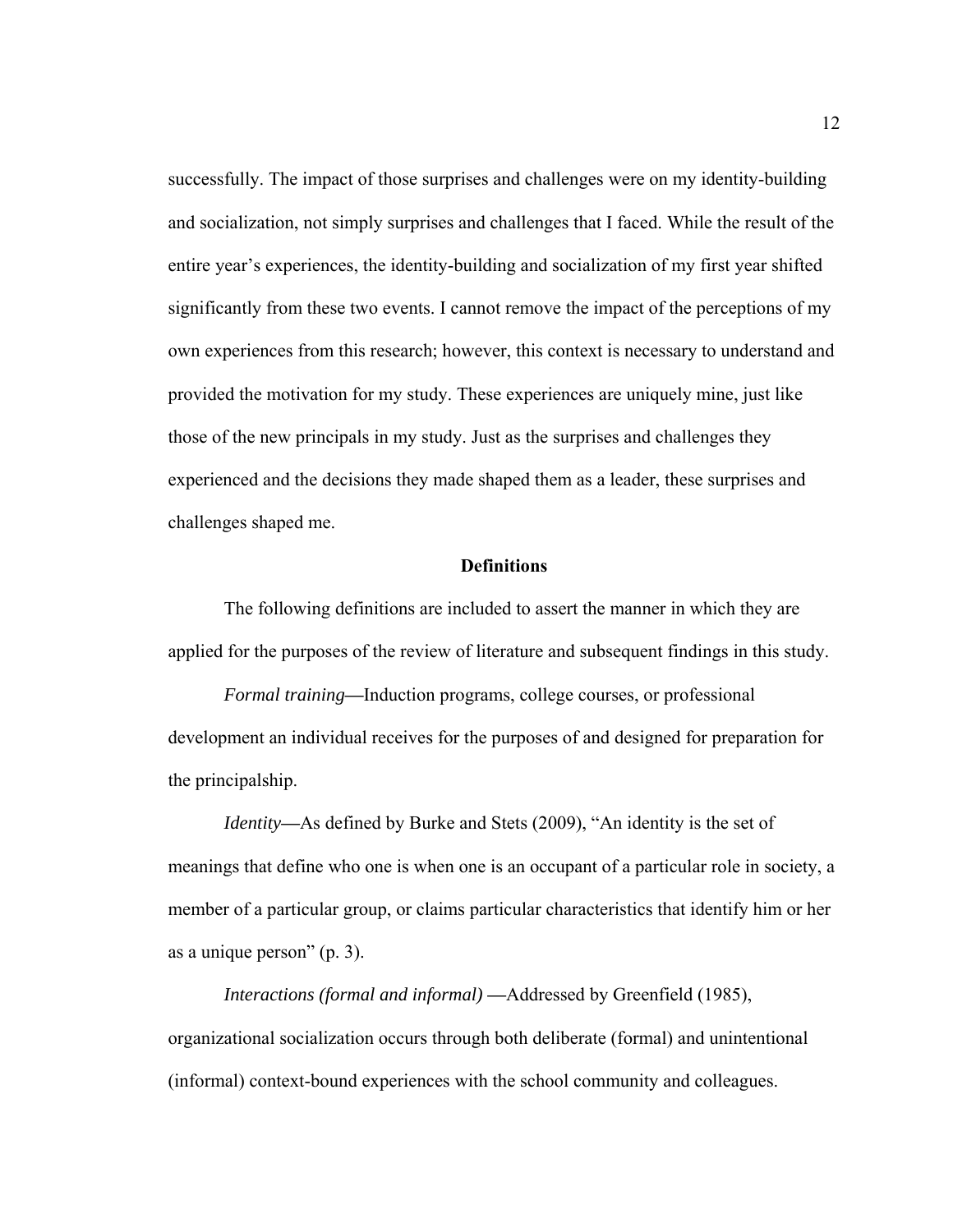*New principal***—**An individual who has assumed the role of the school leader without having previously served in a similar role and who is in his/her first year in a school's top leadership position.

*Organizational socialization***—**Setting-specific acquisition of the "knowledge, skills, and dispositions necessary to conduct the role" (Crow, 2006, p. 311).

*Professional socialization***—**The training and preparation required to assume a particular role regardless of the setting (Crow, 2006).

*Self-efficacy*—"... the expectation to cope successfully (self-efficacy) in a number of different areas of functioning" (Federici & Skaalvik, 2011, p. 576).

*Self-view***—**The result of the "reflexive activity of self-categorization or identification in terms of membership in particular *groups* or *roles*" (Stets & Burke, 2000, p. 225).

*Socialization***—**As defined by Greenfield (1985), socialization is ". . . a process concerned with the manner in which one develops the attitudes, perspectives, and behaviors needed to work satisfactorily within organizational settings" (p. 2).

## **Overview of Study**

Through this study, I sought to identify how the challenges and surprises new principals experienced impacted their socialization and identity-building in their first year of their principalship. High rates of principal turnover contribute to a large number of new principals entering administration every year. The information gained from this study supports better understanding new principals' initiation into their role as their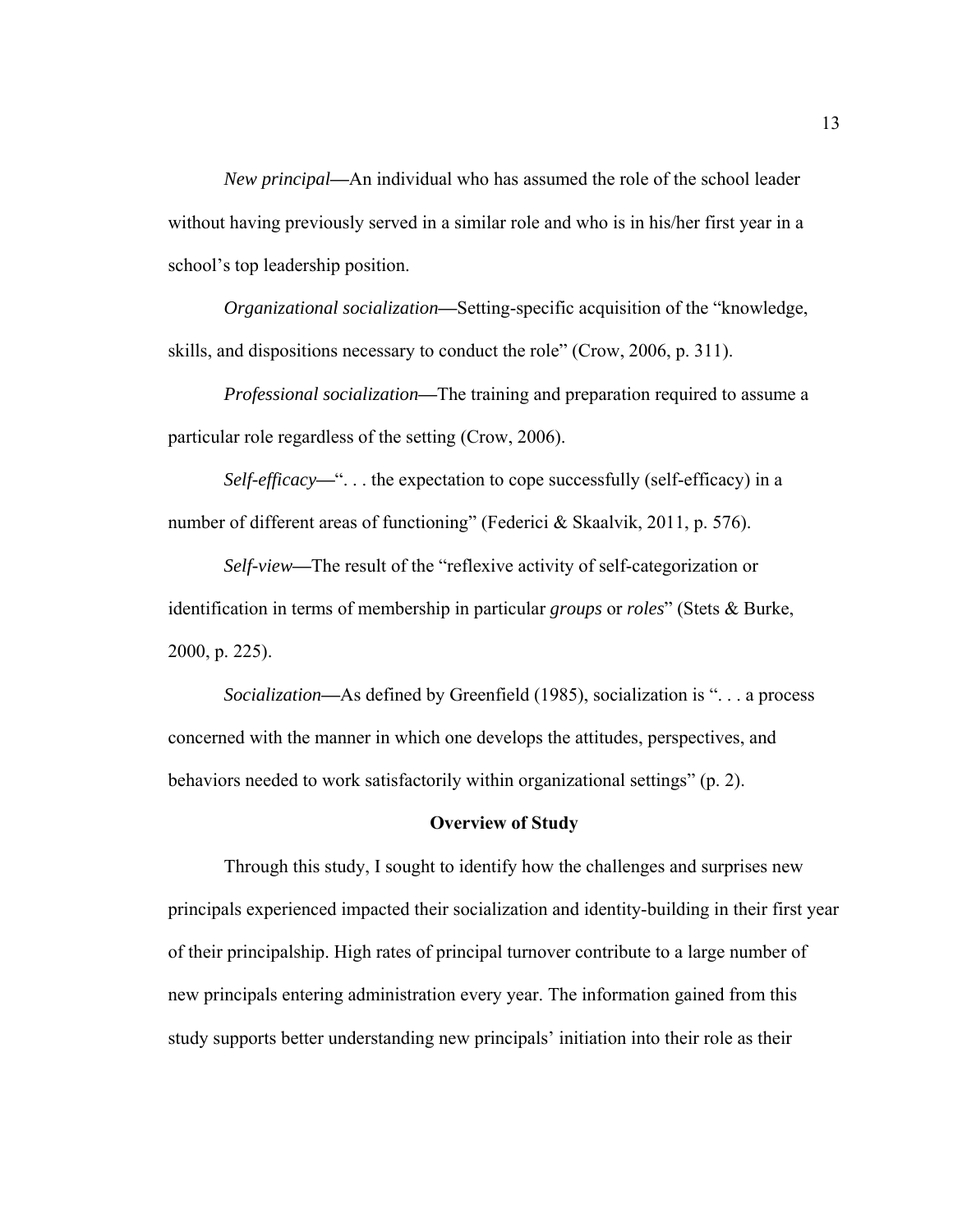experiences occur while students and teachers enter the schoolhouse every day and learning must continue.

For the large numbers of new principals, the first-year challenges and surprises must be minimized to lessen the potential impact on their schools. This study contributes to the existing literature on new principals and can contribute to the knowledge districts, new principals, and principal preparation programs have to support new principals and reduce the learning they must acquire in their first year.

This qualitative study was conducted in Cross Keys County Schools, a district in the southeastern part of the United States. The study involved three data collection methods including interviews, focus groups, and reflective journaling among five participants. Each of the five participants was a new principal in his or her first year of the principalship and served Title I elementary schools in Cross Keys County. The data were collected over 8 months and involved four interviews of each participant at various time intervals during their first months in their new role. I also held three focus groups with the participants. Each participant participated in at least one of the three focus groups. While I initially planned to collect reflective journals from participants throughout this study, only two participants each submitted one reflective journal. Data were coded using Initial Coding and Axial Coding methods by hand; codes generated categories and themes were developed from the categories in order to address the three research questions. The findings and answers to the research question resulted from a triangulation of existing research, the data collected from this study, and the framework.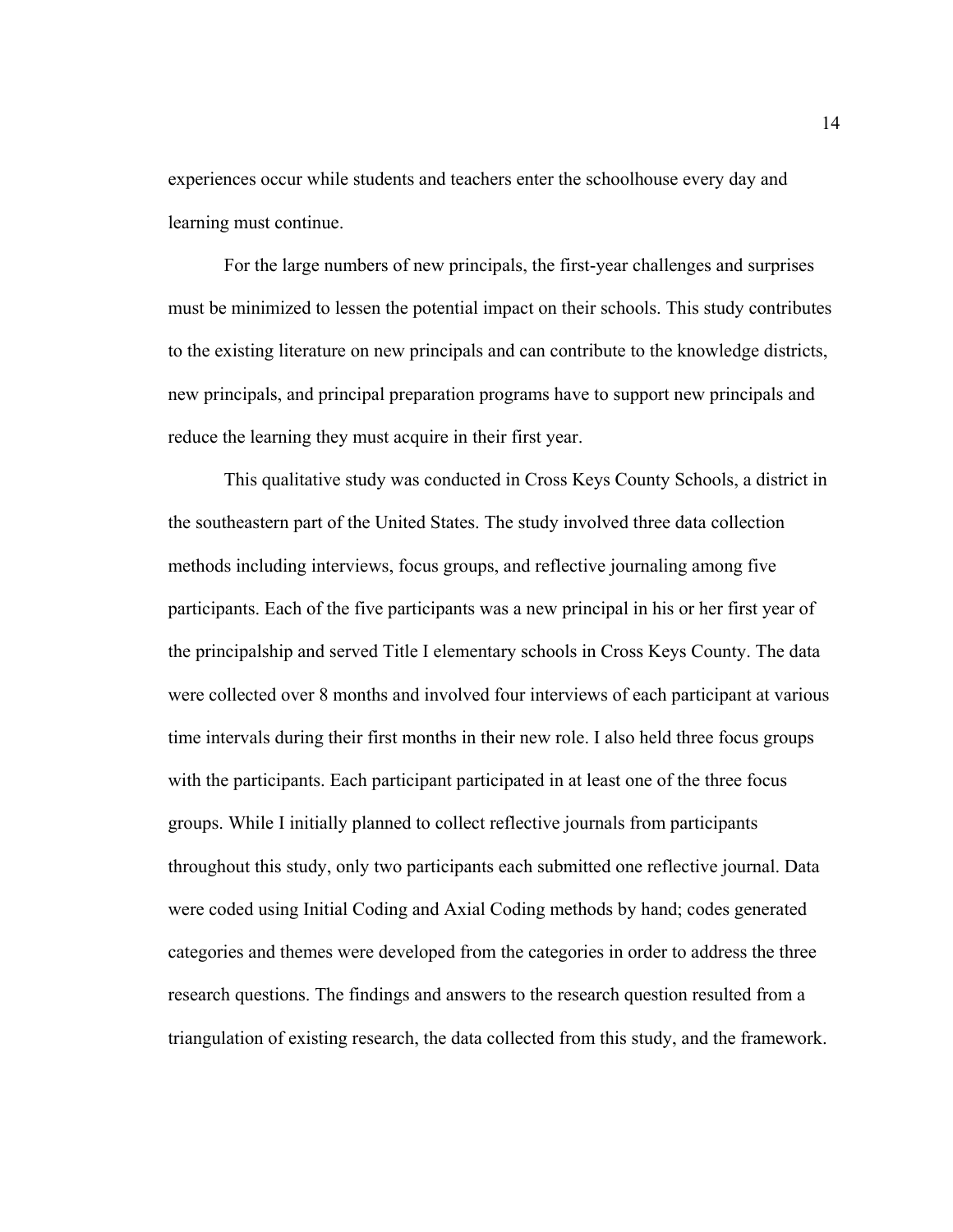Chapter II begins with a discussion of the theoretical frameworks of socialization and identity that provide a context for the findings from the data collection process. Next, Chapter II summarizes the existing body of research on new principals, particularly related to the surprises, challenges, socialization, and identity-building that shapes their first year in their new role. Chapter III describes the methodology used in this research study. The chapter includes an overview of the research questions and the data collection process, which included interviews, focus groups, and reflective journaling from the participants at various time intervals in their first year in the principalship. Chapter III also describes the data analysis process and the limitations and challenges of the research study. The participants and the setting in which the study took place are introduced in Chapter III.

Chapter IV summarizes the data collected from the initial interviews in the principals' first year. Chapter V discusses the categories identified from the data collected in the participant journals, subsequent interviews, and focus groups.

Chapter VI summarizes the findings and provides answers to the research questions in the study and includes the theoretical framework in the discussion of themes. Chapter VI also provides recommendations for further research and recommendations for new principals, school districts, and principal preparation programs based on the data collected from this study to support future new principals in minimizing the challenges and surprises they face in their first year.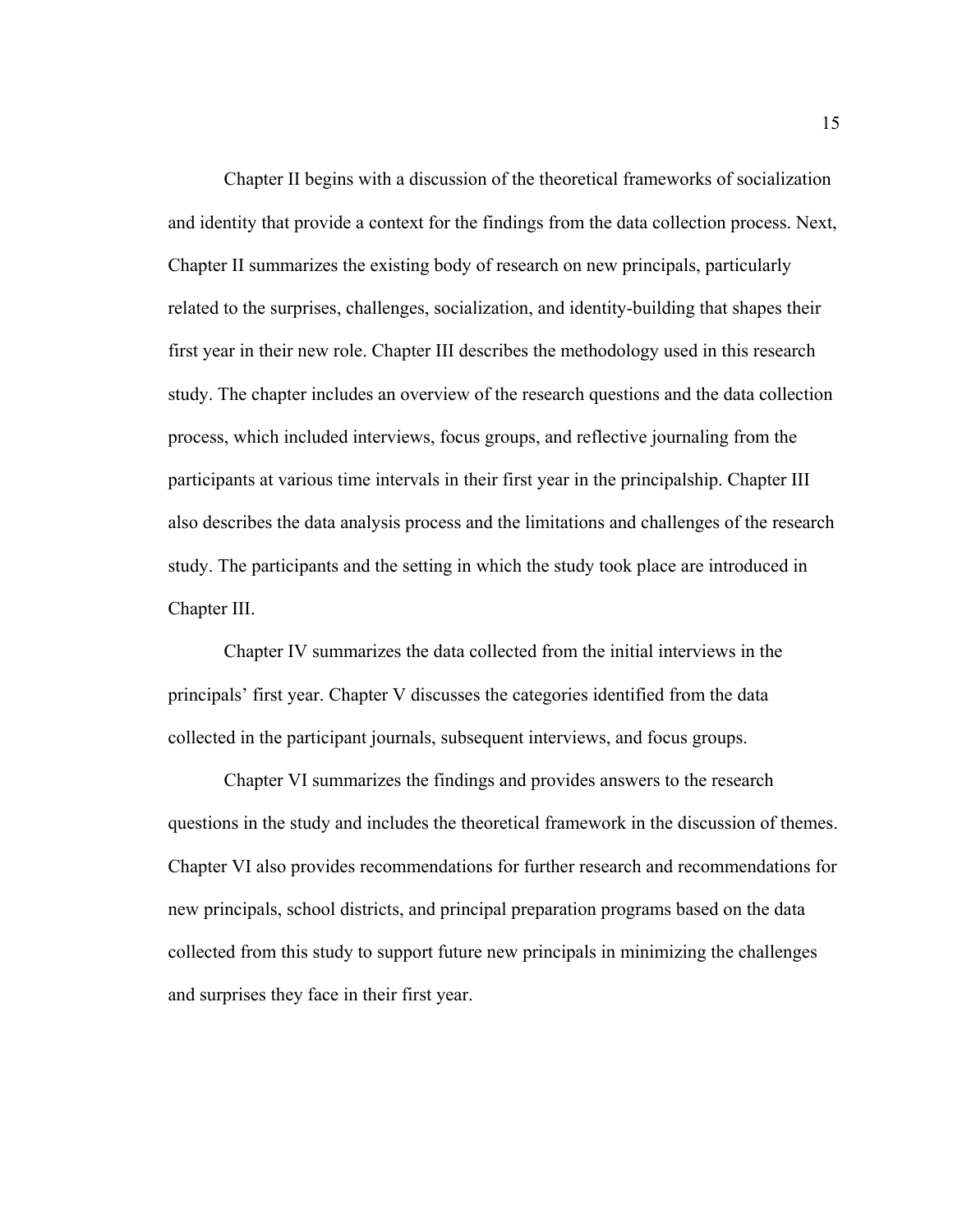# **CHAPTER II**

## **REVIEW OF LITERATURE**

The existing literature on the experiences of new principals has been situated broadly around several topics: the surprises and challenges encountered early in their role, new principals' feelings of self-efficacy, new principal socialization processes and role isolation, orientation towards responsibility and new tasks, and the process of identity-building. Each of these topics contribute to the general underlying theme that there are skills and knowledge new principals must acquire early on in their role in order to ensure the success of their school and success in their leadership (e.g., Gentilucci et al., 2013; Lee, 2015; Nelson, de la Colina, & Boone, 2008; Shoho & Barnett, 2010). In addition, identity-building and the socialization of new principals will be important to interpreting the data from this study; identity theory and the theory of socialization are further described below.

The literature review will begin first with a discussion of the theoretical frameworks that provide a backdrop for this study. Following this discussion, existing research will be outlined. Existing research is organized first by providing an overview of new principals' orientation to responsibility and requisite skills followed by a specific discussion on the challenges new principals experience. Finally, the isolation of new principals is juxtaposed with the socialization process new principals undergo as well as the identity-building that shapes their first year as a school principal.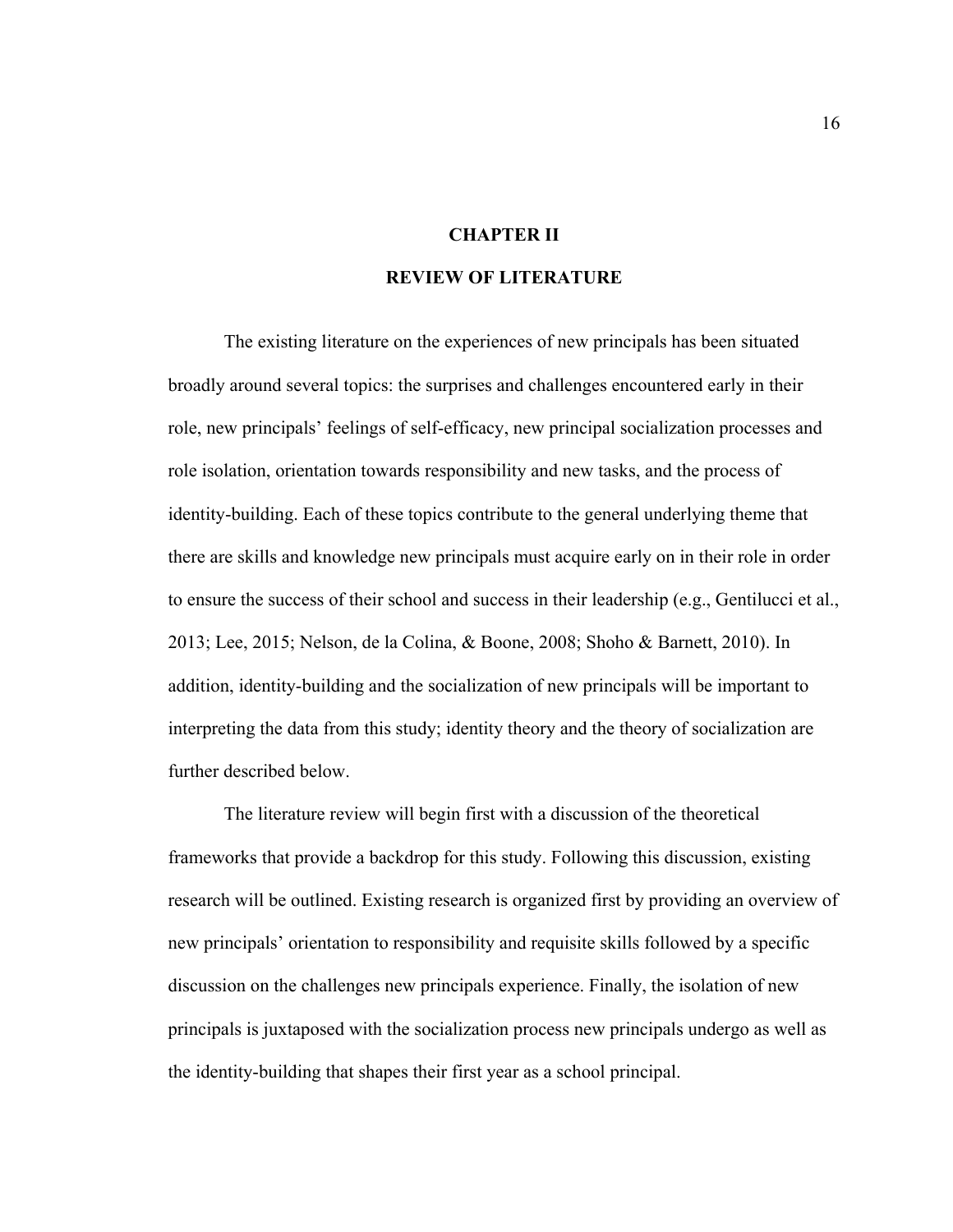#### **Theoretical Frameworks**

 The theory of socialization and identity theory will be used to anchor this inquiry. For new principals, the process of socialization into the principalship started earlier in their formal training and continued through the early part of their new role. This socialization into the role contributes to new principals' perceptions of themselves as a principal and supports the building of their identity as a school leader. In concert, the theory of socialization and identity-building will provide a framework in which to interpret the data collected.

#### **Theory of Socialization**

Broadly considering socialization, the theory of socialization has its roots in social theory and the examination of how individuals interact through social constructs. One of the earliest theorists of the processes of socialization was Franklin Henry Giddings who in 1897 asserted that when individuals associate with one another socialization occurs, thereby creating similar responses to similar conditions for those socialized individuals. Giddings described socialization which includes ". . . the capacity of somewhat differing individuals to become more alike under exposure to the same conditions and to each other's influence. It is capacity for assimilation and for a common approach to a type or to an ideal" (Giddings, 1897, p. 11). As an outcome of the processes of socialization through association with other individuals and to assimilate into a similar culture, Giddings (1897) stated, ". . . the individuals of the aggregation respond in like ways to the same stimuli  $\ldots$  these like individuals will feel alike under like conditions" (p. 13). For the purposes of this theoretical framework, I have aligned his assimilation and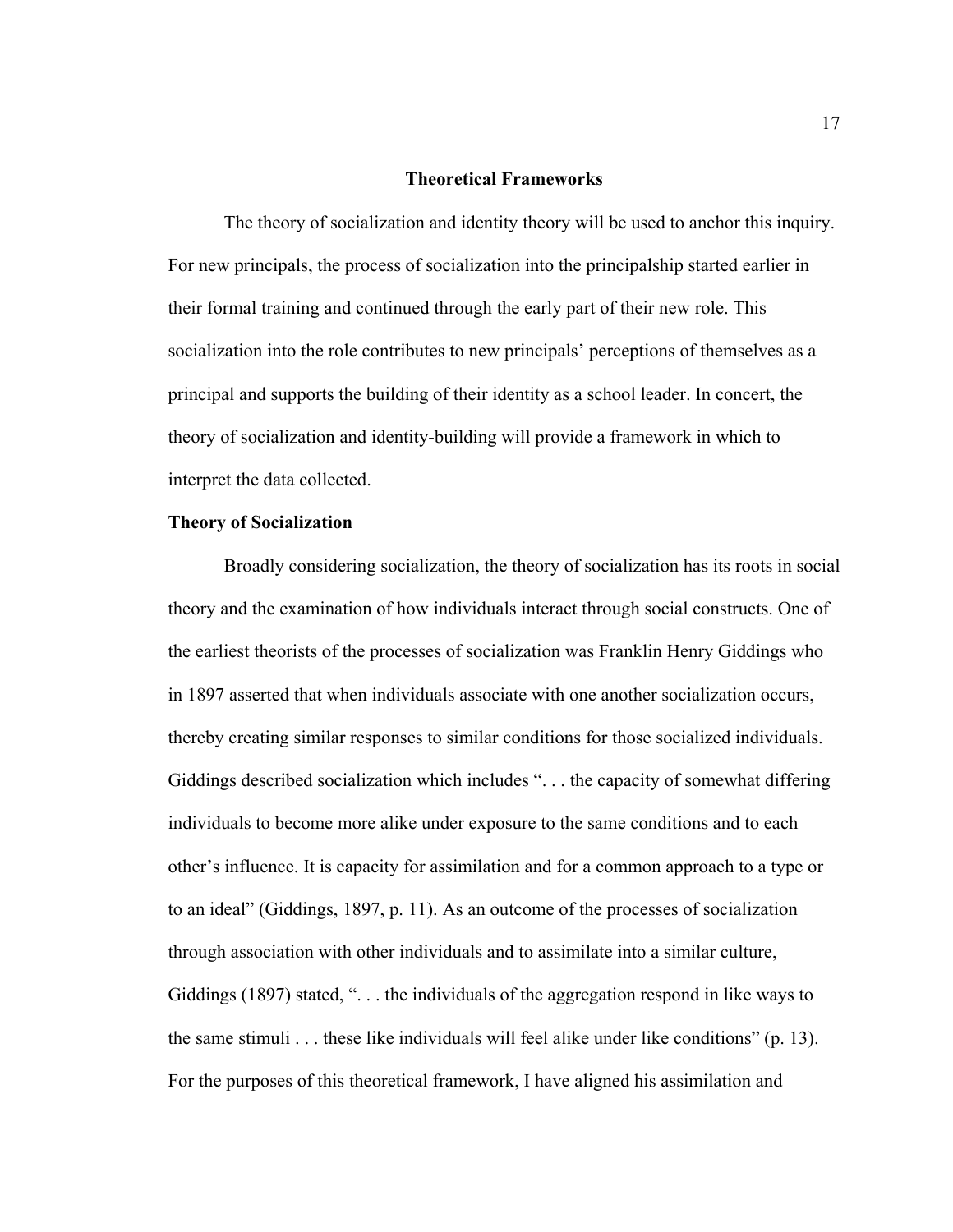development of similar responses by individuals in a group with the formal training that occurs for new principals through principal preparation programs.

This aspect of Giddings's work most closely relates to the research on the socialization of new principals who interact informally and formally with one another and members of the school community and thus assume particular attitudes and behaviors. Greenfield (1985) referred to these dispositions as role-enactment, and "include relations with teachers, with the community, with peers and superiors, and the necessity to establish and/or develop routines associated with organizational stability and the maintenance of smooth day-to-day operations" (p. 42); Greenfield (1985) found that the work context significantly impacted and shaped the socialization of new principals. Both Giddings's and Greenfield's work suggested that the particular work context of the new principal influenced the socialization of new principals. Due to the formal training new principals typically undergo (applying Giddings's theory of socialization) as well as the skills and dispositions that are acquired upon assumption of the principalship (applying Greenfield's work), two types of socialization occur; both professional and organizational socialization, as described by Crow (2006):

Professional socialization, which in the USA occurs primarily in university preparation programs, relates to the initial preparation to take on an occupational role such as school principal and includes the knowledge, skills, and dispositions necessary to enact the role regardless of setting. Organizational socialization, in contrast, is context-bound and includes the knowledge, skills, and dispositions necessary to conduct the role in a particular setting. (p. 311)

This suggests that during the early stages of assuming the principalship new principals are impacted by professional socialization that occurs during formal training and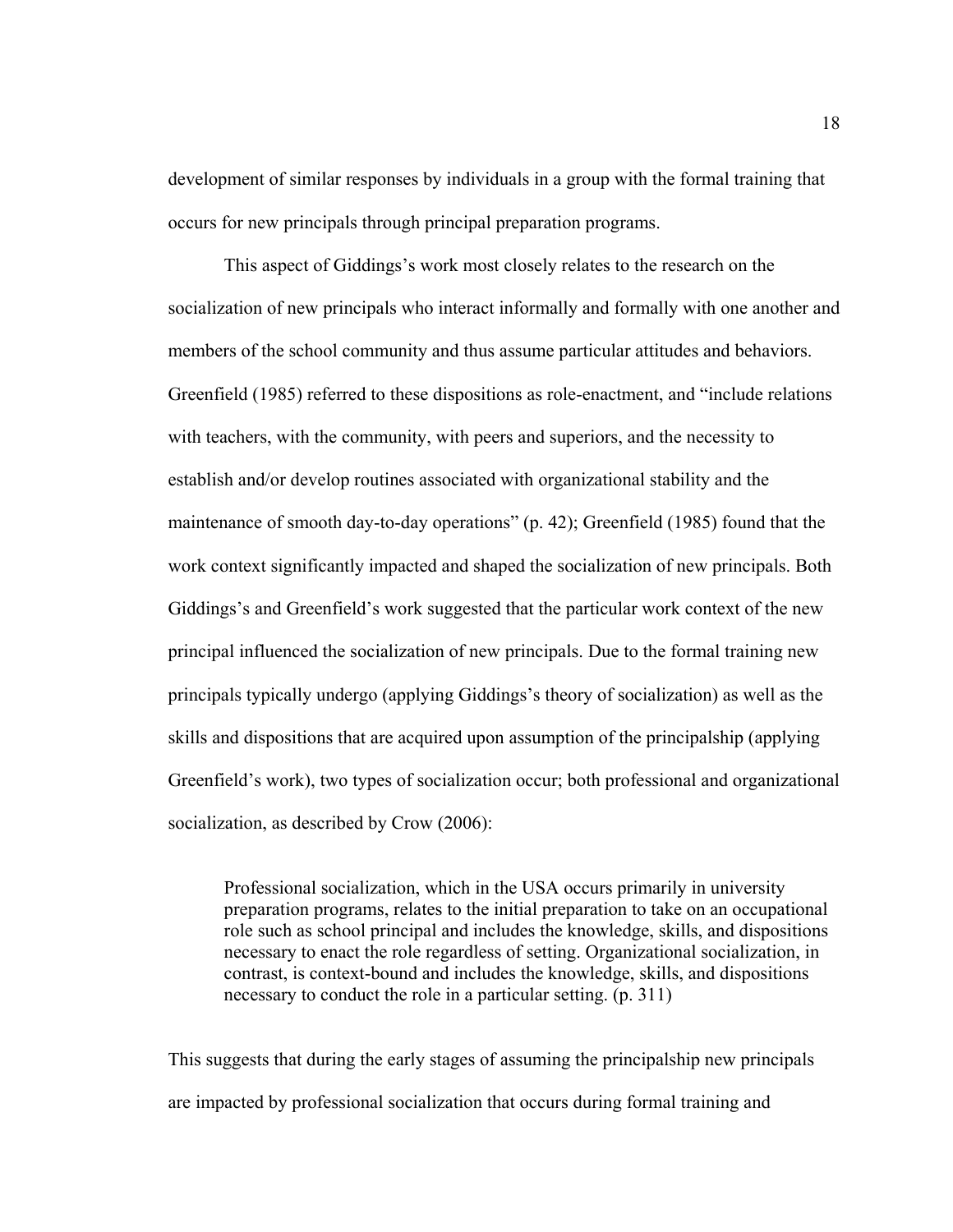principal preparation, while further socialization is influenced by the schools they lead. The theory of socialization, particularly around Giddings's description of association as part of the socialization process, is coupled with more modern understandings of professional and organizational socialization and provided a valuable backdrop to the potential findings of this study.

#### **Identity Theory**

Identities ". . . are dynamic, multiple, socially negotiated, contextual, and developmental. In contrast to the notion a single self-concept, identities are not static. Rather they change as the context, role expectations, and individual change" (Whiteman, Scribner, & Crow, 2015, p. 579). Furthermore, "Identities are not simply who we say we are, but reflect the motivation, drive, and energy connected to our actual practices" (Crow & Møller, 2017, p. 751). Stryker and Burke (2000) suggested that identity refers to a selfimage resulting from multiple meanings related to the various roles individuals play. Two of the leading researchers on identity theory, Stryker and Burke, reconciled the competing views of identity theory, one where society influences the development of one's identity and the other where identity is internally verified. While there are both external and internal components to identity-building, identity theory focuses on the self and the meaning that the individual attaches to their understanding of their role. As defined by Burke and Stets (2009),

Identity theory seeks to explain the specific meanings that individuals have for the multiple identities they claim; how these identities relate to one another for any one person; how their identities influence their behavior, thoughts, and feelings or emotions; and how their identities tie them in to society at large. (p. 3)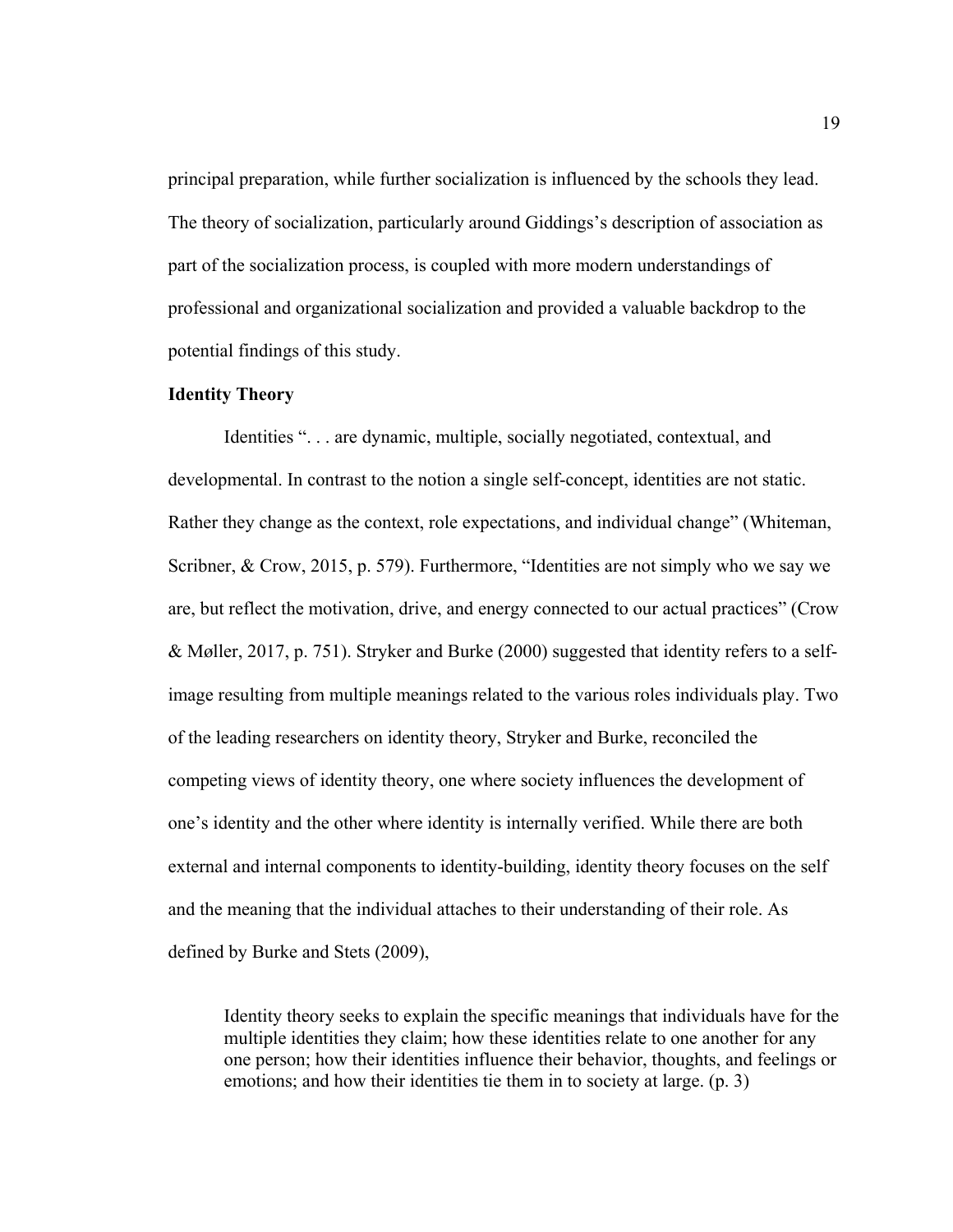More specifically, "one's identities are composed of the self-views that emerge from the reflexive activity of self-categorization or identification in terms of membership in particular *groups* or *roles*" (Stets & Burke, 2000, pp. 225–226).

For the purposes of this study, identity theory was used as a lens to understanding how new principals view themselves in the context of their new role, "being a principal," and how their experiences impact or change their self-view in the role of principal. Browne-Ferrigno (2003) found that "Role-identity transformation through a new mindset appeared to be a critical step in the professional growth process" (p. 479), suggesting that the process of identity-building for new principals is an important one and vital to new principals' success. Scribner and Crow (2012) also discussed identities in the context of the role of the principal and that identities change. They asserted, "identities are constantly being negotiated as individuals interact with and make sense in a relationship to the various contexts in which they work" (p. 246). Similar to Crow (2006) and the organizational socialization that is location-specific, identities are impacted by the context. New principals' identities are built as they begin their role and within the organization in which they serve. As a result, identity theory and the concept of identitybuilding were used to consider findings from this study of new principals.

#### **Intersection of Theoretical Frameworks**

The theory of socialization and identity theory together provided a context with which to inform research questions, develop questions asked of participants, and analyze participant responses in this inquiry. The existing research of Browne-Ferrigno (2003) and Crow (2006) informed the development of the theoretical framework for this study.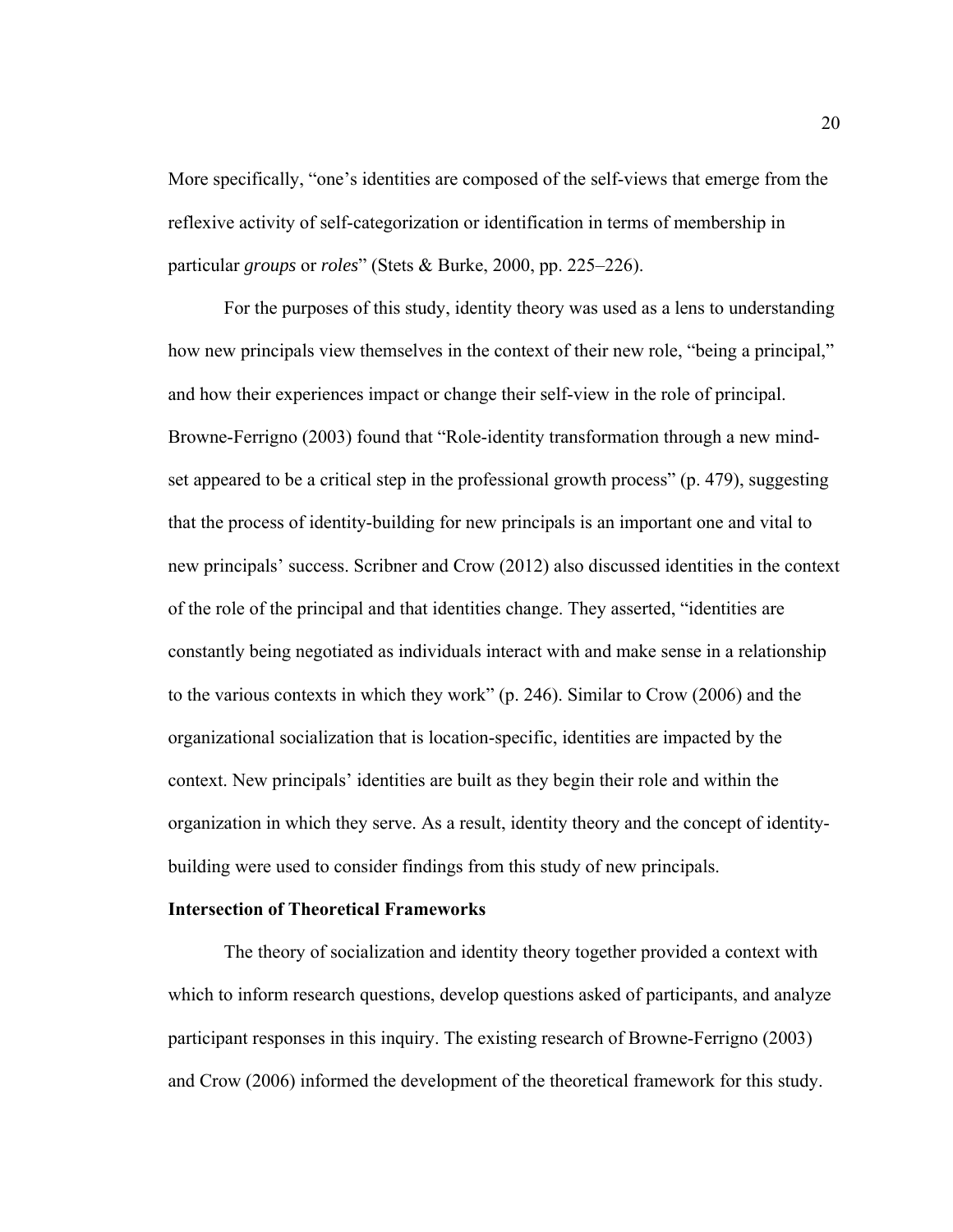Their research acknowledged the socialization process and to some extent, the relationship between the process of socialization and the identity-building of new principals.

Figure 1 illustrates the socialization that occurs for new principals and that socialization leads to the building of a principal's professional identity and self-view as a principal. The diagram includes an arrow pointing in both directions; this is to suggest that socialization impacts a new principal's identity-building and that identity-building also impacts a new principal's socialization. The graphic is intended to summarize simply the various aspects of socialization and the impact socialization has on the new principal's emergent professional identity. Because this study focuses on the first year in new principals' role, the framework and graphic emphasizes that socialization and identity-building occurs; the socialization of new principals results in identity-building and identity-building plays a role in new principals' socialization.

One aspect of socialization is the formal training (Giddings, 1897) and professional socialization (Crow, 2006) of schools of education and leadership training for new principals that occurs typically before the new principal begins his or her job. The other is the formal and informal interactions that occur during the principalship which Greenfield (1985) describes and Crow (2006) names as organizational socialization. Furthermore, as socialization occurs as the result of these processes identity-building and a principal's self-view also emerges.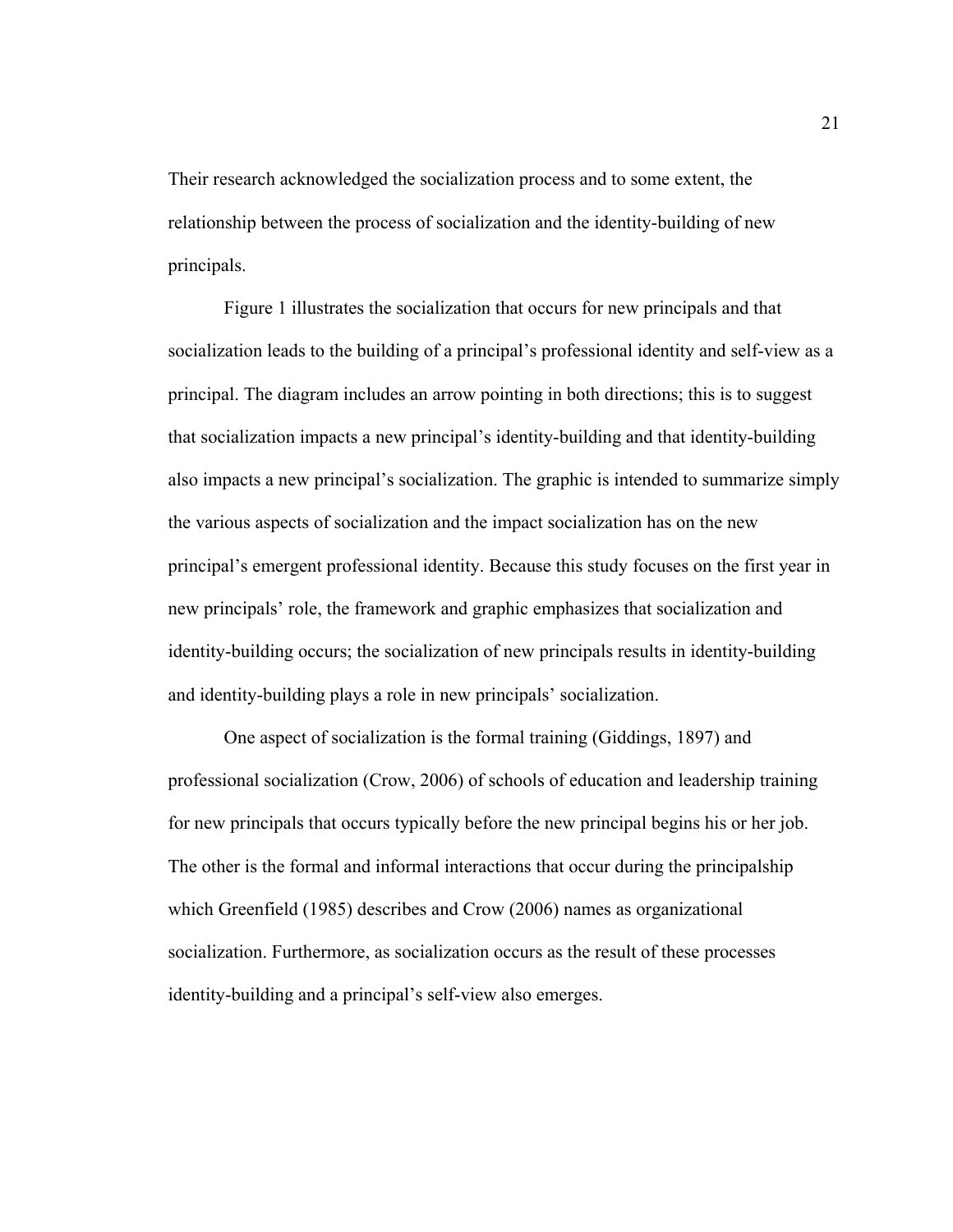

Figure 1. Socialization of New Principals.

 Existing research affirms the structure of the theoretical framework, including the relationship between socialization and identity-building. While socialization and identitybuilding are further discussed in the literature review, research related to their dynamic is extracted here. Socialization and identity-building is an ongoing process and largely impacted by the context in which they occur; "a principal's role identity interacts with social identity by virtue of being in a particular school context" (Scribner & Crow, 2012, p. 246). New principals' process of organizational socialization and identity-building occurs once they assume their new role. The individuals with whom they interact and socialize impacts their identity. Scribner and Crow (2012) suggested,

[identities] are socially negotiated with various audiences in terms of expectations to confirm/disconfirm identities and to develop trust and social capital with constituents . . . For example, principals, as they interact with teachers, are negotiating identities based not only on the principal's expectations for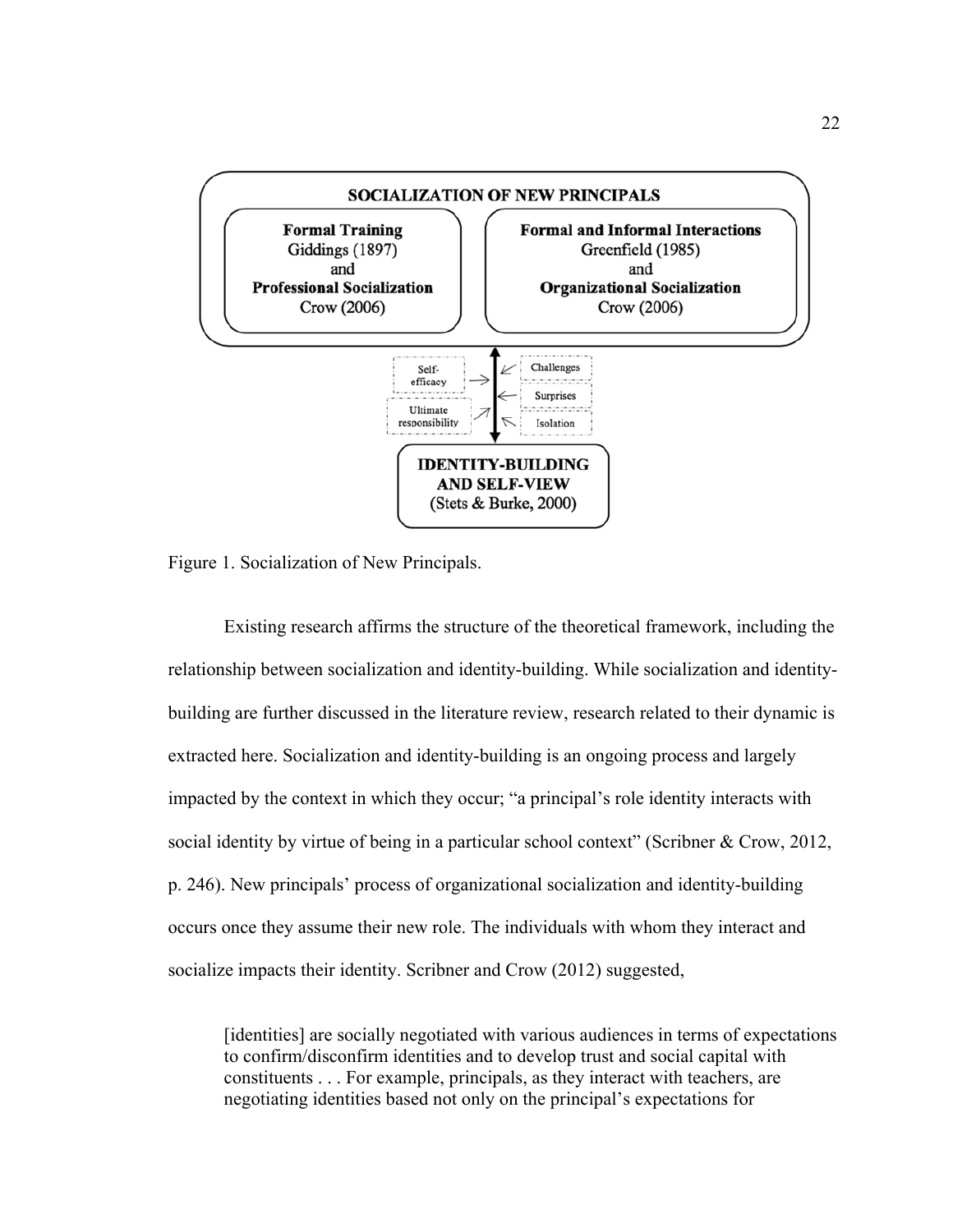her/himself but also the teacher's expectations of the principal's identity in relation to the teacher's view of his/her own identity. (p. 250)

Browne-Ferrigno (2003) stated the transition to the principalship is "an intricate process of learning and reflection that requires socialization into a new community of practice and assumption of a new role identity" (p. 470). The acknowledgement of the transition to the principalship by Browne-Ferrigno summarizes the theoretical framework that serves as a background for this research and study.

The research questions and findings of this study aimed to focus on the formal and informal interactions (Greenfield, 1985) and the organizational socialization (Crow, 2006) that occurs in the first year on the job for the new principal. The surprises and challenges new principals encounter are the experiences that Greenfield (1985) asserted as socialization into the role and results in the organizational socialization Crow (2006) discussed. The socialization that occurs from these surprises and challenges contributes to the identity-building for new principals.

## **Review of Existing Literature**

For the purposes of this study, my review of existing literature focused initially on the surprises and challenges new principals faced in their first year of the principalship. The other topics included in the subsequent literature review emerged from this initial review of surprises and challenges. One of the first surprises new principals face is the sentiment of "ultimate responsibility" and is included first in the existing literature review below. "Ultimate responsibility" emerged from this review as a significant deviation from previous experiences new principals had in other roles and is included in a separate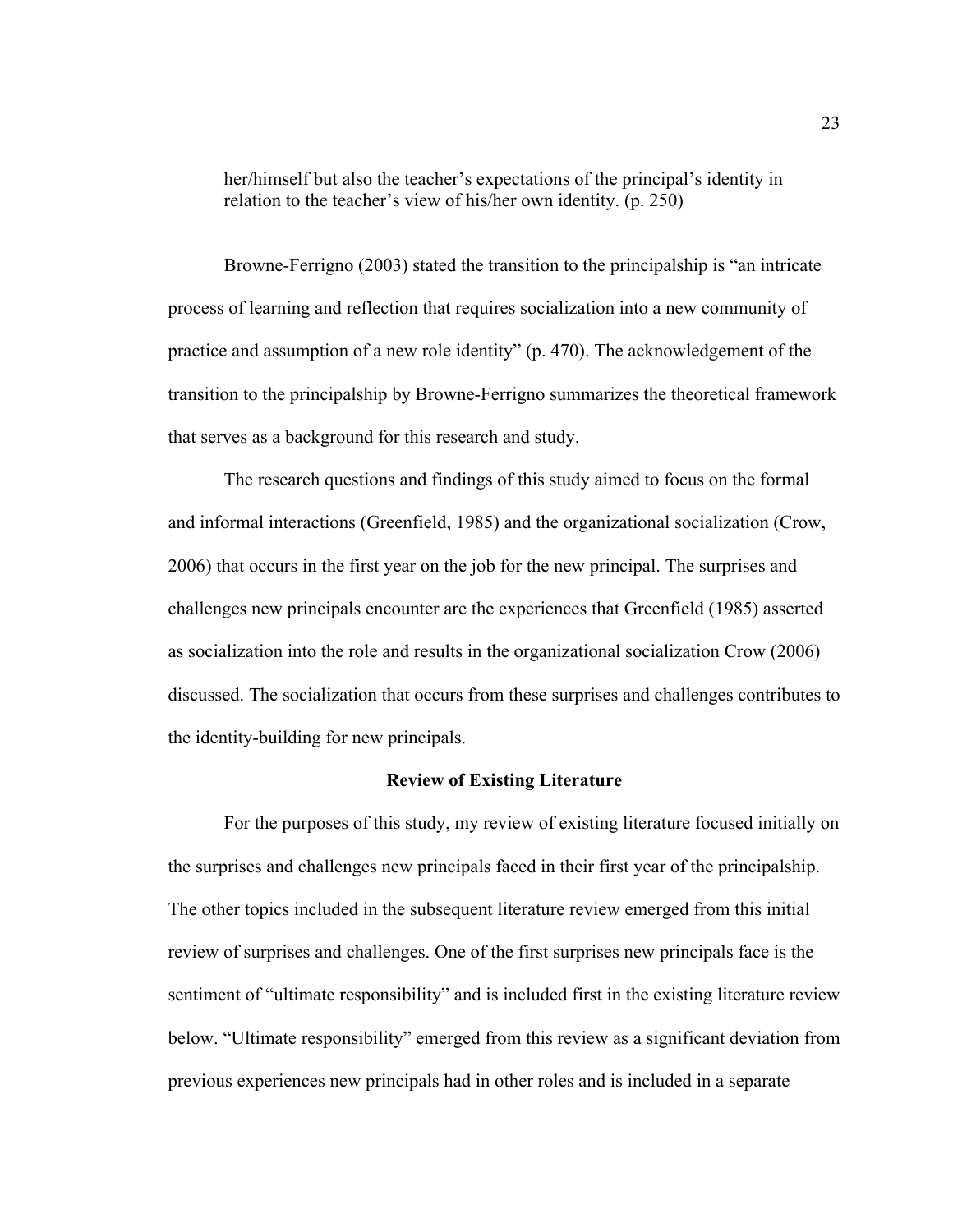section from other surprises new principals faced. The research related to the challenges and surprises follows. Next, I reviewed isolation and socialization of new principals; the topics of self-efficacy and identity-building emerged from the literature and is differentiated in a separate section of the literature review. Formal training is included in the theoretical framework and also plays a role in principal preparation and was thus reviewed and included in this literature review.

#### **Ultimate Responsibility**

As one of the first studies conducted following the era of high stakes testing and accountability for teachers and schools, Spillane and Lee (2014) considered the daunting tasks ahead of new principals related to the sense of the ultimate responsibility they face for student achievement; they used the phrase "responsibility shock" (p. 442) to emphasize the drastic difference between previous roles in education and the first year in the role of school principal. This sense of "ultimate responsibility" and the subsequent feeling of missing necessary skills make the first year of the principalship significantly more challenging than in ensuing years. Lewis (2016) asserted new principals felt some tasks were familiar as a result of previous experiences; however, he used the phrase "The buck stops here!" to described new principals' overwhelmed feelings by the revelation of the weight of their new role (p. 27).

Bauer and Brazer (2013) differentiated between new and experienced principals; they stated, "more experienced principals, however, may learn to mitigate the effects of role overload through prioritizing tasks, appropriate delegation, and pushing back a bit . . . to have obligations removed or reduced" (p. 171). In a study conducted by Gentilucci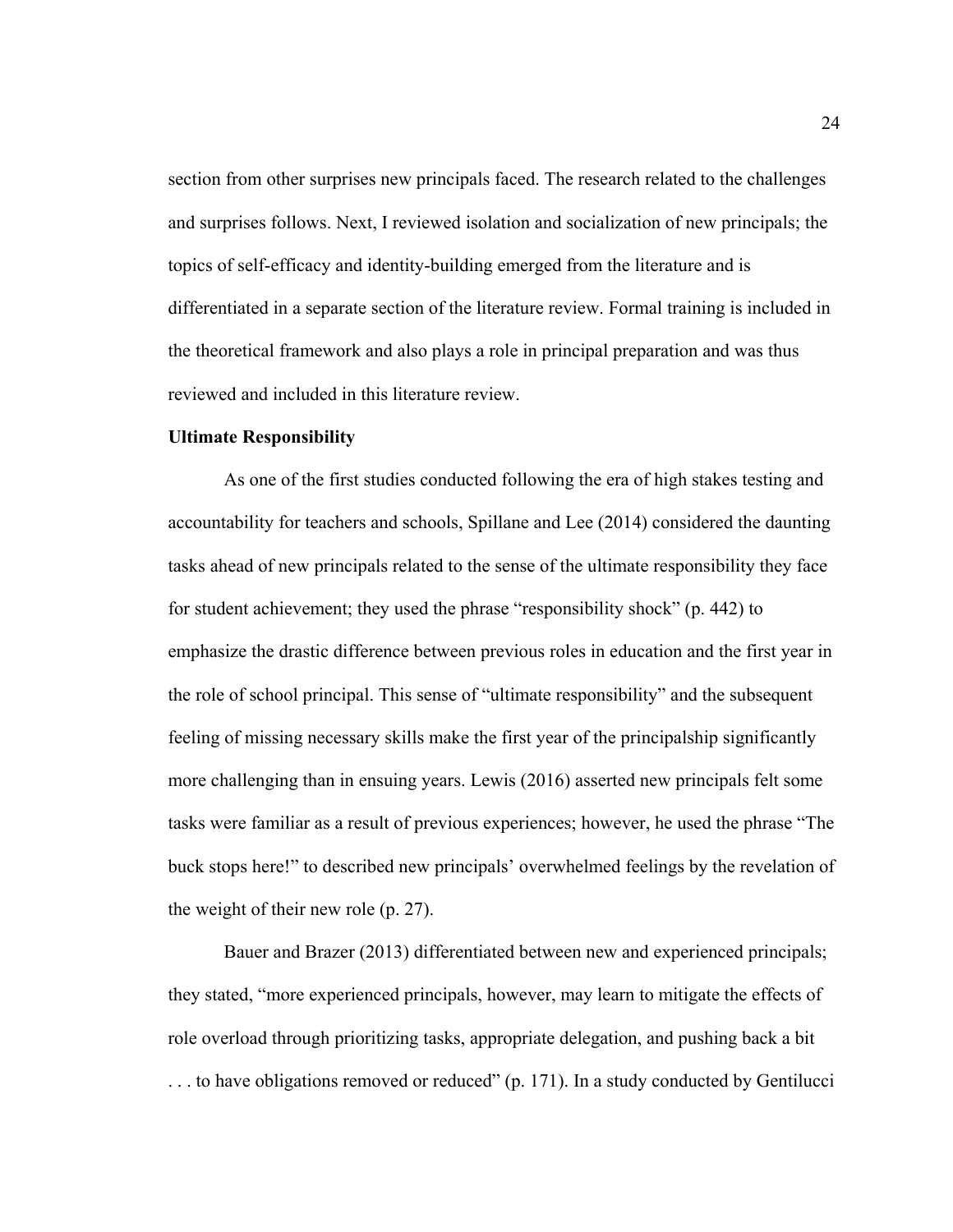and colleagues (2013), the researchers suggested that new principals' initially optimistic outlook for the first year "modified in response to challenges encountered as principals interact with the phenomena in their environment" (p. 84). Many new principals are also unprepared to navigate the increased responsibility the principalship requires. Daresh (1987) stated new principals felt "it was pleasant and personally satisfying to be called 'the boss,' few could imagine all of the responsibilities that were associated with that title until actually living in that role" (p. 10). This year-long adjustment requires reconciliation of the missing skills with the understanding of the tasks necessary for a successful year in the principalship as a principal. Using quantitative data generated from surveys of new principals, Spillane and Lee (2014) found that ultimate responsibility also resulted in "increased stress, a constant alertness to what might go wrong, and an inability to leave the job behind even on the weekends" (p. 444).

# **Challenges**

Research suggests that new principals' experiences are shaped by challenges related to the managerial, human resources, and cultural aspects of the role, both "soft skills" and "hard skills," according to Gentilucci and colleagues (2013). Cowie and Crawford (2008) assign the various roles school principals play as being both a set of "appropriate intellectual abilities" and "interpersonal professional abilities" (p. 682). Lee (2015) summarized the multifaceted challenges for new principals, ranging from the resistance of staff members, creation of a school budget, and building maintenance to ineffective staff members and implementing new policies. These myriad gaps in the preparation of new principals often leave them with a significant learning curve. In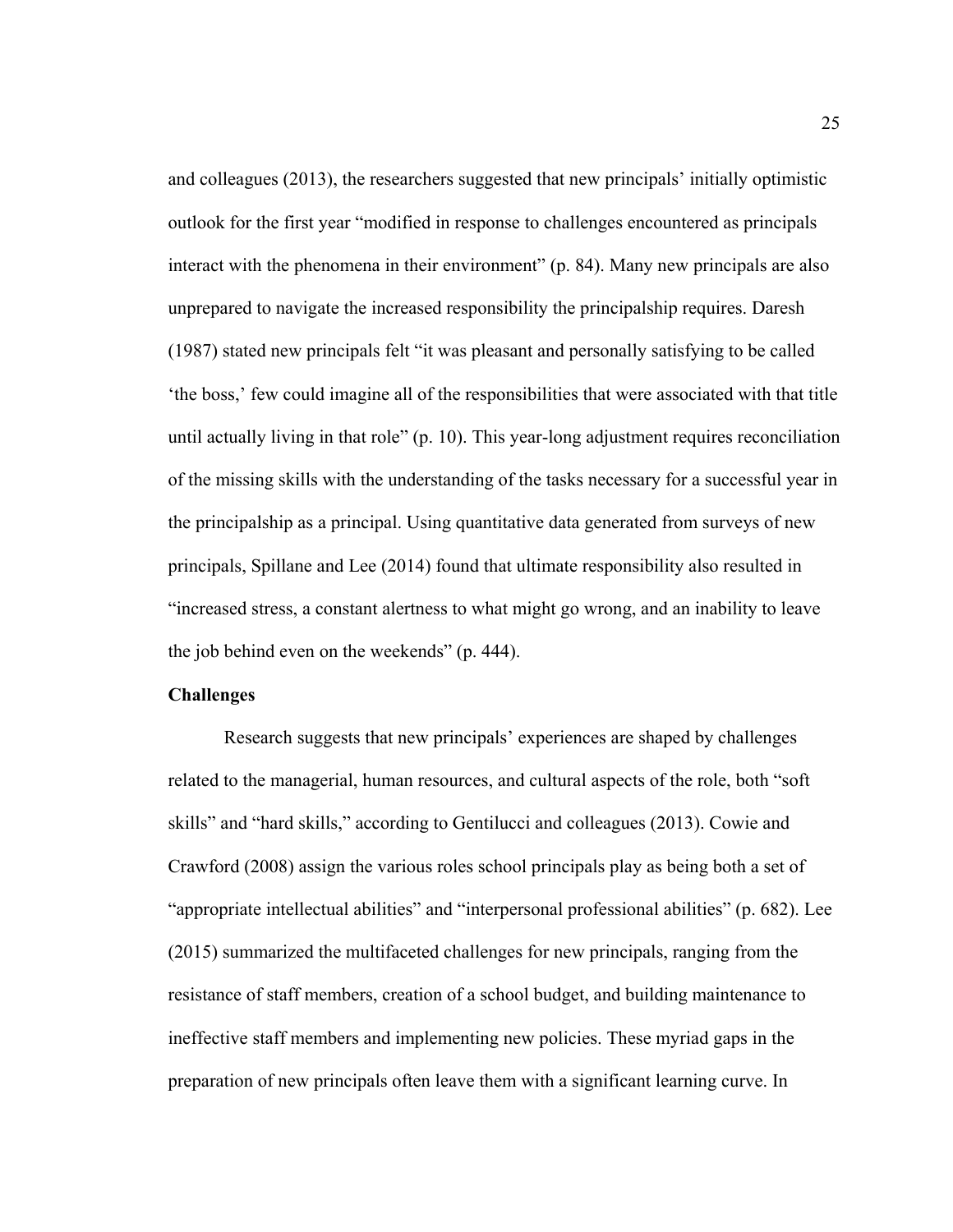addition, "It is expected from novice school principals to have the same knowledge and skills as their predecessors and to master several professional skills in a short time" (van Jaarsveld, Mentz, & Challens, 2015, p. 94). The work and demands on new principals are the same as experienced principals; however, new principals are expected to also simultaneously master the skills they come into their role often lacking. van Jaarsveld and colleagues (2015) also stated, ". . . the novice school principal is indeed bombarded by new knowledge and vocational demands, and that there is a lack of sufficient time to process the new knowledge, which can be damaging in the end" (p. 94). These missing skills compound the already challenging work of a school principal.

While many new principals have served previously in the role of assistant principal, "what novice principals need is both more technical information and a better understanding of the human-relational aspects of leadership" (Nelson et al., 2008, p. 297). Typical research on the topic of new principals identifies key themes in the skillset gap of new principals. For example, Gentilucci and colleagues (2013) found in a study that combined surveys and interviews of new principals in close proximity to various California State Universities that the most frequent challenges new principals faced were "stress, time management, relationships, and support" (p. 80). New administrators are often surprised by the amount of time spent on managerial tasks and the limited time available to focus on instruction (Walker & Qian, 2006). Lewis (2016) suggested the necessary skills new principals lacked led to exhaustion and new principals' inability to interact and connect with their students.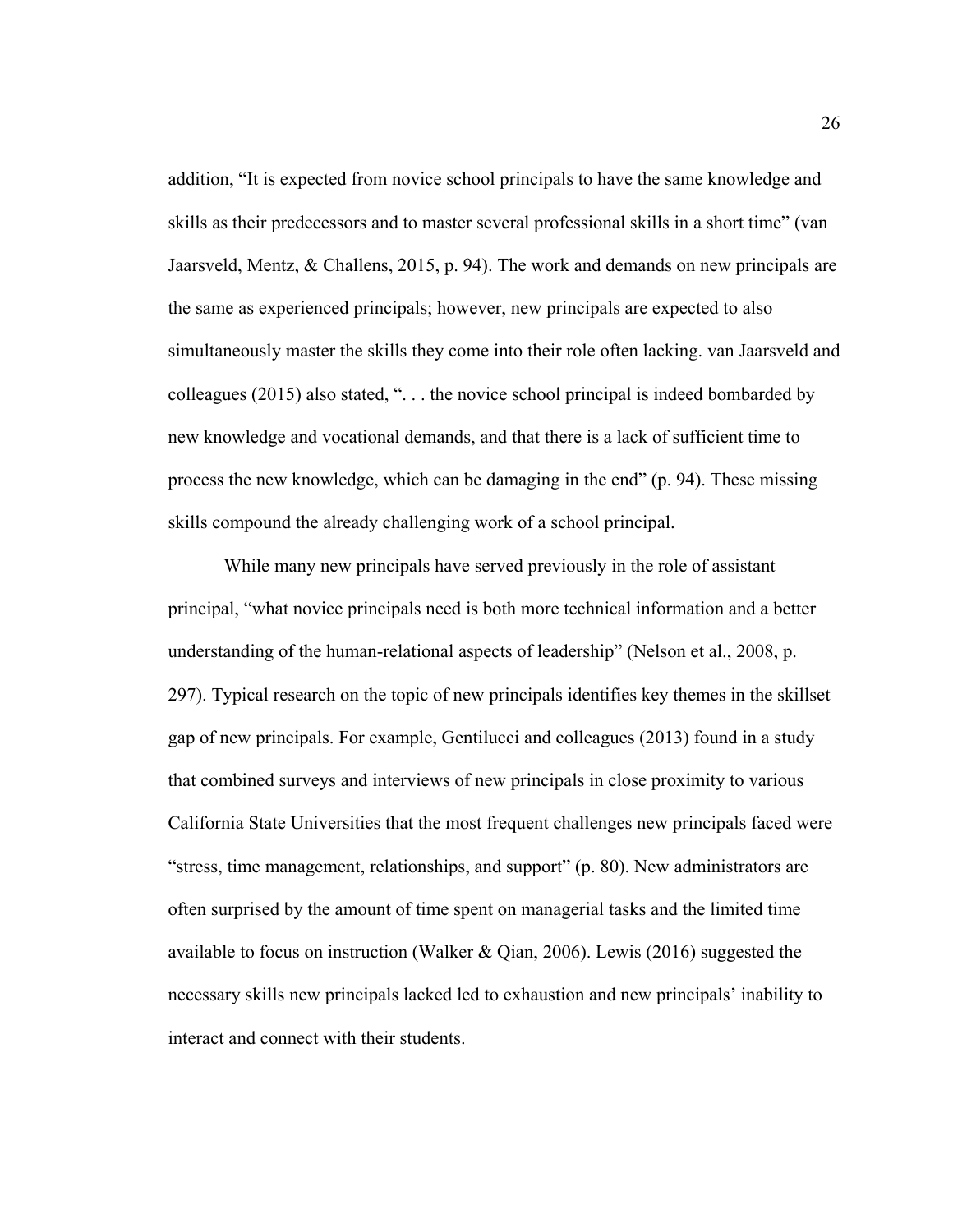Principal succession further compounds the challenges of acquiring necessary skills for the first-year principal and must be acknowledged as having an impact on the new principal's experience. Lee (2015) affirms that "different intended trajectories [of the school's direction] present different challenges for successor principals" (p. 263). The perceptions the new principal has of his or her predecessor's legacy of the direction of the school and relationships with stakeholders have the potential to broadly influence the new principal's experiences and decisions (Oplatka, 2012). Weindling and Dimmock (2006) acknowledged that challenges the previous principal created is one of only many issues that confronts a new principal, they identified that

difficulties caused by the style and practice of the previous head; the school buildings; communication and consultation with staff; creating a better public image of the school; coping with a weak member of the senior team; dealing with incompetent staff; and low staff morale (p. 329)

all face the new principal.

#### **Surprises**

New principals have high expectations and hopes about their first year in the principalship and what they plan to accomplish. Gentilucci and colleagues (2013) found, in a qualitative study focusing on principal interviews, that new principals believed under their leadership, "faculty morale would soar, student achievement gains would be impressive, and overall school operation would be smooth and nearly trouble-free" (p. 79). Oplatka (2012), through a synthesis of existing research on new principals published from 1990 to 2011, found "novice principals experience some sort of surprise, reality shock, high levels of stress and a sense of loneliness in their first years as well as have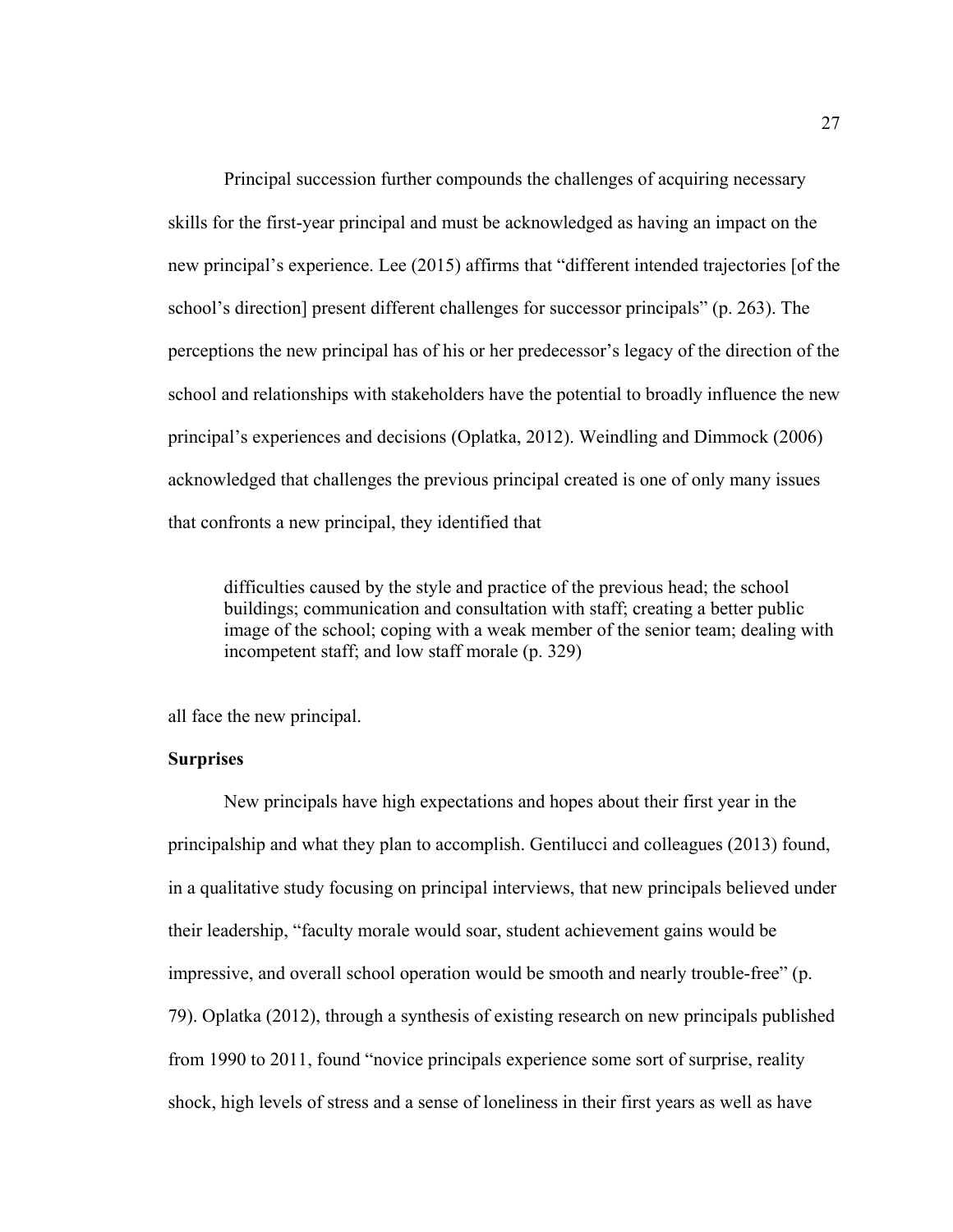insufficient managerial competence, low practical expertise . . . and a greater propensity for making mistakes" (p. 129).

Unanticipated outcomes, or a deviation from expectations set forth before beginning the principalship, is a theme in the literature related to new principals. Gentilucci and colleagues (2013) suggested that "[new principals] often lack the skills, knowledge, and dispositions necessary to meet demanding challenges created by their multi-faceted leadership roles" (p. 75). Gaps in previously acquired skills and those necessary for success as the building principal are often illuminated in the first year. Louis (1980) discussed the surprises new members of an organization face when they enter their new role:

Time and space become problematic at the moment of entry. At that particular time, all surroundings, that is, the entire organizationally-based physical and social world, are changed. There is no gradual exposure and no real way to confront the situation a little at a time. (p. 100)

New principals are forced to encounter the surprises of their new role as they orient to the principalship and quickly adapt to new expectations, responsibilities, and surroundings Gentilucci and colleagues (2013) discussed while also mastering the job responsibilities that are routine for experienced leaders.

Shoho and Barnett (2010) echoed other research that the first year for a new principal is marked by surprise as the role is much different than expected. Furthermore, they acknowledged similar themes about the new principalship, including a missing link in the categories of "(1) technical skills, including resource management and budgeting, and (2) cultural and moral issues" (p. 564). Petzko (2008) stated that new principals felt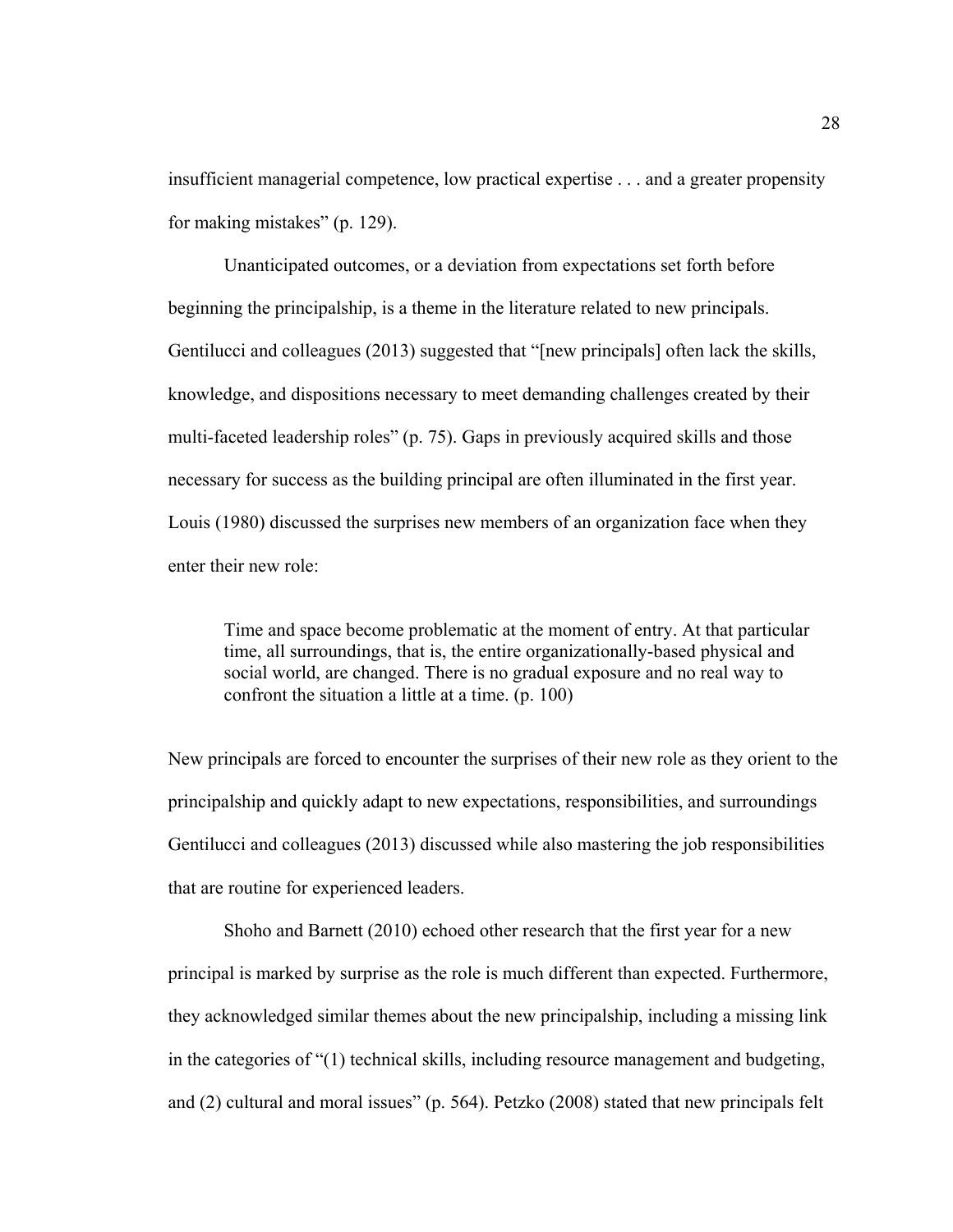challenged and had needs vastly different than experienced principals. Even balancing ". . . the day-to-day pressure and changing demands can be quite unsettling and discordant for the new head teachers" (Holligan, Menter, Hutchings, & Walker, 2006, p. 117). Furthermore, in his quantitative analysis of a survey of new principals and assistant principals, Petzko (2008) identified that new principals have an awareness of the gaps in their principal preparation training after experiencing their first year in the role.

# **Isolation**

Among the most researched areas about new principals are the issues of socialization and isolation. New principals can be isolated and lack support for socialization. This isolation stems from a degree of individual decision-making authority and the lack of access to colleagues on site with whom to collaborate. In addition, isolation tends to be a significant factor in new principals' overall satisfaction with their new role. In a recent study, Bauer and Silver (2018) found isolation had a significant impact on new principals' self-efficacy, job satisfaction, and burnout and "emerges in this model as a predictor of all variables" (p. 325).

Stephenson and Bauer (2010) connected the isolation of new principals with the increase in managerial tasks due to the fact that new principals "spend a significant amount of time learning the administrative ropes" (p. 13). For new principals, the isolation they experience is often the result of having the "sole responsibility for school outcomes and the strong possibility that principals will make many of their key decisions in isolation" (Bauer & Brazer, 2013, p. 156). Spillane and Lee (2014) confirmed "new principals often struggle with feelings of professional isolation and loneliness as they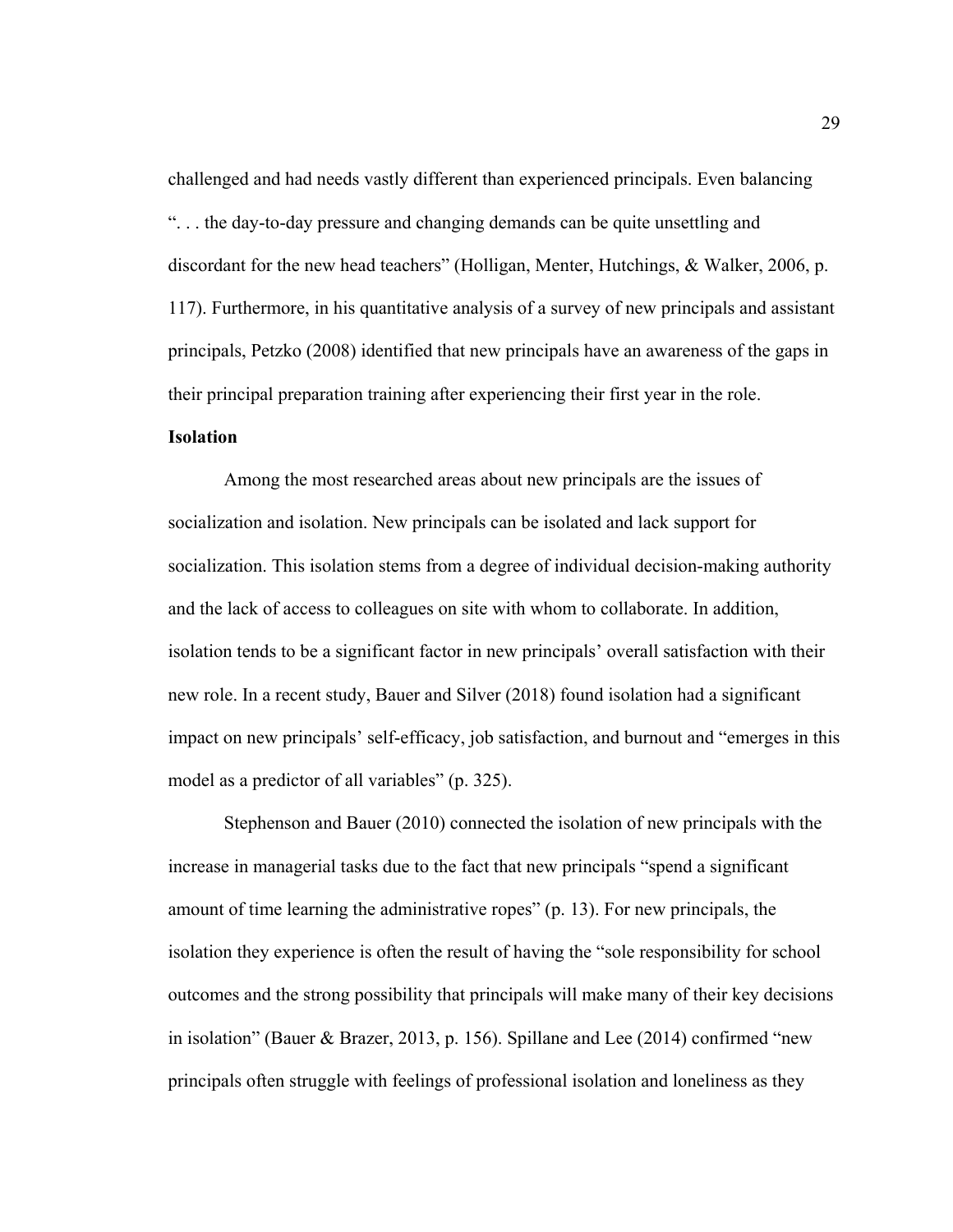transition into a role that carries ultimate responsibility and decision-making power" (p. 433). New principals feel isolated in their new role; these feelings may have a profound impact on their ability to serve effectively as a school leader. The ". . . more numerous and varied social interactions, the degree to which principals feel separated from this enhanced interaction may exacerbate feelings of isolation and may thus have a severe impact on principals' abilities to serve as instructional leaders" (Bauer & Brazer, 2013, p. 153). The isolation new principals felt is related to not only their new responsibilities but also to the learning that must occur within the first year.

## **Socialization**

Socialization is necessary for school leaders in order to learn their role and about their new context, as well as to address issues of isolation they may face as the sole leader of a school building. Daresh (1987) identified "socialization in the profession and in individual school systems" as one of a new principal's "major categories of concern requiring support" (p. 1). The socialization process for school principals occurs first in principal leadership programs but continues in the early years of the principalship. Professional socialization occurs for new principals during the "formal and informal processes" of preparation programs (Weindling & Dimmock, 2006, p. 335); however, in the early months of the principalship, "It is a time of 'surprise' and the importance sensemaking is highlighted as organisational socialisation begins and the new head attempts to develop a cognitive map of the complexities of the situation, the people, the problems, and the school culture" (Weindling & Dimmock, 2006, p. 336). Daresh (1987) contributed to the early body of research on principal socialization. His research of new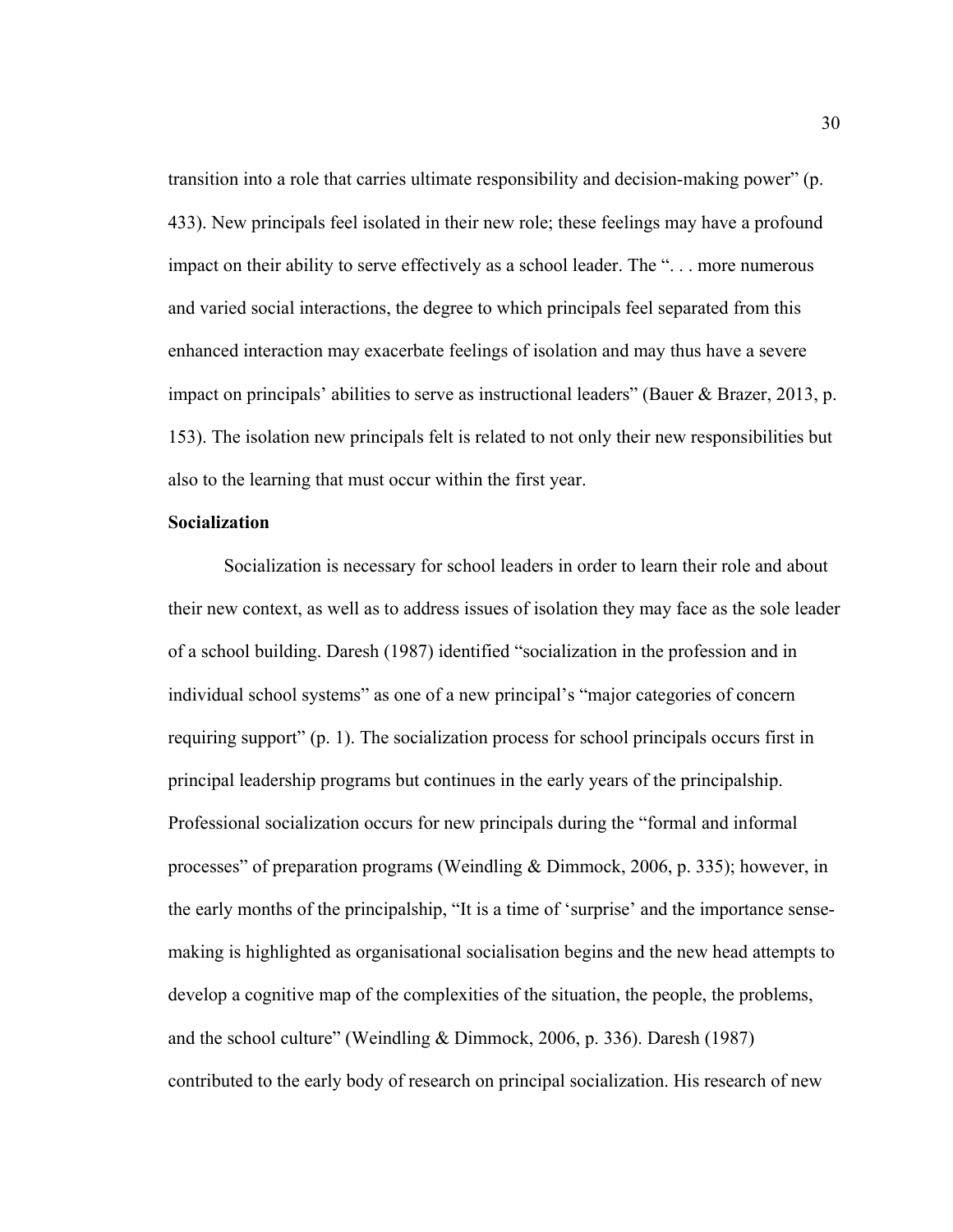principals found the problem of socialization new principals faced "were the implicit expectations felt in most school districts that principals, regardless of whether they were newcomers or veterans, should somehow understand the proper routes to be taken in order to survive and to solve problems in their building" (p. 14). Socialization requires new principals to understand how to navigate the organization of which they recently became a participant.

The socialization process must occur within the context of a largely changing educational landscape in an effort for new professionals to adapt to their new role (Crow, 2006, p. 217). Lee (2015) identified three stages of principal socialization, including "challenges related to shock, survival, and personal insecurity," followed by "trying to 'fit in' and achieve role clarity" and finally, "stabilization [and] integration into the new school" (p. 264). Oplatka (2012) named the period of socialization of new principals the "*induction*" stage, where the new principal "has to confront many issues and difficulties, such as attaining acceptance, learning the organizational culture, and establishing ways to overcome the insecurity of inexperience . . ." (p. 131). These aspects of principal socialization, in Oplatka (2012) and Lee (2015), focused primarily on the formal and informal socialization described by Greenfield (1985) and organizational socialization as described by Crow (2006). Browne-Ferrigno (2003) further asserted that the transition to a new principal, "is an intricate process of learning and reflection that requires socialization into a new community of practice and assumption of a new role identity" (p. 470). Both isolation and the socialization of new principals impacts the experience of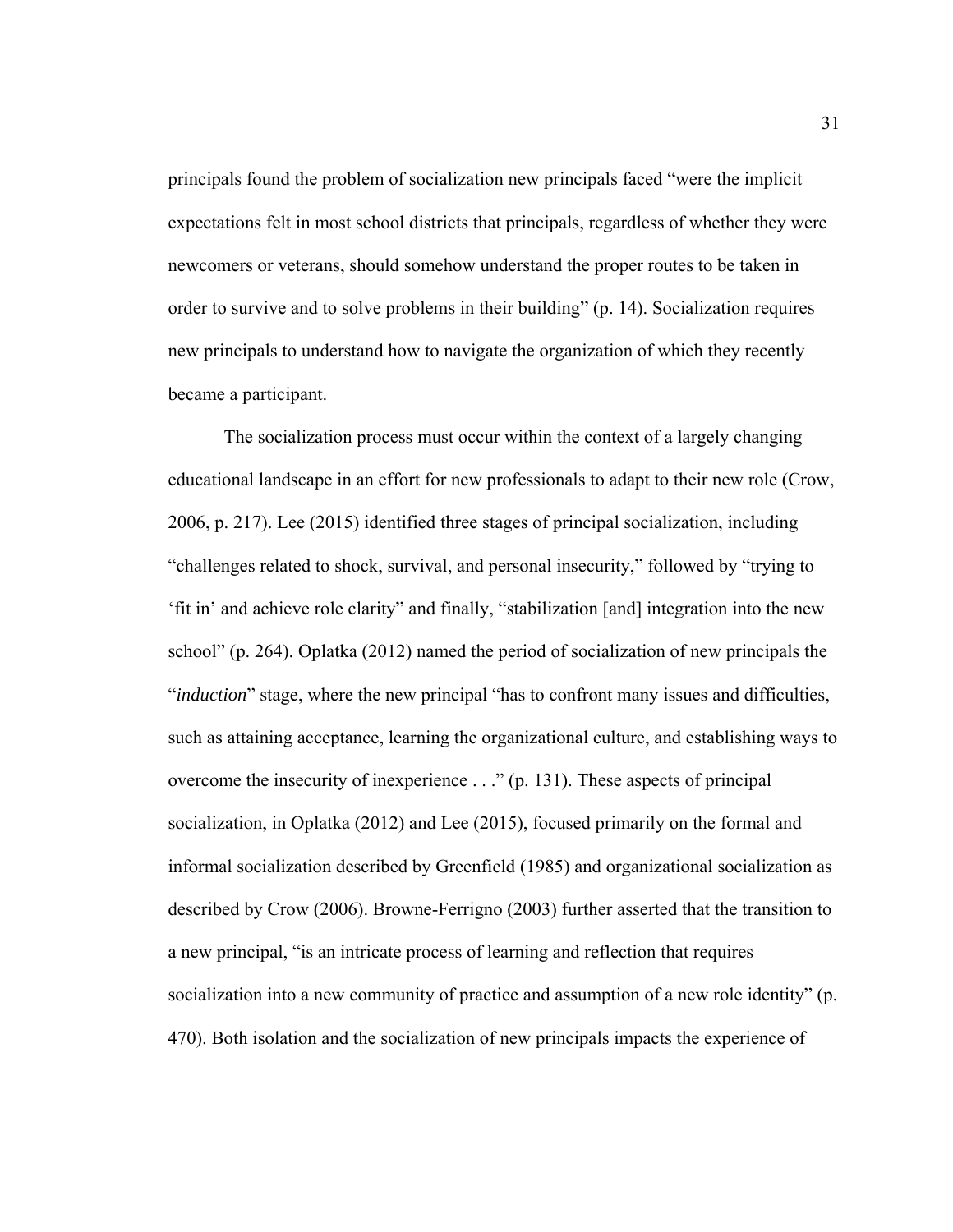principals and the stress they experience once in the role. Furthermore, socialization also has a profound impact on the building of the new principal's identity.

. . . at a time when the new head is trying to forge a new professional identity; s/he is often preoccupied with the previous incumbent's legacies and identities. However, it is through adapting, changing, and often rejecting the status quo, that the new headteacher is socialized into the role, thereby acquiring his/her distinctive identity. (Weindling & Dimmock, 2006, p. 338)

# **Identity-building**

Principal identity-building occurs for new principals as they assume their role as the school leader. "Identity is not a label we or others place on us, for example, as an educational leader. Rather it shapes and molds our practices. Identity also provides motivation for our actions in the role" (Whiteman et al., 2015). Scribner and Crow (2012) said, "the concept of professional identity . . . [helps] us understand what influences a leader's behaviors and what drives a leader's willingness and ability to take on and enact creative and effective leadership in a high-stakes, dynamic knowledge society" (p. 245). Research suggests that the process of building the new principal's identity occurs over time and is constantly evolving. "Identities are a product of both structure and agency, and the interplay between them; they are in a constant state of flux, shifting and changing over time" (Stevenson, 2006, pp. 114–115).

Whiteman and colleagues (2015) asserted that various interactions with members of the community, colleagues, school staff, students, and families impacted the ongoing building of the principal's identity. However, the principal's perceptions of those interactions also help to shape identity. "A principal's identities are not merely a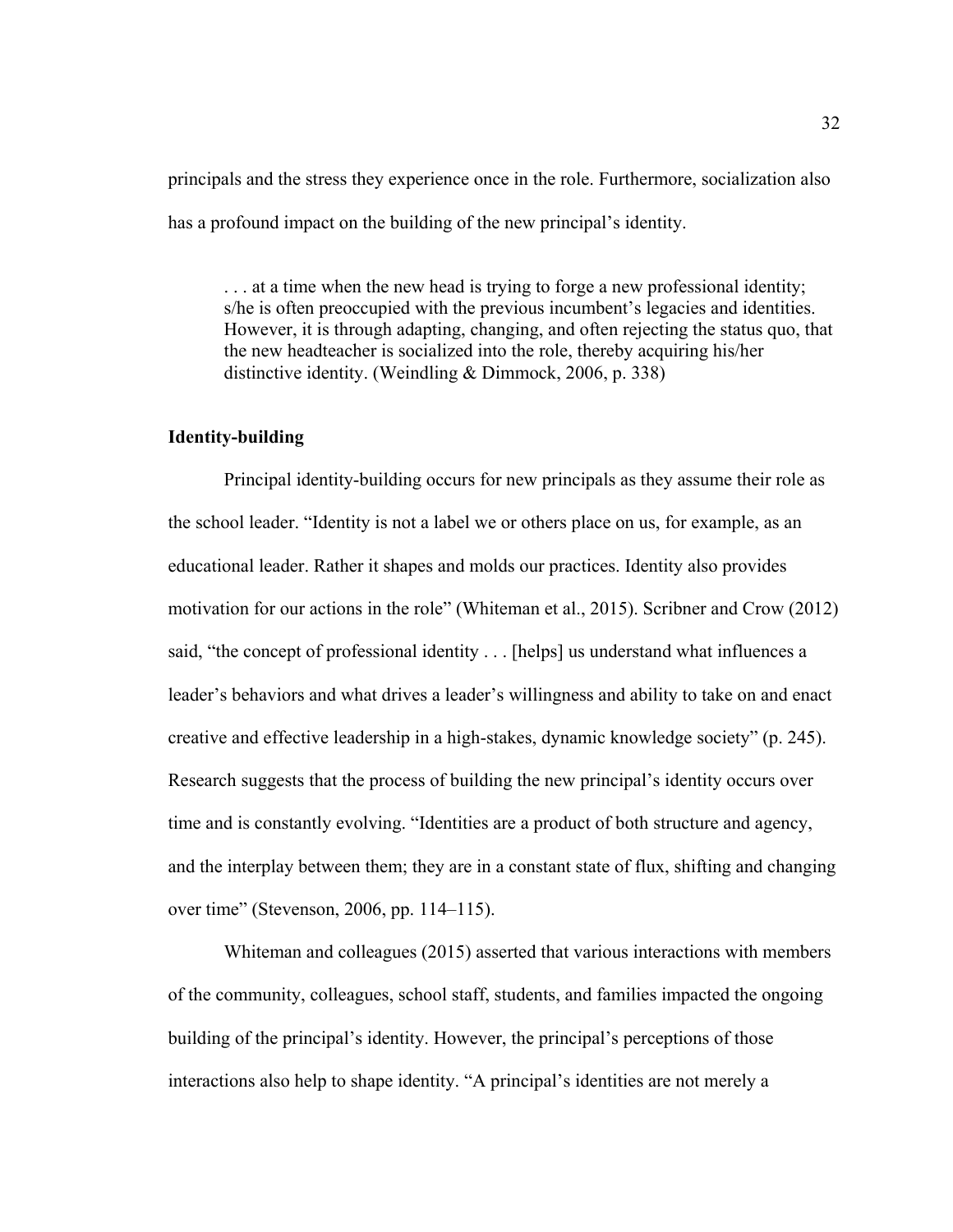reflection of constituent demands or interests but also involve the active reflection, exploration, and commitment of the individual principal to a set of identities" (Whiteman et al., 2015, p. 579). For new principals, the process of identity-building requires an abandonment of previous roles and identities and an assumption of the identity of principal. Browne-Ferrigno (2003) found that building the identity of a principal requires an abandonment of the principal's previous identity and requires a "mind-set shift" (p. 488).

While the process of identity-building is an ongoing and fluid one, early in the principalship new principals often have to confront challenges without their professional identity as principal fully realized. Stevenson (2006) asserted that when educators

assume the role of principal for the first time . . . This is the moment when school leaders really have to confront the difficult questions, but they often do so without the experience, the networks of support and the reservoirs of loyalty that more established principals can draw on. (p. 417)

In the process of identity-building, principals have to realize the core of their value system and beliefs. Cheung and Walker (2006) found new principals must "clarify their own values and ethics and . . . develop the skills necessary for reading and coping with macro- and micro-political environments that are outside their immediate control" (p. 405). Weindling and Dimmock (2006) confirmed, "Moulding a new professional identity as a head requires the formation of a new sense of status, image and self-worth in the role and in the career; it means establishing values, priorities and what one stands for—an 'educational platform'" (p. 338). Crow and Glascock (1995) asserted new principals must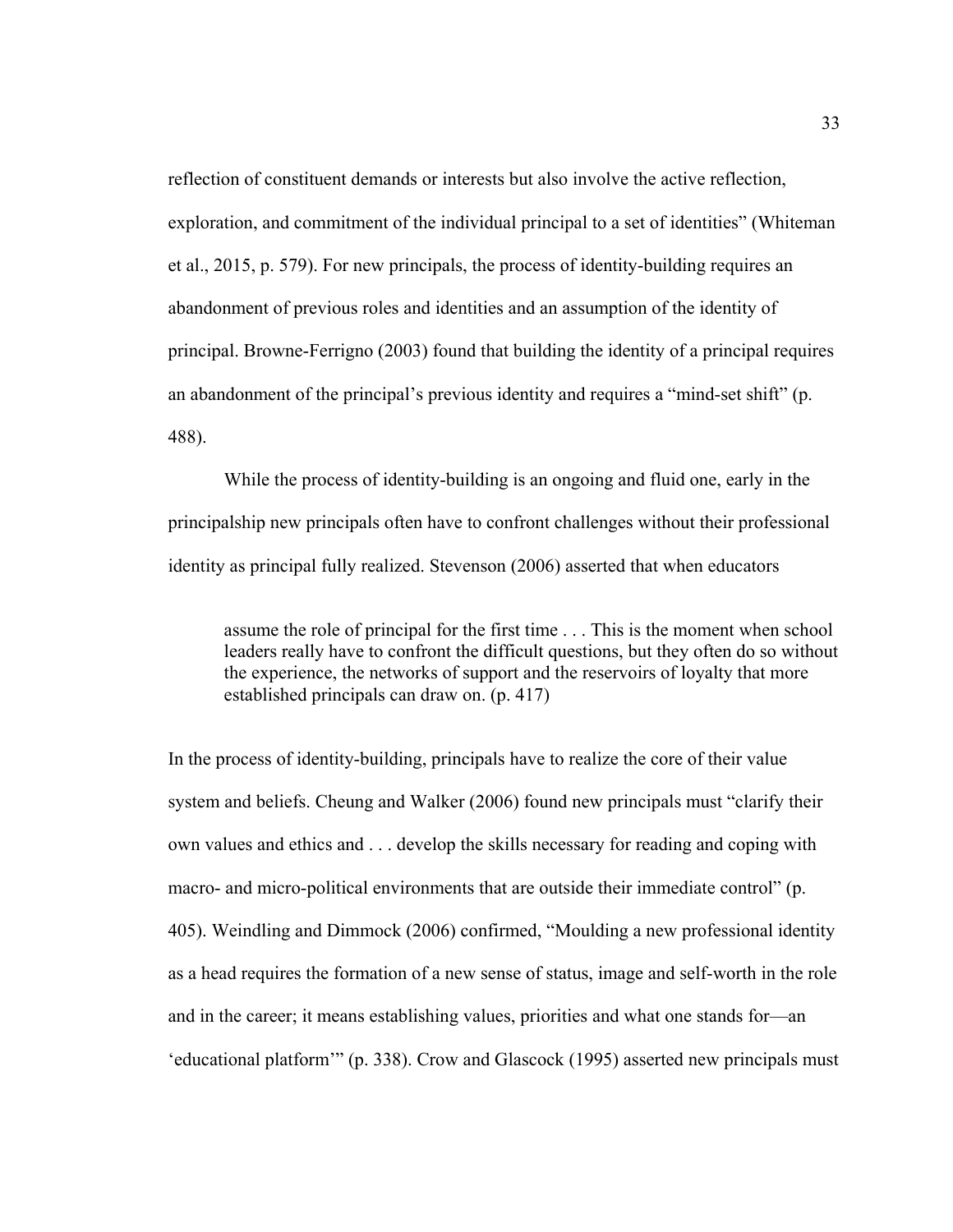identify their values and beliefs as acknowledgement of each is vital to effective school leadership.

 Preparation programs provide new principals "the attitudes, skills and behaviour necessary to 'hit the ground running'" (Cowie & Crawford, 2008, p. 678), which suggests that principal identity-building is not only a dynamic process where principals adapt to their current circumstances but there is also a set of characteristics that make up the identity of a principal.

 Cowie and Crawford (2008) confirmed "the schools to which they were appointed each have their own accepted norms and values and these exert pressure on the new principals to adapt to the norms of the culture of the school" (p. 678). Whiteman and colleagues (2015) acknowledged the environment in which the new principal leads has an impact on the building of the new principal's identity and requires "mak[ing] sense of their roles and position[ing] themselves in response to the demands and vulnerabilities of their urban setting" (p. 578). Scribner and Crow (2012) assert principal preparation programs must intentionally support the development of aspiring principals' identities:

Courses must assist individuals in understanding and developing their own set of values and beliefs about education and leadership, to understand their own motivations and drives, and to acknowledge how their conception of the role influences how they practice it. (p. 272)

Discussion related to principal preparation programs and its impact on socialization and identity-building is further developed at the end of the literature review.

**Self-efficacy.** While there is a significant amount of research on the surprises and challenges new principals encounter, there are limited findings that consider the impact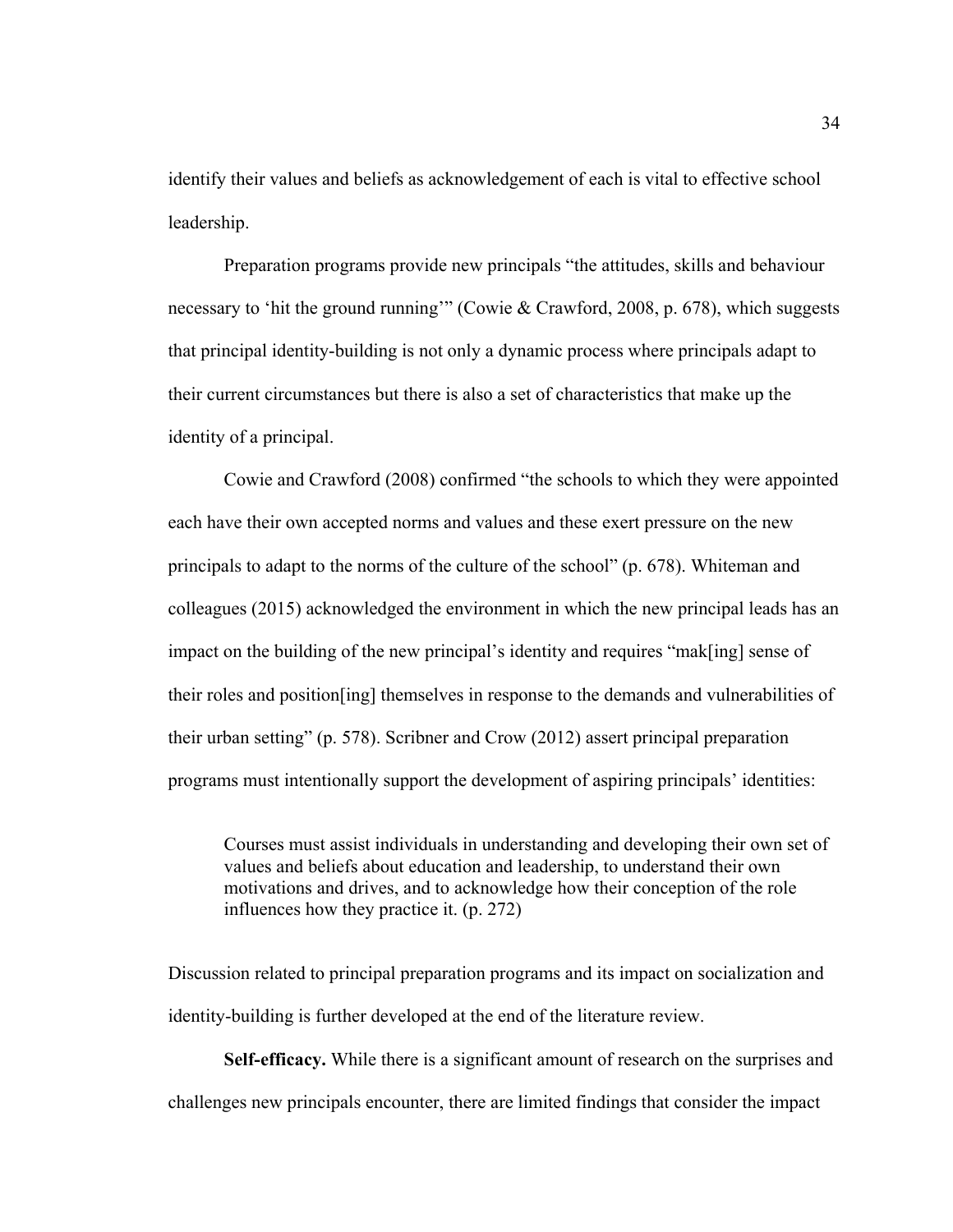of those surprises and challenges on principals' own sense of effectiveness. Furthermore, Gentilucci and colleagues (2013) found that while there is existing research related to the strategies contributing to new principals' success, very little research has been conducted based on reports from new principals themselves. Research acknowledges the selfefficacy of principals is important to consider. Leithwood and Jantzi (2008) asserted "Self-efficacy beliefs . . . determine how much effort people will expend and how long they will persist in the face of failure or difficulty. The stronger the self-efficacy the longer the persistence" (p. 501). Leithwood and Jantzi (2008) also discussed the link between self-efficacy and willingness to set goals and "remain systematic and efficient in their problem solving" (p. 502). Self-efficacy, then, is "of great importance with respect to the overall managing of schools" (Federici & Skaalvik, 2011, p. 578). Ultimately, understanding new principals' sense of their own effectiveness should be considered in identifying the perceived needs they have in orientation to their role that could contribute to a reduced impact of the challenges and surprises experienced.

One study in particular considers the role identity of new principals in the context of self-efficacy. Grodzki (2011) found in a study of new principals in one school district,

Administrators were having difficulty reconciling the expectations and realities of their jobs although they tried very hard to meet both organizational goals. As a result, they expressed difficulty in developing the necessary perceptions of selfefficacy to competently enact their roles. (p. 16)

Other research found that the experiences of new principals during the first year impact their perceptions of overall success and effectiveness in their role as a school leader. Versland (2013) described the impact of self-efficacy on principals' productivity. She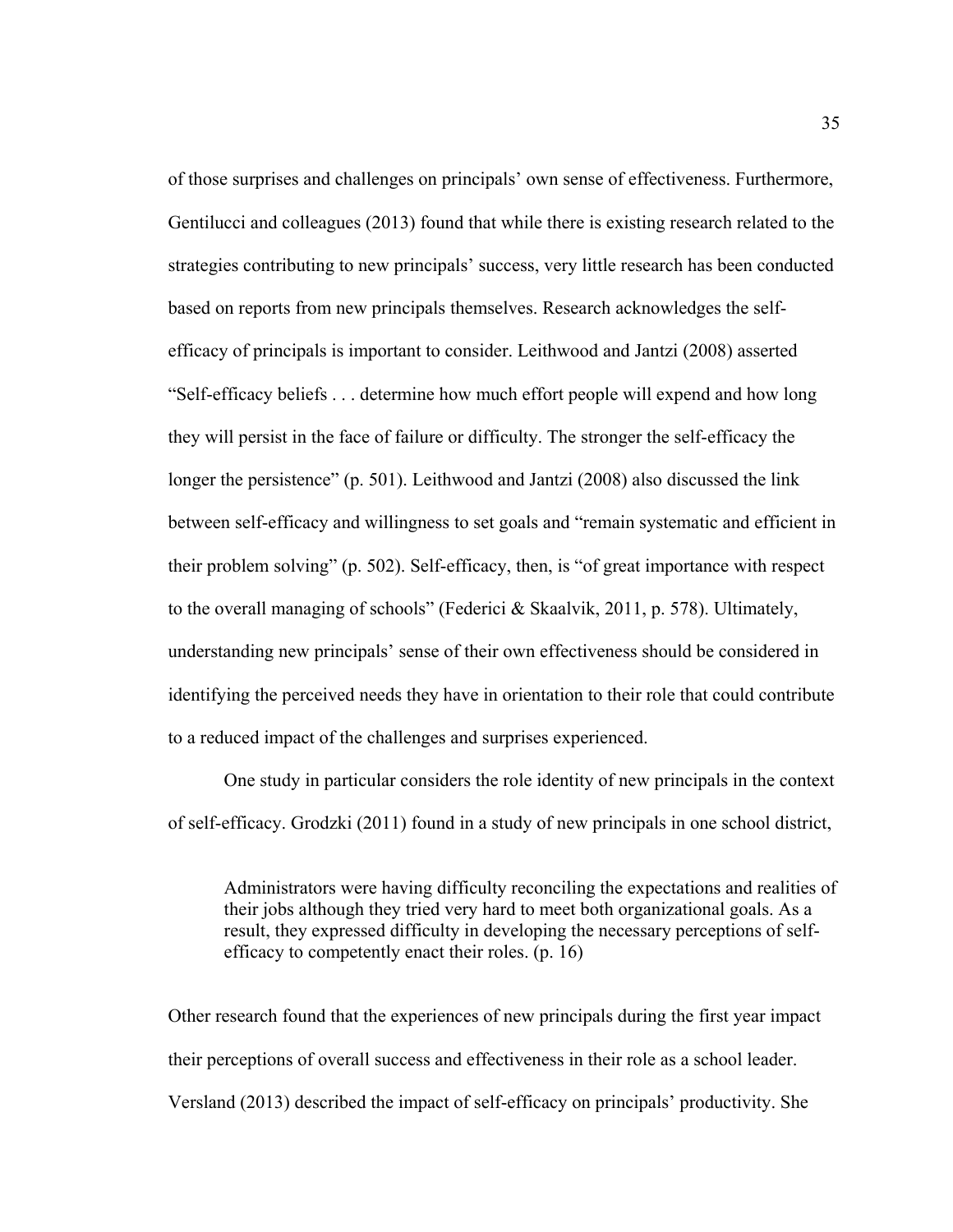found, "Perceptions of self-efficacy can be either positive and empower people to action, or negative, and cause people doubt, resulting in inaction" (p. 14). New principals' experiences throughout the first year on the job impact their views regarding their work and role (Gentilucci et al., 2013). In a qualitative study of new principals in Hong Kong that examined the value system and personal characteristics of new principals, Cheung and Walker (2006) found ". . . those who perceived themselves as having strong characters were more likely to have a strong sense of efficacy. On the other hand, those who experienced high levels of self-doubt were less likely to perceive themselves as being confident" (p. 396). Bauer and Brazer (2013) identified that new principals' feelings of isolation had the potential to negatively impact principals' perception of their effectiveness and self-efficacy. Grodzki (2011) acknowledged that new principals' positive "necessary perceptions of self-efficacy [are needed] to competently enact their roles" (p. 16).

 **Formal training.** Because preparation and induction are critical to the training of aspiring principals and informs new principals' perceptions of their role, existing research related to this study is considered. Formal training and professional socialization (Crow, 2006) orients aspiring principals to the dispositions and skills needed to effectively lead schools. Browne-Ferrigno and Muth (2004) confirmed that one of the goals of formal training is socialization into the profession. Initially, role transformation (Browne-Ferrigno, 2003) shifts aspiring principals toward a set of attitudes that alter their perspectives and a more global view of schooling. Thus, formal training contributes to the socialization and identity-building new principals experience. Bush (2018) confirmed,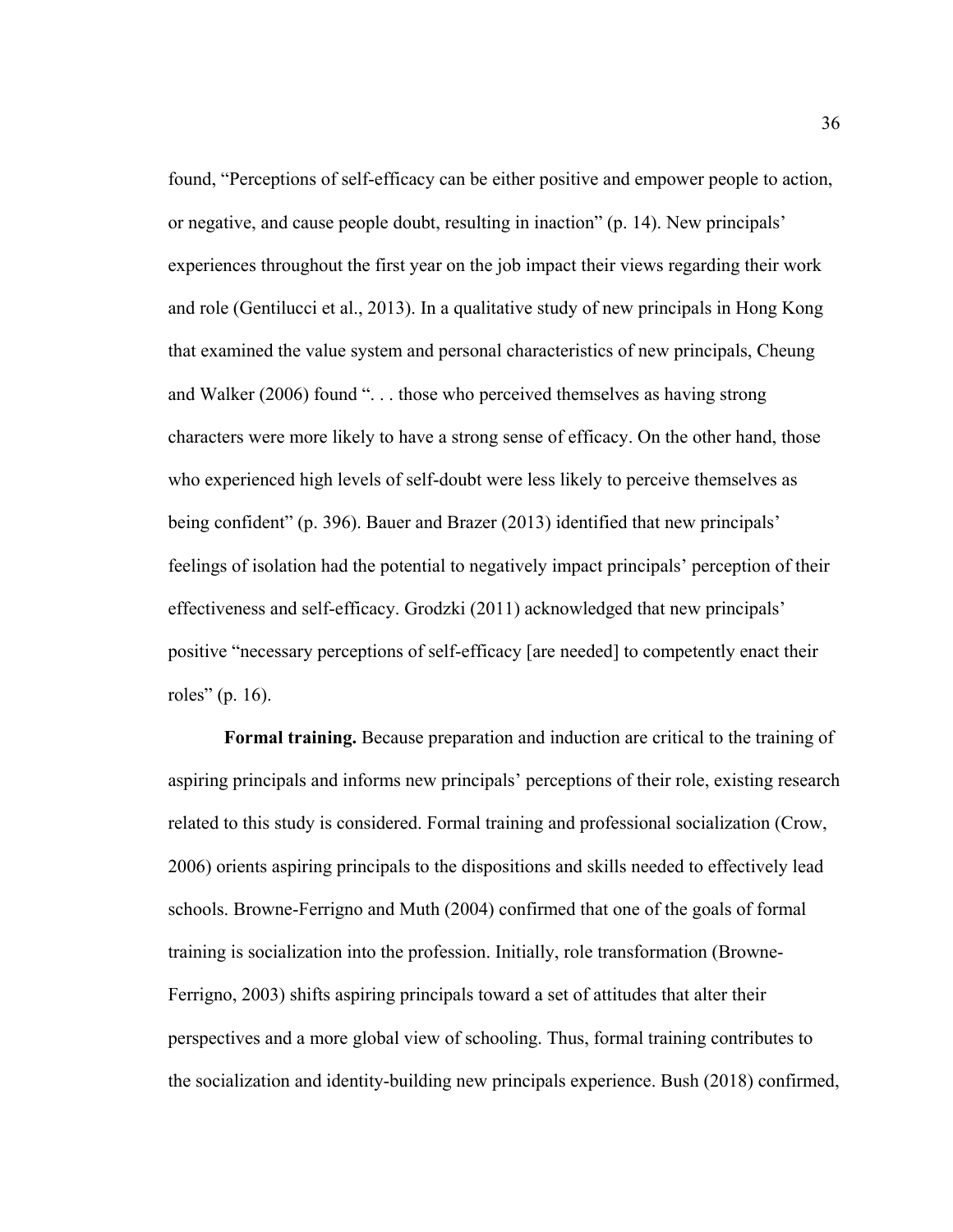"moving into the very different role of principal is likely to lead to new socialization processes and a change in identity" (p. 68). Furthermore, ". . . preparation for headship may be a crucial aspect of professional development and progression, helping to develop the professional identity of aspiring headteachers, broaden their outlook and develop confidence and self-belief . . ." (Cowie & Crawford, 2009, p. 19).

 Whereas research acknowledges the importance formal training plays on new principals' socialization and identity-building, formal training and induction into the principalship often fails to adequately prepare aspiring leaders. Research suggests that while principal training is intended to "prepare participants to be successful in their chosen career and ultimately become agents of positive change" (Tingle, Corrales,  $\&$ Peters, 2017, p. 1), principals are still underprepared to lead their schools. Browne-Ferrigno (2007) stated that while university preparation programs and licensure make aspiring administrators eligible to serve as a school principal, "Becoming a successful school leader, however, requires important dispositions and skills (e.g., integrating new knowledge into authentic practice, reflection about school-leadership issues, confidence to take calculated risks as educational leaders)" (p. 21).

New principal induction itself is largely unsuccessful. Bush (2018) stated,

induction, where it occurs, is often a one-off event, typically offered by a local administrator, unconnected to previous or subsequent development and often provided just before, or just after, the principal takes up the post. This type of induction is usually confined to procedures and reporting processes, and is rarely customized to the specific needs of the principal or the school. (p. 69)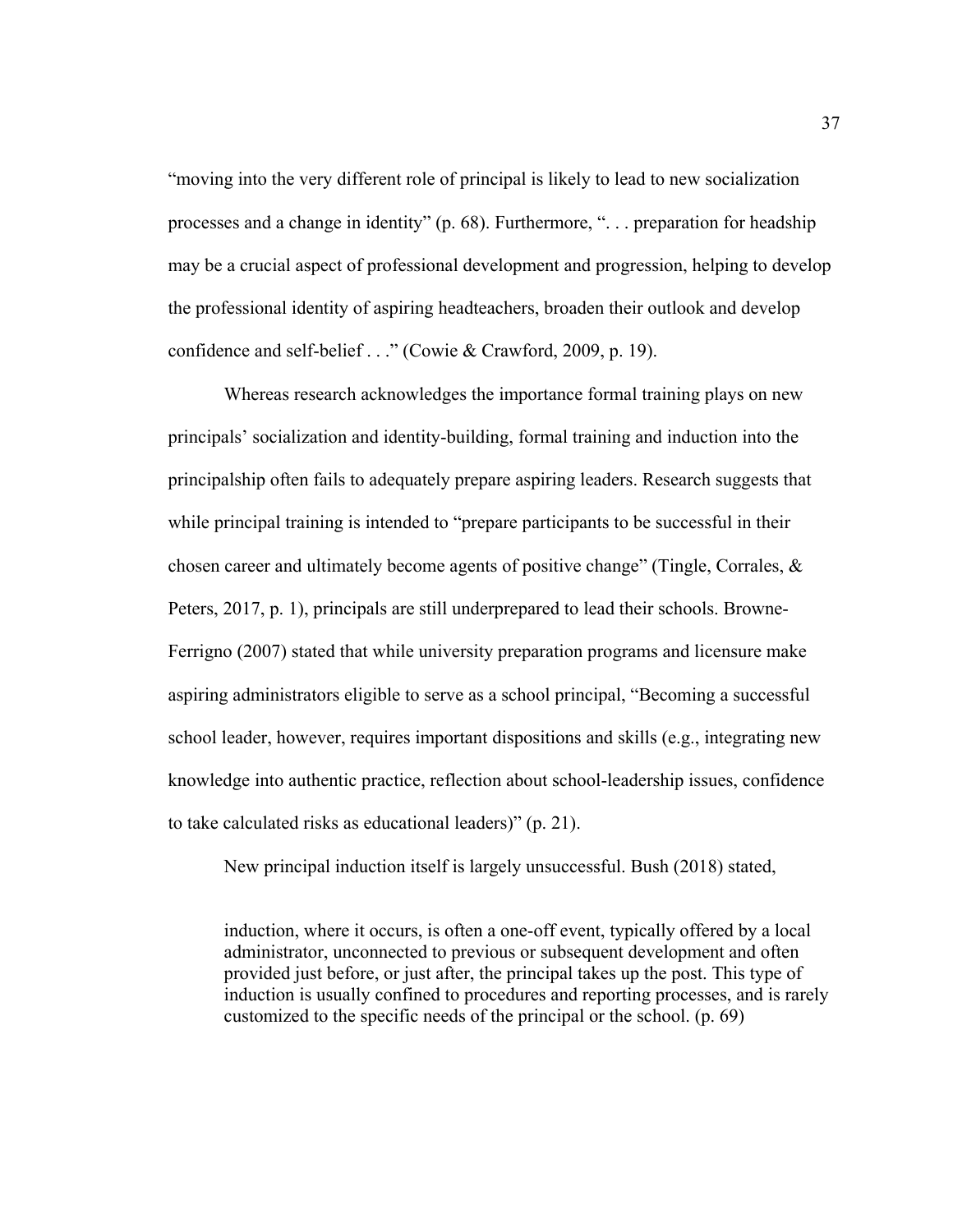Heck (2003) asserted new principals' needs are very different from the preparation they received. Heck stated, "the norms and values of the work context often conflict with the formal preparation (e.g., university course work) an individual has received" (p. 240). Furthermore, "the need of each principal differs depending on his or her level of experience, understanding of curriculum, ability to build relationships, operational and management skills, parental involvement . . ." (Tingle et al., 2017, p. 2).

 Formal training leaves many aspiring leaders underprepared for their role in leading schools. They are largely underprepared because the skills and dispositions they have acquired may not match the needs of the schools they now lead. This gap in knowledge makes the socialization and identity-building processes that are unique to the schools and organizations they lead even more critical. While formal training and induction programs aim to support the identity-building and socialization of new principals, these processes do not begin fully until the new principal assumes their role.

 Existing research affirms the theoretical framework and the socialization and identity-building new principals experience in their first year. The framework focuses on socialization and identity-building; however, those experiences are largely the result of the surprises, challenges, and isolation they face. Self-efficacy and feelings on ultimate responsibility are also a part of the interaction of socialization and identity-building new principals experience. As the new principal better understands the implications of their ultimate responsibility (Spillane  $& Lee, 2014$ ) and they navigate through the surprises, challenges, isolation, and self-efficacy of their role, they socialize into their new role and begin to build their emergent professional identity as a school principal.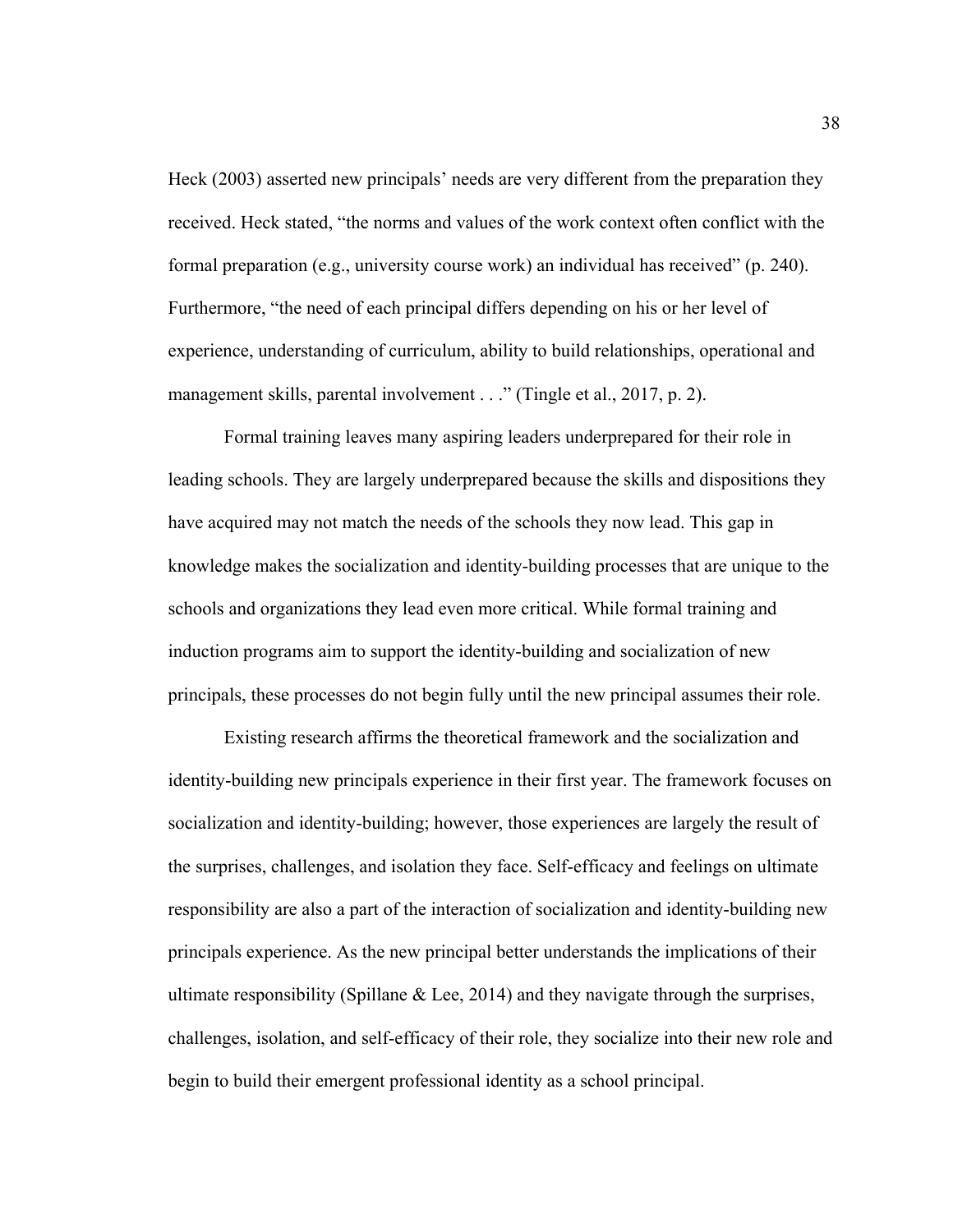In effect, the theoretical framework and the literature review can be summarized in the following way: The formal training new principals experience and the gaps in their preparation (part of the professional socialization) leads to challenges and surprises new principals face, particularly because they are underprepared for their new role. As they realize their new responsibilities (and begin to understand the "ultimate responsibility" of their role) and interact with stakeholders through formal and informal interactions as well as socialize into the organization, they become aware of their new identity as a school principal. The building of this new professional identity deviates from their previous roles and forces them to learn how to navigate the challenges and surprises of their new role. These surprises and challenges also inform the new learning that takes place in that first year.

 The existing literature and the theoretical framework derived from identity theory and the theory of socialization indicate that the process of identity-building results from socialization processes new principals experience. This process extends beyond the first year a new principal is on the job; however, research suggests significant learning takes place during the new principal's first year.

## **Summary and Implications**

Existing research acknowledges new principals experience "responsibility shock" (Spillane & Lee, 2014) and face surprises and challenges when they assume the principalship. This feeling of "ultimate responsibility" (Spillane & Lee, 2014) creates feelings of isolation among new principals and lack of preparedness to face these new responsibilities impacts their self-efficacy. While formal training aims to begin the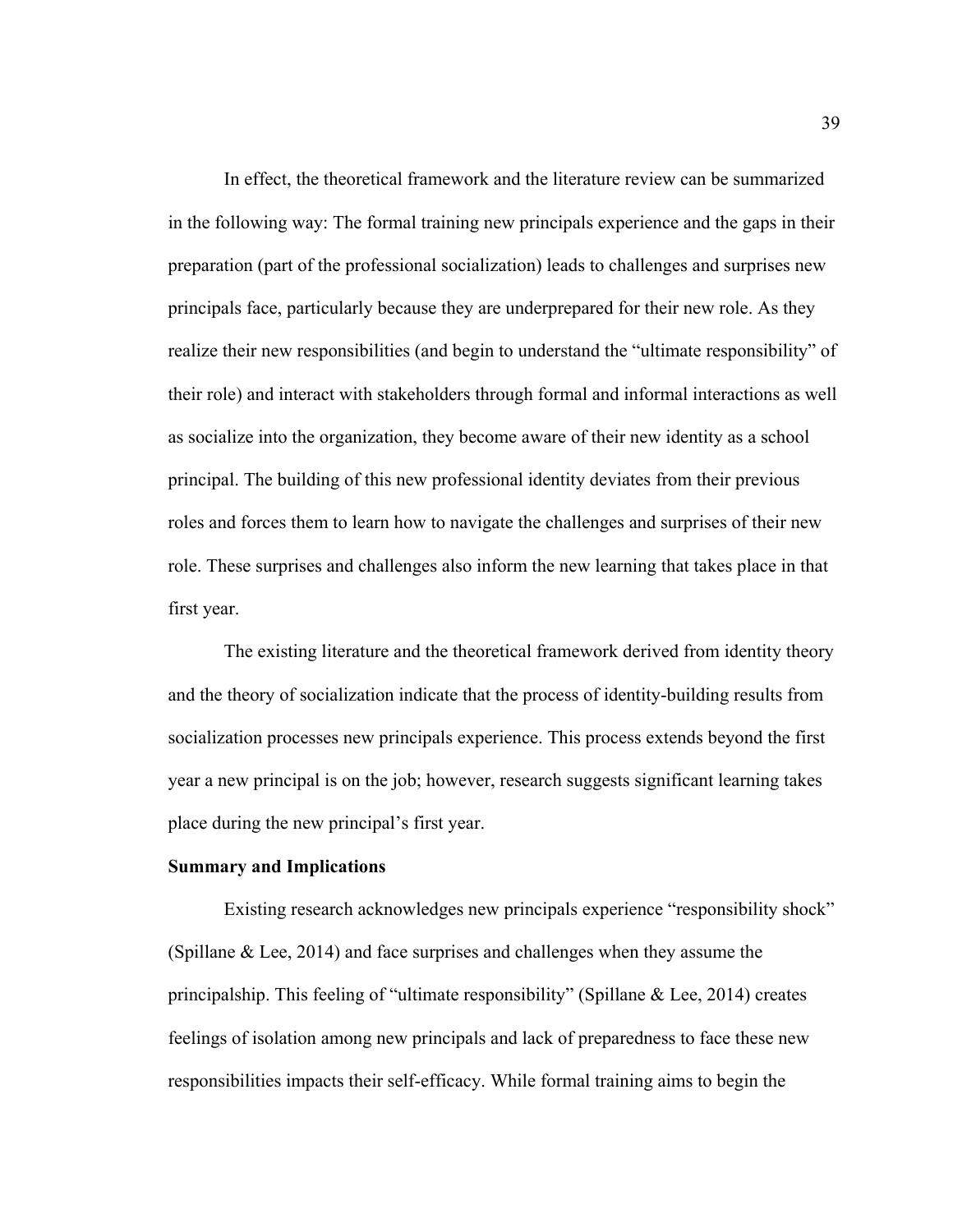identity-building and socialization processes, organization-specific socialization and identity-building more fully occur once new principals assume their roles. As the theoretical framework acknowledges, socialization for new principals begins both before new principals assume their roles and during their first year in their new school. Socialization also has an impact on the principal's emergent professional identity and their identity impacts their socialization through the experiences they face in their first year.

As discussed in this review of literature, research related to the experiences of new principals identified the challenges they face, surprises of their role, and their feelings of isolation; there are gaps in the knowledge new principals require to fulfill their responsibilities, and socialization into the principalship and identity-building is necessary to their success. This study aims to close the gap in the existing research between the surprises and challenges of new principals and how those surprises and challenges are related to the identity-building and socialization of new principals.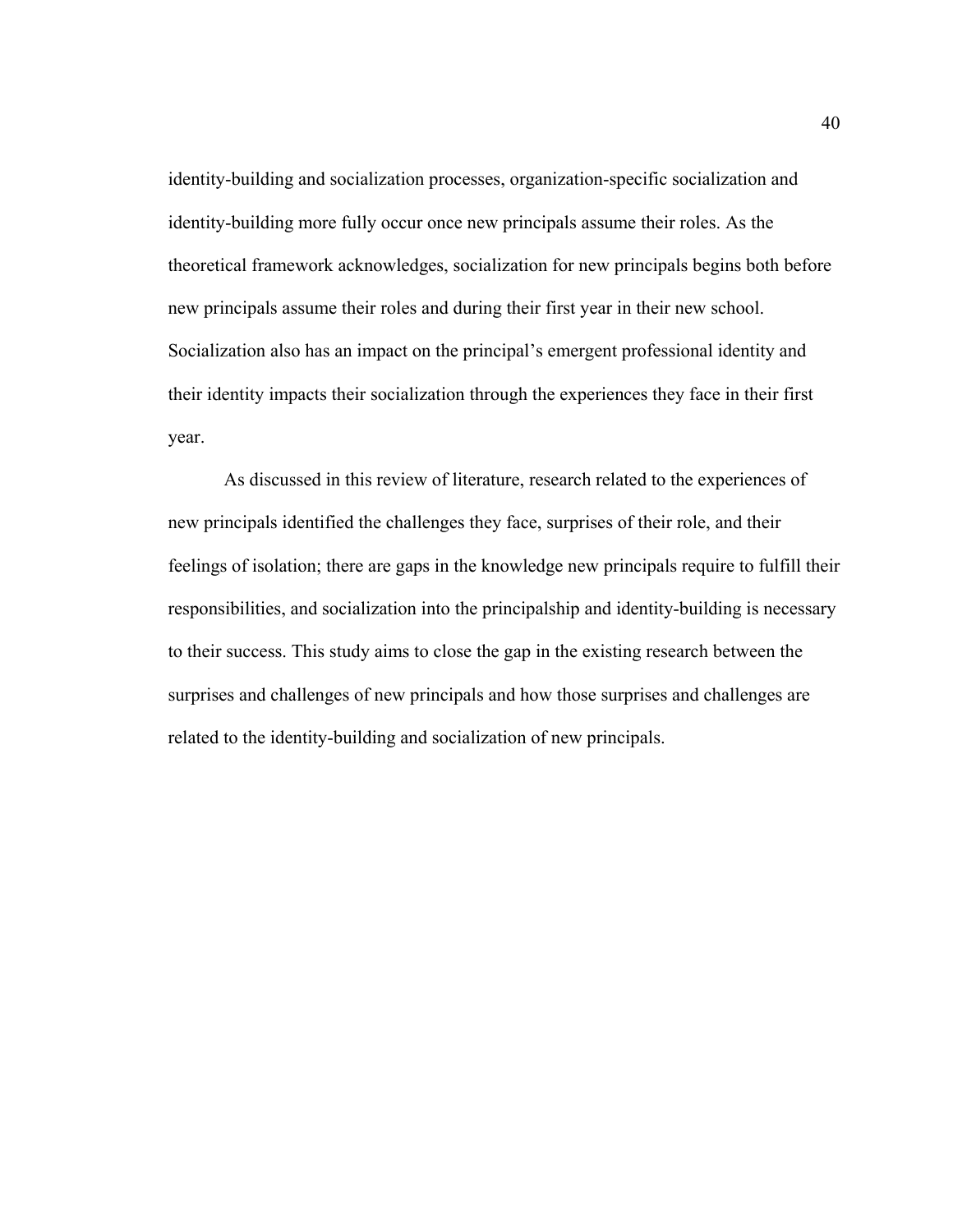# **CHAPTER III**

## **METHODOLOGY**

 This study intended to identify the surprises and challenges new principals face and the impact of those surprises and challenges on the socialization and identity-building of new principals. Through participant interviews, participant reflections, and focus groups, new principals' experiences were shared; findings are intended to close gaps in existing literature where the impact of the surprises and challenges on new principals' socialization and identity-building is not emphasized. This chapter includes the methodology for this study, discusses limitations of this study, and introduces the setting and participants. The data collection process and participant selection process are also examined.

The methodology for this study was a basic qualitative study (Merriam & Tisdell, 2016) with data collection including a blend of individual, semi-structured interviews; written participant reflections through open-ended, guided prompts; and focus groups. A small group of participants, five new principals, took part in the data collection. Using a longitudinal comparison of the data collected over time as used in Spillane and Lee's (2014) qualitative study, the interviews, reflections, and focus groups of this study occurred over an 8-month period, from early in the year when the new principal began in his or her new role and through the first semester. While Spillane and Lee emphasized breadth in their study through many participant interviews at only three time intervals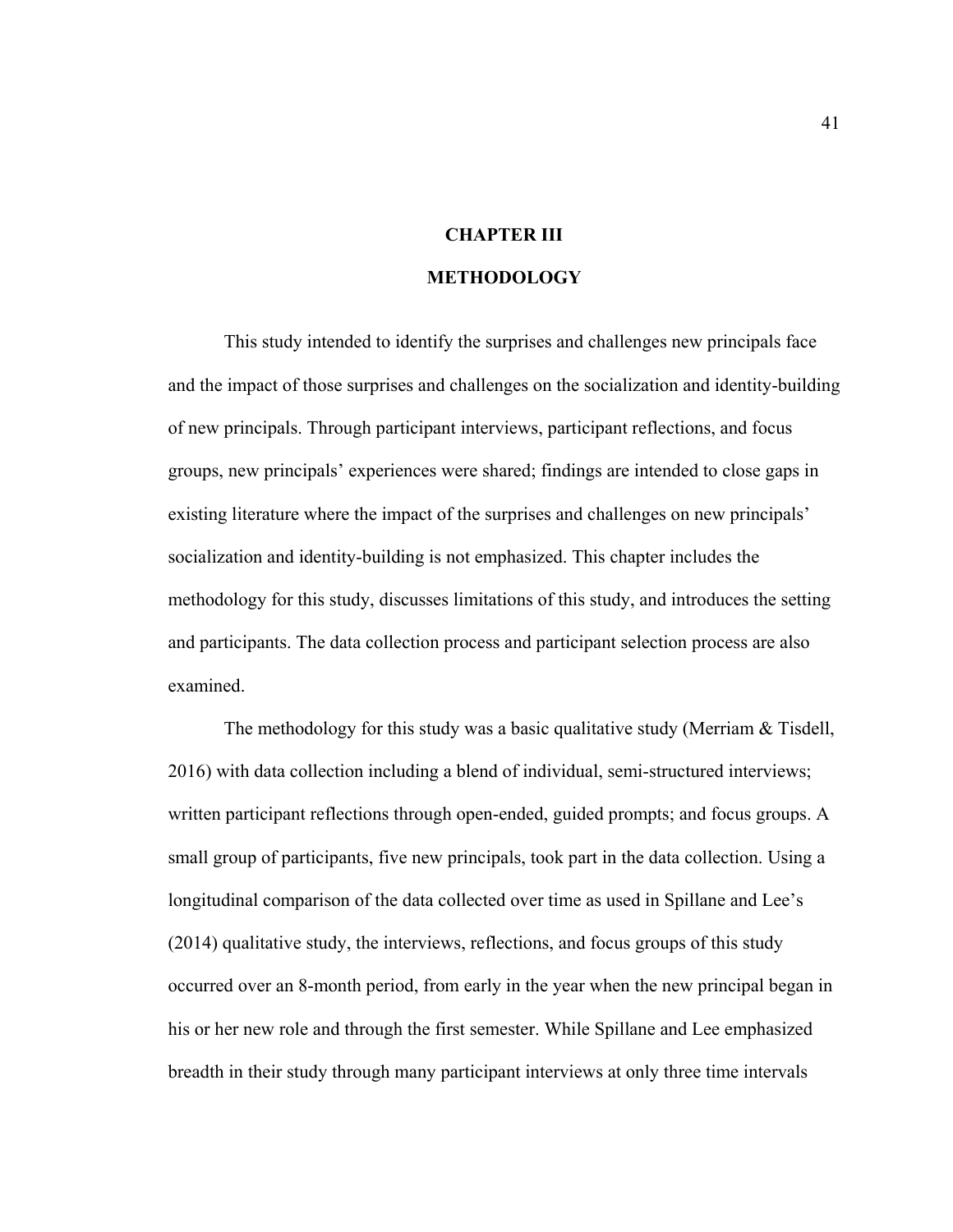from the beginning and end to the school year, in this study I focused on depth, similar to the methodology used by Nelson and colleagues (2008) with a focus on fewer participants. This methodology provided an opportunity for me to study participants' experiences as new principals in more detail and more deeply and to better understand how they socialized into their role and built their new identity in the first few months of their principalship.

The decision to conduct a qualitative study was intended to ensure that new principals' differing perspectives are considered in the context of a shared experience of the first year in a principalship. As defined by Lichtman (2013), a qualitative study, "is a way of knowing in which a researcher gathers, organizes, and interprets information obtained from humans using his or her eyes and ears as filters" (p. 7). A qualitative study provided an opportunity to research the different surprises and challenges that new principals experienced during the same first year of their principalships. This emphasis on the experience of new principals in this qualitative study provided them the opportunity to share their perspectives on that shared experience through the various data collection methods of individual interviews (Appendix A), written reflection through open-ended, guided prompts (Appendix B), and focus groups (Appendix C) with colleagues.

 The various data collection methods were selected in an effort to provide an opportunity for participants to share their experiences using various communication modalities. The goal was to ensure participants provided their perspectives in different ways and at various intervals throughout the year in which this study took place. Because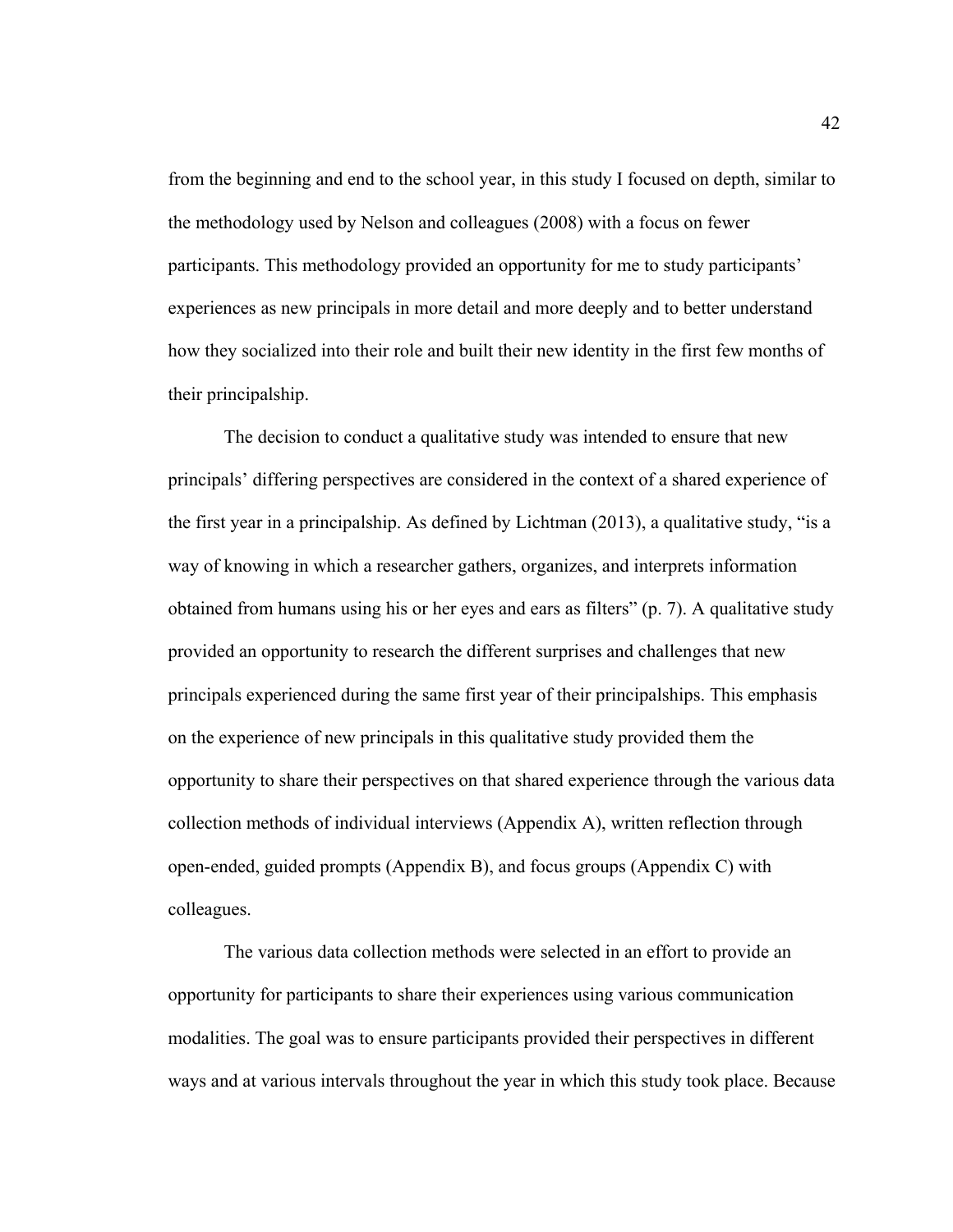this research focused on the surprises and challenges new principals experience, interviews were selected as a primary data collection method. Merriam and Tisdell (2016) asserted, "interviewing is necessary when we cannot observe behavior, feelings, or how people interpret the world around them" (p. 108). The focus group was selected because "the group interaction may trigger thoughts and ideas among participants that do not emerge during an individual interview" (Lichtman, 2013, p. 207). In addition, the goal of the reflective journals was to promote a method for participants to capture their thoughts in a setting where they had time to reflect and to provide them an opportunity interact with me electronically between interviews and focus groups. Further rationale regarding the selection of these data collection method is discussed under each specific data collection method heading.

The research questions I intended to answer as a result of this study of new principals are:

- 1. What do new principals believe the principalship is like as they begin their work?
- 2. How do the surprises and challenges new principals encounter support their socialization into the principalship?
- 3. How do the surprises and challenges new principals encounter influence their emergent professional identity?

The findings from the data collected and the answers to these research questions contributed to understanding the surprises and challenges new principals faced with the goal of minimizing the surprises and challenges to better support principal socialization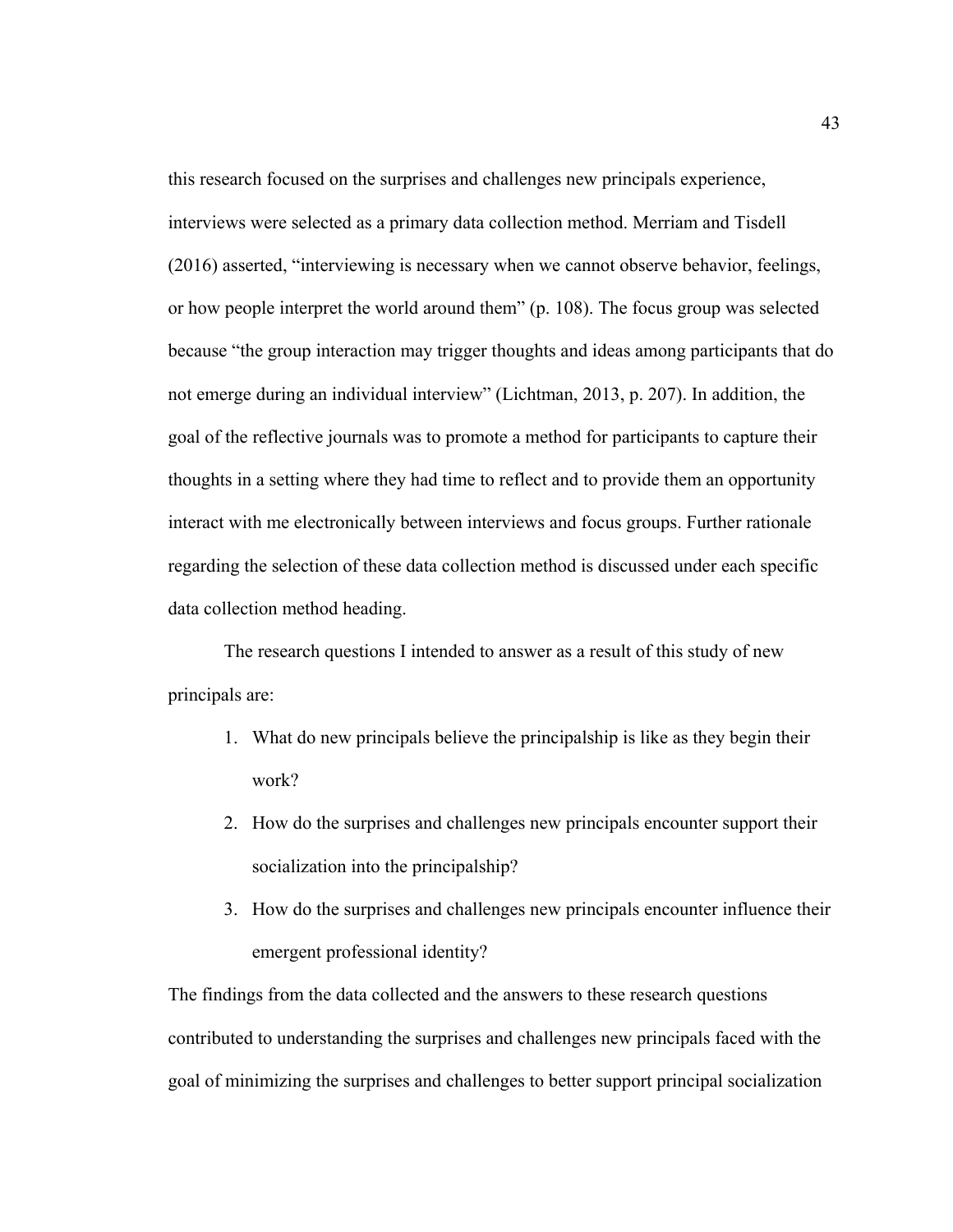and the identity-building of new principals. The qualitative findings included principals' own perspectives and voices in pursuit of answers to these questions.

#### **Setting and Participants**

This study took place in Cross Keys County Schools, an urban school district in the southeastern United States where principal turnover rates are high. In the Cross Keys school district alone, during the 2014-2015 school year, the turnover rate was 5.60% among principals and in the 2015-2016 school year, the turnover rate increased to 9.52%. Furthermore, projections for the next 5 years indicate 26 of the 127 principals will retire (Cross Keys County Schools, 2017). The high turnover rate in this school district indicated a need for this research as many new principals assume the principalship in this district annually. High principal turnover also provided an opportunity to select multiple participants from a single district; the participation of principals from the same district ensured that the expectations of new principals were generally equitable and the demands of the role were similar across different schools.

Five principals were selected for this study to ensure an adequate sampling of new principals to research. Participants served at elementary schools with a variety of demographics and had diverse educational backgrounds in experience and years. As new principals were named to schools in Cross Keys County Schools the year this study was conducted, consideration was given to various potential participants based on their level of willingness to participate in the study and to ensure a diverse representation of schools and participant demographics. Once those factors are considered, invitations to participate in the study were given with the goal of four to five new principals agreeing to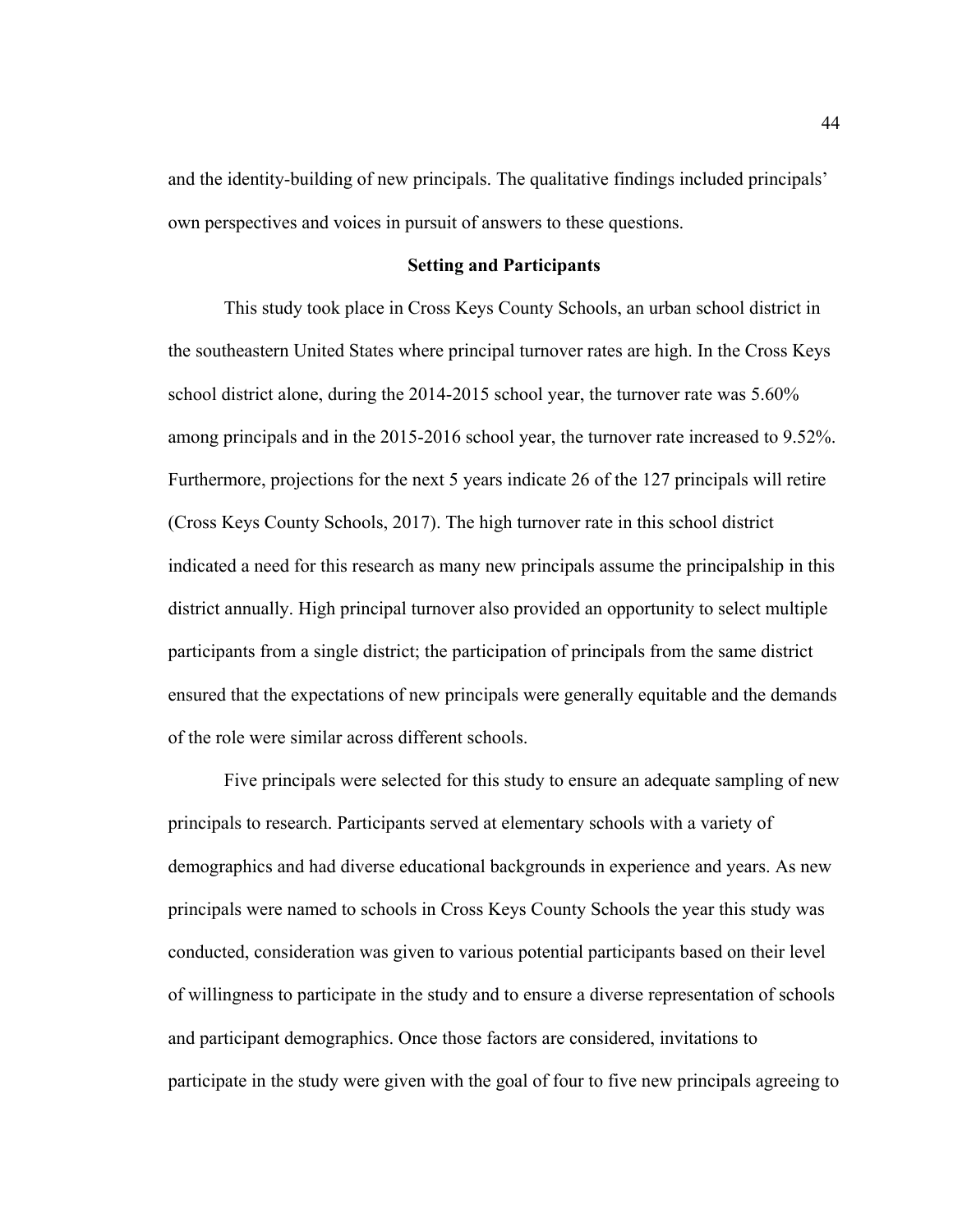participate fully. Following the IRB approval process and approval by the school district in which the study was conducted, recruitment occurred primarily through email communication.

## **Recruitment Challenges**

While I anticipated the time and commitment of each of the participants in this study to be significant, I did not anticipate such tremendous difficulty in acquiring research participants. Initially, the recruitment of study participants was impacted by the delayed naming of new principals in Cross Keys County Schools in the summer directly preceding the study. While in previous years new principals were named and in place by the first of July (the beginning of the academic calendar), the majority of new principals were not named to their schools until late July and even early August. The naming of principals late in the summer delayed the beginning of the study and also forced the first interviews to be held immediately before or even during the first weeks of school, as existing research asserted is the busiest time of year for new principals, particularly as they are first becoming acclimated to their role. Spillane, Harris, Jones, and Mertz (2015) stated, "The volume of demands was a prominent theme in novice principals' emerging understanding of their new position, even before the start of the school year, and the challenge of volume intensified over their first three months on the job" (p. 1076).

As a result of the timing of the district's selection of principal, participant recruitment and initial interviews took place throughout the first quarter of the school year. Furthermore, only elementary school principals agreed to participate in this study. In the summer preceding the 2017-2018 school year, there were 11 new principals in the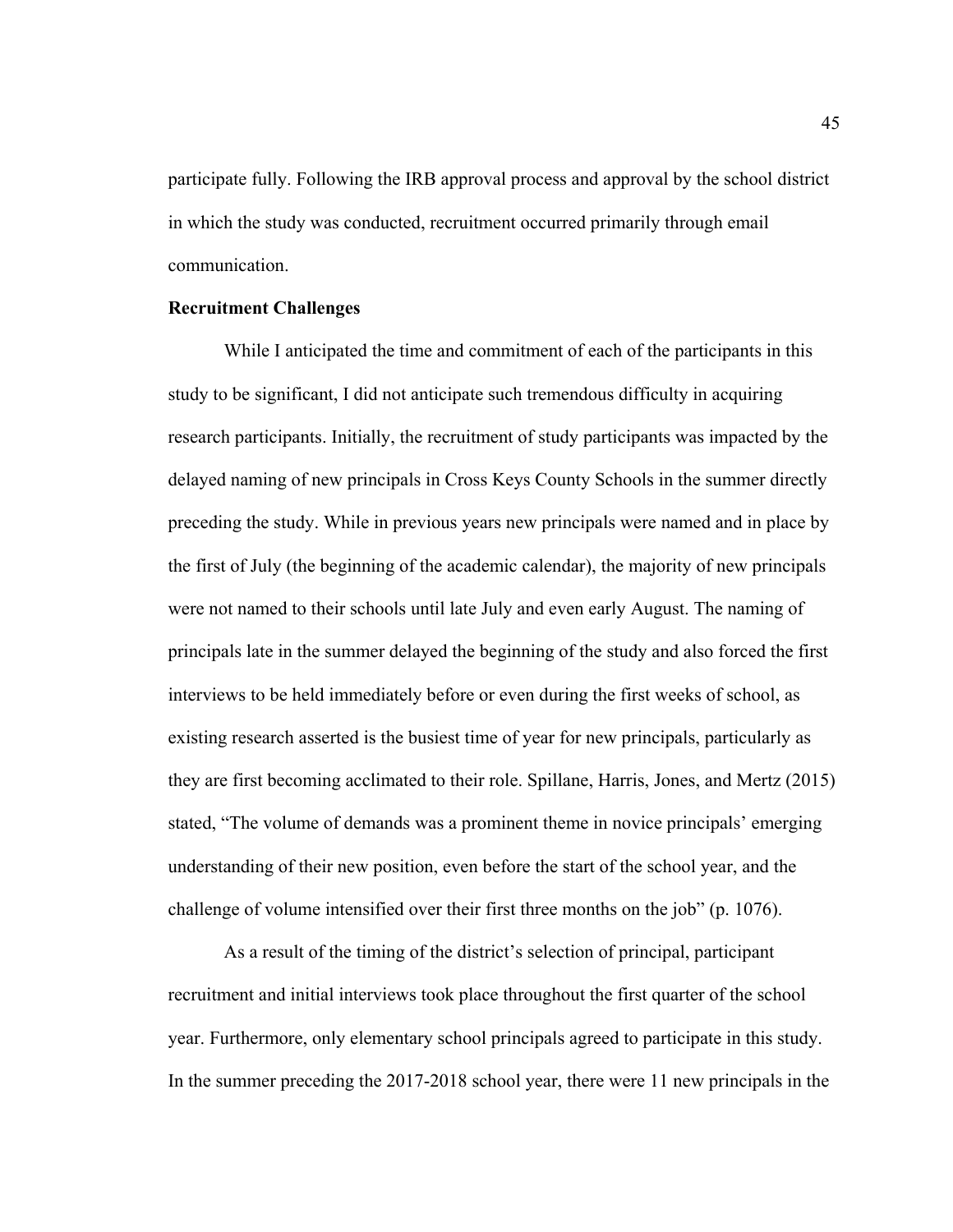school district including six at the elementary level (all Title I schools), one at a traditional high school, two at non-traditional high schools, and two at non-traditional schools. Out of the six new elementary school principals, I secured five as participants in the study. I intended to recruit participants who served as new principals from a variety of levels; however, there was a lack of response from the high school and non-traditional school principals. The only new high school principal in the district agreed to participate in the study but then did not reply to subsequent requests to establish a date and time for the first interview. A second new principal, one of the two new principals at a nontraditional high school, asked that I reach out to her a few weeks following my initial contact in hopes that her schedule would allow her participation. The three other new principals never responded to communications requesting their participation. Out of the 11 new principals in the district, five were participants and the other six either declined due to time constraints or did not reply to my communication.

Based on the new principals who declined to participate typically by lack of response or by turning down the request due to time or scheduling constraints, I speculated time was a factor in new principals choosing not to participate in this study. In fact, Gentilucci and colleagues (2013) confirmed that time management is a key area new principals identify as a challenge in their first year. While the focus of this study was on the participants rather than on those new principals who chose not to participate in the study or did not reply to participation requests, the potential challenge of time new principals face is significant and should be noted. Furthermore, as a result of the lack of potential participant response or new principals declining to participate coupled with the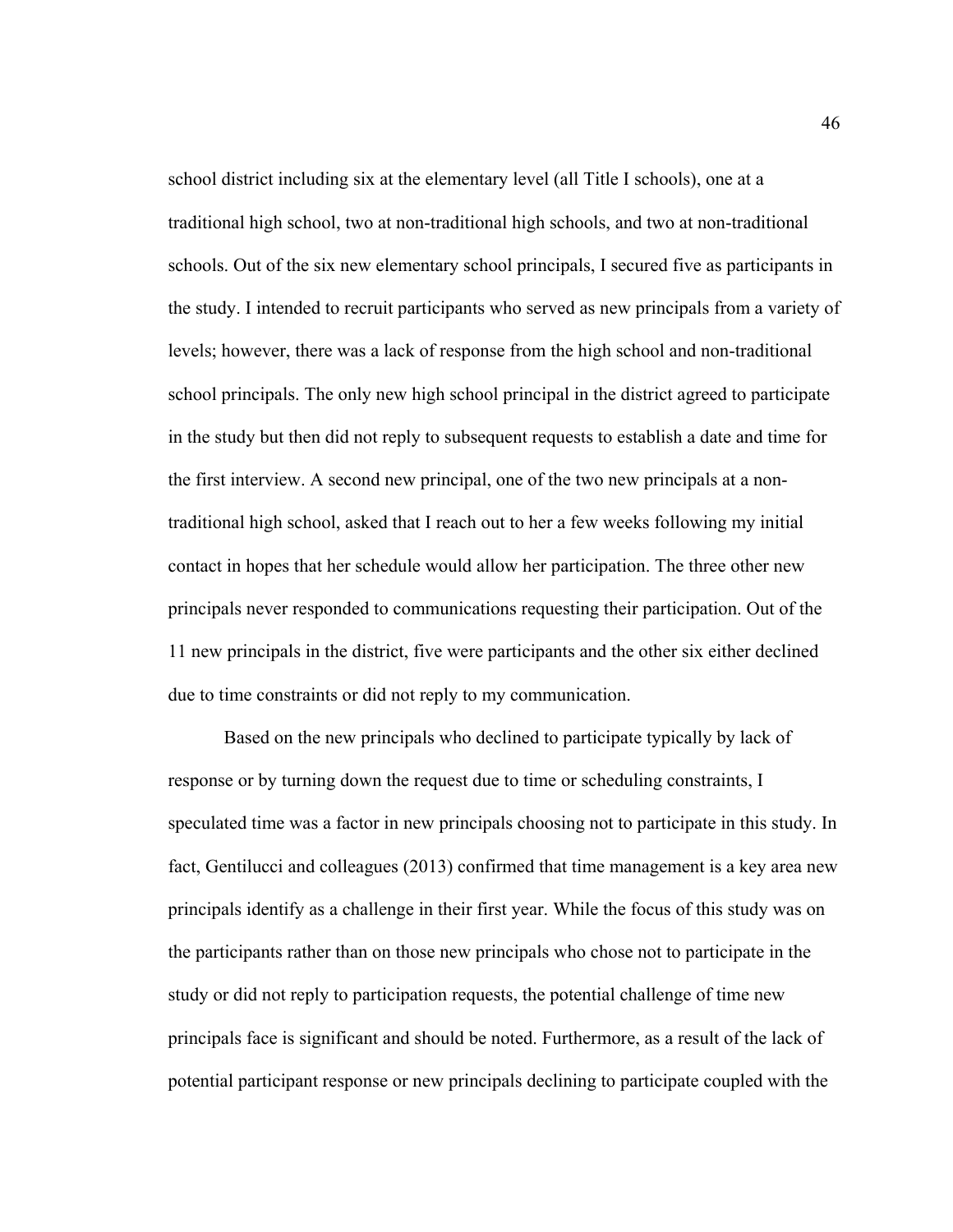district's late selection of principals to schools, the initial interviews were not held before the school year as originally intended and slowed the initial momentum of the study.

# **Study Participants Overview**

 The five study participants met the definition of "new principal" for the purposes of this study and responded to the participation invitations sent electronically. The schools the participants led were all diverse, Title I elementary schools, even though that was not an intended outcome. Their prior experiences differed; however, they all started their careers in education as classroom teachers. They also each held a leadership position prior to entering the principalship. See Table 1 for study participant characteristics.

Table 1

| Participant | Gender | Race         | <b>Previous Experience</b>                                                                                                           | <b>School Description</b>                                                                                                                   |
|-------------|--------|--------------|--------------------------------------------------------------------------------------------------------------------------------------|---------------------------------------------------------------------------------------------------------------------------------------------|
| Alexis      | Female | <b>Black</b> | • elementary school<br>teacher<br>• led after school<br>programs<br>reading teacher<br>curriculum facilitator<br>assistant principal | Large Title I<br>elementary school<br>with predominantly<br>Black, Hispanic<br>students; low teacher<br>turnover; an<br>experienced faculty |
| Caleb       | Male   | White        | • elementary school<br>teacher<br>• high school assistant<br>principal                                                               | Small Title I<br>elementary school;<br>predominantly White<br>students; an<br>experienced teaching<br>staff                                 |

Study Participants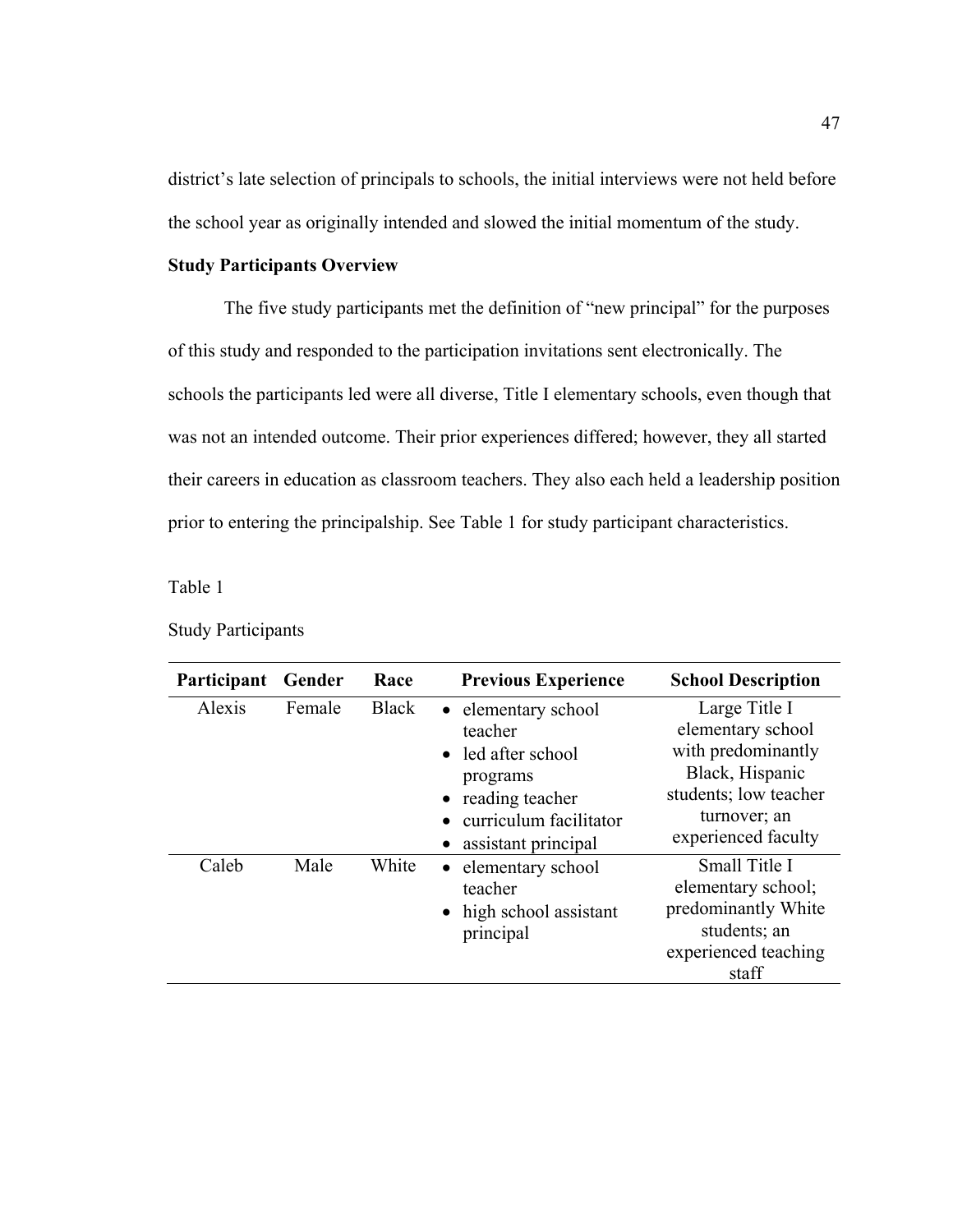Table 1

Cont.

| Participant | Gender | Race         | <b>Previous Experience</b>                                                                | <b>School Description</b>                                                                                                    |
|-------------|--------|--------------|-------------------------------------------------------------------------------------------|------------------------------------------------------------------------------------------------------------------------------|
| Phoebe      | Female | White        | • high school English<br>teacher<br>• curriculum facilitator<br>• district literacy coach | Small Title I<br>elementary school;<br>diverse student body;<br>inexperienced<br>teaching staff                              |
| Rosalind    | Female | Hispanic     | classroom teacher<br>assistant principal                                                  | Large Title I<br>elementary school;<br>new administrative<br>team; diverse study<br>body                                     |
| Taylor      | Female | <b>Black</b> | • classroom teacher<br>curriculum facilitator<br>assistant principal                      | Large Title I magnet<br>elementary school;<br>focused on the arts<br>and community<br>partnerships; high<br>teacher turnover |

This study's focus groups created a social or professional network among the participants. New principals experience isolation as a result of their new roles and responsibilities (e.g., Bauer & Brazer, 2013; Spillane & Lee, 2014; Stephenson & Bauer, 2010). The focus groups designed for this study may have disrupted some of the isolation felt by new principals and in some ways created a community of new principals with shared experiences.

# **Data Analysis**

Participant interviews and focus groups were recorded and transcribed throughout the study. In addition, two participants submitted written reflections based on prompts I sent to them. I read each individual interview, focus group transcript, and participant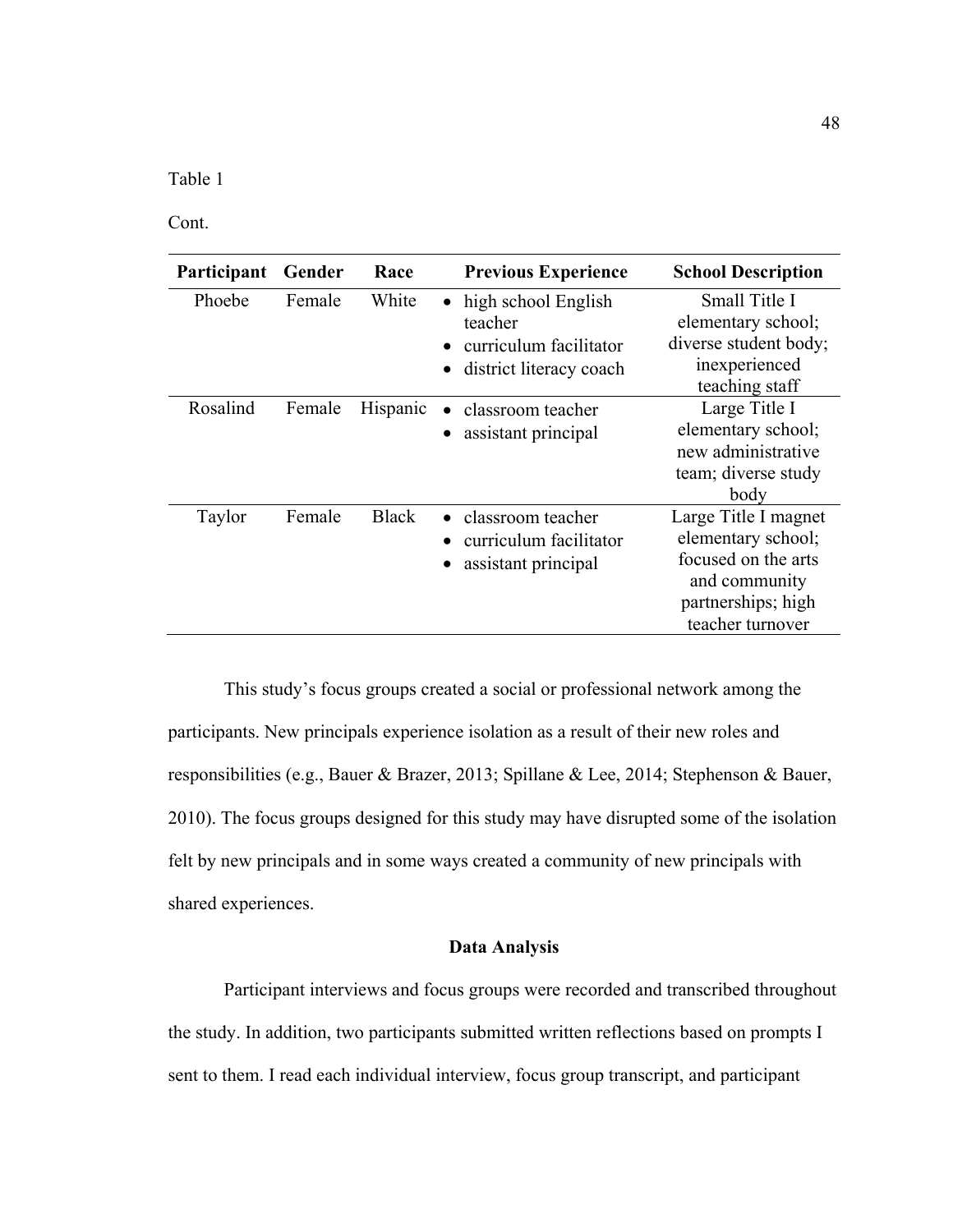journal first in totality. Next, I read the participant(s)' response to a single question, and then I coded that question using the Initial Coding process. When appropriate, "in vivo codes" were used to capture the participants' own words. I reviewed and coded each question following this same process. At the end of the transcript, I entered the codes into an Excel spreadsheet with column headings, "Source Number," "Question," "Source," "Participant," "Note Number," "Note," and "Code"; each row included the direct quote from the participant used to identify a code and labels for each quote in order to refer back to the specific source (specific interview, focus group, or journal). I concluded each review of the transcripts by re-reading each in its entirety and recording general thoughts to capture my macro impressions of the transcript.

 As data were gathered, I followed a conventional coding method (Creswell, 2016), using different first coding and second coding methods (Saldaña, 2016), by reviewing the transcripts from focus groups and interviews as well as the text from written reflections of the participants. Initial Coding "is an opportunity . . . to reflect deeply on the contents and nuances of your data and to begin taking ownership of them" (Saldaña, 2016, p. 115); Initial Coding was the first coding method used to analyze the data gathered from this study and is "appropriate for virtually all qualitative studies" (Saldaña, 2016, p. 115). In order to ensure the voice of participants in the findings, "in vivo codes" were utilized to the greatest extent possible during Initial Coding to ensure development of codes "that resonate with [my] participants" (Creswell, 2016, p. 160). The voice of participants was especially critical to answering the research questions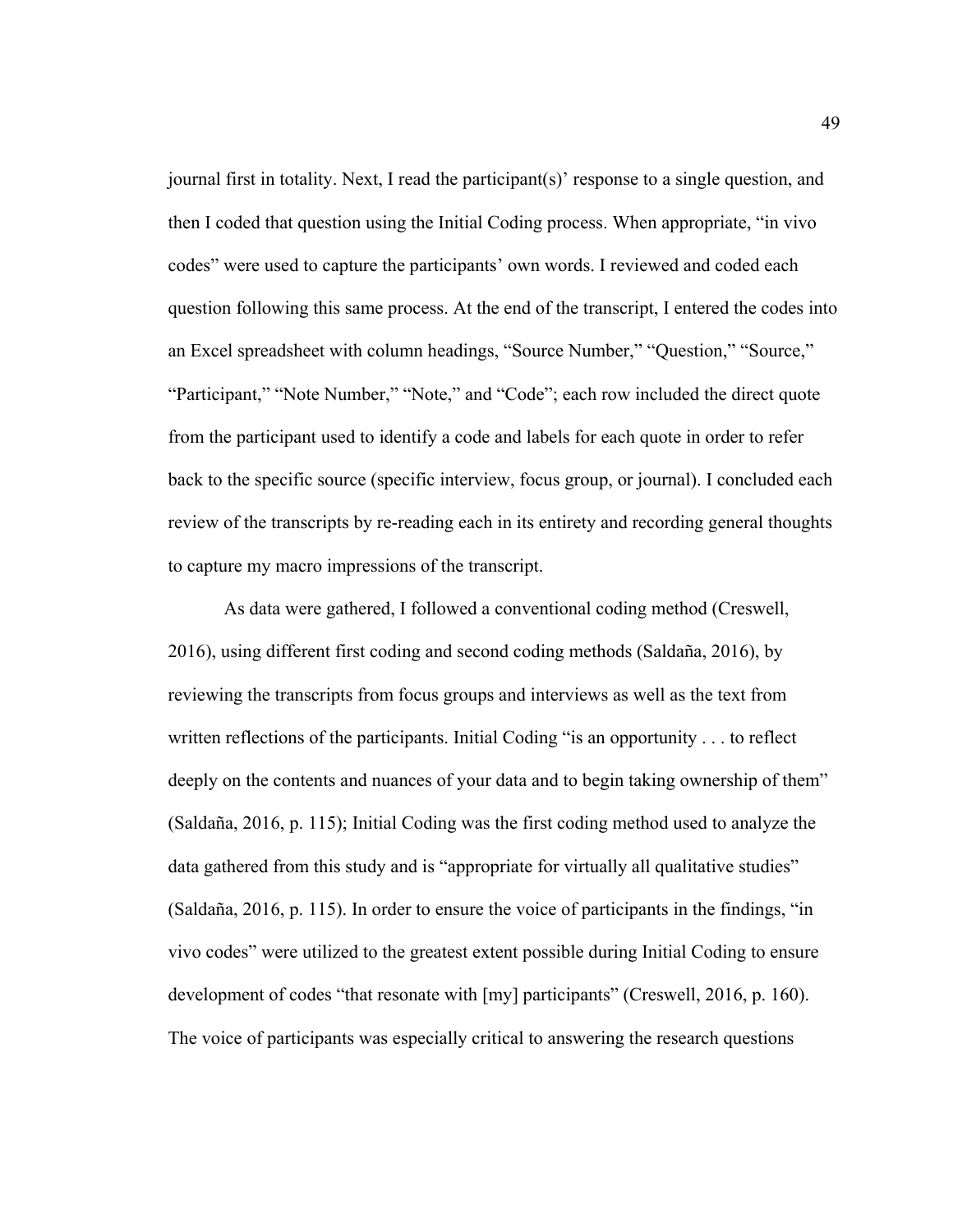related to the surprises and challenges of new principals. Figure 3 provides an overview of the analysis process.



Figure 2. Data Collection and Analysis Process.

 Axial coding was used as the second coding method to further analyze the data generated from initial coding. This coding method was especially important following Initial Coding and complemented the Initial Coding process, because it enabled me to identify similar codes among the data, remove repetitious codes, and prioritize the most important information (Saldaña, 2016). Both Initial and Axial Coding occurred by hand rather than through the use of qualitative analysis software. Once coding was completed, codeweaving, generated categories and themes to be used in the process of analyzing data. Using the codes from each text, codes were further categorized and themes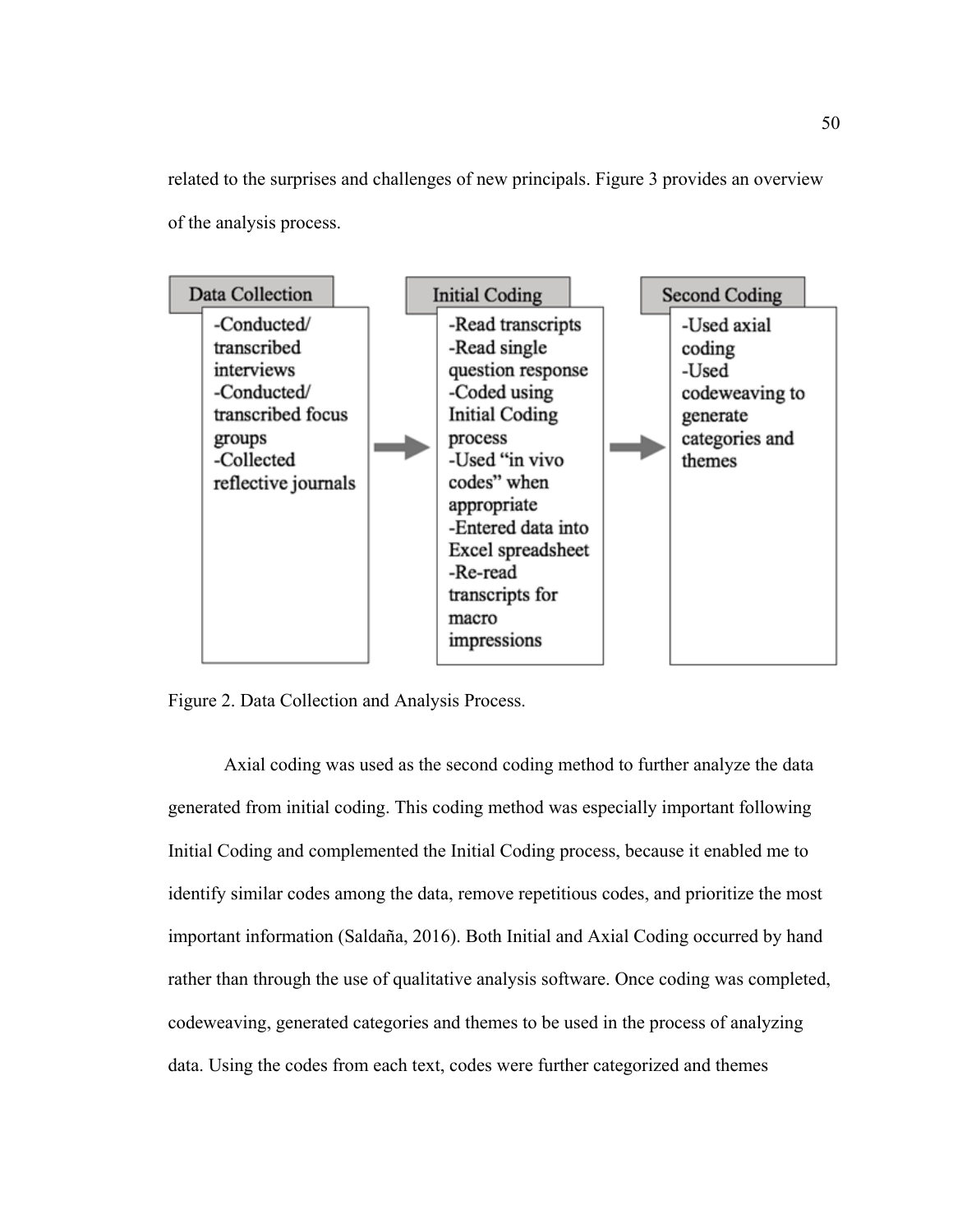identified; these themes were connected into an overall narrative and were used to inform findings and connect directly back to the research questions (Saldaña, 2016, p. 276).

Table 2 indicates an example as to how codes led to categories and then to the development of themes. The complete list of codes, categories, and themes is included in Appendix D.

# Table 2

**Codes Category Theme**  accessibility awareness climate and instructional communication community exhaustion groundwork improvement perspective preparation presence rapport values visibility Building a global perspective New principals largely socialized within the school setting with parents, students, and families as opposed to within their organization. access boundaries capacity care for others change coaching collaboration colleagues communication community conflict district relations families feedback Socialization with stakeholders New principals largely socialized within the school setting with parents, students, and families as opposed to within their organization.

Development of Categories and Themes from Codes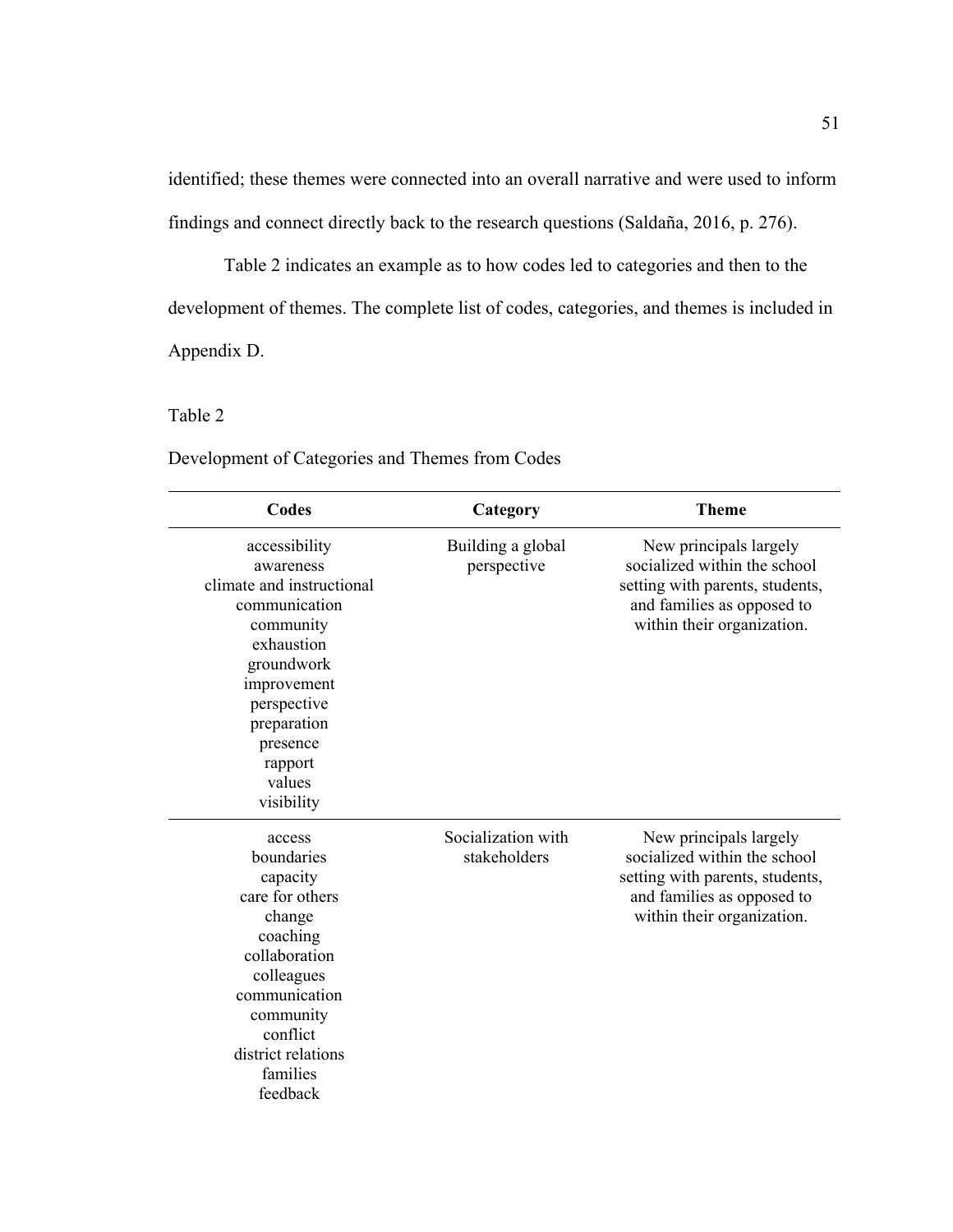Table 2

Cont.

| Codes                                                                                                                                                                | Category                           | <b>Theme</b>                                                                                                                                          |
|----------------------------------------------------------------------------------------------------------------------------------------------------------------------|------------------------------------|-------------------------------------------------------------------------------------------------------------------------------------------------------|
| impact<br>interpersonal<br>needs<br>relationships<br>self-view<br>socialization<br>staff<br>staff perspectives<br>student-centered<br>supervisor<br>support<br>trust | Socialization with<br>stakeholders | New principals largely<br>socialized within the school<br>setting with parents, students,<br>and families as opposed to<br>within their organization. |

### **Trustworthiness and Positionality**

Positionality and the perceived dynamics of power between researcher and participant must be confronted (Merriam & Tisdell, 2016). New principals may have perceived that a more experienced principal who has overcome first-year challenges either did not experience the same challenges or possesses better leadership strategies. These perceptions must be noted as they had the potential to influence participants' honesty in their responses and was directly related to my positionality as compared to that of the participants. Research on the topic of new principals identifies that isolation and socialization as aspects of new principals' first year in the role; participants may have responded to questions and prompts in ways they feel will be acceptable to the researcher in a desire to be accepted and socialized into the principalship as a colleague. In general, to address issues of positionality, reflexivity in findings was used; "it is incumbent upon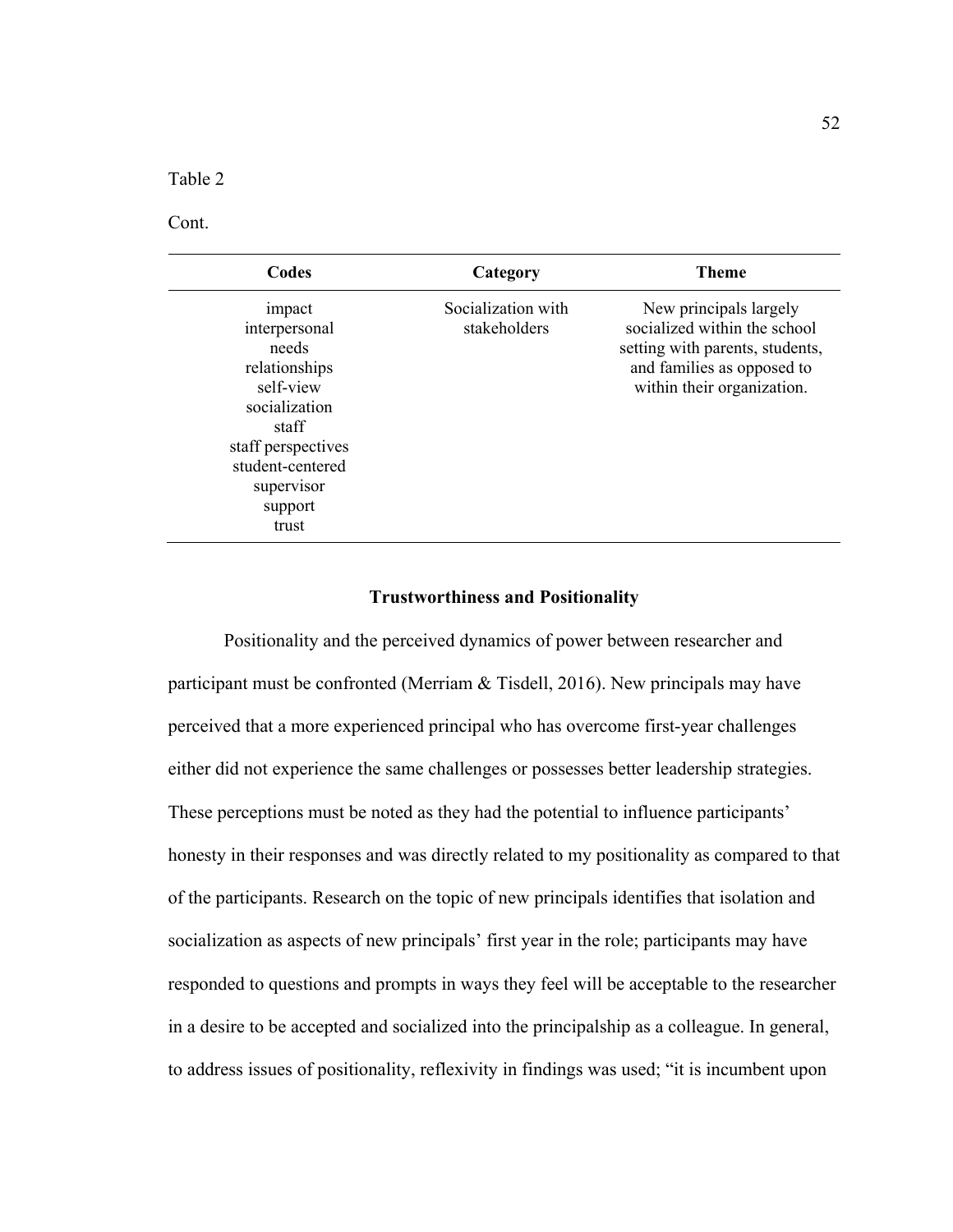the critical researcher to be reflexive: to consider issues such as positionality and insider/outsider stances in research and to try to own their effects in the process in so far as this is possible" (Merriam & Tisdell, 2016, pp. 64–65).

Trustworthiness with participants was gained through prolonged engagement. I interacted with each participant over the course of 8 months through various communication methods and at their school setting in an effort to gain their trust. Building trustworthiness with participants was necessary to this study, as Lichtman (2013) acknowledged that "those studied in qualitative research are real people with real needs, ambitions, fears, and desires" (p. 295). To ask new principals to confront their challenges and surprises regularly through their first year in the principalship required confirmation of confidentiality and anonymity.

The acknowledgement of my own experiences as a new principal impacts the trustworthiness of the findings. "In qualitative research, each idea, interpretation, and plan is filtered through your eyes, through your mind, and through your point of view" (Lichtman, 2013, p. 190). I recently served in the role of a new principal, and my experiences have the potential to impact the reliability of findings. In order to confront the trustworthiness of my findings and my interpretation of data, I explicitly acknowledged my own experiences and how they influenced my interest in this study in Chapter I and the conclusion. Furthermore, participants member checked the transcripts of focus groups and interviews for accuracy.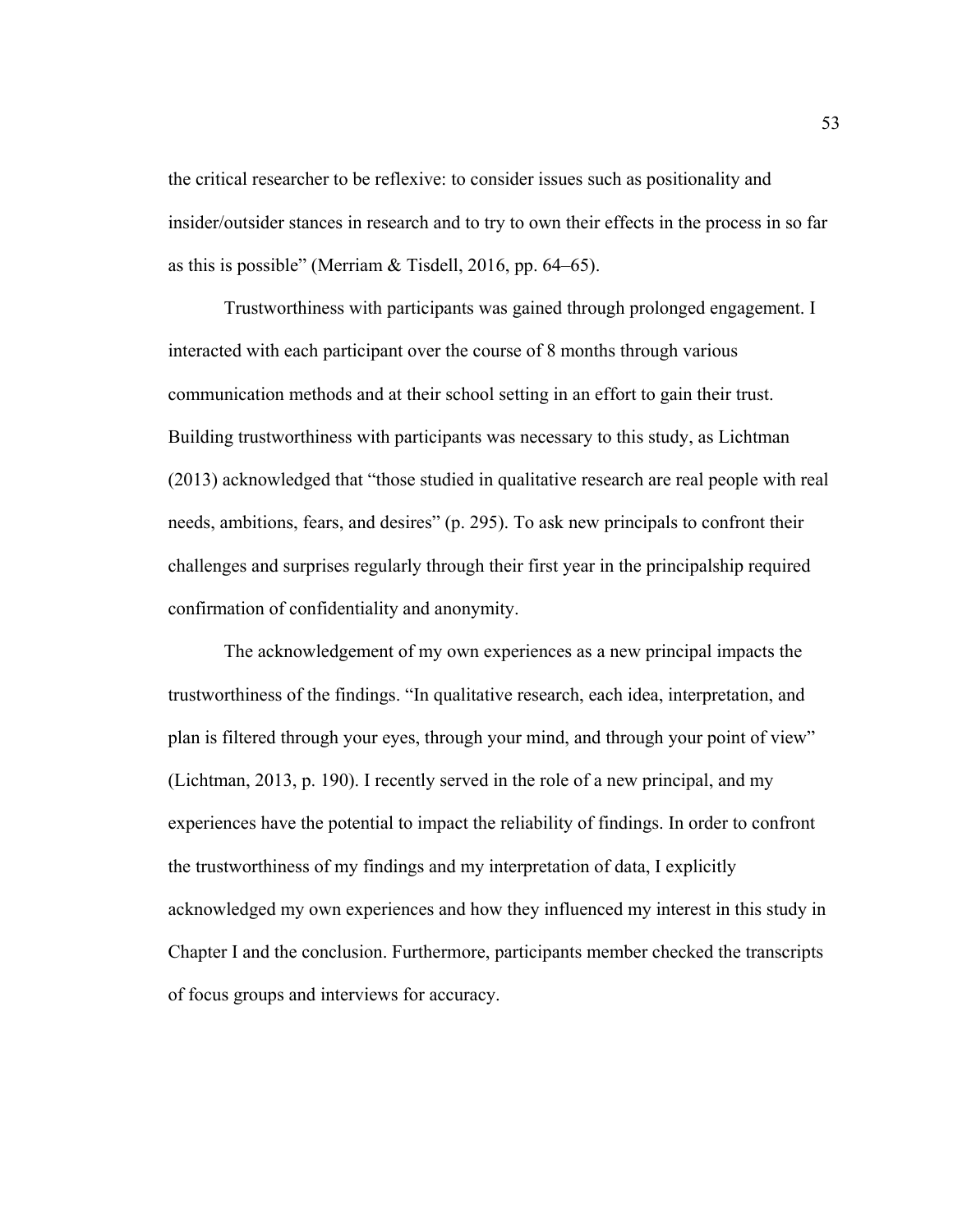## **Limitations and Potential Problems**

A qualitative study with a focus on the experiences of individuals met unanticipated challenges, limitations, and potential problems. This study focused on a small number of participants over a period of time, so the ongoing commitment and engagement of participants was vital to the study. Furthermore, the reflection component of the study required time and attention; because participants did not actively engage in this portion of the research, this is a limitation. While participants attended and participated in the interviews and at least one of the focus groups, there was a very limited response to the requests for participants to send me their thoughts via open-ended prompts or general reflections. This could be the result of participants' unwillingness to put their thoughts in writing.

Davis, Darling-Hammond, LaPointe, and Meyerson (2005), in a School Leadership Study on developing principals, asserted, "The positive effects of cohort structured learning experiences include enhanced feelings of group affiliation and acceptance, social and emotional support, motivation, persistence, group learning, and mutual assistance" (p. 11); because this study has the potential to disrupt the isolation new principals experienced and to create a professional network, this aspect of the study also served as a benefit to study participants. As with other studies of new principals, the participants were limited to a single geographic region. New principals in this study faced challenges that may have been unique to the state or district, which brings into concern broader application of findings. While this limitation was mostly unavoidable, it must be considered. Furthermore, the reflection component of the study could have contributed to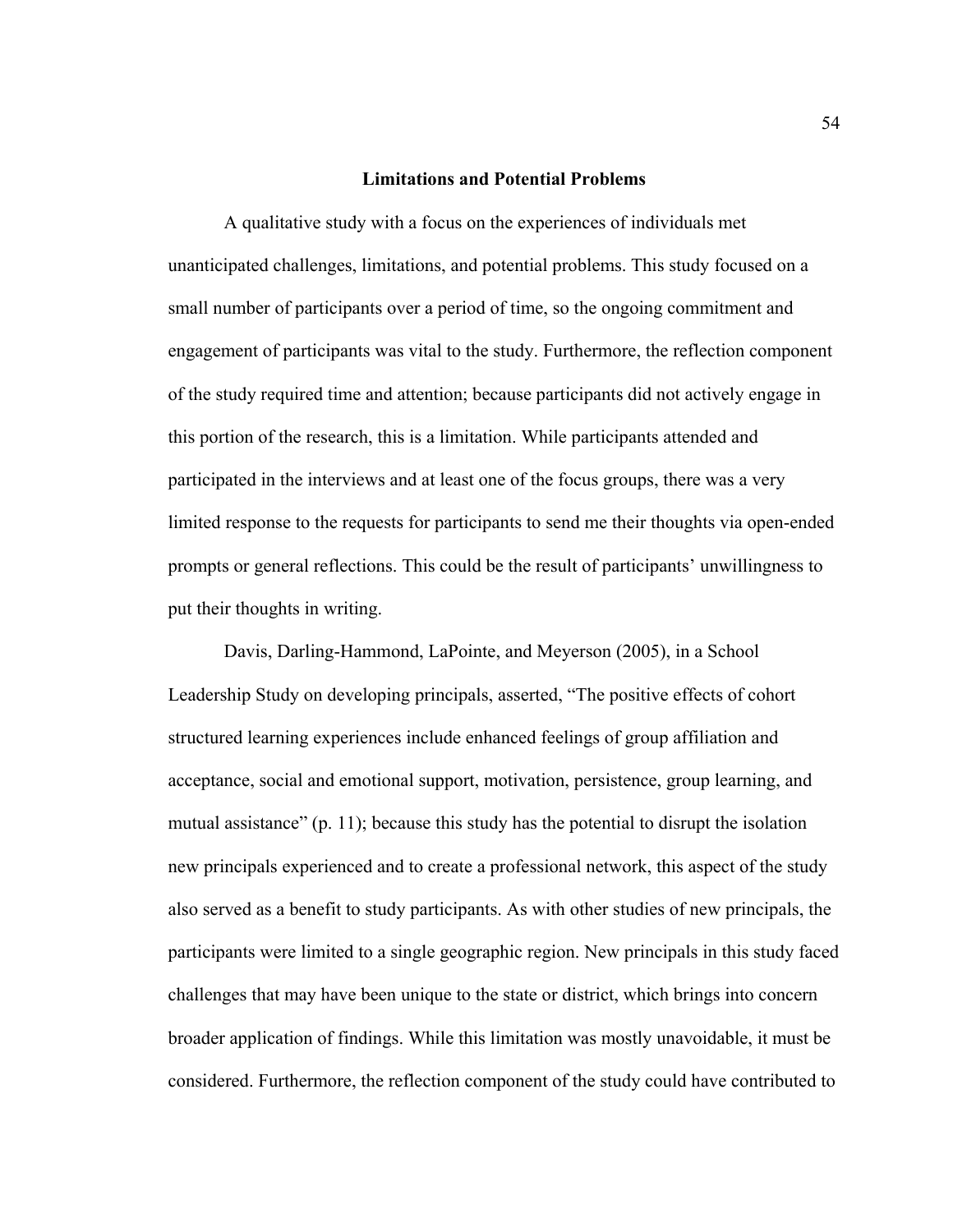the overall findings and research questions, yet participants did not actively participate in this method of data collection.

As the research indicates, new principals have busy schedules with many responsibilities. The time available to participate in a study contributed to even more demands on the new principal. Ultimately, the outcomes of this study have the potential to provide insight with the goal of alleviating the surprises and unexpected challenges of the first year. While this study could contribute to the reduction of stress over time, the participation by first-year principals was challenging for them but beneficial to future leaders.

Finally, as this study focused on the socialization of new principals, participation in the study, particularly through the focus group, increased new principals' abilities to interact with other new principals. This resulted in diminishment of some of the isolation of the principalship felt by new principals. This should be noted as the actual impact of their participation in this study on their socialization into the principalship cannot be extracted from the findings.

#### **Context**

Cross Keys County Schools is an urban district in the southeastern United States. With more than 100 schools and over 70,000 students, the district is one of the five largest in the state. The five participants in this study were among the 11 new principals named in Cross Keys County Schools the same summer the school district experienced a 14% principal turnover rate. During the school year in which this study took place, the district's central office reorganized under the district's new superintendent to create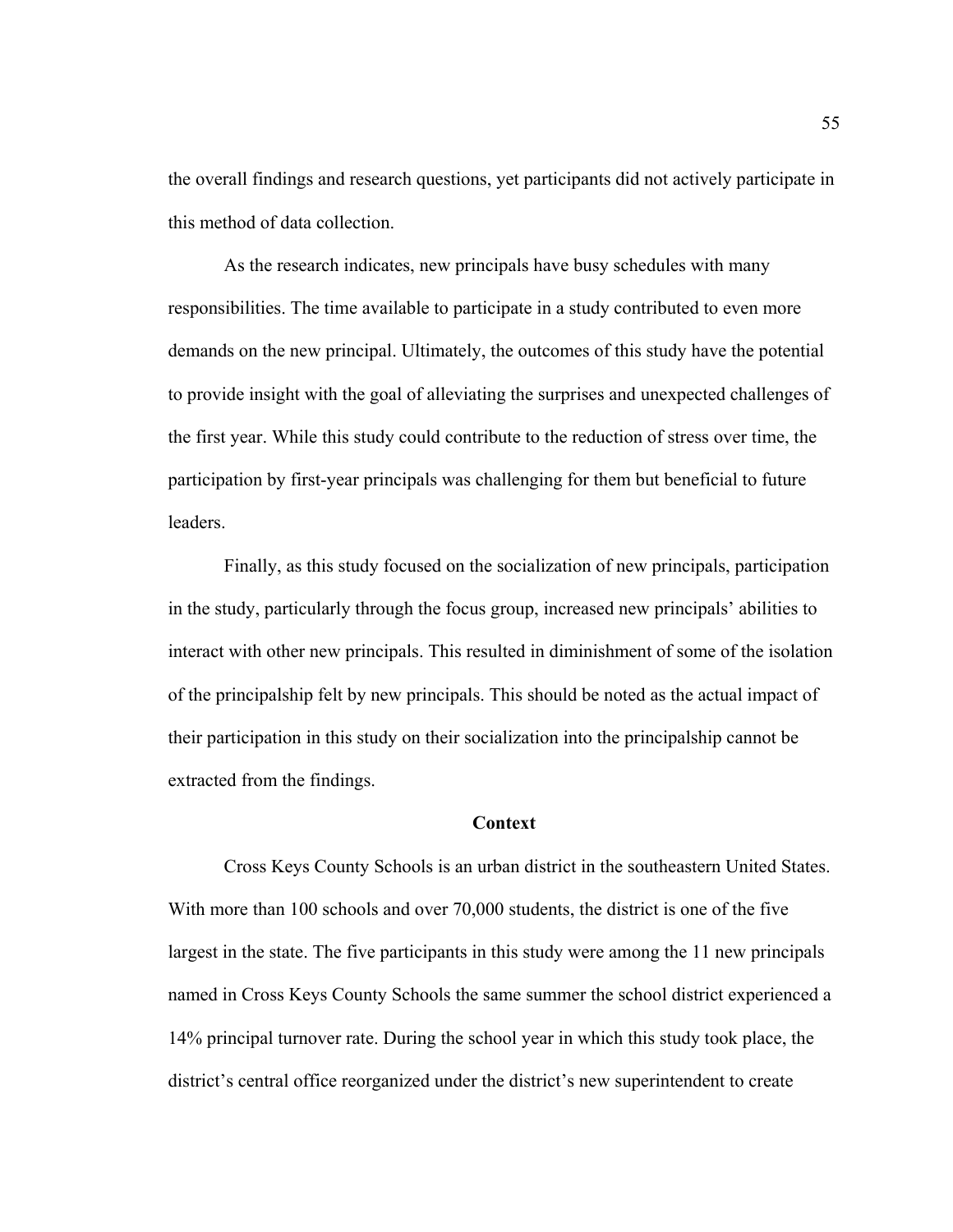principal supervisor positions with a ratio of 11 or 12 principals and schools per supervisor. The five participants in this study were all principals in Cross Keys County Schools in the first year of their principalship; they served Title I, elementary schools and agreed to participate in this study following participant recruitment.

## **Overview of Participants**

## **Alexis**

Alexis is a Black female who started her teaching career in elementary school. She then led after school programs, served as a reading teacher and a curriculum facilitator all in elementary schools before beginning administration. Alexis served as a middle school assistant principal before earning her first principalship at the elementary school level. She served as the principal of Radburn Elementary School, a large elementary school, during the year of this study. Alexis's school is a Title I school and school demographic data indicate a student population where the majority of students are Black and Hispanic. Her school is in a newer facility with low teacher turnover and an experienced staff.

When asked, "How do you see yourself as a new principal?" during the first interview, Alexis stated,

I see myself growing. So when I think about myself as a new principal, I think of you planting that seed, and I continuously see roots coming from me, growing and learning new things, but I see new—the root, the flower growing up in the right direction.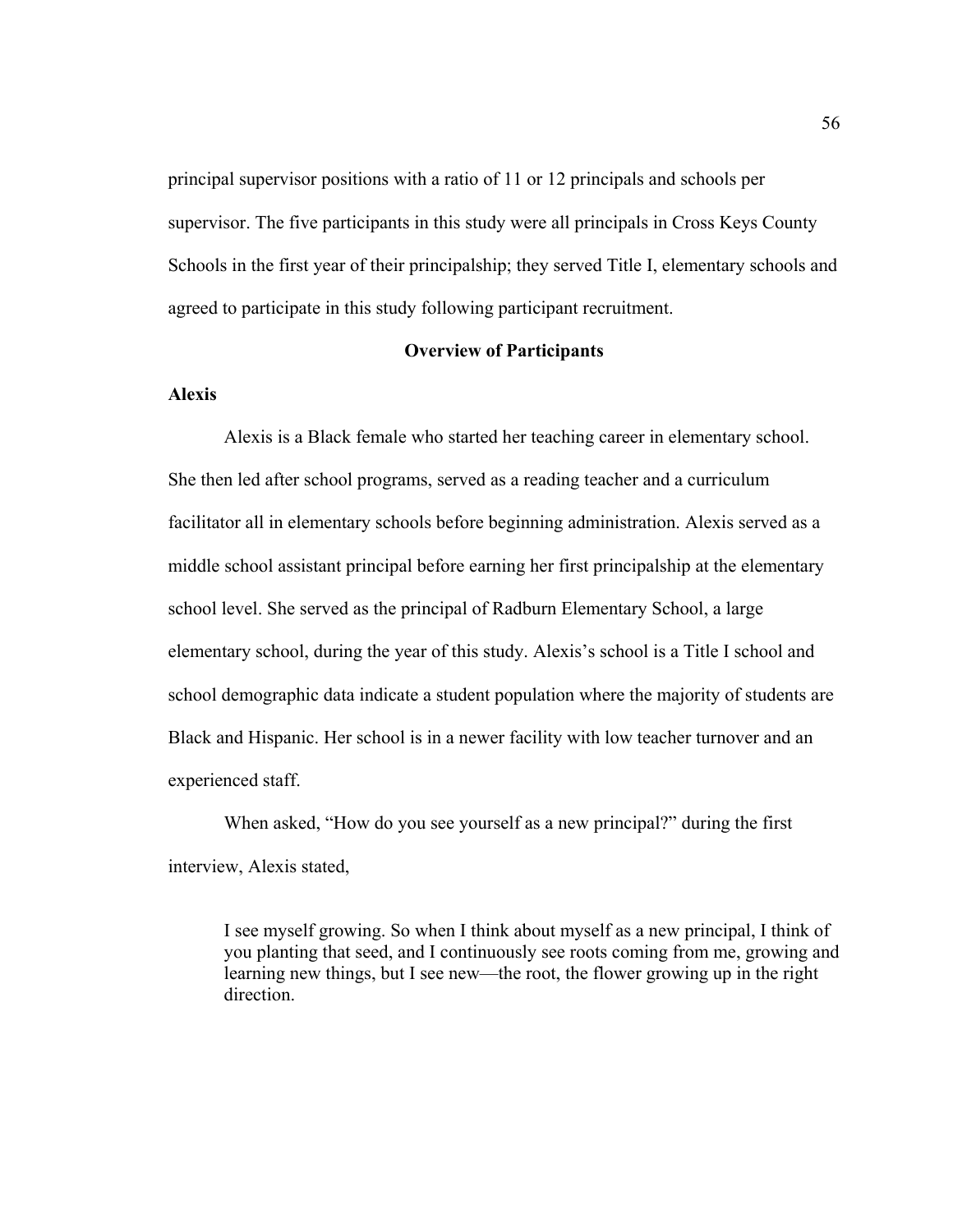# **Caleb**

Caleb is a White male who previously served as an assistant principal at one of the district's high schools. Originally an elementary school teacher, Caleb commented that others encouraged him to pursue administration before he acknowledged he desired to be a school leader. Caleb finally considered administration when he applied for a leadership preparation program and was accepted. He served as an intern at the high school where he later became assistant principal. During the year this study was conducted, Caleb was the new principal at Wisteria Elementary School, a small, Title I school in Cross Keys County Schools. Caleb's school has a predominantly White student body and an experienced teaching staff.

When asked, "How do you see yourself as a new principal?" during the first interview, Caleb stated,

Today, [I feel] exhausted. No, how do I see myself as a new principal? I see myself as a new principal that has an energy and excitement to lead a group of people and I'm trying to be extreme, I'm trying to be a new principal that's being strategic.

#### **Phoebe**

Phoebe started her career as a high school English teacher. After 6 years in the classroom, she moved into the curriculum facilitator position with the inception of the role in the high school setting in the school district. A few years later, she worked as the Advanced Placement and International Baccalaureate coordinator for the district and then returned to her role as a curriculum facilitator. From that role, she had the opportunity to participate in a leadership academy and received her principal license. Phoebe returned to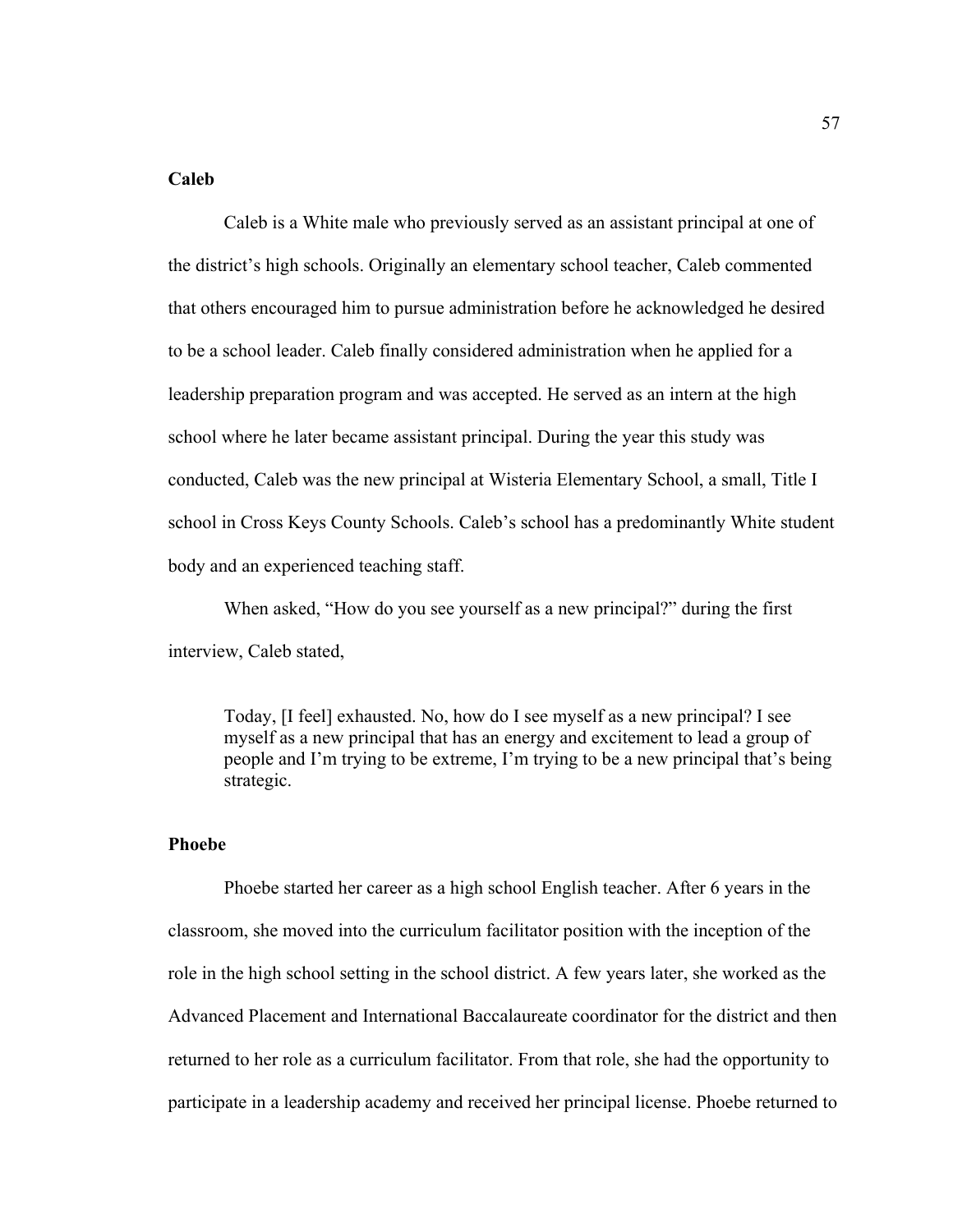central office as a literacy coach before being named as principal at the school she led at the time of this study.

 The elementary school she led during the year this study took place, Fort Cape, is one of the smallest elementary schools in the Cross Keys County Schools district. A diverse, Title I school, Fort Cape has a small staff of teachers early in their careers. Community partners support Fort Cape through donations to help beautify the building and provide school supplies to students.

Phoebe responded to the question, "How do you see yourself as a new principal?" with

Haggard. Haggard. How do I see myself as a new principal? I think that I have been effective. The feedback that I've received is that I have been effective in injecting a new energy in the staff and students . . . I feel like as a principal, I'm more of a cheerleader than I am anything else . . .

# **Rosalind**

Rosalind taught for 18 years in Mexico and then the United States when her husband relocated for work. The principal at the school in Cross Keys County Schools where she taught encouraged her to apply for a principal preparation program after Rosalind had the opportunity to serve in different leadership capacities. Rosalind was an assistant principal before she became principal at Johnstonville Elementary. In the year of this study, Rosalind led Johnstonville Elementary, a large Title I school. The entire administrative team, including the assistant principal and curriculum facilitator, were new to their roles the same year. The school's student demographics are almost evenly divided among Black students, Hispanic students, Asian students, and White students.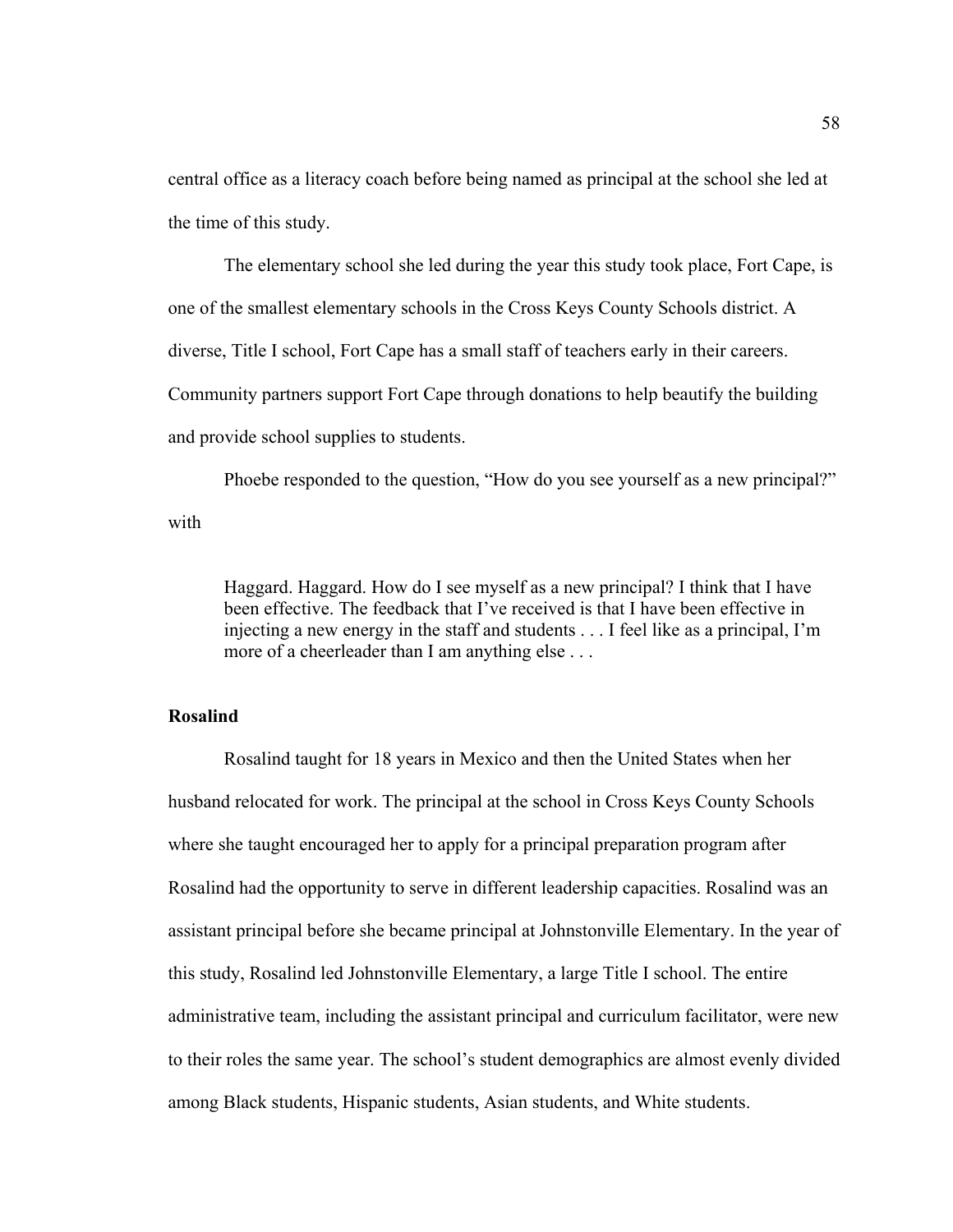Rosalind responded that as a new principal she sees herself as "Overwhelmed. But I see me, at the same ti—besides that, I mean, I am, but I don't want my teachers to see it. So, I see myself as outgoing, and really trying to boost morale." She further added, "I see myself as really trying to understand the principalship and trying to do a good job."

### **Taylor**

At the time of this study, Taylor had served in education for 17 years. Taylor started her career in the classroom before she moved into a curriculum facilitator position. She completed her administrative internship while she served as a curriculum facilitator and then moved into an assistant principalship for 6 years before promotion to the principalship. During this study, Taylor led an arts magnet school in Cross Keys County. Country Terrace Elementary School is a large school with a focus on the arts and community partnerships. Teacher turnover at Country Terrace Elementary School is high compared to other schools in the district and the state. Like Alexis and Rosalind, Taylor also has an assistant principal as part of the school's administrative team.

Taylor shared as a new principal she viewed herself as,

confident and I'm confident in my ability to do the job and I know that I can do the job, but I think the—sometimes the challenges can overwhelm you and it becomes overwhelming sometimes, but deep down I know and I have to tell myself you, you got this, it's gonna be okay.

# **Presentation of Data**

#### **Overview of Data Collection**

Four interviews were held with each participant at different time intervals during their first year in their principalship. Three focus groups were held in the same year;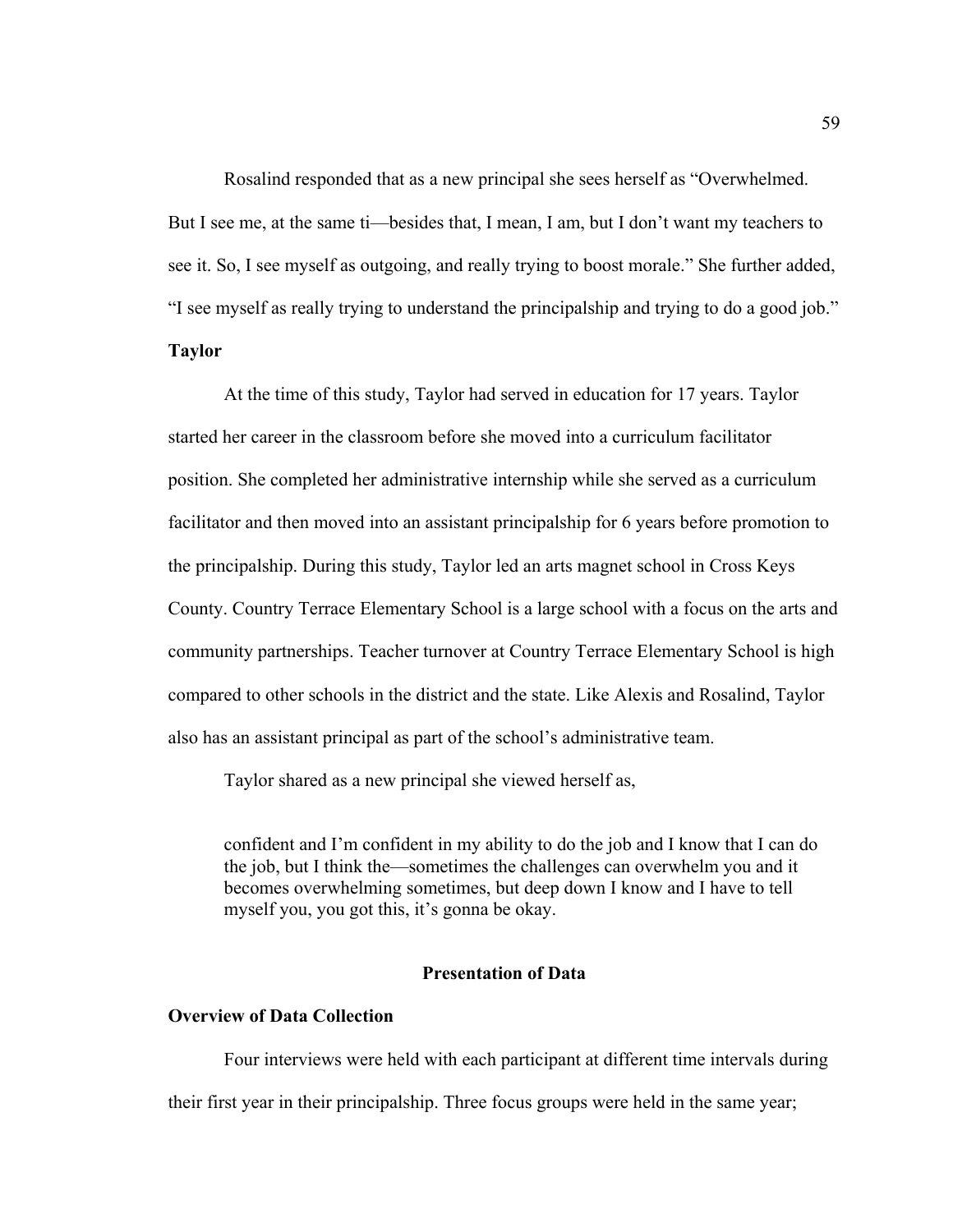while all participants participated in at least one focus group, they did not all participate in each focus group. Phoebe and Rosalind participated in all three focus groups. Rosalind and Taylor submitted journal entries. The interviews, focus groups, and journal submissions occurred between the months of August through March of new principals' first year in the principalship. The timeline of data collection is shown in Figure 4.



Figure 3. Data Collection Timeline.

#### **Summary of Methodology**

 The goal of this study was to examine the impact of the surprises and challenges new principals experienced and the impact on their socialization and identity-building as a principal. Through interviews, participant reflections, and focus groups, new principals had the opportunity to build a professional network addressing the isolation new principals felt in the first year in their role. Additionally, while I have recently served as a new principal, my own experiences must be acknowledged within the context of the study's discussion to ensure increased reliability of findings and to address the trustworthiness of the findings. Due to the various collection methods and the intervals at which collection occurred (illustrated in the timeline of data collection), sufficient data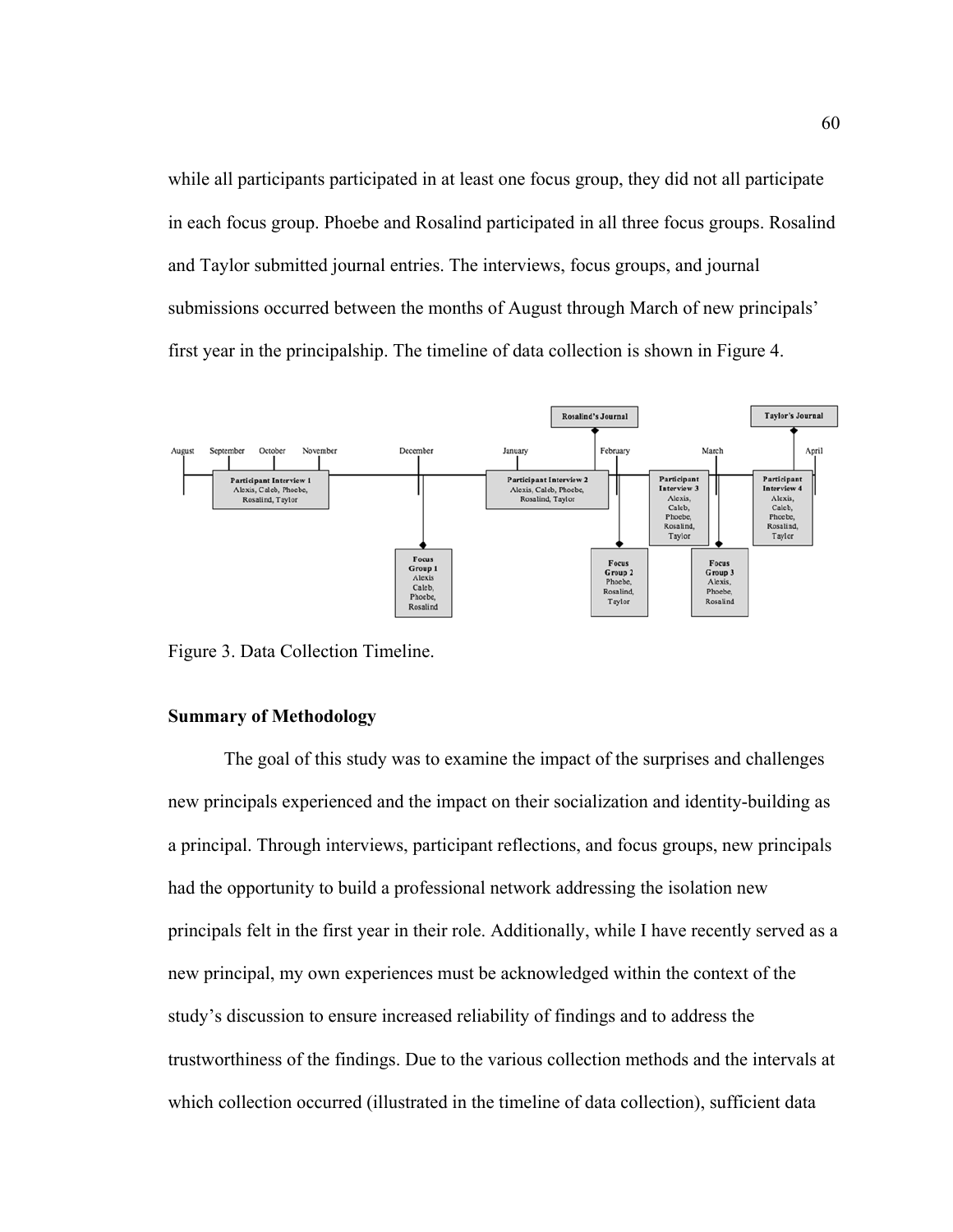were collected. The data collected were connected to other data collection methods and triangulated with existing research and the theoretical framework.

Research that examines the challenges and surprises new principals face is vital to minimizing those experiences in order to support their socialization and identity-building and the learning they must acquire in their first year. While the research on new principals after the era of increased academic accountability is limited, research suggests new principals experience challenges and surprises in their first year and these challenges and surprises contribute to the already existing challenges school administrators face every year.

 Chapters I, II, and III provided insight into the importance of this study, the existing research on new principals, and the methodology for this research study. The data collected from this study will provide insight into the surprises and challenges new principals face and will support new principals, school districts, and principal preparation programs in their acquisition of further knowledge to better transition new principals into their role. New principals must be better prepared to face the experiences of their first year so student learning in their schools can successfully continue and so they can successfully navigate their new role. Chapter III concluded with a brief discussion of the context of the study and short biographies of the five new principals who participated in the study.

Chapters IV and V include the presentation of data. The organization of the presentation of data is chronological, as discussed in Biklen and Casella (2007), and used to build a narrative of the new principals' experiences throughout their first months in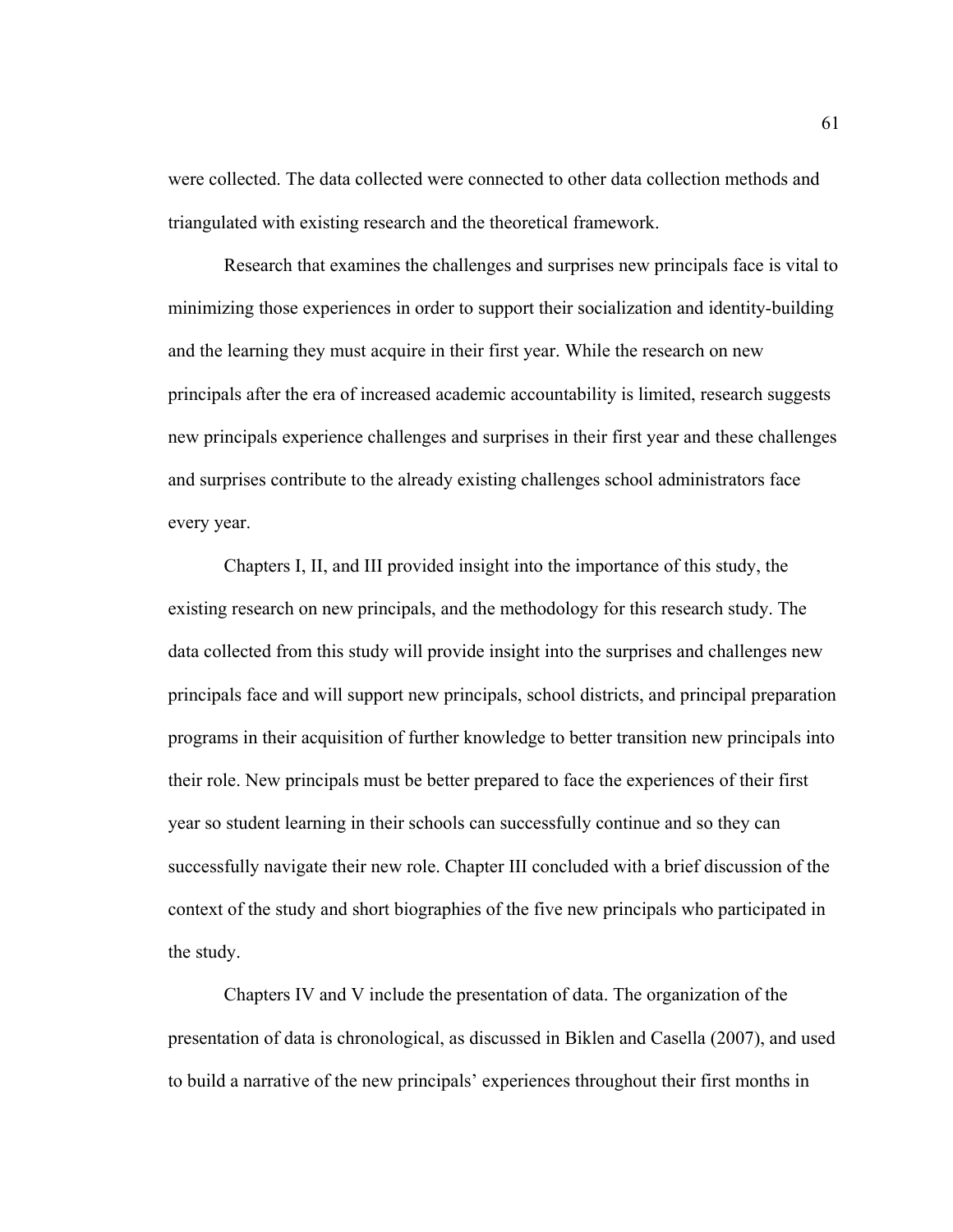their new role. Data are presented through a discussion of categories identified through the coding process as explained in Chapter III, in sections by each of the four rounds of interviews. Focus group data and reflective journals submitted by participants are included in the interview section closest in timespan and explicitly indicated. Further discussion of findings is included and expanded upon in Chapter VI.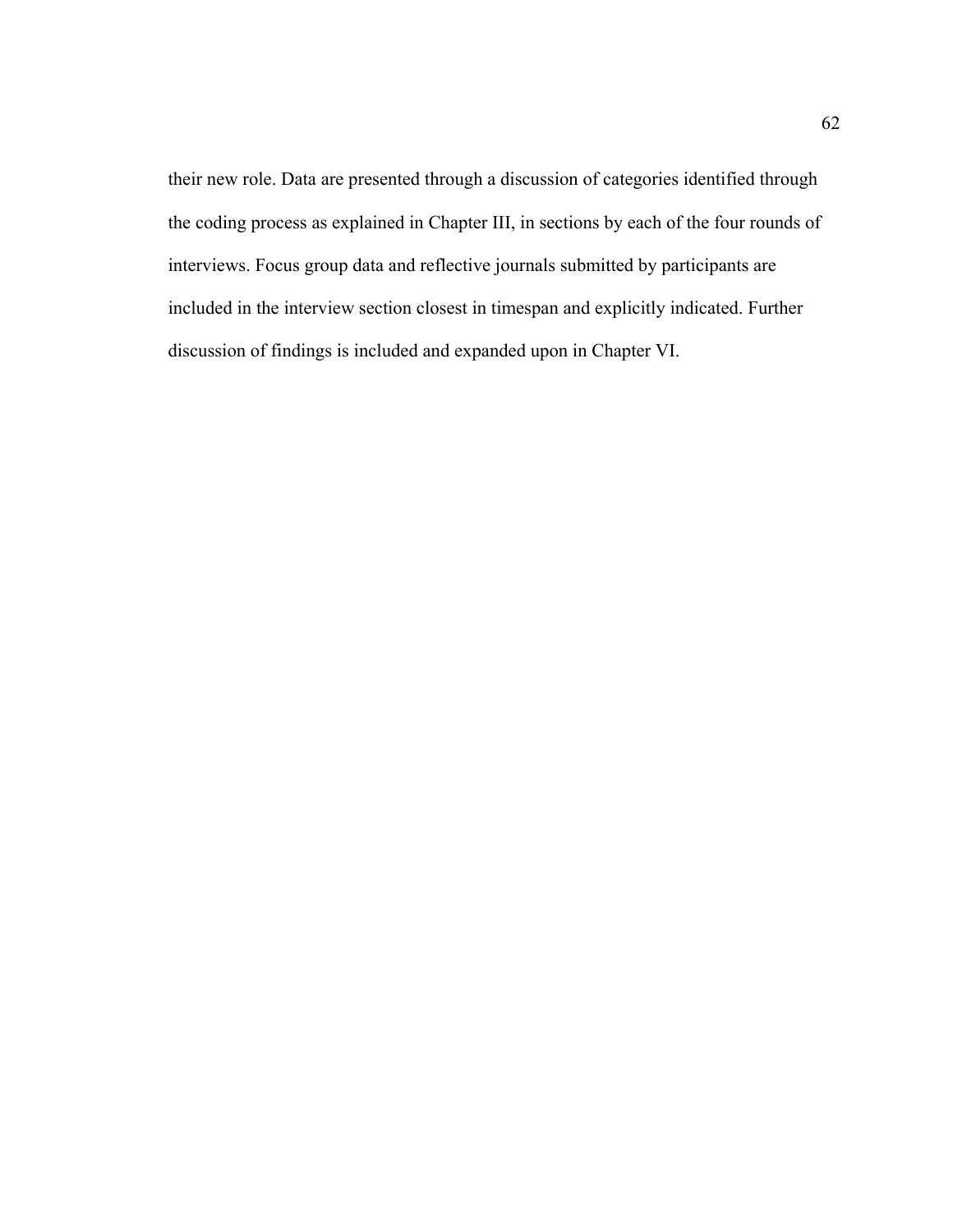# **CHAPTER IV**

# **ANALYSIS OF INITIAL DATA COLLECTED**

 New principals' beliefs about the principalship and perceptions early in the year provided a useful background into the challenges and surprises they experienced in the first year in their role. While the same questions were asked of participants across each of the four interviews and three focus groups, these first individual interviews with each participant conveyed ideas about their role, largely based on knowledge acquired in previous roles and early experiences of the principalship. They asserted their core values, started to build confidence in their abilities, and grappled with instructional and cultural leadership. In addition, new principals discussed the shift in their perspective and their orientation to the new tasks they were expected to assume in the principalship.

# **First Interviews**

The first interviews with participants took place between August and November of their first months in their new role as principal. Participants' responses based on their experiences early in their principalship can be organized into the following categories. In each timespan in Chapters IV and V, the categories are presented alphabetically as no single category emerged as more significant than the other. Furthermore, the most salient point in each category is italicized.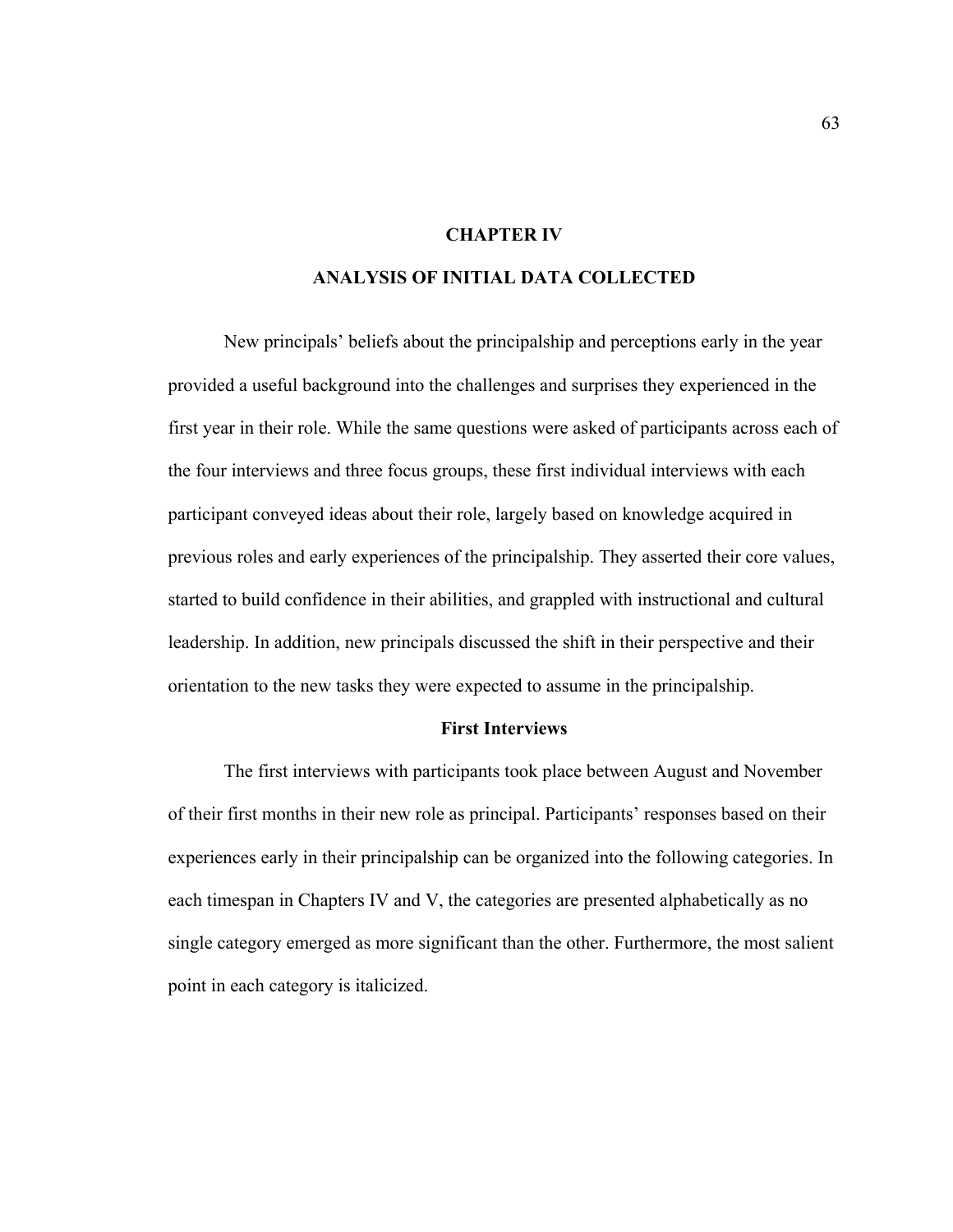# **Communication of Core Values**

During the first interview, each of the five participants described their reliance on core values in education they developed even before beginning the principalship. *Individual reliance on their core values was not only of importance to their leadership, but also was the ability to effectively communicate their values in order to establish vision for their schools in their new roles.* None of the five principals' core values had yet changed as of the first interview with each participant; however, they shared that the communication of their values and leveraging support for those values would be vital to fulfilling their goals they had for their school. Caleb summarized this in his first interview: "you have to share that core value with the stakeholders that you meet."

 The core values new principals possessed were relied upon in the first months of their principalships. Caleb briefly shared his unchanged beliefs about education: "my core belief has not changed, my core belief of kindness and treating people with respect and building foundations for kids has not changed." Phoebe's beliefs around learning impacted how she created structures and processes in her school. She reported, "I know that all children can learn and I know that all children can perform at high levels." All participants shared that their core values impacted their leadership style, actions, and priorities.

While new principals' core values remained unchanged as of the first couple of months in their new role, they recognized that some shifting in those beliefs occurs in order to adapt to the unique schools they lead. Rosalind stated, ". . . you're still you, you're still identifying yourself as your core values, and then you do some shifting and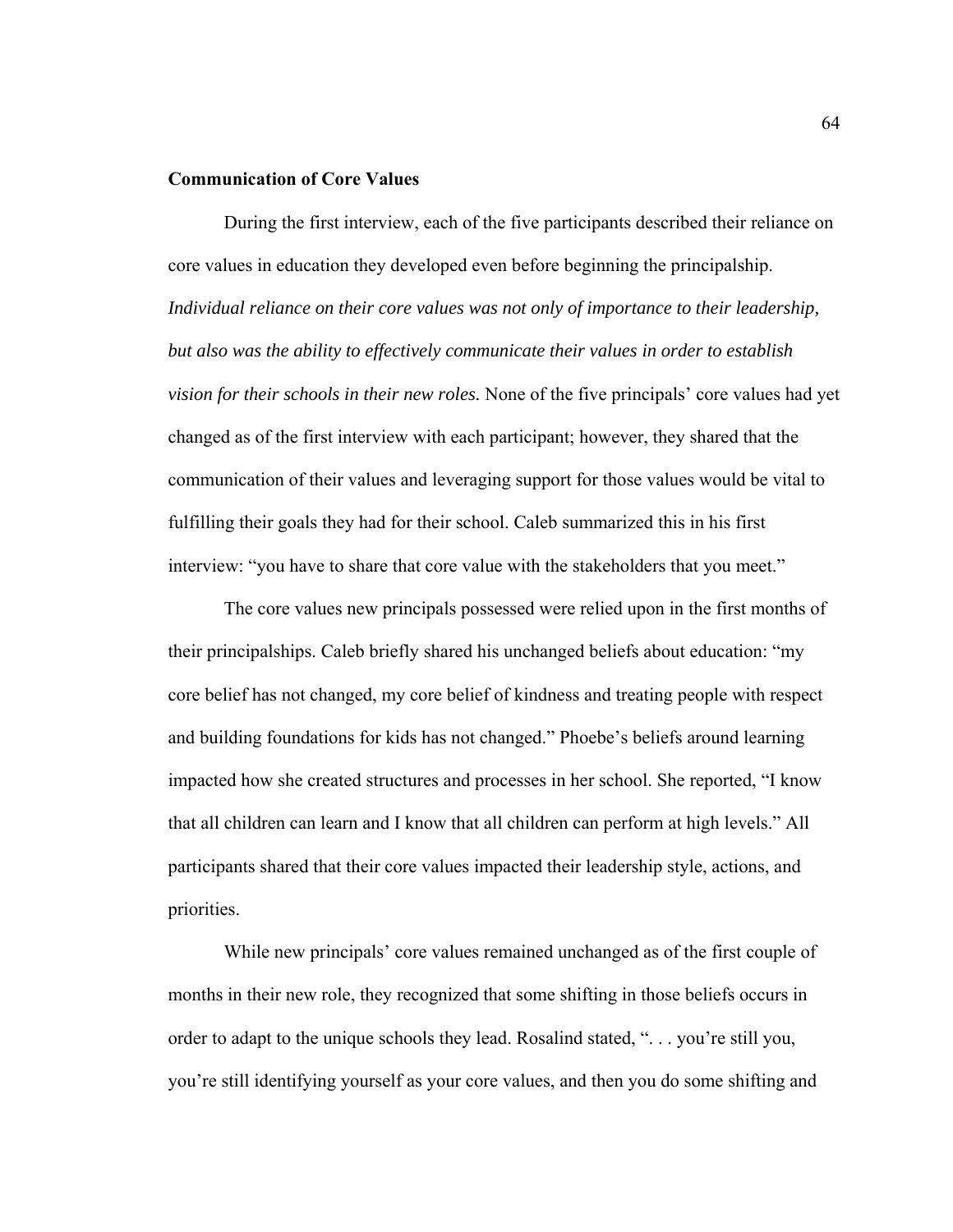some adapting according to your needs" and further emphasized, "So the goal is the

same, my essence is the same, I believe in the same things about, you know,

opportunities and choices, but how I present it is gonna be different." Rosalind

acknowledged that the way she presented her core values changed based on the audience.

Caleb believed that principals need to be aware of and steadfast in their beliefs. He said,

". . . you have to be firm, you have to be firm in what you believe."

Above communicating their core values to stakeholders, new principals shared the belief that leveraging support for those core values was of particular importance. Phoebe mentioned this at length during the interview to emphasize this:

you've got to be able to get people to believe in what you believe in . . . you've got to be able to communicate what it is you want for kids and you want for teachers and you want for families in a way that people can believe in it.

Taylor also shared,

I think that's the biggest thing too, is making sure that when you come in as a new administrator you yourself have to know your vision and your expectations of what it is that you have for your school and you have to make sure that it's clearly stated and people understand what that looks like . . .

Alexis conveyed in her first interview a similar thought; her goal was ". . . getting the staff to see that we're in the business for children and not for adults."

 In all of the initial interviews, each of the five new principals shared the common belief that their core values remained largely unchanged and that communicating their values and gaining support for those values were critical to the principalship. While they emphasized that communicating their core values was important, they did not share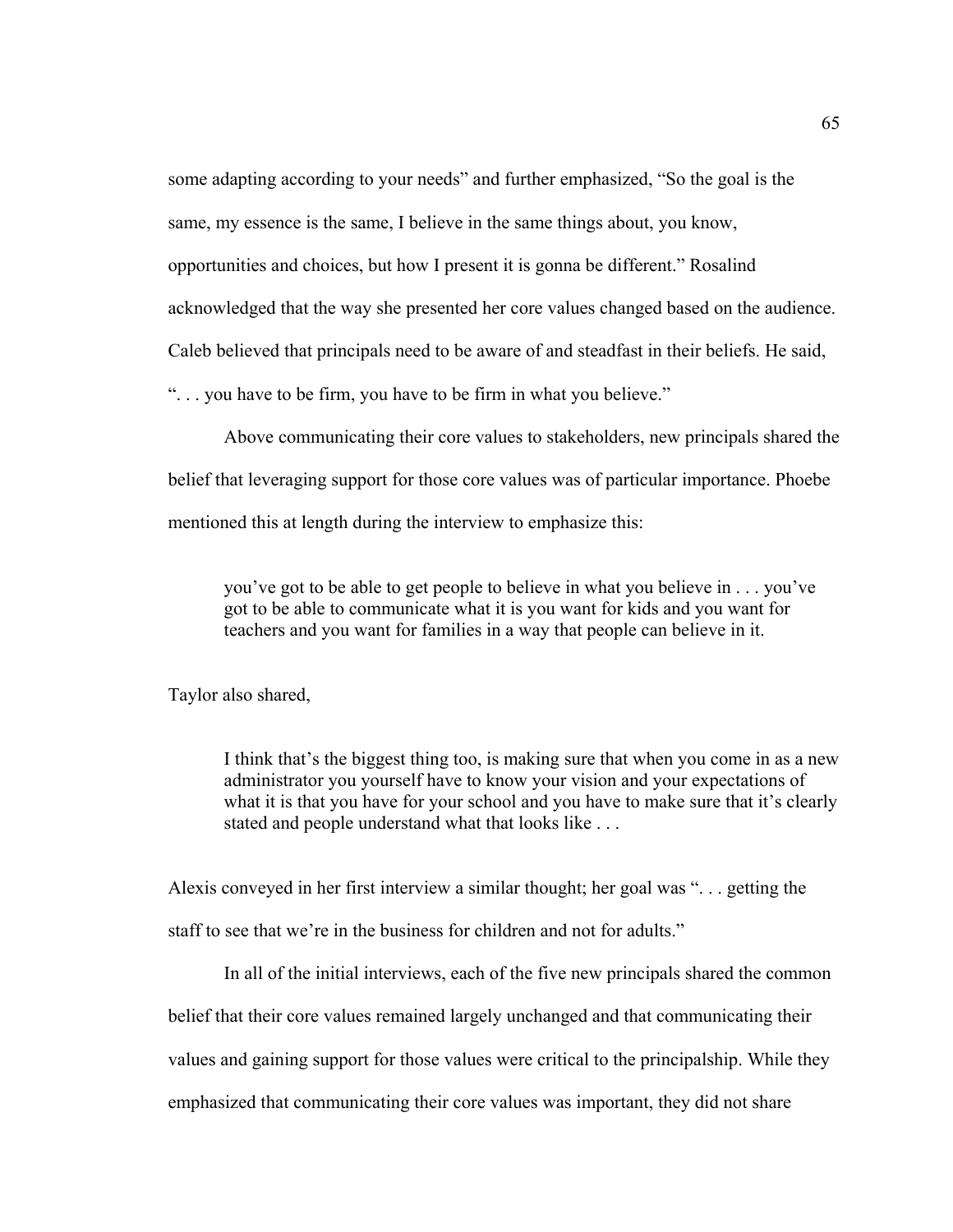specific strategies and new principals did not share examples of how or if they communicated their core values with stakeholders during the first interview. Important to their principalship, first-year principals emphasized communicating their core values to stakeholders early in their role.

#### **Confidence Building**

New principals grappled with emotions of confidence and lacked confidence related to their ability to successfully do the work required of the principalship. Each of the new principals reflected on their ability to be an effective principal and even selftalked in an effort to regain self-confidence during the interview. The principals in this study gauged their success by the feedback and opinions others provided them, either solicited or unsolicited feedback. They discussed whether they were making the changes they intended to at their schools and expressed feelings of doubt in their skillset. Based on the first interviews conducted with each of the five participants, *new principals struggled to build confidence in their ability to successfully and effectively lead their schools.* 

 New principals wondered if they have the necessary skills to lead their schools. During the interview, participants explicitly shared their lack of confidence and then juxtaposed self-talk that expressed effort to reclaim confidence as a new principal. Caleb openly shared, ". . . even in that moment of I don't think I can do this, you can, you're ready, you know you're competent, you know you're confident to be able to do the job." While Caleb portrayed confidence and intentional planning in the actions he took during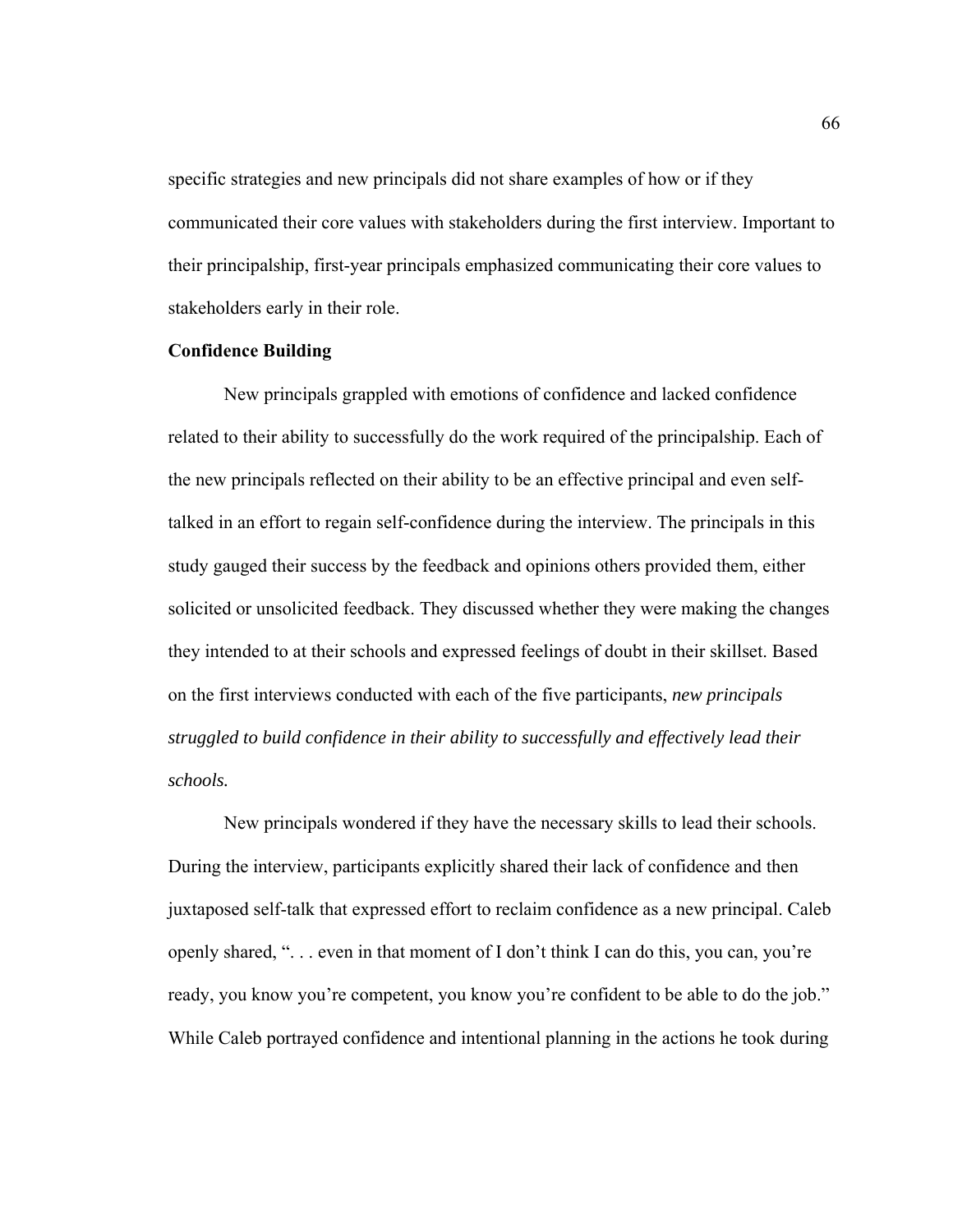his first few weeks in his school, he questioned his preparedness for the principalship. Taylor echoed this same sentiment in her first interview and said,

I am confident and I'm confident in my ability to do the job and I know that I can do the job, but I think the—sometimes the challenges can overwhelm you and it becomes overwhelming sometimes, but deep down I know and I have to tell myself you, you got this, it's gonna be okay . . .

Alexis expressed her nervousness at the beginning of her principalship. Instead of engaging in self-talk to build her confidence, she reached out to her previous principal under whom she attributed many of the lessons of leadership. She shared, "I think my first week sitting in the office, it kind of hit me—wait a minute? The ball stops with you? And I was just like—I think I called [my previous principal] and was like, okay, am I ready?" Other principals affirmed that their own confidence in their performance is based on the feedback their stakeholders share or their perceptions other have of their ability to be successful. Rosalind wondered about her supervisors' perceptions of her ability if she asks for help or asks questions in her new role.

Sometimes I'm afraid to ask questions, like I said, because, I don't know, are they really gonna think I wasn't ready for this position? Why does she have that job? We shouldn't have given it to her. I don't know. It's just like, the wondering of what if.

On the contrary, Phoebe's confidence in her effectiveness was shaped by the thoughts of others and stated, "[the] feedback that I've received is that I have been effective in injecting a new energy in the staff and students."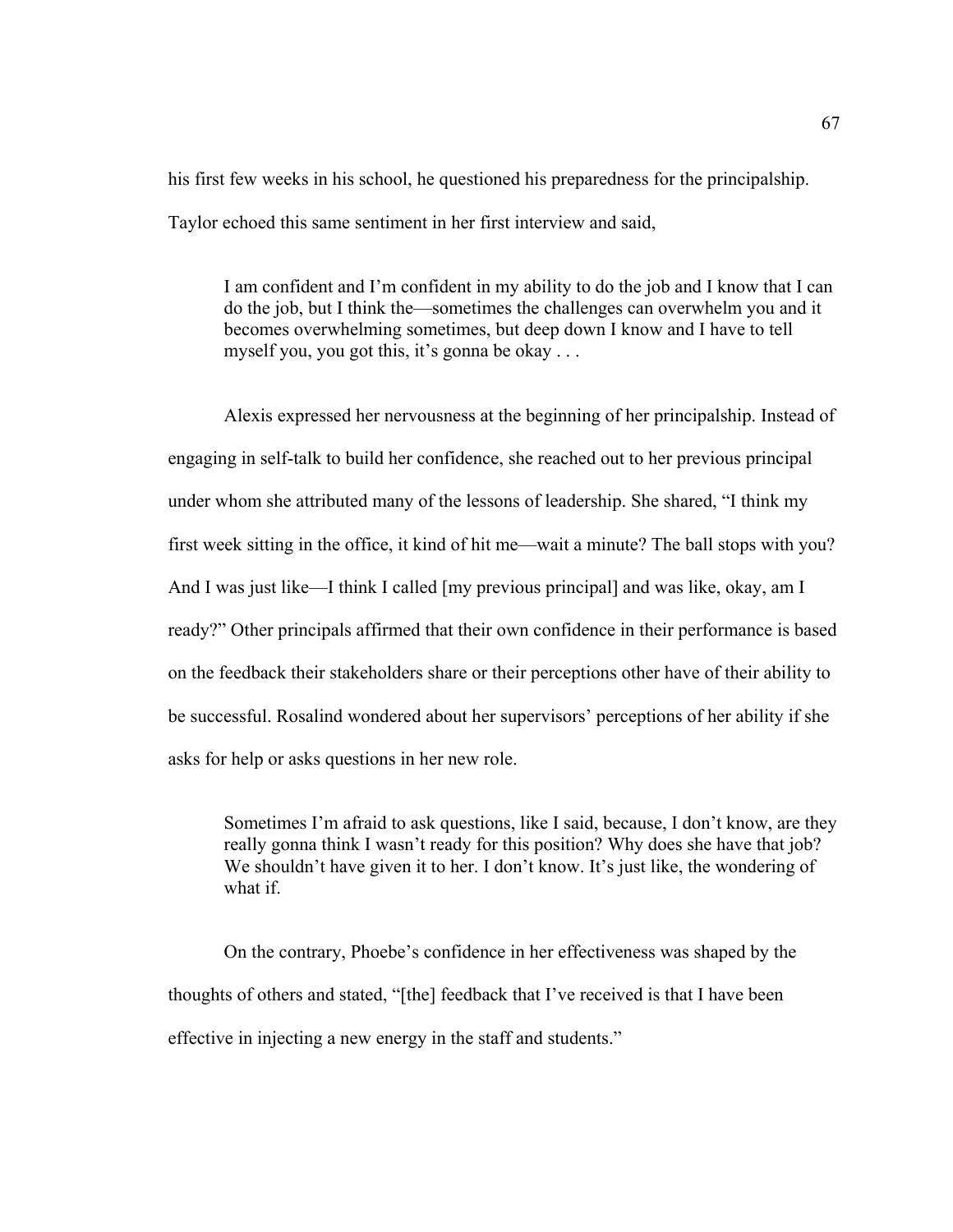Taylor expressed fear and even questioned her decision to become a principal in her first interview, and said, "... because the principal is the all, be all, and people are going to come to with the answer, what if I don't have that answer to give them?" Later in the interview Taylor shared, "it makes me, at times, wonder why I'm doing what I'm doing." Early in her first year as principal, Taylor questioned her ability to serve effectively in the principalship and lacked confidence.

New principals struggled with building confidence in their ability to lead their schools. Because of the seriousness with which they approach their new roles, they wanted to make a difference. According to Phoebe, "when you don't have those key components that are in place you end up doing lots of little things that sometimes don't feel like they even matter." And in Caleb's own words, "man I got to get this right." Often, they felt like their strengths in their previous roles manifested into weaknesses when they became a principal. As one example, while Rosalind felt skillful at time management as an assistant principal, in the principalship she felt she lacked confidence in that particular area.

Within the same interview, new principals wavered between statements of confidence and lack of confidence in their abilities as a principal. Through feedback provided by others, perceived beliefs of others in their abilities, and their evaluation of their own effectiveness, new principals wonder if they are thriving in their first year.

# **Cultural Leadership Competency**

A key area that emerged with each of the new principals in their initial interviews surrounded cultural leadership competency. This phrase used here emphasizes the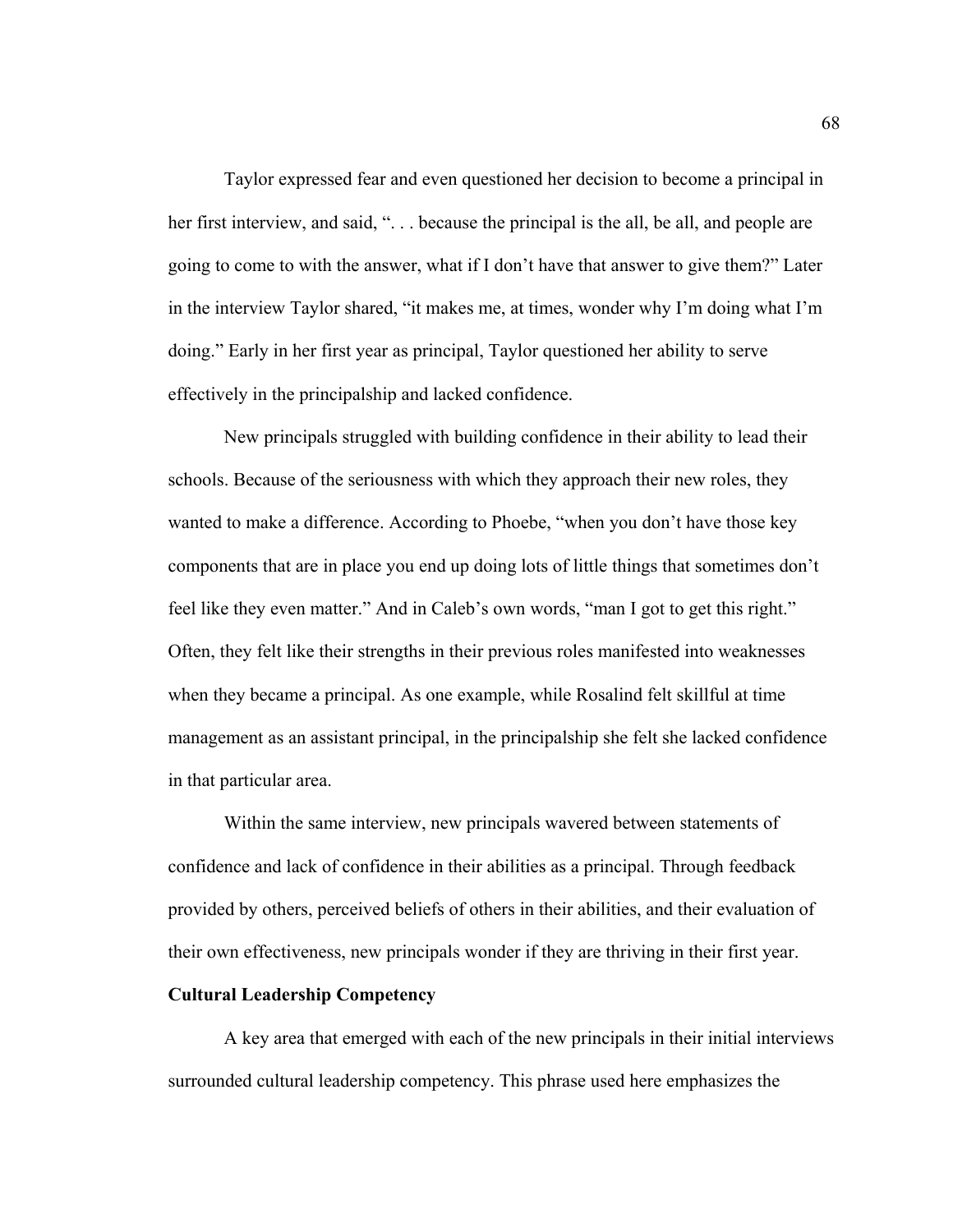complexity of cultural leadership that required listening to stakeholders and developing and leveraging relationships to bring about positive change to school climate and culture. *Not only did new principals identify the need to forge a relationship among the stakeholders of their school but they also sought to improve school climate and initiate changes they believed needed to be made.* 

In order to develop the necessary relationships and to lead change new principals identified areas of improvement. They emphasized communication here as well; however, they stressed that listening to stakeholders and then responding by acting on their needs brought about quick change in key areas. Caleb reallocated Title I funds based on parent feedback he received to create a part-time translator position rather than intervention support he could provide through other means. Phoebe listened to teachers who shared that student behavior after lunch diminished as compared to the morning, so she initiated lunch where students and staff eat together; the goal was to decrease student discipline referrals to the office and to enhance schoolwide community through fellowship around lunchtime meals.

Taylor emphasized that the principalship required she develop the skill of community outreach and cultural leadership as compared to being an assistant principal. She shared, ". . . you have to look at it much more than just this four, you know, the dimensions of the building, it's out there too . . ." Taylor also conveyed her concerns about losing high quality teachers and students choosing to attend other schools. She believed school marketing was necessary for teacher retention and growth in student attendance. Caleb hired the part-time interpreter and Rosalind facilitated a relationship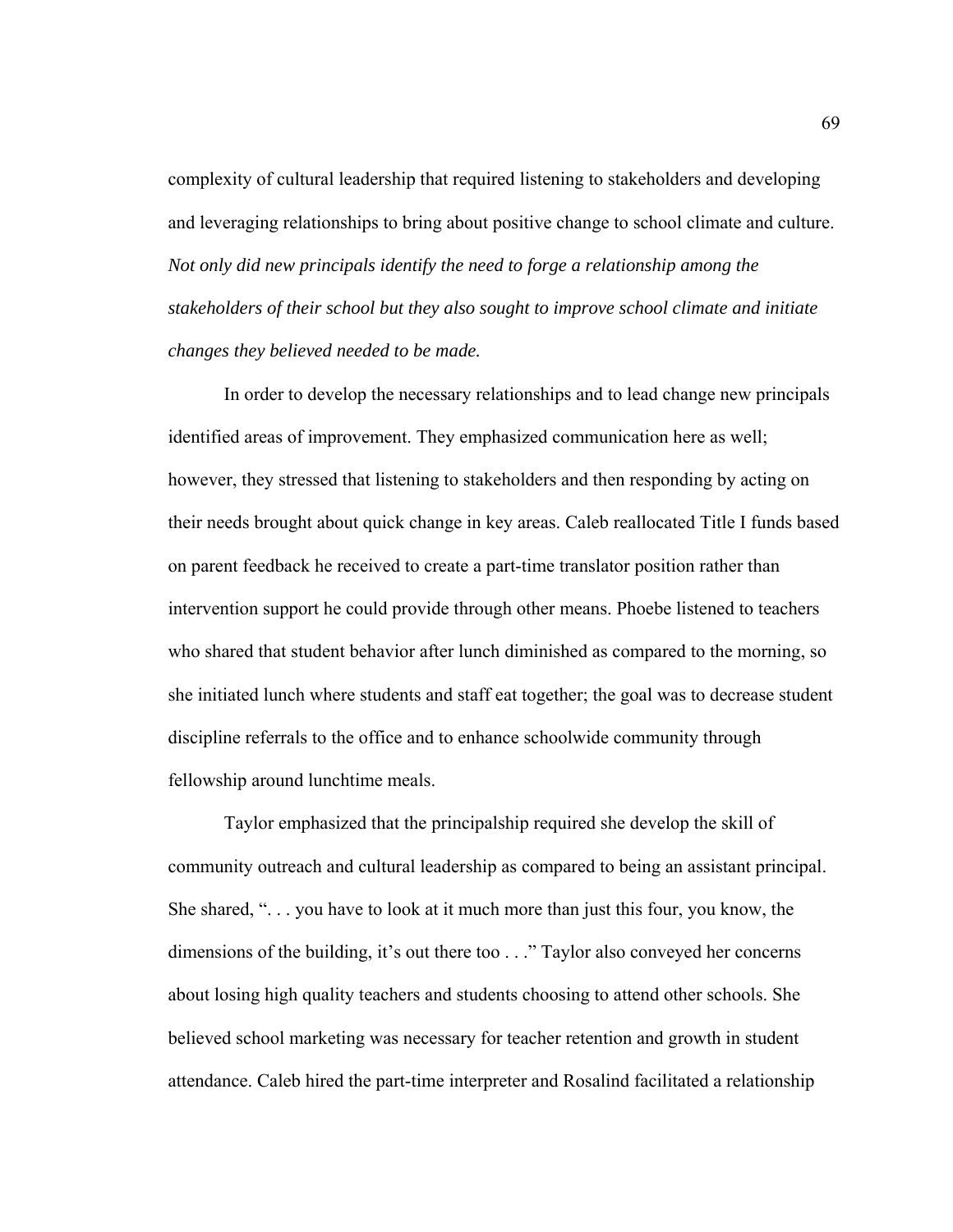with a parent to translate parent communication in an effort to forge relationships with families who otherwise experienced barriers to parent participation in both of their schools. Alexis worked with a family to ensure they kept the student enrolled at her school despite their custody issues; she was surprised by the many custody issues that required her involvement since beginning in her new role. New principals' emphasis on developing cultural leadership skills to reach the community and families were a large part of their leadership in the first few months on the job.

Each of the principal participants identified school culture as an area of improvement early in their year. Rosalind shared that school staff specifically mentioned morale in her individual meetings held with each staff member. She said, "It was kind of sad. Because they kept saying . . . the morale is so low, and we don't want to do this or that." As a result, teachers stopped participating actively in the school before Rosalind arrived. In Phoebe's words, "I feel like as a principal, I'm more of a cheerleader than I am anything else."

The complexity of cultural leadership required new principals to develop their competency in building bridges with all stakeholders and improving school climate and culture. Each new principal listened to stakeholders with the intention of learning more about the needs of their schools and responded by making necessary changes. While they felt some success in this area, instructional leadership challenged the positive school climate they work to build. Phoebe said specifically, "I've got to start having more hard conversations and how do I do that and continue to motivate and encourage the staff . . ."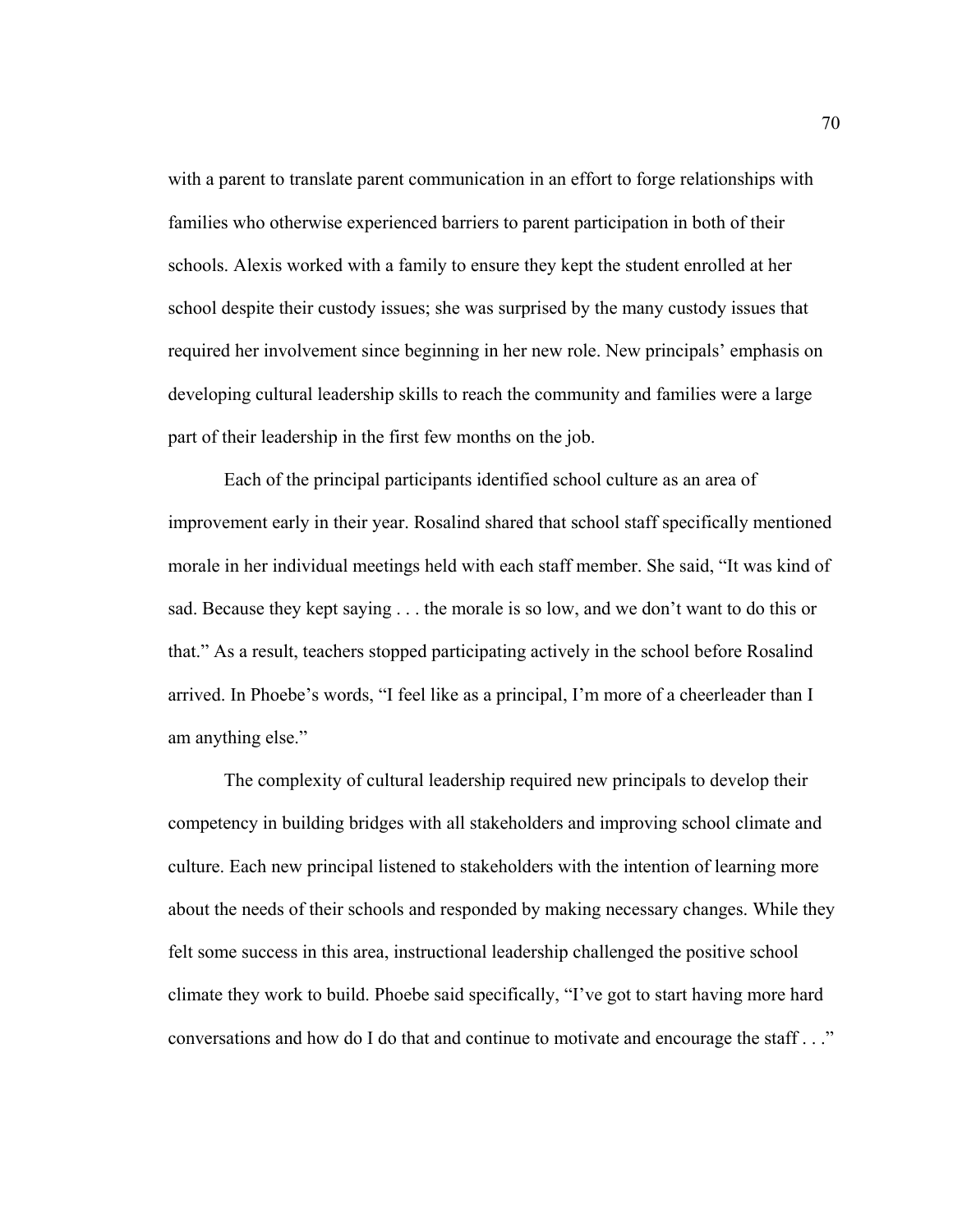## **Instructional Leadership**

The principalship requires the skill of instructional leadership. *While instructional leadership is not unique to only new principals, the demand of managing teacher accountability, prioritizing and selecting impactful instructional strategies, and balancing instructional leadership with other daily tasks required skills new principals may not have previously acquired.* Even when instructional leadership was a focus for each of the new principals in their previous roles, teachers approached them differently with regards to instruction. Taylor shared, ". . . as a principal I still feel like I'm a supportive role, but it doesn't seem like it's a supportive role, because people don't feel as if they can come to you . . ." Teachers did not approach Taylor for instructional support as they did when she was an assistant principal.

New principals emphasized that they spent time providing teachers with feedback to improve instruction and that teachers' perceptions were that the new principals heightened teacher accountability. At Phoebe's school, teachers shared they worked harder in the first few months of the school year in order to meet her high expectations than they had done so in previous years. Teachers at Rosalind's school and at Taylor's school grew anxious about the increased instructional accountability that came with their visibility in classrooms and with walkthrough observation feedback. While new principals sought to improve school climate, this increased instructional accountability required intentionality in their approach and in planning.

According to Taylor, "There's so many things that you know that need to be fixed but you have to figure out what's the bang for your buck coming in that is not gonna be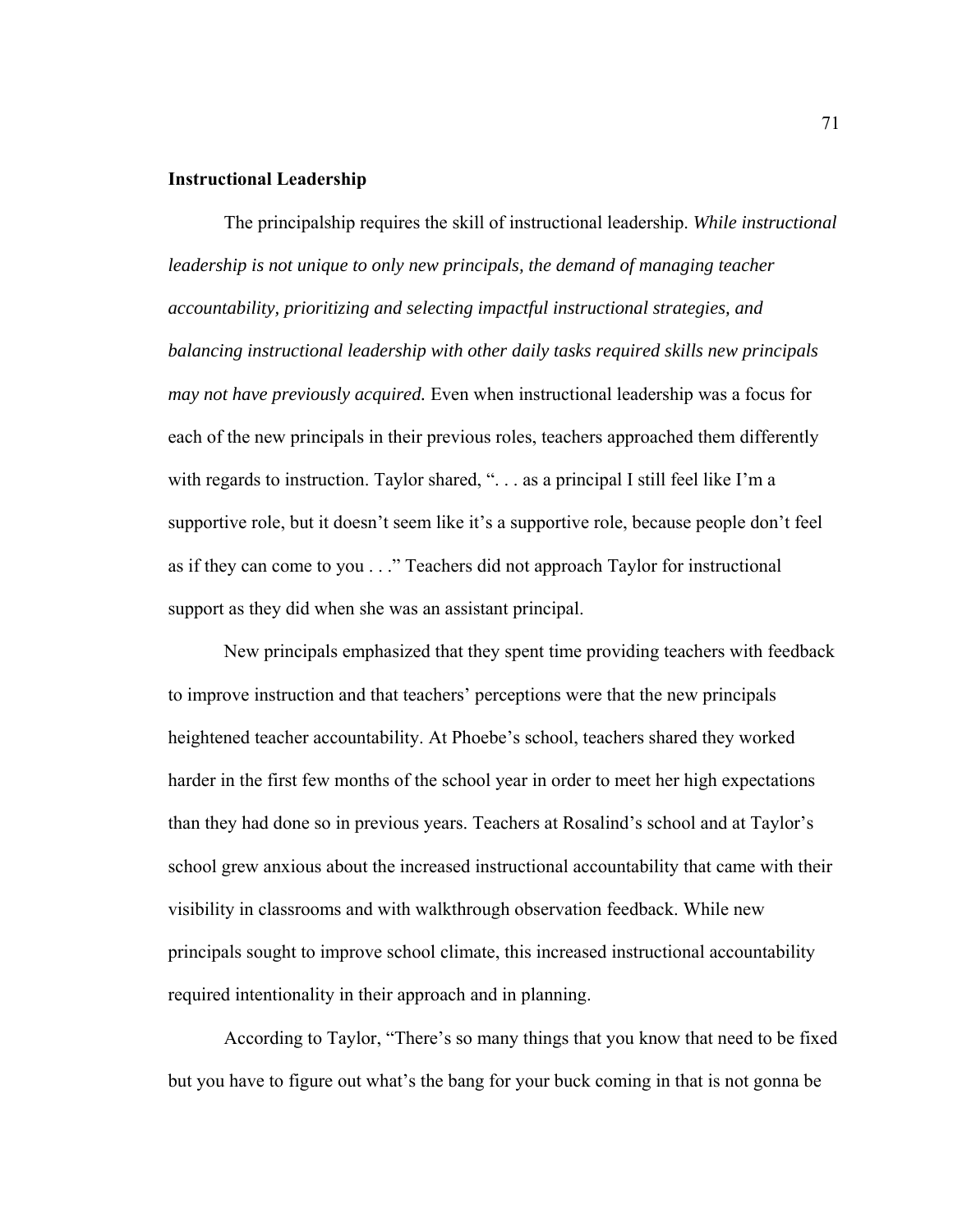too overwhelming for teachers but something that can be successful." New principals also worked to identify the specific needs of their school in order to prioritize the instructional improvements that needed to be made. Alexis shared that her work early in the principalship involved identifying areas of instructional improvement at her school, and "how to use data to drive instruction, looking at making sure the master schedule is maximizing instructional learning."

New principals emphasized the importance of their visibility in classrooms. Even while many principals may also emphasize classroom visibility, new principals struggled with time management as it relates to other tasks that require their attention. As new principals spent a majority of their day in classrooms, they were left spending hours in the evenings, at night, and on weekends completing their other tasks.

Rosalind stressed the importance of spending her day in classrooms. She said, "I'm not doing the paperwork, I'm not responding to emails, I'm just in the classrooms . . . it's very, very, very important." Caleb shared he intended to spend and Phoebe shared she spent the majority of the day in classrooms as well. While new principals each shared they focus on instruction, they also had a great deal of experience with instructional leadership in their previous roles. In effect, new principals desired to spend the majority of their day focusing on the area in which they were most experienced—instructional leadership.

# **Leadership Preparation**

*New principals varied in the leadership preparation they received and their perceptions of the preparedness they felt for the principalship.* While each participant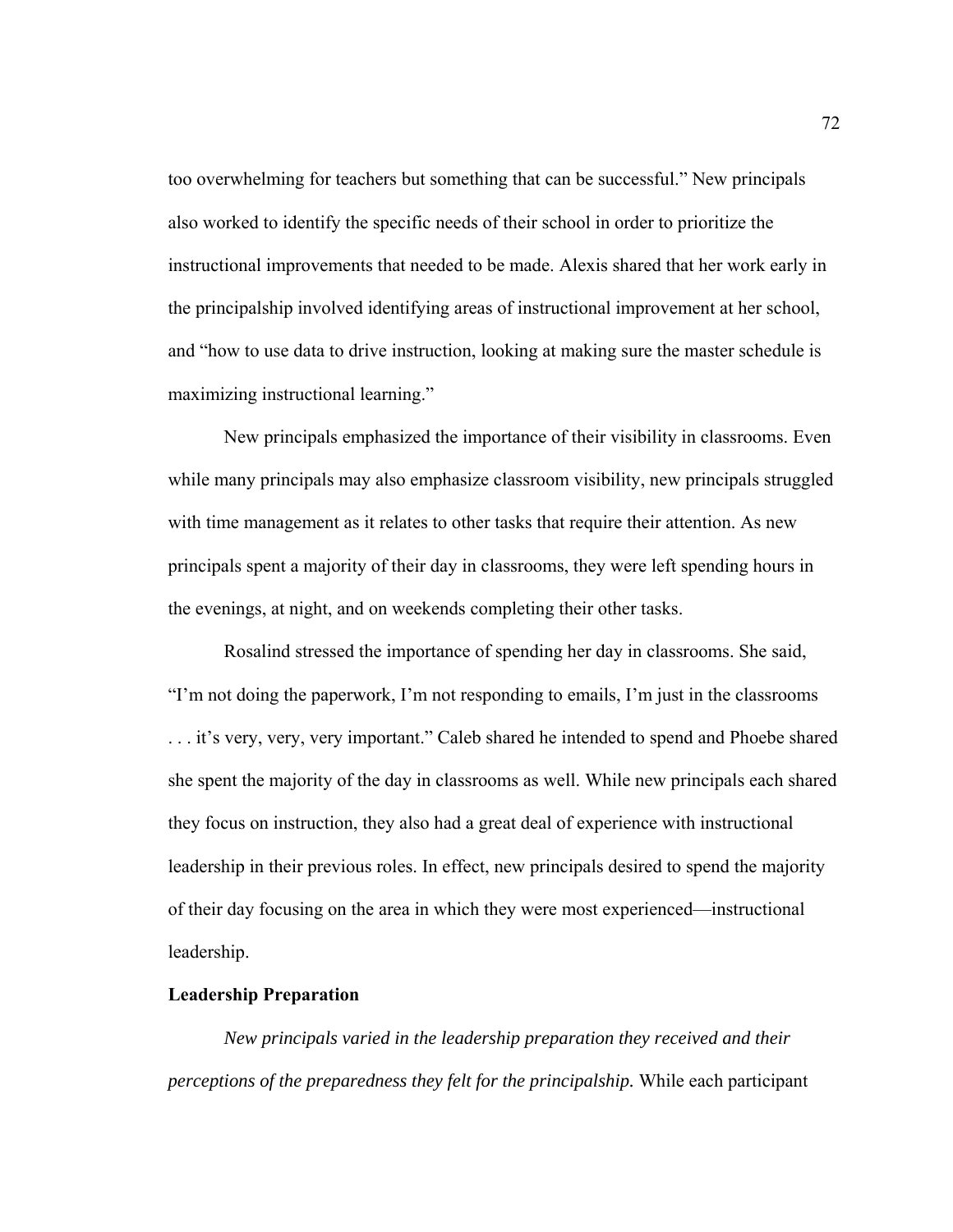described that they transitioned smoothly from their previous role to the principalship, they shared mixed beliefs about their preparation. Phoebe and Caleb shared they had successful internship experiences, while Alexis and Rosalind emphasized the experience they received as assistant principals as critical to their preparedness. They each conveyed their previous roles emphasized managerial tasks as well as instructional leadership.

Formal training, provided through university coursework, leadership academies, or principal preparation cohorts provided through district initiatives gave new principals the background in the philosophy of education, an understanding of managerial responsibilities, and specific planning for the principalship; however, the implementation of these skills into practice occurred only through internships and assistant principalships. New principals did not explicitly share that there were gaps they identified in their leadership preparation.

#### **Positional Relationship Development**

*New principals shared the new relationships they developed as a result of the transition from previous roles to the principalship.* They discussed central office and supervisors as it relates to the context of the principalship, collaboration with colleagues including both experienced and new principals, and issues of trust with those they supervised. In their new role, they developed new relationships unique to the principalship.

Rosalind and Phoebe emphasized that in the principalship their work was managed by their perceptions of what central office believes about the principalship and their effectiveness. As a principal, Phoebe believed that her priorities were established as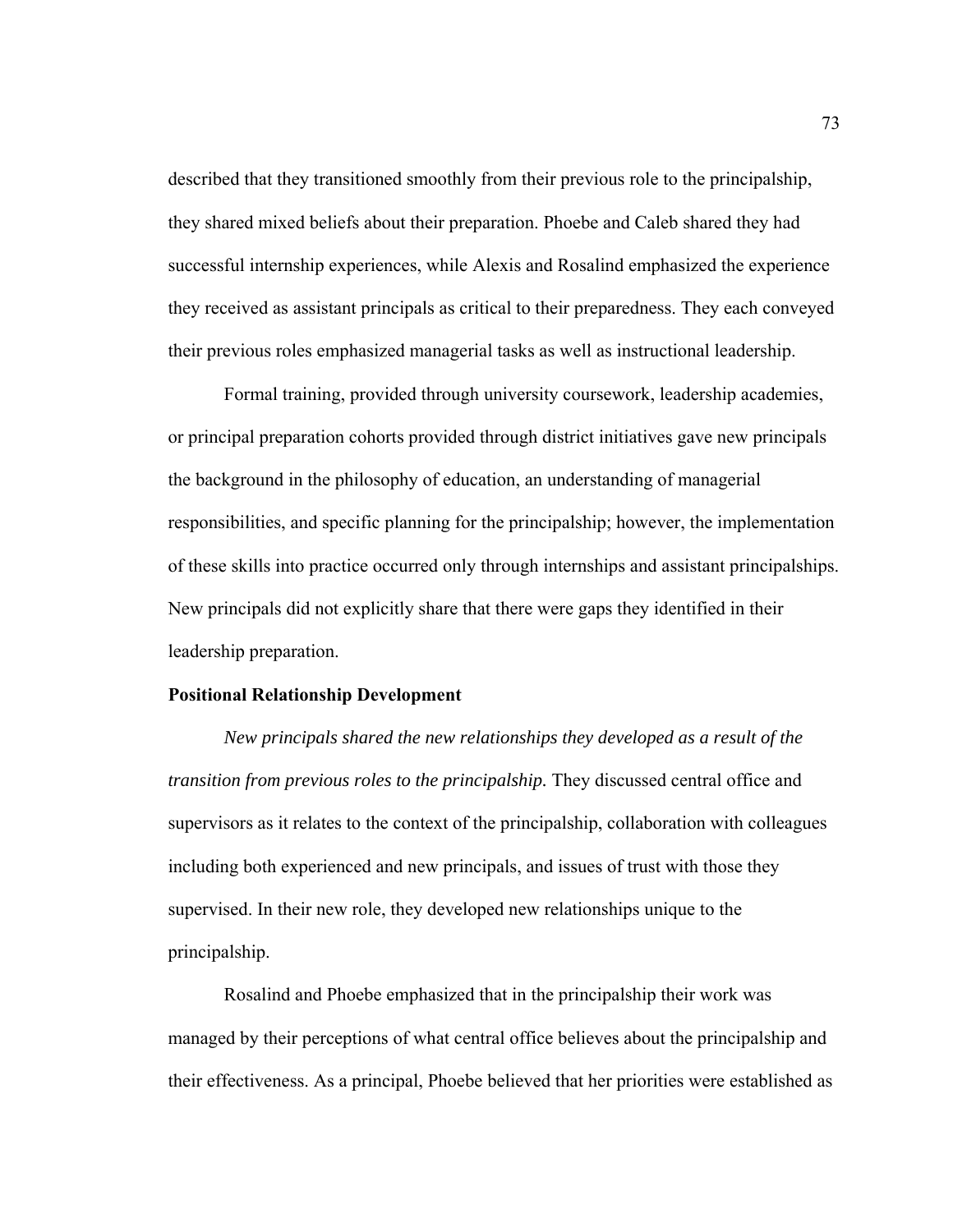a result of the tasks required. "If you believed my work was out in the building you wouldn't ask me to turn around this stuff in the time you ask me to," Phoebe shared. Rosalind trusted the principal under which she served as an assistant principal and reached out to her instead of to central office or her supervisors. According to her, "I don't have to call other people and say, can I do this, can I do that, because I don't know how that's going to be taken." These two examples demonstrate how new principals may build relationships with central office and their supervisors through the messages new principals receive and how they perceive those messages. Other new principals discussed the relationships they had with their supervisors and central office. Overall, the relationships were task-oriented rather than focused on the mentoring and support for new principals.

While new principals built relationships with central office and supervisors through messages they received and due to the task-oriented nature of their interactions, new principals were intentional about establishing relationships with other new principals. In Cross Keys County Schools, new principals participated in a new principal orientation before they began in their new role. The new principals in this study shared the orientation led to the development of an informal network of new principals within the district who worked together and supported each other in the principalship. Alexis shared that as a result of this orientation, she forged a relationship with Caleb and Phoebe, and, "we kind of keep each other on our toes, and make sure everything is done." These informal relationships provided new principals a supportive network of colleagues who experienced similar deadlines, expectations, and challenges to their own.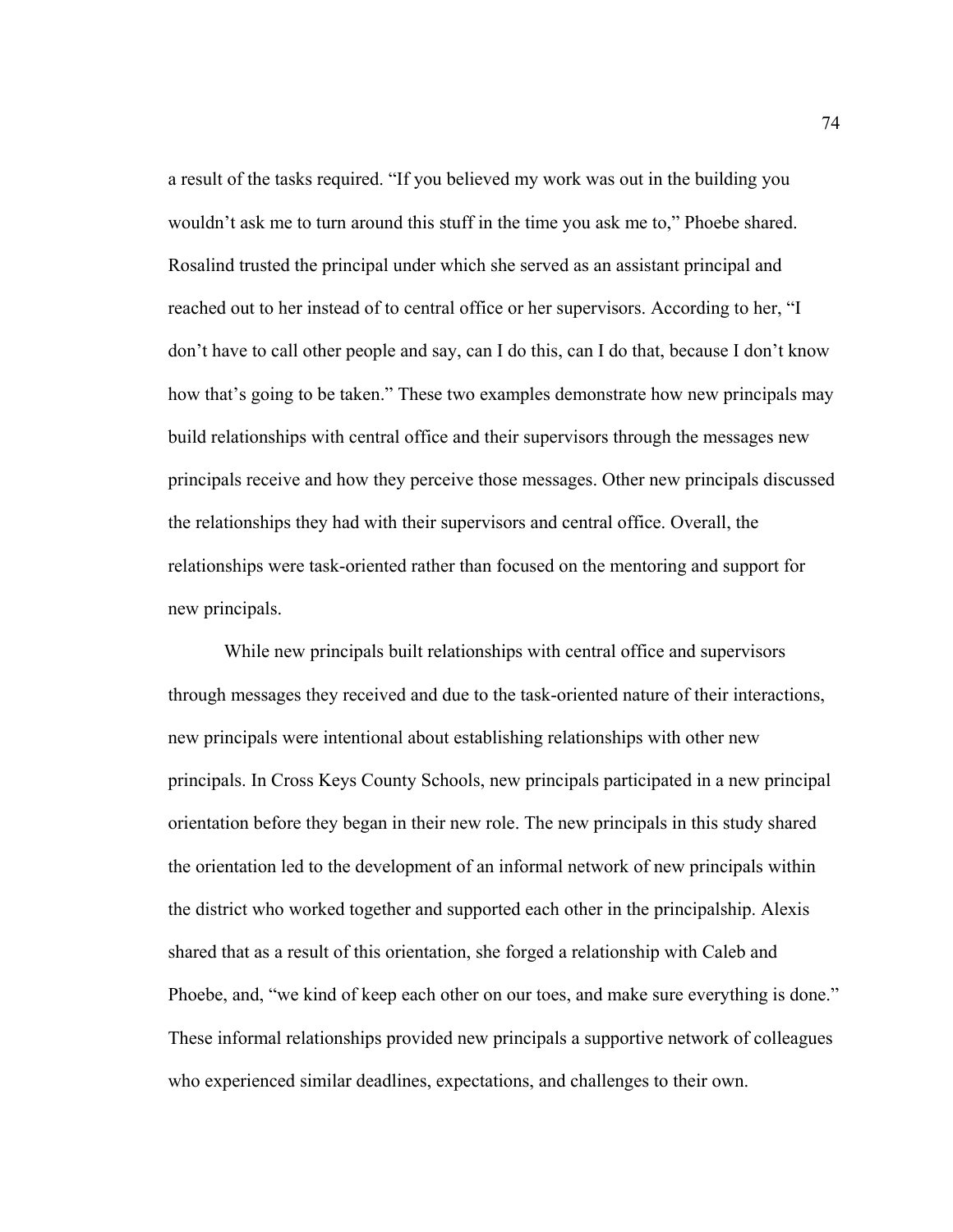More often, new principals shared that the relationships developed under principals for whom they previously worked continued during their first year as a principal. Alexis, Rosalind, and Phoebe mentioned their mentors not only provided them confidence that they could be a successful principal through explicitly stated support but also answered their questions and gave advice. Rosalind shared that even though other principals offered to answer her questions and provide support, she preferred to reach out to the principal under whom she had served as an assistant principal. New principals shared that their former principals played a critical role in navigating the first months of the principalship and they trusted the support they provided and the answers to questions they asked.

During their first interview, new principals described trust as one of the challenges they faced early in their principalship. The issue of trust surfaced in many forms, from trusting that those to whom new principals delegated tasks would complete them in their vision, to relying on people for advice and guidance. Taylor sought out someone she could trust:

They always say that the principal is a lonely place but the surprise is when you actually get here and you realize that you're trying to figure out who can I--at some point you have to feel like I gotta be able to trust someone.

New principals felt that while they needed to be able to trust the staff members in their building to execute the work to be done, they hesitated to trust even those with whom they worked most closely.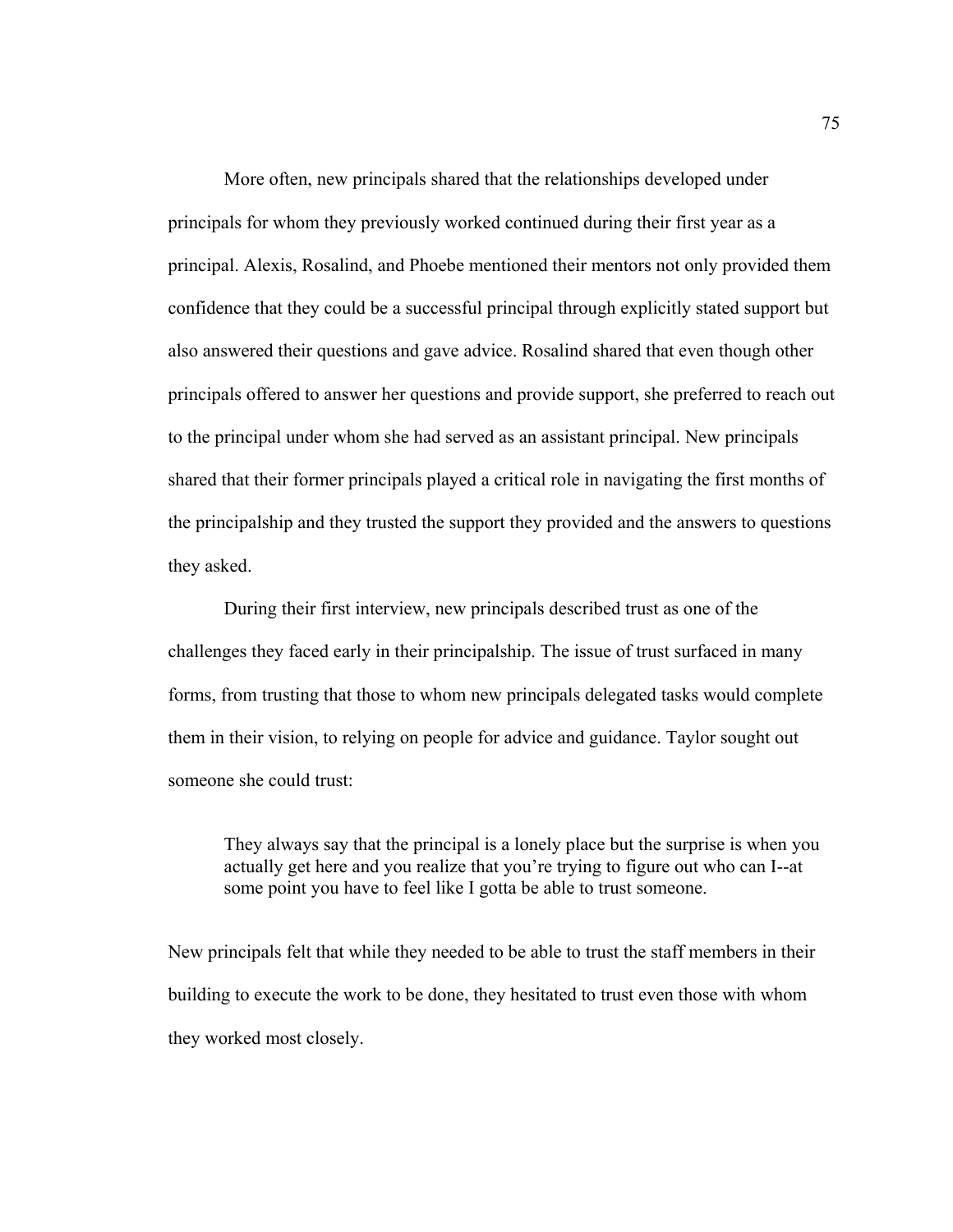In their new role, new principals developed relationships with central office and their supervisors, other new principals, informal mentors, and those they supervise. Caleb affirmed the importance of building relationships: "you have to be able to learn other people's core values and their mental mindset so that you can help, you know where they're at." Even as new principals established relationships in their role, Caleb's thoughts echoed other new principals' as they learned and navigated others' core values, including those they supervised and those who supervised them.

### **Shift in Perspective**

As new principals moved into their role, *their perspectives about the principalship shifted as did the perspective from which they approached daily work.* In general, the participants described a shift from a focus on the managerial tasks of their previous jobs to a larger role instructionally within the school setting. This shift required a change in perspective regarding the daily tasks of leadership. New principals also viewed the magnitude of their role differently than they perceived before they arrived at the principalship, largely as a result of the change in their focus from managerial tasks to instructional and cultural leadership. Phoebe shared that her role now emphasized people instead of completing isolated tasks. Additionally, during the school day new principals shared their perspective and role changed. Rosalind commented on the various perspectives she worked from in a single day, "You become a counselor, a parent, a nurse, a social worker, and at the same time you have to be that rock."

New principals experienced an initial shift in perspective during leadership training and during their internship experiences. They shared that leadership training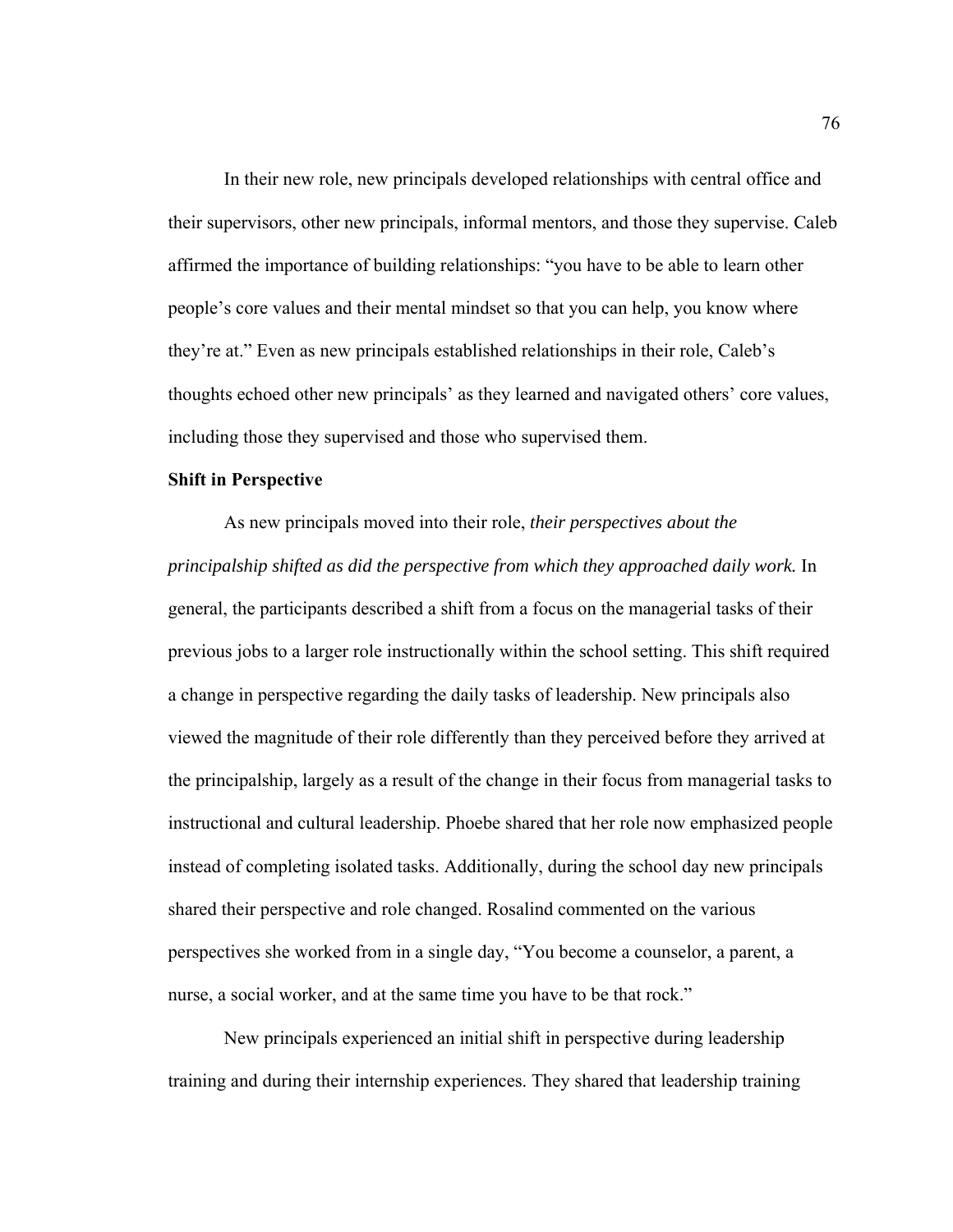forced them to shift their lens from their current or previous role towards the lens of leadership. While new principals had notions of leadership, they also perceived the work of a school principal to be very different than when they finally took the reins of their schools. Alexis was the one exception; she stated that even with the surprises she encountered, her perception of the principalship remained unchanged. Phoebe, who previously worked in central office, perceived the work of principals from the view of a central office administrator very differently when she became a principal. She expressed her previous frustration with principals completing required tasks and the realization now that she is in the role,

but you don't really get, until you walk in it and you know that, even sitting in the office, you know, sitting in central office, you know, I know they're swamped, I know it must be so hard for them to get things don't, but daggone it, why can't they get it done.

Even in the first interviews with participants, new principals already felt their perspective shifted. Taylor described that instructionally she worked with teachers differently and felt teachers approached her more easily as an assistant principal due to the time she had available. With that change, she learned she needed to shift her perspective and that as principal she was the "end all, be all" and the principalship required her to be a problem-solver. Taylor indicated this change as necessary and an area of growth for her.

New principals' perspectives about the principalship and perspectives regarding their new role shifted during the first months of their leadership. While participants described their perceptions of what the principalship would be and how those notions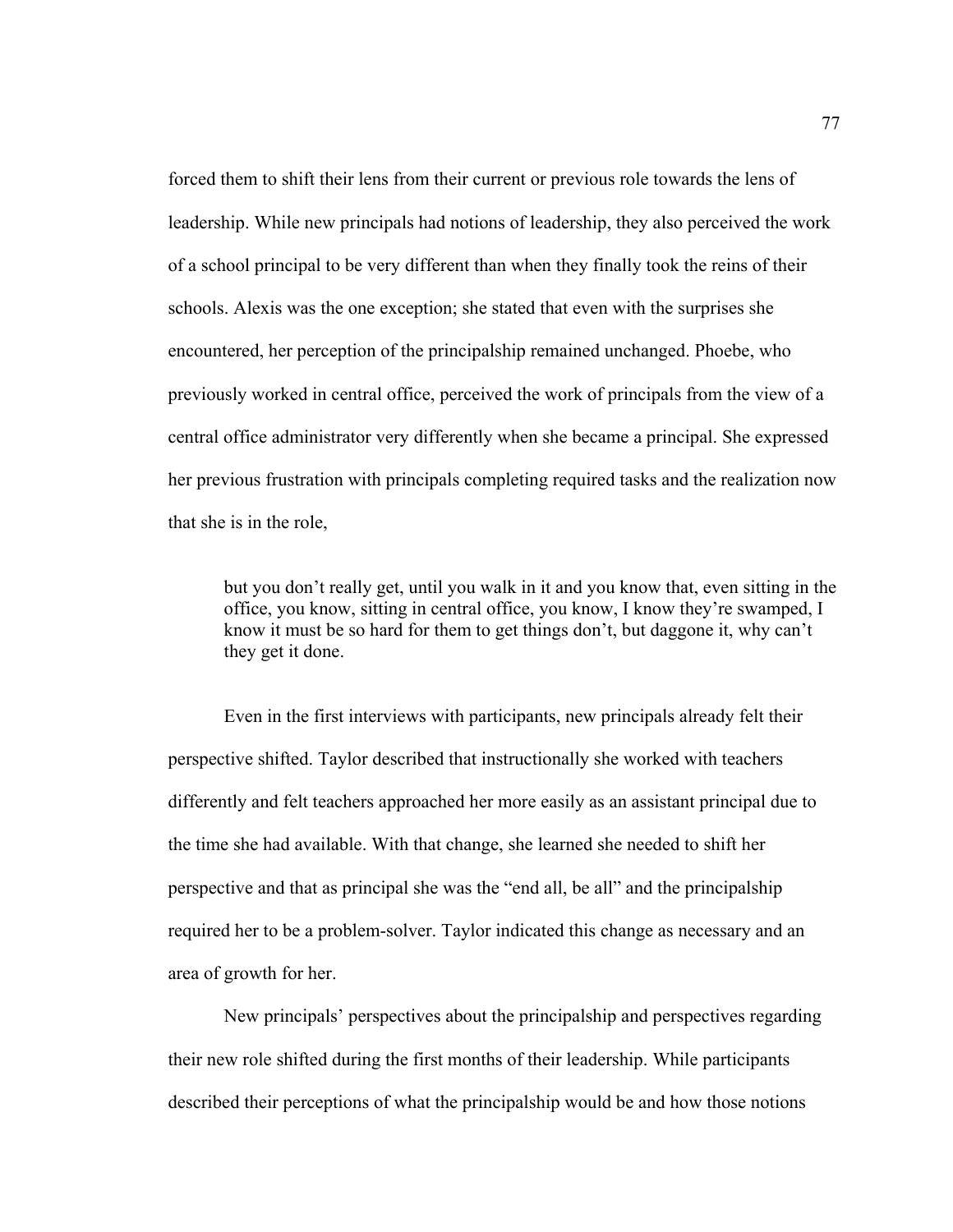changed, they did not share any particular circumstance, surprise, event, or challenge that shifted their perspectives. Leadership training contributed to new principals' abilities to shift from their previous role to the principalship; however, the summary of experiences as of the first interviews with each participant more significantly contributed to this overall shift in perspective.

#### **Task Orientation**

In the first months in their new role, *new principals struggled with orientation to the tasks of the principalship.* Participants shared that as new principals even skills they believed they mastered in previous roles, such as time management, became a challenge after they assumed the principalship. They felt unprepared for their new role, strived to effectively delegate tasks, and the balance of various responsibilities challenged them. Taylor summarized the difficulty with task orientation in her first interview: "there's so many duties and lots of things that a principal *can* do and get bogged down with doing because there's paperwork that goes with it too."

While new principals shared they experienced managerial task orientation in their previous roles, the tasks of the principalship required a blend of new tasks, such as delegation, with more familiar tasks. Taylor and Alexis explicitly stated they were largely underprepared for their new role. The new principals in this study shared they felt underprepared in the first months on the job. Task delegation as a challenge emerged throughout the first interviews with new principals. Trust, discussed previously, made delegating tasks difficult. New principals struggled with oversight that delegated tasks were completed in alignment with their vision and correctly. In schools with no assistant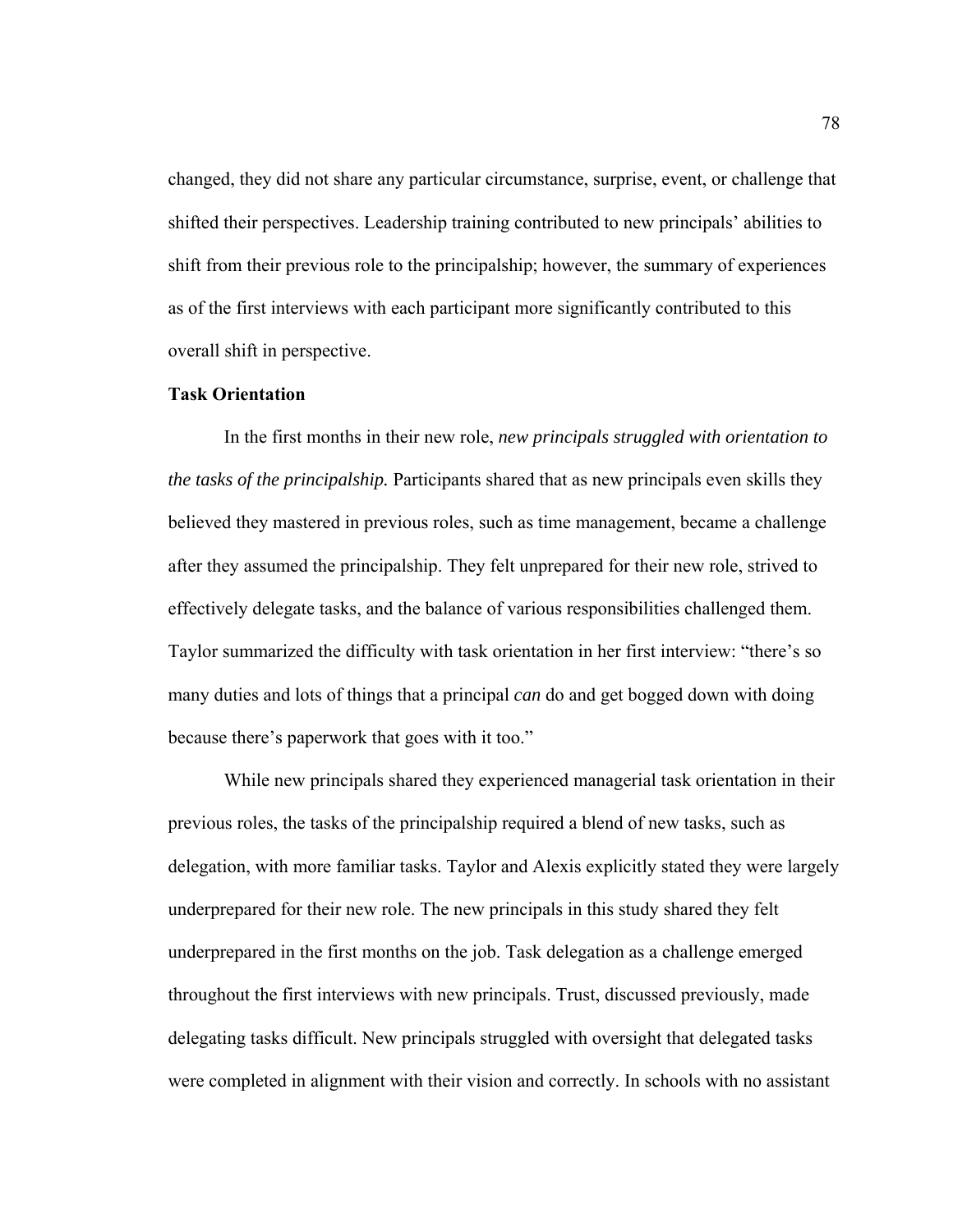principal, new principals had limited options as to whom they could delegate tasks. Caleb struggled with this over the summer as he prepared for the arrival of teachers in August:

finish the handbook for me, go hire a teacher, let me sit, you know, go, I need you to fill out this report, I need you to make sure the staff is responding, I need the bags ready, I want the media center set up, you know, those pieces, and then with nobody in the building, who do you assign those tasks to?

The exhaustion and challenge with task orientation resulted from the responsibility new principals felt to play the critical role of relationship-building, a responsibility they felt unable to delegate. Relationship-building compounded the challenge of task orientation. Phoebe shared, "I could do everything you ask me to do and I could answer these emails in a timely manner, but that would mean that I'm not out building relationships with staff and students and that's the important part." Phoebe's response demonstrated that new principals often prioritized people-oriented tasks over the managerial tasks.

Each of the five new principals shared their desire to focus on classroom instruction often resulted in long hours working at home or in the building until late in the evening. Even when the tasks to be accomplished required time on managerial tasks, they often struggled to switch their focus due to the need to improve instruction in their schools. As Phoebe stated,

You think about prioritizing those tasks you can't get to the community building or the partnerships, the business partnerships, if you're trying to just put a bandaid on or stop the bleeding of instruction inside the school.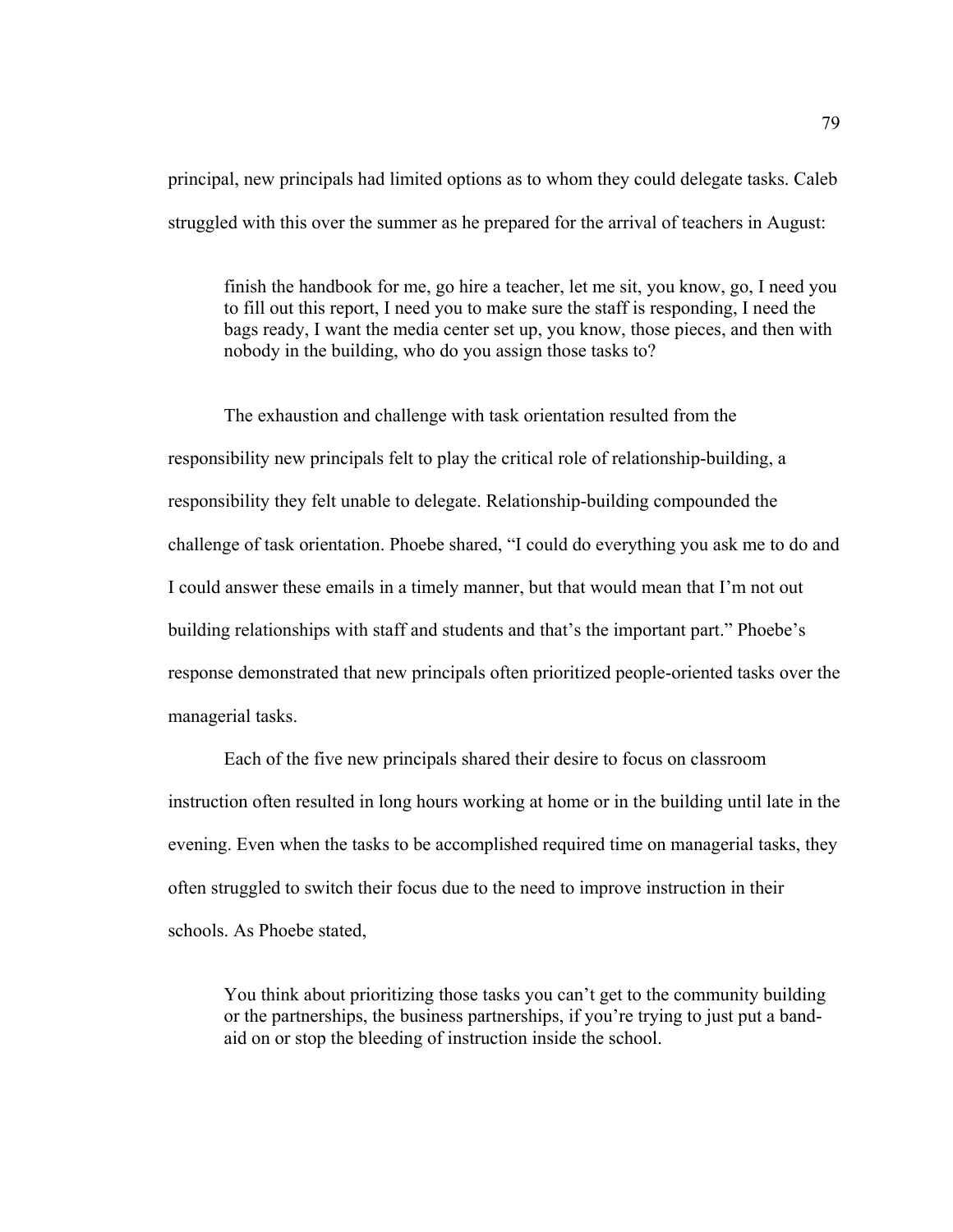Rosalind, who desired to spend the school's instructional hours in classrooms, took work home every day to complete or stayed late at school to finish the required tasks. In their individual interviews Caleb and Alexis also stressed their focus on classroom instruction during regular school hours and late evenings working on managerial tasks they were required to complete.

 New principals felt challenged to balance the many new tasks they were forced to master with familiar managerial tasks that were often left to be completed during late hours working at their schools or from home. They desired to delegate tasks; however, they struggled with issues of trust and oversight. As a result of prioritized tasks that could not be delegated and those instructional and people-oriented in nature, other tasks fell far down their priority list and may have resulted in pushed deadlines and late submissions. Overall, the challenge of task orientation emerged in new principals' interviews during their first months on the job and required their intentional efforts to overcome that challenge.

#### **Conclusion**

Based on the findings from the first interviews, new principals struggled to focus on instructional leadership, built their confidence in their ability to successfully and effectively lead their schools, and established their positionality within the organization. The first research question, "What do new principals believe the principalship is like as they begin their work?," which largely draws on the data collected from these first interviews, is discussed in Chapter VI. One theme that resulted from the examination of the first research question was that cultural leadership eclipsed instructional leadership,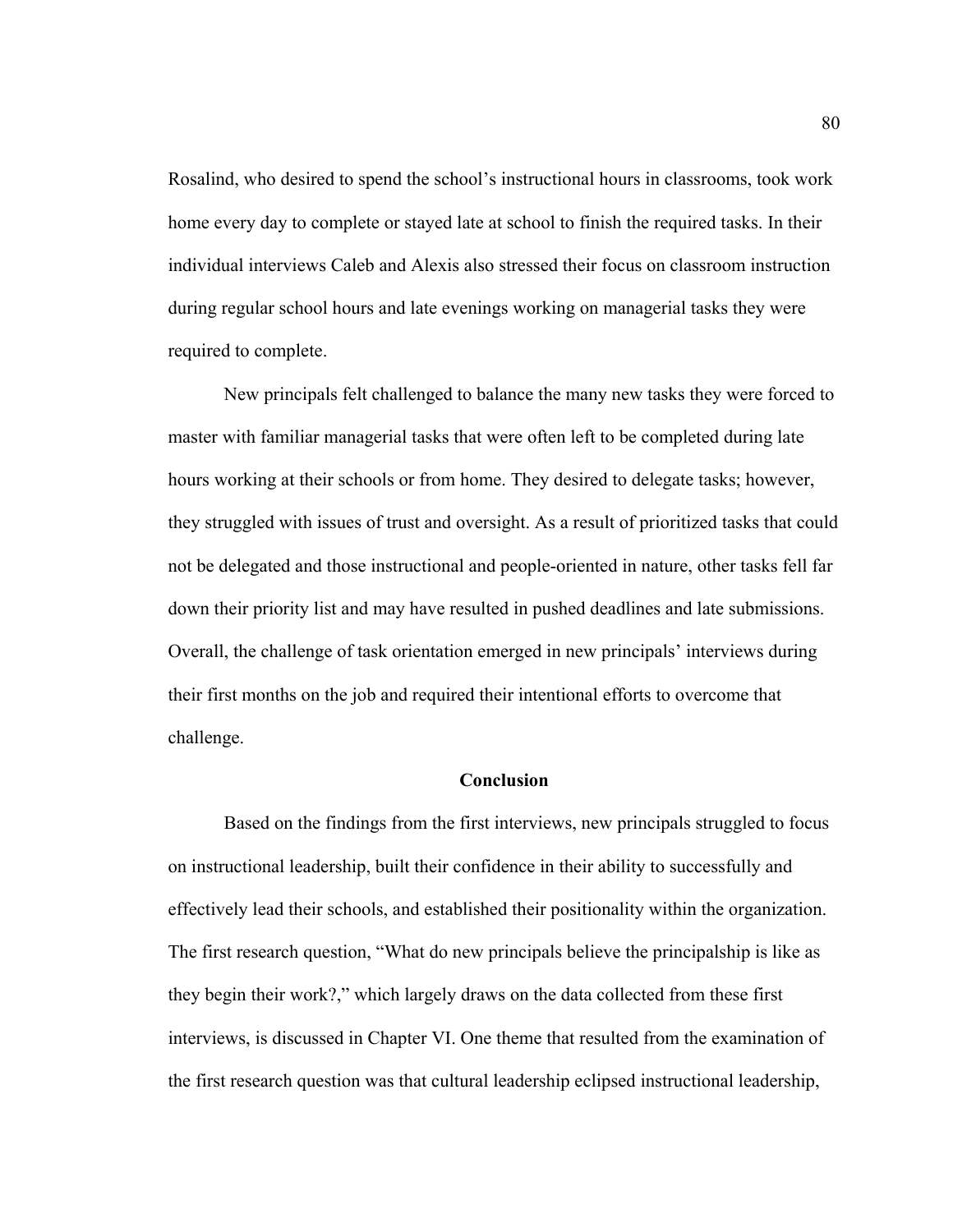even while new principals perceived they would be able to largely focus on instruction as they started the principalship.

New principals learned early in the first year of their principalship that cultural leadership would be necessary to leverage instructional change and that they would not have the flexibility to focus solely on instructional leadership. Furthermore, they were able to rely on the values that emerged from their previous experiences and were still applicable in their new roles. As they found their places in their new roles, new principals shaped their identity as they were socialized into the principalship. One example was their desire to still focus on instruction but were largely compelled to focus on cultural leadership in order to make the instructional changes they desired. While this will be further discussed in Chapter VI, these early transformations new principals underwent should be noted.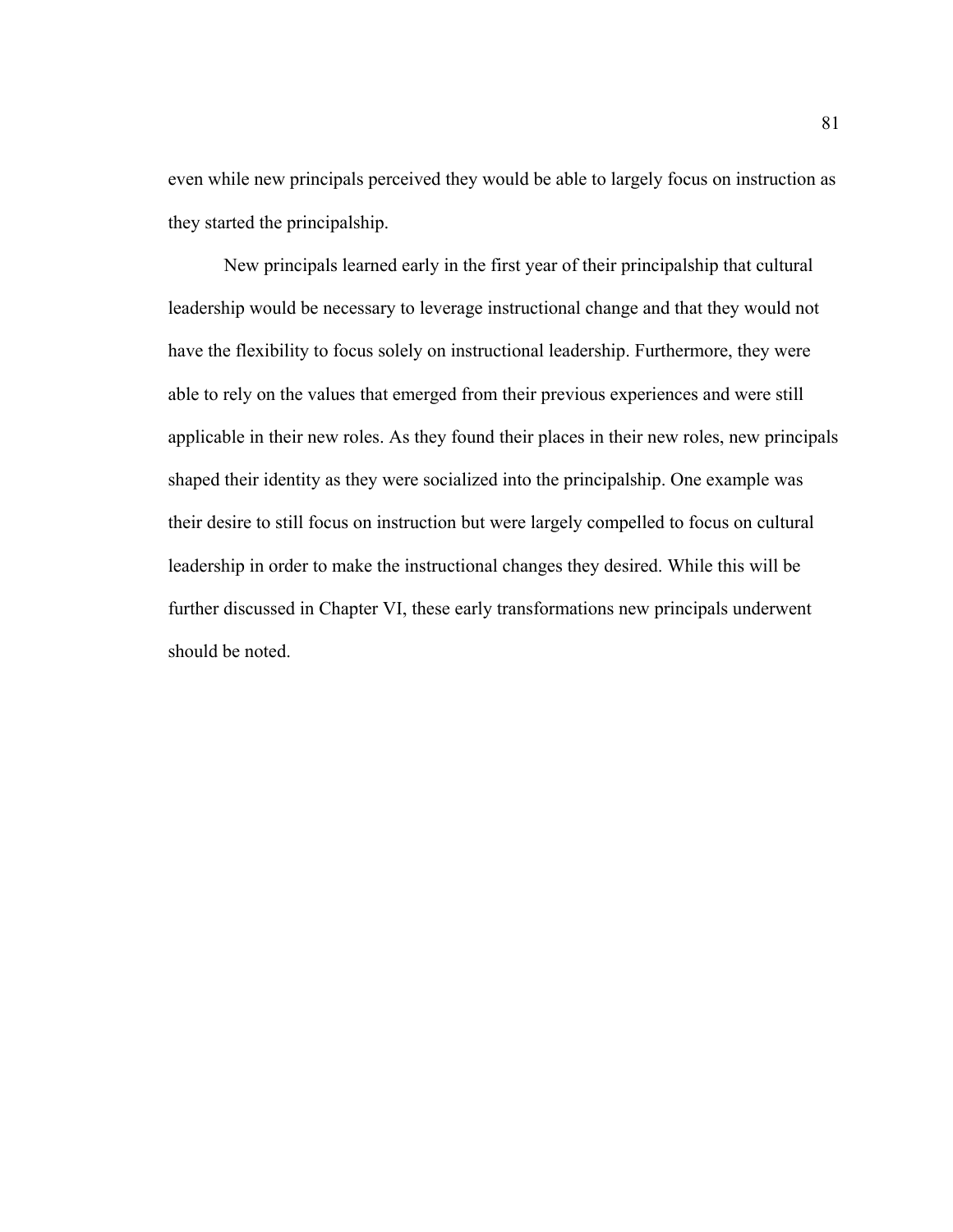# **CHAPTER V**

### **ANALYSIS OF SUBSEQUENT DATA COLLECTED**

 The subsequent interviews, the focus groups, and the reflective journals are included in this chapter. The first interviews, discussed in Chapter IV, provided insight into new principals' beliefs of the principalship in their first months in their new role and laid the groundwork to better understand their core values and the adjustments to their thinking about their role that had already taken place early in the year. The second, third, and fourth interviews further examined the changes new principals experienced and the focus groups confirmed these changes. The data are presented chronologically and include the various findings from each time span.

### **Second Interviews and First Focus Group**

The second interviews with participants took place between December and January of their first months in their new role as principal; the first focus group occurred at the beginning of December with Caleb, Phoebe, Rosalind, and Alexis. Rosalind's journal entry, submitted in January, is also included in this dataset. Participants' responses based on their experiences between December and January can be organized into the following categories.

### **Emphasis on Cultural Leadership**

New principals shifted their focus from instructional leadership to cultural leadership early in their first year. While the new principals who participated in this study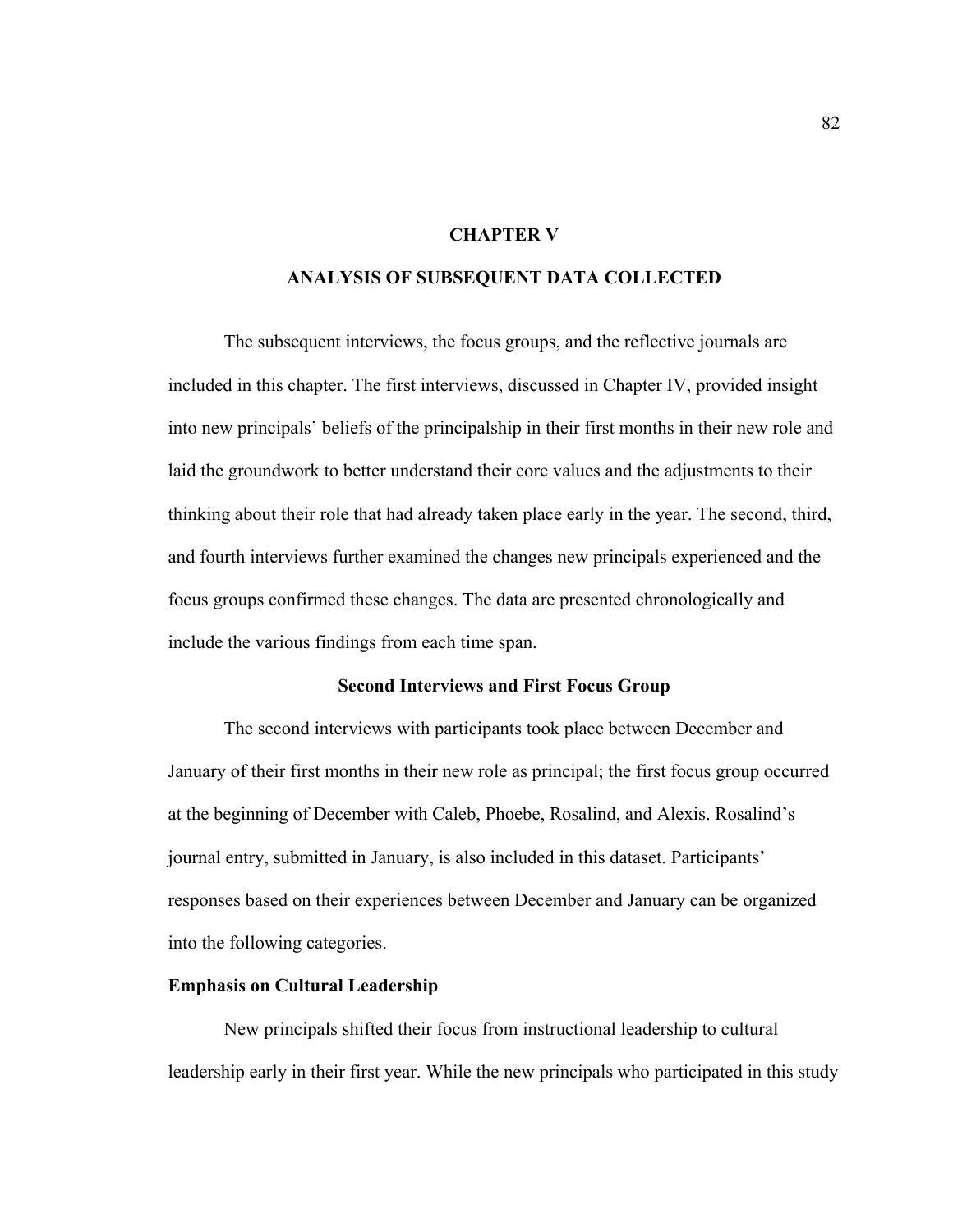served previously in assistant principalships or district level positions that emphasized instructional leadership and planned for instructional leadership to be the focus of their first year as a school principal, their emphasis shifted to cultural leadership in the first few months. The participants in this study acknowledged instructional improvements and academic achievement cannot be made without time, focus, and attention being placed on cultural leadership. Alexis shared this sentiment: ". . . if you're doing it for the best interest of the children then everything else will fall in place." *The new principals' emphasis on cultural leadership included the improvement of school climate, building the capacity of others, and inspiring others. As a result of the shift towards emphasizing school culture, new principals believed this would contribute to the instructional gains they sought.* 

 Each of the new principals worked intentionally to be visible in the school to promote school culture and improve climate. By being visible new principals could reinforce expectations, hold teachers accountable, grant access to stakeholders, and work directly with students. While visibility is an aspect of the principalship not unique to new principals, their realization of the impact of intentional visibility and what simply being visible could accomplish was explicitly recognized in the second round of interviews and first focus groups with new principals. For Alexis, visibility granted her the opportunity to assess the culture and climate in the classrooms and its impact on the school. Without visibility, new principals were unable to assess the cultural changes that needed to be made in their schools.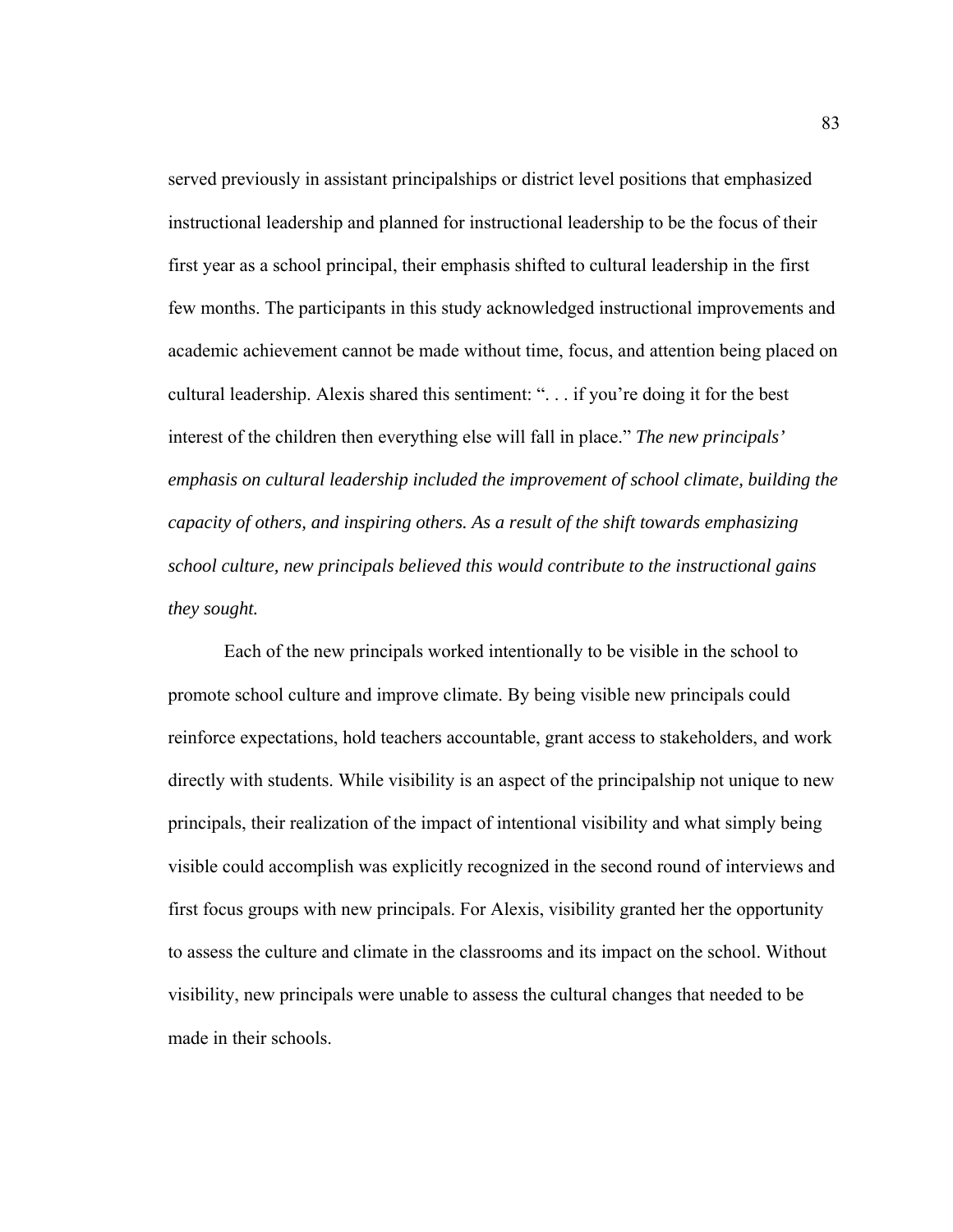As new principals progressed through their first year on the job, they also gained awareness of the importance of building the capacity of others. Building capacity afforded them to expand their influence and their vision for their schools. While new principals themselves worked to build their own capacity and learn new skills, they also took seriously the role of building the capacity of their staff. In the first focus group, Caleb shared he grew his curriculum facilitator into a coach: "It's to grow her to be a better coach, that's like, I just keep using that word, 'you, you're the coach.'" Rosalind was tasked with growing the capacity of her assistant principal and curriculum facilitator, also new to their roles. New principals shared they built the capacity of teachers through professional development, shifting existing staff's roles, and shifting teachers' mindset towards student-centeredness.

Phoebe acknowledged that cultural leadership would not contribute as significantly to student achievement as much as intentional instructional change. For Phoebe, cultural leadership focused primarily on building relationships with members of her school staff. "I know it's not going to play out in increased test scores as well as good instruction would," she said. However, culture building was necessary to leveraging instructional change and added, "if you can't get the culture right, it doesn't matter how much time you spend on deconstructing standards." Rosalind shared that as a principal she wore many hats, but she emphasized that "I feel like now my main job is to inspire others and lead others with example." New principals acknowledged the importance of inspiring others, leading cultural change, and improving school climate. Cultural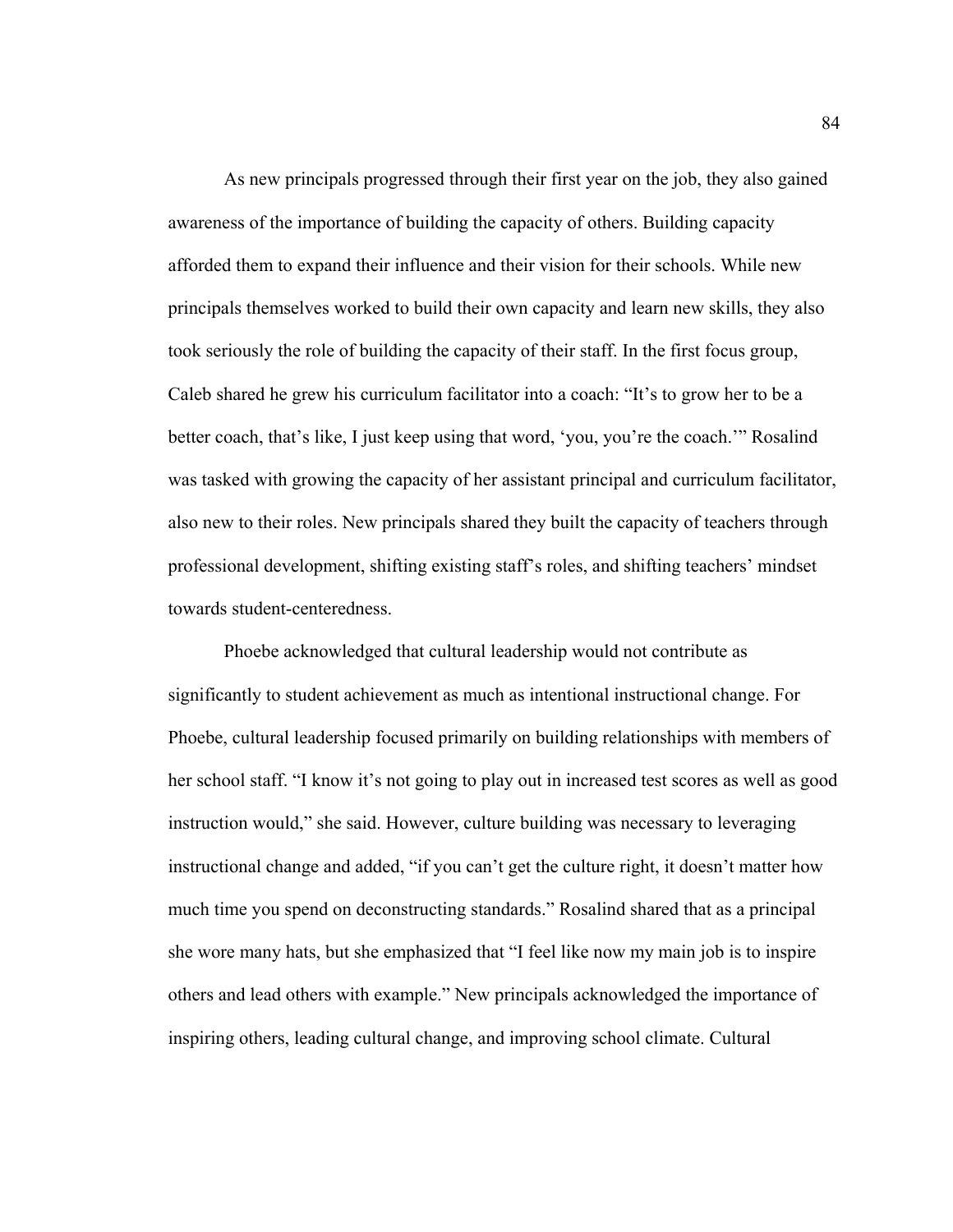leadership required new principals to focus on the work that has to be done building the culture in a school before forging with instructional change or other change.

#### **Identity Development**

New principals' identities emerged during their first months in their roles. *Participants shared their struggle to discover their values, negotiated what they felt was important, and clarified their strengths and weaknesses as school principals.* Visionbuilding, value systems, and their role in the context of the school environment also contributed to their emergent identity.

Rosalind struggled with time management and her ability to prioritize tasks. In both her second interview and in the first focus group, she discussed this as an area of growth in the principalship but was a strength in her previous role as an assistant principal. By acknowledgment of her weakness related to time management, Rosalind felt compelled to delegate tasks to others on staff. The task of delegation required Rosalind to define herself as an educational leader and the principal of the school, one to delegate rather than being delegated to. Caleb's recognition of "you can't do it all" and Rosalind's acceptance that "I'm not gonna finish and I'm getting better at it, it's okay" focused new principals' identities that differed from their previous roles; this forced them to redefine their priorities and reflect on their values as school principals.

The new principals in this study became more reflective in intentionally acknowledging the individual interactions and decisions impacted their ability to fulfill their vision. Phoebe recalled an interaction with a teacher she granted instructional flexibility and wondered if the teacher would perceive this as a perpetual permission to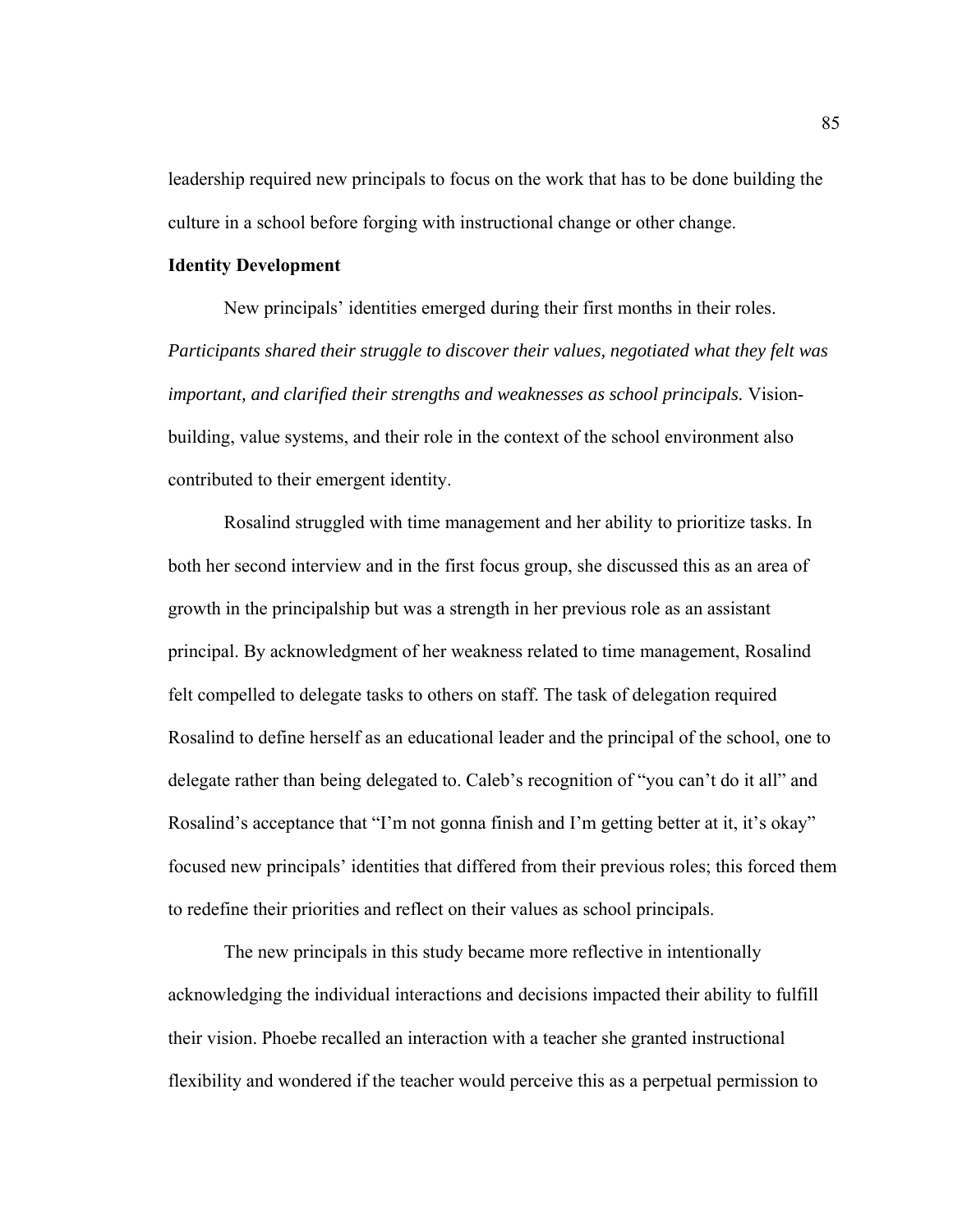alter the schedule or if the decision would provide other teachers a reason to also seek the same flexibility. During the first focus group, Phoebe also shared a story of a teacher who communicated a response to an inquiry she felt was inappropriate. Immediately, she reflected on her own leadership style and shared, "[the situation] made me reflect on why do they think they can do that with me, like it made me reflect on my own behaviors."

Caleb reflected on an occasion when he navigated a staff conflict and miscommunication regarding standards teachers set on a common assessment. He found "we're not working well as a team so I'm a little upset with myself, but they don't work well as a team." Because Caleb valued collegiality and cooperation, he felt they needed to "recalibrate" and he clarified his expectations. While new principals confirmed the values they developed in their previous roles, as in Caleb's experience with a team of teachers, new principals found that the values they share have to also be communicated with staff. This provided an avenue for others to recognize the principal's identity they built early in their first year. Typically, as participants encountered experiences and challenges, they were forced to articulate their value systems, clarify their vision, and master skills required of the principalship, thus establishing their professional identities unique to the principalship.

#### **Lack of Preparedness**

Gaps in new principals' knowledge and skills emerged in the second round of participant interviews and first focus group. *As new principals experienced the daily tasks and expectations of the principalship, they grew increasingly aware of areas they felt underprepared.* At this point in the year, new principals were able to identify the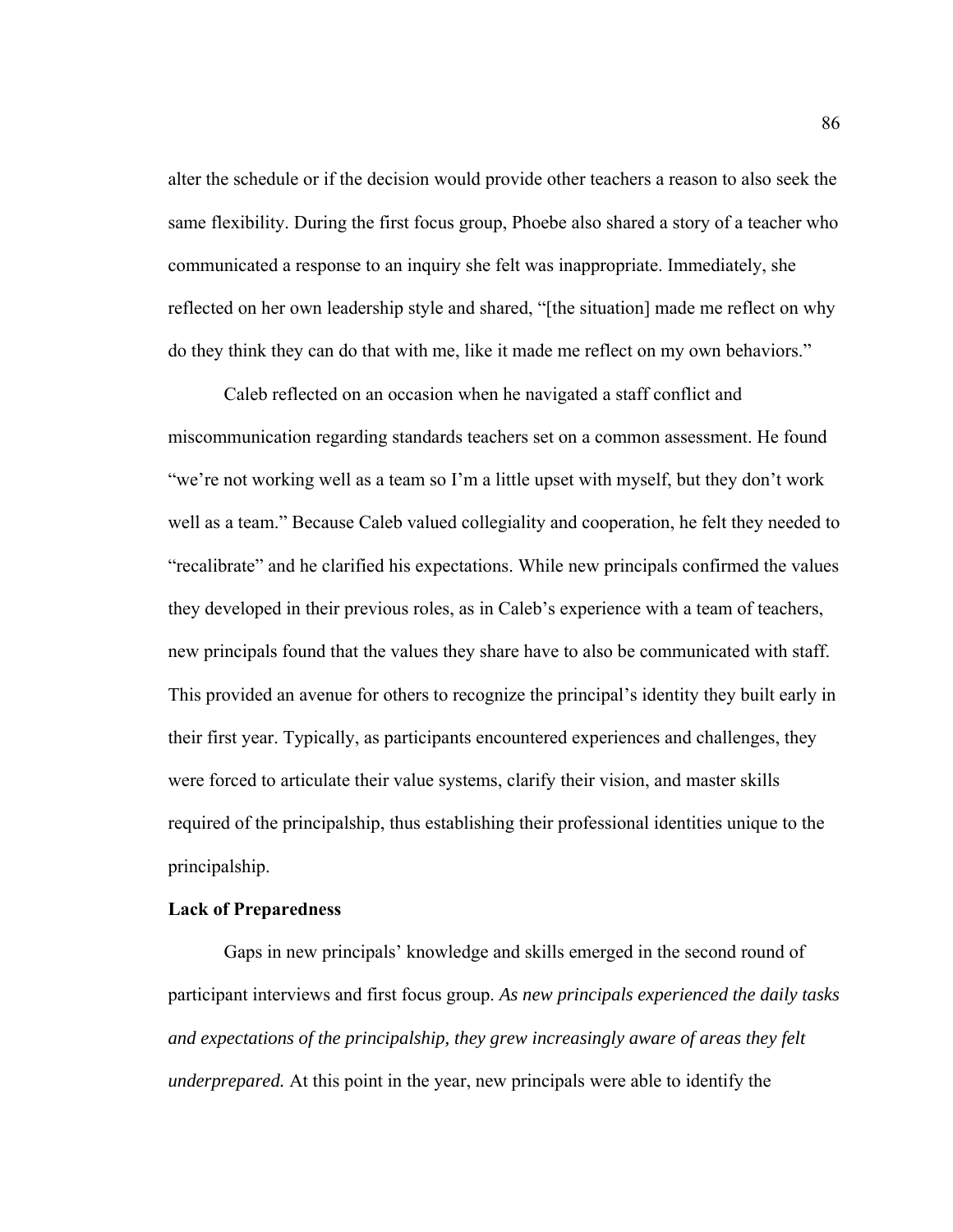shortcomings of their leadership training, internship experiences, or previous roles in gaining the necessary experience to be successful in the principalship.

Participants struggled with the school budget and issues of finance. Caleb shared that this challenge was magnified as a result of minimal district support in this area for new principals. They also faced challenges of navigating their role in the community as the local elementary school's principal. Furthermore, they acknowledged they felt underprepared to lead high needs schools and the unique challenges facing them. In her journal entry, Rosalind shared that she made assumptions about the principalship and shifted her focus to the whole school rather than isolated parts of the school, as she had done in the assistant principalship. As Taylor shared the lack of preparedness she felt to increase the achievement at her school quickly based on her supervisor's expectations she questioned, "I'm not seasoned, I'm not veteran, so I don't have all the tricks up my sleeve, I don't know all the answers, and how do I, you know, help myself do that?" New principals shared a range of areas in which they felt underprepared for their new role.

While new principals felt underprepared for many of the tasks and skills of their daily work, some of the participants emphasized they had both new and experienced colleagues they could approach to provide answers to their questions. Alexis shared, "everybody will say just call me and so you'll call every now and then . . . because on that first year it's a—there are a lot of questions." For many of the new principals, their previous supervisor served as an unofficial mentor. New principals also used these experiences to grow and fill the gaps in their skillset. Taylor summarized the growth new principals undergo in their first year. She said,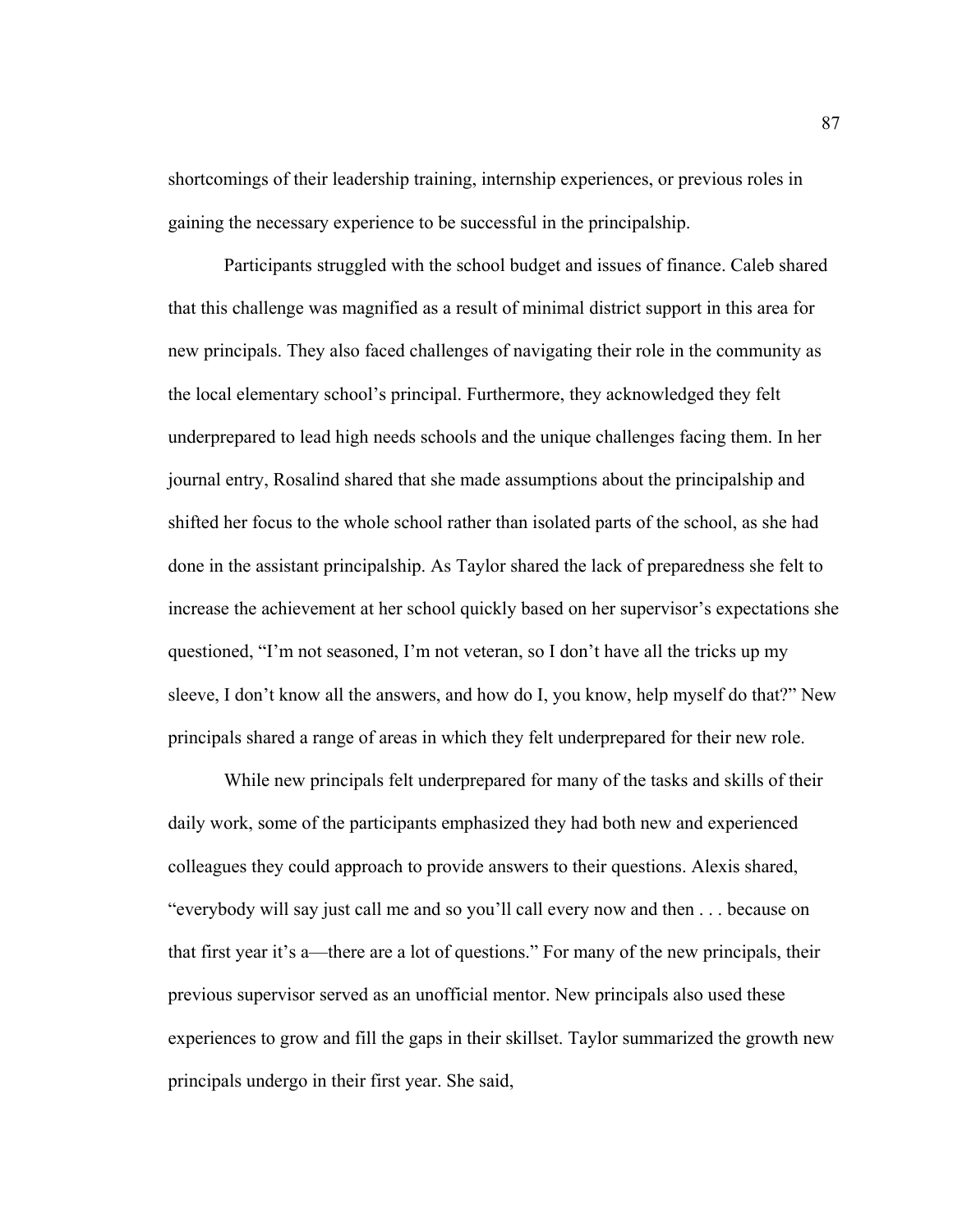If I see this is not working, what's more effective, what can we do, so I see myself as a new—I mean a new principal that is, I would say if we're looking at a rating scale, I would say developing.

 The principalship was uniquely different from previous roles the participants held. Even with the best preparation, new principals faced challenges and surprises. Taylor shared this feeling of being underprepared for the principal's role: "I think you can have the best experience in the world as an AP, but until you step foot into the role, it's different, it's truly different . . ."

#### **Position Confirmation**

New principals experienced position confirmation early in their principalships. *Participants' self-view of their role and their perceived success resulted in their confidence as a principal.* All new principals shared the sentiment that they made good decisions in their role as of their second interviews and first focus group; changes new principals established contributed to their confidence and feelings of success. Taylor was the only participant who questioned her decision to become a school principal. *New principals also valued the role of the principalship and their ability to impact change in their school and the community.* 

 Participants acknowledged the role they played as they assumed the principalship. Taylor shared her toughness developed in the principalship. Caleb shared his responsibility in creating and fulfilling the vision for his school and how it differed from the assistant principalship. "I don't feel like I have to bite my tongue anymore. I'm the leader . . . I'm not standing beside a leader and moving their vision for their school," he discussed. Rosalind shared, "I am the one that makes the ultimate decisions" in her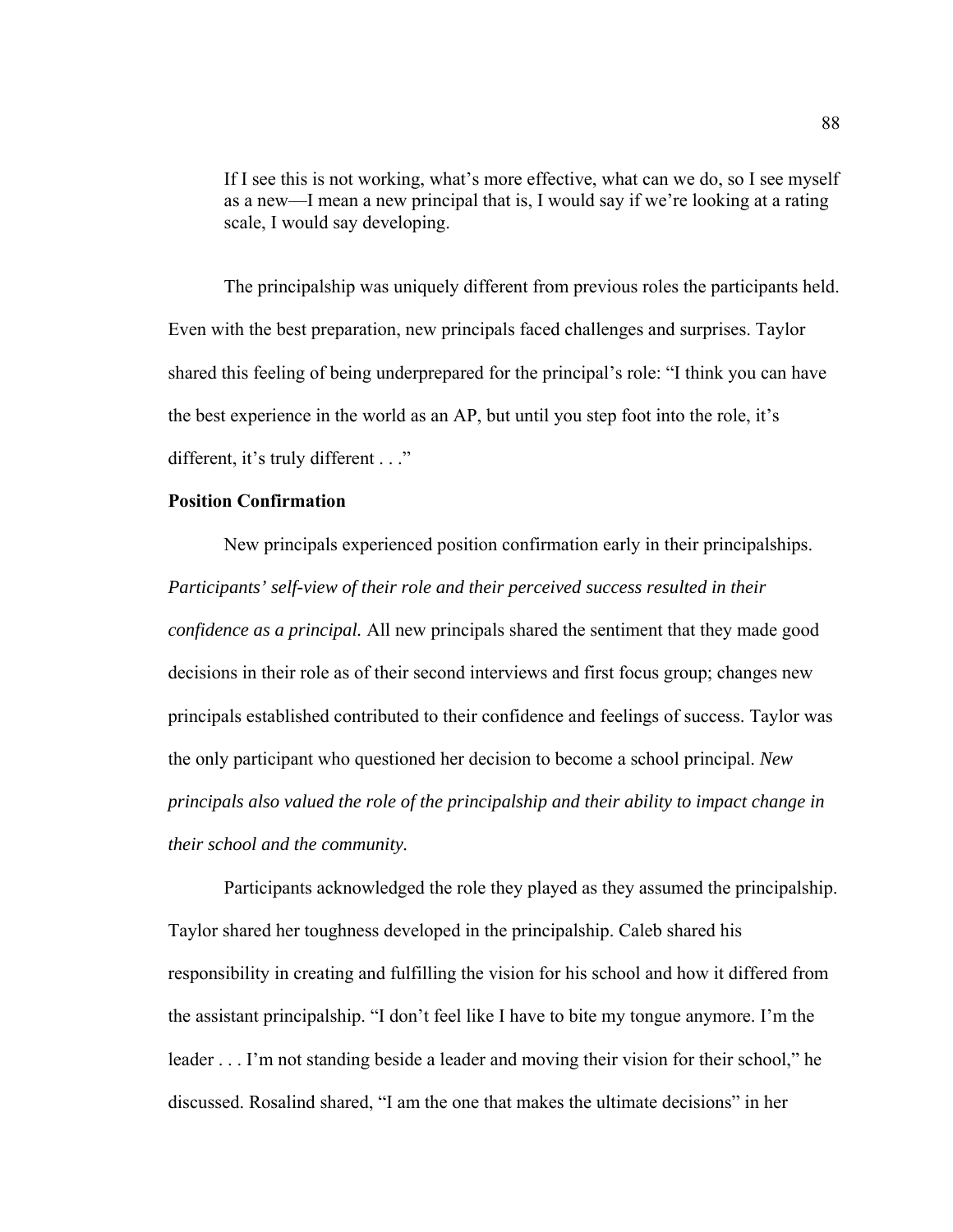journal response to the question regarding how her current work deviated from her previous role. Participants confirmed the responsibility they felt as a school principal and the skills they acquired as they differed from the assistant principalship or district level position.

New principals shared they grew in their confidence and ability to make decisions. Phoebe confirmed, "you have to be willing to make those decisions quickly, recognize when it doesn't have to be answered or decided right then . . . [and] stick with them." Participants also shared the more they were in their new role the more confident they felt making decisions.

 Position confirmation occurred for new principals in this study early in their principalships. They built confidence in their capacity, found schools they felt they could lead successfully, gathered positive feedback that confirmed the work they accomplished, and acknowledged the position they now held. New principals, while experiencing gaps in their skills and even questioning their future as a principal, acknowledged that with experience they were better equipped to lead.

# **Socialization with Stakeholders**

While new principals experienced position confirmation as a result of their perceived abilities and the confidence they developed, *the perceptions of and socialization with their administrative or instructional team, families, teachers, and district personnel emerged in the first months of the principalship. Experiences, decisions, actions, and communication impacted not only principals' self-views but also the relationship of new principals with stakeholders.*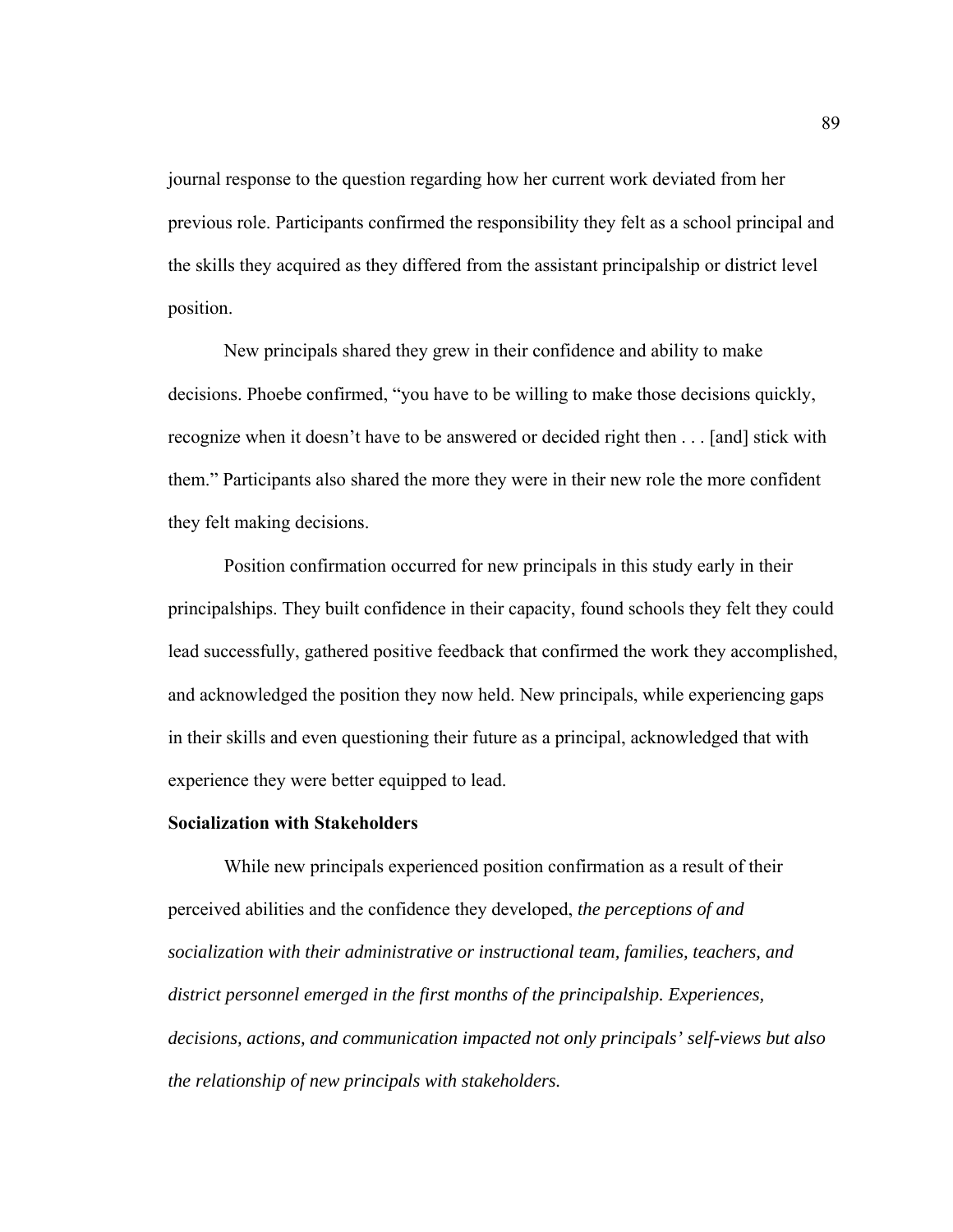New principals asserted their role among their instructional or administrative team at their respective schools. Caleb struggled to redefine the role of the principal in the context of the team made up of his office staff and curriculum facilitator. He sought to focus on instruction with the support of his curriculum facilitator but more closely collaborated with the counselor and office staff due to supporting the behavior of students in the school. Limited time decreased Caleb's ability to collaborate with his curriculum facilitator. While growing into her role, Rosalind was also tasked with growing her curriculum facilitator and assistant principal who were also new to their roles. She was forced to create a structure for the team as well as their respective roles within the team.

 The community's and the schools' families' perceptions and relationship with the new principals influenced their socialization in the context of the school setting. Caleb conveyed the community inquiry about the role of the new principal was, "How are you going to uplift our community and keep our community in your heart and keep us moving in the right direction?" Caleb also navigated challenging situations where families tested his firmness in decision-making; as a result, his decision-making strengthened and value system emerged. Phoebe was intentionally visible during student arrival and dismissal so she could articulate her vision through questions families would ask and the relationships she built. Alexis forged relationships with families through custody disagreements she navigated. Through these experiences she also asserted her vision for making the school student-centered and focused on meeting students' basic needs.

 The relationship forged with district personnel also socialized new principals into the principalship. Alexis felt confident reaching out to her supervisor in Cross Keys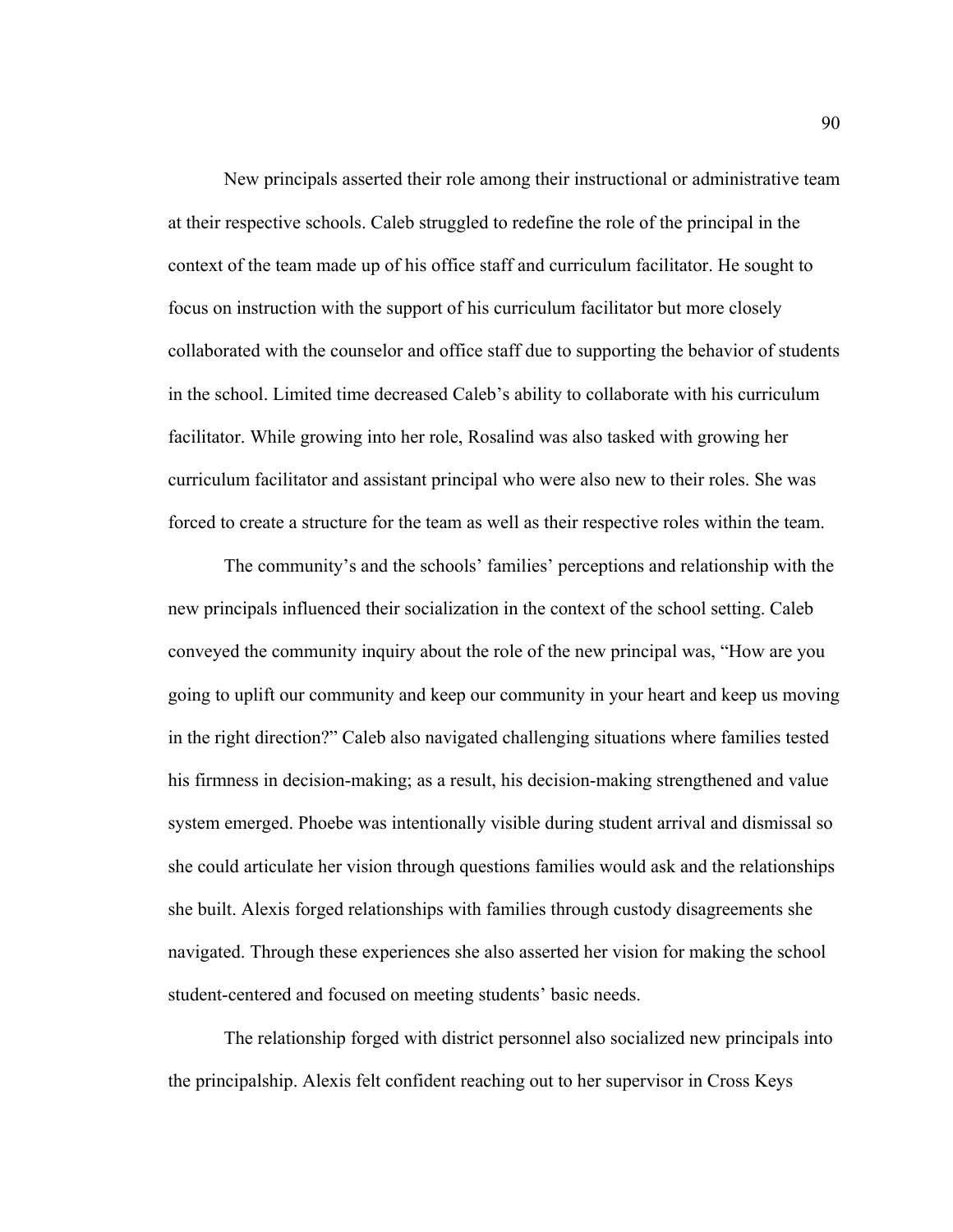County when she experienced challenges or had a question. Taylor felt her supervisor had unreasonable expectations about leveraging instructional improvement at her school. While both Alexis and Taylor had different experiences with their direct supervisor in their first year, they both played the role of principal in the view of their supervisors and had to establish credibility in their roles.

 Rosalind shared, "you're dealing with students, parents, community, advocates, you know, staff, you name it, I mean it's a whole gamut of you know, different people that you're dealing with." This statement exemplified the challenges new principals faced in socializing within the school setting by the magnitude of daily interactions. Each interaction was an opportunity for new principals to communicate their vision, form relationships with stakeholders, and negotiate the role they played in their schools. As new principals were new to the school in which they worked, they had to develop the role they would play in an already existing school and district culture.

#### **Staff Accountability**

Staff accountability emerged as a challenge new principals faced and as a daily task they perceived as required of their role. Participants shared they set expectations for staff, held staff accountable for meeting expectations, and documented staff members who did not meet expectations. While they did not share this was an area they lacked in their preparation programs or previous experiences, *new principals acknowledged their responsibility in setting the expectations for their school and choosing the strategies used in monitoring those expectations.*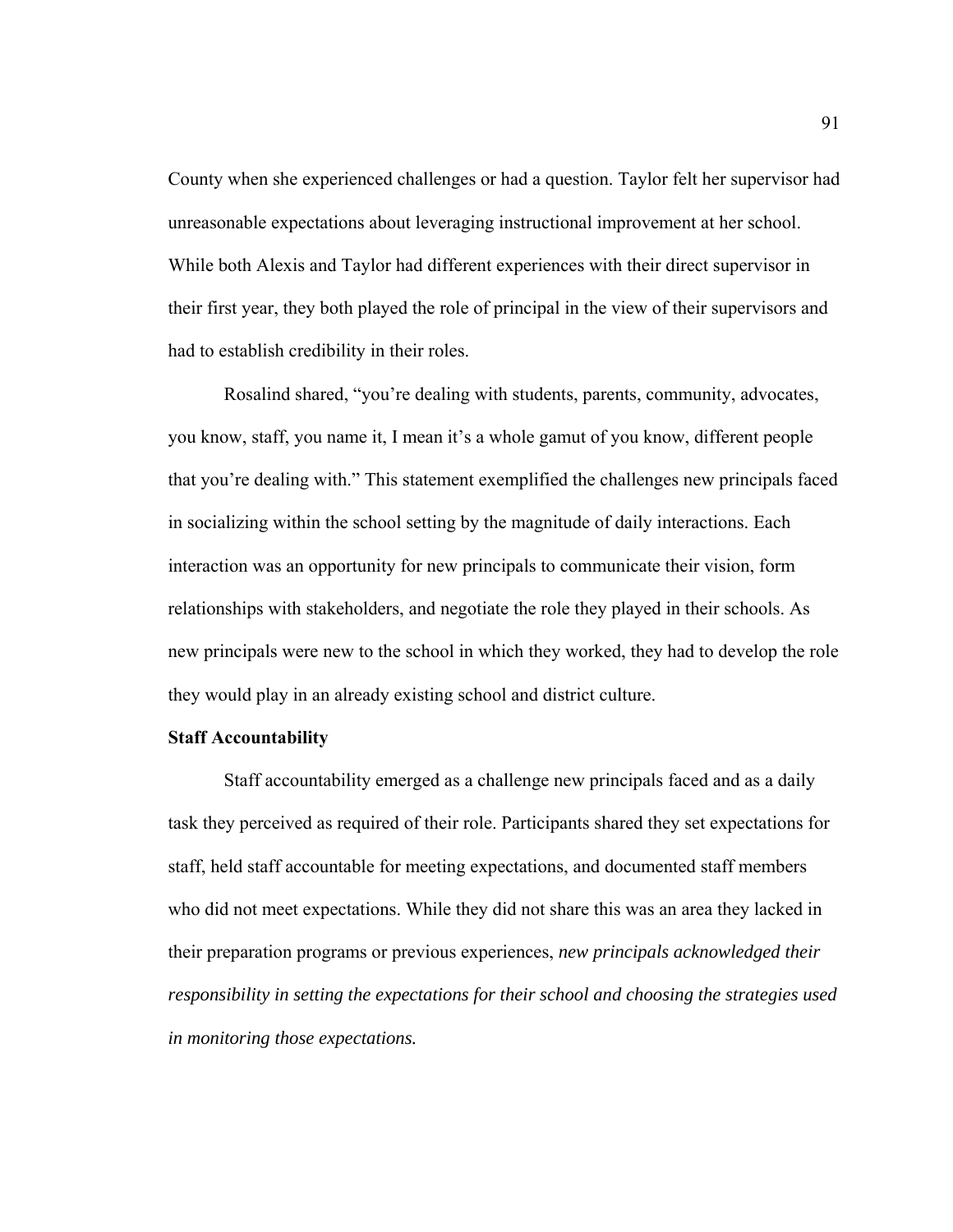Caleb intentionally set expectations for staff. He believed "setting the expectation for all stakeholders" consumed the majority of his day and served as a daily task in the principalship. Phoebe also believed one of her daily tasks was staff accountability. She shared, "one of the daily tasks is to ensure that students are receiving quality instruction every day." Similarly, Taylor stated her daily work included teachers "being held accountable for learning."

 During the first focus group, Phoebe shared she struggled with staff accountability as a new principal. Coupled with staff accountability, communicating to staff when they did not meet her expectations challenged her. Her colleagues offered supportive suggestions as she discussed a particularly difficult staff issue. Phoebe acknowledged the importance of staff accountability. She stated in her second interview, "I believe that our primary purpose here is to educate children and I don't hold the people who educate them accountable . . . how can we adequately educate them?" Phoebe shared in the focus group that because she did not address the issue earlier, she felt she could no longer do so. "I did not address things head on, I allowed stuff to brew," she told her colleagues.

 Often, new principals shared their expectations with staff as a result of experiences in their role or difficult staff or circumstances they faced. New principals did not explicitly share how they proactively set expectations in order to mitigate the accountability measures they enacted. Additionally, staff accountability as a daily task and challenge for new principals did not emerge until the second round of interviews with participants; for new principals, staff accountability was reactive rather than proactive. Phoebe shared she found herself "reacting instead of responding" to various situations.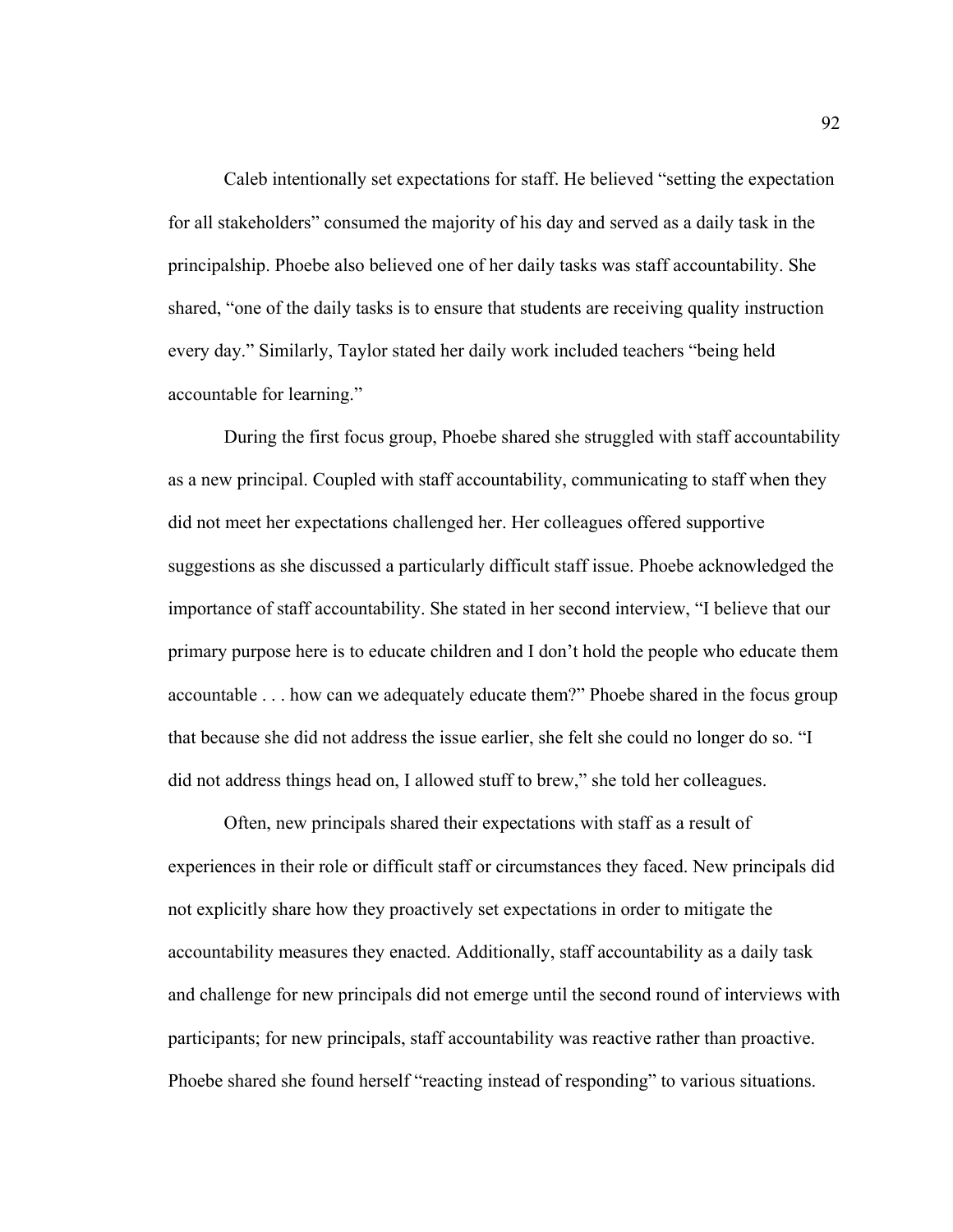As new principals confirmed their positionality as a school leader and socialized into their role, setting expectations and holding staff accountable emerged as a challenge due to the fact new principals were still new to their roles and establishing who they were as a leader.

# **Third Interviews and Second Focus Group**

The third interviews with participants and second focus group took place during the month of February in their first year of their principalship. All participants participated in the third round of interviews; Phoebe, Taylor, and Rosalind participated in the second focus group. Participants' responses can be organized into the following key categories.

### **Building a Global Perspective**

As new principals served in their first year of the principalship, *their understanding of their role as vital to the community, the impact of their leadership, and the need to be aware of the overall operations of the schoolhouse increased.* This global perspective provided new principals an expanded view of their school and the position of the principal in the community and district. Participants explicitly shared their acknowledgement of the power of the position they now held and the importance of considering a global perspective of their respective schools. In just a few words, Phoebe conveyed this sentiment: "I'm trying to make this little piece of the world better."

Participants acknowledged they did not have the awareness of the whole school in previous roles; they conveyed they now required a perspective of the entire school community. Rosalind shared in her third interview, "you need to be able to multitask, and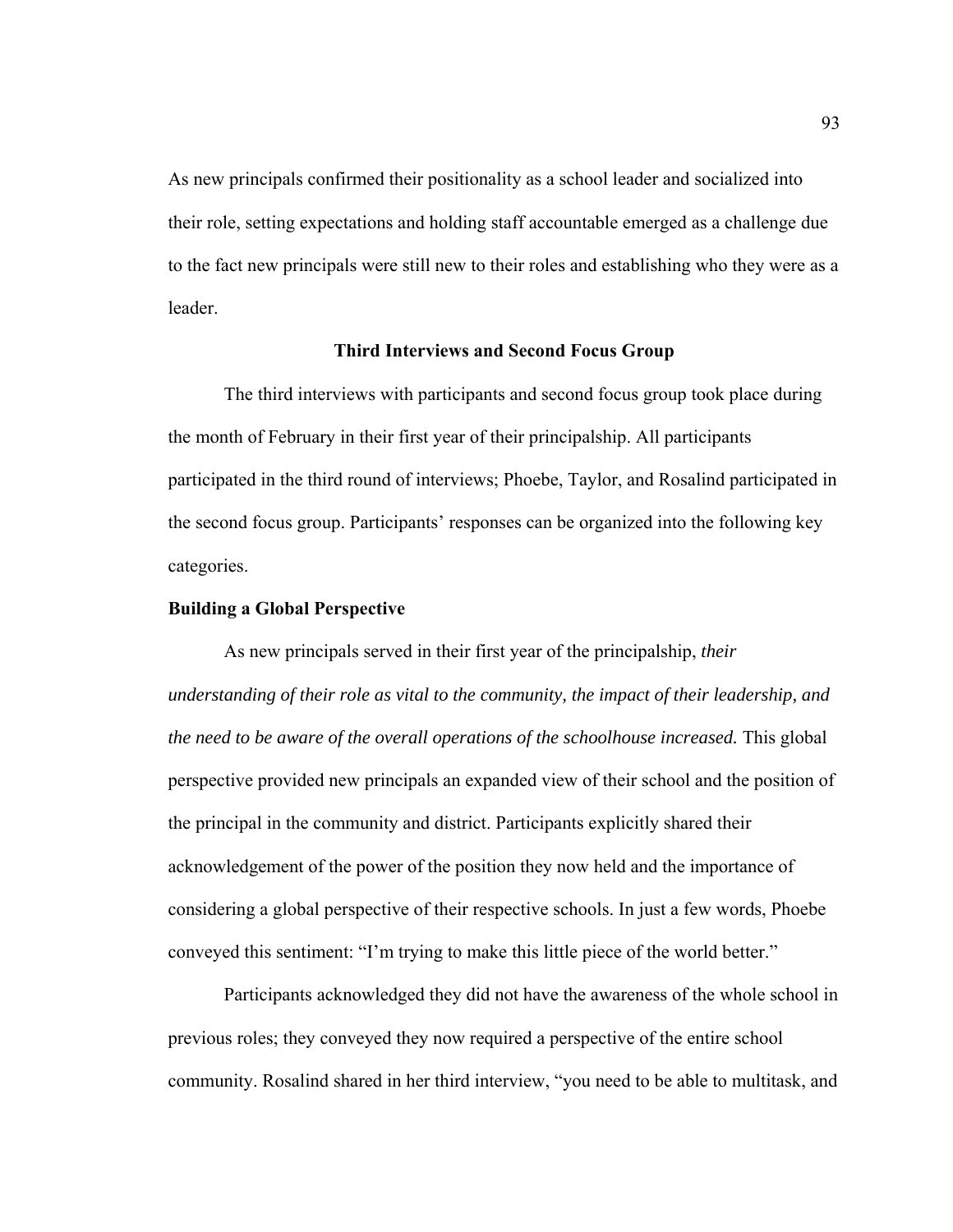you need to be able to communicate with everybody." Caleb and Taylor acknowledged the vital role their leadership plays in the context of their school communities. While Caleb's school is a community school, the school Taylor lead is a blend of the community and a magnet student population; however, they both prioritized collaboration with the surrounding community early in their principalships. Even though neither Taylor nor Caleb have had the opportunity to build a relationship with their school communities as they originally intended, their global view of the school community and importance of their leadership and school to the community required they create a plan to solidify this partnership in the future. Differently, Phoebe, who previously served in a district-level position, recognized the function of her school and position in the context of Cross Keys County Schools; she shared, "I now feel much more like a cog in a wheel." Participants recognized successful leadership required a knowledge of the whole school and its position within the community and larger school district. By February of their first year in the principalship, new principals recognized that building a global perspective was necessary for their success and leadership.

# **Building Self-confidence**

The third participant interviews and second focus group reflected increased confidence in their ability to do the work of a school principal. In their own words, *new principals conveyed confidence based on their ability to apply previous experiences to their new roles, their belief they made good decisions in their new role, and their accomplishment of goals they set.* All five participants explicitly communicated a self-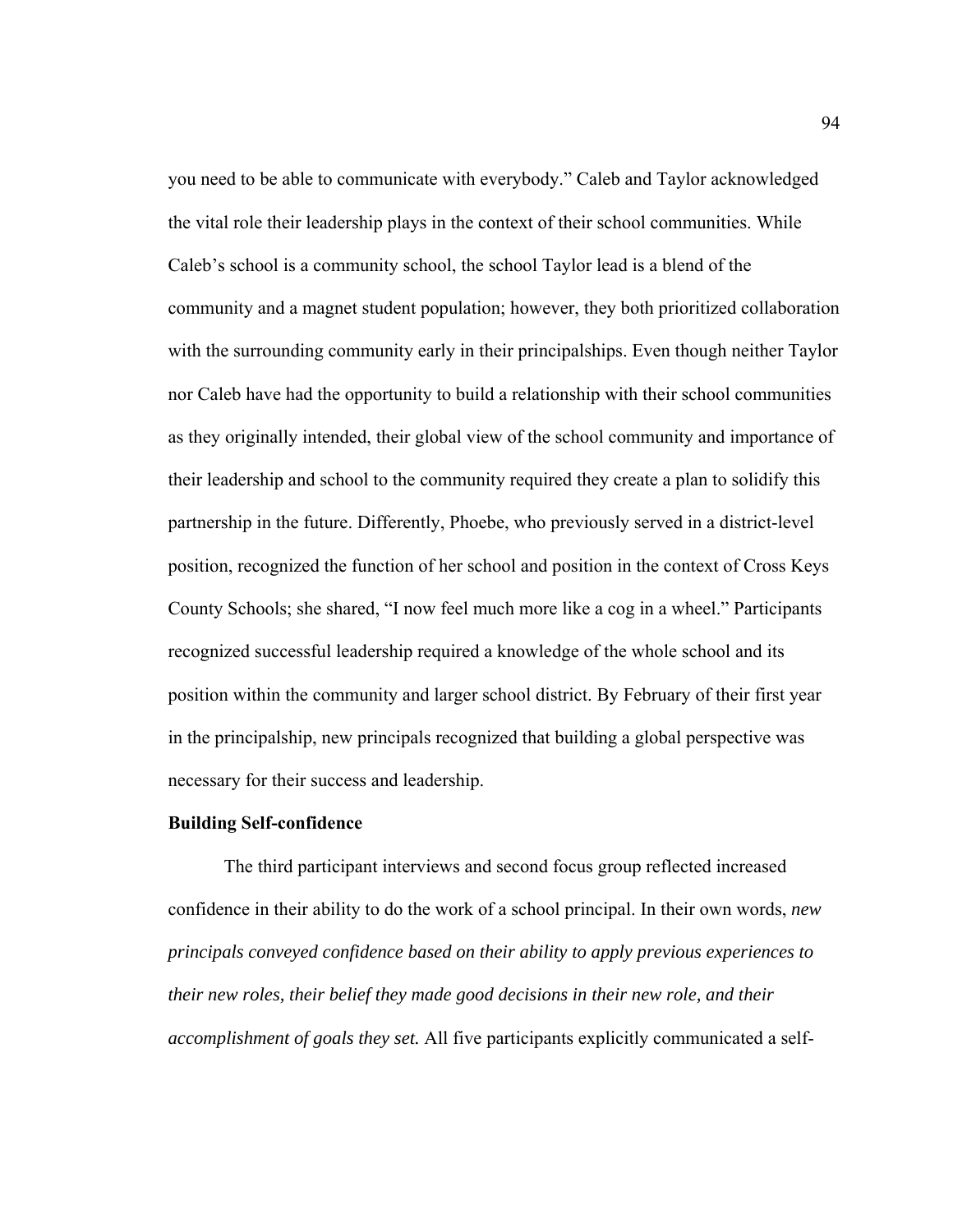view of success at this point in their first principalship; however, they also conceded there were still areas of improvement to be made in their effectiveness.

In the context of challenges and surprises new principals faced in the principalship, they still reflected on their current abilities and felt prepared to accomplish the work and fulfill their vision for the schools they led. Phoebe stated, "I feel like I was more prepared than I thought I was." Rosalind shared, "I mean, I don't want to sound cocky but I think I'm doing a pretty decent job," while Caleb said, "I guess I see myself as having a lot of energy." New principals expressed feelings of confidence in their new role. Rosalind concerned herself with improving the school culture at Johnstonville Elementary School and received feedback, through staff surveys and anecdotal data, on the work she had already done so early in her first year there. Her confidence was the result of accomplishment of the goals she set for her first year in the principalship at Johnstonville.

Participants also discussed confidence in decision-making in their third interview and in the focus group. Taylor believed that she made good decisions; however, in the context of what described as a challenging school setting, there were still factors outside of her control that impacted the execution of those decisions. For Caleb, he felt confident making decisions based on opportunities he had during the assistant principalship to make decisions. Other new principals shared they felt responsible for making decisions after listening to stakeholders and simply making a necessary decision to move progress forward at their schools.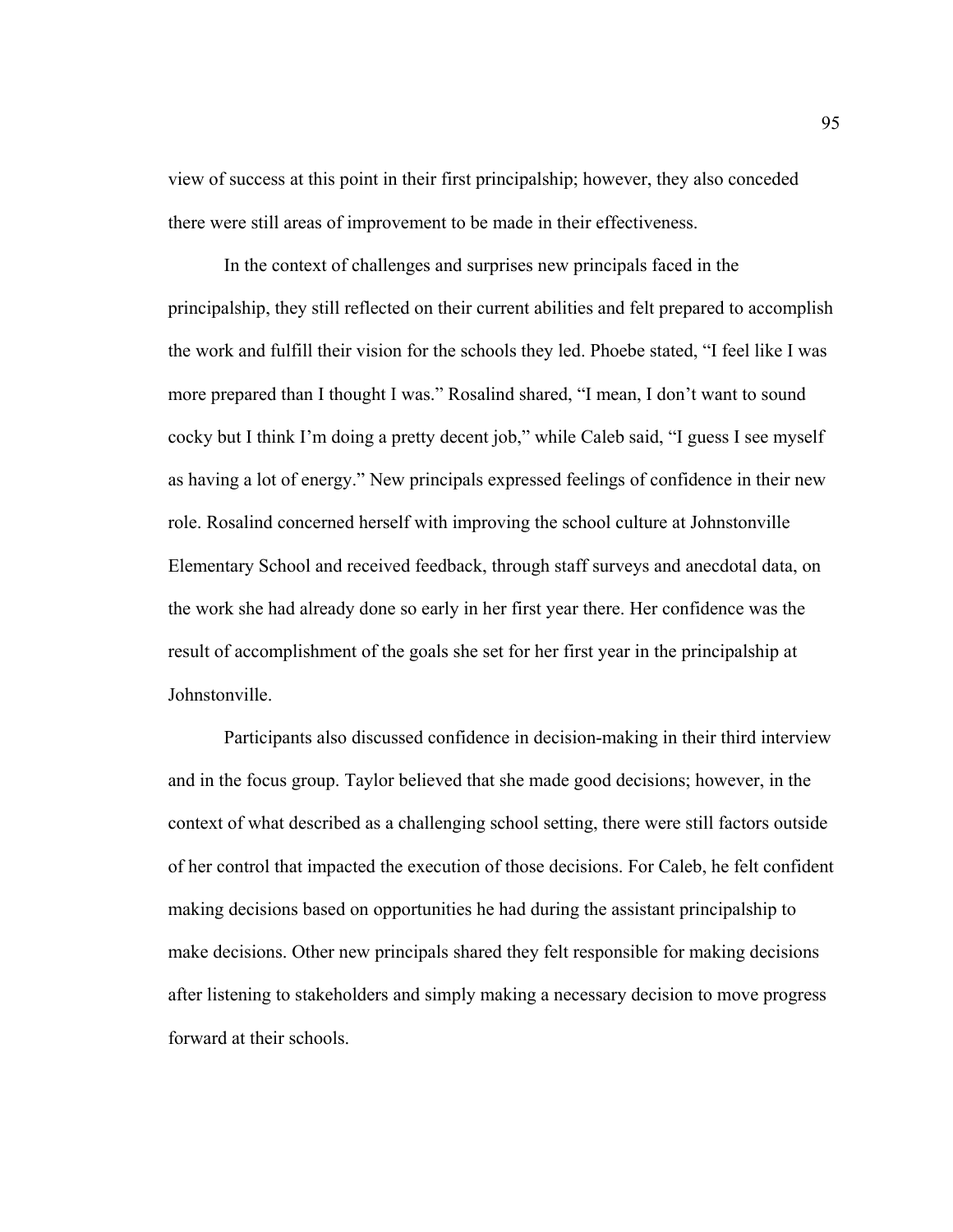Still, embedded in participants' responses in the third interviews and focus groups were feelings of exhaustion and doubt, an awareness that new principals had of the work that remained ahead. Taylor summarized this sentiment, "There are times where I feel like my head, that I'm under water and I'm gasping for air, and I—and there are times where I feel like, 'Hey, am I doing what I need to be doing? Is it the right thing?'" Overall, however, new principals felt more equipped to make decisions, more confident overall, and more accomplished in meeting the goals they set for their schools as of February in their first year in the principalship.

#### **Change Leadership Management**

*Participants struggled with managing the change their leadership brought about at the schools they led.* New principals realized that even after building relationships with staff members and feeling that the changes they instituted were minimal, their leadership style differed from their predecessors and brought a new perspective to staff members at their respective schools. Phoebe recalled a situation where a student and her mother were granted access to the private restroom in the principal's office and the dismay by the office staff. Phoebe used this situation as an example of how she worked to increase staff's ability to interact with compassion and kindness with students and families.

Caleb acknowledged that in his first year he would not be able to make all the changes he had planned. He was still confident about the legacy he would leave on the school by some of the small changes he made, such as supporting the office staff offering a piece of candy to student visitors to the office. Taylor struggled with teacher's responses to feedback she provided them instructionally in their classrooms as teachers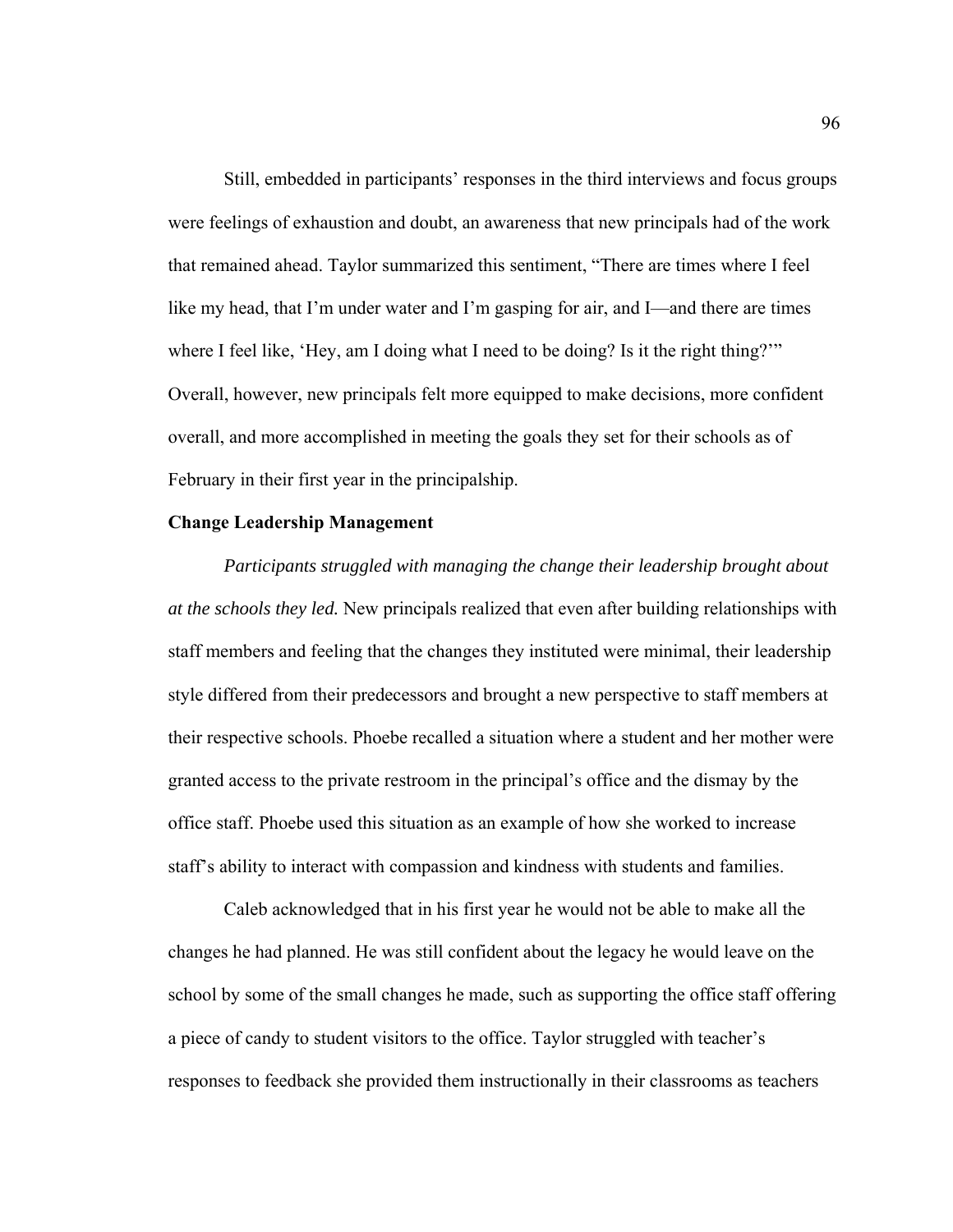shared they were unaccustomed to the principal providing them feedback on their teaching. Regardless of these challenges new principals faced in change leadership, they did not alter their actions or beliefs. They aimed instead to manage this change and reconcile existing staff with new initiatives they enacted.

New principals shared the challenge to leverage support for the change was a new skill they developed during their first year in the principalship. Phoebe shared, "So having the conversation with—and with those folks is a skill that I'm developing that I hadn't needed before." Caleb discussed the balance of accomplishing his vision and executing change while maintaining a positive school culture for each individual at Wisteria Elementary. He asked, "How do you get people on board that don't want to change without it bringing down your ship?" Just as Caleb and Phoebe shared the challenge and new skill of balancing change with staff sentiment while remaining focused on their goals, Rosalind also stayed committed to sharing and fulfilling the vision she set for Johnstonville. Even in the face of daily challenges she shared you have to "really try to transmit that vision that you have."

Their first principalships required new principals to manage change and leverage support for the vision they set out for their schools. They acknowledged this type of change leadership deviated from the skills they needed in their previous roles, and while they acknowledged the challenges of enacting change, new principals remained firm in their goals and actions despite the new learning required of them.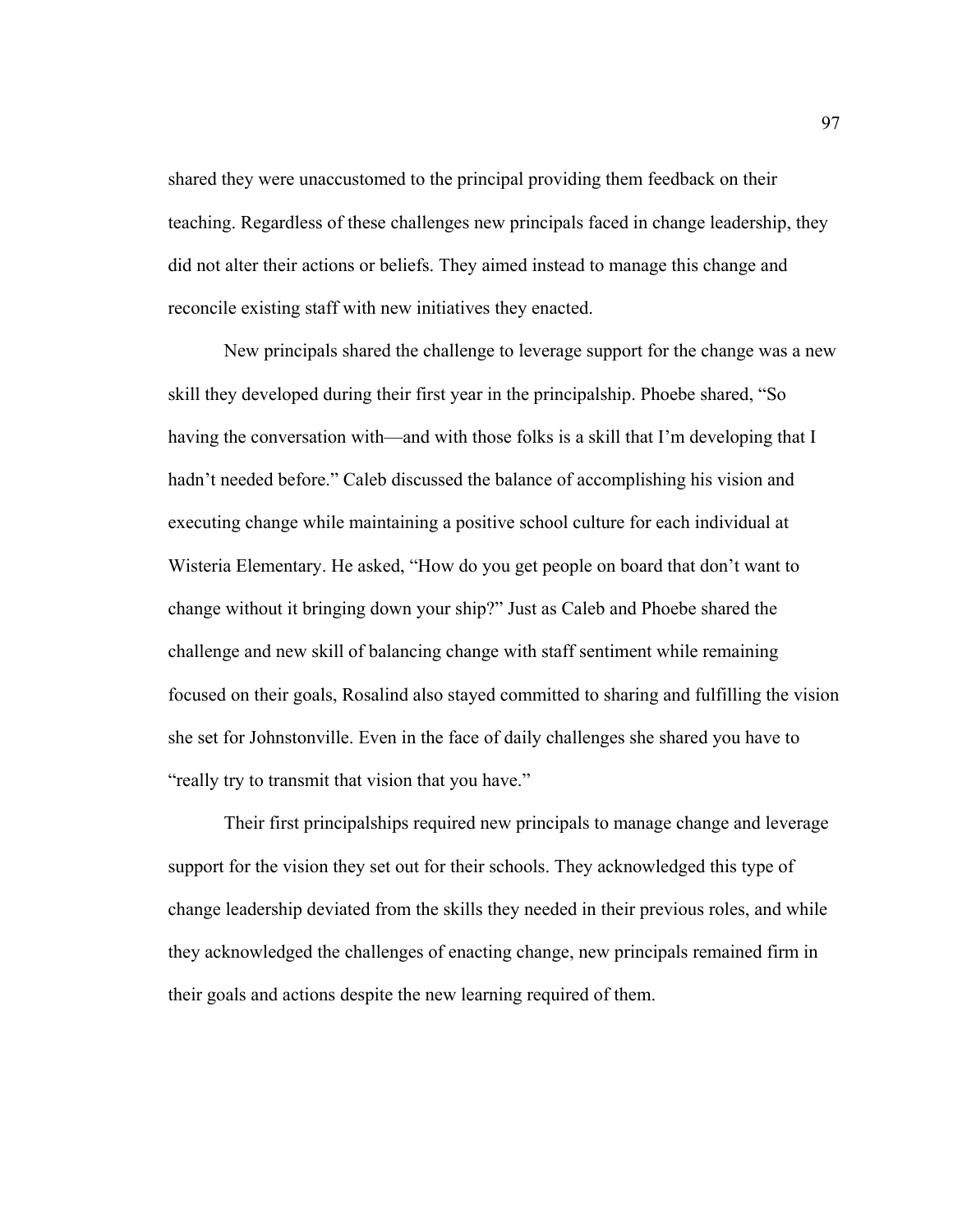## **Disillusionment with Staff Expertise**

Participants grew disillusioned with the limited skill set of staff members as of February in their first year in the principalship. *As a result of their lack of awareness of staff members' capacity and preconceptions regarding educators' abilities, new principals were forced to refocus their attention on addressing these deficiencies.* New principals spent time addressing both classified staff members' skill gaps and teachers' classroom management instead of focusing on other areas of their leadership. The disillusionment with staff expertise and the need to focus on addressing problem areas limited new principals' time to accomplish other goals in their first year, as this was an unintended and unplanned aspect for new principals.

 Non-licensed, non-instructional staff and teaching staff alike required new principals' attention to address skill deficiencies and lack of adherence to expectations. While this may be a challenge of school leadership in a larger sense, new principals were largely unaware that this would require as much time and attention as it had by February of their first principalship. Rosalind discussed the assumptions she made about teachers' instructional abilities. She said in the focus group, "I think I made a lot of assumptions, and that's a big mistake, you know, you're assuming that teachers are doing [the right thing]." Phoebe echoed this sentiment in her interview. She "expected that people worked really, really hard and the kids were just low" in reference to teacher performance in a low-performing, Title I school. This realization required her to reexamine her beliefs about teaching expertise at Fort Cape Elementary School, particularly because district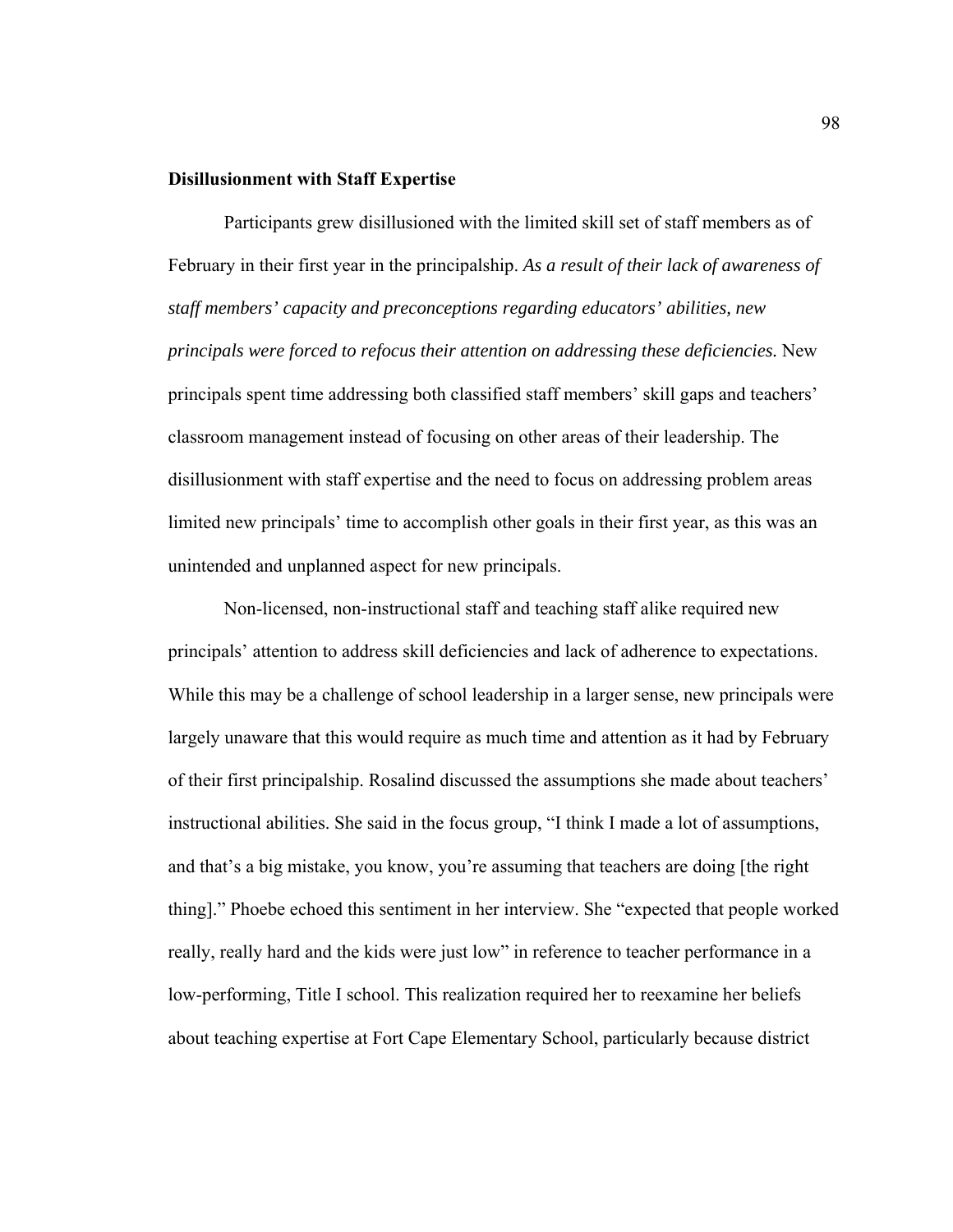staff shared the teachers would be more skilled there than Phoebe observed once the school year started.

 Aside from addressing the instructional staff at the school, new principals were surprised by the time they spent working with non-instructional staff on meeting basic expectations. At Country Terrace Elementary, Taylor held a recorded conversation with an office staff member who refused to complete a task she had assigned. This staff member even reported Taylor to the school district to avoid a task he felt was unaligned with his job description. Phoebe struggled to redirect the actions of her lead custodian who could not complete the basic tasks of his job. When she had the custodial supervisor visit the school to provide her with support, the supervisor instead validated the poor work of the lead custodian. Caleb also spent significantly more time with his nonlicensed, non-instructional staff to ensure they met his expectations and completed their work in alignment with his vision "than [he did] with [his] teachers and their wants and needs."

While new principals were focused on addressing the deficiencies of staff members, their limited time prevented them from proactive instructional leadership they originally set out to accomplish in their first year at their schools. New principals were forced to reallocate their attention towards supporting staff members in meeting the basic expectations and requirements of their role when they discovered some staff members lacked the expertise to do their work.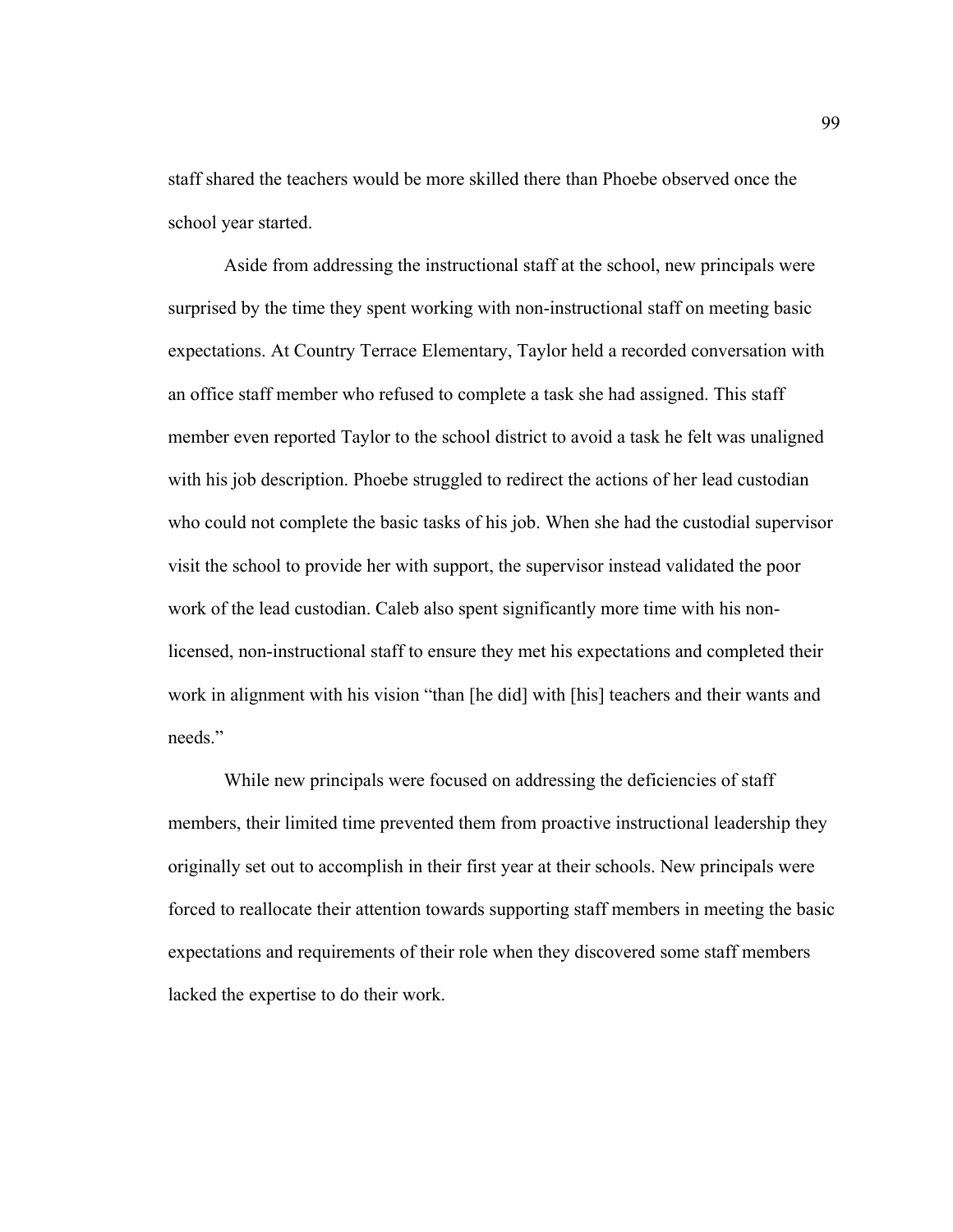## **Struggle to Focus on Instruction**

Even as of February of their first year in the principalship, new principals struggled with managerial tasks, which detracted their ability to focus on instruction. As discussed previously, *the need to address staff expertise, the time spent on change leadership management, and even the importance of new principals gaining a global perspective of their school and their role took time from the instructional support new principals believed they could accomplish their first year.* Even though the participants in this study acknowledged this shift from instructional leadership as necessary, they still made intentional decisions to focus on other areas.

 New principals, new to the daily requirements of the principalship, faced a learning curve related to daily school operations. This time spent mastering new tasks distracted them from being able to focus on instruction. Phoebe shared she had to spend her time on things she "feel[s] like has to be done in order to just keep the day-to-day functions moving." The time she spent on daily management meant she felt she had not fulfilled the role of a school principal. She said, "I'm not doing what I believe the expectation is for principals because I'm not moving [the school] instructionally." Caleb spent more attention on attending to personnel issues than working with teachers on instruction and moving the instructional program of his school forward.

Student discipline distracted Rosalind and Taylor from being able to focus on instruction. In an effort to improve the discipline process at her school, Rosalind spent a lot of unintended time on discipline. She shared that she focused her attention on some of the "frequent fliers"; she told the focus group, "we've created a culture I feel that has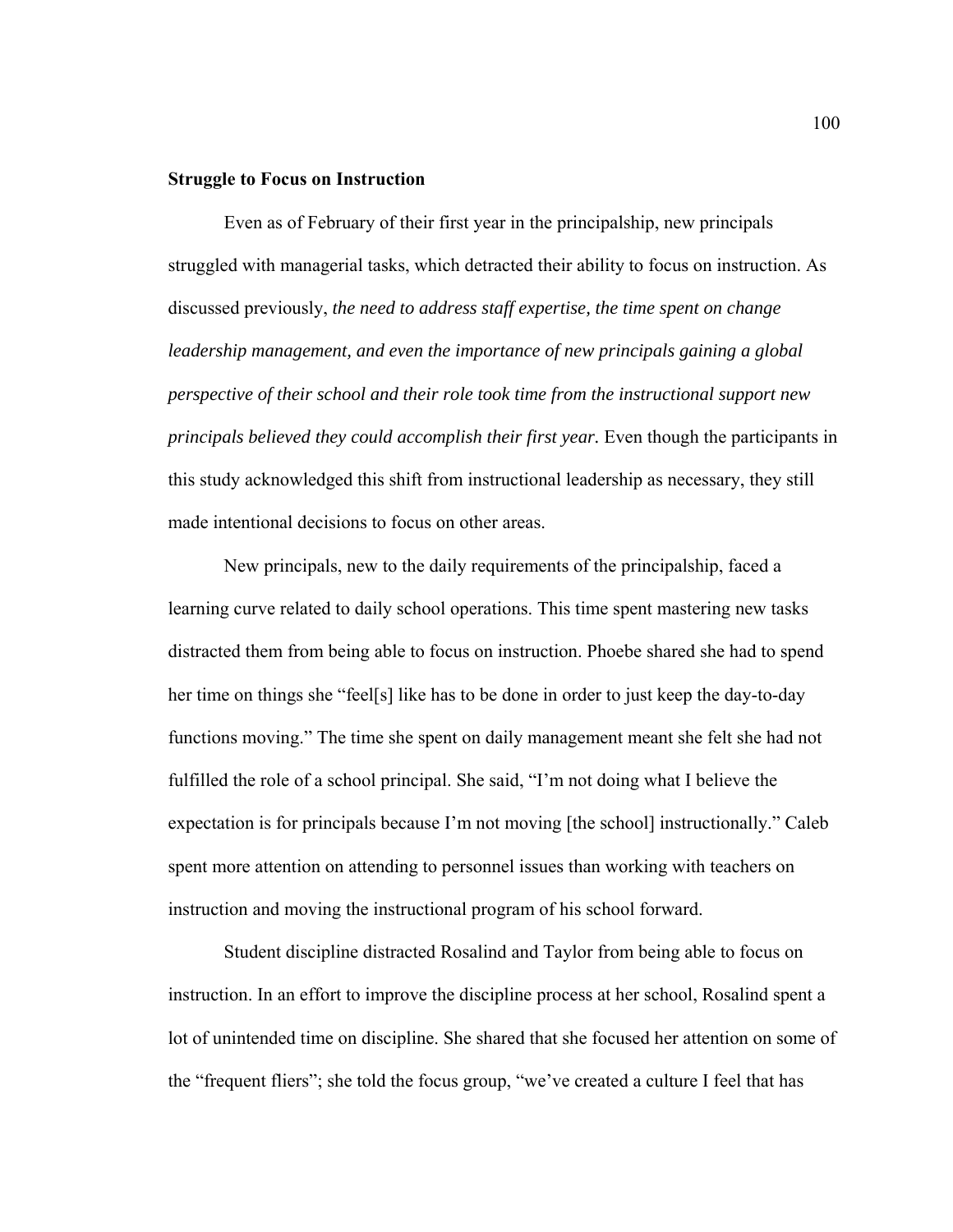given students the opportunity to make better choices, so but what I am spending with a few frequent fliers, I am spending time with them." Taylor also reinforced the time she spent on student discipline in the focus group; she stated, "... which I am in classrooms, but because of the dynamics of the school and the behaviors that are at the school, it takes me away from getting in the classrooms."

The daily work simply exhausted Taylor and made her unable to focus on instruction as she had intended. She said, "You get tired, you're exhausted, my body is exhausted." Phoebe, who previously believed her strength would be instructional leadership, acknowledged, "What has actually turned out to be the hardest is improving instruction." New principals recognized the importance of instructional leadership; however, they struggled to maintain their focus on tasks they believed were vital to instructional improvement. Even with an intentional shift away from instructional leadership towards other areas they felt were necessary in their first year in the principalship, new principals continued to reference instruction as a focus as necessary to school leadership. Whether new principals created the state of their schools intentionally or they met challenges that existed before their arrival, the state of the schools they led in February of their first principalship distracted new principals from focusing on instruction. Each participant entered the principalship with the belief they would be able to focus on instruction; however, by February, each of the participants struggled to do so.

## **Vital Relationship Development**

New principals learned developing relationships with stakeholders was necessary to their principalship. *They discovered that building vital relationships required*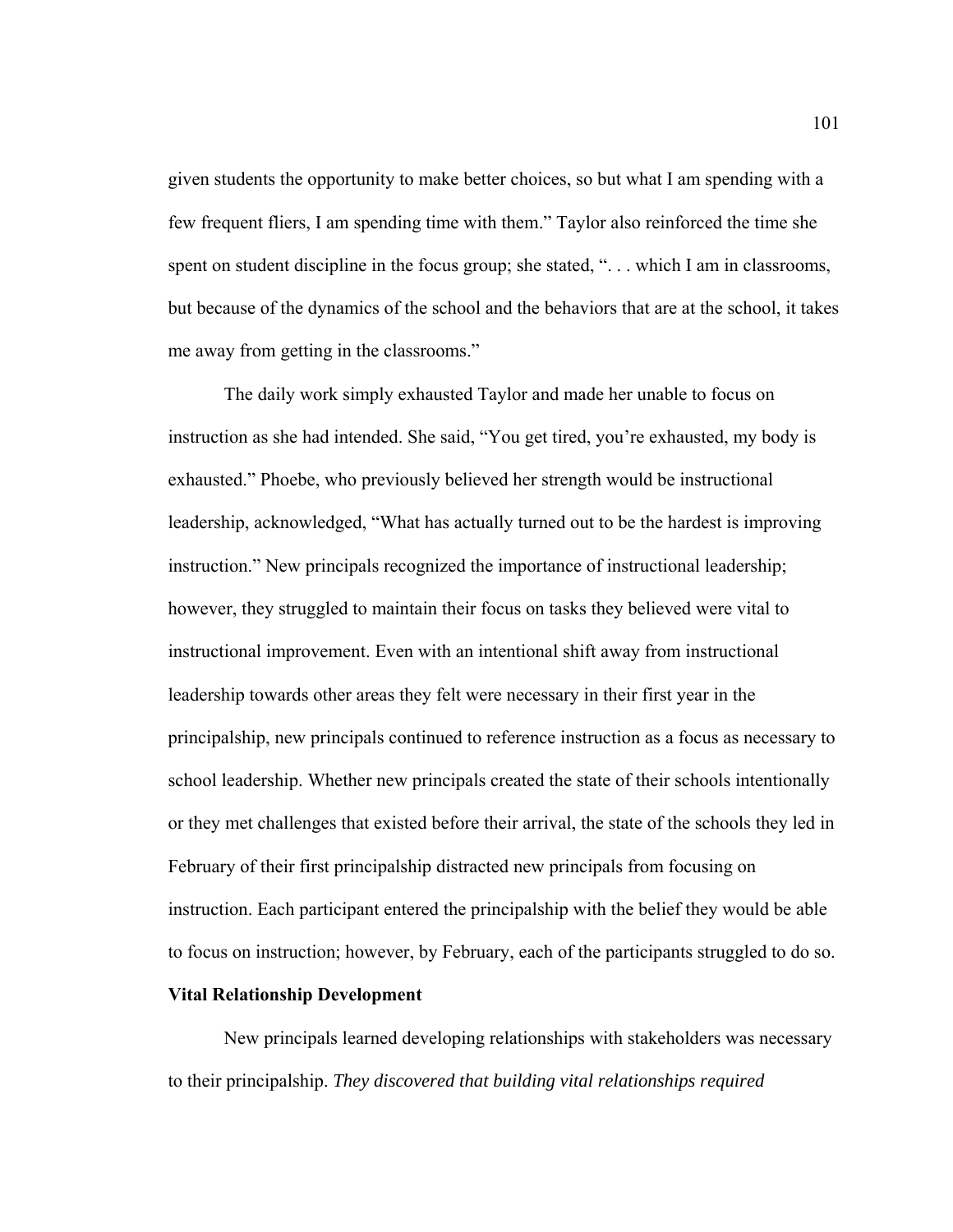*transparency and communication, enabled them to complete the other tasks of the principalship, and was key to their success in their first year as principals.* New principals explicitly shared the importance of building relationships vital to fulfilling their vision and becoming a part of the fabric of their schools. Rosalind's words in her third interview clearly described the importance of building relationships. She shared the daily tasks of the principalship included "building relationships with the students, building relationships with the parents and the teachers, because then if you have those relationships, you're going to be able to do the other tasks." Taylor shared that developing relationships with the community "helps as an administrator to help bridge those gaps and build those—make those bonds in school."

Rosalind and Phoebe believed new principals needed to build relationships to be successful in their principalship. Phoebe shared, "you have to love people enough to be able to get in there and do that, that dirty, emotional kind of work with them." Similarly, Rosalind believed relationship-building was vital to accomplishing the other work of the principalship. She said, "to me the most important thing is those relationships, so everybody does what they need to in order to improve student achievement and growth."

New principals were also concerned with the relationships they built with colleagues and district staff, aside from those they forged with the stakeholders at their respective sites. Caleb was not able to attend many district meetings where he would have had the opportunity to collaborate with and develop relationships with his colleagues. He conveyed the importance of building these relationships but had not been able to at that point in the school year. Furthermore, both Alexis and Taylor described the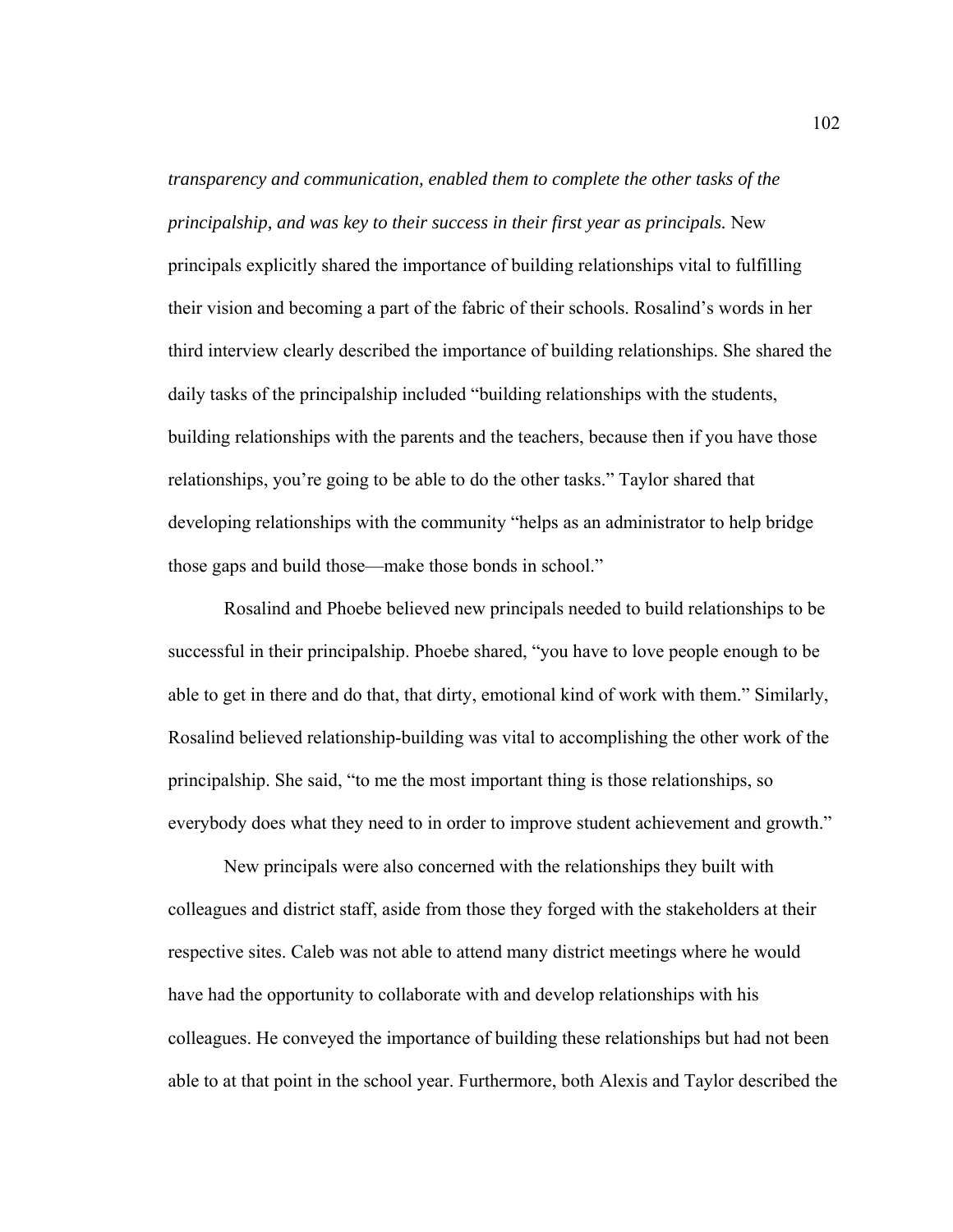relationship they developed with their supervisors. While Alexis shared examples of her supervisor's support, Taylor felt unsupported by the district as a new principal and by her supervisor through the visits she received. Alexis shared she received support in order to enable her to become a better leader; Taylor described that if she did not meet achievement targets at the end of the year, "somebody's gonna say you're not doing what you're supposed to be instructionally, but not realizing that all the changes that has taken place."

New principals recognized relationship development as vital to their first year in the principalship. They found communication and transparency to be important to forging relationships with stakeholders and even believed relationship development was a necessary daily task of their roles. As new principals developed relationships with staff, families, the community, and other members of the district, they also understood the importance of those relationships to accomplishing the various goals they set for their schools.

#### **Fourth Interviews and Third Focus Group**

The third interviews with participants took place during the month of March in the first year of their principalship; the third focus group occurred at the beginning of March with Alexis, Phoebe, and Rosalind. Taylor's journal entry, submitted in March, is also included in this dataset. Participants' responses based on their experiences can be organized into the following key categories.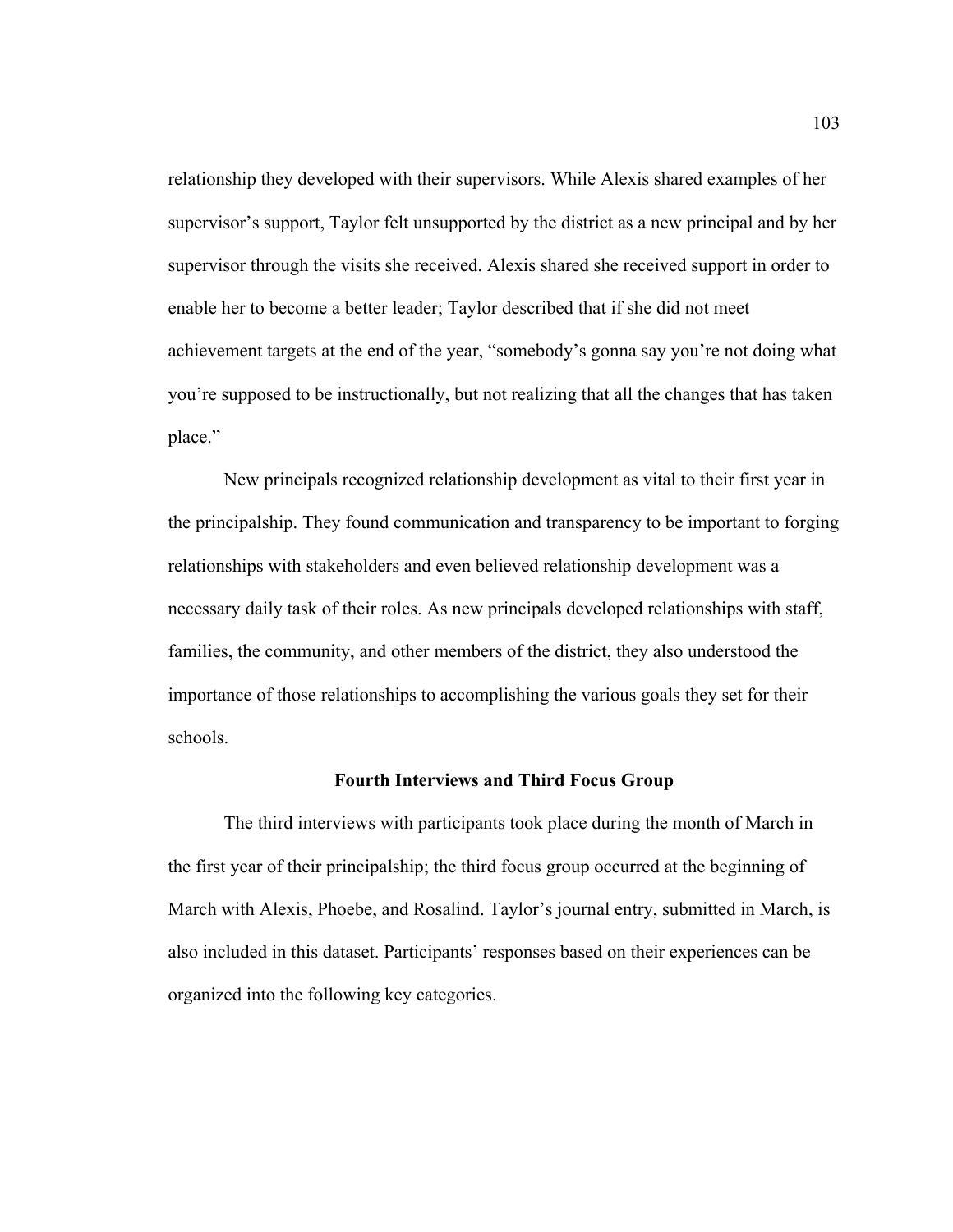# **Assertion of Power**

New principals realized the power of the principalship and asserted their power as of the fourth interviews and third focus group. Participants first recognized the power of the position they were now in and worked to assert the power they now had among their school community. *New principals realized and asserted their power through decisionmaking and explicit communication of their role to school stakeholders.* 

New principals discussed their feelings regarding the power they now had as school principals. Phoebe recognized the importance of the role of the principal and feared making the wrong decisions. She said, "I think in the beginning I was very scared. Scared I was going to do the wrong thing, scared I was going to say the wrong thing, I was scared parents were going to come up here hollering at me and I wouldn't know what to do." Caleb also felt the power of the role early on in the year. He described the emotions that overcame him as he held his opening meeting with staff at the beginning of the year. He shared he thought "all these people really think that I'm going to lead this building right now."

The impact she had on students, staff, and families caused Phoebe a great deal of stress. Phoebe maintained a fever from the third to fourth interviews and discovered "it's the body's response, it's psychosomatic, it's the body's response to chronic stress." Her belief that she herself had to be present and no one could replace her leadership in the event of the absence meant she did not take time away from work. She said, "I feel fully responsible, so I just don't feel comfortable not going to work." Taylor also felt the difference in the weight of the responsibility in the principalship from her previous role.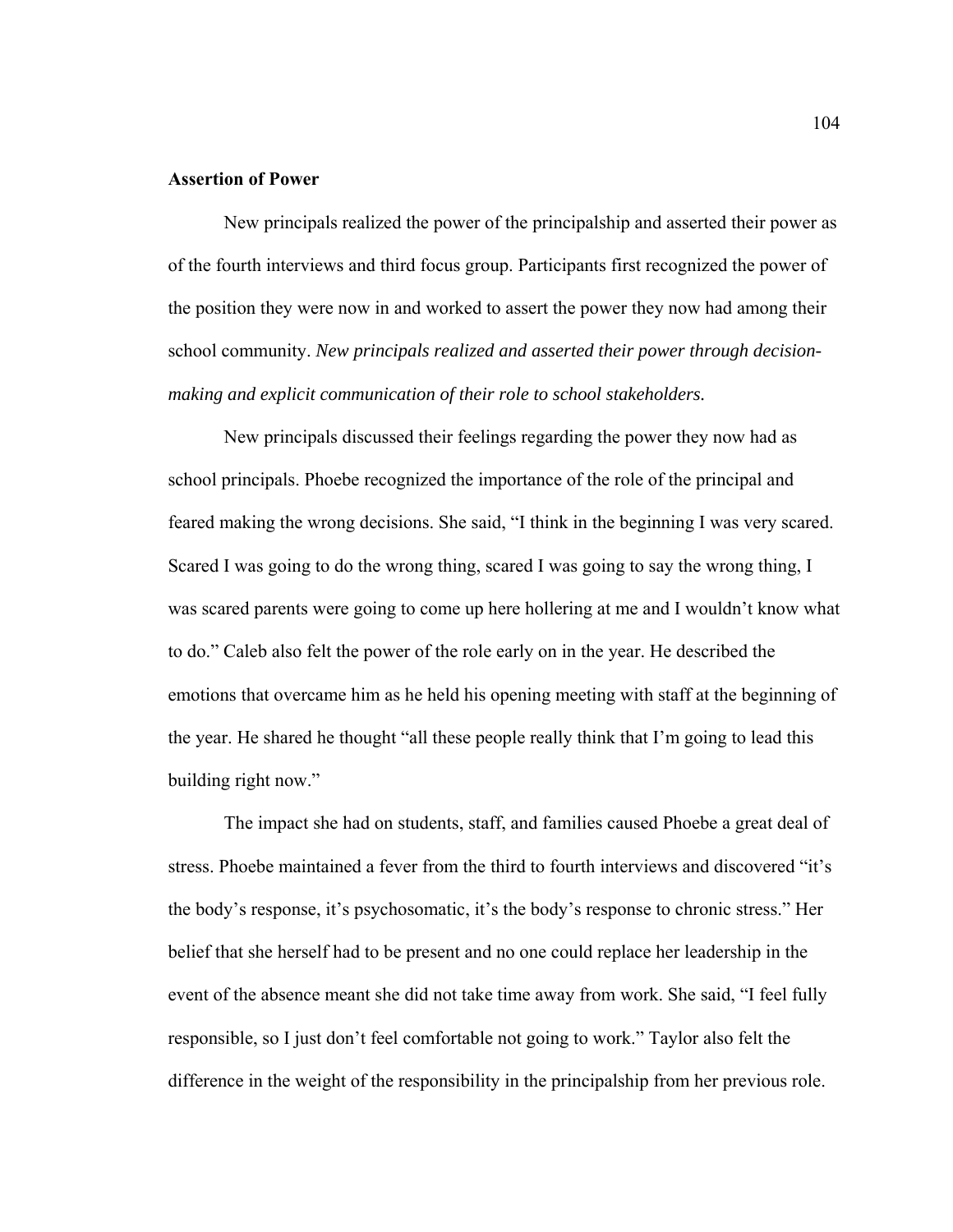She shared, "You don't have that feeling [you're holding a big rock], that feeling is not there when you're an AP as opposed to when you're a principal."

While new principals acknowledged the importance of their role and the power of the principalship, they also asserted their power in their first year of the principalship. A new skill for the participants due to their new role, participants described examples of asserting their newly acquired power. They also struggled with the responsibility and finality of decision-making. Rosalind said, "You make the decisions, you have the last word. If anything goes wrong, it comes to you." They realized the necessity of making well-informed decisions and the power of decision-making as of the fourth interviews and third focus groups. Alexis shared she felt the power and impact of the principalship in her decision-making. She told the focus group, "just knowing that you, you know, them seeing and you know, okay, it is my final decision, so yeah . . ."

Taylor shared staff members pushed back when she asserted her power, and she confirmed she deviated from the independence given to teachers under the previous administration. She said, "like your tone has to change and let them know like, [the teachers] are not in charge." Similarly, Alexis asserted her leadership at Radburn. She said "'No, that has to come through me first,'" in response to staff members' decisionmaking independent of her. New principals shared their realization of the power of the principalship and provided examples of asserting their power in their new roles.

## **Juxtaposition of Challenges and Accomplishments**

*New principals continued to face challenges, particularly in the management of personnel, through the fourth interviews and third focus group; however, these prevailing*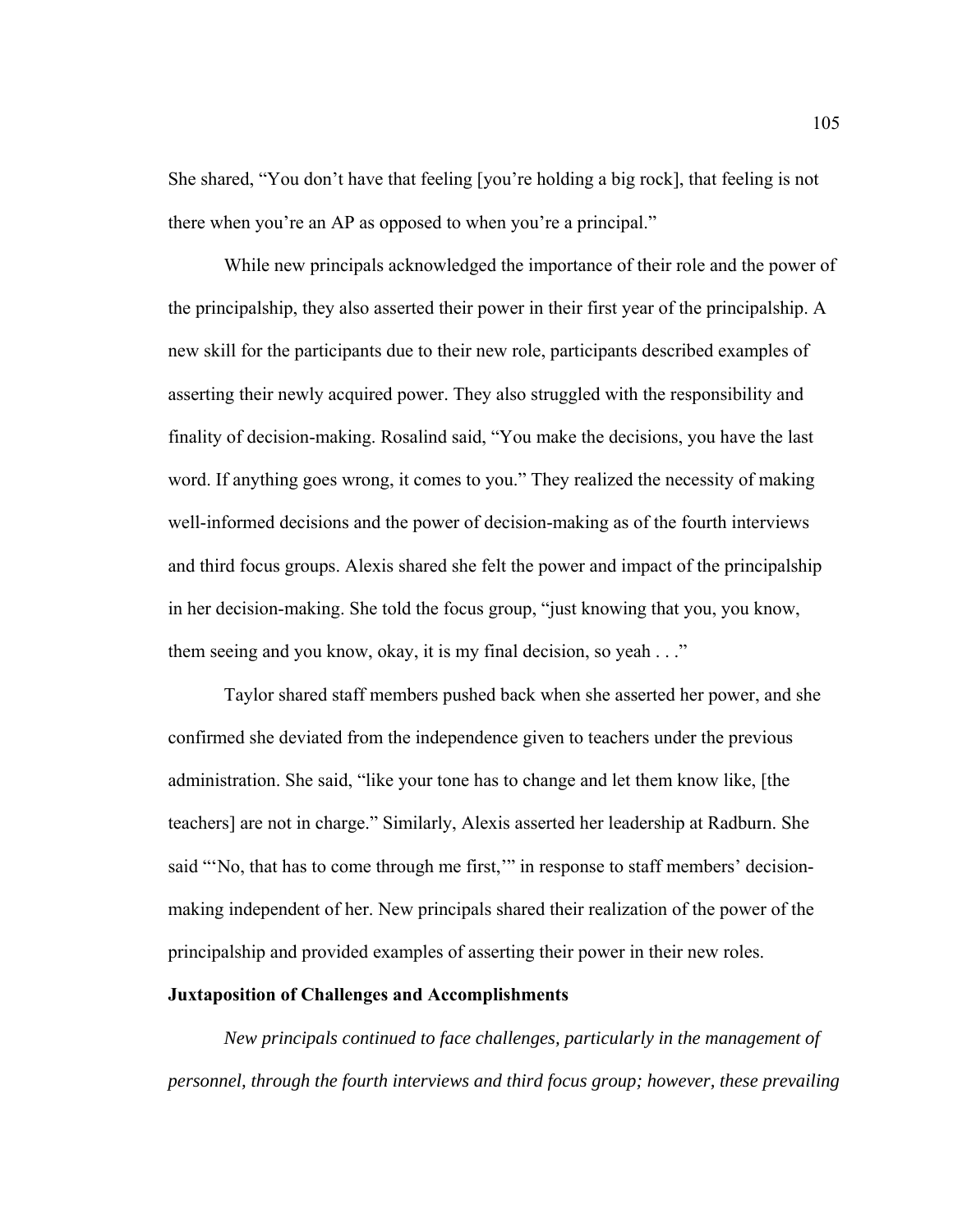*challenges can be juxtaposed with the overall improvement in school climate and culture.* While there were staff issues participants discussed even through the final interviews and focus groups for data collection, each new principal also described specific examples of positive culture change and climate improvements in their schools. As discussed previously, new principals believed leveraging cultural change would be necessary to instructional improvement and achievement, so through the accomplishment of cultural change within their schools this led to a fulfillment of their goals.

New principals' awareness of the challenges they faced led to the development of strategies designed to address or mitigate those challenges. The acknowledgement of these challenges allowed new principals to reconcile those challenges with culture building and contentment with the challenges of the role they held. While participants discussed the challenges they faced with individual staff members, they also shared examples of success with culture building at their respective schools. They were aware staff issues would continue to face them in leadership; however, the realization of school culture and climate improvement attributed to new principals' feelings of accomplishment and success.

While new principals shared schoolwide examples of accomplishment with school culture and climate, individual changes were also made. Caleb shared his proudest moment when a teacher implemented changes to her classroom environment to align with his expectations. This change was willingly implemented by one of Caleb's teachers most hesitant to implement new practices. To Caleb, this demonstrated her support for his vision and leadership. As new principals led intentional efforts to build school culture and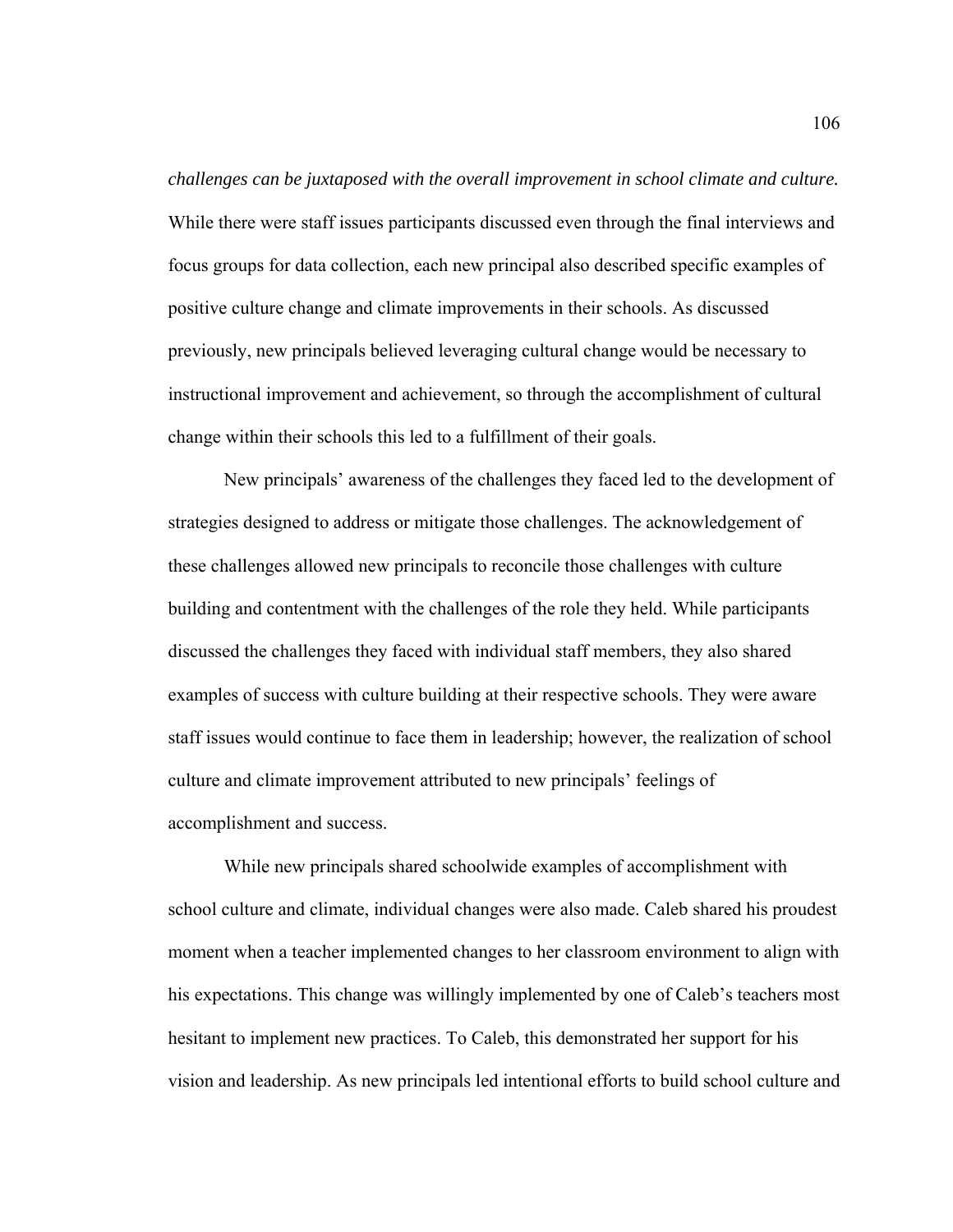climate, they also experienced accomplishments with individual staff members. Taylor also acknowledged the importance of building a positive school culture to individuals. She said,

It's just a matter of helping them to see what we have in common. The common goal, the common vision that what we're trying to accomplish, and once we can get everybody to see—have that same why and what we're trying to accomplish, then we can move forward in the right direction that we want them to move in.

Taylor continued to experience staff members' resistant to the feedback she provided to teachers and to changes in the custodial assignments through the fourth interview in March. While these individual challenges often made her question if she wanted to continue in the principalship, she also said her feelings "calmed down a little bit more, because you get a little bit adjusted." This serves as another example of the challenges the new principals faced and the juxtaposition of accomplishments. While for other principals in this study the accomplishment was in the area of cultural and climate improvements in their schools, for Taylor it was an adjustment to her role.

Overall, the new principals shared school culture and climate improved. Phoebe shared with the focus group, "I'm proud of the change in the culture inside the building . . . teachers have said that there's more collegiality than there has been before." Rosalind said in the fourth interview, "although I'm working them to death, because they say it, they're so willing to do it." She also shared teachers have told her they would follow her if she moved to another school because they have bought into her vision and leadership. While the challenges of leadership were acknowledged by participants, they also expressed feelings of pride and accomplishment with the positive changes they enacted.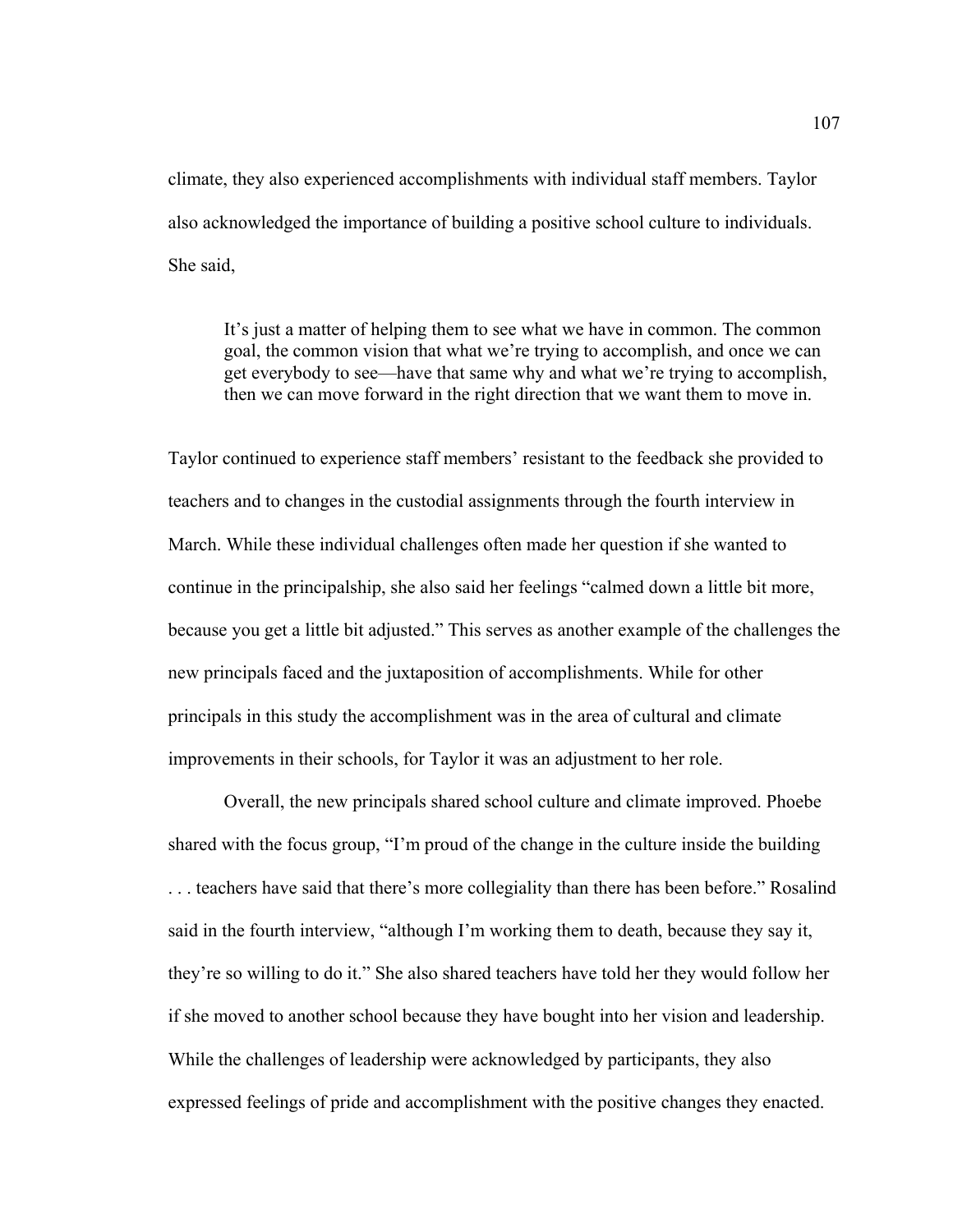## **Management of Responsibilities**

*New principals struggled to manage their various responsibilities particularly as they lacked experience with the tasks necessary to the principalship and struggled to delegate tasks, often the result of a lack of trust in others to fulfill their expectations.* New principals shared they lacked preparedness to work with the budget and school finances as they were not primarily responsible for the budget as assistant principals. The principalship also required they learn how to organize and prioritize their daily tasks, navigate the politics of the school system to meet the needs of their building, and ask questions. Each of these newly acquired skills, in the midst of the school year, afforded new principals the strategies needed to manage the diverse responsibilities of their roles.

New principals adapted to the learning curve of the principalship in order to effectively manage their various responsibilities. Even though Rosalind worked through her challenges with time management and prioritization over the course of the year, she still struggled with unexpected circumstances. She stated, "I have learned that you cannot plan ahead of time, because things happen." This disrupted the fragile organization and prioritization systems she worked so hard to develop. The increase in paperwork also contributed to her inability to manage her time effectively. Rosalind said, "it's like I have to do way more paperwork as a principal than I used to as an assistant principal."

The desire to complete tasks correctly contributed to the evolution of Taylor's identity. She navigated the challenge of addressing the needs of staff members through deliberately exercised patience. "I have to do it right. So just knowing, giving myself, having more patience, and waiting and giving myself wait time, so that I am not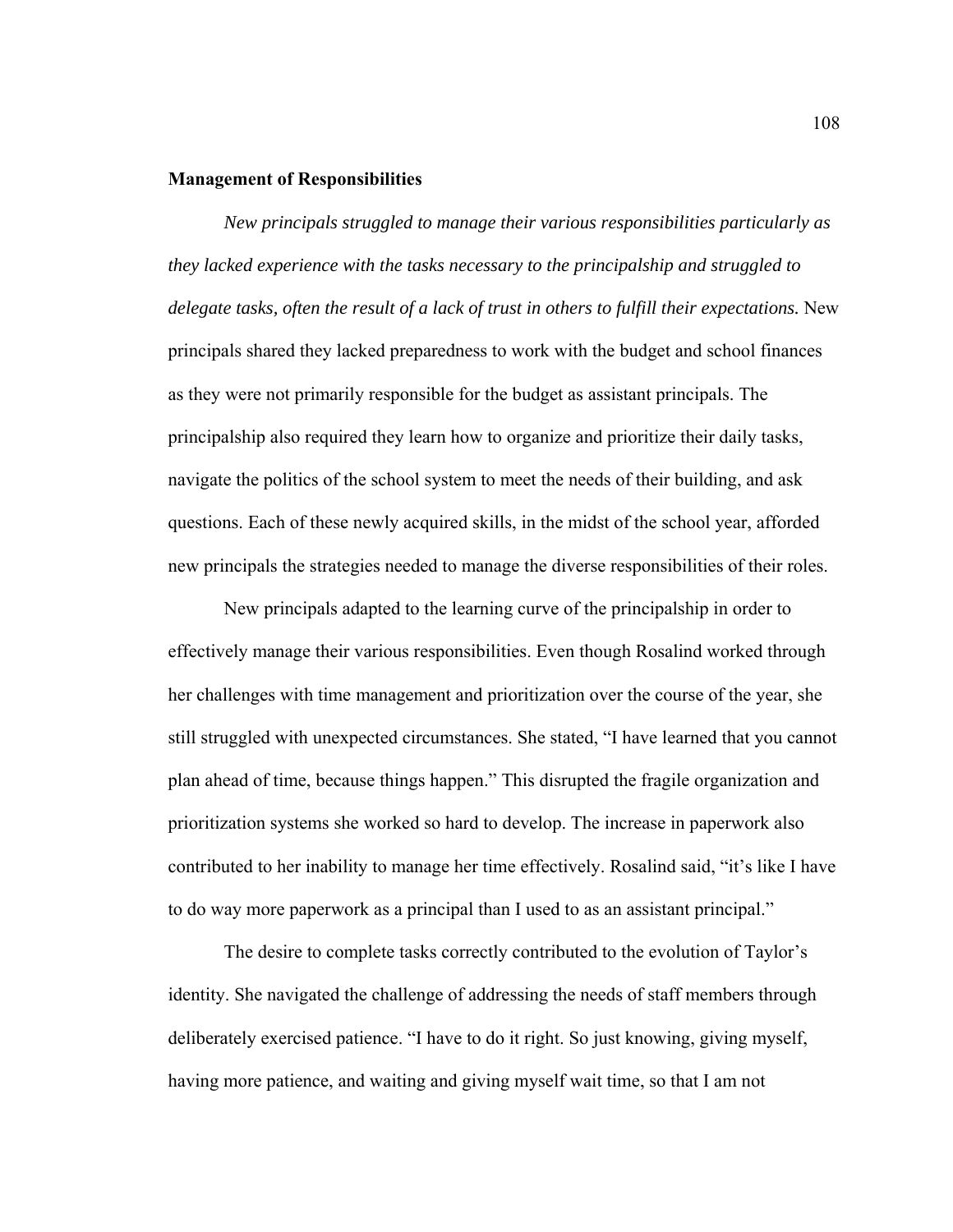overwhelmed." Her increased ability to manage the responsibilities of the principalship contributed to a new identity as a principal. Caleb also made adjustments to manage the responsibilities of the principalship. Caleb learned to use a notebook to stay organized. He pulled out the notebook he carried in his pocket, flipped through the pages and said, "then I'll go back through it, I need to email you, I need to follow up on this, I need to do this, and it really organized me to get things done." As the school year ended, participants still struggled to delegate tasks to other staff members. Delegation was an important skill the new principals needed to develop to enable management of their myriad responsibilities.

While Taylor shared she started delegating tasks to others as a coping strategy she used to manage her responsibilities, Caleb and Phoebe did not have the trust in others necessary to feel confident in delegating tasks. Caleb acknowledged this was an area of improvement for him and said, "one of the things I'm also learning is I have to learn how to delegate better and build teams, which I don't do well." He shared, "learning trust I think is huge. Learning who you can trust, who you can't trust. And who's reliable, and who's not reliable." Phoebe also lacked confidence in her staff members. She told the focus group, "I can't depend on the people around me to be able to do what they're supposed to do."

Overall, new principals realized the management of their responsibilities played a vital role in their ability to lead and maintain the school environment. Phoebe recognized the need to maintain the operation of the school. She shared, "I think the daily tasks of the principalship are to ensure that the function—that the school functions efficiently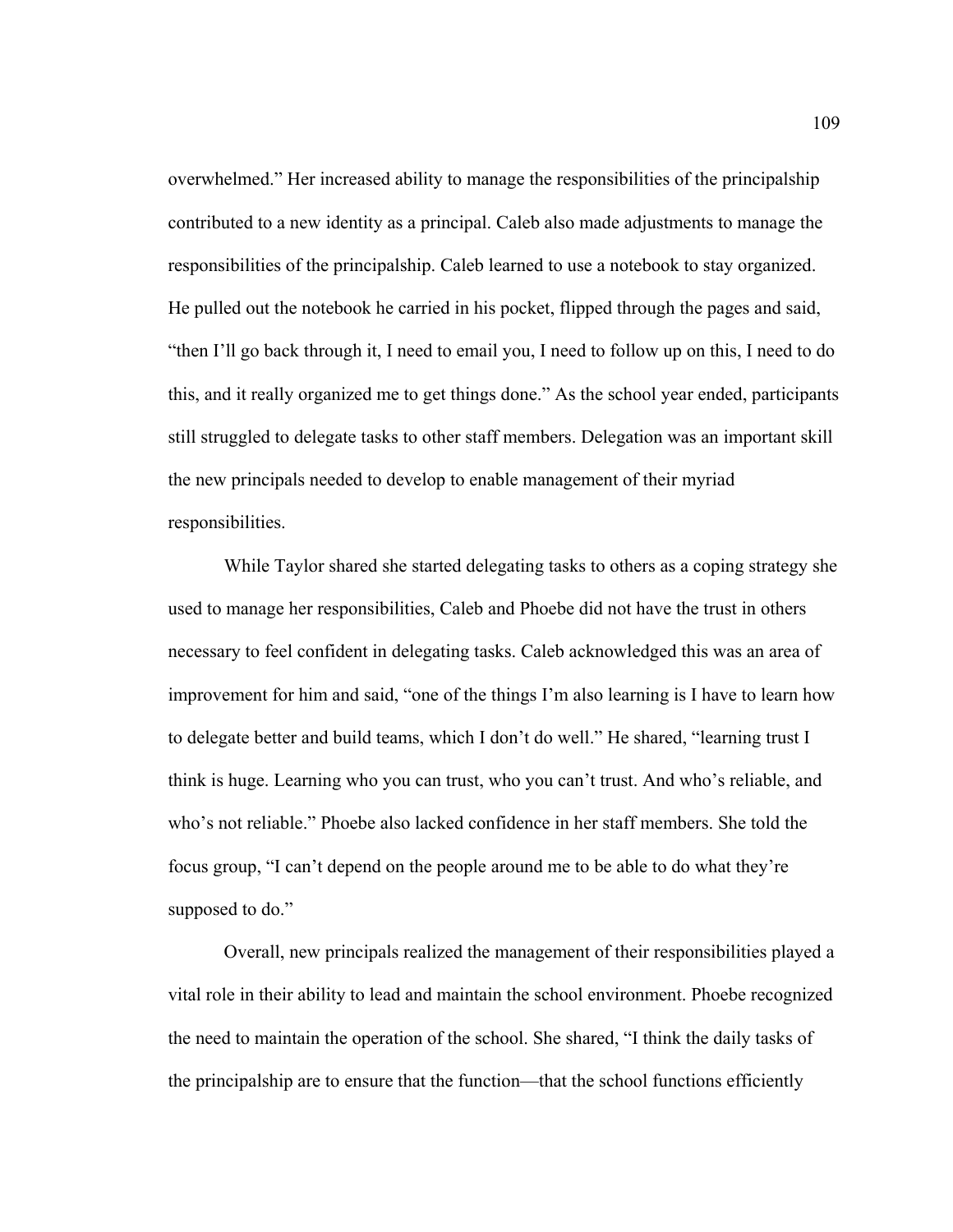enough for people to be able to do their jobs." Aligned with this belief was one of Phoebe's proudest successes—acquiring new computers, a new phone system, and new lighting for Fort Cape Elementary School. Rosalind said, "Everything and all. I mean there is just—you're just everything. You're a parent, you're a counselor, you're a social worker," to summarize of all of the daily tasks of the school principal.

### **Success with Families and Success for Students**

Throughout the study, *new principals described success they experienced forging trust and relationships with families and success for students through instructional improvements or relationship-building.* Participants described these successes more frequently and explicitly in the fourth interviews and third focus groups. As the work principals do is for the benefit of students and in partnership with families, the recognition of the work new principals accomplished in this area should be mentioned. Additionally, the success new principals shared in these areas echo the achievements made in addressing school culture and climate and were also described as new principals' proudest accomplishments.

 In general, new principals established relationships with families, reported increased parental involvement and trust with families, and improved outcomes for students. While Phoebe was concerned that as the first White, female principal at Fort Cape Elementary School she would have difficulty gaining the trust of the families of students that attended the school, she did not find that to be the case. She said she built better relationships with her families than did the teachers who had been at the school. She shared, "I have a lot of contact with parents, because I call parents a lot, I call them a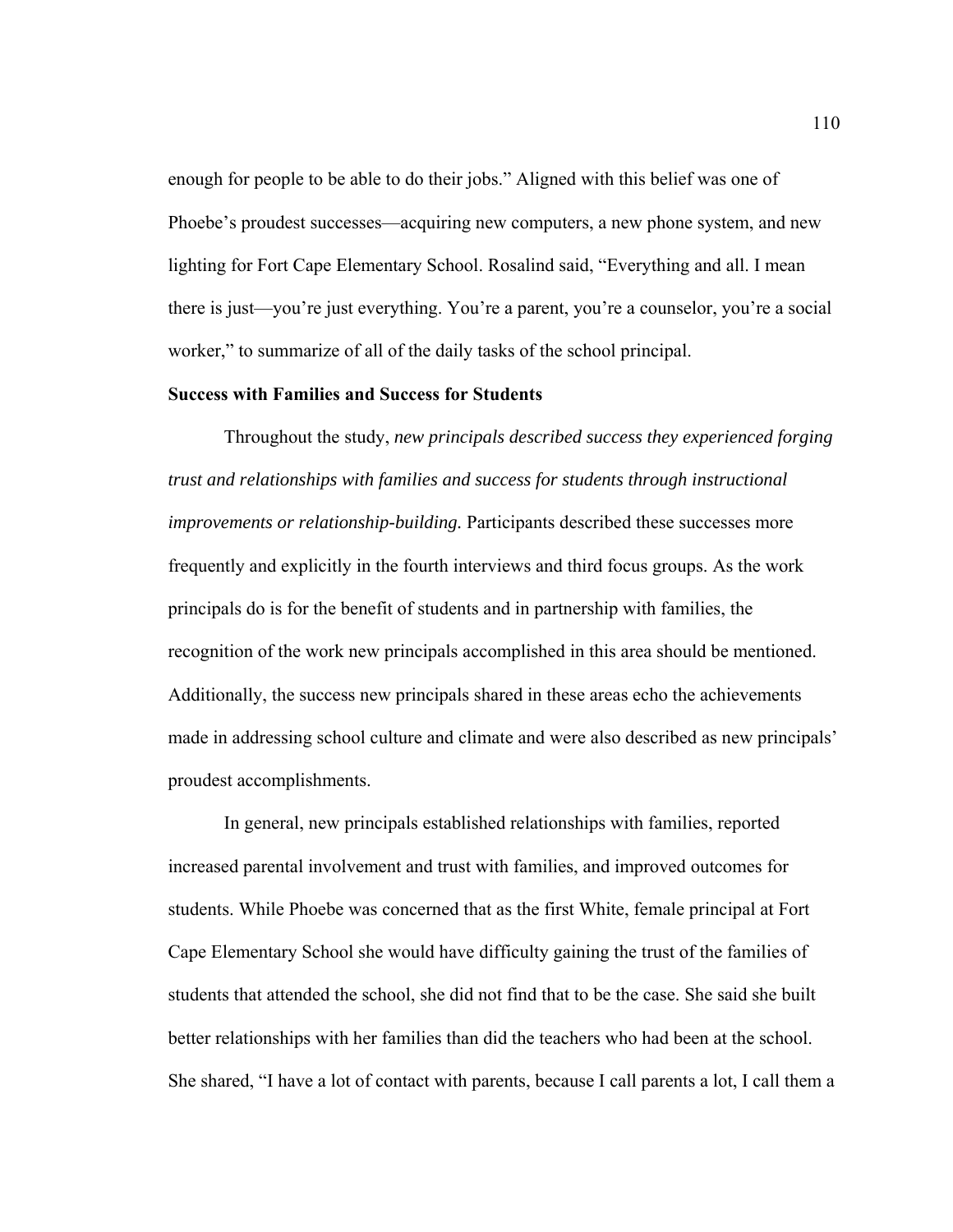lot. I send home those 'good news from school' postcards a lot." She even reported fifthgrade students would intentionally get sent to the principal's office to talk with her, because she had established trusting relationships with her students and allowed them a voice to share their concerns.

Rosalind and Alexis made breaking down barriers between home and the school one of their priorities in their first year. Rosalind shared one of her priorities was to establish a better climate for her students' families. She told the focus group, "we can start changing or continuing to change the culture if all stakeholders feel welcome and respected." Rosalind had all communication to families translated into two other languages and worked to build a relationship with the local mosque. She reported better parent participation as a result of her efforts. Alexis shared in her first three interviews one of the most challenging aspects of the principalship was working with families through custody issues. As of the fourth interview, she shared she had made gains in this area, and even after being subpoenaed to court for one custody issue, the parents on both sides of the issue came to school the day following court in appreciation of her efforts to support the family.

In the area of supporting students, new principals experienced success as well. Caleb discussed improvement of the student attendance rate as being one of the priorities of his first year. He saw incremental increases in the school's historically low attendance rate. He also collaborated with teachers to improve the academic behaviors of students at Wisteria Elementary. He shared one success of his efforts in this area. Caleb said, "And I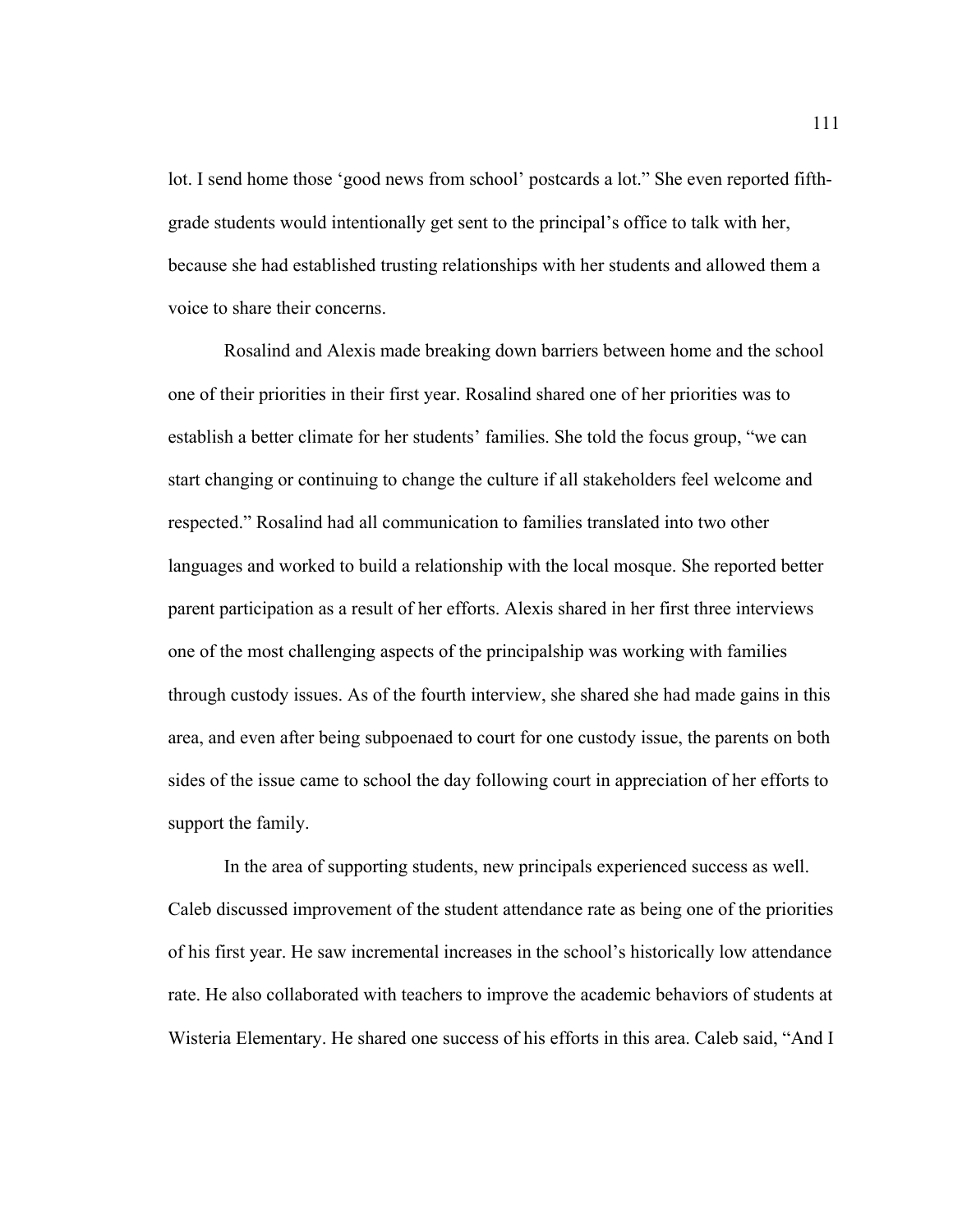walked in today and one little girl, I haven't seen her do a lick of work for 3 months when I've been walking in her classroom. She had tried to do two math problems."

Rosalind summarized the success and pride she felt with the focus group: "I'm just proud of what things we're doing and really seeing teachers coming on board and trying new things for kids because that's what we do, we are in this profession because we serve kids." Even in the midst of the myriad responsibilities new principals faced, they established positive working relationships with families and improved circumstances for the students at their schools.

## **Chapter Conclusion**

 This chapter presented the findings as illuminated throughout the course of the second, third, and fourth interview. The findings were presented in this manner to demonstrate the changes new principals underwent in their perceptions, focus, and ideas throughout their first year. As the categories included in the above findings suggest, new principals struggled throughout the year to focus on instructional leadership and transitioned in their focus to cultural leadership. They were socialized within their schools and within their organizations, and they increased in their confidence to lead their schools. These findings will be further discussed in the final chapter.

The interviews and second, third, and fourth focus groups discussed the participants' experiences throughout the months following the first interviews. Their experiences illuminated the transition from instructional to cultural leadership, the building of their self-confidence in their ability to effectively lead their schools, and success they felt in achieving some of the goals they established for themselves and their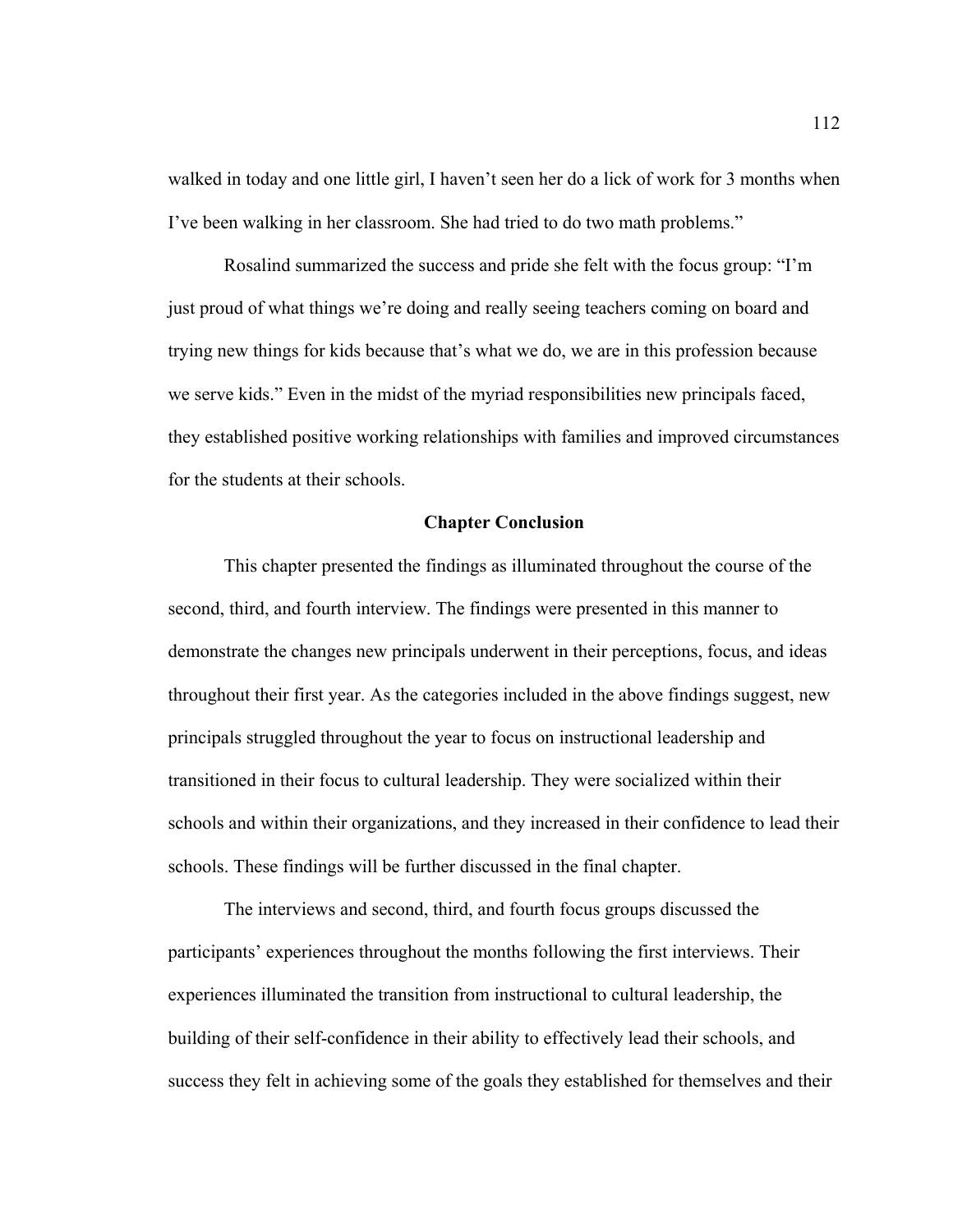schools. Chapters IV and V included the presentation of data, organized by time span, from each of the five participants. The data presented derived from an analysis of the data collected from focus groups, interviews, and participant journaling. Chapter VI presents the research questions and describes the implications of this research. Chapter VI also considers the triangulation of the theoretical framework with existing literature and the data collected in this study.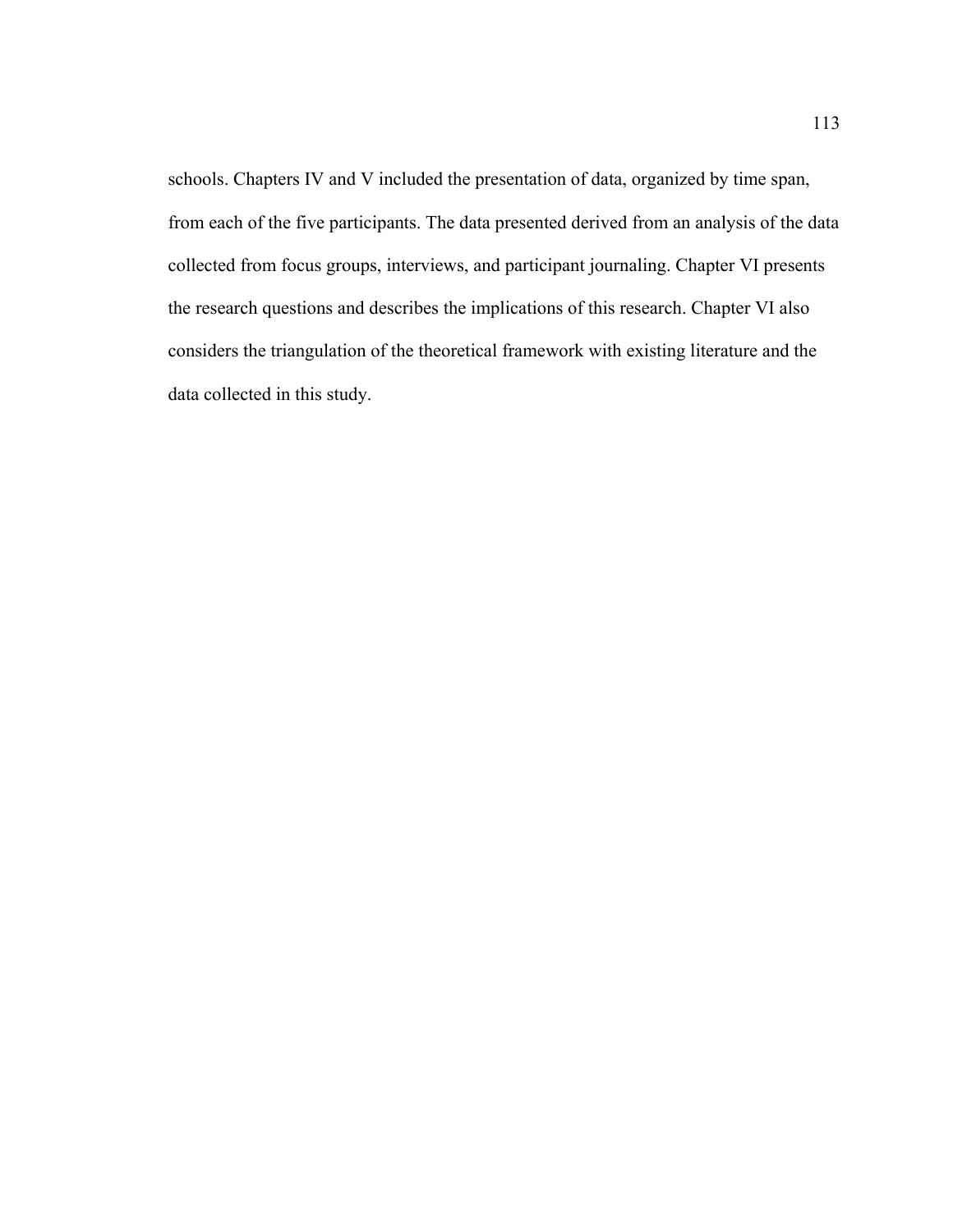# **CHAPTER VI**

# **SUMMARY OF FINDINGS, RECOMMENDATIONS, AND CONCLUSION**

The purpose of this qualitative study was to examine the impact of surprises and challenges new principals faced on the socialization process and the process of building their emergent identity as a principal. Through an analysis of the data collected through participant interviews, focus groups, and journal entries, this chapter provides an overview of the categories derived from the data at each of four time intervals through a triangulation of existing literature, the data collected in this study, and the theoretical framework of socialization and identity-building. This chapter also addresses the research questions and describes the implications of the findings.

While the new principals in this study did not experience any remarkable or outstanding surprises or challenges that they shared, the theoretical framework is confirmed by the findings and existing research. New principals were socialized into their new roles and their professional identity emerged. They oriented to their new tasks, increased in their confidence, and experienced some surprises and challenges. These impacted not solely socialization, but also led to other changes in their identities and their schools.

The findings gleaned from the analysis of the data collection generated five themes. The five themes demonstrated new principals' learning over the course of the first year in their new role. New principals struggled to focus on instructional leadership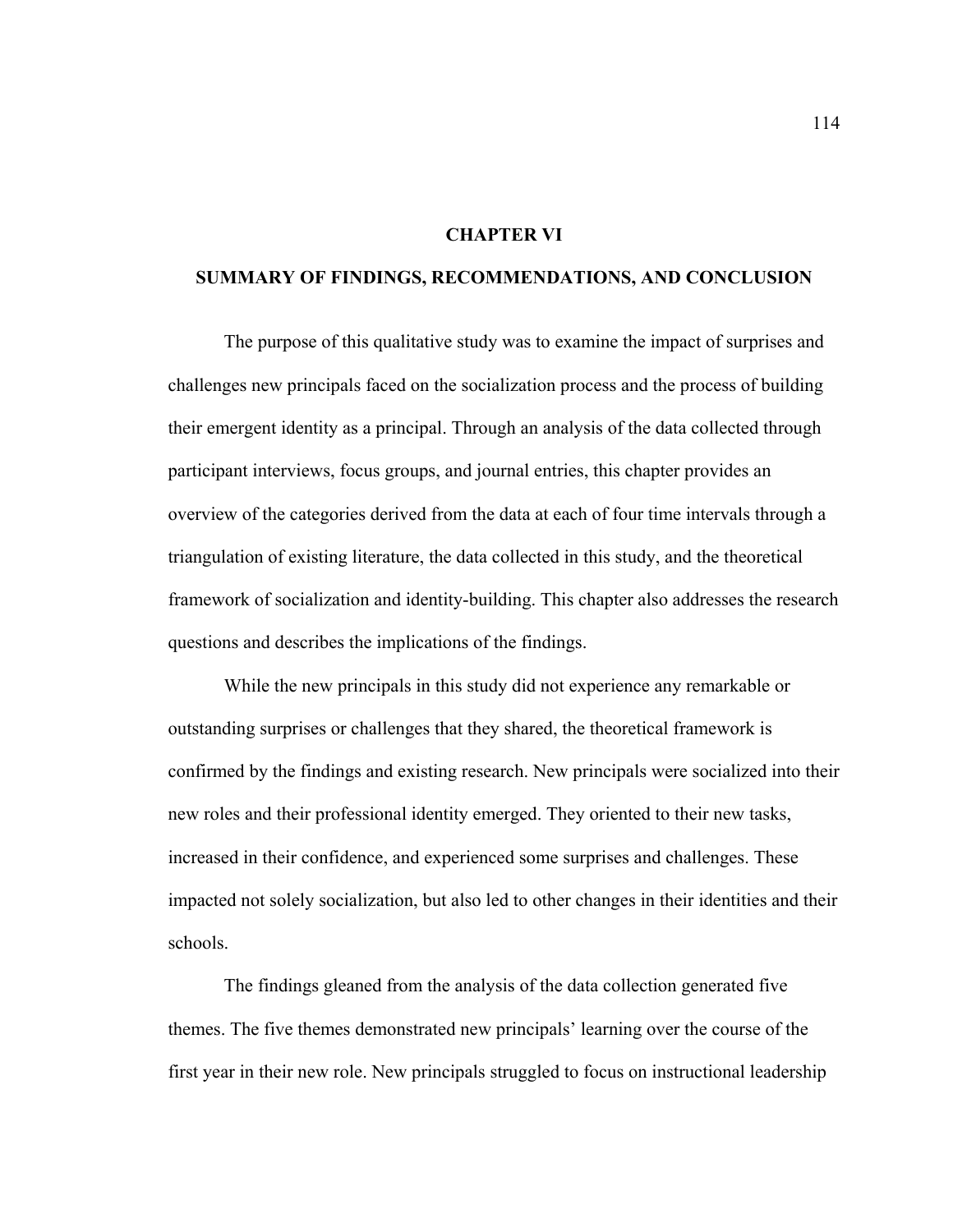and cultural leadership eclipsed their efforts in this area; new principals also asserted their position as a result of the confidence developed in their new role. New principals' socialization occurred within the school setting and led to the development of an improved school culture. Finally, new principals were able to clarify and execute their core values.

### **Summary of Findings**

Data collected through interviews, focus groups, and journal entries paint an image of the transition new principals undergo in the first year on the job. The categories identified from each of the interviews, focus groups, and journals are captured in Table 3. The themes each of the categories informed are indicated by a (letter) and then referred to in the discussion of themes below.

# Table 3

### Categories Identified by Time Span

| <b>First Interview</b>                                                                                                                                                                                                                                                                          | <b>Second Interviews,</b><br><b>First Focus Group,</b><br><b>Rosalind's Journal</b>                                                                                                                                    | <b>Third Interviews</b>                                                                                                                                                                                                                                           | <b>Fourth Interviews,</b><br>Third Focus Group,<br><b>Taylor's Journal</b>                                                                                                                      |
|-------------------------------------------------------------------------------------------------------------------------------------------------------------------------------------------------------------------------------------------------------------------------------------------------|------------------------------------------------------------------------------------------------------------------------------------------------------------------------------------------------------------------------|-------------------------------------------------------------------------------------------------------------------------------------------------------------------------------------------------------------------------------------------------------------------|-------------------------------------------------------------------------------------------------------------------------------------------------------------------------------------------------|
| • Communication of core<br>values (a)<br>• Confidence building (c)<br>• Cultural leadership<br>competency (d)<br>• Instructional leadership<br>(d)<br>• Leadership preparation<br>(d)<br>• Positional relationship<br>development (b)<br>• Shift in perspective $(c)$<br>• Task orientation (d) | • Emphasis on cultural<br>leadership (d)<br>• Identity development<br>(c)<br>• Lack of preparedness<br>(d)<br>• Position confirmation<br>(c)<br>• Socialization with<br>stakeholders (e)<br>• Staff accountability (d) | • Building a global<br>perspective (e)<br>• Building self-<br>confidence (c)<br>• Change leadership<br>management (b)<br>• Disillusionment<br>with staff expertise<br>(d)<br>• Struggle to focus<br>on instruction (d)<br>• Vital relationship<br>development (d) | • Assertion of power<br>(c)<br>• Juxtaposition of<br>challenges and<br>contentment (c)<br>• Management of<br>responsibilities (d)<br>• Success with<br>families and success<br>for students (b) |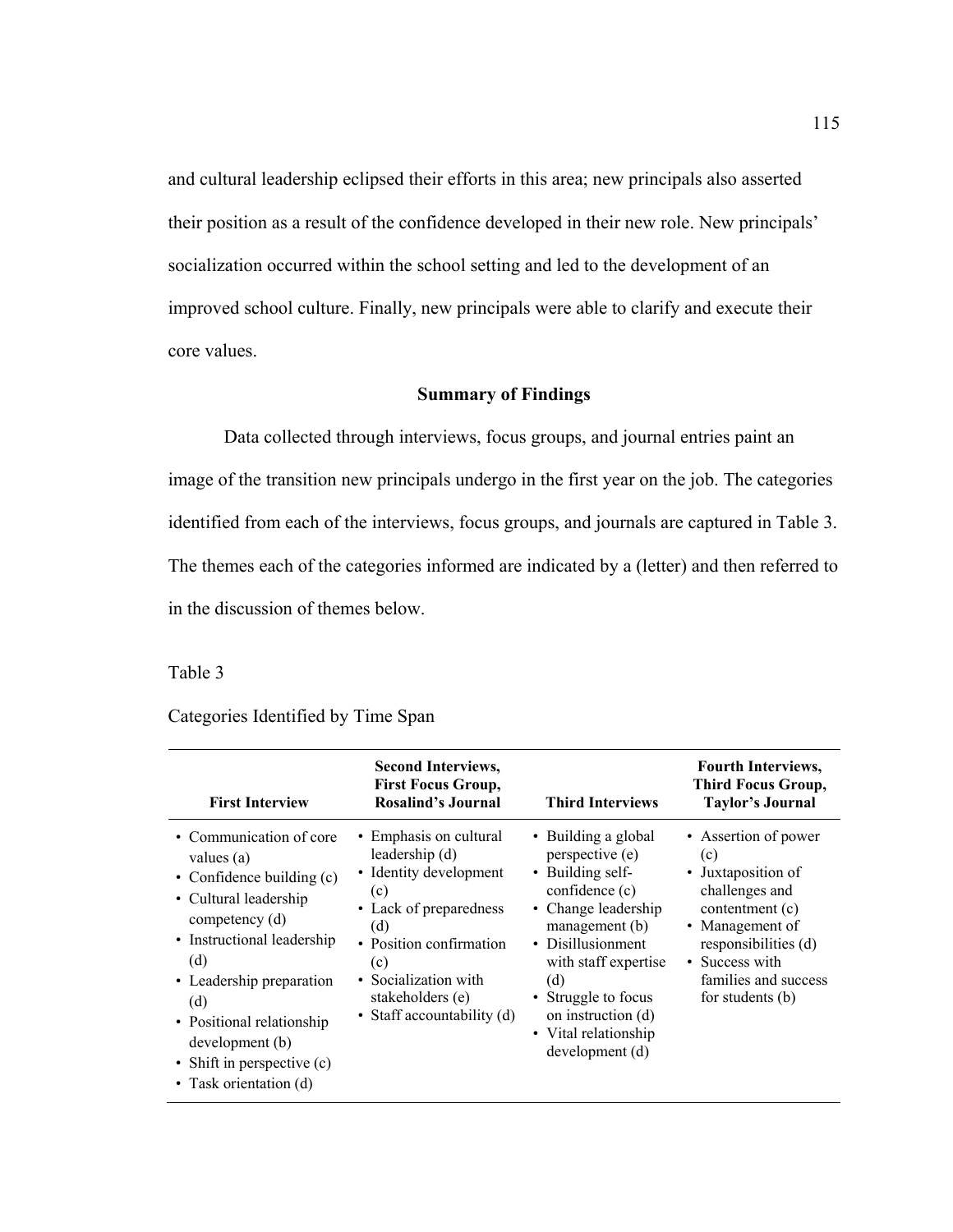These categories provide a chronological story of new principals' first year in their role and the changes they experienced. Following are the themes that emerged from the categories, when considered over the course of the year:

- *Role clarification.* (a) Participants' core values were clarified and realized in their new role. These values did not deviate from those they acquired in their previous roles; however, the principalship afforded them the opportunity to realize those values and execute them through vision development and communication of that vision with stakeholders.
- Stakeholder collaboration. (b) Participants collaborated with stakeholders and developed meaningful relationships that enabled them to build a positive school culture.
- *Increased confidence.* (c) Participants' confidence in their abilities increased over time and they increasingly leveraged their power and positionality throughout the first year in their role.
- *Emphasis on cultural leadership.* (d) Participants focused on cultural leadership and struggled to focus on instructional leadership. Participants realized that instructional change could not occur by ignoring cultural change and thus became a key focus of their first year.
- *Socialization within the schoolhouse.* (e) Participants were largely socialized within the school setting with families, students, and staff members. Over the course of their first year, participants discussed decreasing their relationship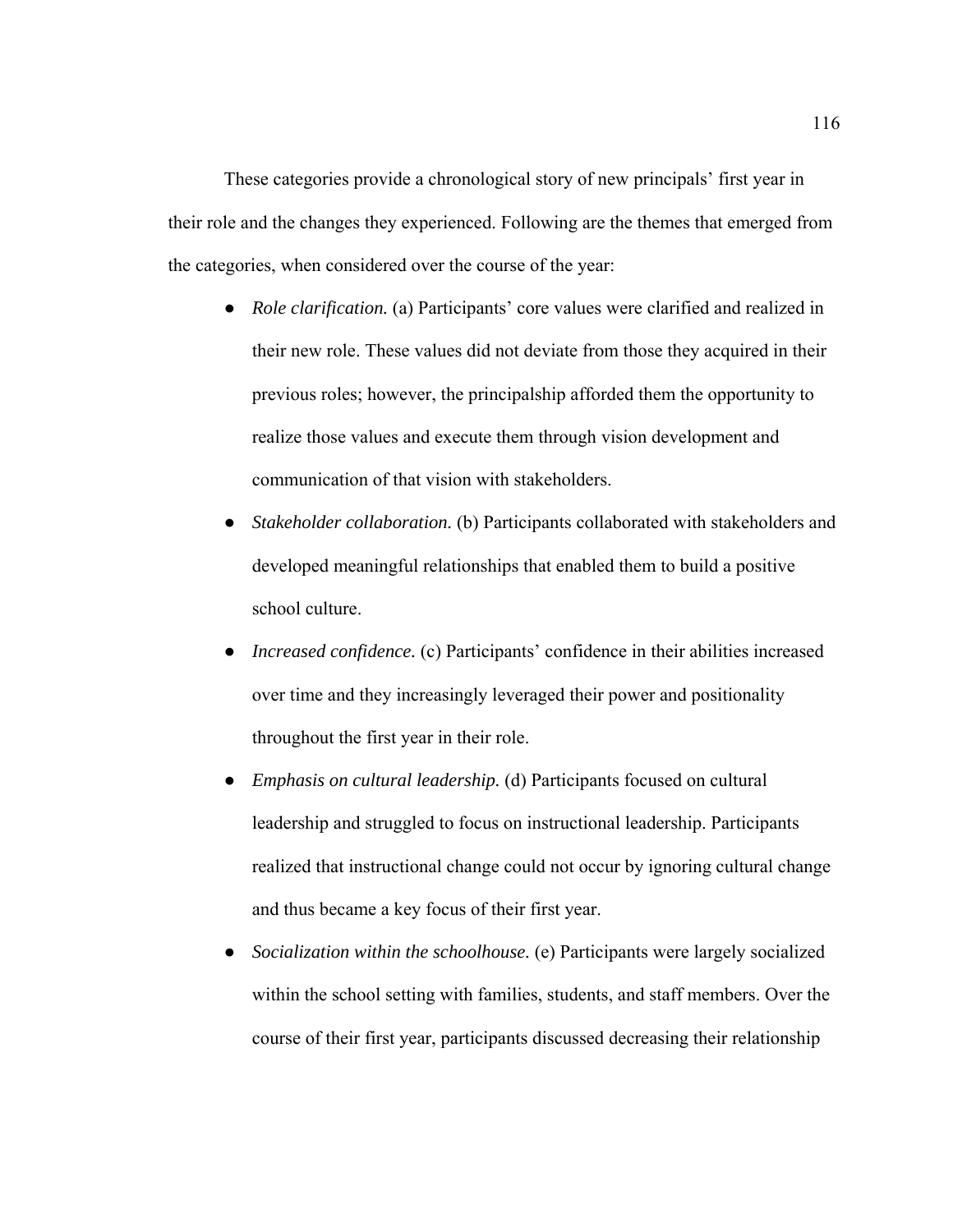with colleagues and district personnel; socialization with these groups was limited.

Themes developed from the data collection over the span of the study are discussed along with an analysis of each theme. The research questions are also answered with a particular focus on orientation and socialization into the principalship and their identitybuilding as a result of the surprises and challenges they encounter.

## **Presentation of Research Questions**

The three research questions considered in concert and with the theoretical framework provided as a background addressed the impact of the surprises and challenges new principal face in their first year in their role. The new principals in this study did not experience remarkable surprises or challenges in their first year they shared in the data collection process; therefore, the response to the research questions is somewhat limited to the socialization and identity-building new principals experienced even while the impact of surprises and challenges had only a marginally greater influence on new principals' emergent identities than on their socialization. The relationship of surprises and challenges to identity-building and socialization was not apparent from the data collected, although should be acknowledged.

While existing research acknowledges new principals face challenges difficult to overcome in their first year in their role, my research focused on the challenges and the impact of surprises new principals faced. Oplatka (2012) found,

Several experiences seem to be particular to newly appointed principals: reality shock, a lack of sufficient managerial understanding and competence, technical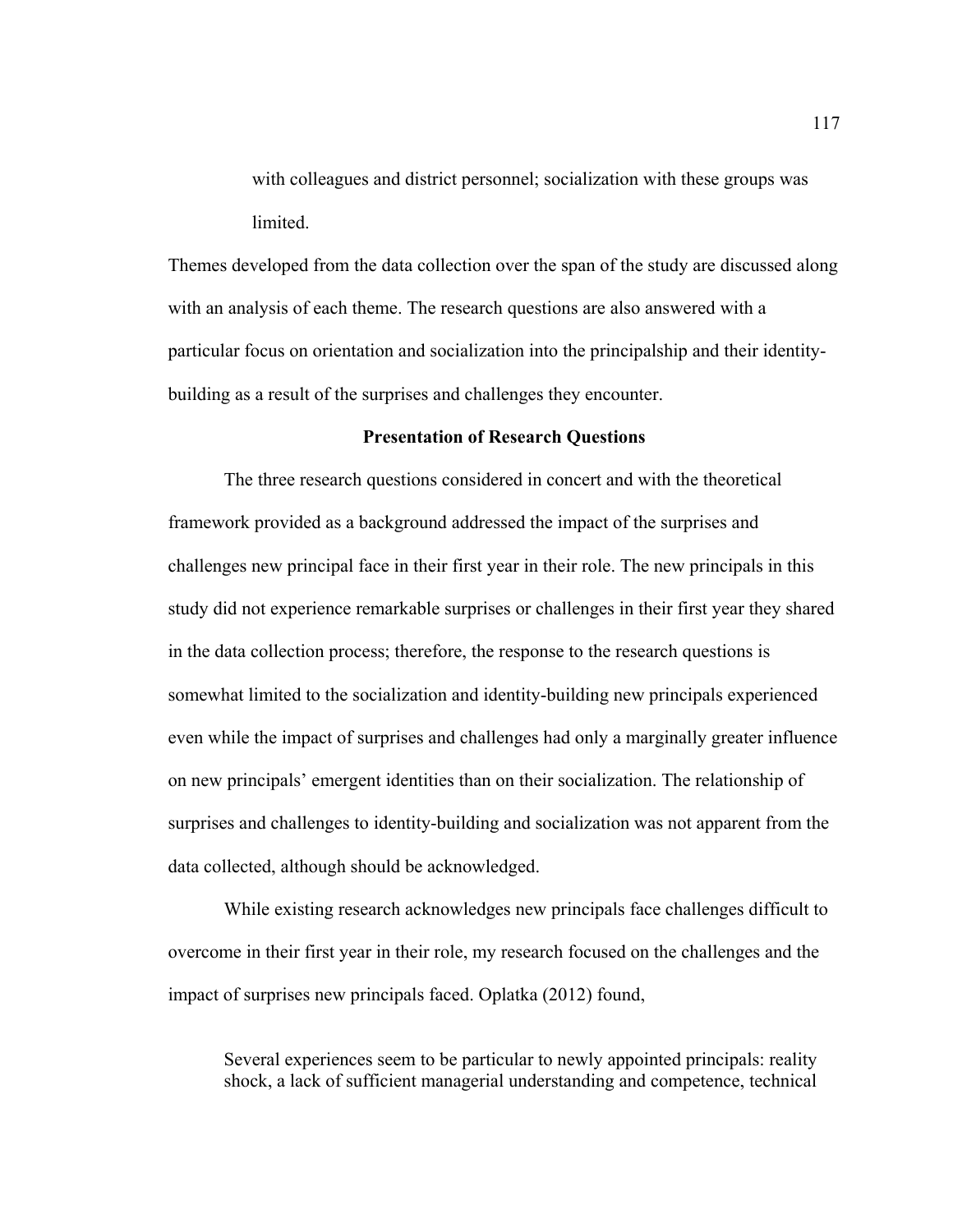rather than instructional orientation, principal-staff type of interaction and a sense of insufficient managerial training. (p. 138)

The data collected in this study reinforced these findings and supplied some additional information as to how new principals navigate some of those challenges and surprises and orient to their role through socialization and identity-building.

# **New Principals' Beliefs about the Principalship**

In order to develop a background as to new principals' beliefs about the principalship, I first considered new principals' perceptions about the principalship in order to identify the surprises and challenges they faced. The first research question, "*What do new principals believe the principalship is like as they begin their work?*," provided an opportunity for me to extract participants' beliefs about the principalship to identify surprises or unexpected challenges they encountered. A deviation from their perceptions of the principalship was a surprise or unexpected challenge, even if new principals did not specifically articulate those unexpected experiences as a surprise. Principal preparation and prior experiences shaped new principals' beliefs about what they would encounter in their new role. Even while new principals did not consistently reference particular new skills or surprises they faced in their role, their beliefs about the principalship provided a background into their beliefs, leadership style, and values, similar to the findings of Gentilucci and colleagues (2013). This insight and the gaps in their perceptions about the principalship versus the reality informed the types of challenges and surprises they faced.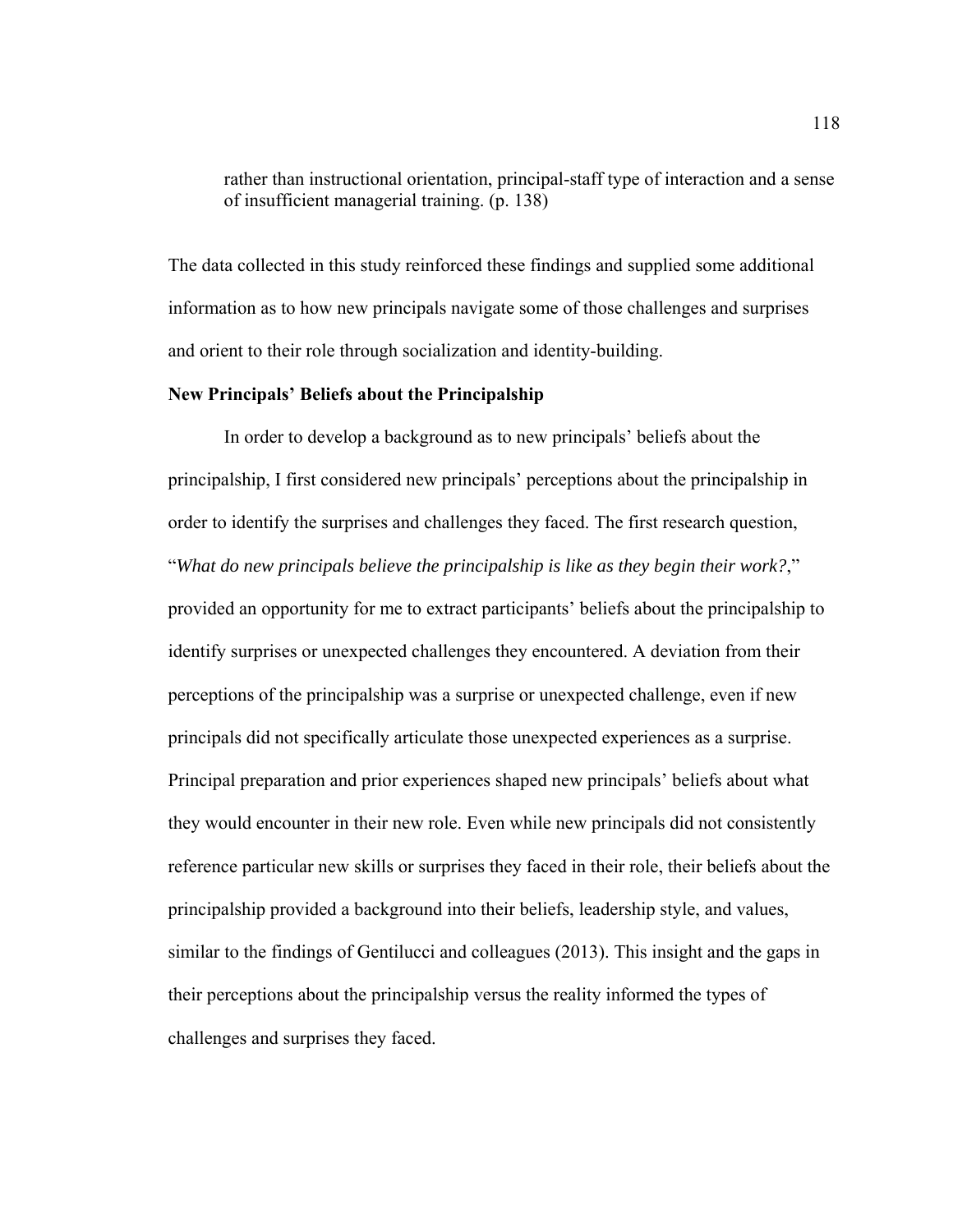#### **Socialization Supported by Surprises and Challenges**

While existing research accepts the importance of the socialization process of new principals into their new role (Browne-Ferrigno, 2003; Crow, 2006; Greenfield, 1985; Lee, 2015; Oplatka, 2012; Weindling & Dimmock, 2006), the second research question, "*How do the surprises and challenges new principals encounter support their socialization into the principalship?*," aimed to identify the specific experiences new principals had through the surprises and challenges they encountered which contributed to their professional socialization. The socialization process involved both formal and professional socialization new principals experienced during principal training. These processes were discussed by Giddings (1897) and Crow (2006). To extract new principals' prior experiences with formal and professional socialization, new principals discussed their principal training and their transition to the principalship. Additionally, this study also focused on the socialization process after new principals entered the principalship. This aspect of socialization, as described through the formal and informal interactions asserted by Greenfield (1985) and Crow (2006), was considered in the context of the surprises and challenges new principals faced.

## **Professional Identity Influenced by Surprises and Challenges**

Third, new principals' emergent professional identity was considered in the last research question of this study. The question, "*How do the surprises and challenges new principals encounter influence their emergent professional identity?*," focused on how new principals begin to form their identity as a principal, an identity unique from prior roles. Hence, the use of the word "emergent" suggests that for new principals, their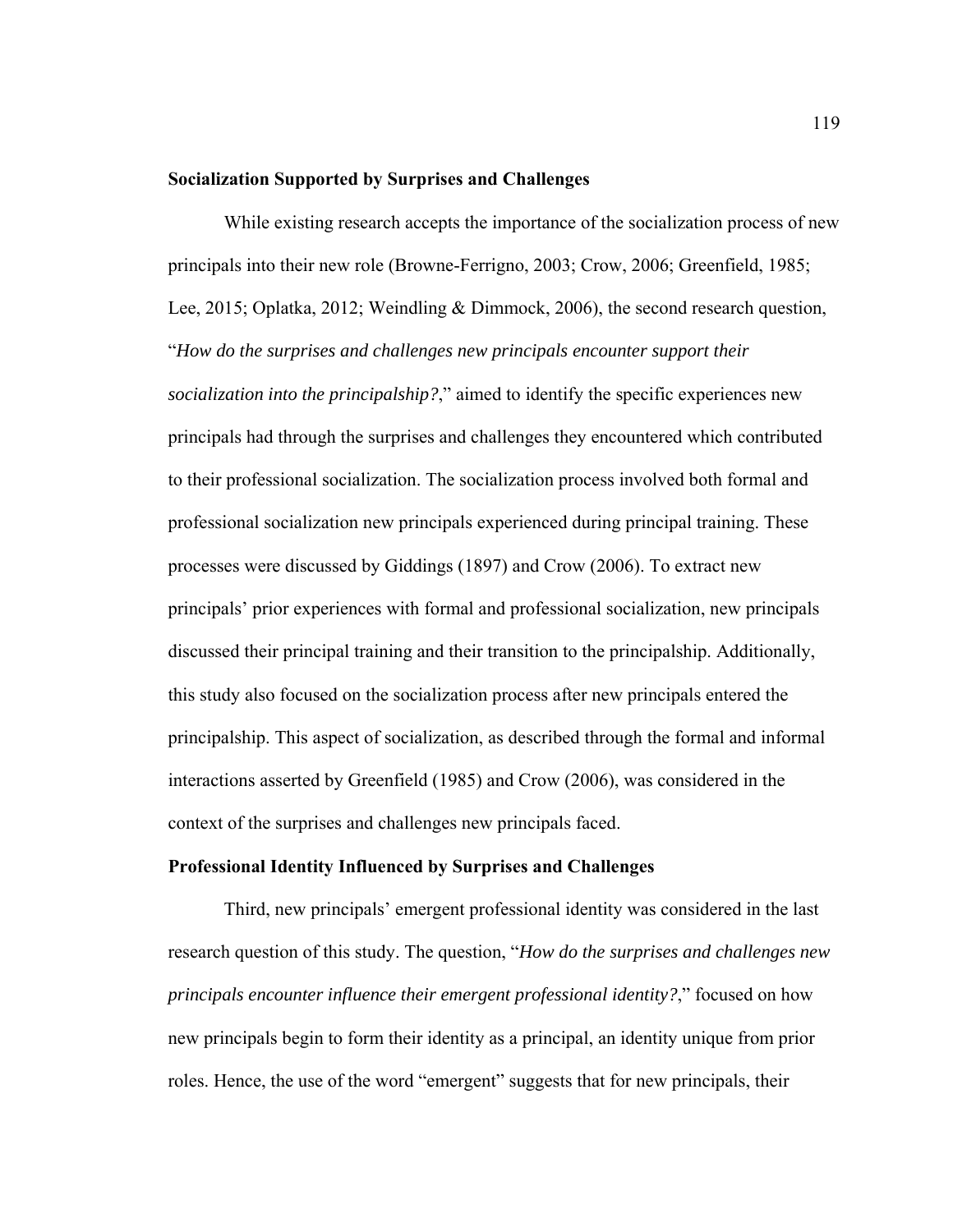identity-building as a school principal has not yet concluded. The identity-building process is vital to the success of new principals (Browne-Ferrigno, 2003). As identitybuilding occurs both externally and internally (Burke & Stets, 2009), new principals' identities are built based upon their experience and how they make meaning of those experiences. In this study, the challenges and surprises new principals face were considered as one vehicle through which identity-building occurs.

# **Connection to Theoretical Framework**

The second and third research questions largely focus on the theoretical framework. As noted in the framework, socialization and identity-building are two processes new principals experience in their first year. While these two processes occur beyond the first year, the experiences of new principals shape new principals' identities as different from their identities in previous roles as they are socialized into the principalship. As noted in Chapter III, self-efficacy, ultimate responsibility (Spillane & Lee, 2014), challenges, surprises, and isolation impact the socialization and identitybuilding processes. The theoretical framework is referenced in the following findings and confirm the themes developed from the framework, the data collection, and existing findings.

#### **Research Analysis, Recommendations, and Conclusion**

This section is organized by each of the three research questions and includes relevant background information necessary to answering the questions. Five themes were developed from a triangulation of the existing research, data collected in this study, and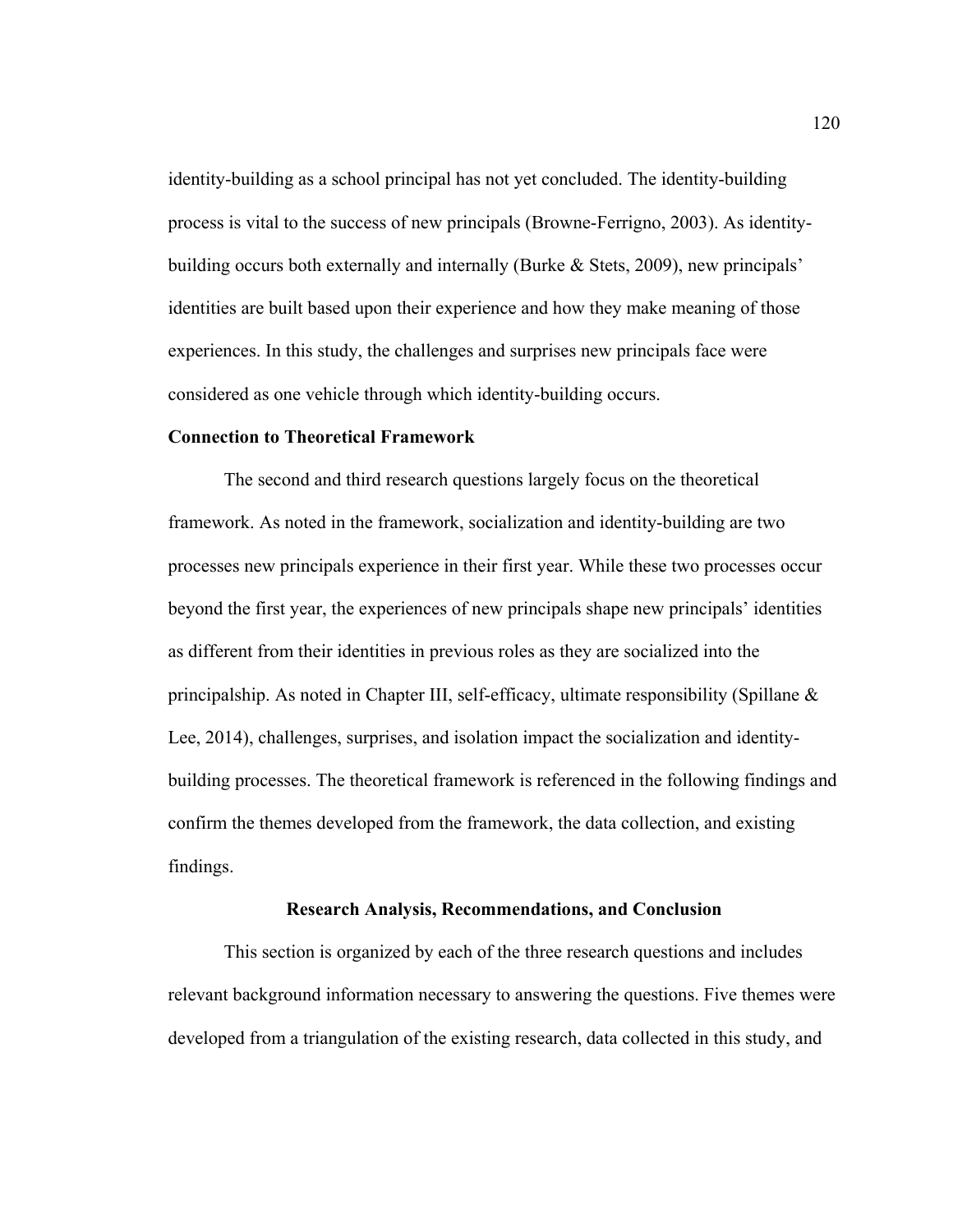connections to the theoretical framework. These five themes are signaled by an underlined and italicized heading.

#### **Research Question 1**

*What do new principals believe the principalship is like as they begin their work?* 

The perceptions new principals had about the daily tasks of the principalship and the skills and dispositions necessary for first-year principals' success provided a background to understanding the surprises and challenges they faced. While the focus of this study was not to determine the reason new principals were surprised by or challenged by their experiences, their lack of preparedness or their perceptions may have contributed to those surprises and challenges. According to Gentilucci and colleagues (2013), "[new principals] often lack the skills, knowledge, and dispositions to meet demanding challenges of their multifaceted roles" (p. 75). The new principals in this study indicated their lack of preparedness for their role. Even as of the first couple of months in the principalship, Phoebe said, "There's a disconnect between what I perceived would happen in the schools and what actually happens" (Interview 1). Taylor stated, "I don't think there is anything that really fully prepares you for that role . . . because there are things that come up that, hey you, I've never experienced, and I'm like oh, gosh, what do I do?" (Interview 1). Walker and Qian (2006) asserted that the skills necessary for the principalship deviate from those required of new principals' previous roles:

The energy previously needed to climb must be transformed quickly to balancing atop an equally tenuous surface—a spot requiring new knowledge, skills and understandings. In too many cases, the experience of the climb has done little to prepare beginning principals for the balancing act they are asked to perform. (p. 297)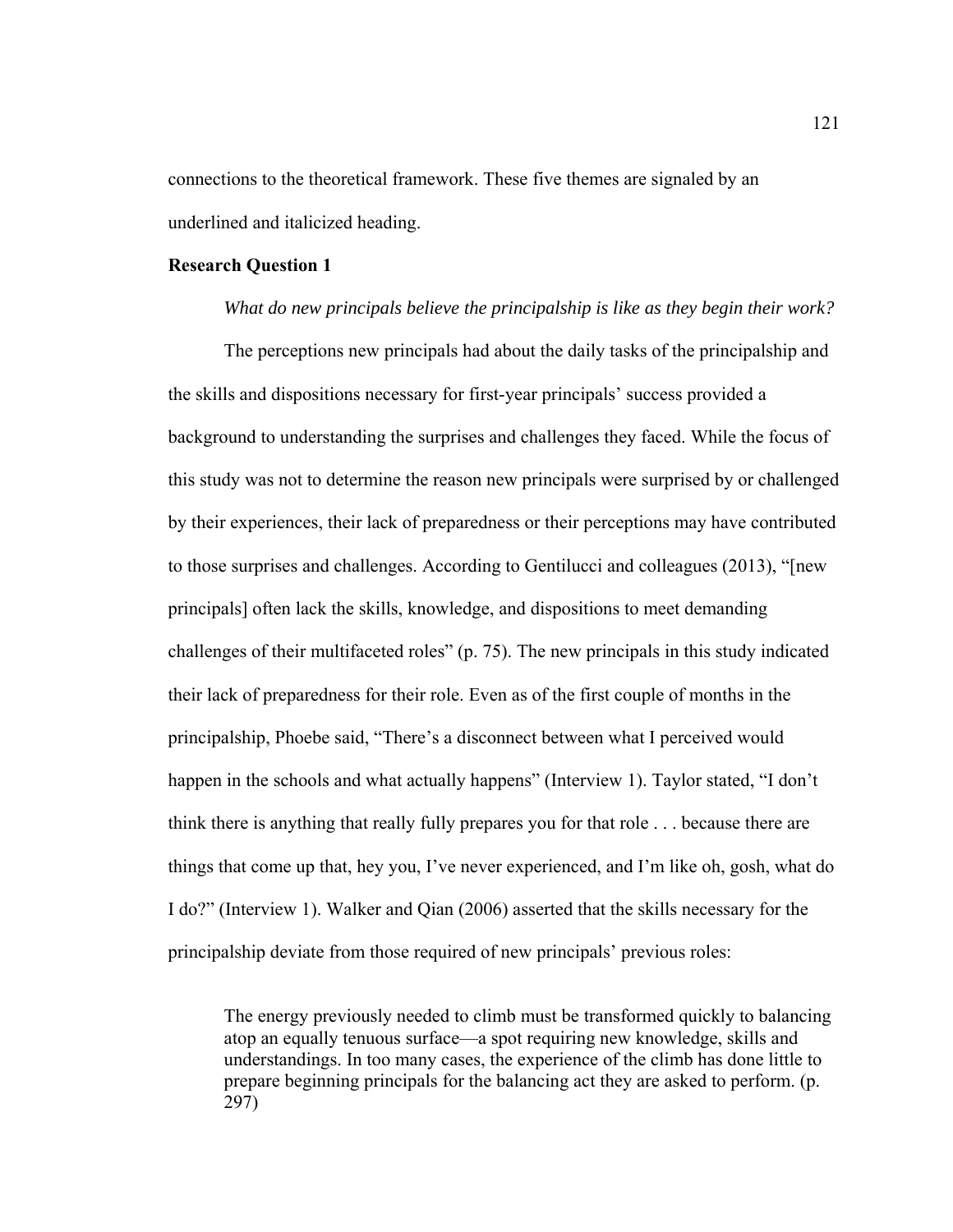The participants in this study acknowledged their leadership training did not and could not address all of the experiences they would face during their principalship, as the challenges of the principalship radically differed from their previous roles.

 The categories of task orientation and leadership preparation emerged from the data collected from participants' Interview 1. New principals also shared their lack of preparedness to serve as an effective school principal, a category generated from the data collected from the second focus group and the second interview with each participant. Furthermore, new principals continued to struggle to focus on instruction as indicated from the third interview and second focus group and still struggled to manage their responsibilities as of the fourth interview and third focus group. Particularly in their orientation to the myriad responsibilities and the struggle to maintain an instructional focus, the challenges new principals faced resulted from gaps in their principal preparation and internships as well as their lack of ability to manage their time and prioritize tasks.

**Challenges unique to the new principal.** These challenges are unique to the new principal. Bauer and Brazer (2013) asserted experienced principals are better able to prioritize and find solutions to balancing the challenging tasks of the principalship. "More experienced principals, however, may learn to mitigate the effects of role overload through prioritizing tasks, appropriate delegation, and pushing back a bit (on central office, on parents, on teachers) to have obligations removed or reduced" (p. 171). Rosalind struggled with time management and prioritization through this study. While she felt these were areas of strength before assuming the principalship, she now shared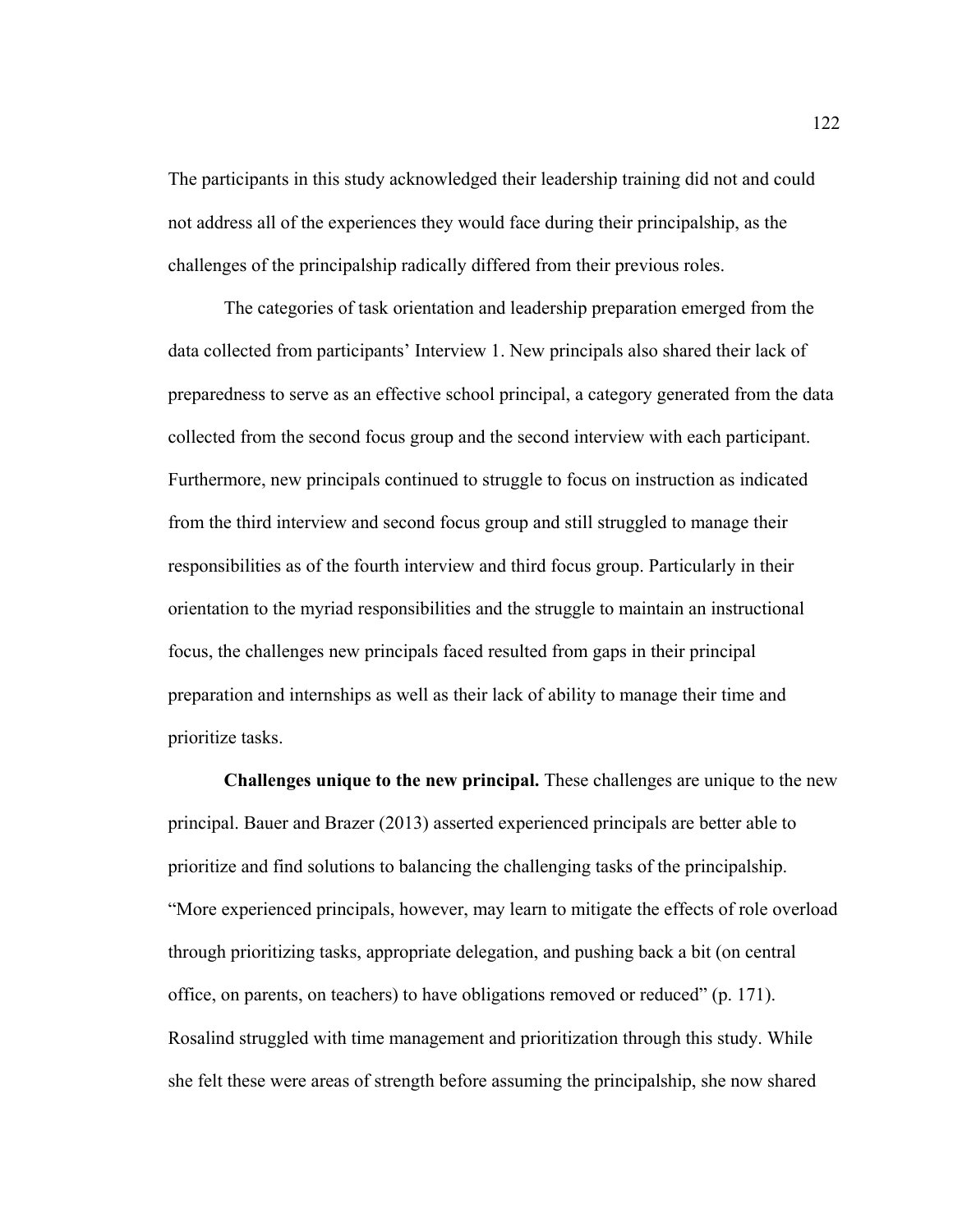both were her biggest challenge. In her last interview, when asked "What do you think has been the most challenging aspect of your principalship?," she said, "Time management. And I'm a workaholic already, so I want to do it all and do it right, so that time management, I know for me, is a challenge" (Interview 4).

 Spillane and colleagues (2015) echoed Bauer and Brazer's (2013) suggestion that new principals would be better able to manage their responsibilities through delegation. Spillane and colleagues (2015) recommended:

By involving others in particular aspects of the principal's work and dividing up responsibility by type of work (i.e., division of labor), novices could potentially reduce the diversity of work they have to deal with as a well as the pressure to master such diverse types of knowledge and expertise. (p. 1077)

Participants in this study discussed trust and their need to be fully aware of all of the daily operations of their school as a barrier to delegation, particularly relational trust, as Whiteman and colleagues (2015) described. Whiteman and colleagues (2015) asserted relational trust, applicable to the perceptions the new principals described, is related to competence. "Competence is the individual's perception that others can successfully execute their role responsibilities and are able to meet goals and achieve intended outcomes" (p. 581). In their first interviews, Taylor and Rosalind shared concerns about trusting others to complete the work they delegated. Taylor shared, "I just have to trust them to get it done" (Interview 1); Rosalind confessed she struggled with delegating tasks to the staff in her building. She said, "I don't trust anybody else to do it, because the people I work with, I don't think they've ever done it" (Interview 1).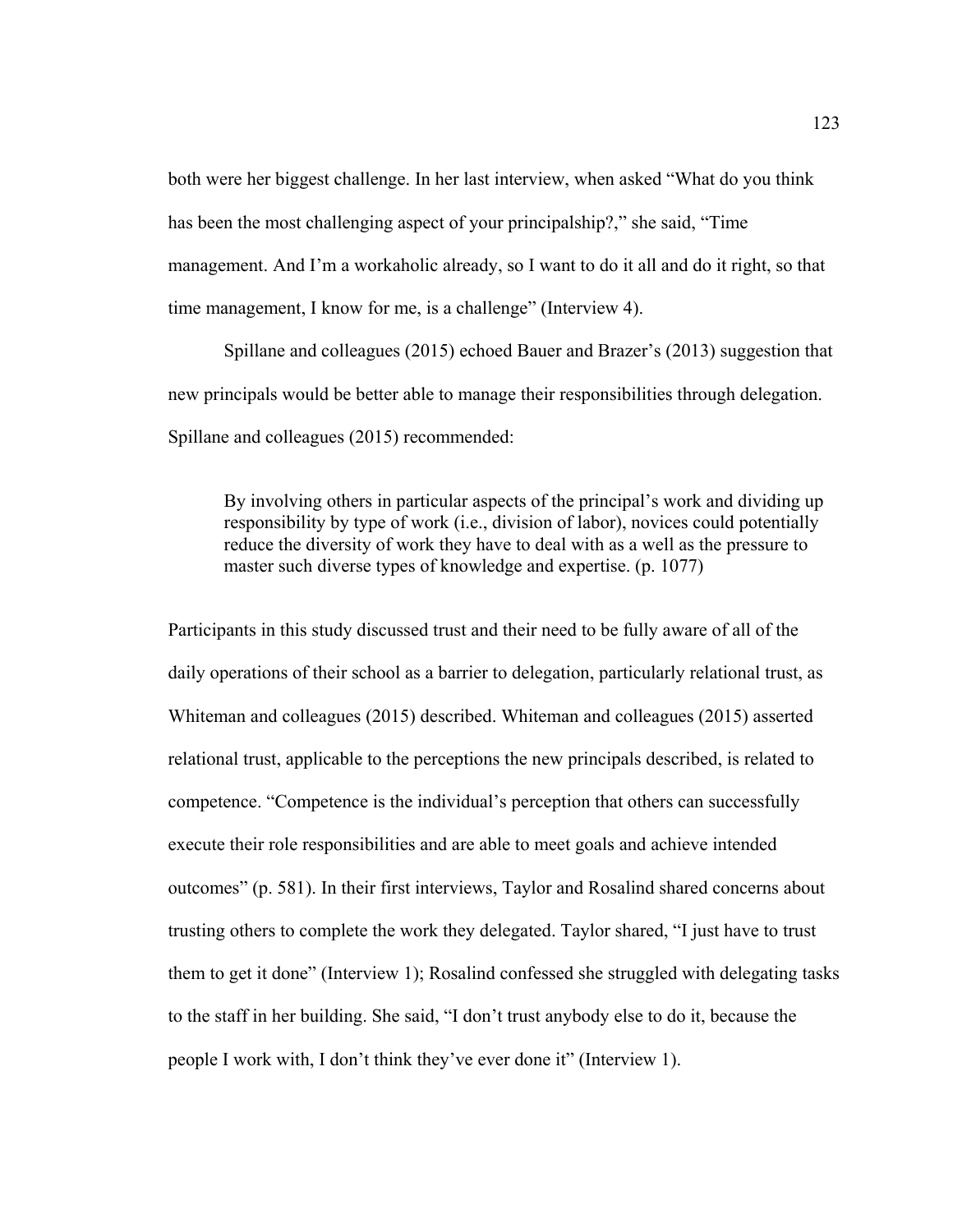**Necessary skills and dispositions.** New principals believed the principalship required an emphasis on "soft skills" (Gentilucci et al., 2013) when asked, "What skills and dispositions do you believe new principals need in order to be successful in their role?" New principals acknowledged their principal training emphasized the philosophy of education and school law; however, participants' descriptions of their principal training, coursework, and internship experiences did not echo the same skills and dispositions new principals said they needed to be successful. Rosalind emphasized communication as a necessary skill: "If you don't know how to communicate with your stakeholders you're not going to go anywhere" (Interview 1). In her second interview, Phoebe said, "I think you have to be willing to make those decisions quickly, recognize when it doesn't have to be answered or decided right then . . . stick with [those decisions]." Taylor discussed the need to change her school climate with limited information about the school she led; new principals have to "be able to build relationships and build climate within the school and not knowing anything about a school." Finally, in our fourth interview, Alexis said new principals needed "The ability to build relationships. Compassion. Patience. A open ear." The new principals believed each of these skills was required for their success in the principalship.

*Emphasis on cultural leadership: New principals' focus on cultural leadership eclipsed their focus on instructional leadership.* New principals intended to and did focus on instructional improvement and leadership early in their principalship; however, the focus on instructional improvement was quickly eclipsed by new principals' emphasis on cultural leadership. While task orientation and the struggle to manage other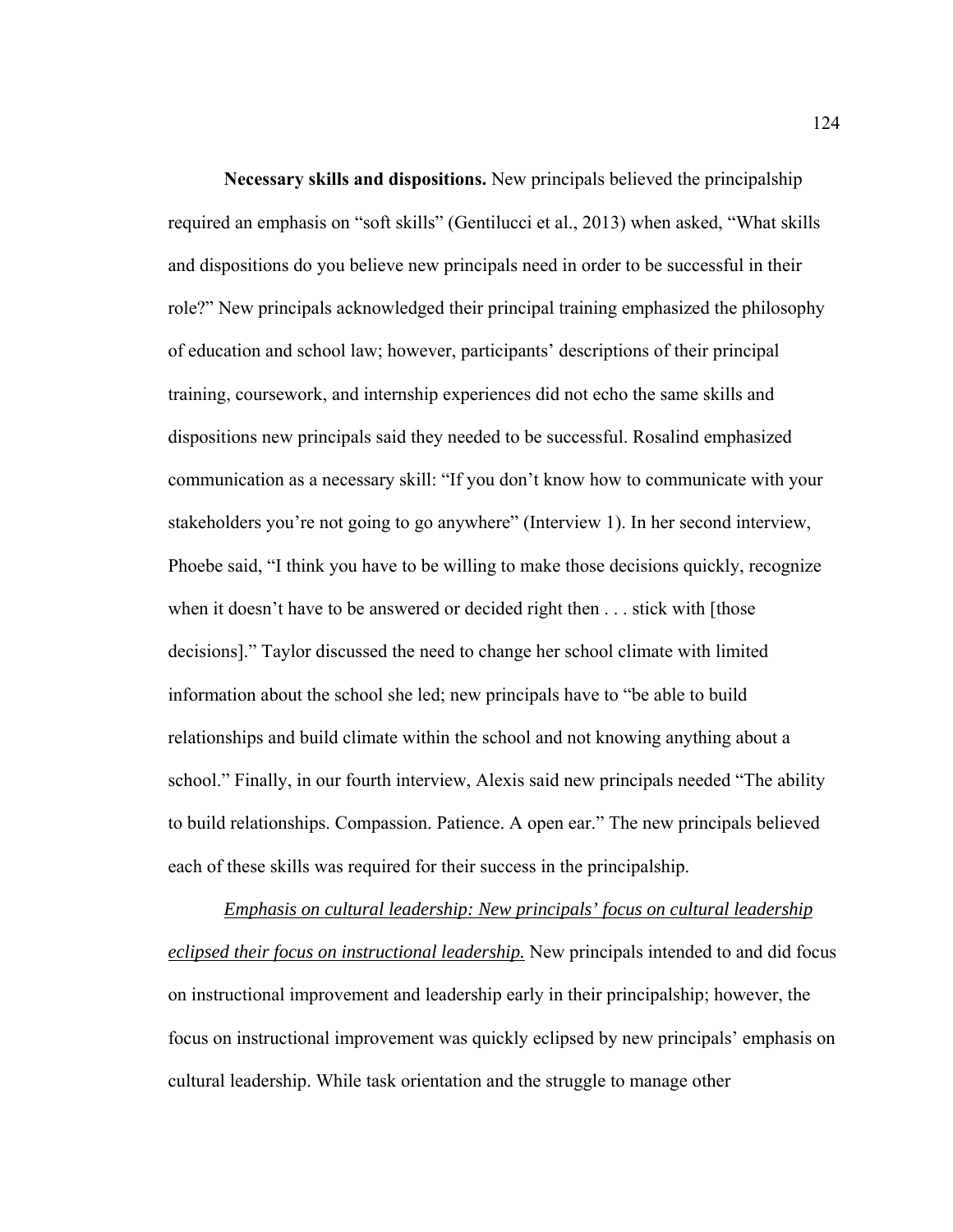responsibilities contributed to new principals' minimized focus on instructional leadership, new principals also learned that in order to leverage instructional improvement, a focus on building school climate and culture was necessary. Existing research confirms new principals' challenge balancing instructional improvement with their other responsibilities. Shoho and Barnett (2010) stated, "Beginning principals in this study expressed accomplishments and frustrations about leading their schools' instructional improvement programs and devoting enough time to achieve curriculum standards, improve instruction, and assess student learning" (p. 582).

Participants' responses to the question, "What do you believe are the daily tasks of the principalship?" illuminated the transition of the focus from instructional leadership to cultural leadership. In the first interview, new principals shared that instructional leadership and monitoring was a daily task of the principalship. Alexis's response exemplified this sentiment when asked this question. She said, "Being in classrooms, monitoring student performance and teacher instruction" (Interview 1) were the daily tasks of the principalship. Taylor believed working with teachers instructionally was also a daily task required of principals. She said, "building the capacity of teachers, you know, that is a big thing" (Interview 1). While new principals included instructional monitoring and leadership in other interviews throughout this study, instructional leadership was not the focus of their responses, or of their daily work, as had largely been the case in and indicated by Interview 1 responses.

 New principals emphasized cultural leadership as being an aspect of their daily work. Caleb stated, "You have to deal with the small micropolitical things that go inside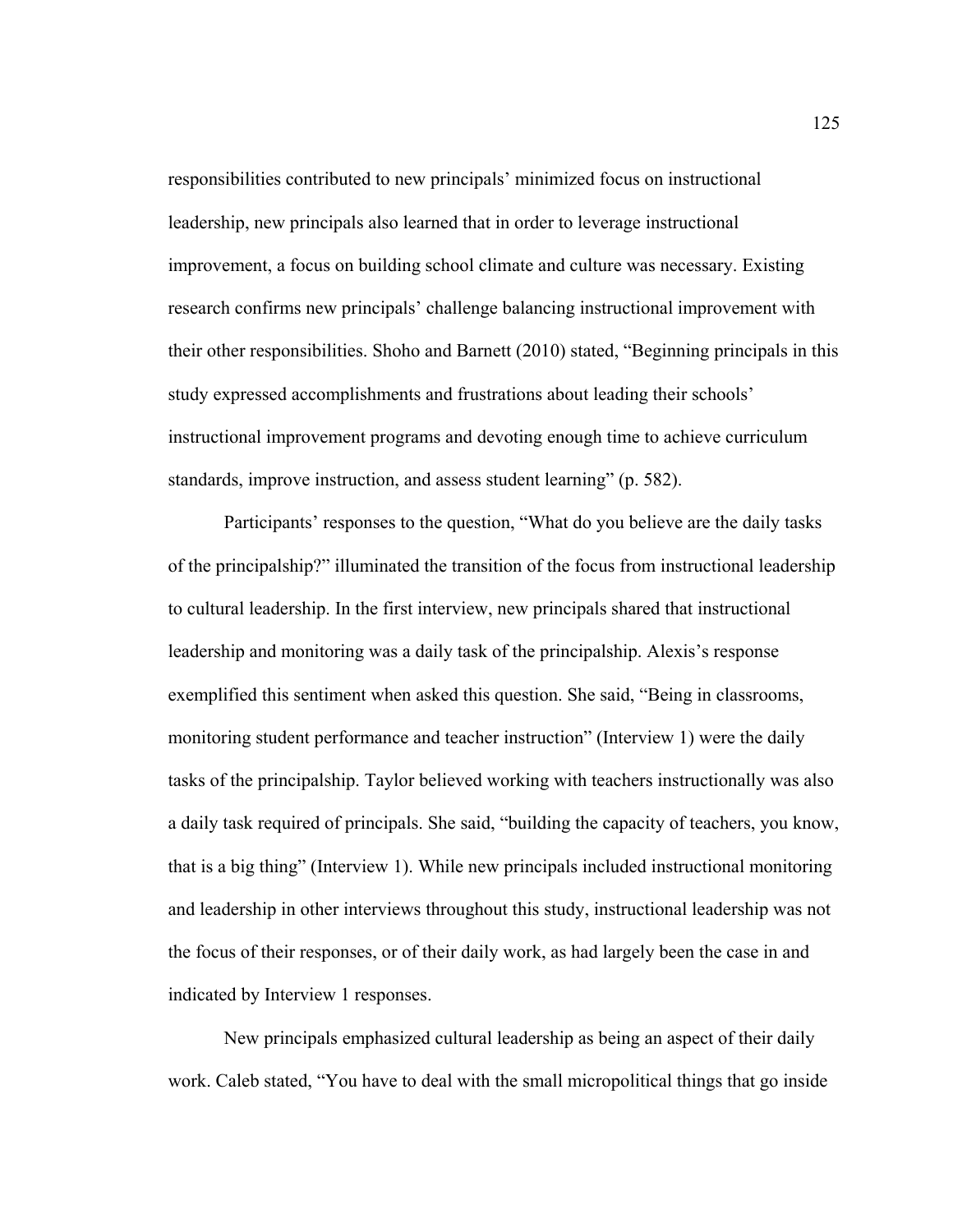of your buildings every day and how are you going to manage those pieces?" (Interview 2). Rosalind said, "There's no daily tasks—well, there are many, but—oh man, I think the main task would be being visible" (Interview 3). Finally, Phoebe shared her belief her work was about creating an environment where all members of the school staff, including teachers, could do *their* daily work. One of the daily tasks she identified was to "provide an environment where people can do what they've been asked to do" (Interview 4).

New principals found cultural leadership to be vital to leveraging instructional improvement at their schools and to positively impacting their school climate. Phoebe shared she needed to promote the school culture, as "the culture allows for that sort of growth, allows for that sort of instruction, so that teachers feel safe to take risks, that kids understand their expectations, what do we expect from them within their classroom" (Interview 2). Additionally, Alexis asserted the unity of cultural and instructional leadership working together to improve the school academically. She said you have to "show them that you care about them as you're trying to coach them to become better, so really being that instructional leader with the culture piece on the background" (Interview 2). Shoho and Barnett (2010) confirmed new principals should focus on cultural leadership in their first year of the principalship before making changes to the instructional program.

In particular, most new principals understood that their role during the 1st year (unless specifically charged by the central office or superintendent) was to learn and understand the school culture and personnel before attempting any major change initiatives, especially involving curriculum and instruction. (p. 576)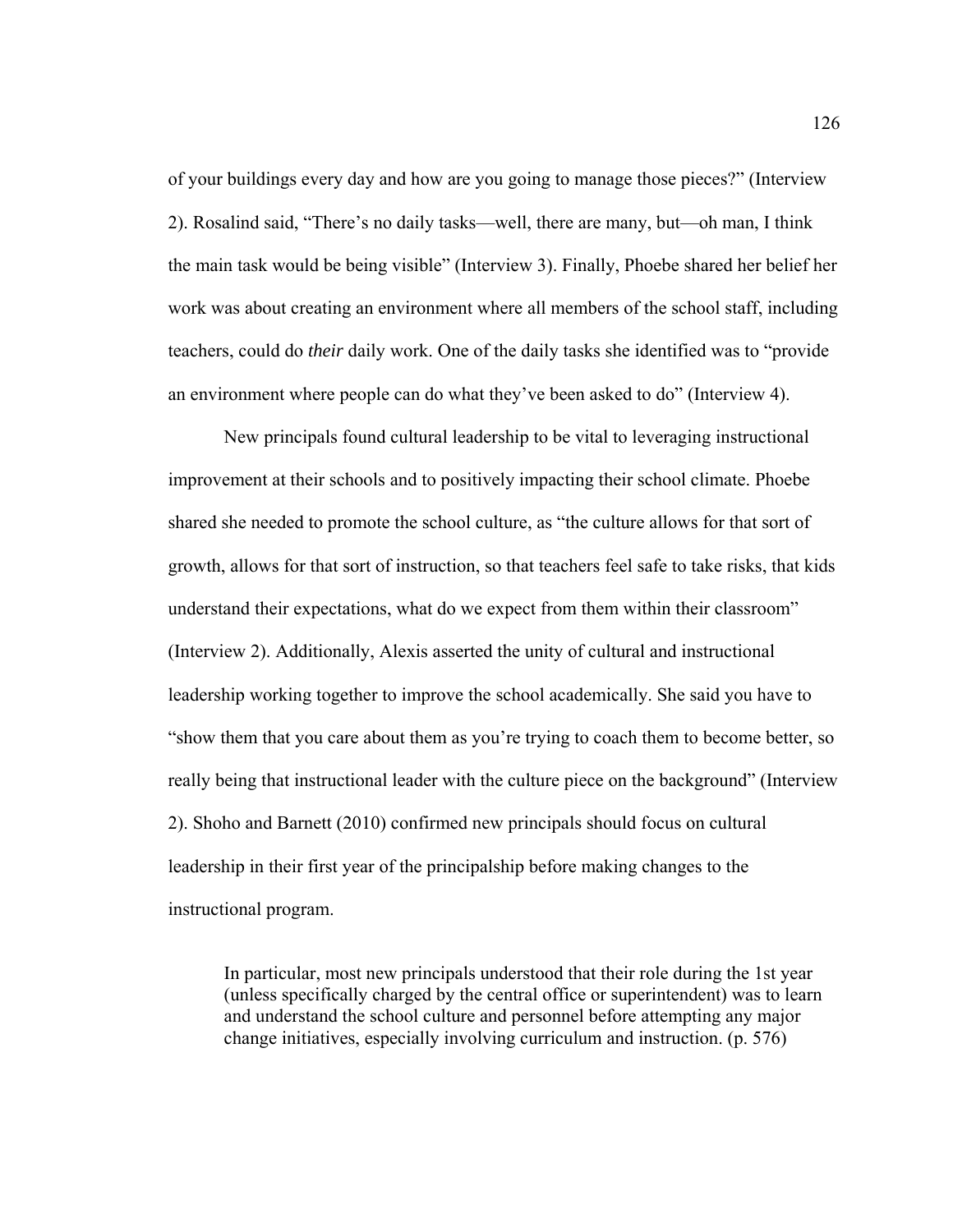Overall, new principals, despite their desire to focus on instructional improvement, were largely unable to make this the case during their first year in the principalship. Their inability to focus on instruction was first challenged by their inexperience with managerial tasks and the various responsibilities of their role and second, eclipsed by the need to focus on building and improving the school's culture out of necessity and in order to leverage the cultural change they desired. Nelson and colleagues (2008) stated, "the accounts the principals provided of their attempts to improve instruction suggest the principals' practice is grounded more in management than leadership" (p. 699). This finding echoed participants' experiences that instructional improvement may be more about the management of other areas than about their abilities related to instructional leadership.

#### **Research Question 2**

*How do the surprises and challenges new principals encounter support their socialization into the principalship?* 

 Existing research acknowledges the socialization of new principals into the principalship (Browne-Ferrigno, 2003; Crow, 2006; Oplatka, 2012; Weindling & Dimmock, 2006). While the socialization process begins in principal preparation programs, new principals largely socialize into their role in their first year in their new role. In general, principal socialization occurs as new principals interact in preparation programs (Giddings, 1897) and with their colleagues (Crow, 2006). This study focused on the socialization principals experience in their first year through the formal and informal interactions (Greenfield, 1985) and as a result of organizational socialization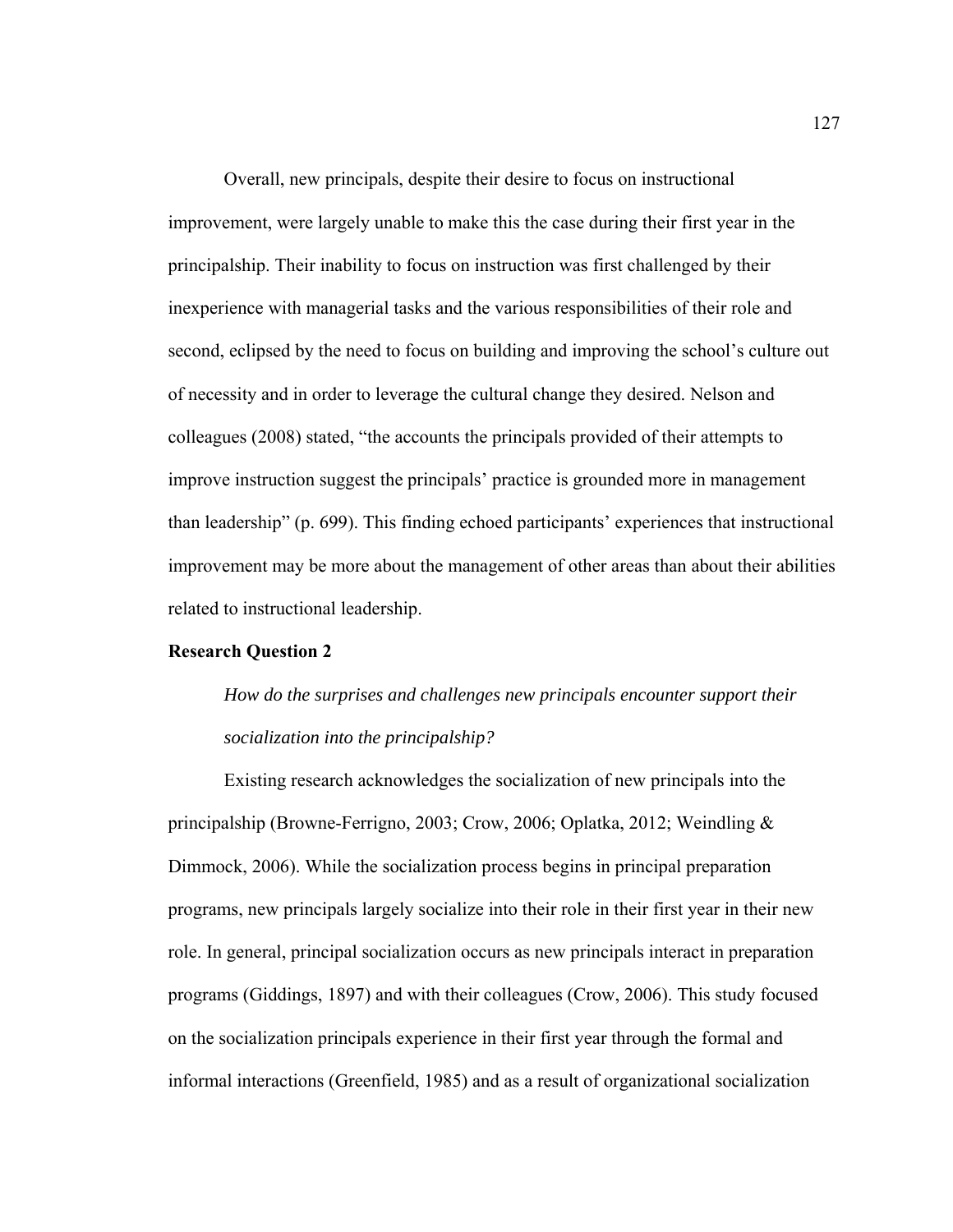(Crow, 2006). While existing research addresses the socialization new principals experience, the focus of this study was on the impact of the surprises and challenges new principals faced on their socialization into their new roles.

 The findings from this study suggested two themes that correlated to the second research question and was derived from a triangulation of the data collected, existing research, and the theoretical framework. The first theme that emerged is that new principals largely socialized through interactions with individuals and groups in their school setting, through formal and informal interactions. While new principals interacted with other members of the larger organization, new principals' socialization occurred mainly as they interacted with teachers, families, and stakeholders. The impact of these interactions supported the development of a second theme. The socialization new principals underwent resulted in an improved school culture, based on the perceptions new principals had of the progress they made in their schools. These two themes addressed the second research question and will be explored further in the following pages.

*Socialization within the schoolhouse: New principals socialized largely within the school setting with parents, students, and families as opposed to within their organization*. New principals emphasized examples of their socialization within the school context with parents, students, and families. The new principals in this study were often surprised by their ability to quickly gain the support of students and families of their leadership and collaboration with teachers was necessary to drive instructional change, as illuminated in the first research question. New principals' socialization, either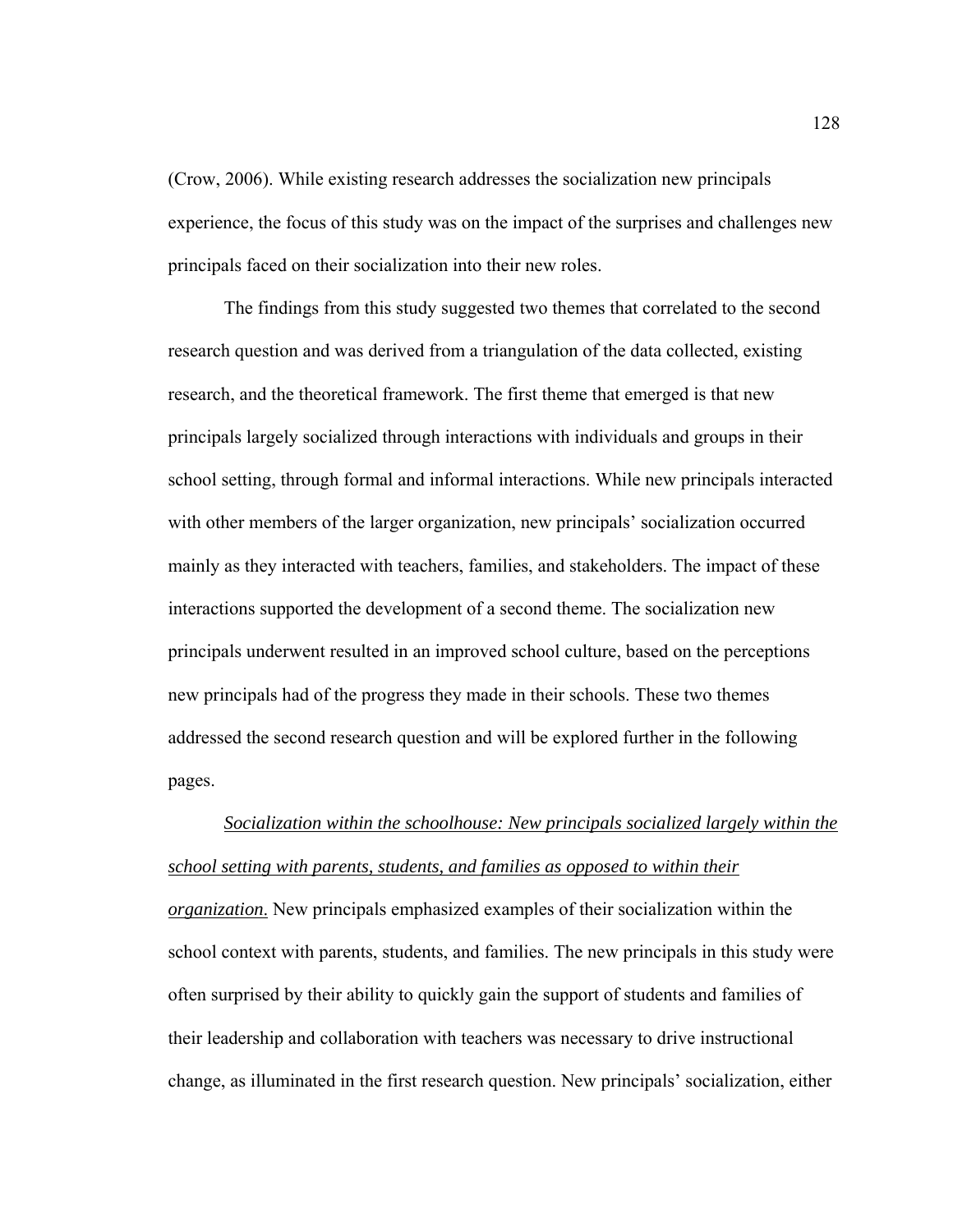through formal or informal interactions (Greenfield, 1985) with new principals, experienced colleagues, and district personnel was limited. New principals in this study shared one of the challenges they faced was limited support and guidance from district personnel; often the guidance that was provided stifled their ability to socialize with stakeholders at their individual schools.

**Socialization with stakeholders.** Throughout this study, the socialization with stakeholders emerges as a key aspect of new principals' first year in their role. The categories that emerged from the data illuminated a transition from new principals' positional relationship development (their role as a principal in relation to stakeholders), to socialization with stakeholders between the first and second interviews. By the third and fourth interviews, the categories of vital relationship development and success with students and families emerged. The development of vital relationships and success realized with these relationships affirmed new principals' position within the school setting and a genuine rapport with stakeholders. The transition between these categories illustrated the process new principals underwent in socializing in their school and community context. Furthermore, the emergence of these categories in each of the interviews and focus groups demonstrated the importance of these relationships to new principals.

The process of socialization discussed by Giddings (1897) emphasizes "appreciation" as one of the first steps. He states, "The first business of life for every conscious individual is to get used to the world that he lives in" (p. 2). As new principals begin to socialize as the principal in their particular school context, collaboration with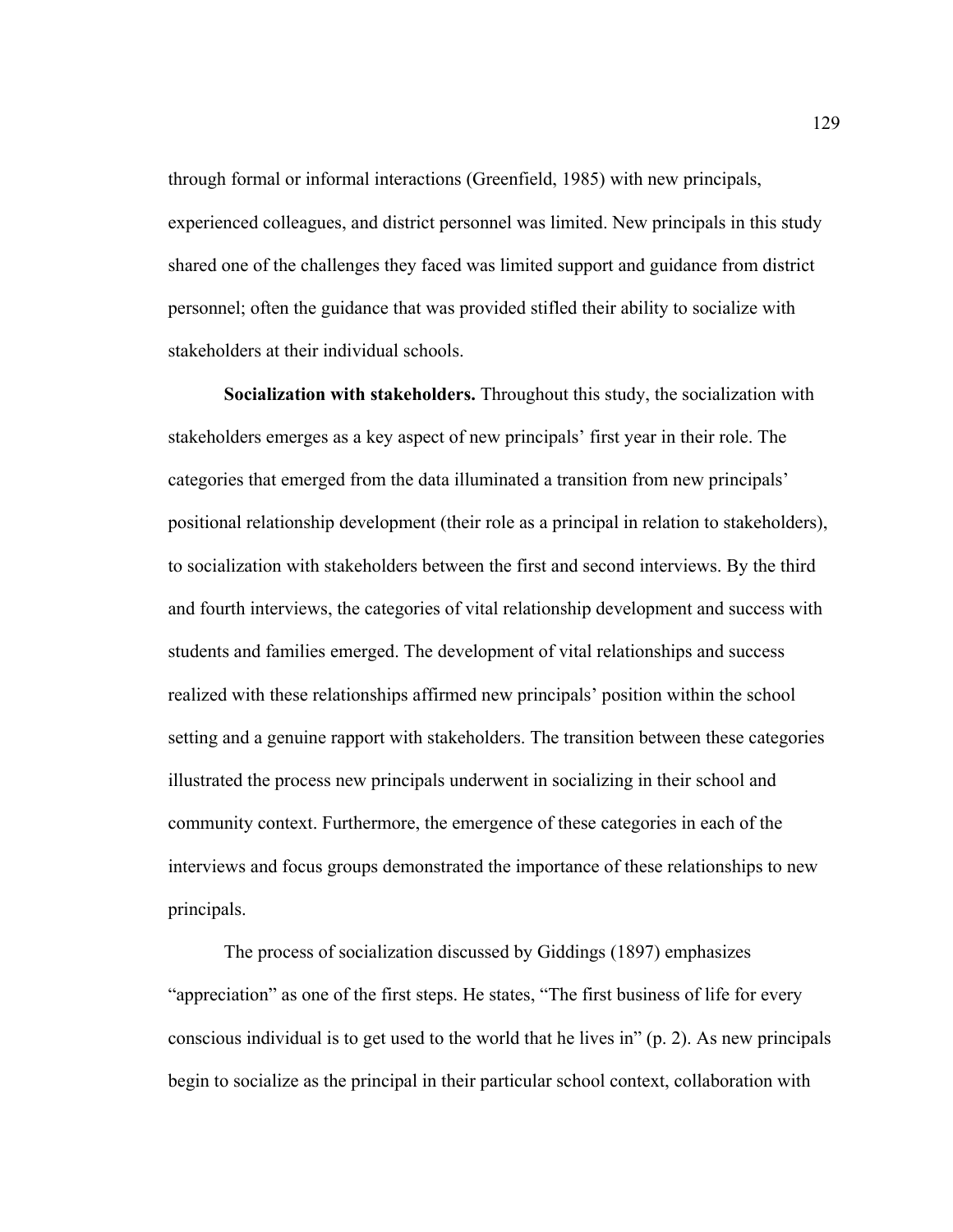students, families, and staff is vital to that process. Grodzki (2011) asserted socialization with teachers, parents, and students played a particularly important role for new principals in their development.

Early in their principalships, new principals in this study discussed the importance of socialization with stakeholders. Rosalind shared, "Communicating with all stakeholders is—I think one of the key components of the principalship" (Interview 1). Cognizant of being the first White female school principal at Fort Cape Elementary School, Phoebe interacted with stakeholders intentionally to build positive relationships and a trusting rapport. Phoebe acknowledged in her final interview she had been accepted as the principal of Fort Cape. When asked if the stakeholders at her school accepted her as principal, she responded, "I definitely think the parents have, and I was nervous about that being the first White woman here. I was nervous about that but I do think they have. I think that the teachers have."

The theoretical framework of the socialization of new principals emphasizes this process which is largely the result of informal interactions with stakeholders. Crow (2006), citing Greenfield (1985), discussed the organizational socialization of new principals as impacted by interactions new principals have with stakeholders. He asserted, "Beginning principals essentially make sense of their roles by themselves or by using informal feedback from teachers, students, parents, and other administrators" (p. 312). One of the most significant surprises new principals in this study faced was Alexis's work with a family struggling through custody issues. When asked, "What surprises have you face in your time as a school principal?," Alexis consistently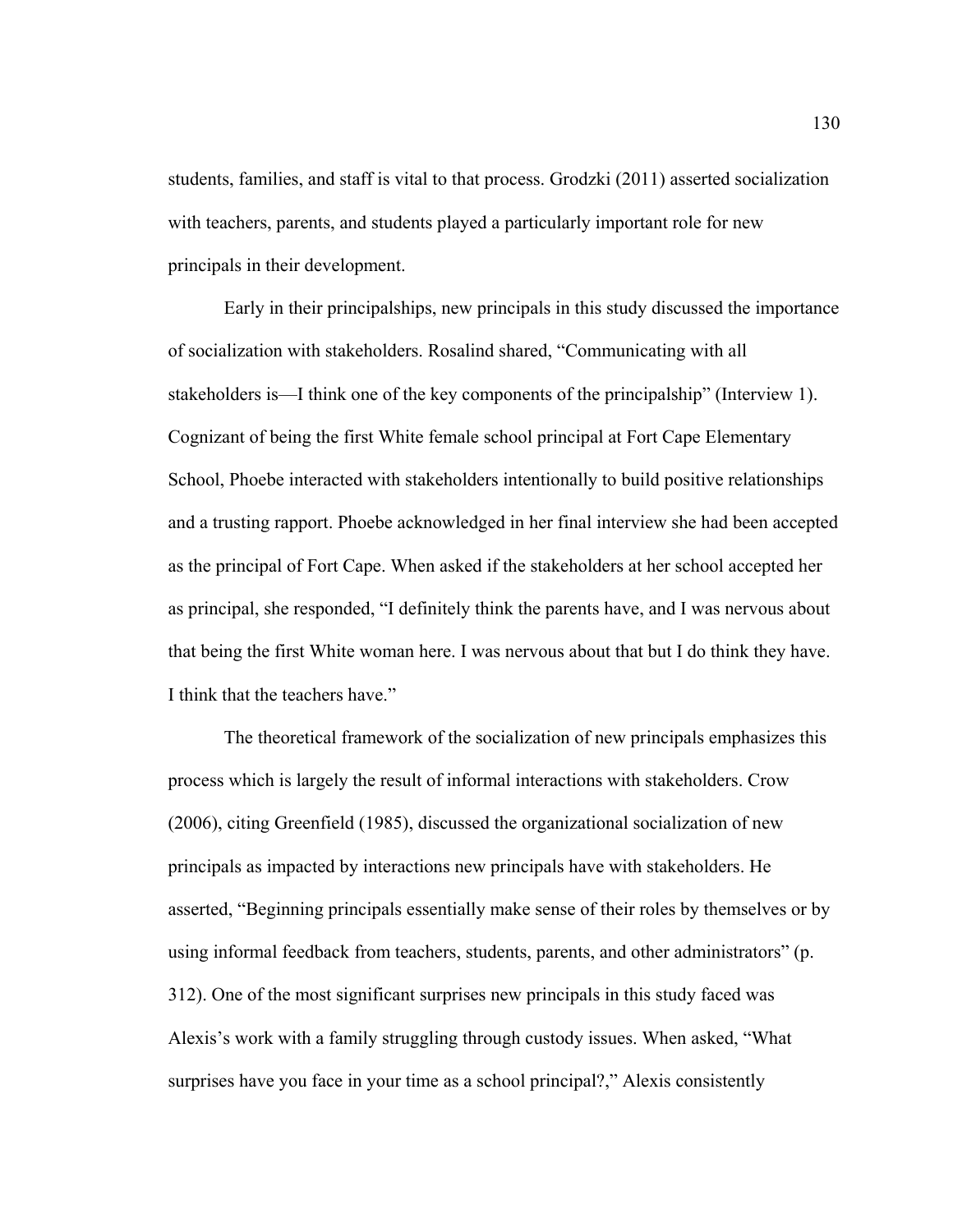described the custody issues with one particular family. By the end of the study and near the end of her first year in the principalship, she shared her biggest success was helping the family through the court proceedings and custody arrangements. She recounted, "I walked out [of the courtroom] and then I got a phone call that afternoon from the mom, and she said, 'We heard you loud and clear, we appreciate you coming, we appreciate you supporting our child, and supporting us'" (Interview 4).

 The impact of the socialization of new principals with families, students, and staff was positive for each of the new principals in this study. The impact of new principals' socialization with staff, families, and students is discussed further in the findings related to the second theme in response to this research question.

**Isolation resulting from limited organizational socialization with district personnel and experienced colleagues.** Existing research conveys the isolation of the principalship and the challenges new principals faced directly as a result of this isolation. This isolation is counterproductive to the socialization processes new principals must experience to orient them to their new responsibilities and role in the first year. The participants in this study discussed the minimal interactions they had with central office personnel and other experienced colleagues in their first year. Cross Keys County Schools' new principal induction program was largely abandoned in recent years, in part due to staff turnover in the district offices. Previously, new principals experienced a yearlong mentoring and professional development institute where they were oriented to their responsibilities and new roles. Aside from new principals' participation in this study and the focus group conversations, new principals in Cross Keys County Schools are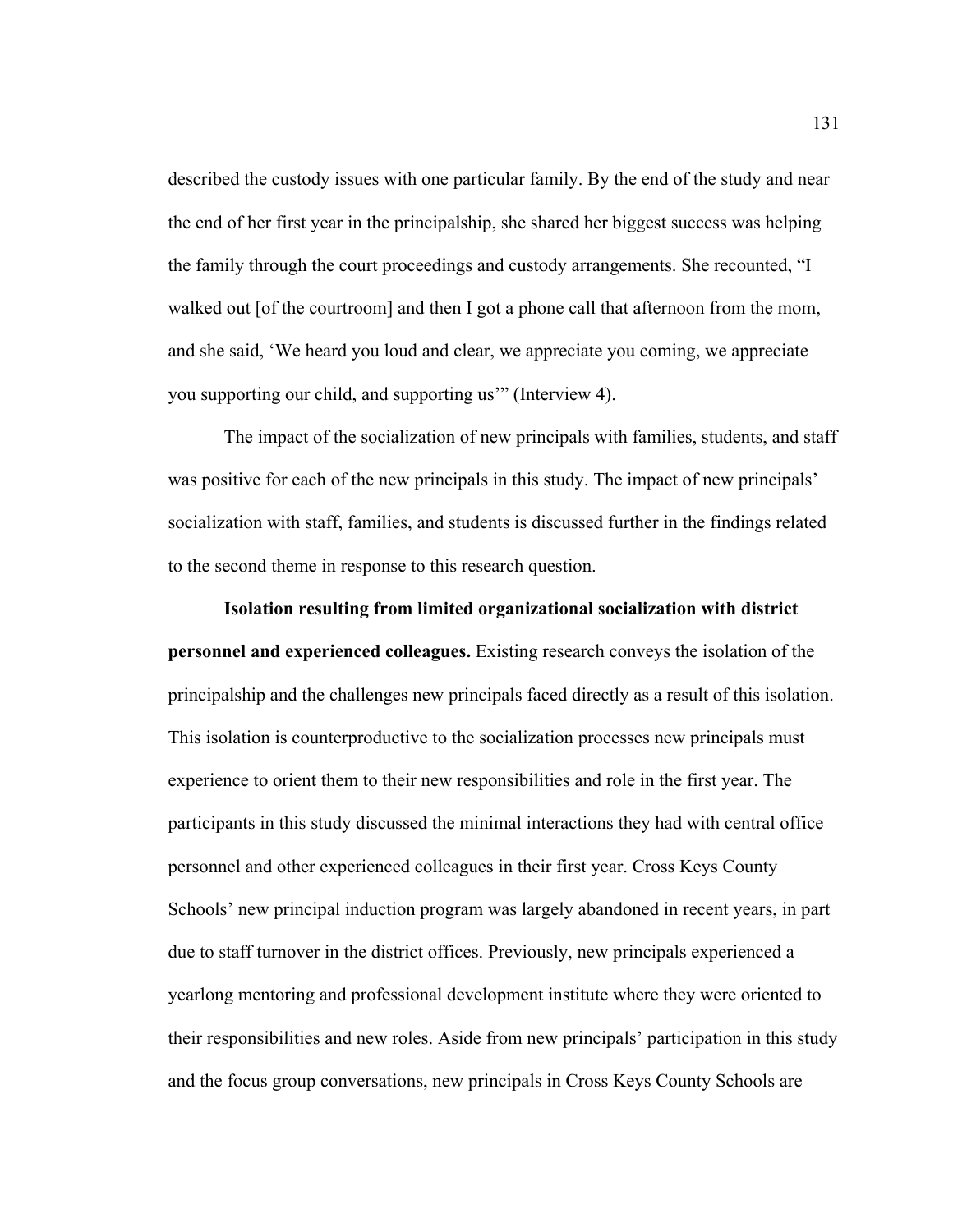largely isolated from one another and their interactions with central office and district personnel are very limited.

New principals must be socialized into their role as a principal within the larger context of the school district. While Taylor's interactions with her supervisor led to her questioning her ability to continue in the principalship, Phoebe's perceptions about the emphasis placed on paperwork and deadlines sent a message that those expectations were vastly more important than collaborating with stakeholders and building relationships. Crow (2006) discussed the challenge of socialization new principals experienced: "The lack of mediated entry creates burnout, stress, and ineffective performance as beginning principals develop quick fixes and unreflective practices—responses that are counterproductive to the type of effective leadership needed in a complex society" (p. 318).

One of the surprises Taylor discovered about the principalship was the minimal support she was provided. She asserted the new organizational structure of Cross Keys County Schools intended to support principals; however, the structure did not provide her with the increased support for new principals that she anticipated. Taylor shared the lack of support of new principals was one of the biggest surprises of the principalship. She said, "I know [Cross Keys County Schools] had something at one point and I was thinking when I'm going in here that I was going to get more support as a new principal than I have been" (Interview 3). While the lack of support was not the only factor in Taylor's dissatisfaction with her new role, this lack of support and isolation negatively impacted her views of the principalship so significantly that she questioned her decision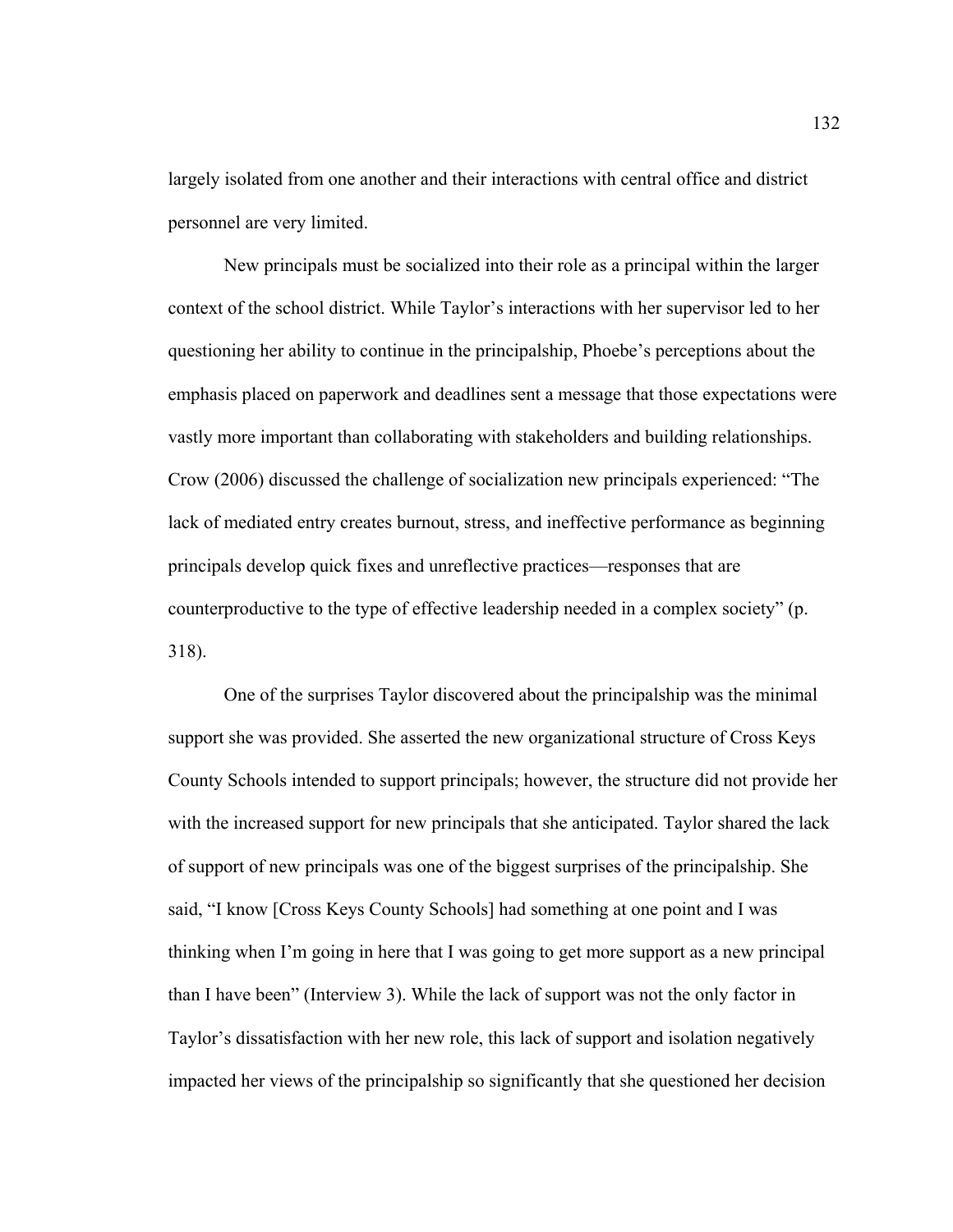to serve in the principalship. Bauer and Brazer (2013) reinforced this notion that isolation and lack of district support impacts the job satisfaction of new principals:

New principals may be better supported if school districts communicate with them regularly and openly about their needs and the degree to which those needs are being met by whatever support the district provides. This kind of dialogue would, in and of itself, constitute greater social support, but it would also focus other means of social support in ways that are most needed. In the process of give-and-take and adaptation to specific needs, new principals would likely feel less isolated, and their job satisfaction would improve. (p. 172)

In this sense, the lack of socialization of new principals with existing colleagues and district personnel created a challenge for new principals in this study. The challenge of these limited interactions minimized new principals' socialization into their role and stifled their socialization experience into the principalship.

 New principals discovered collaboration with mentors from their internship experiences or the leaders under whom they served as assistant principals was beneficial in their first year since they did not have the opportunity to participate in formal interactions (Greenfield, 1985) through a new principal induction program. As Browne-Ferrigno (2003) shared, the socialization process started in principal preparation programs and internship experiences. She stated, "Whether called internships, practica, or clinical practices, the purpose of field-based learning guided by leadership practitioners is to begin initial socialization into a new community of practice" (p. 495). Both professional socialization (Crow, 2006) and formal training (Giddings, 1897), as included in the theoretical framework, are critical to the socialization process and thus the success of new principals. Socialization in the context of experienced principals, in part, occurred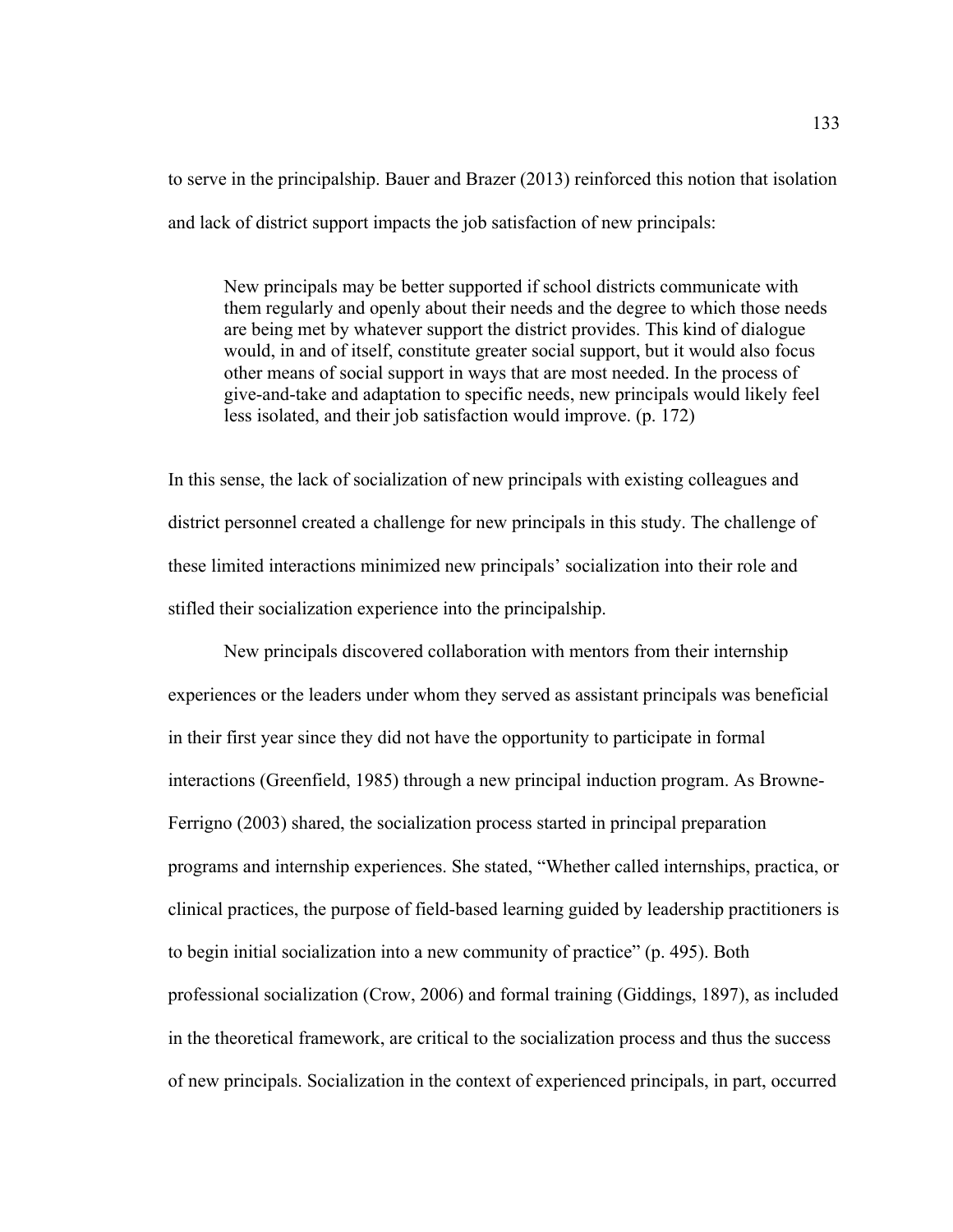during principals' internships or assistant principalships. New principals still sought out their experienced colleagues for advice in order to build confidence during new principals' first months on the job. Rosalind shared, "And even if they don't assign [a mentor] to you, I think as a new principal you have to do that for yourself" (Interview 1).

Throughout this study, all new principals shared they communicated with their previous principals or internship supervisor for support, advice, and encouragement. Grodzki (2011) echoed this practice when new principals sought out informal mentors: "They felt little guidance was provided, with no formal mentorship in place. Individuals found help where they could and formed their own informal mentorship networks with trusted colleagues" (p. 25). While the internship and assistant principalship experiences are only the beginning of the socialization process, the new principals in this study continued the relationships they built early in their administrative career and internships in order to adapt to the principalship. The challenge of isolation supported new principals' desire for socialization and resulted in intentional collaboration with experienced principals to ensure their success.

*Stakeholder collaboration: New principals' organizational socialization occurred through their interactions with stakeholders and supported the development of an improved school culture.* New principals consistently discussed the focus they placed on developing an improved school culture and leveraged their ability to focus on instructional leadership through their interactions with stakeholders. This aspect of their leadership is acknowledged in the first research question in the transition from instructional leadership to cultural leadership, as was necessary in leveraging positive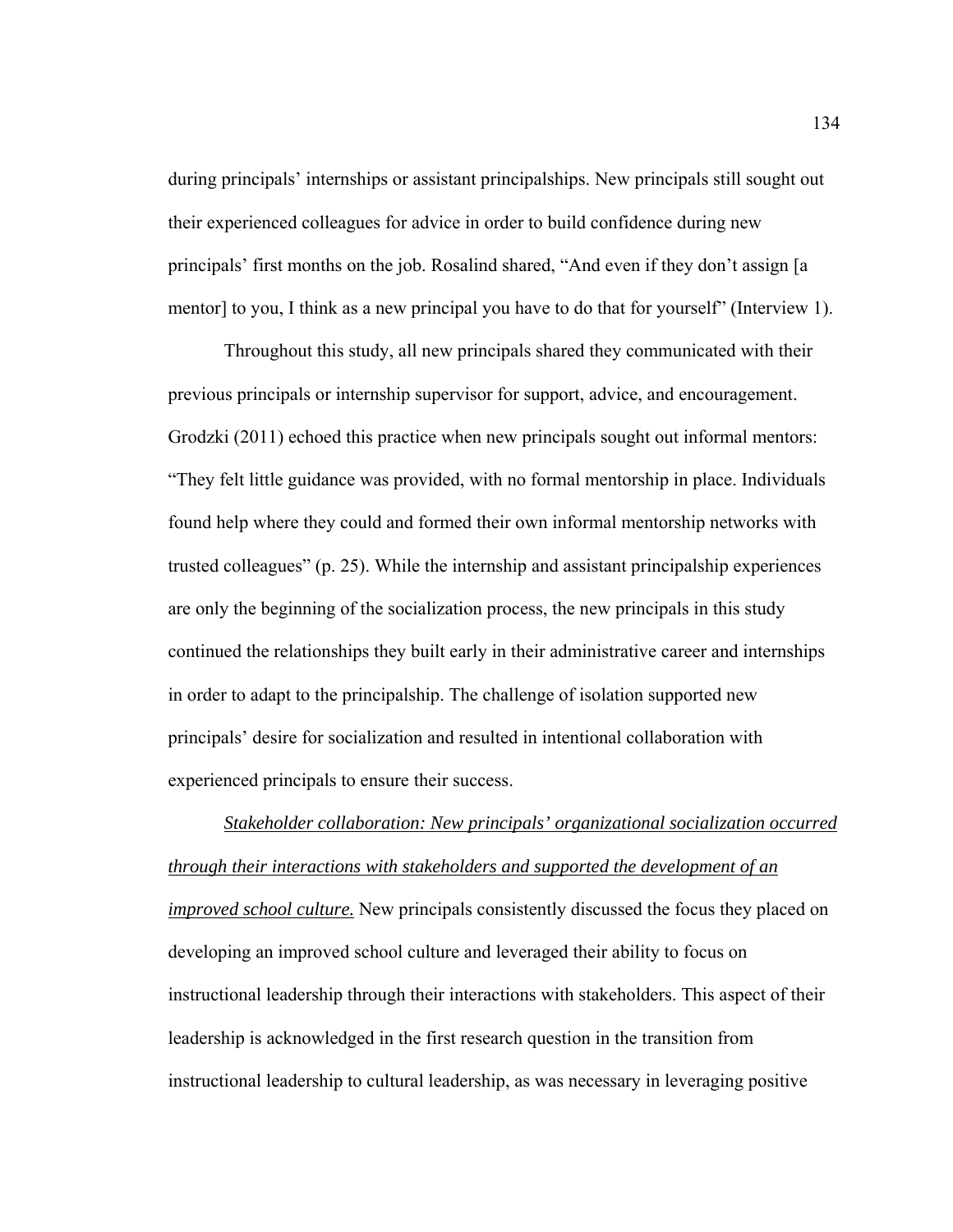instructional change, a goal each new principal had early in their principalship. Cultural leadership emphasized the interactions new principals had with stakeholders, particularly teachers, as new principals' focus deviated from instructional leadership. The emergence of the theme of socialization through interactions with stakeholders and the development of an improved school culture resulted from new principals' focus on socialization with families and students as well as with school staff.

To revisit the theoretical framework and new principal socialization, organizational socialization, defined by Crow (2006), "is context-bound and includes the knowledge, skills, and dispositions necessary to conduct the role in a particular setting" (p. 311). New principals, despite previous learning in internships, assistant principalships, and other roles must be socialized into the particular schools they lead. This is a complex and challenging process, one in which Nelson and colleagues (2008) suggested new principals needed additional training and support. Their findings suggested new principals often lacked the ability to be successful in formal and informal interactions with stakeholders, despite the importance of the "human-relational aspects of leadership" (p. 697). When effective relationship-building occurs with new principals and they are effectively socialized into their schools, the impact of this relationship is vital in positively impacting school culture. "When systems emerge in response to the values, beliefs, and purposes identified by the school community, a meaningful and unique school culture develops and the systemsworld facilitates the organic growth of the organization" (Nelson et al., 2008, p. 697).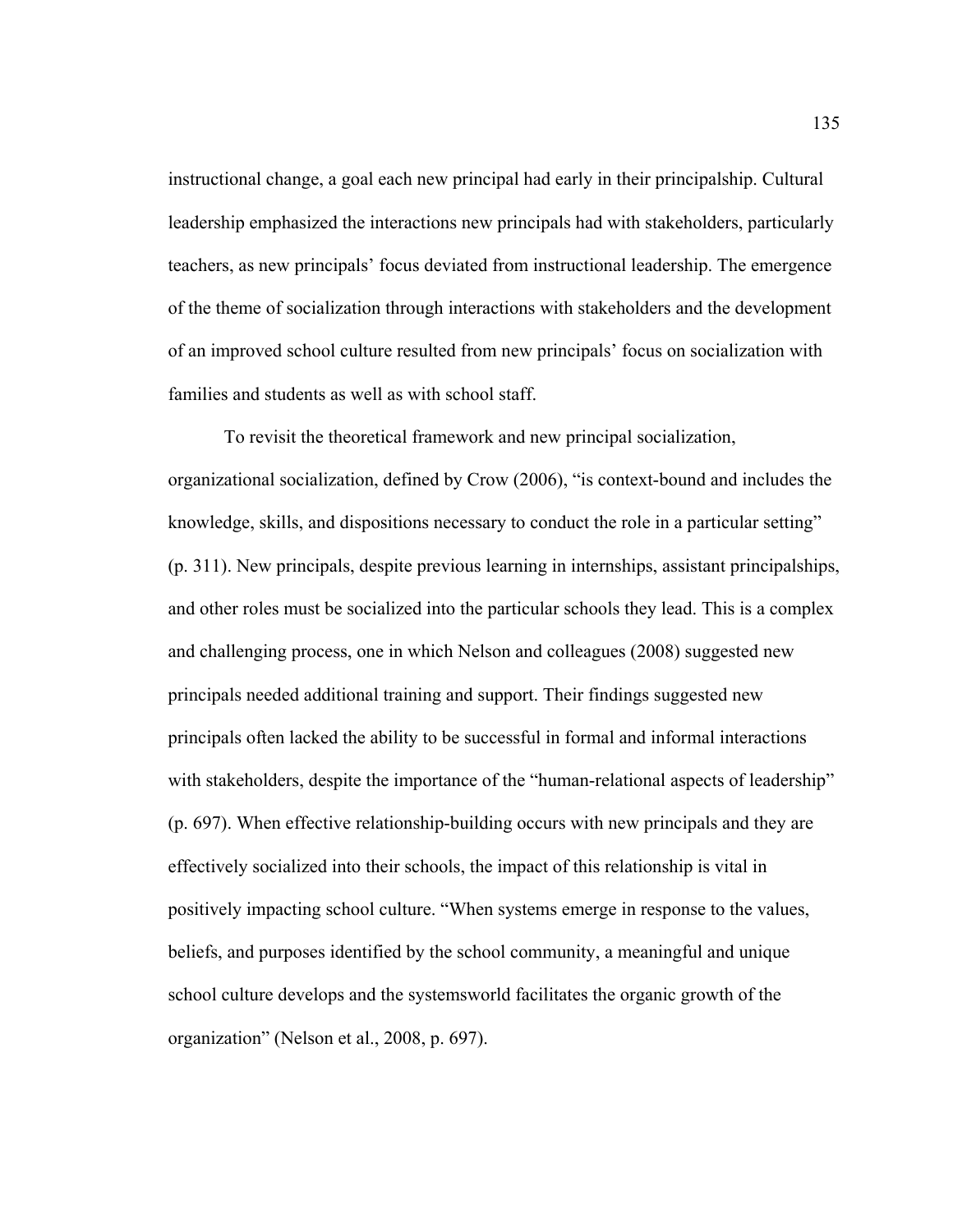New principals acknowledged they must be knowledgeable of the school's existing structures and practices in order to leverage positive change and impact the school's culture. Visibility was one practice new principals in this study employed to not only increase their awareness of the school's operations but also to increase access to them for the benefit of stakeholders. While task orientation and learning the principalship challenged new principals with time management, new principals still prioritized visibility due to the positive impact they perceived it would have on school culture. Phoebe shared, "I feel like being more visible has been very helpful and I do perceive myself as a principal who is out and accessible and friendly and you know, inviting" (Interview 2). She leveraged positive relationships with school staff members because she believes "being out there and being visible and being active and rolling up your sleeves is what the principal has to do every day" (Interview 3). Rosalind shared she believed one of the daily tasks of the principalship was visibility (Interview 3); Alexis shared a necessary skill for new principals was visibility (Interview 4). Visibility resulted in stakeholders' access to the principal and was a new and welcomed change in the schools they now led. In addition, visibility afforded new principals the opportunity to learn about the school and its stakeholders and was necessary for them to lead effectively.

Caleb learned as a new principal he needed to "learn how to delegate better and build teams"; he also shared that he needed his staff members to trust his ability to execute the plans he put in place, even when other staff members were previously responsible for some of those tasks (Interview 4). Taylor shared one of her biggest surprises was learning who to trust. She shared in her first interview,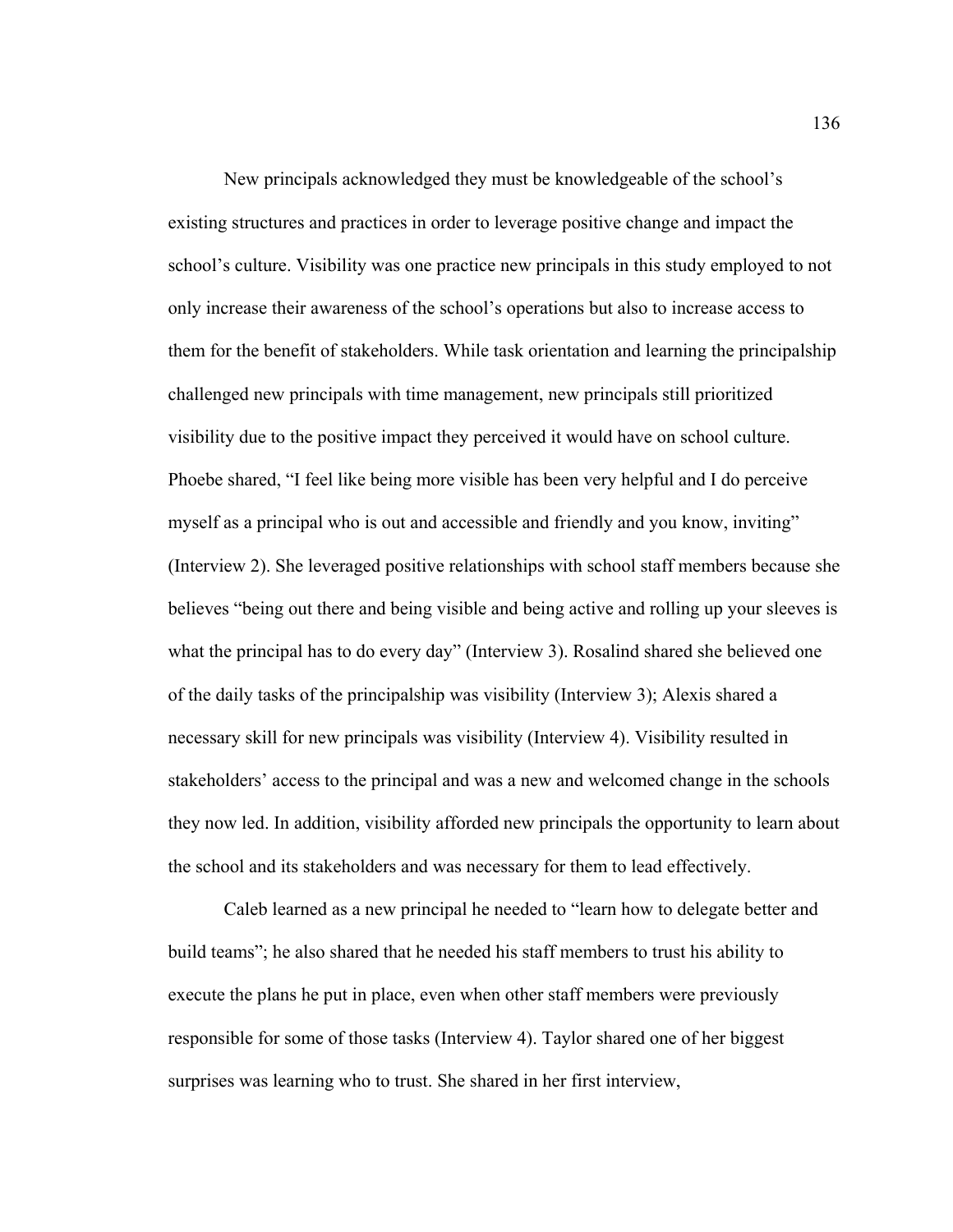I think that's what surprises me most is like trying to figure out, you know, how who can I trust, but at the same time I know you have to have that confidence . . . can I trust everyone that I need to trust so that we can continue to move where we need to move.

Existing research confirms the importance of socialization of new principals in being able to bring about positive organizational change. According to Grodzki (2011), "when unfamiliar or difficult situations arose, these individuals who were not effectively socialized did not have enough relevant information and knowledge to make sense of their situations and to act confidently and effectively" (p. 23). Effective socialization is necessary for new principals. While new principals in this study did not identify the practices they employed as bringing about their socialization into their schools, they acknowledged trust-building and visibility as leveraging an improved school culture and vital to their ability to lead effectively.

 **Summary.** This research question aimed to identify how the surprises and challenges new principals experienced resulted in their socialization into the principalship. While new principals in this study did not undergo significant surprises or challenges, the impact of the surprises and challenges they acknowledged was more nuanced in their impact on their socialization processes.

 For each of the new principals in this study, the challenge of a lack of socialization with district personnel and experienced colleagues forced them to identify an informal mentor they could approach for advice and guidance. Effectively, new principals socialized themselves into the role of the principalship through these informal interactions as a result of the district's formal mentoring and principal leadership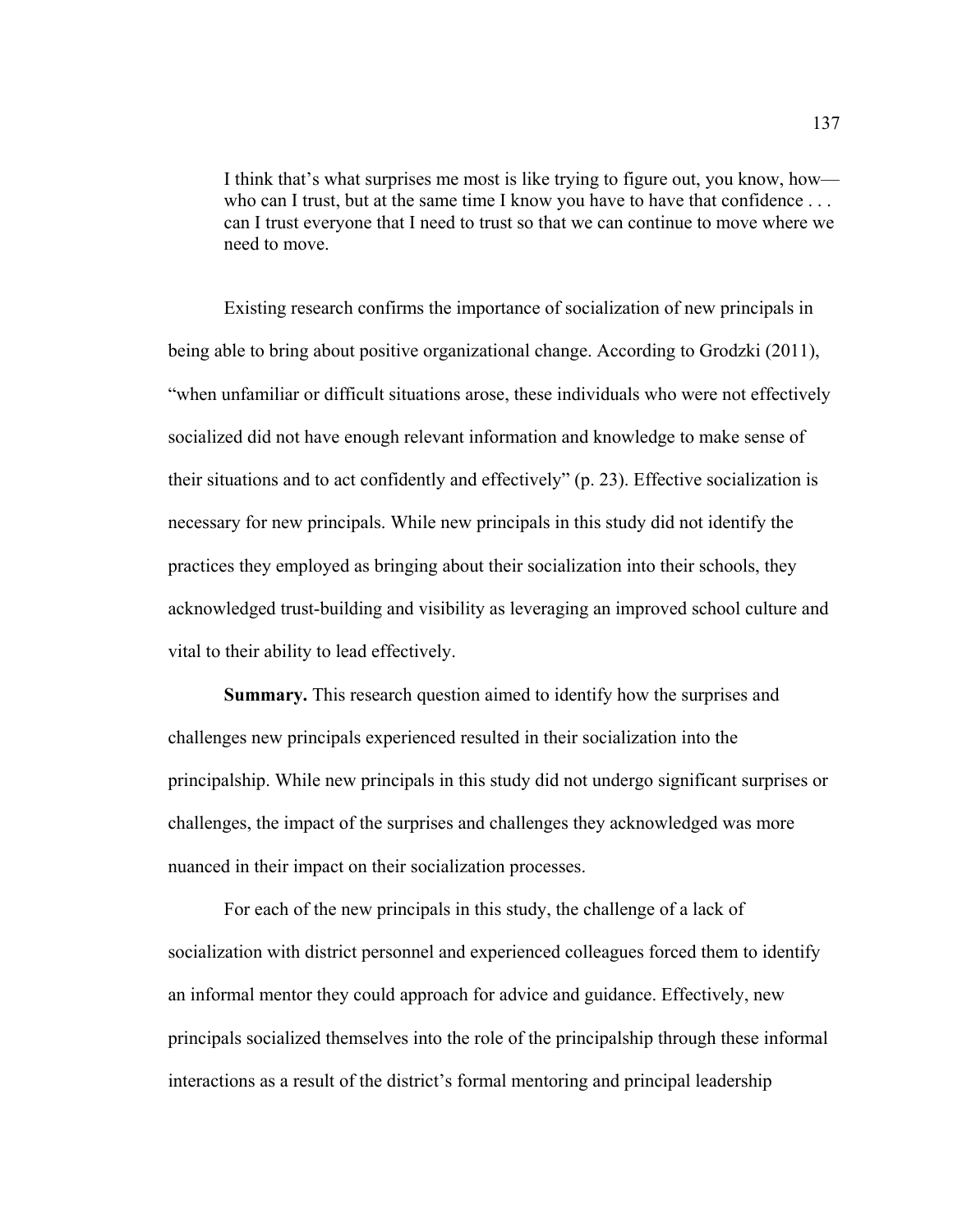development program being abandoned. New principals were surprised to find they had to seek out individuals in their schools they could trust to collaborate and effectively execute delegated tasks. While the challenges of task orientation and the role of the principalship had to be overcome, new principals still sought opportunities to be more visible. This visibility enabled them to learn more about their organization to effectively lead positive change. Visibility also enabled new principals to learn individuals whom they could trust, contributing to new principals' overall efficiency and effectiveness as they were better able to confidently delegate tasks and better collaborate.

 To revisit the theoretical framework, the impact of socialization through formal and informal interactions and in the context of their particular organization (the individual schools they led) also contributed to new principals' identity-building and the self-view of themselves as a principal. Surprises and challenges also impacted participants' self-view and emergent professional identity as a school principal. This aspect of the theoretical framework and the impact of the surprises and challenges on the identity-building of new principals will be further considered in the discussion of the third research question.

#### **Research Question 3**

*How do the surprises and challenges new principals encounter influence their emergent professional identity?* 

 New principals begin to build their professional identities as a principal during their first year in their new role. Stets and Burke (2000) asserted that "one's identities are composed of the self-views that emerge from the reflexive activity of self-categorization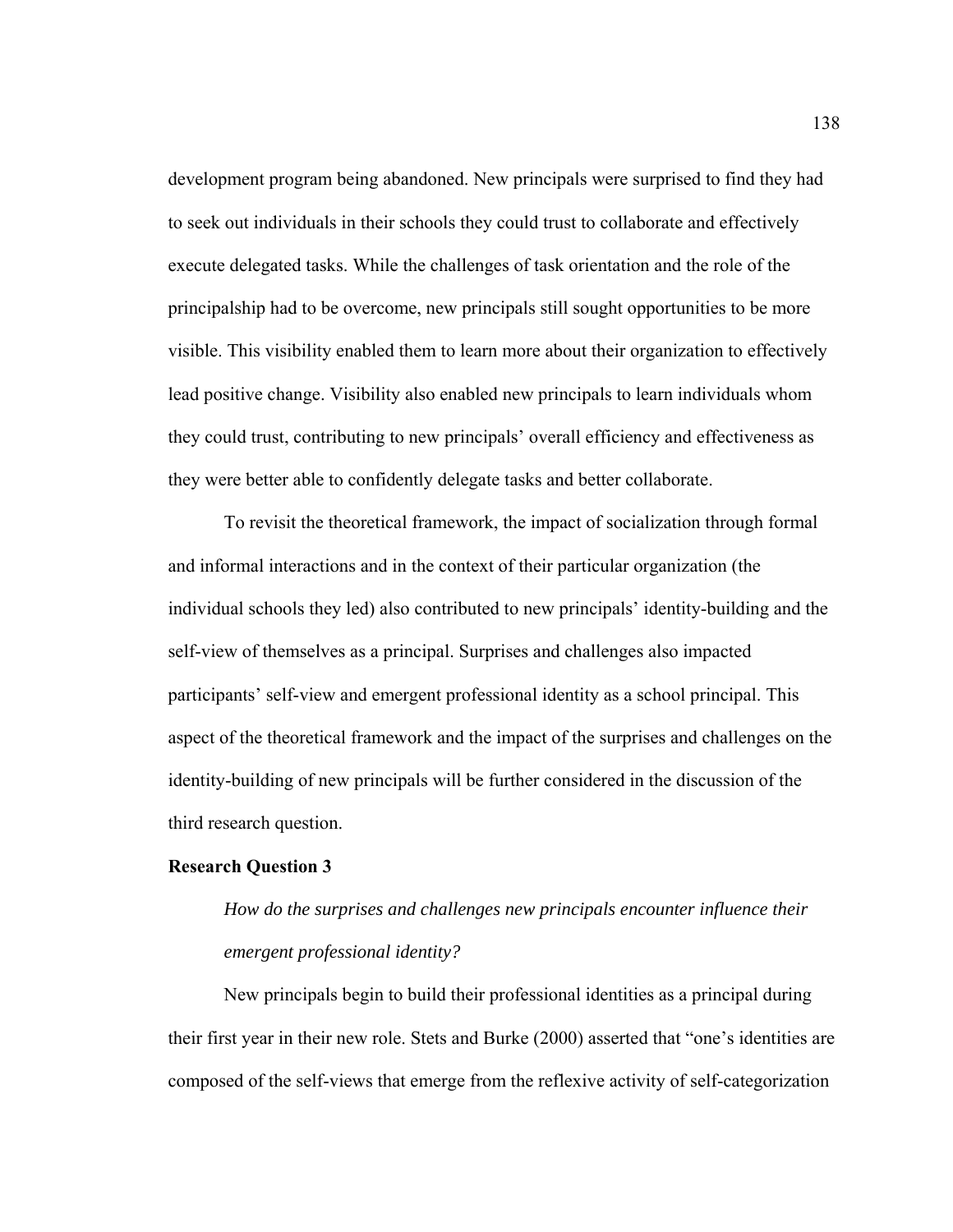or identification in terms of membership in particular *groups* or *roles*" (p. 226). The development of the emergent professional identity, as discussed in existing research, is unique and built based upon the new principals' acknowledgement of their role (the principal) within the group (socialization with stakeholders, including district personnel, colleagues, families, staff, and students). This unique identity as a school principal in the context of the new principals' individual school differs from those identities built in previous roles. Furthermore, their emergent "professional identities are socially negotiated with the audiences whom one encounters" (Whiteman et al., 2015, p. 579). This consideration of the impact of others on the professional identity built by new principals acknowledges the theoretical framework of the impact of the socialization of new principals on their identity-building and self-view.

This research question aimed to identify the impact of surprises and challenges new principals faced on the development of their emergent professional identity. The impact of the surprises and challenges new principals encountered had a stronger impact on new principals' emergent professional identity than on their socialization into the principalship, as discussed in the second research question. The findings discussed in the themes derived from the data collection indicated the surprises and challenges new principals experienced impacted new principals' self-view and their emergent professional identity.

The fourth and fifth themes that emerged from the data collection respond to the third research question and were derived from a triangulation of data collection, existing data, and the theoretical framework. The fourth theme discusses the power assertion and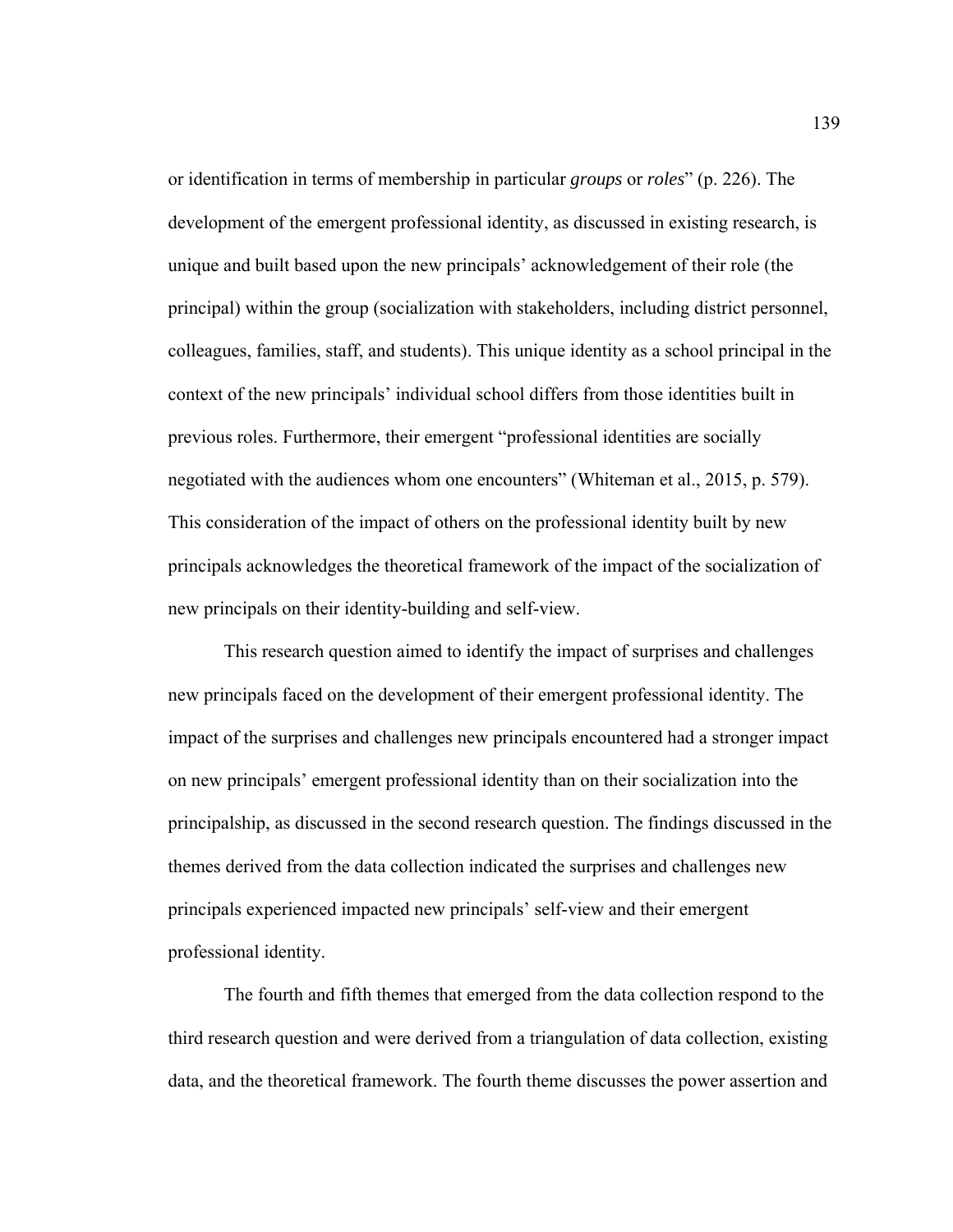positionality of new principals based on their increased confidence in their abilities. The fifth theme considers the affirmation of new principals' core values. Those core values were typically established in previous roles; their principalship afforded them the opportunity to further clarify their core values and emphasize them in their new leadership role. These two themes addressed the third research question and will be explored further in the following pages.

*Increased confidence: New principals wielded power and asserted their positionality as a result of increased confidence in their abilities.* Throughout new principals' first year in their new role, new principals in this study wielded increased power and asserted their position as principal of the schools they led. Their assertion of power and position intensified as the year progressed due to increased confidence they had in their abilities. Confidence building emerged even in new principals' first interviews. As of the second interviews and first focus group, new principals started developing their identity and confirming their positionality within their schools. In the third interviews and second focus groups, new principals discussed the building of their self-confidence and finally, at the conclusion of the data collection, new principals asserted their power. The transition between categories across time illuminates the transformation new principals underwent as they struggled to build confidence in their abilities that resulted in assertion of their power as the principal of the schools they led.

New principals discussed the challenges they faced in addressing issues with staff members. Often those challenges were in the new principals' abilities to lead staff members towards instructional improvement. In other examples, new principals struggled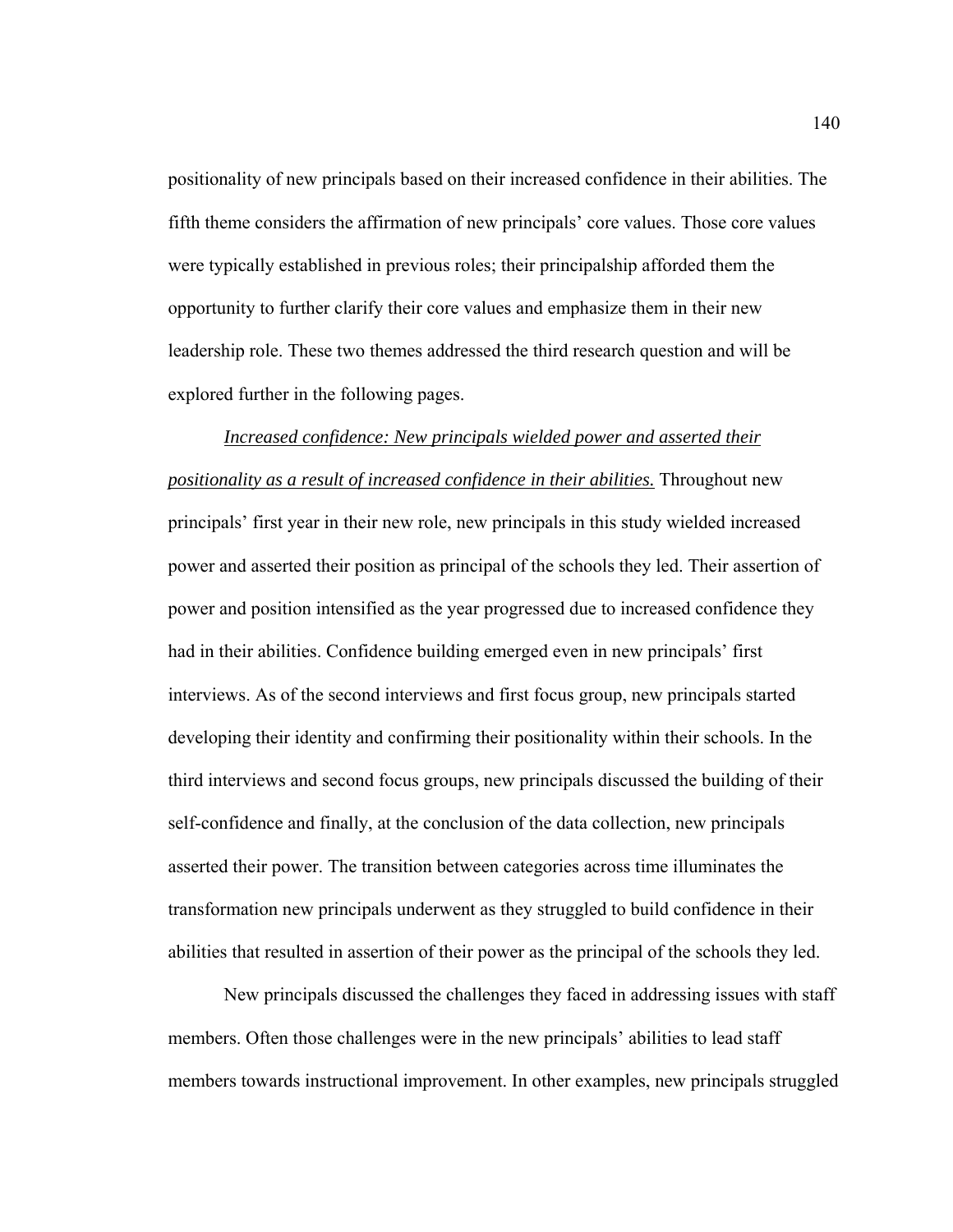to assert their power against the influence other staff members exercised throughout the building. As new principals acknowledged their own role as the principal of the school (their emergent identity as a school principal), they were better able to exert the influence necessary for leading their schools. Whiteman and colleagues (2015) asserted, "The exploration and use of professional identities as a lens for understanding principals' roles are important because of the relationship between identity and practice" (p. 579). New principals acknowledged their identity in an effort to exercise the practice of leadership.

**Impact of surprises and challenges on power assertion.** The surprises and challenges new principals faced forced them to redefine their role and self-identify as the leader of the schools they now led. Caleb shared the challenges he faced in changing the mindset of staff members; these challenges impacted his view of the principalship. He shared, "I think it just manifests itself more that you're the leader now" (Interview 3). While initially Caleb focused on collaborative leadership as he found he needed to assert power in order to create change, he developed the sentiment of being responsible as the sole leader of his school. This mindset is what Spillane and Lee (2014) would name "ultimate responsibility." Furthermore, Caleb's experiences illustrate the theoretical framework and the relationships between socialization and identity-building. Socialization occurred in the development of Caleb's relationship with staff based on his challenges. The outcome of that socialization was Caleb's development of his own identity-building as a principal.

As other principals in this study had similar experiences as they felt challenged to hold teachers and staff members accountable, they leveraged their power as leaders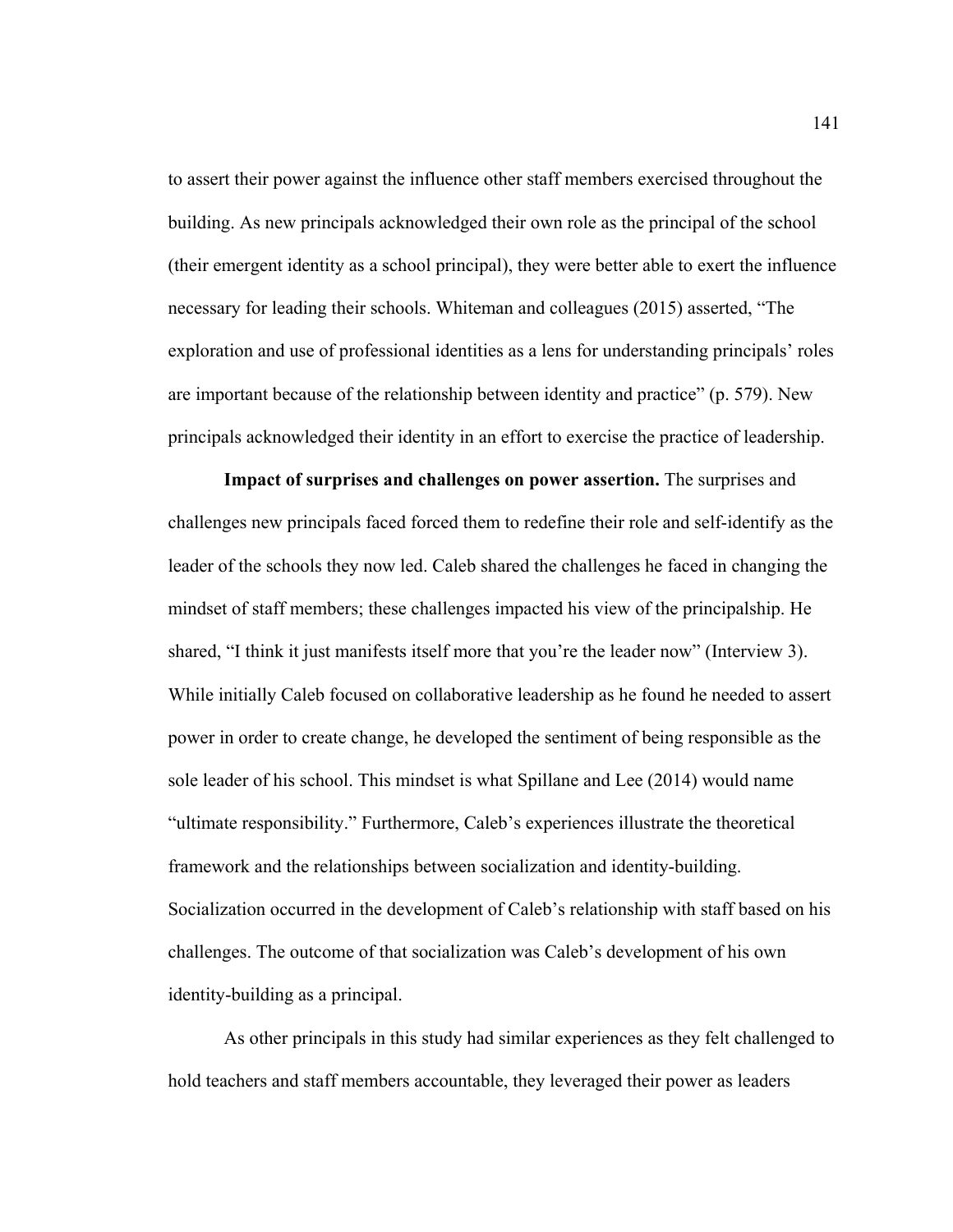through their socialization with those members of their schools. Existing research acknowledges the importance of the relationship of principals with teachers ". . . since [new principals] still need to develop their leadership capabilities, the principal-teacher relationship seems to be embedded with unique characteristics during the early career stage of the principalship" (Oplatka, 2012, p. 139).

Taylor also experienced the challenge of adopting the identity of the school's sole leader. Taylor worked to hold teachers instructionally accountable. This accountability not only reformed the role she played as a principal which deviated from previous experiences, but also transformed the role the school principal played in instructional leadership at Country Terrace Elementary School. Her approach was more direct than previous leaders at Country Terrace who had been largely "hands off" instructionally. These experiences new principals faced illustrate the theoretical framework and the impact of socialization on their identity-building and their self-view as the "ultimate" leader.

The surprises Phoebe faced influenced her need to assert her leadership at her school as well. Phoebe experienced a redistribution of power at Fort Cape Elementary School when she reorganized the power non-instructional staff had over decision-making. Phoebe also shared in each of her four interviews her biggest surprise since entering the principalship was the skillset of staff members. She shared, "the biggest surprise for me has been the quality of instruction that the children receive in the building" (Interview 1) and "the biggest surprise for me is that teachers don't know their curriculum. They don't have good pedagogy" (Interview 3). These surprises forced Phoebe to intensify the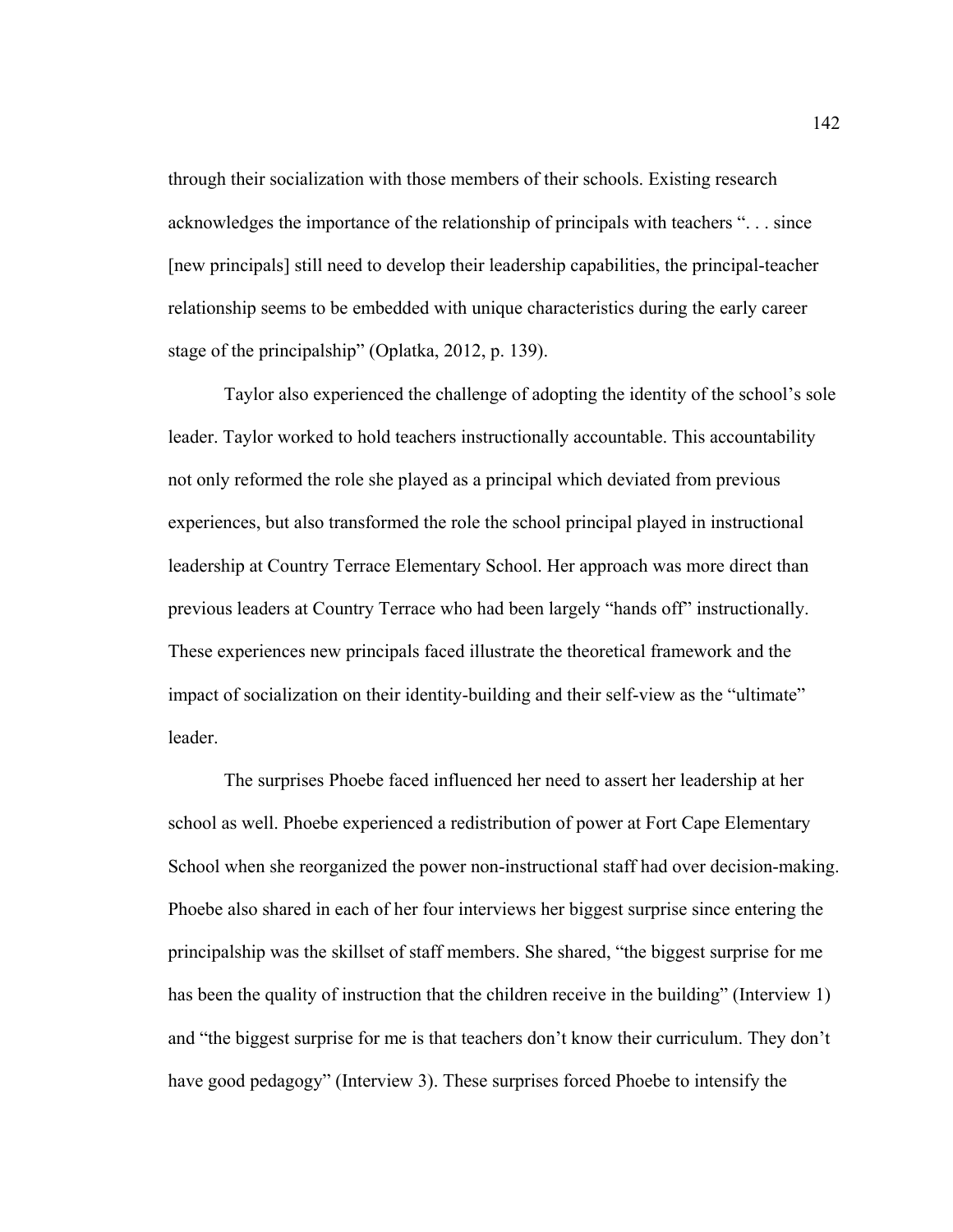support teachers received and reallocate the time of the school's curriculum facilitator; thus, these surprises about the principalship forced Phoebe to assert her positionality and power to impact change within the building.

**Development of self-efficacy.** Existing research, although limited, considers principals' own self-efficacy. For new principals to exercise their leadership, they must feel confident in their own abilities to do so. As Stets and Burke (2000) assert, ". . . selfefficacy is associated more closely with the behavioral enactment of identities" (p. 233). Self-efficacy is linked to the identity-building of new principals.

Even as of the first interview, Taylor felt confident in her ability to lead Country Terrace Elementary School. She said, "I see myself as—I'm very confident in knowing that I have the ability to do it, to make the change . . ." While each of the new principals shared there were gaps in their preparation to serve in the role of principal, they also shared successes and feelings of accomplishment in each interview. Taylor, the only principal to express feelings of doubt in her decision to assume the principalship, still felt confident in her ability to serve effectively.

Grodzki (2011) acknowledged socialization as critical to the development of new principals' self-efficacy. "In order to develop positive perceptions of self-efficacy, individuals need requisite knowledge, but also need to feel supported, recognized, and valued by the organization when engaged in these socialization processes" (Grodzki, 2011, p 32). Phoebe echoed this: "We always see ourselves I think through the eyes of what we believe others see" (Interview 4). New principals' feelings of self-efficacy were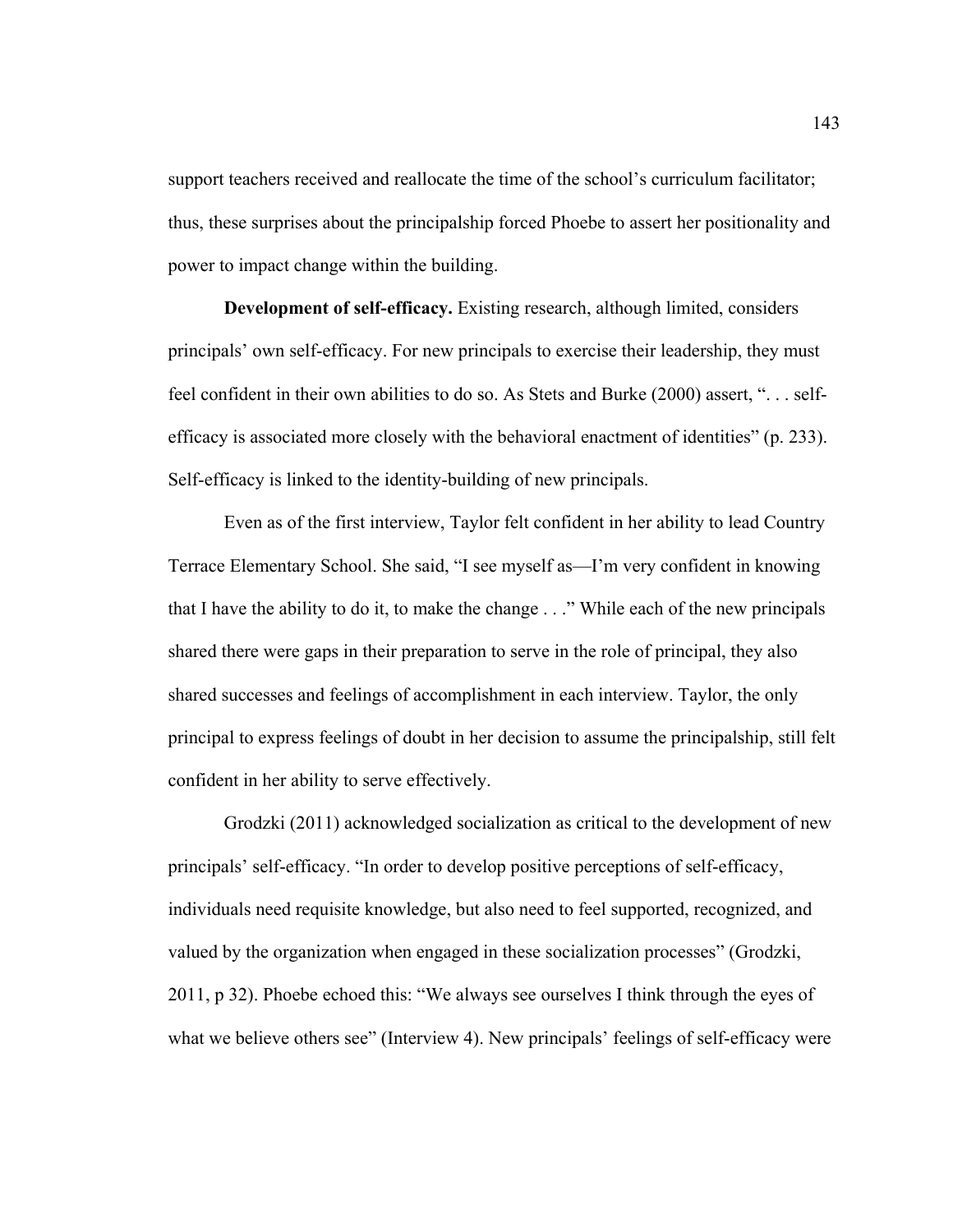shaped through the context of their emerging roles as leaders of their organization and the perceptions of others.

*Role clarification: New principals clarified and executed their core values.* Early in new principals' experience, new principals shared their commitment to their core values remained and was clarified when they entered the principalship. While core values did not emerge as a category in the discussion of data collected aside from the first interviews, new principals frequently acknowledge their core values in decision-making and in their approach to stakeholders. Emerging from the socialization process, new principals' relationship with stakeholders afforded new principals the ability to communicate their values to stakeholders. New principals in this study shared the core value of student-centered decision-making and willingly adopted dispositions and skills necessary to their role to ensure students received the very best education available. Gentilucci and colleagues (2013) acknowledged the various roles principals play in order to impact students: "new principals viewed their role as collaborators, communicators, counselors, and motivators not because of a job description or title but because they were intrinsically motivated to serve others and 'make a difference' in the lives of students and staff" (p. 84). Rosalind said, "you're here for the best interest of the students, I mean that's what we're doing, the job we do, to make sure that we serve all our students" (Interview 4).

**Core values realized.** New principals discussed that while their specific roles changed, their core values remained firmly grounded in those they assumed in previous leadership positions. Rosalind shared her essence was still the same, but as a principal she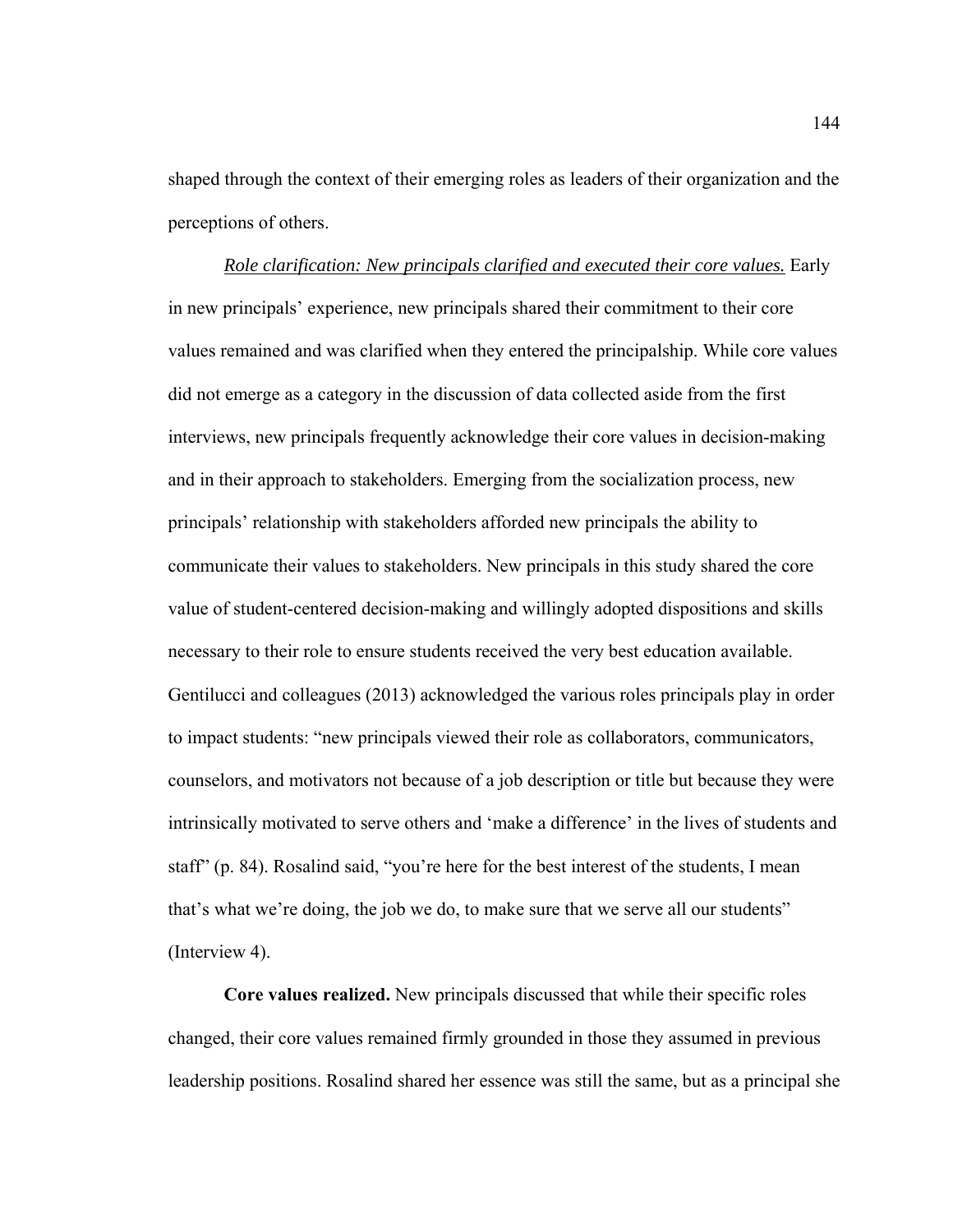is better able to demonstrate her core values differently than she did as an assistant principal (Interview 2). Whiteman and colleagues (2015) asserted, "Identity is not a label we or others place on us . . . it shapes and molds our practices. Identity also provides the motivation for our actions in the role" (p. 579). The identities new principals assumed as leaders provided them an opportunity to acknowledge and rely upon their values more than in previous roles.

While new principals stated their core values remained the same, the experiences of the principalship afforded them an opportunity to assert their values. According to Stevenson (2006), "there are spaces within which school principals can assert their agency and can promote the values that underpin their identities as both educators and leaders of learning communities" (p. 417). Even early in the year, Caleb acknowledged the surprises he faced (following his predecessor as principal of Wisteria Elementary School), "pushes me towards my core values even more, to ensure [building foundations] for kids" (Interview 1). New principals had opportunities in their first year to execute and demonstrate the values they previously acquired.

**Commitment to core values challenged.** Existing research also acknowledges new principals struggle to maintain their commitment to their core values when experiences and challenges may confront their values (Crow, 2006; Crowie & Crawford, 2008). For new principals in this study, the challenge of maintaining a focus on instructional leadership echoes this existing research. Interestingly, new principals did not acknowledge the surprises of the principalship as having a significant impact on their view of the principalship. When new principals were asked, "What surprises have you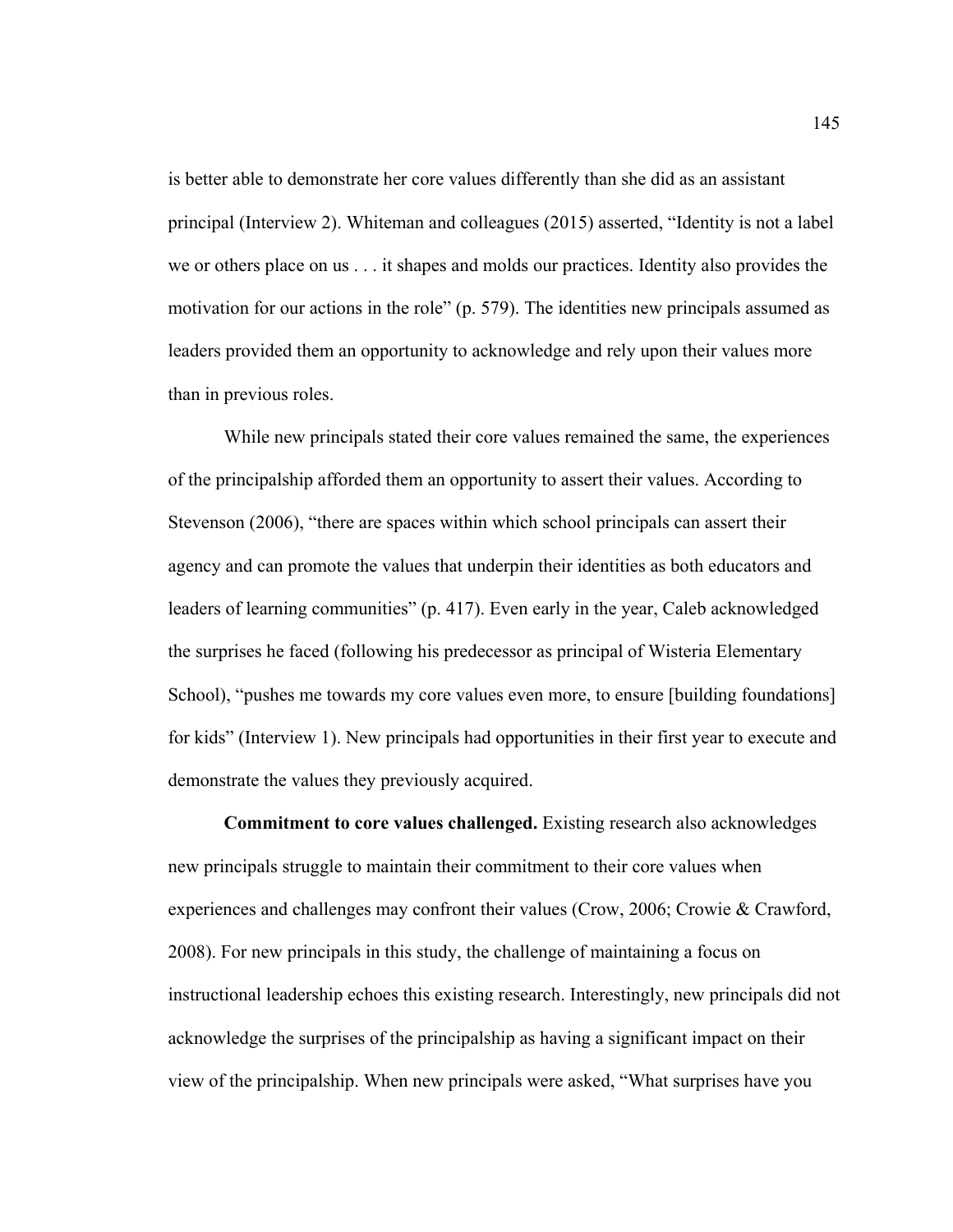faced in your time as a school principal?," they did not acknowledge significant surprises; however, for the most part, the challenges and surprises they faced changed their focus from instructional leadership to other tasks and impacted how they felt they spent their day. This deviation from instructional leadership demonstrates new principals' lack of acknowledgement of departure from their core values, which the participants discussed early in this study was on instructional leadership. Instructional leadership remained a core value for the participants; however, they did not acknowledge this core value was not a focus of their leadership as they previously intended. Taylor shared, "[My identity] hasn't changed. I think it's pretty much the same. I still consider myself to be an instructional servant leader" (Interview 4); however, she struggled to lead her teachers instructionally and had limited time to visit classrooms and provide instructional feedback. New principals struggled to maintain their focus on instructional leadership even though they acknowledged it as a core value.

 **Further discussion and summary.** These two themes emerged from the data collection related to the impact of the surprises and challenges on new principals' emergent identities. The surprises and challenges new principals faced impacted their identities more than did surprises and challenges on the socialization process they underwent. As new principals entered the principalship, they gained increased confidence in their abilities and as a result were better able to wield power in their roles. Furthermore, new principals were able to clarify their core values even though their identities as leaders changed from previous leadership roles they had held.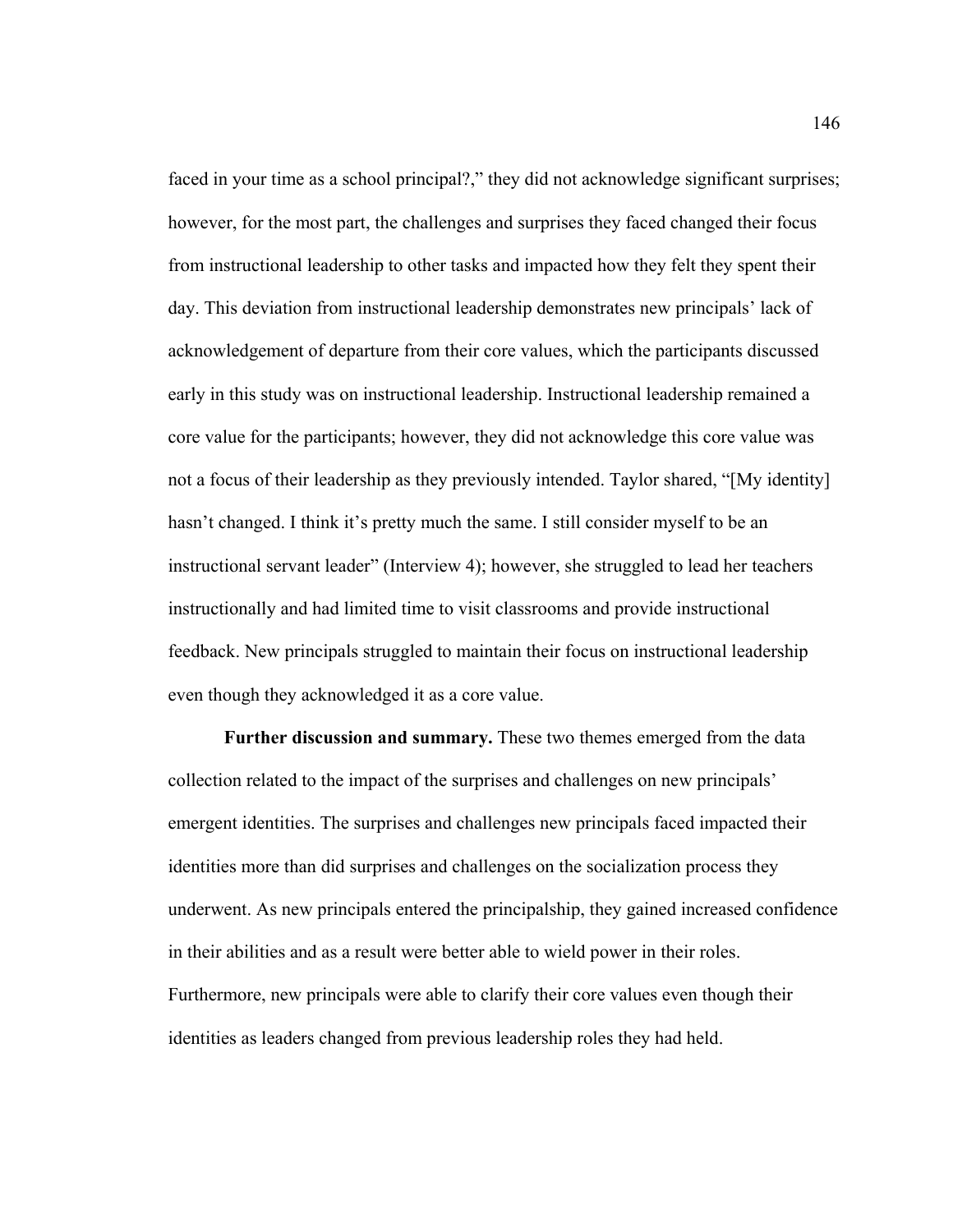To revisit the theoretical framework, new principals' socialization processes led to their emergent professional identities. The development of power by new principals required acknowledgement of the existing social structure within the building and created a place for themselves in that context. Stets and Burke (2000) specified the development of role-based identities: "The emphasis is not on the similarity with others in the same role, but on the individuality and interrelatedness with others in counter-roles in the group or interaction context" (p. 227). While each school the new principals in this study led had a unique social setting, they each had to navigate within the existing social structure to assert their power and negotiate their role. As Stets and Burke (2000) acknowledged, new principals' individual identity was tied to their connections and interactions with stakeholders.

Solicited and unsolicited feedback was provided to new principals; new principals used this feedback to define their own success. Taylor shared she grew aware of the perceptions staff members had of the principal. She said, "they're going to look at you to see what flaws they can find in you anyway, and they're going to look to see how you treat, and how you react to each person and each individual" (Interview 4). Taylor's thoughts demonstrate stakeholders observe the actions of the principal and new principals should maintain focus on their goals, values, and beliefs, regardless of the circumstance. While new principals' identities are defined in the context of the organization, they were also based on their reliance of their core values. It should also be noted that schools exist with their own set of expectations for the values they expect their leader to exude. Crowie and Crawford (2008) discussed, "the schools to which they were appointed each have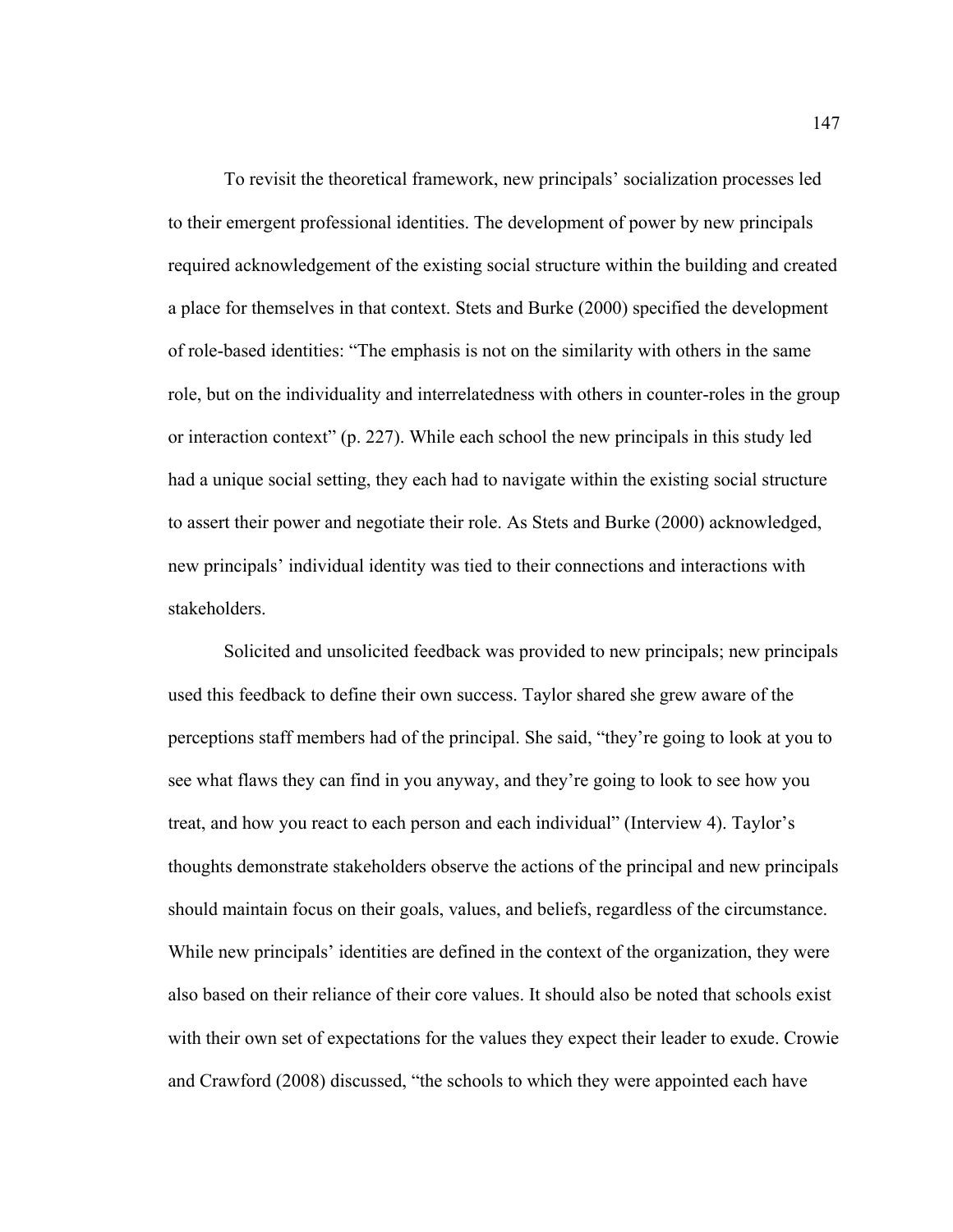their own accepted norms and values and these exert pressure on the new principals to adapt to the norms of the culture of the new school" (p. 678).

The socialization of new principals and their emergent identities were also shaped by their positionality in the context of the role their predecessor played at their individual schools. As they were often viewed in comparison to their predecessor, these perceptions impacted new principals' emergent identity. Phoebe shared her successes as the building leader of Fort Cape Elementary in the context of her visibility as compared to her predecessor. Rosalind asserted the school culture had improved from the poor working conditions created by her predecessor at Johnstonville Elementary School. Taylor struggled with asserting her influence over instructional leadership due to her predecessor's lack of focus on teaching and learning. Caleb shared the plans he sought out to accomplish in his first year were tempered by the need for his staff to heal from the decision-making and processes his predecessor enacted. These comparisons are based on the perceptions new principals had of their predecessors' leadership and also the perceptions stakeholders had of the school's predecessor and of the school's culture as a result of his/her leadership.

The socialization with stakeholders and the principals' role within the social structure of the organization based on the culture their predecessors created supported new principals' emergent identities based on their perceived successes and actions in their first year in their role. Lee (2015) discussed succession challenges facing new principals and shared "the unique challenges the principals . . . did face, however, involved living up to the legacy of their predecessor" (p. 271). For the new principals in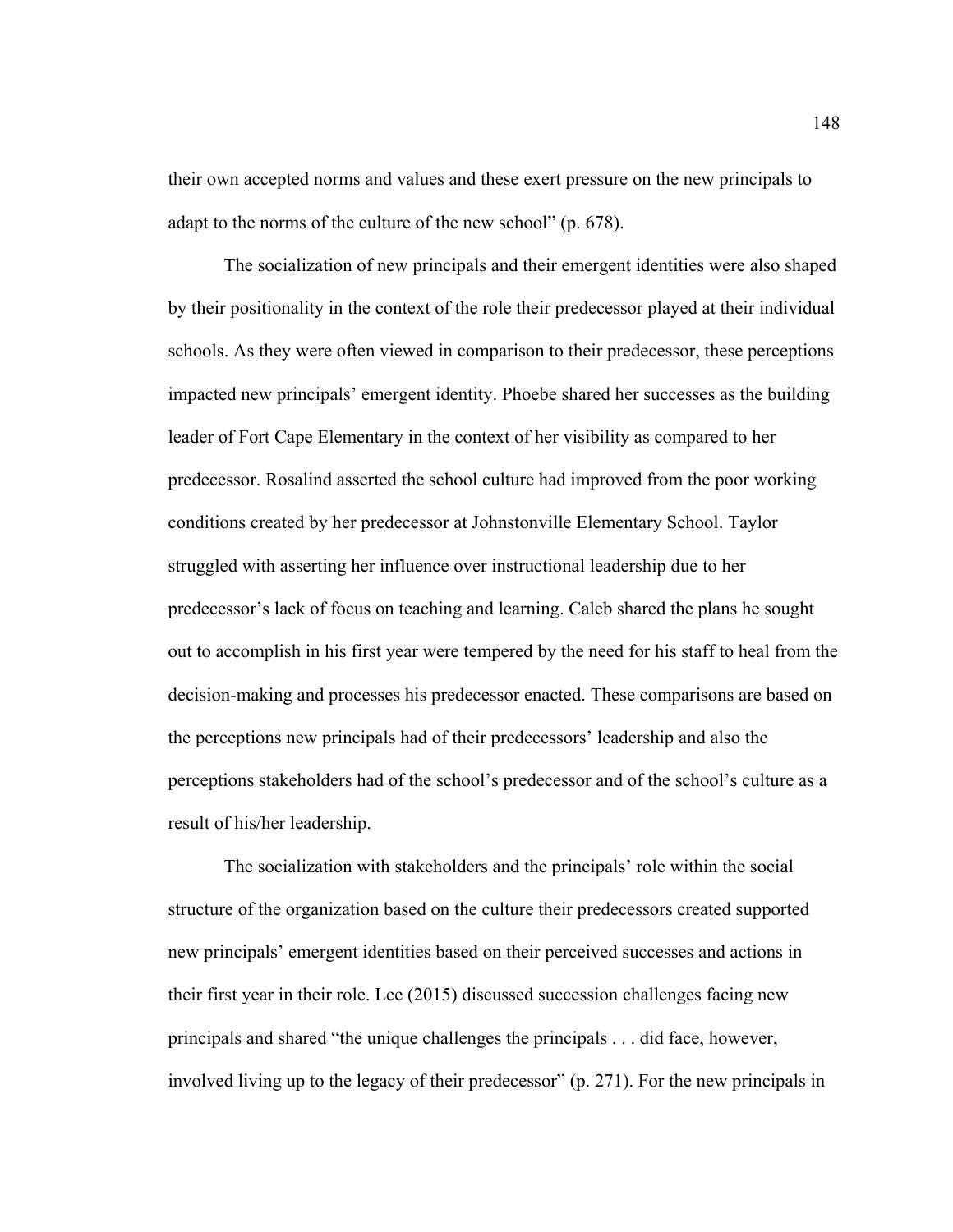this study, this involved either the perceived legacy or the legacy their predecessor left behind. In a more nuanced sense, Caleb and Rosalind consistently expressed their frustration with their responsibility to address issues not rectified by their predecessors.

 In their first year, new principals' identities begin to be formed. As this study asserts, new principals' identities are formed in part due to the surprises and challenges new principals faced. While these are not the only factors in the development of their professional identity as school principals, they are one avenue by which new principals clarified their values and asserted their power. New principals may be unable to anticipate the surprises or challenges they may face as they assume their role; however, their ability to overcome those surprises and challenges allows them to realize their goals and serve the schools they lead, particularly as they gain confidence and are able to clarify their core values.

#### **Research Questions Conclusion**

The first research question, "*What do new principals believe the principalship is like as they begin their work?*" provided a context for which new principals shared their perceptions of the principalship and areas of previous preparation for the principalship. The acknowledgement of these perceptions and potential gaps in their challenges gave this study an avenue to approach the potential surprises and challenges new principals might face. The answer to second research question, "*How do the surprises and challenges new principals encounter support their socialization into the principalship?*," could be briefly summarized by an acknowledgement that the surprises and challenges new principals face did not largely impact their socialization. On the other hand, new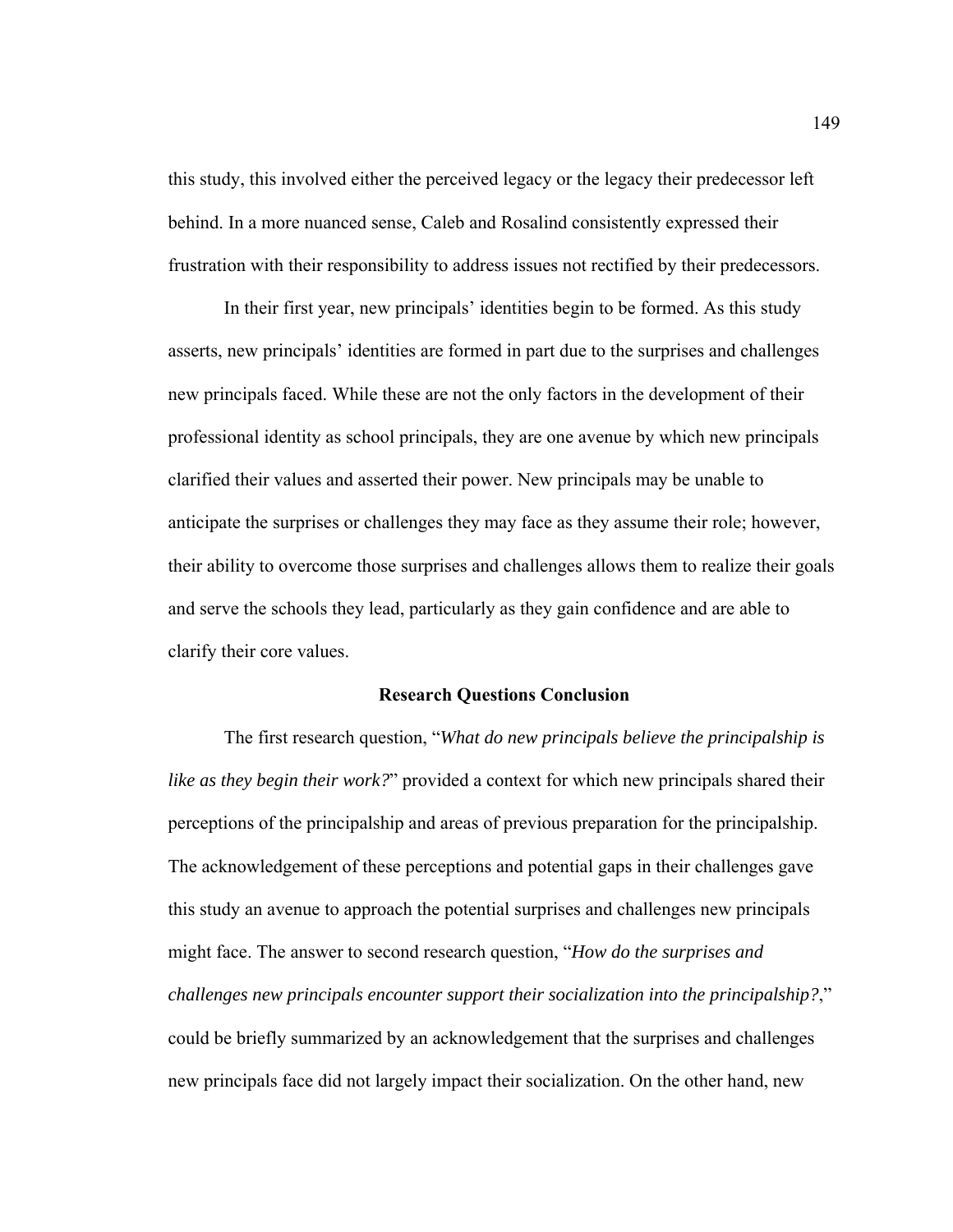principals' socialization, largely limited to their school's stakeholders, resulted in an improved school culture. The answer to the third research question, "*How do the surprises and challenges new principals encounter influence their emergent professional identity?*," can be condensed into two findings: the surprises and challenges new principals faced and their actions to overcome them afforded them an opportunity to assert their power and clarify their core values.

New principals' socialization, the result of formal and informal interactions (Greenfield, 1985), and organizational socialization (Crow, 2006) impacted their identitybuilding and self-view (Stets & Burke, 2000). The theoretical framework acknowledges the connection socialization has on identity-building. The themes are largely connected to the theoretical framework in consideration of the research question. New principals' socialization with stakeholders had a significant impact on the development of a positive school culture. Whiteman and colleagues (2015) suggested the identity-building process is fluid and impacted by the context in which the principal leads. They stated, "Obviously, students, their families, teachers, district administrators, community leaders, and state and federal policymakers influence the role expectations of principals" (p. 579). Through the socialization process and new principals' acknowledgement of their role and stakeholders' acknowledgement of their leadership, new principals built their emergent professional identities. This identity acknowledgement resulted in new principals' increased confidence in their ability to exert the power of their leadership and finally, to also clarify and execute their values.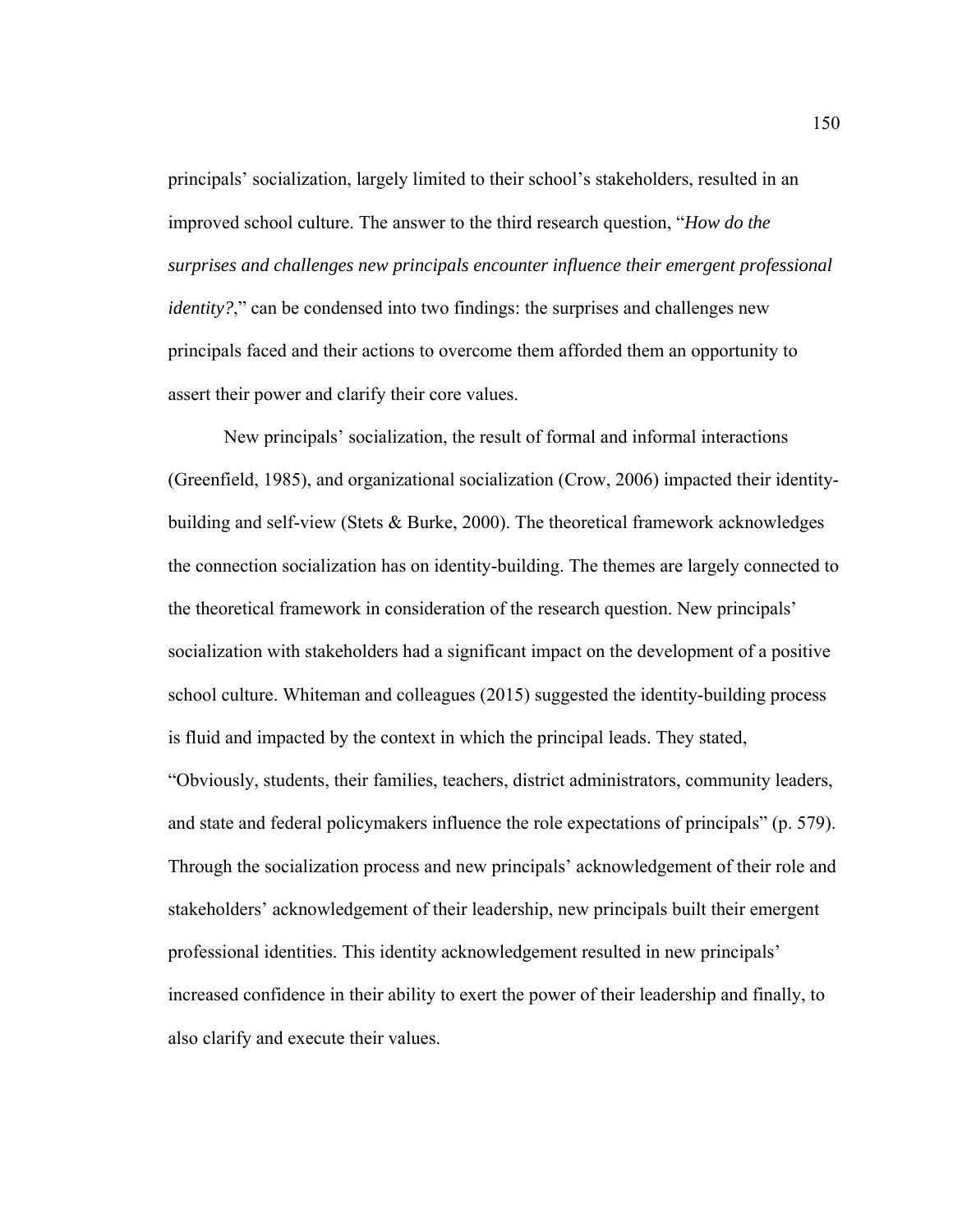#### **Recommendations for First-Year Principals**

 This research aimed to explore surprises and challenges new principals may encounter with the goal of sharing those findings with new principals. The findings from this study acknowledge the need for new principals to identify a mentor and for new principals to anticipate the challenges and surprises they may face in their first year. New principals already have many challenges to overcome in their first year in their role. By reviewing the experiences of the five principals in this study they may be better able to anticipate the surprises and challenges they may face and mitigate the impact of those surprises and challenges by having prior acknowledgement of their impact or eliminate the surprises and challenges altogether.

This research also considered some of the skills needed for new principals to be successful in their role. Petzko (2008) acknowledged there is little research that identifies the critical skills and dispositions new principals need to be successful in their first year in their new role. This research contributes to the body of existing research on the skills and dispositions new principals need to be successful and may provide new principals an opportunity to acquire those skills in roles prior to assuming the principalship or by identifying mentors who can guide new principals in acquiring those skills. New principals should be intentional about identifying the areas in which they are missing requisite skills and seek to fill those gaps. As the new principals in this study acknowledged the importance of the informal mentors upon whom they relied, new principals should consider identifying an experienced colleague on whom they can rely for guidance and support in their first year.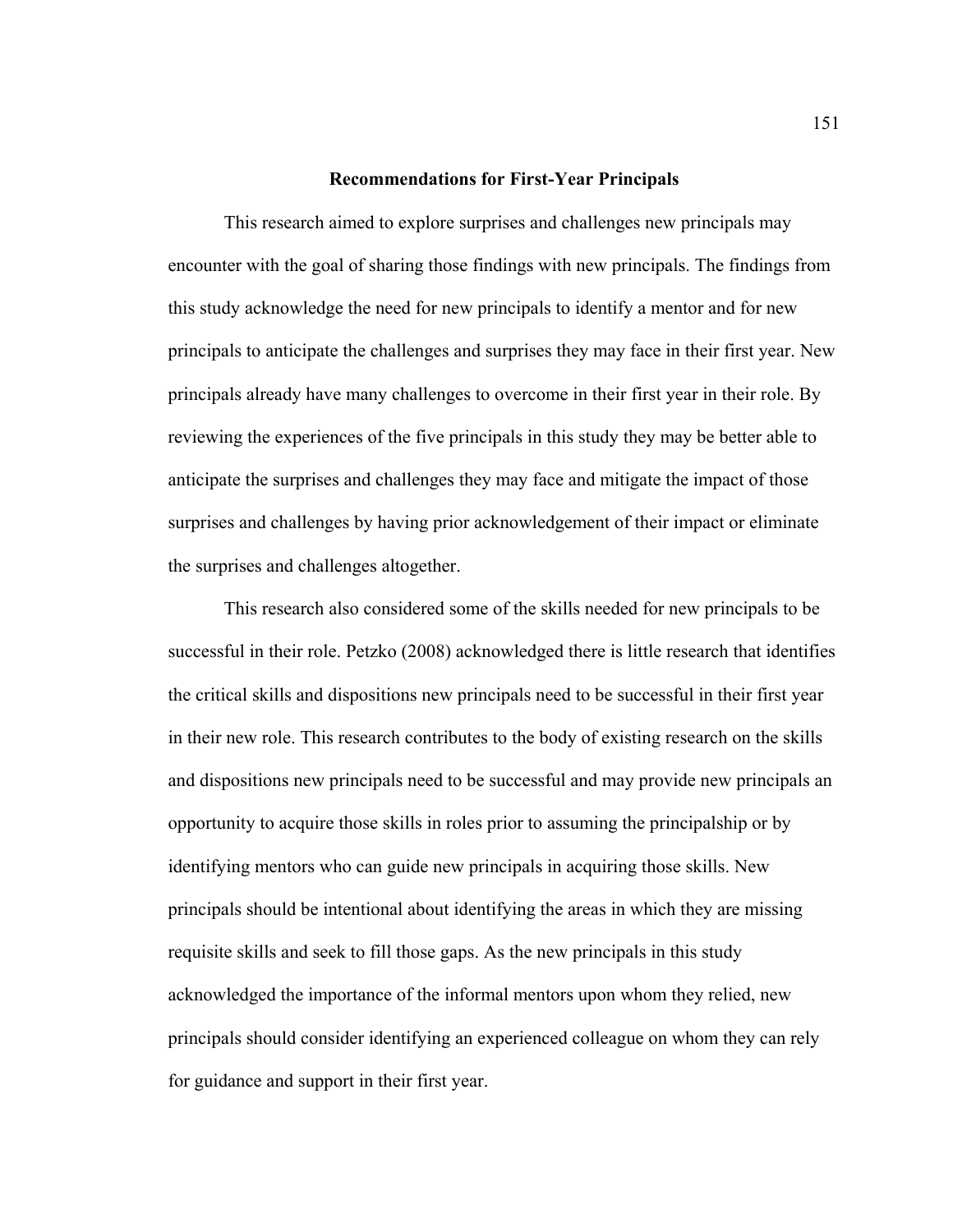## **Recommendations for School Districts**

 School districts should consider a formal induction program for new principals and transition planning for new principals who enter the principalship. Currently in Cross Keys County Schools, there is not a formal mentor program or induction program for new principals. As the new principals in this study acknowledged, they were left to find their own mentors and forced to identify those experienced principals to whom they could go for guidance and support. Crow (2006) discussed one of the first processes of socialization is "anticipatory socialization"; this process affords prospective leaders the opportunity to begin the socialization process before assuming the principalship. This could be in the form of a new principal induction program early in the first year in their new role or even as a way to prepare aspiring leaders for the principalship. Cross Keys County Schools has left their new principals without these formal processes; school districts should consider formal induction planning with the goal of orienting new principals to the principalship in alignment with their mission and vision instead of leaving new principals without this necessary support.

 School districts should consider a succession plan if those are not in place. New principals' socialization with stakeholders and their identity-building is impacted by the perceptions the new principal and stakeholders have of the principal's predecessor. While this can contribute positively or negatively to the new principal's leadership, school districts should be more intentional about the succession process to minimize the impact of the predecessor's actions on the next principal. For further discussion on the challenges of principal succession, consider the findings as asserted by Lee (2015).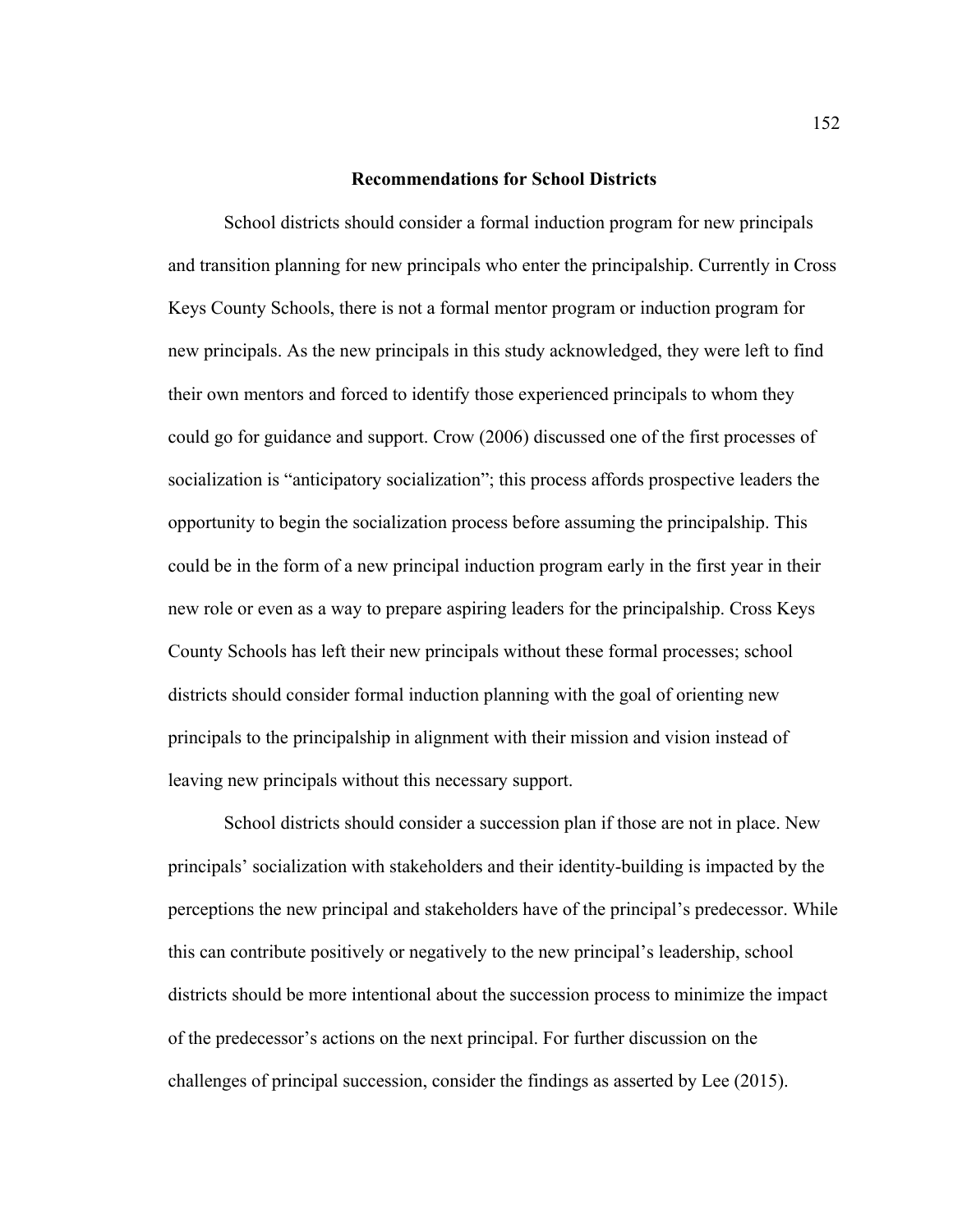#### **Recommendations for Principal Preparation Programs**

Existing research acknowledges the need for new principals to be better prepared for the principalship. More specifically, this study identified that often the processes of socialization and identity-building happen as a result of experiences new principals have in their first year. As Petzko (2008) asserted, "The need for attention to human relations and improvement of instruction emerge as priorities" (p. 238) for principal preparation programs. New principals focused largely on cultural leadership and building relationships with stakeholders, even though they originally aimed to focus on instructional leadership. Browne-Ferrigno (2003) asserted leadership preparation programs should emphasize socialization into the principalship. This study confirms principal preparation programs should identify the necessary skills needed to minimize the challenges of socialization for new principals.

While instructional leadership fell into the background of new principals' leadership, improving instruction is still vital to the principalship. Instructional improvement, coupled with the daily tasks new principals, were responsible for required managerial skills, often missing from principal preparation programs. Nelson and colleagues (2008) shared, ". . . the accounts the principals provided of their attempts to improve instruction suggest the principals' practice is grounded more in management than leadership" (p. 699). Principal preparation programs should include skills related to socialization processes and managerial leadership, as those two areas emerged as necessary to new principals' first year in their roles.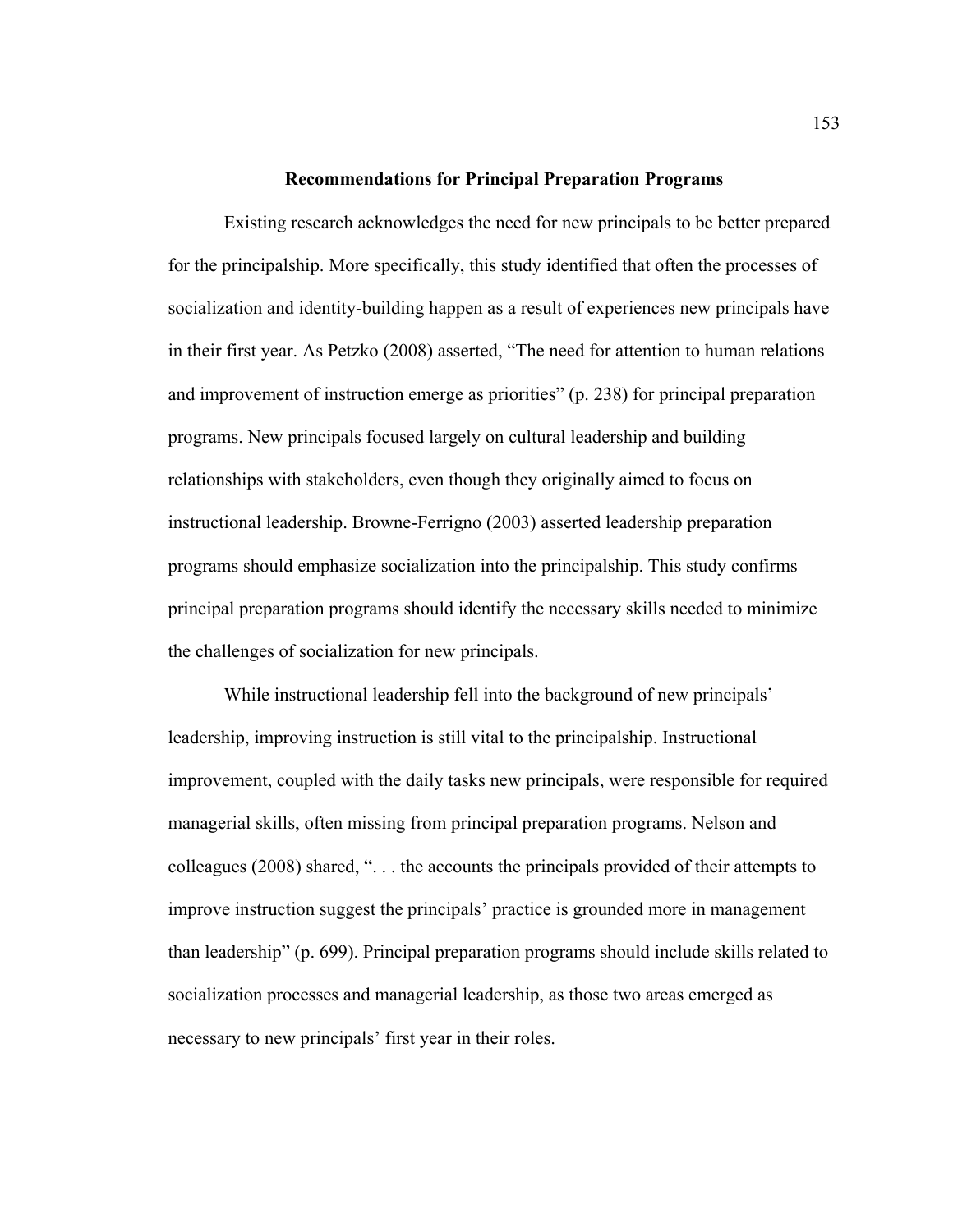## **Further Research**

 There is a limited body of research that discusses the experiences of new principals following the era of No Child Left Behind. While this study contributes to that research, the context of this study and the need for additional understanding related to the skills and dispositions new principals need to be successful should be considered for future research. Further research should be conducted on non-Title I schools and schools of various levels. Although this study was intended to include new principals of various levels (elementary, middle, high), the challenges in recruiting new principals at middle schools and high schools resulted in this study's focus on only elementary schools; each of the elementary schools in this study were also Title I-identified.

The context of the schools the new principals led should be considered. "School context mattered: Some novices assumed the principalship in situations where the legitimacy of their school was under threat wing to poor student performance, district probationary policies and declining student enrollment" (Spillane et al., 2015, p. 1075). While performance data was not the focus of this study, the schools the new principals led were low or underperforming schools. In addition, the new principals led Title I schools which also presented additional challenges that new principals of non-Title I schools may not face. This study was also geographically limited to only five schools in a school district in the southeastern United States. To better assert the impact of surprises and challenges on the socialization and identity-building of new principals, the schools participants lead should be diversified based upon location and school demographics, and at a variety of levels.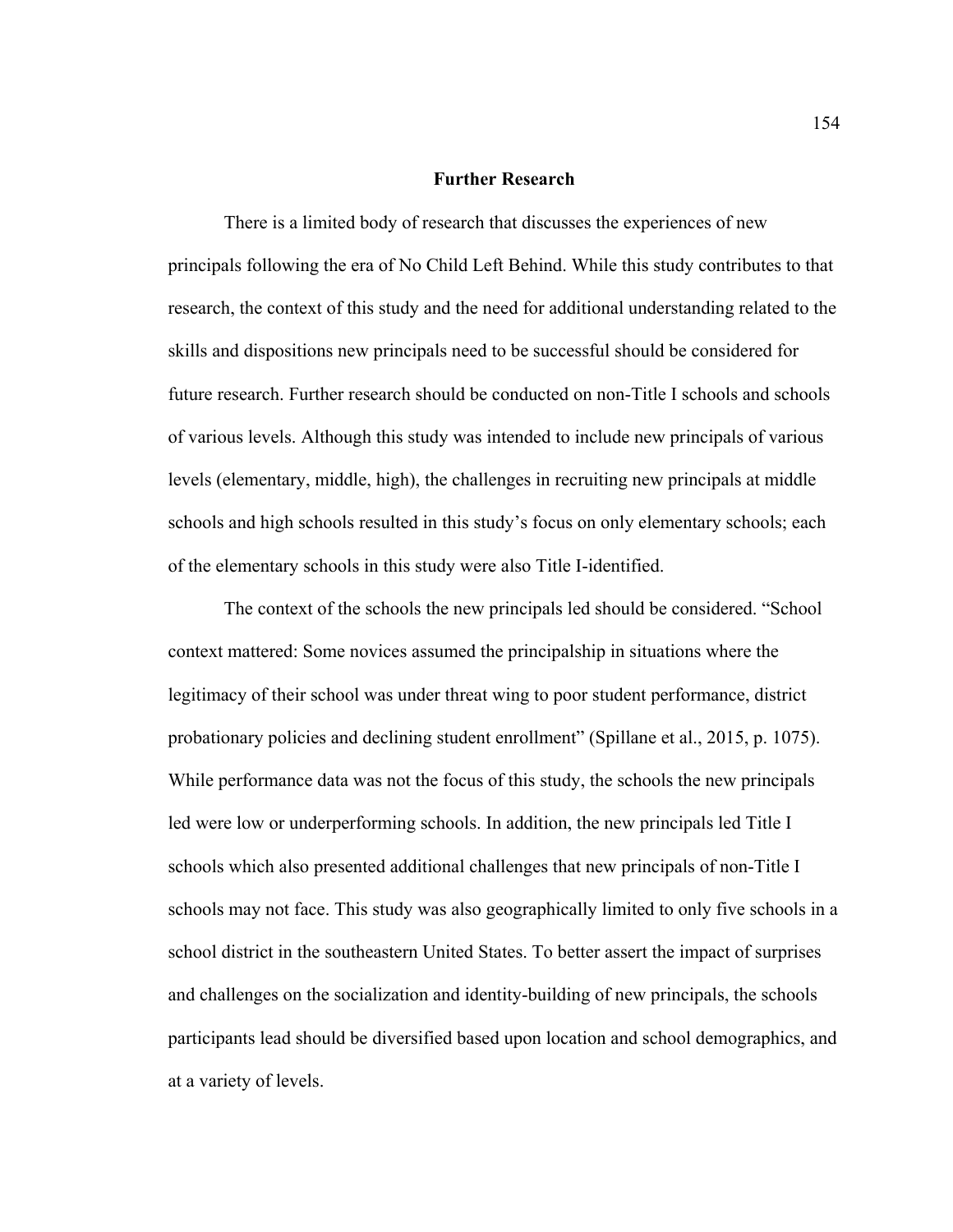Furthermore, existing research on new principals has limited findings on the skills and dispositions needed for success in the principalships. Petzko (2008) acknowledges this need. While this study contributes to that body of research, it also identified the need for formal socialization processes for new principals. There is still further research necessary to identify the skills and dispositions the principalship requires and that new principals have to assume early in the principalship in order to be successful. This will provide information to school districts and principal preparation programs so they can create betters supports around those areas to further mitigate new principals experiencing surprises and challenges that can make their first year even more difficult.

# **Researcher's Reflections**

 I explored my motivation for this research in Chapter I; my motivation for this research will be further reflected upon in the following conclusion. My findings from this research informed my understanding of my first year as a principal; however, my reflections are based on more than two subsequent years in leadership. I wonder if my participants' responses might change if I asked them after their first year about the surprises and challenges they experienced. Had I been asked about experiences that shaped my first year in leadership at the time, I may not have been able to identify those two experiences in the midst of my first year as a principal. Time may also need to pass for new principals to better understand the impact of their experiences and how they shaped their leadership, as well as how their experiences as a first-year principal differ from their second and future years in their role.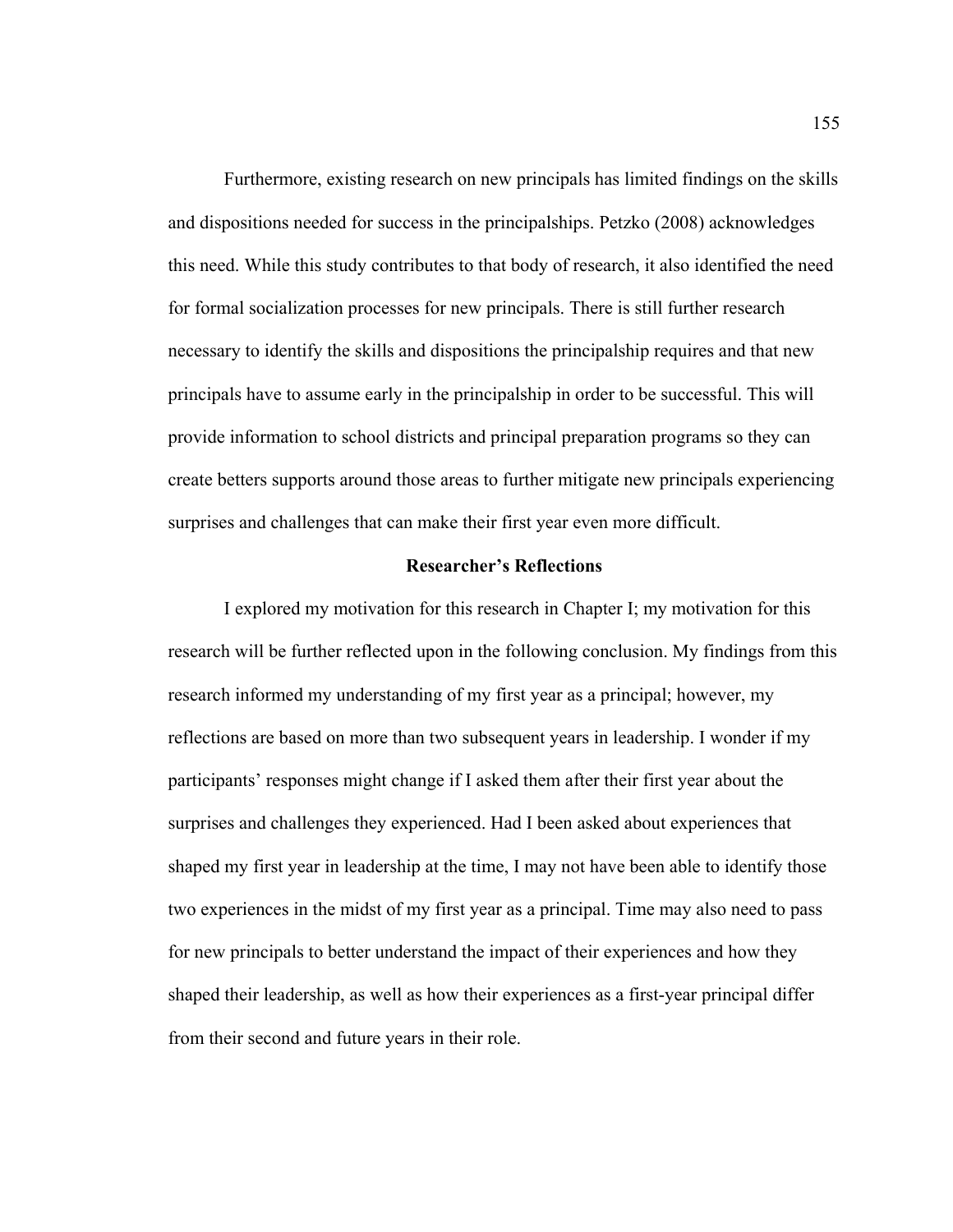As I reflected on lessons learned from this research about my own leadership, I also reflected on my experience as a researcher. In the future, I will be a more informed and experienced researcher following this study. My findings, as I collected data throughout each timespan, confirmed existing research. Had I been more confident to ask my participants to describe in more detail their thoughts on some of their more salient comments or provide more specific examples, my findings may have been able to further contribute to existing research. In addition, one area that was not explored at length was the experience of first-year principals in a Title I school, as all of my participants served Title I schools. Serving as a first-year leader in a Title I school provides additional challenges and opportunities that may have been important for participants to explore in this study. Reflecting on this research, this may have given me additional insight into issues of power, diversity, social justice, and cultural responsiveness as first-year principals experience them.

## **Conclusion**

 When I started this research, I was in my first year as a principal. During my first year, I faced two very significant experiences. These two experiences not only shaped my identity as a principal as I was forced to confront my values as an educational leader but also required me to assume "ultimate responsibility" (Spillane & Lee, 2014) early in the year. These experiences impacted how I viewed myself as a leader, and I believe, how others viewed me. My experiences, discussed in Chapter I, provided me the motivation and interest in this study. My interest in the study of new principals derives from the surprises and challenges I experienced in my first year of the principalship, two school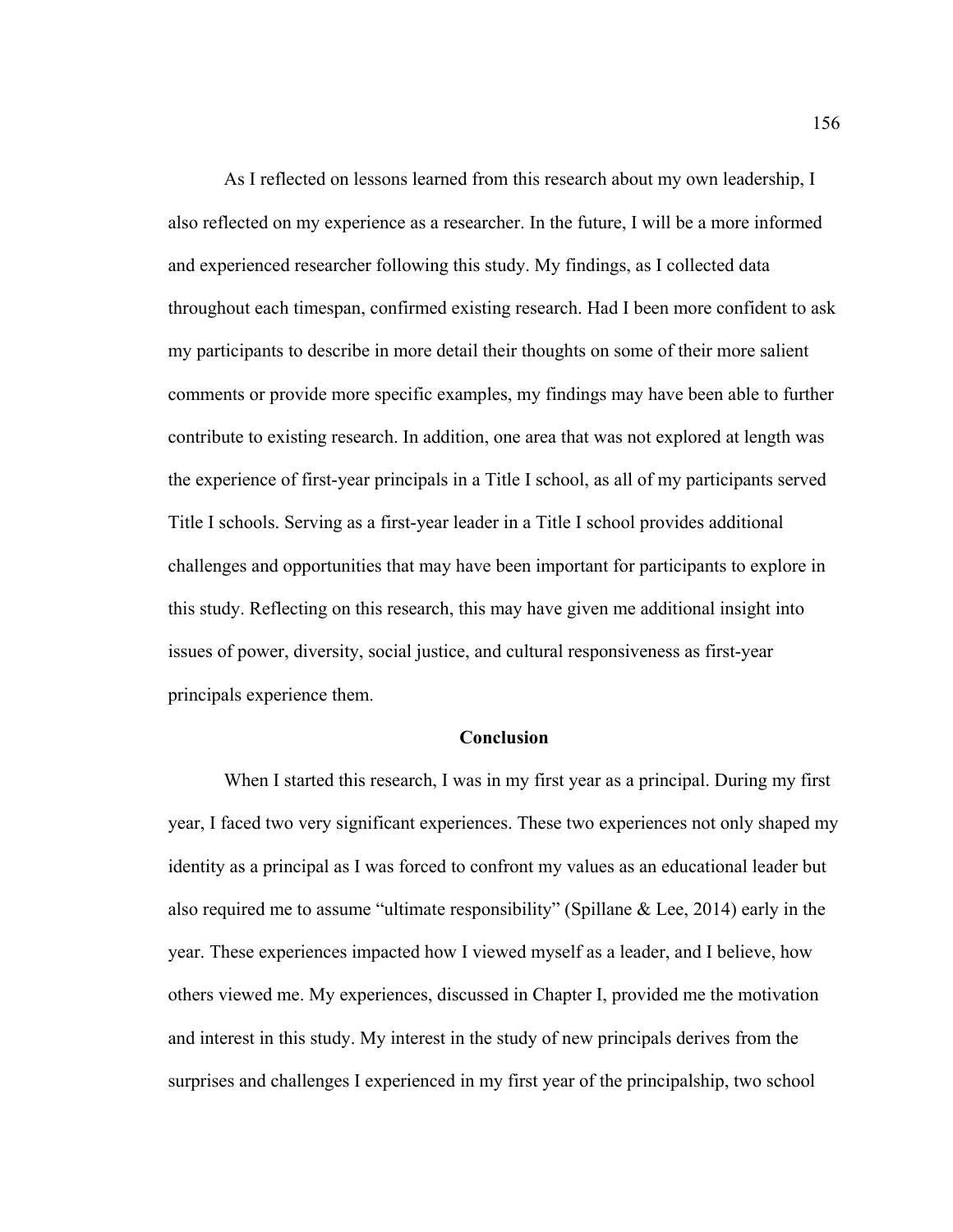years prior to the year in which this study took place. If the findings from this study had been available to me before the beginning of my first year as a school principal, I may have been better equipped to overcome the challenges of leadership and there may have been fewer surprises.

My experiences as a first-year principal were so influential on my identitybuilding and socialization my initial proposal even included the use of phenomenology as a foundation for my research. Fortunately, my dissertation committee influenced my deviation from this decision as they could perhaps see what I could not. The two events I experienced were unique to me, and other new principals did not necessarily experience one or two events that so significantly influenced their principalship—at least not that they shared with me. While other new principals may experience significant experiences or events, the first year in the principalship is not necessarily a phenomenon and there may not be a "basic structure of experience" (Merriam & Tisdell, 2016, p. 26). Based on collective understanding of my first year and the five first-year principals in this study, the first year in the principalship is very often unique and the impact of a single event or even a summation of all events on the degree of socialization or identity-building that occurs varies.

Additionally, I originally planned to use bracketing throughout the research findings in order to confront the trustworthiness of my findings and my interpretation of data. In particular, bracketing was to be utilized when findings resonated with me or I found my own experiences influencing my interpretation of the data. The experiences the new principals faced were very different and they did not share significant surprises or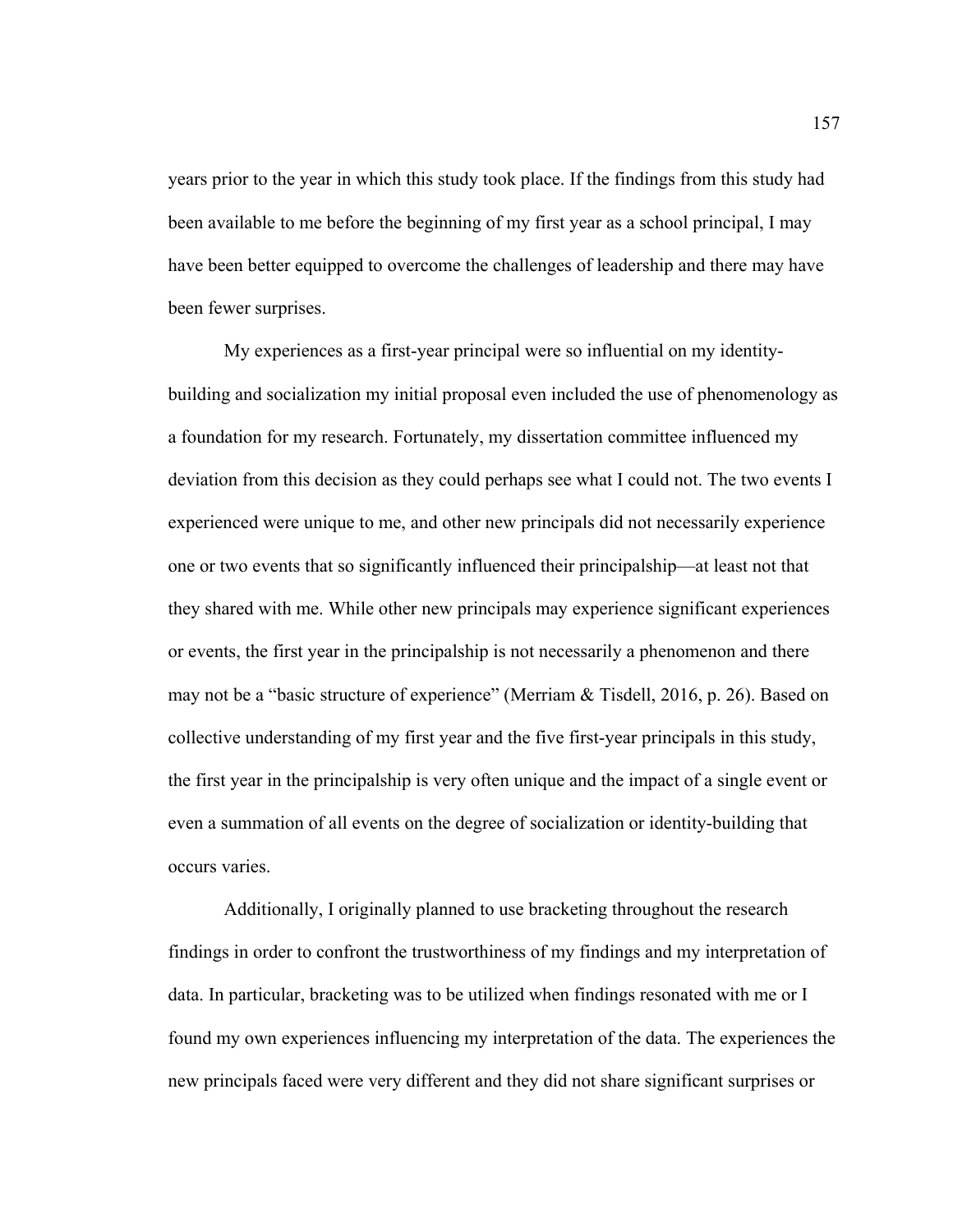challenges. As a result, I decided to present the data without my experiences included. Based on my first year in the principalship, "personal experiences" would have been bracketed out and discussed in the context of the research findings (Creswell, 2016, p. 263). Merriam and Tisdell (2016) stated that "the researcher usually explores his or her own experiences, in part to examine dimensions of the experience and in part to become aware of personal prejudices, viewpoints, and assumptions" (p. 27). My first year in the principalship, as I realize now after concluding the research and analysis for this study, was unique, just as the experiences of the new principals in this study were unique to them. My emphasis in this study on the surprises and challenges in the context of socialization and identity-building new principals experience directly resulted from two events that marked my first year in my new role as the school's leader.

The themes generated from the data collection, framework, and existing research echo throughout my own experiences. For me, the surprise of the emotions of being the school's ultimate leader paved the way for me to have confidence to better lead instructional change for each individual student who walked in the doors of the school I led when I was first a principal. I could not do that solely as an instructional leader but more impactfully as a cultural leader. While I had hoped to focus on instructional leadership, like the participants in this study, my experiences *confirmed cultural leadership often eclipses instructional leadership*. As I was quickly socialized into the needs of my school (as one of my themes assert, *new principals socialized largely within the school setting*), I hoped my socialization into my school would, like my participants, result in *the development of an improved school culture*. For the individuals impacted by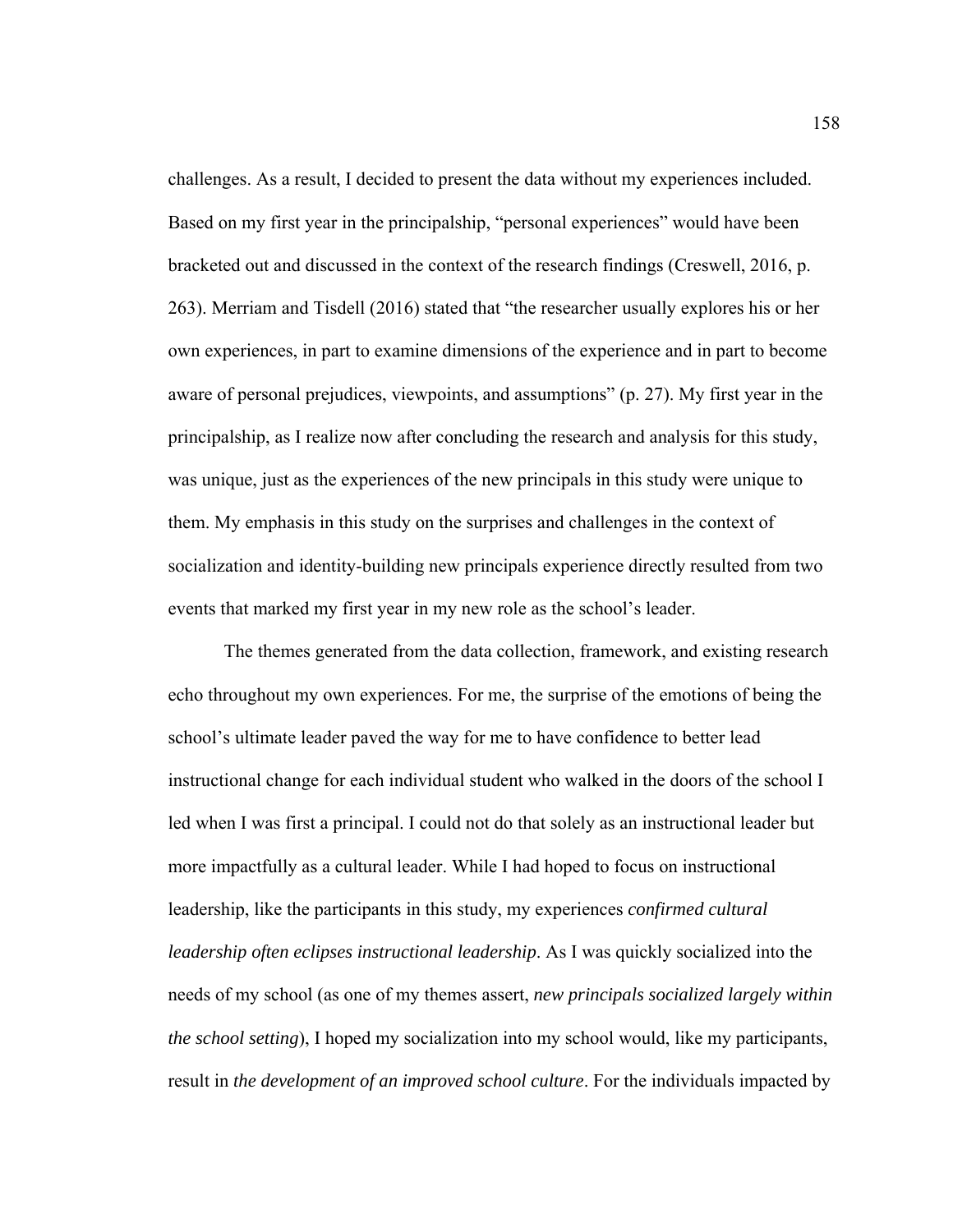my decision-making and my advocacy of their needs, I believe I accomplished that goal. The challenge of being forced to confront my core values confirmed my focus on social justice. As the participants in this study, I *clarified and executed my core values.* These experiences significantly impacted my first year, and I believed when I first embarked on this journey all new principals had similarly significant experiences that defined them as a school principal.

 Now at the end of this research, I realize not every first-year principal has the same experiences I had. The surprises and challenges new principals face have varying degrees of impact on their leadership and their identity as a leader. The surprises and challenges new principals faced that they shared with me were more nuanced in their impact on their socialization and identity-building. Regardless, these findings asserted that the surprises and challenges new principals face do impact new principals. They impact their ability to effectively socialize within their schools and the larger organization, and they impact the view new principals have of themselves and the identities they begin to develop. Principal preparation programs and school districts should acknowledge and be prepared to support aspiring principals and new principals through those surprises and challenges and through the process of socialization and identity-building. The impact of surprises and challenges new principals face must be minimized. Principals will continue to be needed in schools, so an understanding of the induction of a new principal, the experiences they may face, and the potential surprises and challenges will be vital to ensuring their future success. For the new principals in this study, the success of our students is a core value they shared throughout this study. That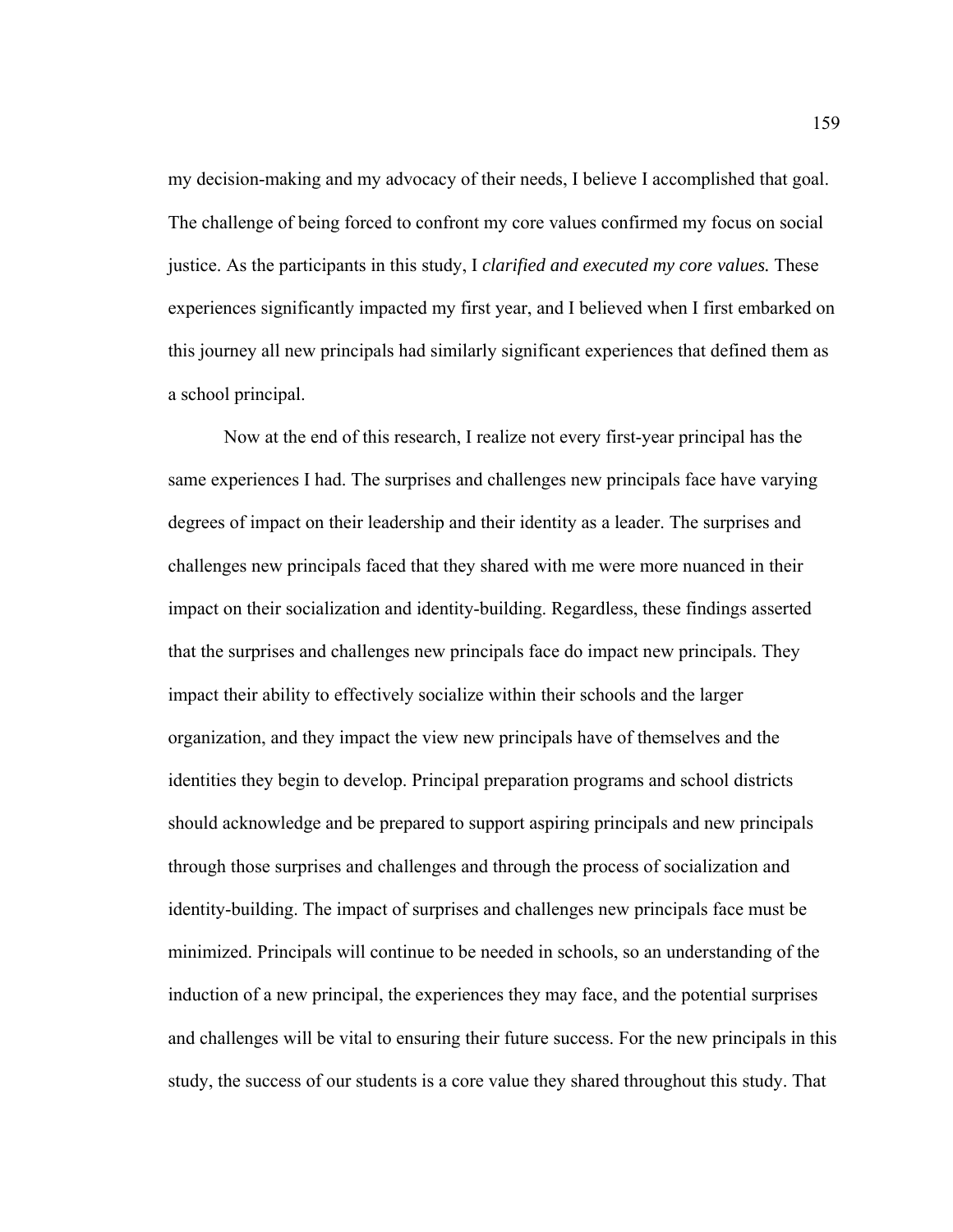core value is the reason I am a school leader. Our students' success is why, even 2 years later, I accepted the impact of the challenges I faced in my first year and how my identity as a school leader was forever changed. New principals' success means our students' success.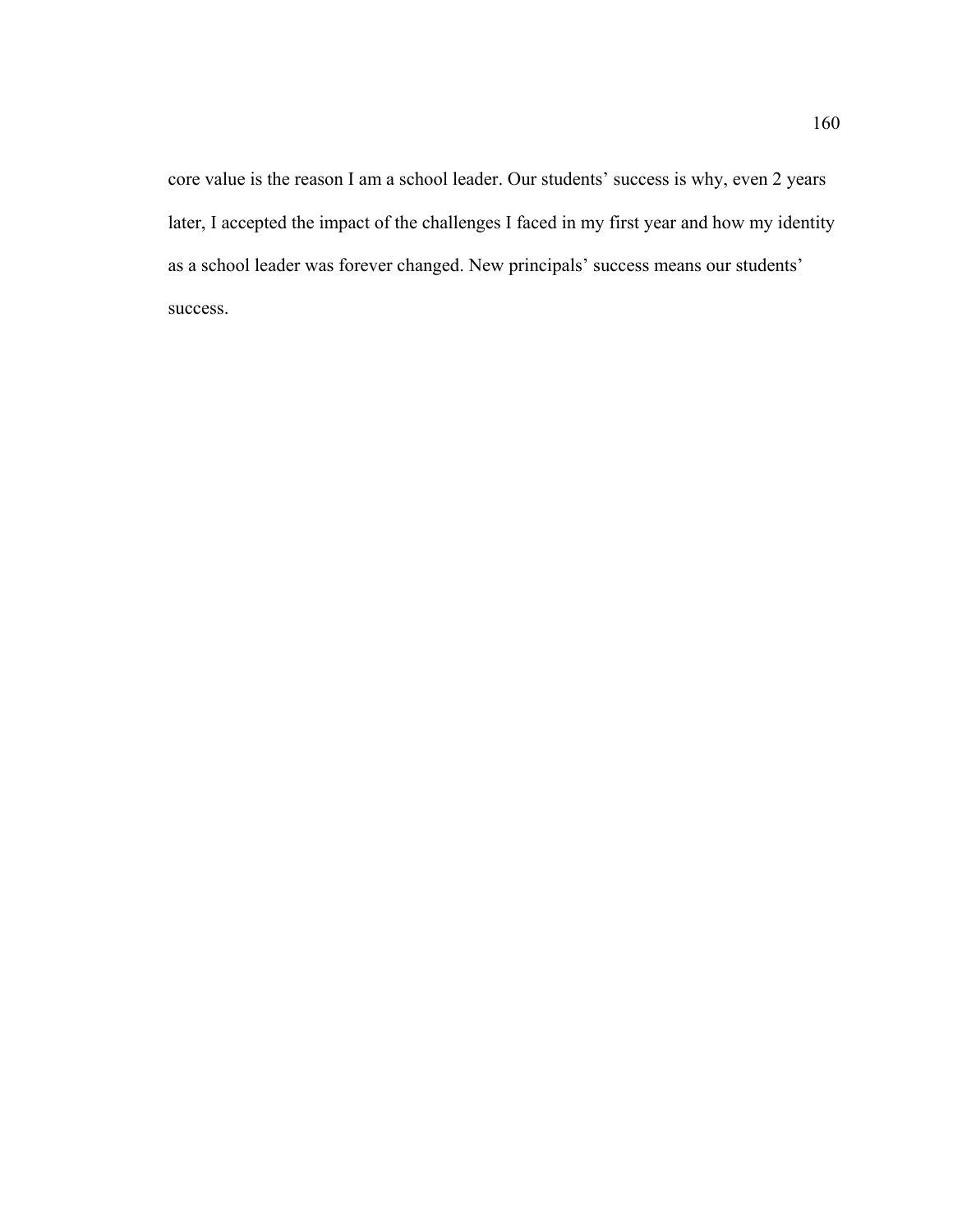### **REFERENCES**

- Bauer, S. C., & Brazer, S. D. (2013). The impact of isolation on the job satisfaction of new principals. *Journal of School Leadership, 23*(1), 152–177. Retrieved from http://go.galegroup.com/ps/i.do?id=GALE%7CA345073119&v=2.1&u=gree3527 7&it=r&p=AONE&asid=3e54df71c2745aae86d84f68253ddb8e
- Bauer, S. C., & Swilver, L. (2018). The impact of job isolation on new principals' sense of efficacy, job satisfaction, burnout and persistence. *Journal of Educational Administration, 56*(3), 315–331. doi:10.1108/JEA-07-2017-0078
- Biklen, S. K., & Casella, R. (2007). *A practical guide to the qualitative dissertation.* New York, NY: Teachers College Press.
- Browne-Ferrigno, T. (2003). Becoming a principal: Role conception, initial socialization, role-identity transformation, purposeful engagement. *Educational Administration Quarterly, 39*(4), 468–503. doi:10.1177/0013161X03255561
- Browne-Ferrigno, T. (2007). Developing school leaders: Practitioner growth during an advanced Leadership development program for principals and administratortrained teachers. *Journal of Research on Leadership Education, 2*(3), 1–30. doi:10.1177/194277510700200301
- Browne-Ferrigno, T., & Muth, R. (2004). Leadership mentoring in clinical practice: Role socialization, professional development, and capacity building. *Educational Administration Quarterly, 40*(4), 468–494. doi:10.1177/0013161X04267113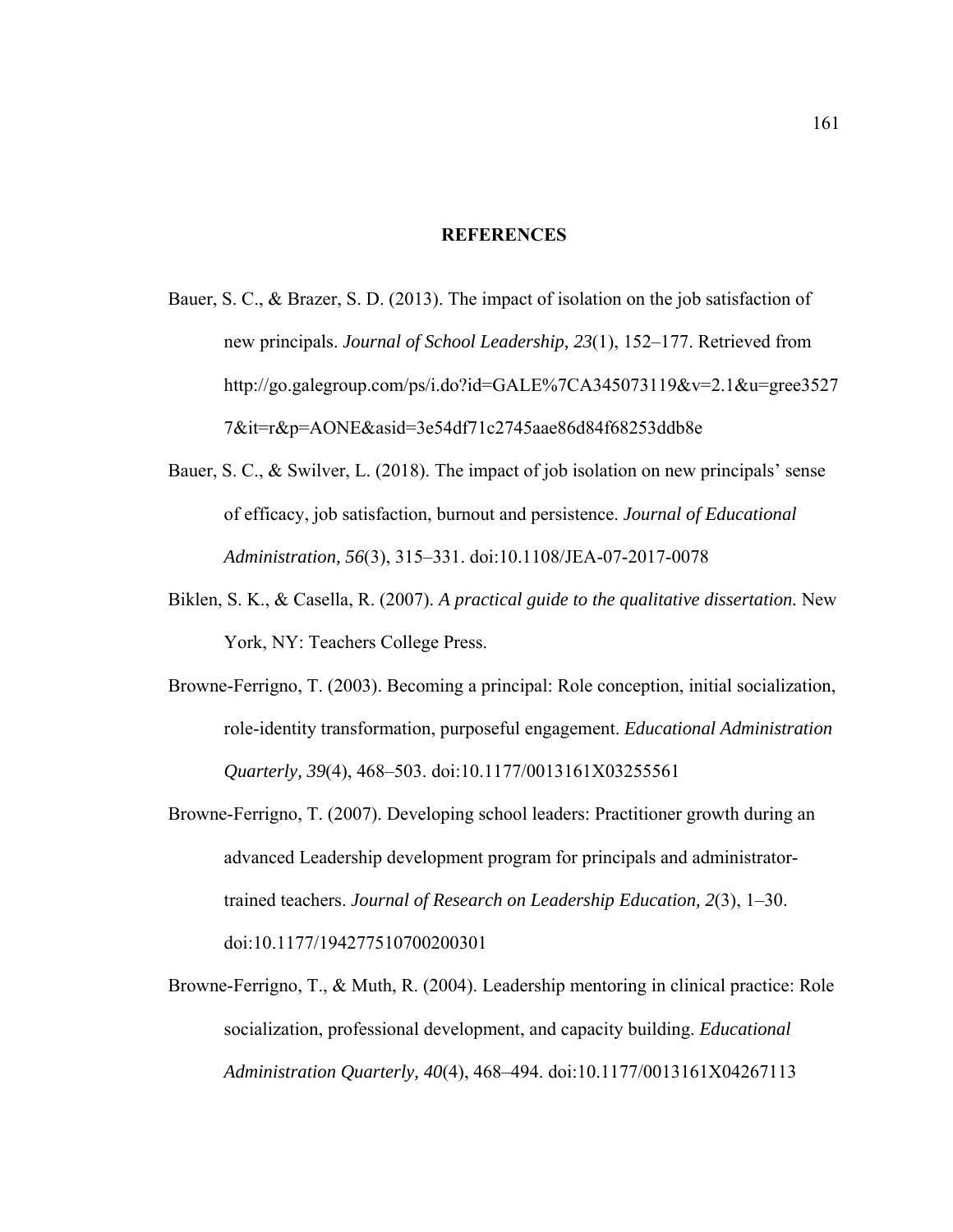- Burke, P. J., & Stets, J. E. (2009). *Identity theory* [Amazon Kindle version]. Retrieved from https://read.amazon.com/?asin=B0055NCUAK
- Bush, T. (2018). Preparation and induction for school principals: Global perspectives. *Management in Education, 32*(2), 66–71. doi:10.1177/0892020618761805
- Cheung, R. M., & Walker, A. (2006). Inner worlds and outer limits: The formation of beginning school principals in Hong Kong. *Journal of Educational Administration, 44*(4), 389–407. doi:10.1108/09578230610676596
- Creswell, J. W. (2016). *30 essential skills for the qualitative researcher*. Thousand Oaks, CA: Sage.
- Cross Keys County Schools. (2017). *Teacher and principal pipelines & challenges* [PDF document]. Retrieved from Meeting Materials.
- Cowie, M., & Crawford, M. (2008). "Being" a new principal in Scotland. *Journal of Educational Administration, 46*(6), 676–689. doi:10.1108/09578230810908271
- Cowie, M., & Crawford, M. (2009). Headteacher preparation programmes in England and Scotland: Do they make a difference for the first-year head? *School Leadership and Management, 29*(1), 5–21. doi:10.1080/13632430802646354
- Crow, G. M. (2006). Complexity and the beginning principal in the United States: Perspectives on socialization. *Journal of Educational Administration, 44*(4), 310– 325. doi:10.1108/09578230610674930
- Crow, G. M., & Glascock, C. (1995). Socialization to a new conception of the principalship. *Journal of Educational Administration, 33*(1), 22–43. doi:10.1108/09578239510077034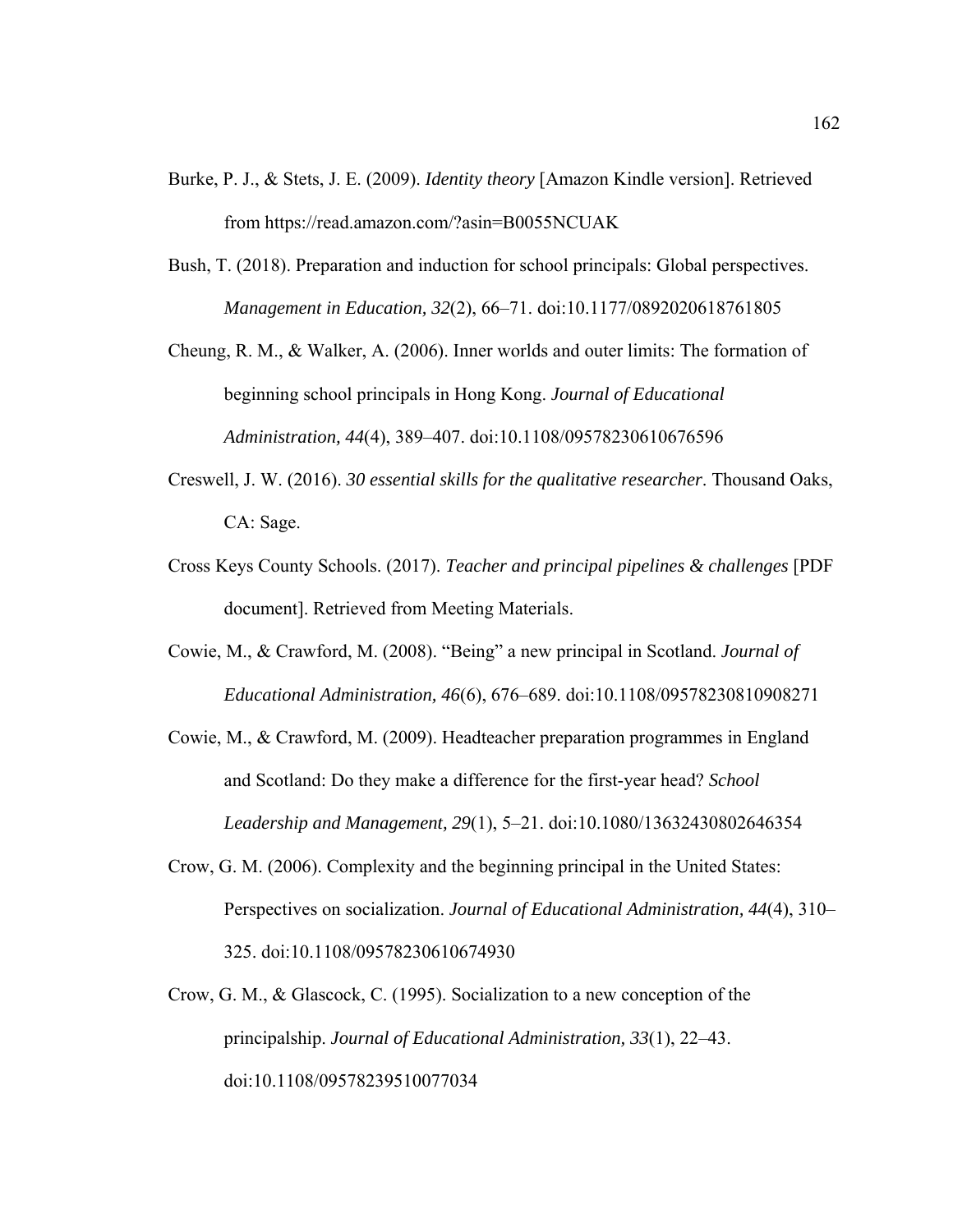- Crow, G. M., & Møller, J. (2017). Professional identities of school leaders across international contexts: An introduction and rationale. *Educational Management Administration & Leadership, 45*(5), 749–758. doi:10.1177/1741143217714485
- Daresh, J. C. (1987). *The highest hurdles for the first year principal.* Paper presented at the Annual Meeting of the American Educational Research Association, Washington, DC. Retrieved from https://files.eric.ed.gov/fulltext/ED280136.pdf
- Davis, S., Darling-Hammond, L., LaPointe, M., & Meyerson, D. (2005). *School leadership study: Developing successful principals* (Stanford Educational Leadership Institute). Retrieved from https://edpolicy.stanford.edu/sites/ default/files/publications/school-leadership-study-developing-successfulprincipals.pdf
- Federici, R. A., & Skaalvik, E. M. (2011). Principal self-efficacy and work engagement: Assessing a Norwegian principal self-efficacy scale. *Social Psychology of Education, 14*(4), 575–600. doi:10.1007/s11218-011-9160-4
- Galdames, S., Montecinos, C., Campos, F., Ahumada, L., & Leiva, M. V. (2018). Novice principals in Chile mobilizing change for the first time: Challenges and opportunities associated with a school's readiness for change. *Educational Management Administration & Leadership, 46*(2), 318–338. doi:10.1177/1741143217707520
- Gentilucci, J. L., Denti, L., & Guaglianone, C. L. (2013). New principals' perspectives of their multifaceted roles. *Educational Leadership and Administration: Teaching*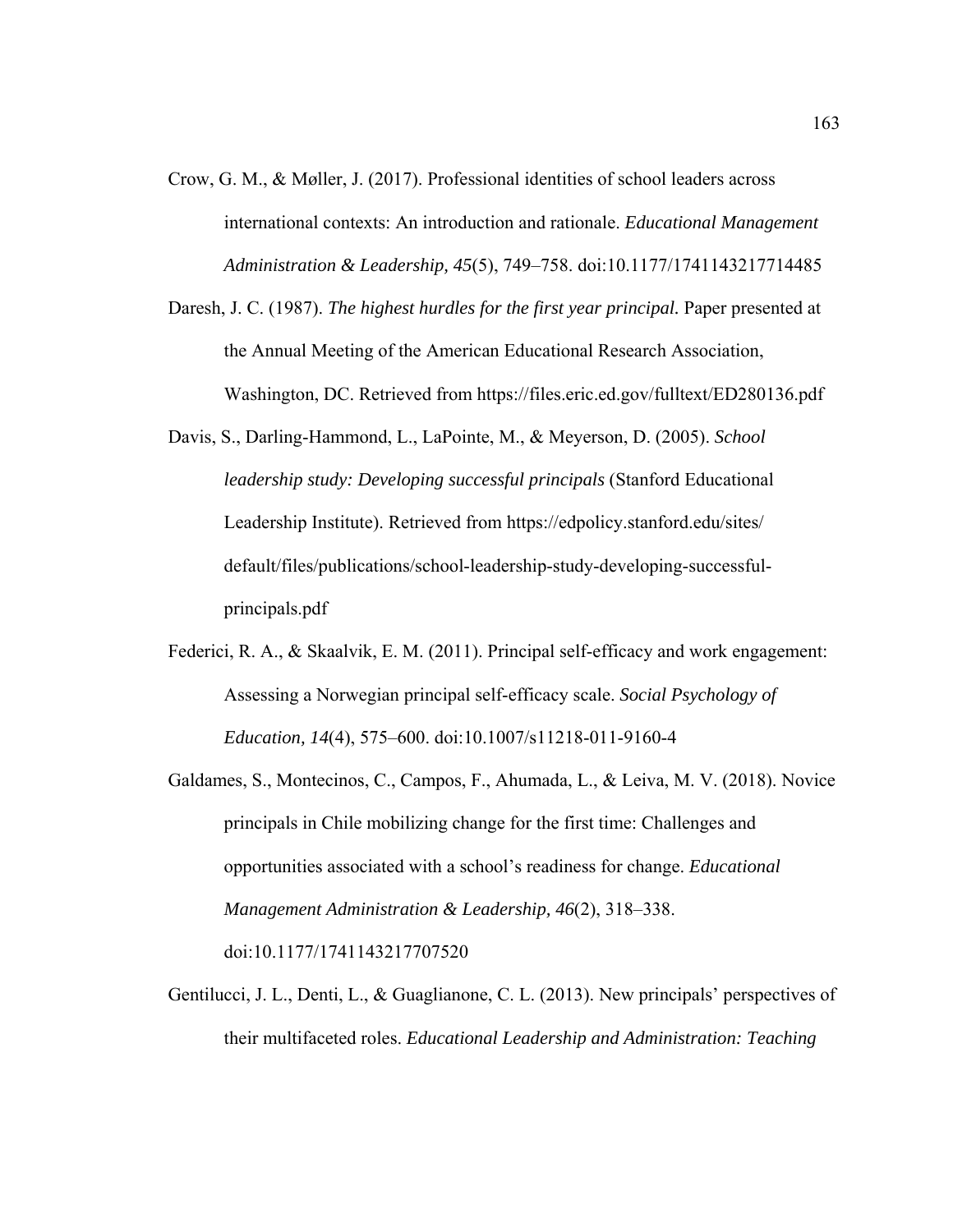*and Program Development, 24,* 75–85. Retrieved from http://files.eric.ed.gov/ fulltext/EJ1013151.pdf

Giddings, F. H. (1897). *The theory of socialization: A syllabus of sociological principles for the use of college and university class.* New York, NY: Macmillan. Retrieved from https://ia802608.us.archive.org/4/items/theorysocializa00giddgoog/ theorysocializa00giddgoog.pdf

- Greenfield, W. D. (April, 1985). *Being and becoming a principal: Responses to work contexts and socialization processes*. Paper session presented at the meeting of the American Educational Research Association, Chicago, IL.
- Grodzki, J. S. (2011). Role identity: At the intersection of organizational socialization and individual sensemaking of new principals and vice-principals. *Canadian Journal of Educational Administration and Policy,* 127. Retrieved from http://files.eric.ed.gov/fulltext/EJ955450.pdf
- Hallinger, P., & Heck, R. H. (1996). Reassessing the principal's role in school effectiveness: A review of empirical research, 1980-1995. *Educational Administration Quarterly, 32*(1), 5–44. Retrieved from http://eaq.sagepub.com.libproxy.uncg.edu/content/32/1/5.full.pdf+html
- Heck, R. (2003). Examining the impact of professional preparation on beginning school administrators. In P. Hallinger (Ed.), *Reshaping the landscape of school leadership development: A global perspective* (pp. 237–256). Lisse, The Netherlands: Swets and Zeitlinger.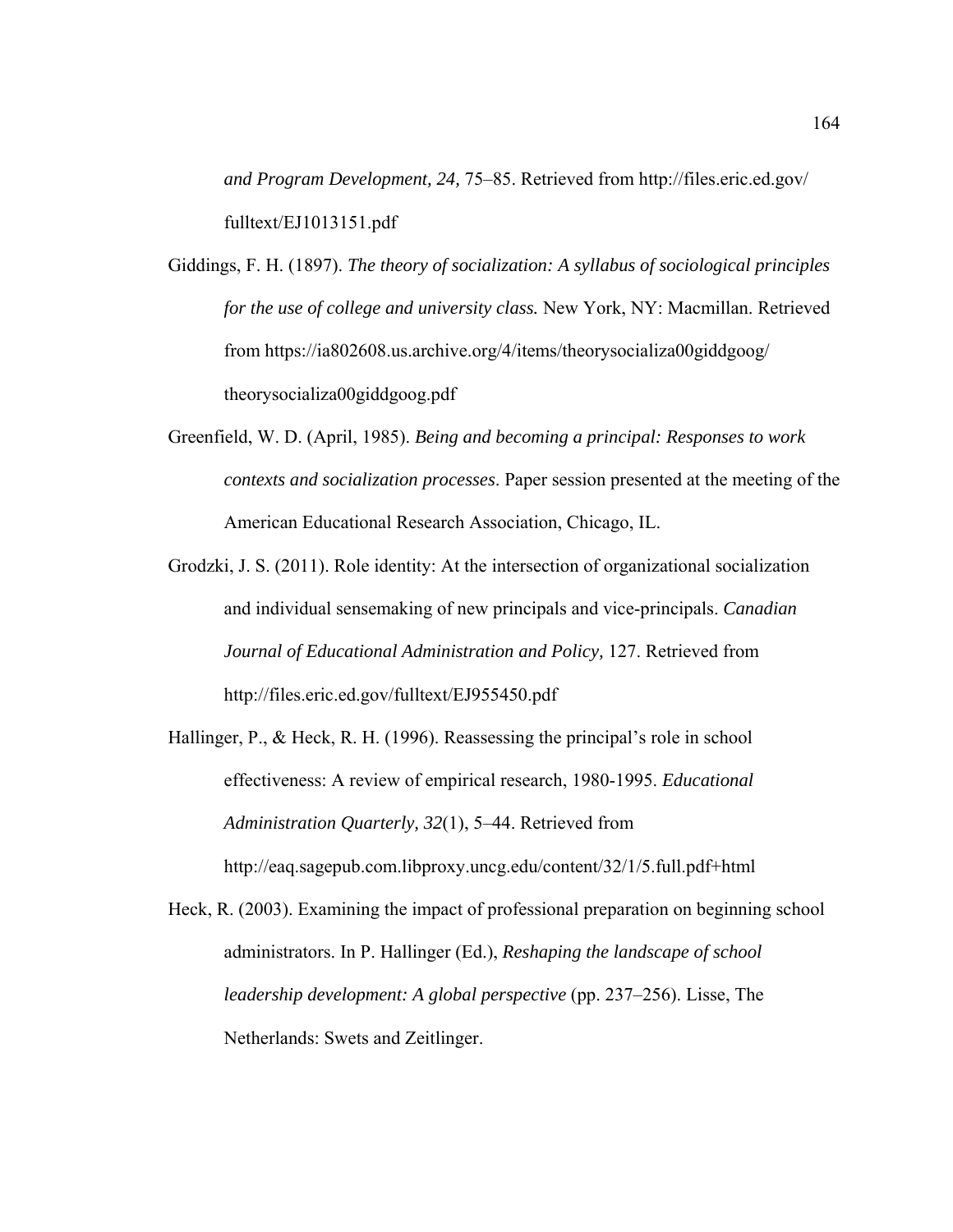- Holligan, C., Menter, I., Hutchings, M., & Walker, M. (2006). Becoming a head teacher: The perspectives of new head teachers in twenty-first-century England. *Journal of In-service education, 32*(1), 103–122. doi:10.1080/13674580500479927
- Knoeppel, R. C., & Rinehart, J. S. (2008). Student achievement and principal quality: Explaining the relationship. *Journal of School Leadership, 18*(5), 501–527. Retrieved from https://eric.ed.gov/?id=EJ888563
- Lee, L. C. (2015). School performance trajectories and the challenges for principal succession. *Journal of Educational Administration, 53*(2), 262–286. doi:10.1108/JEA-12-2012-039
- Leithwood, K., Harris, A., & Hopkins, D. (2008) Seven strong claims about successful school leadership. *School Leadership and Management, 28*(1), 27–42. doi:10.1080/13632430701800060
- Leithwood, K., & Jantzi, D. (2008). Linking leadership to student learning: The contributions of leader efficacy. *Educational Administration Quarterly, 44*(4), 496–528. doi:10.1177/0013161X08321501
- Lewis, P. (2016). Experiences of novice principals. *Australian Educational Leader, 38*(1), 26–28. Retrieved from https://search.informit.org/documentSummary; dn=079281736929238;res=IELAPA
- Lichtman, M. (2013). *Qualitative research in education: A user's guide* (3rd ed.). Thousand Oaks, CA: Sage.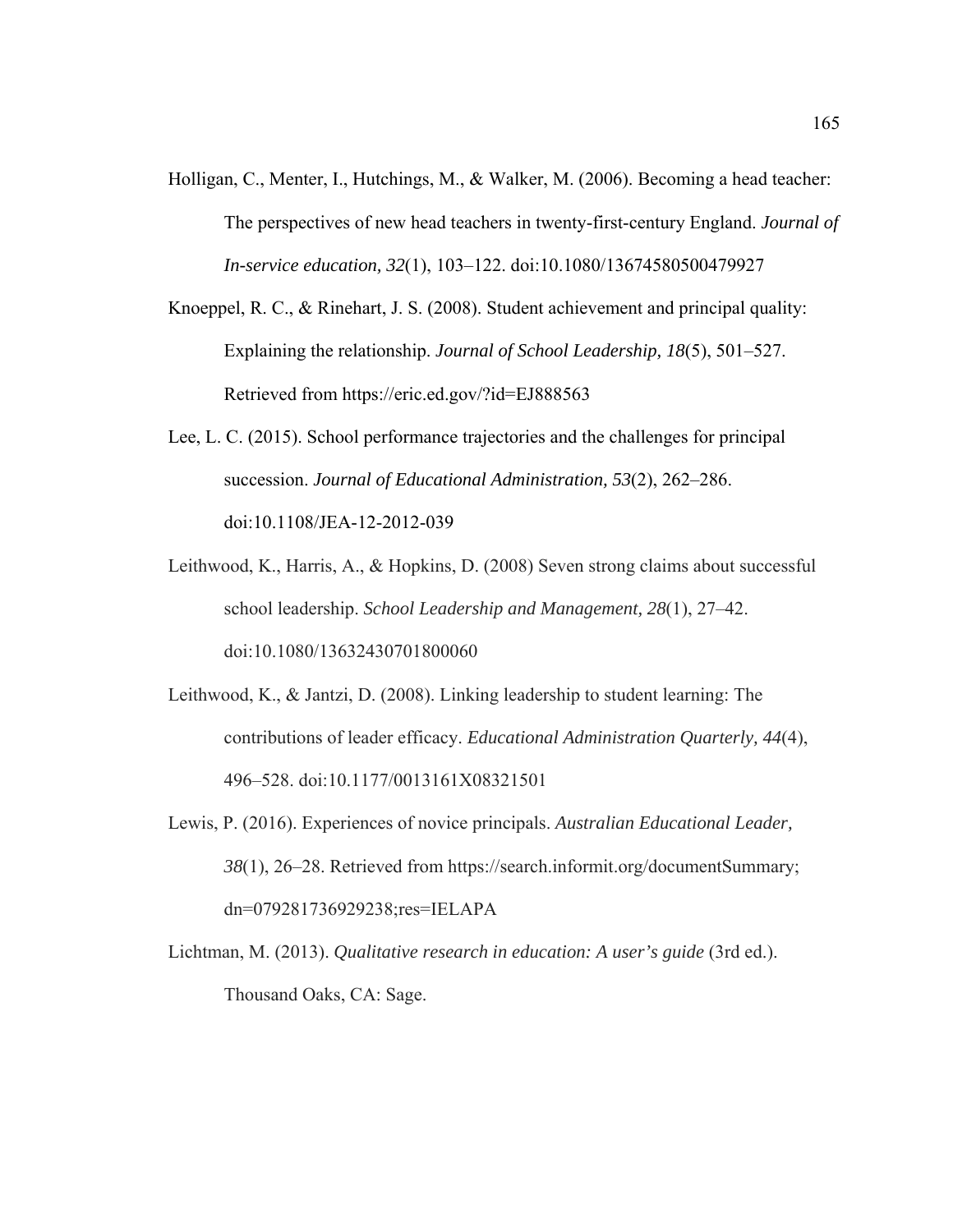- Louis, M. R. (1980). Surprise and sense making: What newcomers experience in entering unfamiliar organizational settings. *Journal of Library Administration, 4*(1), 95– 123. doi:10.1300/J111V04N01\_08
- Merriam, S. B., & Tisdell, E. J. (2016). *Qualitative research: A guide to design and implementation* (4th ed.). San Francisco, CA: Jossey-Bass.
- Nelson, S. W., de la Colina, M. G., & Boone, M. D. (2008). Lifeworld or systemsworld: What guides novice principals? *Journal of Educational Administration, 46*(6), 690–701. doi:10.1108/09578230810908280
- Nettles, S. M., & Herrington, C. (2007). Revisiting the importance of the direct effects of school leadership on student achievement: The implications for school improvement policy. *Peabody Journal of Education, 82*(4), 724–736. doi:10.1080/01619560701603239
- Oplatka, I. (2012). Towards a conceptualization of the early career stage of principalship: Current research, idiosyncrasies and future directions. *International Journal of Leadership in Education*, *15*(2), 129–151. doi:10.1080/13603124.2011.64094
- Petzko, V. (2008). The perceptions of new principals regarding the knowledge and skills important to their initial success. *NASSP Bulletin, 92*(3), 224–250.
- Saldaña, J. (2016). *The coding manual for qualitative researchers* (3rd ed.). Thousand Oaks, CA: Sage.
- School Leaders Network. (2014). *Churn: The high cost of principal turnover.* Retrieved from http://connectleadsucceed.org/sites/default/files/principal\_turnover\_ cost.pdf#page=1&zoom=auto,-15,792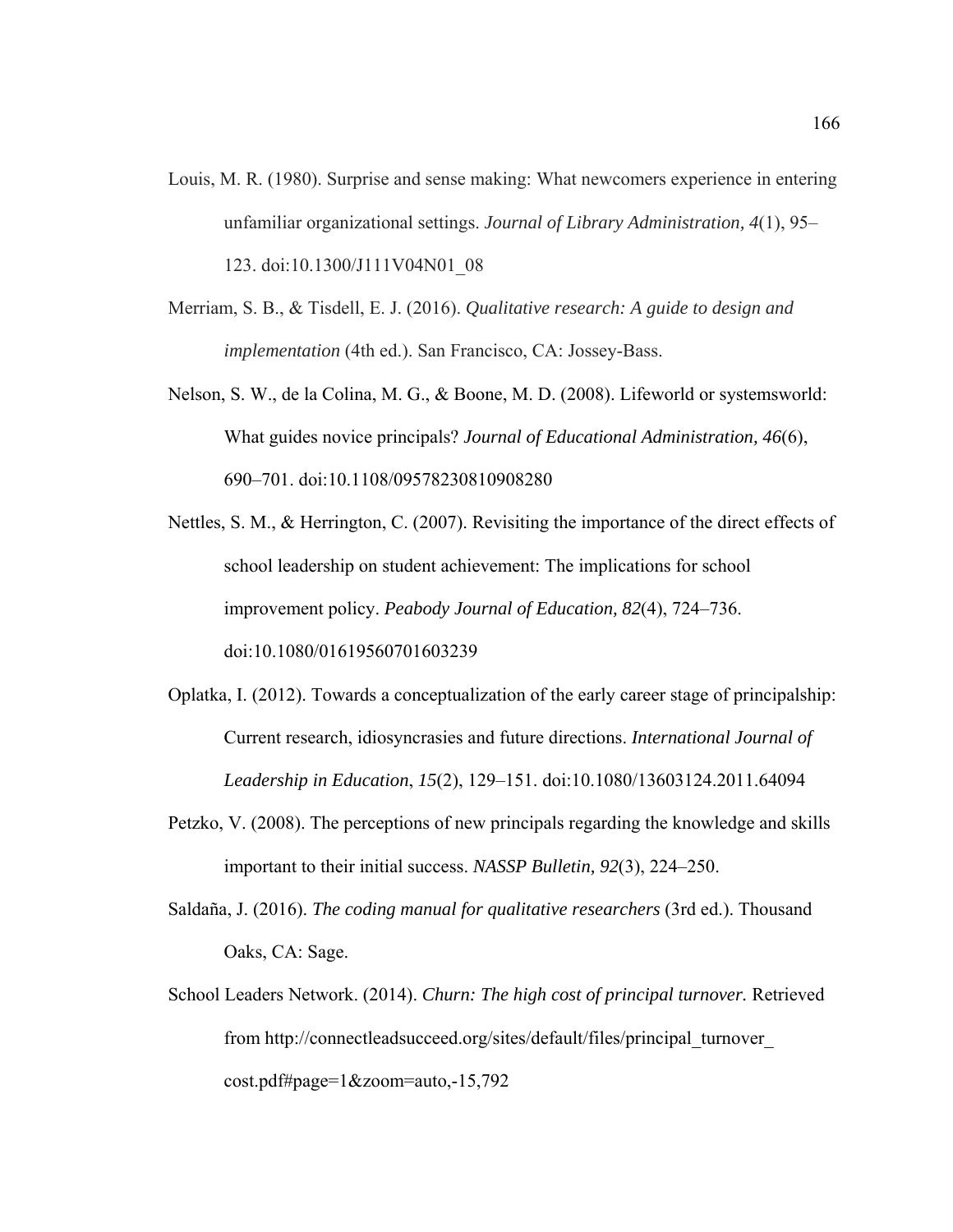- Scribner, S. P., & Crow, G. M. (2012). Employing professional identities: Case study of a high school principal in a reform setting. *Leadership and Policy in Schools, 11*(3), 243–274. doi:10.1080/15700763.2012.654885
- Shoho, A. R., & Barnett, B. G. (2010). The realities of new principals: Challenges, joys, and sorrows. *Journal of School Leadership, 20*(5), 561–596. Retrieved from https://eric.ed.gov/?id=EJ916118
- Spillane, J. P., Harris, A., Jones, M., & Mertz, K. (2015). Opportunities and challenges for taking a distributed perspective: Novice school principals' emerging sense of their new position. *British Educational Research Journal, 41*(6), 1068–1085. doi:10.1002/berj.3166/epdf
- Spillane, J. P., & Lee, L. C. (2014). Novice school principals' sense of ultimate responsibility: Problems of practice in transitioning to the principal's office. *Educational Administration Quarterly, 50*(3), 431–465. Retrieved from http://uncg.worldcat.org/oclc/5599850196&referer=brief\_results
- Stets, J. E., & Burke, P. J. (2000). Identity theory and social identity theory. *Social Psychology Quarterly, 63*(3), 224–237. Retrieved from http://www.jstor.org.libproxy.uncg.edu/stable/pdf/2695870.pdf
- Stephenson, L. E., & Bauer, S. C. (2010). The role of isolation in predicting new principals' burnout. *International Journal of Education Policy and Leadership*, *5*(9), 1–17. doi.org/10.22230/ijepl.2010v5n9a275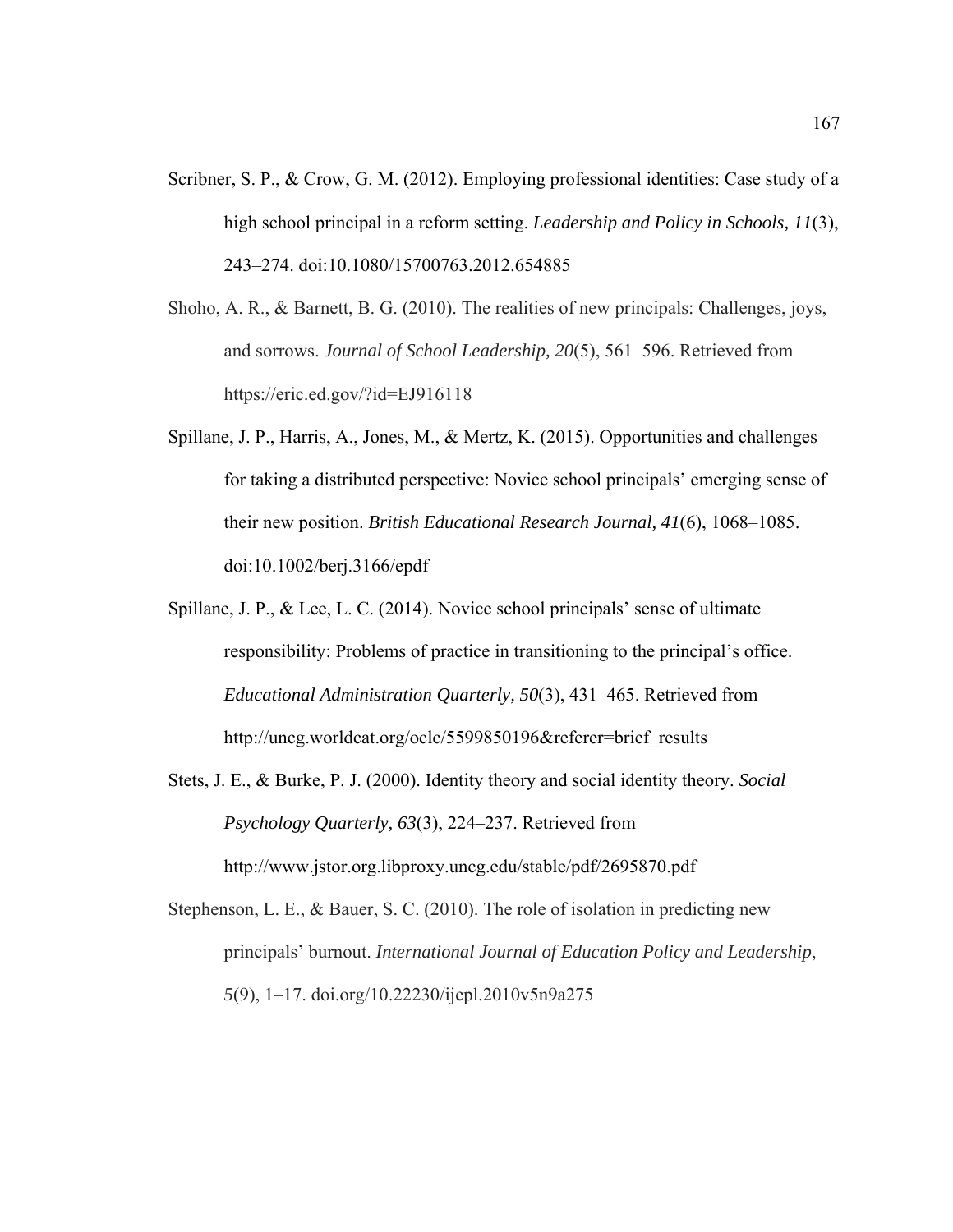- Stevenson, H. (2006). Moving towards, into and through principalship: Developing a framework for researching the career trajectories of school leaders. *Journal of Educational Administration, 44*(4), 408–420. doi:10.1108/09578230610676604
- Stryker, S., & Burke, P. J. (2000). The past, present, and future of an identity theory. *Social Psychology Quarterly, 63*(4), 284–297. doi:10.2307/2695840
- Tingle, E., Corrales, A., & Peters, M. L. (2017). Leadership development programs: Investing in school principals. *Educational Studies*, 1–16. doi:10.1080/03055698.2017.1382332
- U.S. Department of Education. (2015). *Every student succeeds act.* Retrieved from https://www.ed.gov/essa
- van Jaarsveld, M. C., Mentz, P. J., & Challens, B. (2015). Mentorship for novice principals. *Tydskrif vir Geesteswetenskappe, 55*(1), 92–110. doi:10.17159/2224-7912/2015/v55n1a7
- Versland, T. M. (2013). Implications for rural 'grow your own' leadership programs. *Rural Educator, 35*(1), 13–22. Retrieved from https://files.eric.ed.gov/fulltext/ EJ1022600.pdf
- Walker, A., & Qian, H. (2006). Beginning principals: balancing at the top of the greasy pole: *Journal of Educational Administration, 44*(4), 297–309. doi:10.1108/09578230610674921
- Weindling, D., & Dimmock, C. (2006). Sitting in the "hot seat": New headteachers in the UK. *Journal of Educational Administration, 44*(4), 326–340. doi:10.1108/09578230610674949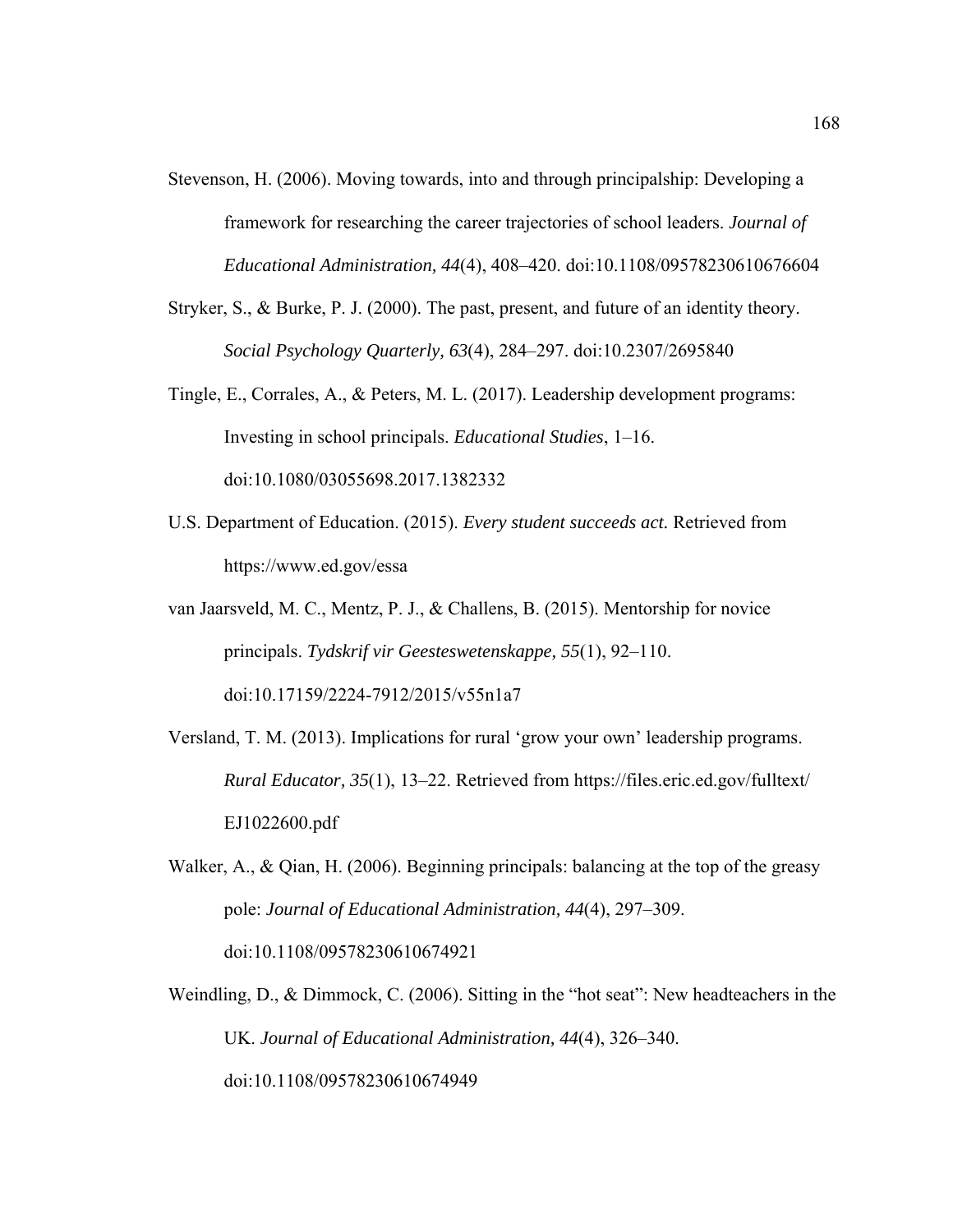- West, D. L., Peck, C., & Reitzug, U. C. (2010). Limited control and relentless accountability: examining historical changes in urban school principal pressure. *Journal of School Leadership, 20*(2), 238–266. Retrieved from http://go.galegroup.com/ps/i.do?id=GALE%7CA238654456&v=2.1&u=gree3527 7&it=r&p=AONE&asid=60f5b505234f20b19c1bf2648b07a675
- Whiteman, R. S., Scribner, S. P., & Crow, G. M. (2015). Principal professional identity and the cultivation of trust in urban schools. In M. Khalifa, N. W. Arnold, A. F. Osanloo, & C. M. Grant (Eds.), *Handbook of urban educational leadership* (pp. 578–590). Lanham, MD: Rowman & Littlefield.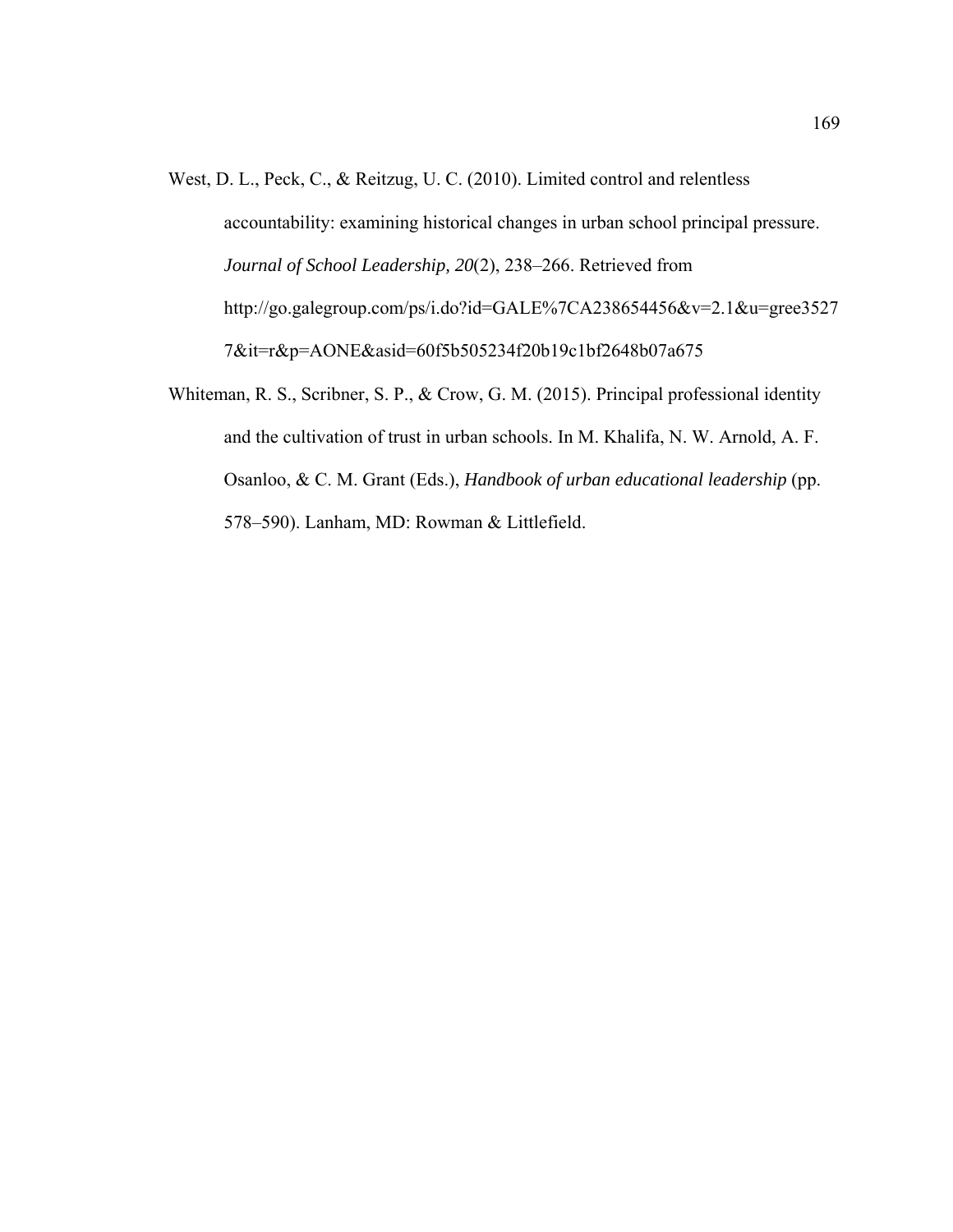## **APPENDIX A**

# **INTERVIEW QUESTIONS**

- How has your principal training prepared you for the principalship?
- What do you believe are the daily tasks of the principalship?
- What skills and dispositions do you believe new principals need in order to be successful in their role?
- What did you think would be/has been the most challenging aspect of the role of your principalship?
- What surprises have you faced in your time as a school principal?
- How has the most challenging aspect of your role impacted your view of the principalship?
- How do you see yourself as a new principal?
- How did your principal training prepare you to transition from your current role to the principalship?
- How has your identity as a principal changed from a previous role as a result of the surprises you've encountered?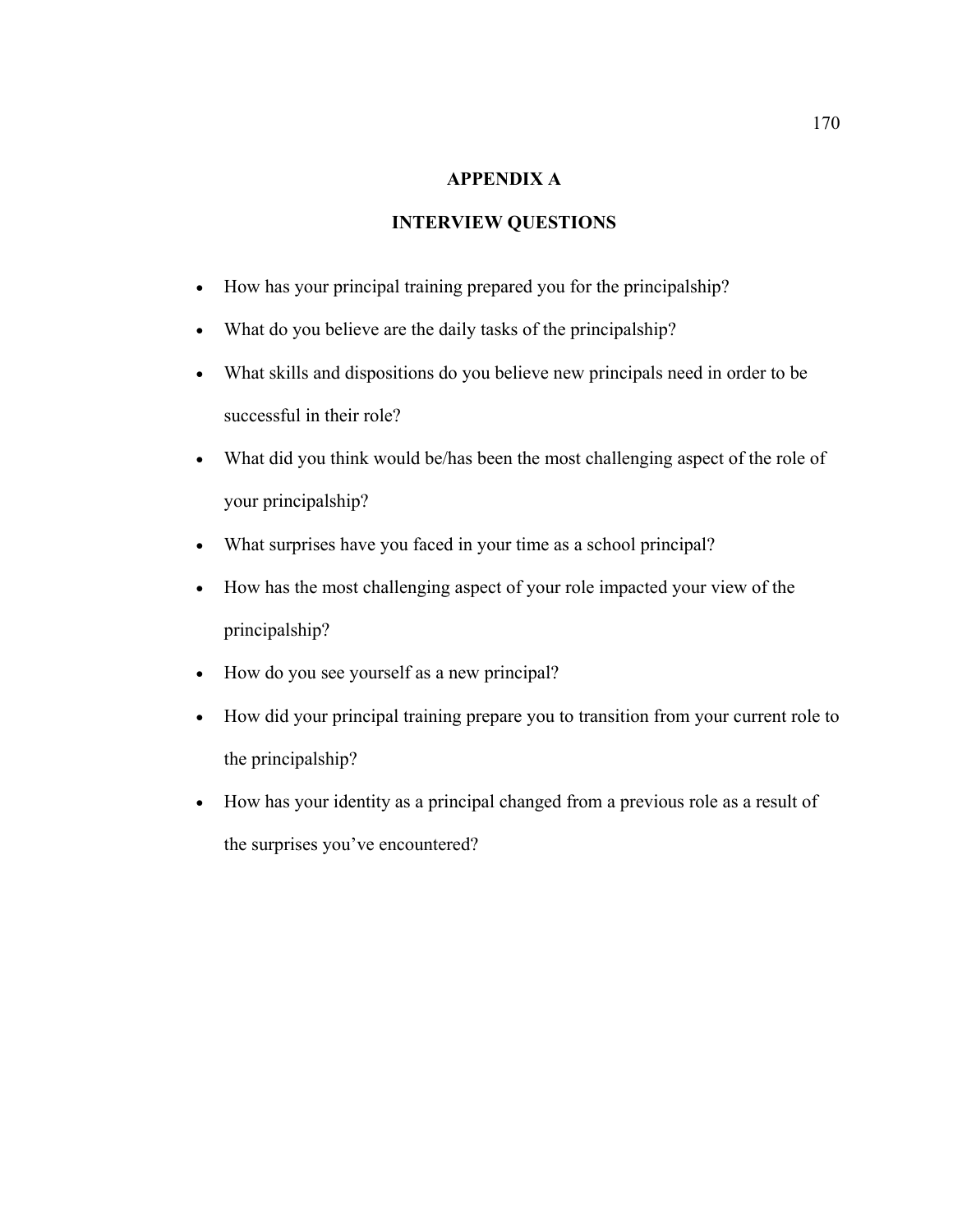### **APPENDIX B**

## **JOURNAL QUESTIONS/PROMPTS**

- How has your perception of the role of the school principal changed since the last interview? How? Why?
- What new skills and dispositions have been required to navigate the surprises and challenges you've encountered?
- What aspects of your principal training have had the most significant impact on your current job performance?
- Describe some of your daily work in the principalship. How has that worked help build your identity as a principal different than a previous role?
- How have your experiences modified your expectations of the daily work of the principalship?
- Describe any challenges or surprises you've encountered that have impacted your view of your efficacy as a principal?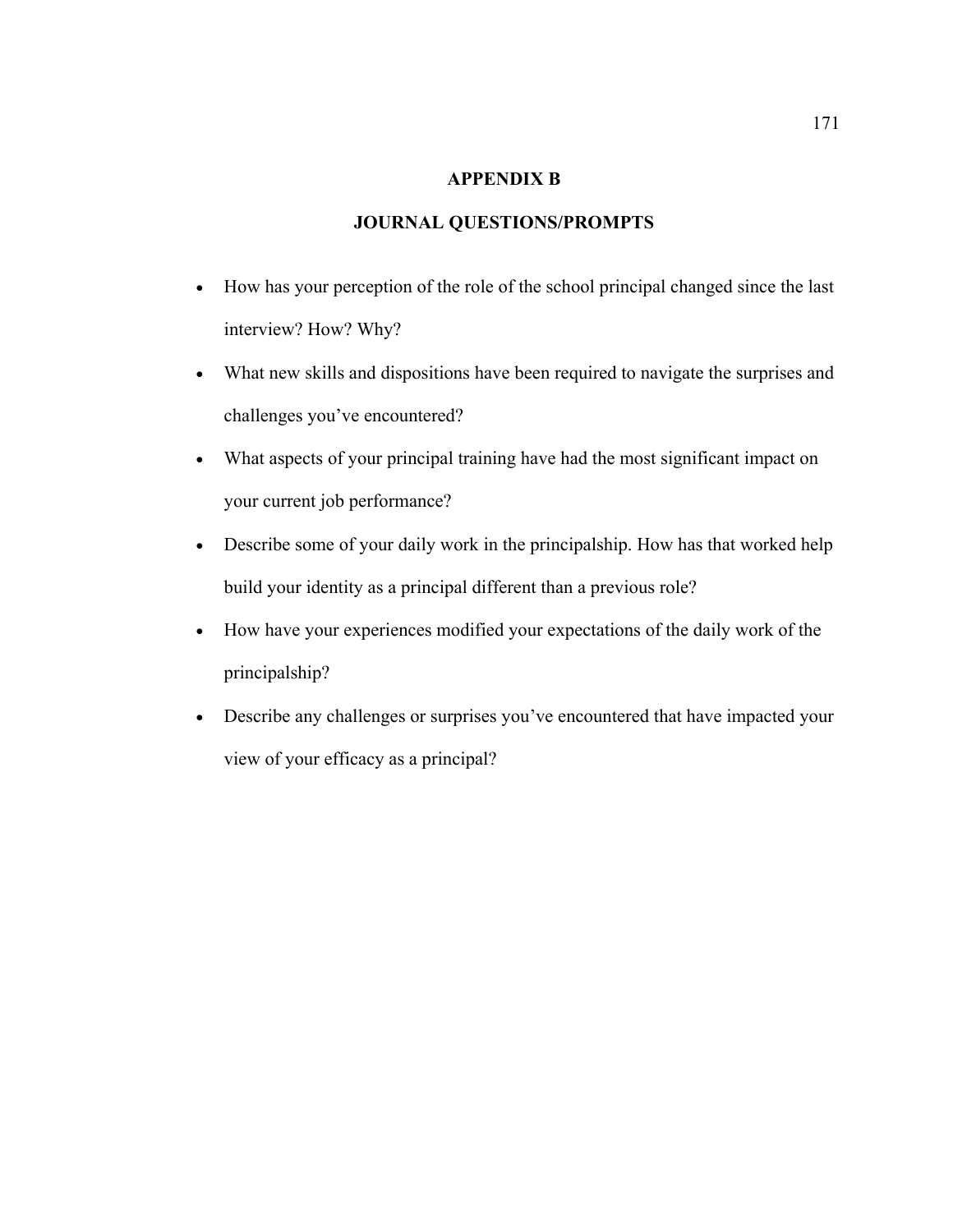### **APPENDIX C**

# **FOCUS GROUP PROMPTS**

- What aspects of your principal training have been most useful to you in your new roles? Least useful?
- What skills and dispositions have you acquired that have deviated from your previous roles?
- Have you had any surprises that have shifted your view of the principal's role? What were they? How have they shifted your view?
- What is the most significant change you have had in your view of your role as principal of your current school?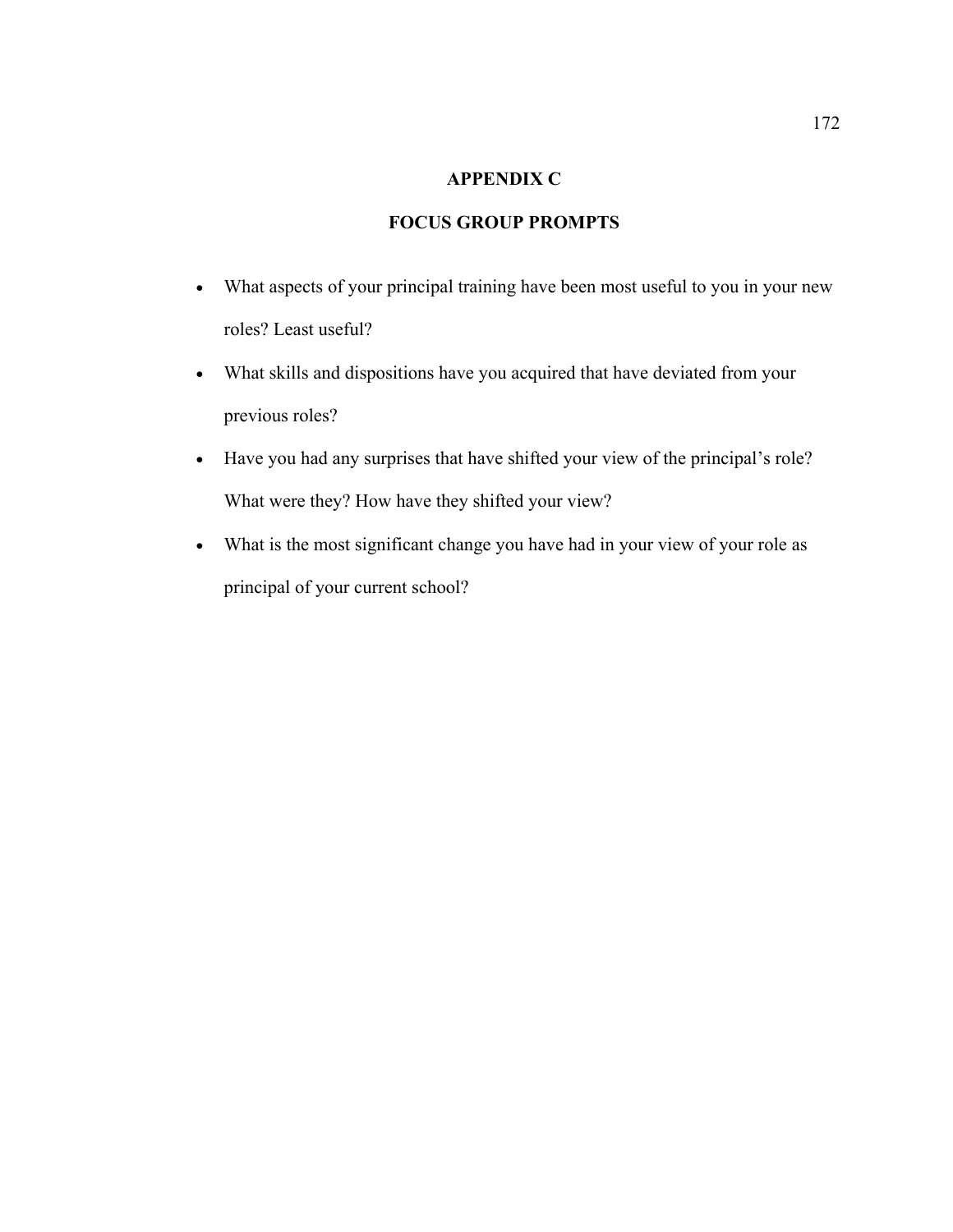#### **APPENDIX D**

#### **THEMES/CATEGORIES/CODES**

| <b>Themes</b>                | <b>Categories</b>                       |                     | Codes             |                                                 |               |
|------------------------------|-----------------------------------------|---------------------|-------------------|-------------------------------------------------|---------------|
|                              | Cultural leadership<br>competency       | change              | feedback          | partnerships                                    |               |
|                              |                                         | collaboration       | flexibility       | people                                          |               |
|                              |                                         | communication       | innovation        | relationships                                   |               |
|                              |                                         | community           | instruction       | school climate                                  |               |
|                              |                                         | cultural leadership | legacy            | skills                                          |               |
|                              |                                         | data                | marketing         | staff                                           |               |
|                              |                                         | discovery           | morale            | values<br>preparation<br>staff issue<br>support |               |
|                              | Disillusionment with<br>staff expertise | families            | optimism          |                                                 |               |
|                              |                                         | accountability      | culture change    |                                                 |               |
| Theme 1: Emphasis on         |                                         | assumptions         | ethics            |                                                 |               |
| cultural leadership: New     |                                         | capacity            | expectations      |                                                 |               |
| principals' focus on         |                                         | change              | limited skill set | turnover                                        |               |
| cultural leadership eclipsed |                                         | communication       | power             | work ethic                                      |               |
| their focus on instructional |                                         | appreciation        | disposition       | opportunities                                   |               |
| leadership                   |                                         | attitudes           | energy            | other tasks                                     |               |
|                              |                                         | building capacity   | experience        | patience                                        |               |
|                              |                                         | building confidence | feedback          | perceptions                                     |               |
|                              | Emphasis on cultural                    | building culture    | hope              | recruitment                                     |               |
|                              |                                         | leadership          | change            | inspiring                                       | relationships |
|                              |                                         | community           | instructional     | students                                        |               |
|                              |                                         | consistency         | interpersonal     | teacher support                                 |               |
|                              |                                         | cultural leadership | not instructional | values                                          |               |
|                              |                                         | culture             | not instructional | visibility                                      |               |
|                              |                                         | disappointment      |                   |                                                 |               |

173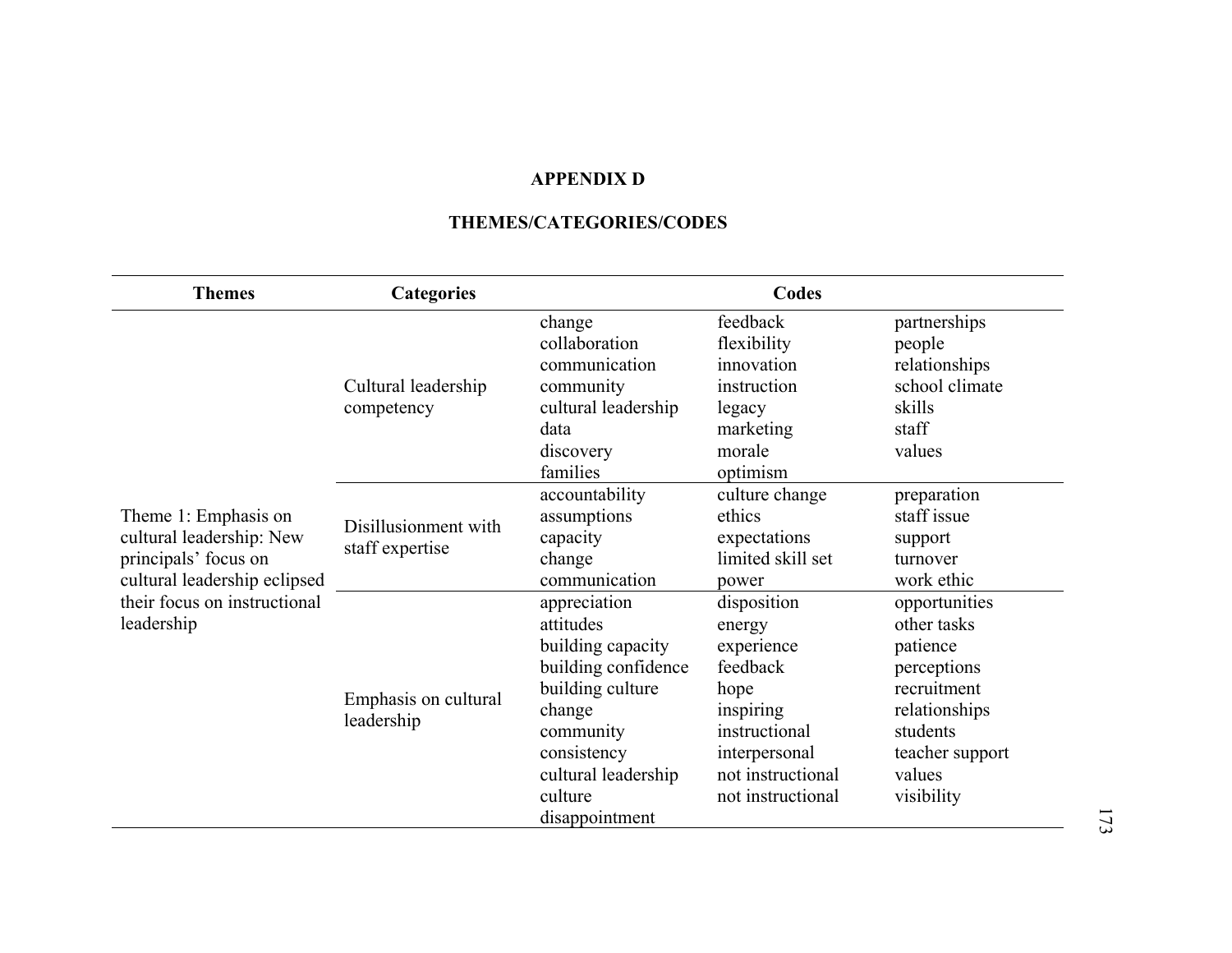| <b>Themes</b>                                                                                                                                                  | <b>Categories</b>                 |                                                                                                             | Codes                                                                                      |                                                                               |
|----------------------------------------------------------------------------------------------------------------------------------------------------------------|-----------------------------------|-------------------------------------------------------------------------------------------------------------|--------------------------------------------------------------------------------------------|-------------------------------------------------------------------------------|
| Theme 1: Emphasis on<br>cultural leadership: New<br>principals' focus on<br>cultural leadership eclipsed<br>their focus on instructional<br>leadership (cont.) | Instructional leadership          | instructional<br>leadership<br>observations                                                                 | professional learning<br>support                                                           | <b>Tasks</b><br>teachers                                                      |
|                                                                                                                                                                | Lack of preparedness              | assumptions<br>change<br>coaching<br>colleagues<br>experiences                                              | fear<br>feedback<br>goals<br>lack of<br>loneliness                                         | prepared<br>relationship<br>tasks<br>time management<br>underprepared         |
|                                                                                                                                                                | Leadership preparation            | confidence<br>curriculum<br>different leaders<br>discomfort<br>formal training<br>instruction<br>internship | legacy<br>managerial<br>mentor<br>observations<br>other skills<br>ownership<br>perceptions | practice<br>preparation<br>previous experience<br>transition<br>underprepared |
|                                                                                                                                                                | Management of<br>responsibilities | access<br>assumptions<br>flexibility<br>fundamentals<br>management                                          | managerial<br>micromanagement<br>mistakes<br>navigating                                    | power<br>reflect<br>support<br>trust                                          |
|                                                                                                                                                                | Staff accountability              | accountability<br>action-oriented<br>avoidance<br>balance<br>boundaries<br>capacity-building                | communication<br>confidence<br>expectations<br>instructional<br>limits                     | rules<br>staff<br>staffing<br>student-centered<br>values                      |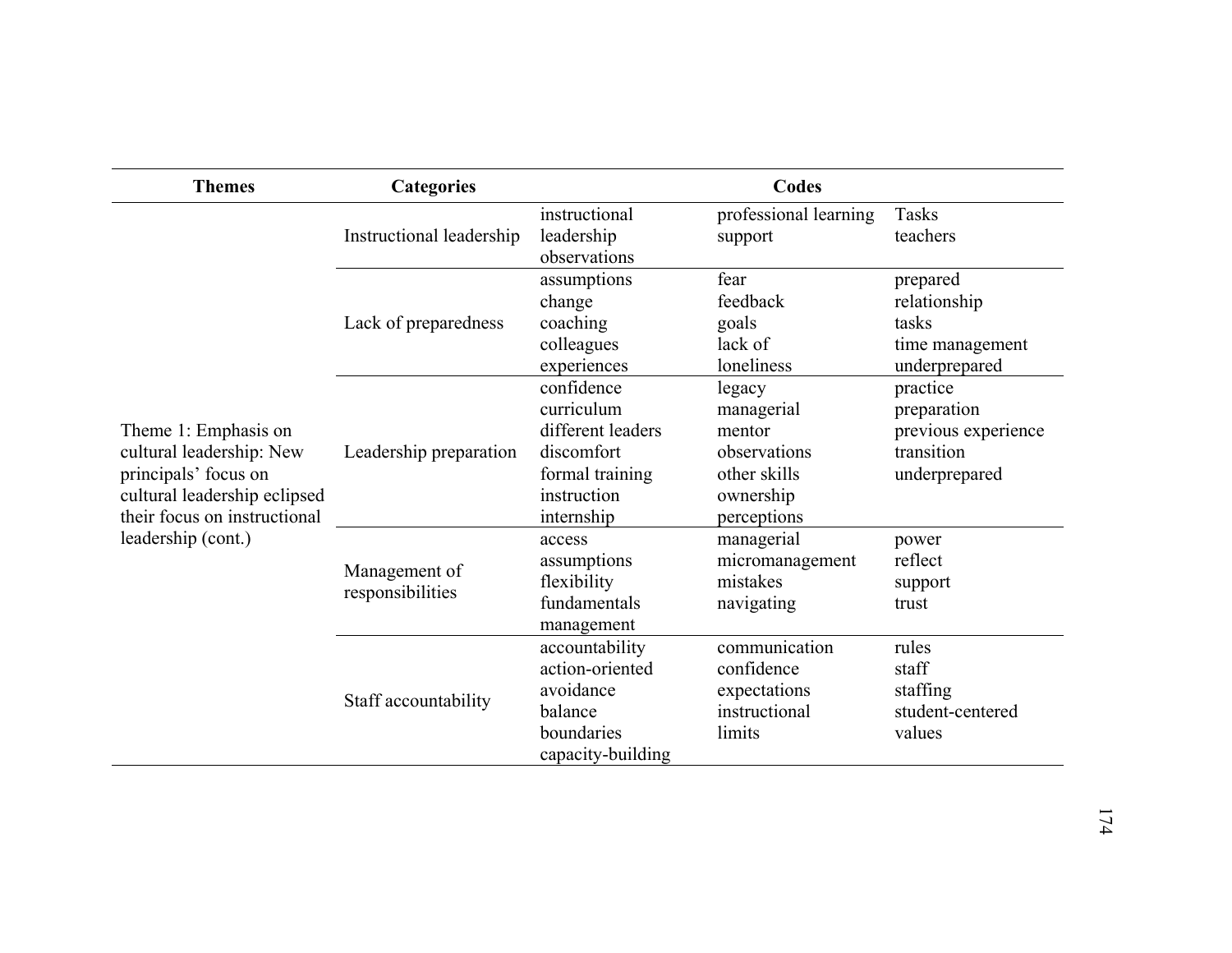| <b>Themes</b>                                                                                                                                                  | <b>Categories</b>                   |                                                                                                                                                  | Codes                                                                                                                                                 |                                                                                                                            |
|----------------------------------------------------------------------------------------------------------------------------------------------------------------|-------------------------------------|--------------------------------------------------------------------------------------------------------------------------------------------------|-------------------------------------------------------------------------------------------------------------------------------------------------------|----------------------------------------------------------------------------------------------------------------------------|
| Theme 1: Emphasis on<br>cultural leadership: New<br>principals' focus on<br>cultural leadership eclipsed<br>their focus on instructional<br>leadership (cont.) | Struggle to focus on<br>instruction | challenges<br>coaching<br>cultural leadership<br>exhaustion<br>expectations<br>improving<br>instruction<br>initiatives                           | instructional<br>leadership<br>lack of experience<br>lack of instructional<br>leadership<br>management<br>observations                                | other tasks<br>planning<br>priorities<br>staff capacity<br>students<br>support<br>unexpected<br>visibility                 |
|                                                                                                                                                                | Task orientation                    | anticipation<br>balance<br>budget<br>building<br>challenge<br>change<br>communication<br>decision-making<br>discipline<br>emotions<br>exhaustion | flexibility<br>future planning<br>instruction<br>knowledge<br>limits<br>managerial<br>new skill<br>people-centered<br>prioritization<br>relationships | responsibility<br>self-care<br>staffing<br>strategy<br>tasks<br>time<br>uncertainty<br>unprepared<br>urgency<br>visibility |
|                                                                                                                                                                | Vital relationship<br>development   | change<br>collaboration<br>colleagues<br>communication<br>expectations<br>families<br>future                                                     | growth<br>instruction<br>lack of support<br>leadership<br>morale<br>positive<br>professionalism                                                       | proving herself<br>rapport<br>relationships<br>respect<br>support<br>transparency<br>work                                  |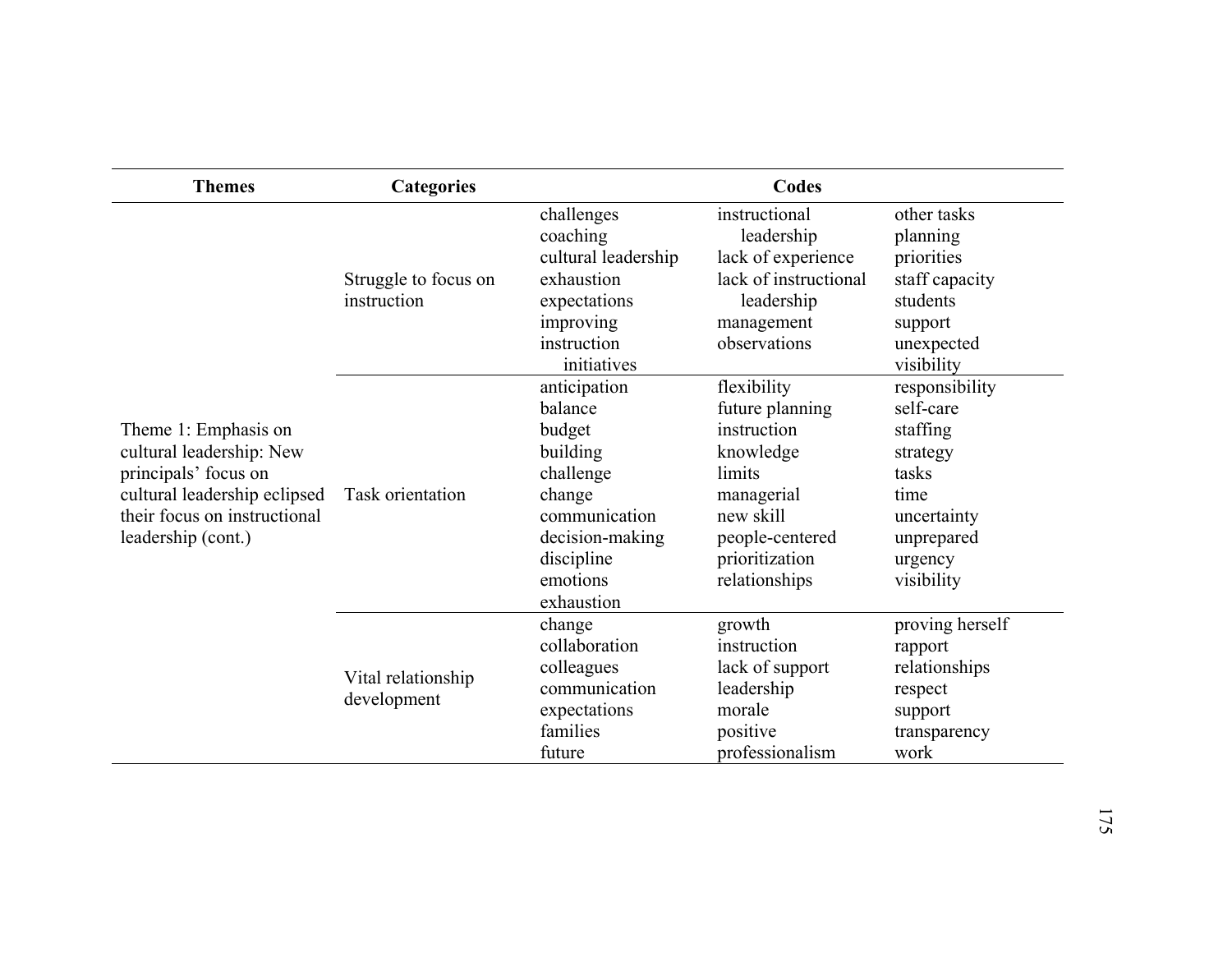| <b>Themes</b>                                                                                                                                                      | <b>Categories</b>            |                                                                                                                                                      | Codes                                                                                                                 |                                                                                                                         |
|--------------------------------------------------------------------------------------------------------------------------------------------------------------------|------------------------------|------------------------------------------------------------------------------------------------------------------------------------------------------|-----------------------------------------------------------------------------------------------------------------------|-------------------------------------------------------------------------------------------------------------------------|
| Theme 2: Increased<br>confidence: New principals<br>wielded power and asserted<br>their positionality as a<br>result of increased<br>confidence in their abilities | Assertion of power           | accomplishment<br>challenged<br>challenges<br>change<br>colleagues<br>confidence<br>decision-making<br>decisions<br>different<br>expectation-setting | expectations<br>experiences<br>growth<br>instructional<br>accountability<br>leadership<br>legacy<br>power<br>prepared | proud<br>reflect<br>staff issue<br>stress<br>success<br>ultimate<br>responsibility<br>underprepared<br>values<br>vision |
|                                                                                                                                                                    | Building self-<br>confidence | challenges<br>confidence<br>culture<br>decisions<br>delegating<br>documentation<br>energy                                                            | experiences<br>families<br>firmness<br>growth<br>impact<br>leadership<br>organization                                 | perspective<br>planning<br>power<br>preparation<br>tasks<br>time management                                             |
|                                                                                                                                                                    | Confidence building          | change<br>confidence<br>feedback<br>goals<br>growth<br>instruction                                                                                   | positive<br>prepared<br>questioning<br>reflective<br>self-view                                                        | success<br>tasks<br>timing<br>underprepared<br>values                                                                   |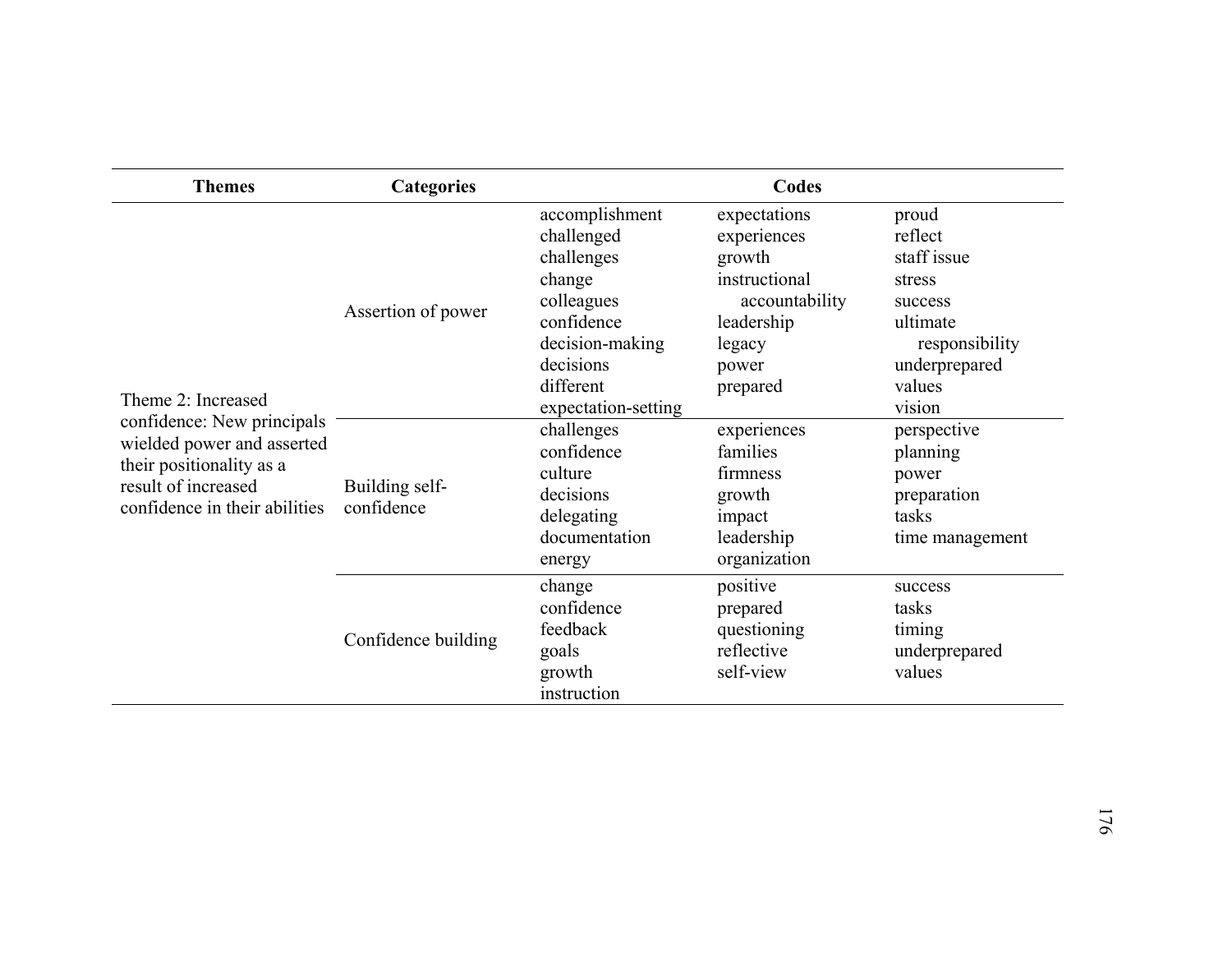| <b>Themes</b>                                                                                                                                                                 | <b>Categories</b>                                 |                                                                                                                                                                               | <b>Codes</b>                                                                                                                                                        |                                                                                                                                                                   |
|-------------------------------------------------------------------------------------------------------------------------------------------------------------------------------|---------------------------------------------------|-------------------------------------------------------------------------------------------------------------------------------------------------------------------------------|---------------------------------------------------------------------------------------------------------------------------------------------------------------------|-------------------------------------------------------------------------------------------------------------------------------------------------------------------|
| Theme 2: Increased<br>confidence: New principals<br>wielded power and asserted<br>their positionality as a<br>result of increased<br>confidence in their abilities<br>(cont.) | Identity development                              | accountability<br>authority<br>avoidance<br>challenge<br>collaboration<br>communication<br>conflict<br>decision-making<br>delegation                                          | experiences<br>family support<br>fear<br>flexibility<br>followers<br>frustration<br>instructional<br>knowledge<br>negotiation                                       | perspective<br>politics<br>prioritization<br>redefine<br>reflection<br>relationship<br>strength<br>support<br>tasks                                               |
|                                                                                                                                                                               | Juxtaposition of<br>challenges and<br>contentment | expanded leadership<br>access<br>accomplishment<br>adjustment<br>balance<br>challenged<br>challenges<br>challenging staff<br>community<br>contentment<br>cultural development | people<br>culture<br>culture change<br>culture success<br>growth<br>instructional<br>accountability<br>instructional change<br>integrity<br>listening<br>management | values<br>modeling<br>positive change<br>power<br>relationships as<br>fundamental<br>safety<br>staff growth<br>staff issue<br>staff turnover<br>unfulfilled plans |
|                                                                                                                                                                               | Position confirmation                             | advocacy<br>colleagues<br>communication<br>confidence<br>decision-making<br>discomfort<br>experiences<br>firmness<br>first-hand experience                                    | flexibility<br>goals<br>impact<br>learning<br>mentor<br>opportunity<br>preparation<br>preparedness<br>principal's role                                              | questioning<br>self-view<br>skill-building<br>strategies<br>success<br>support<br>tasks<br>underprepared<br>values                                                |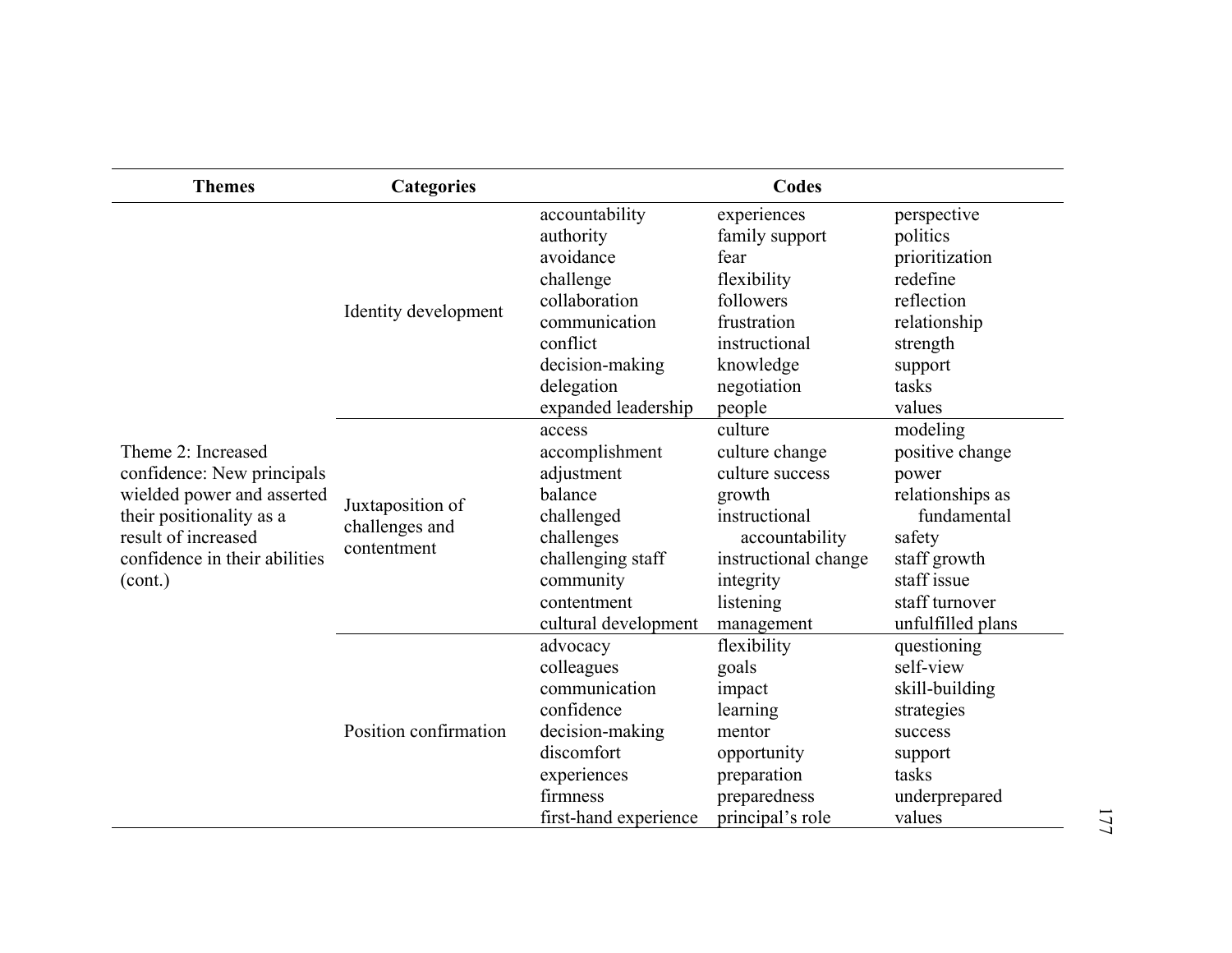| <b>Themes</b>                                                                                                                                                                                                 | <b>Categories</b>                  |                                                                                                                           | Codes                                                                                                                    |                                                                                                                 |
|---------------------------------------------------------------------------------------------------------------------------------------------------------------------------------------------------------------|------------------------------------|---------------------------------------------------------------------------------------------------------------------------|--------------------------------------------------------------------------------------------------------------------------|-----------------------------------------------------------------------------------------------------------------|
| Theme 2: Increased<br>confidence: New principals<br>wielded power and asserted<br>their positionality as a<br>result of increased<br>confidence in their abilities<br>(cont.)                                 | Shift in perspective               | challenge<br>change<br>different<br>disconnect<br>emotions<br>flexibility<br>flipping perspective<br>identity             | impact<br>instruction<br>learning<br>lens<br>location<br>managerial<br>many roles<br>mentor                              | mindset<br>people<br>reflective<br>shift<br>support<br>surprise<br>uncertainty                                  |
| Theme 3: Role<br>clarification: New<br>principals clarified and<br>executed their core values                                                                                                                 | Communication of core<br>values    | change<br>communication<br>core beliefs<br>firmness                                                                       | flexibility<br>instruction<br>relationships                                                                              | student-centered<br>values<br>vision                                                                            |
| Theme 4: Socialization<br>within the school house:<br>New principals largely<br>socialized within the<br>school setting with parents,<br>students, and families as<br>opposed to within their<br>organization | Building a global<br>perspective   | accessibility<br>awareness<br>climate and<br>instructional<br>communication                                               | community<br>exhaustion<br>groundwork<br>improvement<br>perspective                                                      | preparation<br>presence<br>rapport<br>values<br>visibility                                                      |
|                                                                                                                                                                                                               | Socialization with<br>stakeholders | access<br>boundaries<br>capacity<br>care for others<br>change<br>coaching<br>collaboration<br>colleagues<br>communication | community<br>conflict<br>district relations<br>families<br>feedback<br>impact<br>interpersonal<br>needs<br>relationships | self-view<br>socialization<br>staff<br>staff perspectives<br>student-centered<br>supervisor<br>support<br>trust |